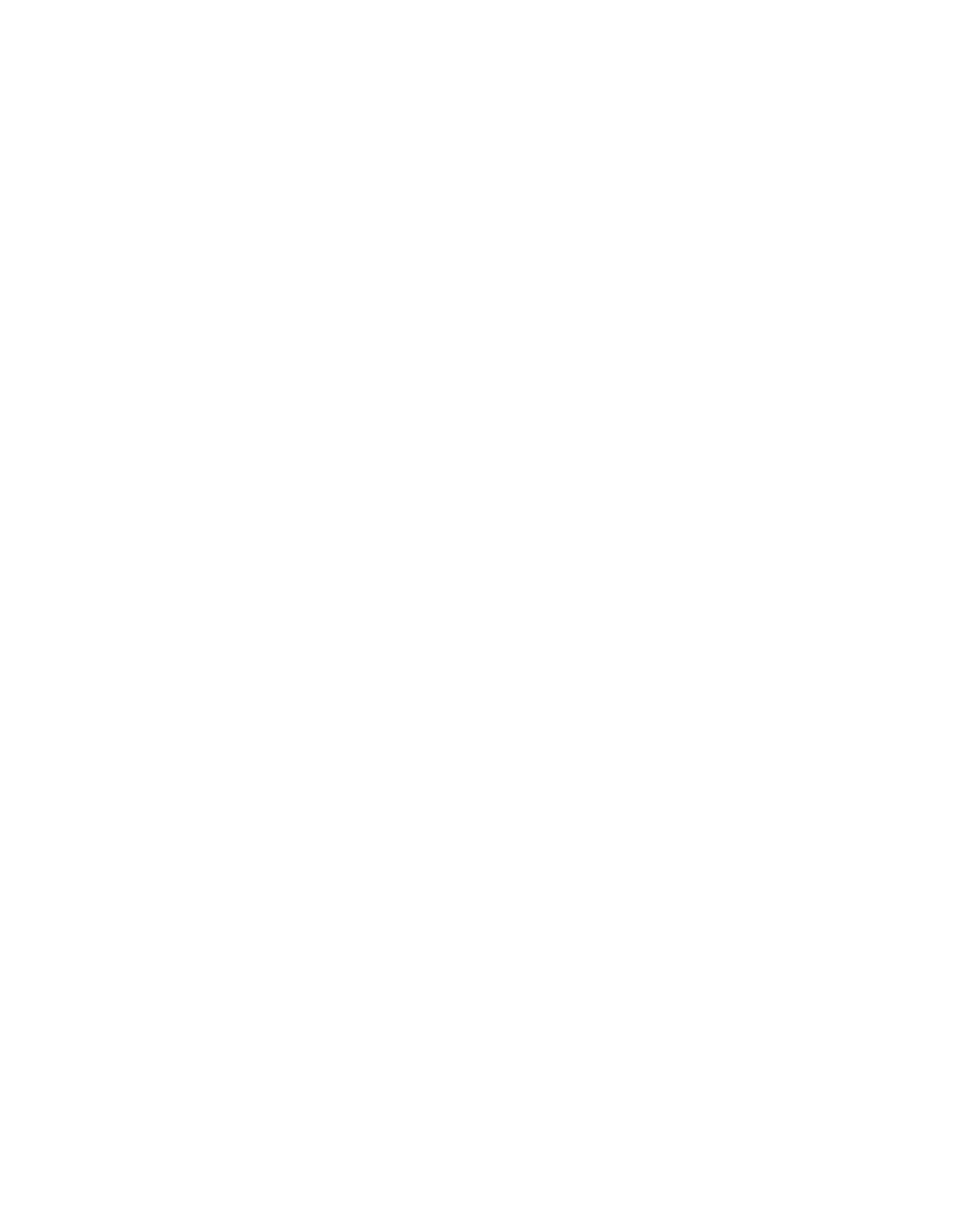# **Summary**

# **USER PERCEPTIONS OF ADVANCED ONSITE SEWAGE TREATMENT AND DISPOSAL SYSTEMS (OSTDS) IN FLORIDA FLORIDA DEPARTMENT OF HEALTH**

The Florida Department of Health, Division of Environmental Health, Bureau of Onsite Sewage Programs conducted a study to measure the practices and perceptions of various user groups about the management of advanced onsite sewage treatment and disposal systems (OSTDS). Advanced treatment systems for the purposes of this study included aerobic treatment units (ATUs), performance-based treatment systems (PBTS), innovative systems, and sand or gravel filters.

**Groups Identified**. Beginning in April, 2009, The FSU Survey Research Laboratory and Bureau staff began identifying and drafting survey instruments for six groups of user groups.

- Regulators (Florida County Departments of Health)
- Maintenance Entities
- **Installers**
- **Engineers**
- **Manufacturers**
- Owners and Users

**Developing Sampling Frames**. Beginning in August 2009, the Bureau staff began identifying and compiling sampling frameworks and lists for each of the user groups. A sampling plan for each user group was developed. The following table lists the number of surveys sent to each user group.

| <b>User Group</b>       | # Surveys Sent |
|-------------------------|----------------|
| <b>Regulators</b>       | 67             |
| Maintenance entities    | 226            |
| <b>Installers</b>       | 709            |
| Engineers               | 164            |
| <b>Manufacturers</b>    | 118            |
| <b>Owners and Users</b> | 3,793          |

**Fieldwork and Data Collection.** The mailing of the surveys began in March 2010. Data collection and analysis continued through December 2010. The number of surveys returned by each user group is listed in the summary response tables below. These tables include the total number of surveys sent, the number that were "non-deliverable" (bad address, moved, etc) and the number returned. Regulators, engineers, and manufacturers could indicate whether or not the survey applied to them. The "completed" number of surveys for these users refers to those respondents who used advanced onsite septic systems (i.e., regulated, engineered, or manufactured an advanced septic system).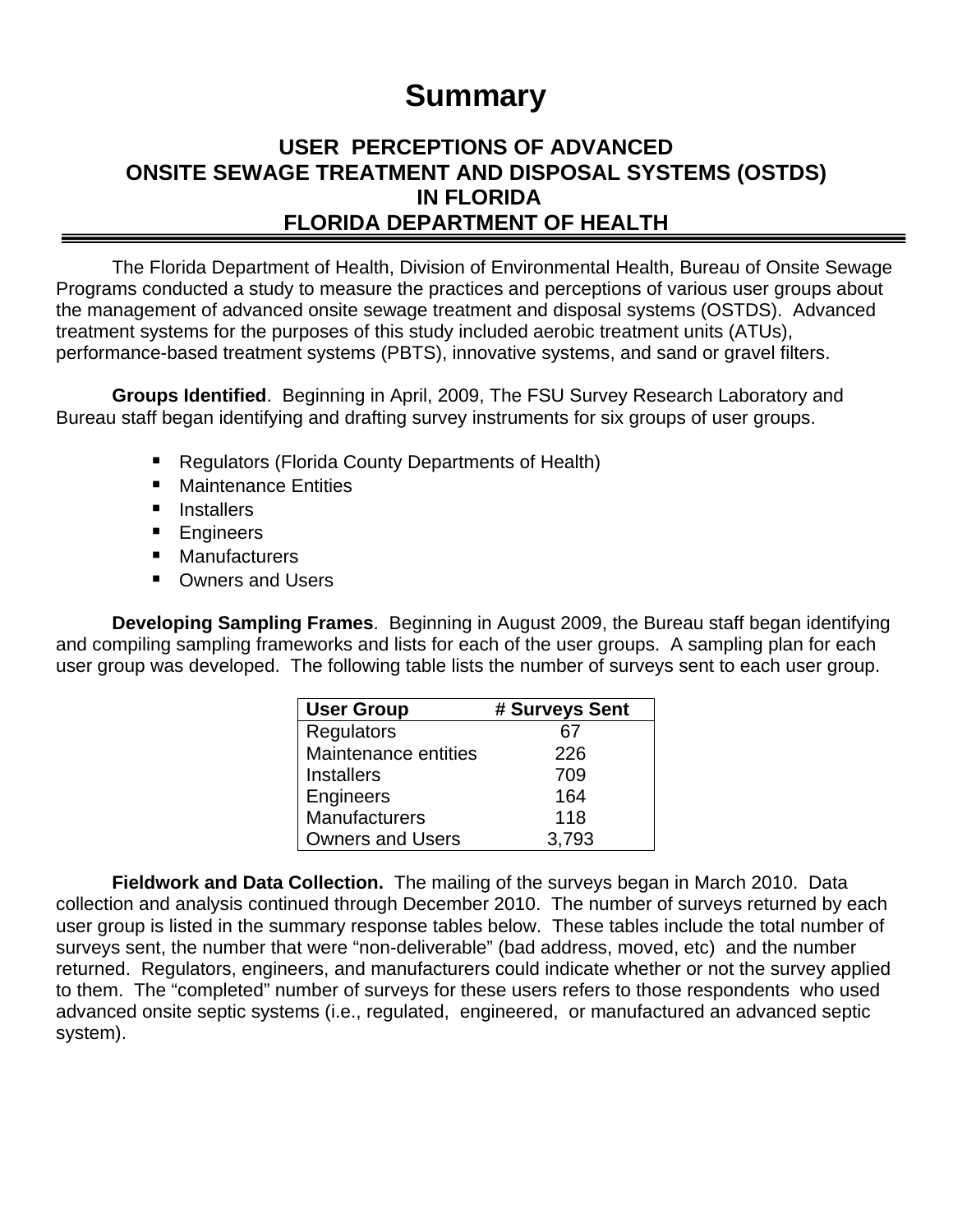# **Disposition of Regulator Surveys**

| <b>Regulators</b>                    |        |  |  |
|--------------------------------------|--------|--|--|
| % Complete                           | 83.6%  |  |  |
| % Return (Completed and "No System") | 100.0% |  |  |
| Completed                            | 56     |  |  |
| Returned "No Advanced Systems"       | 11     |  |  |
| <b>Number Delivered</b>              | 67     |  |  |
| Non-Deliverable                      | O      |  |  |
| <b>Number Mailed</b>                 |        |  |  |

### **Disposition of Maintenance Entity Surveys**

| <b>Maintenance Entities</b> |       |  |
|-----------------------------|-------|--|
| % Complete                  | 16.3% |  |
| Completed                   | 33    |  |
| <b>Number Delivered</b>     | 202   |  |
| Non-Deliverable             | 24    |  |
| <b>Number Mailed</b>        | 226   |  |

### **Disposition of Maintenance Entity Surveys**

| <b>Maintenance Entities</b> |       |  |
|-----------------------------|-------|--|
| % Complete                  | 16.3% |  |
| Completed                   | 33    |  |
| <b>Number Delivered</b>     | 202   |  |
| Non-Deliverable             | 24    |  |
| <b>Number Mailed</b>        | 226   |  |

# **Disposition of Engineer Surveys**

| <b>Engineers</b>                    |       |
|-------------------------------------|-------|
| % Complete                          | 8.2%  |
| % Return (Completed and "No System" | 12.0% |
| Completed                           | 13    |
| Returned "No"                       | 6     |
| <b>Number Delivered</b>             | 158   |
| Non-Deliverable                     | 6     |
| <b>Number Mailed</b>                | 164   |

### **Disposition of Manufacturer Surveys**

| <b>Manufacturers</b>                 |       |  |  |
|--------------------------------------|-------|--|--|
| % Complete                           | 11.2% |  |  |
| % Return (Completed and "No System") | 16.3% |  |  |
| Completed                            | 11    |  |  |
| Returned "No"                        | 5     |  |  |
| <b>Number Delivered</b>              | 98    |  |  |
| Non-Deliverable                      | 20    |  |  |
| <b>Number Mailed</b>                 | 118   |  |  |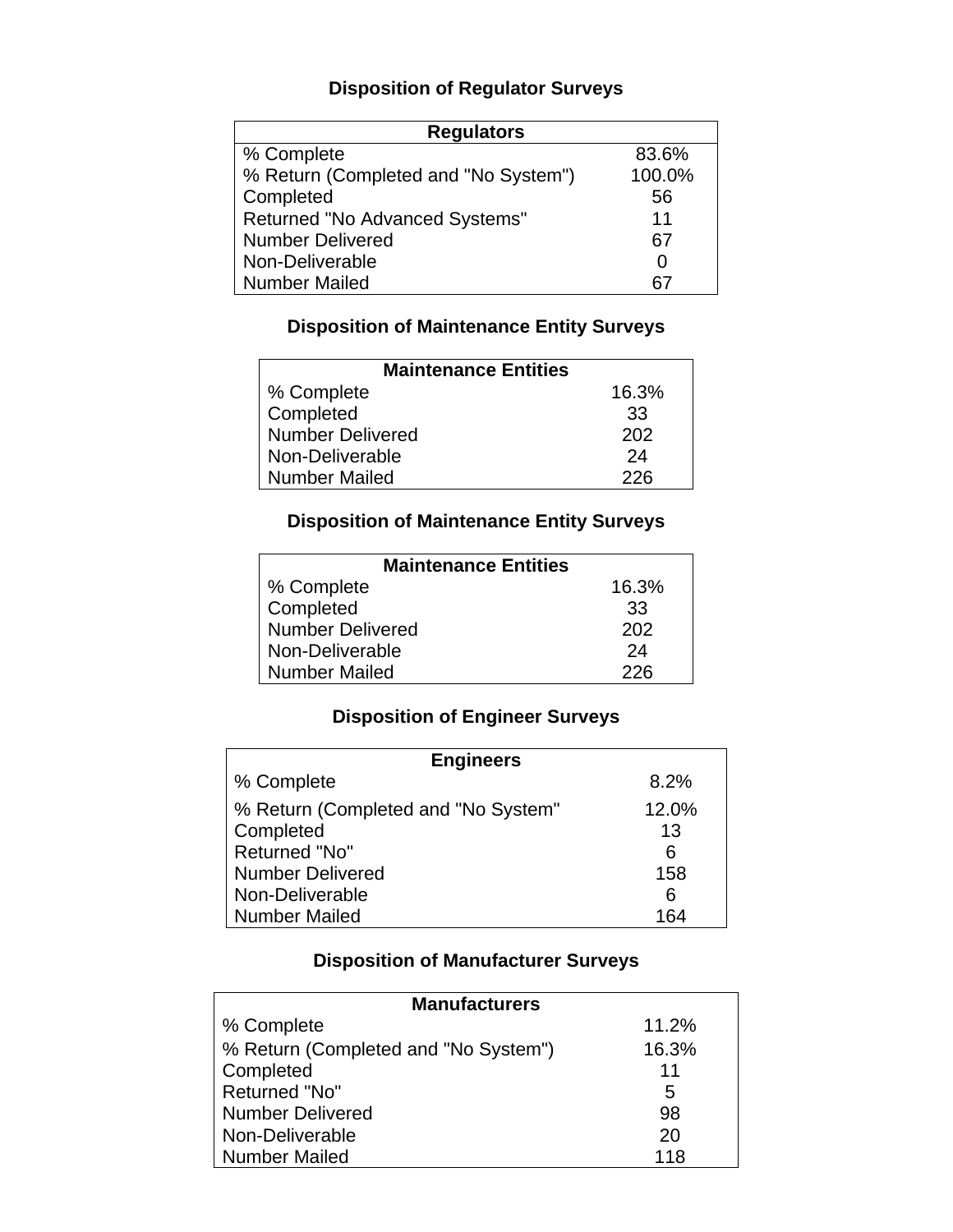#### **Disposition of Owner and User Surveys Based on Bureau of Onsite Sewage Programs' Data Base**

|                                                  |             | <b>Total in</b><br>Data Base | <b>Number</b><br><b>Sent</b> | <b>Number</b><br><b>Completed</b> | <b>Percent</b><br><b>Completed</b> |
|--------------------------------------------------|-------------|------------------------------|------------------------------|-----------------------------------|------------------------------------|
| <b>All Types of Systems</b>                      |             | 13,576                       | 3,793                        | 660                               | 17.4%                              |
| <b>Aerobic Treatment Units (ATUs)</b>            |             | 12,161                       | 2,378                        | 450                               | 18.9%                              |
| ATU                                              | Residential | 8,660                        | 1,279                        | 237                               | 18.5%                              |
| ATU                                              | Commercial  | 549                          | 549                          | 100                               | 18.2%                              |
| ATU                                              | Unknown     | 2,952                        | 550                          | 113                               | 20.5%                              |
| <b>Performance-Based Treatment system (PBTS)</b> |             | 1,231                        | 1,231                        | 195                               | 15.8%                              |
| <b>PBTS</b>                                      | Residential | 1,044                        | 1,044                        | 190                               | 18.2%                              |
| <b>PBTS</b>                                      | Commercial  | 31                           | 31                           | 4                                 | 12.9%                              |
| <b>PBTS</b>                                      | Unknown     | 156                          | 156                          | 1                                 | 0.6%                               |
| <b>Innovative System</b>                         |             | 184                          | 184                          | 15                                | 8.2%                               |
| Innovative                                       | Residential | 175                          | 175                          | 15                                | $8.6\%$                            |
| Innovative                                       | Commercial  | 9                            | 9                            | $\Omega$                          | $0.0\%$                            |

**Analysis**. This report includes information from the Regulator, Maintenance Entities, Installers, Engineers, Manufacturers and Owner and User surveys of user perceptions. This report contains an overview of the findings for each user group followed by the survey results. For the Owners and Users, a crosstabular analysis for some of the questions is also provided.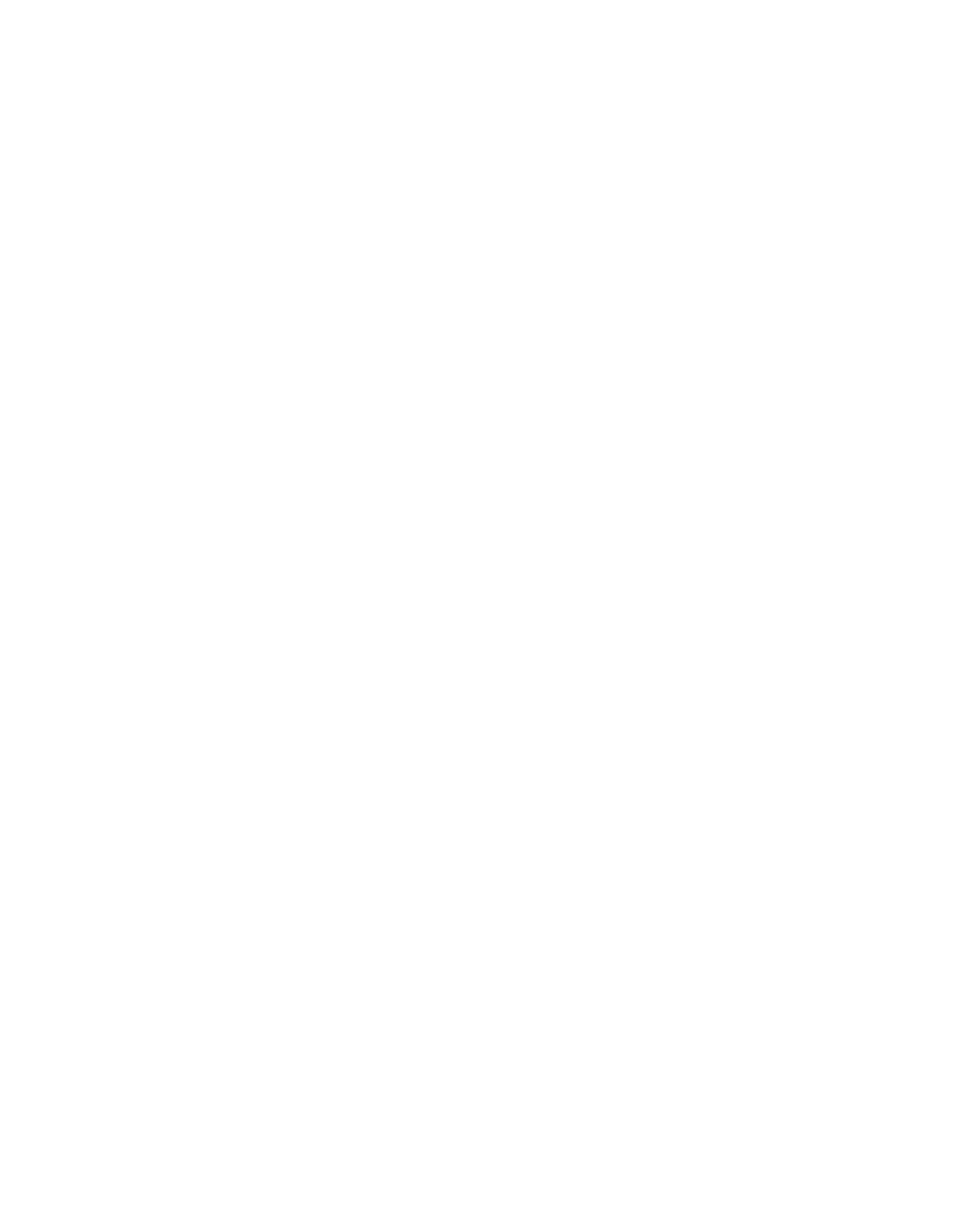# **Table of Contents**

**USER PERCEPTIONS OF ADVANCED ONSITE SEWAGE TREATMENT AND DISPOSAL SYSTEMS (OSTDS) IN FLORIDA FLORIDA DEPARTMENT OF HEALTH** 

# **SURVEY RESULTS**

**FSU Survey Research Laboratory College of Social Science Data Center Florida State University** 

> **Regulators**  Maintenance Entities **Installers**  Engineers **Manufacturers**

Owners and Users

**June 2, 2011**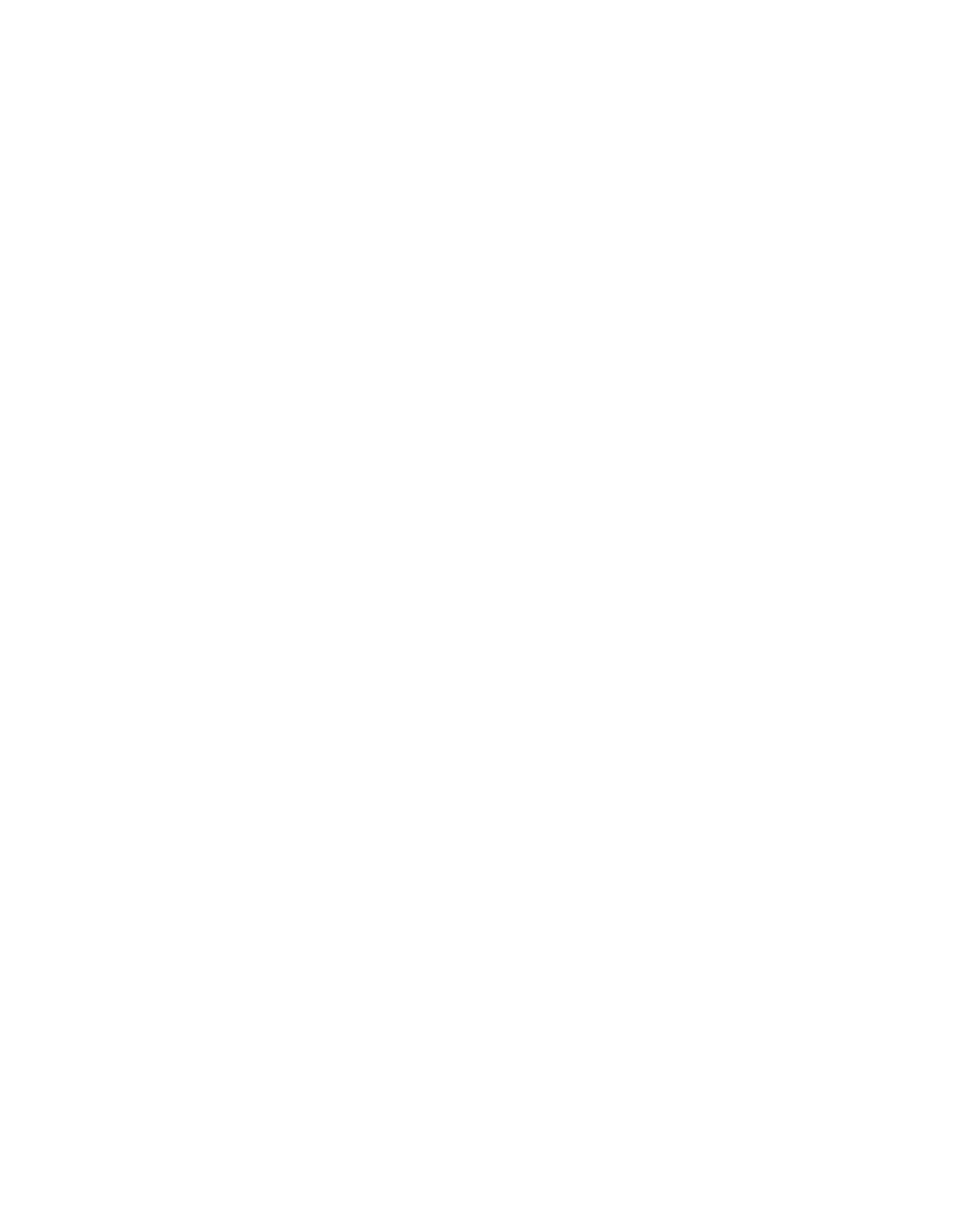**USER PERCEPTIONS OF ADVANCED ONSITE SEWAGE TREATMENT AND DISPOSAL SYSTEMS (OSTDS) IN FLORIDA FLORIDA DEPARTMENT OF HEALTH** 

# **SURVEY RESULTS**

# **Regulators**

**FSU Survey Research Laboratory College of Social Science Data Center Florida State University**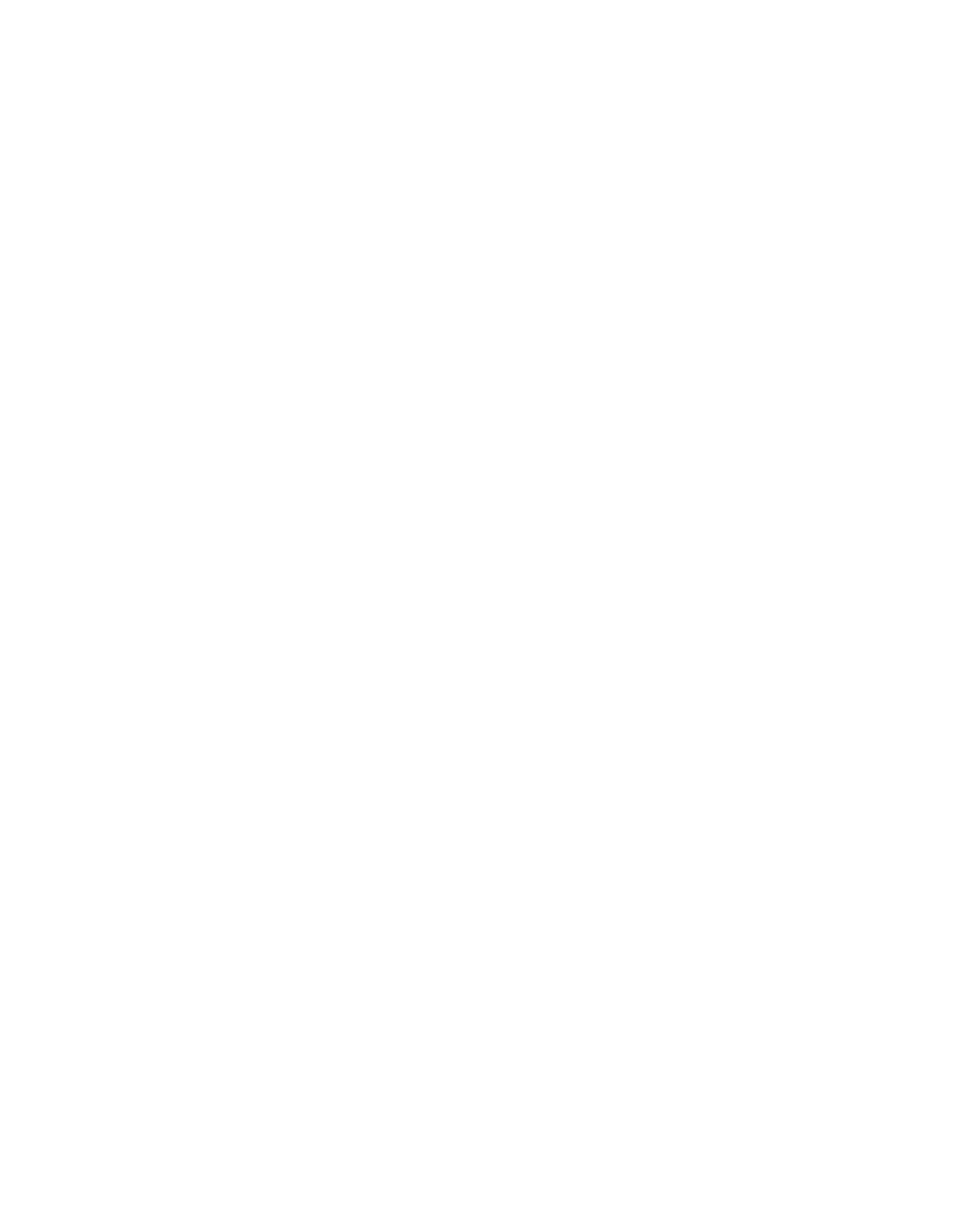# **Overview Advanced Onsite Systems in Florida: Survey of Regulators**

The Florida Department of Health, Division of Environmental Health, Bureau of Onsite Sewage Programs conducted a study to measure the practices and perceptions of regulators about the management of advanced onsite sewage treatment and disposal systems (OSTDS). Advanced treatment systems for the purposes of this study included aerobic treatment units (ATUs), performance-based treatment systems (PBTS), innovative systems, and sand or gravel filters. Surveys were mailed to all 67 County Health Departments. Surveys were mailed beginning in March 2010. Of the 67 mailed, 11 Counties did not have any Advanced Systems. (See Figure 1). The 56 remaining counties all returned the survey instrument for a completion rate of 100 percent.

| <b>Regulators</b>                     |        |  |  |
|---------------------------------------|--------|--|--|
| % Complete                            | 83.6%  |  |  |
| % Return (Completed and "No System"   | 100.0% |  |  |
| Completed                             | 56     |  |  |
| <b>Returned "No Advanced Systems"</b> | 11     |  |  |
| <b>Number Delivered</b>               | 67     |  |  |
| Non-Deliverable                       | O      |  |  |
| <b>Number Mailed</b>                  |        |  |  |

| <b>Figure 1</b>                         |
|-----------------------------------------|
| <b>Disposition of Regulator Surveys</b> |

**Systems Installed.** The counties were asked to report the number of systems located in their county.

- **ATUs.** Ten of the 56 counties had 5 or less ATU units; thirteen reported 6 to 15 ATUs and ten counties had 16 to 30 ATU units. Ten counties reported between 30 and 100 ATUs. Twelve counties have over 100 ATU units with 4 counties reporting more than 1,000 ATUs.
- **PBTS.** Sixteen of the 56 counties with Advanced Systems have no PBTS units. Twentyfive counties have between 1 and 10 PBTS units and twelve counties report having between 10 and 100 PBTS units. Only five counties have over 100 PBTS units with 373 as the most PBTS units in a county.
- **Innovative Systems**. Forty-five of the 56 counties with Advanced Systems did not have Innovative Systems in their county. The remaining 11 counties have between 1 and 8 Innovative Systems.
- **Sand or Gravel Filters.** Fifty of the counties with Advanced Systems reported that they had no sand or gravel filters. Three counties had one, one county had 15, and one county reported 87 sand or gravel filters in their county. One county reported having 200 to 500 sand or gravel filter systems in their county.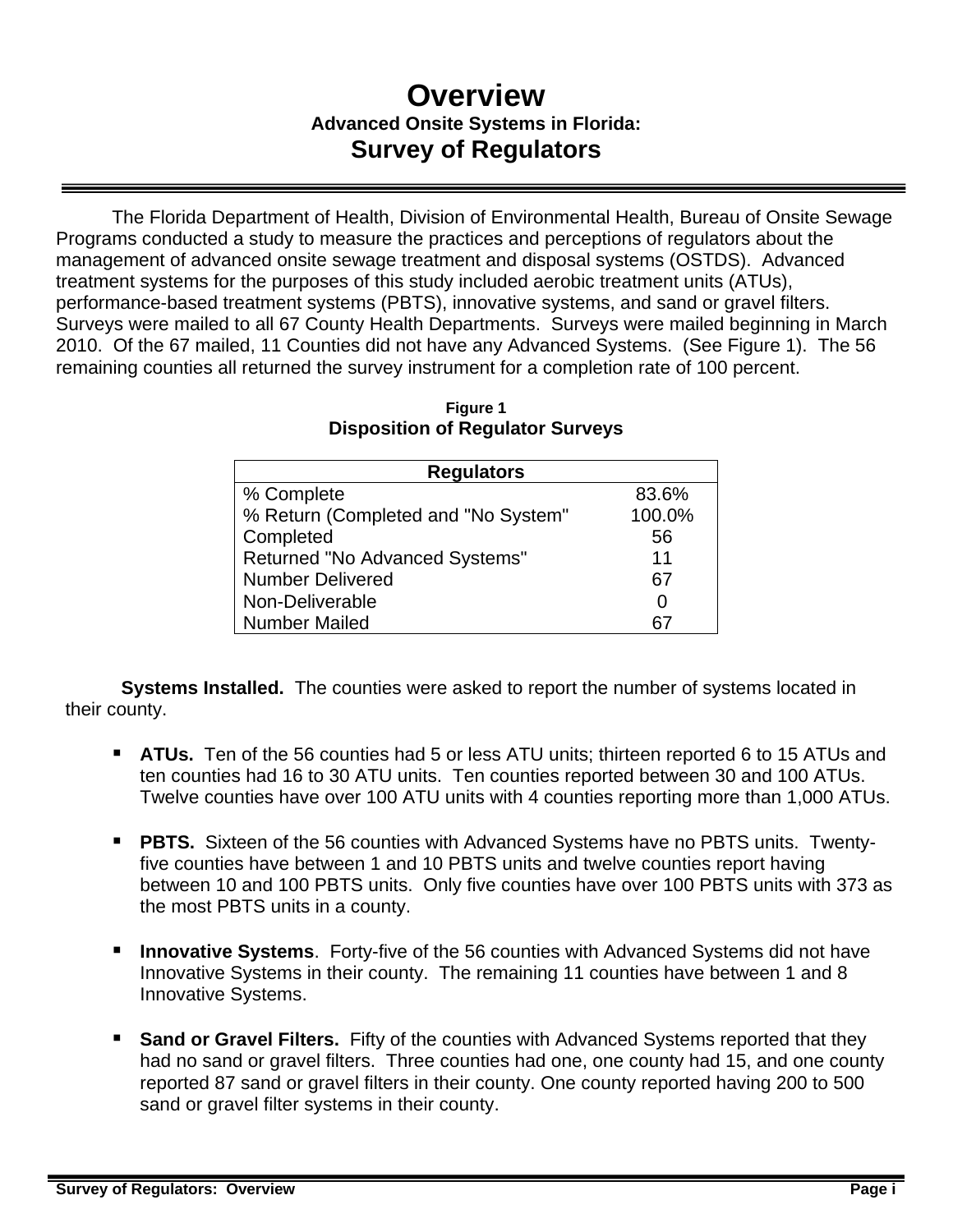**Inspection Personnel**. Counties with Advanced systems were asked a series of questions about inspection personnel.

- Most of the counties with Advanced Systems have less than one FTE assigned to conduct ATU/ PBTS inspections (28 of 56). Twenty-one counties have 1 to 2 FTEs and four counties have 3 to 5 FTEs assigned by their county health department to conduct the inspections. One county, Monroe, has 14 FTEs for the inspection function.
- Nearly three-fourths (39 of 56) of the counties reported that turnover of personnel who conduct inspections on Advanced Systems was not a problem in their county. Turnover of inspectors in Gulf and Franklin county were described as "A Serious Problem: and Walton County described its turnover in inspection personnel as "A Very Serious Problem".

**Contractors and Maintenance Entities**. The counties were asked about the number of contractors and licensed maintenance entities located in their counties.

- **For the majority of the countries with Advanced Systems (33 of 56), there are between 1** and 5 contractors installing systems in their counties. In four counties, there were no contractors installing Advanced Systems. Eighteen counties have between 6 and 20 contractors. Charlotte County reported having the most contractors installing Advanced Systems (n=23).
- Almost all counties felt the number of contractors was adequate to meet their county's needs (51 of 54). Only three counties (Charlotte, Clay, and Escambia) did not feel that the number of contractors available to install Advanced Systems was adequate.
- For the majority of the countries with Advanced Systems (33 of 56), there are between 1 and 5 licensed maintenance entities providing services in their counties. In four counties, there were no maintenance entities servicing Advanced Systems. Seventeen counties have between 6 and 20 maintenance entities. Lee County (n=22) and Charlotte County (n=23) reported having the most maintenance entities in their counties.
- About one-third of the counties (16 of 56) felt that the number of licensed maintenance entities was inadequate to meet their county's needs.

**Information Management and Recordkeeping.** The counties were asked to respond to a number of questions concerning how they kept records and used various data bases.

- **Entering & Maintaining ATU Information.** Nearly all of the counties use the EH database for construction permit records (51 of 55) and over three-fourths use this database for ATU operating permit records (44 of 55). Paper files are also in use by 47 of the 55 counties. Few counties (8 of 55) use the Carmody database to enter and maintain ATU information. Eighteen counties use spreadsheets and tables.
- **Entering & Maintaining PBTS unit Information**. Nearly all of the counties use the EH database for construction permit records (38 of 44) and PBTS operating permit records (39 of 44). Paper files are also in use by 37 of the 44 counties with PBTS systems. Few counties (9 of 44) use the Carmody database to enter and maintain PBTS information. Fifteen counties use spreadsheets and tables.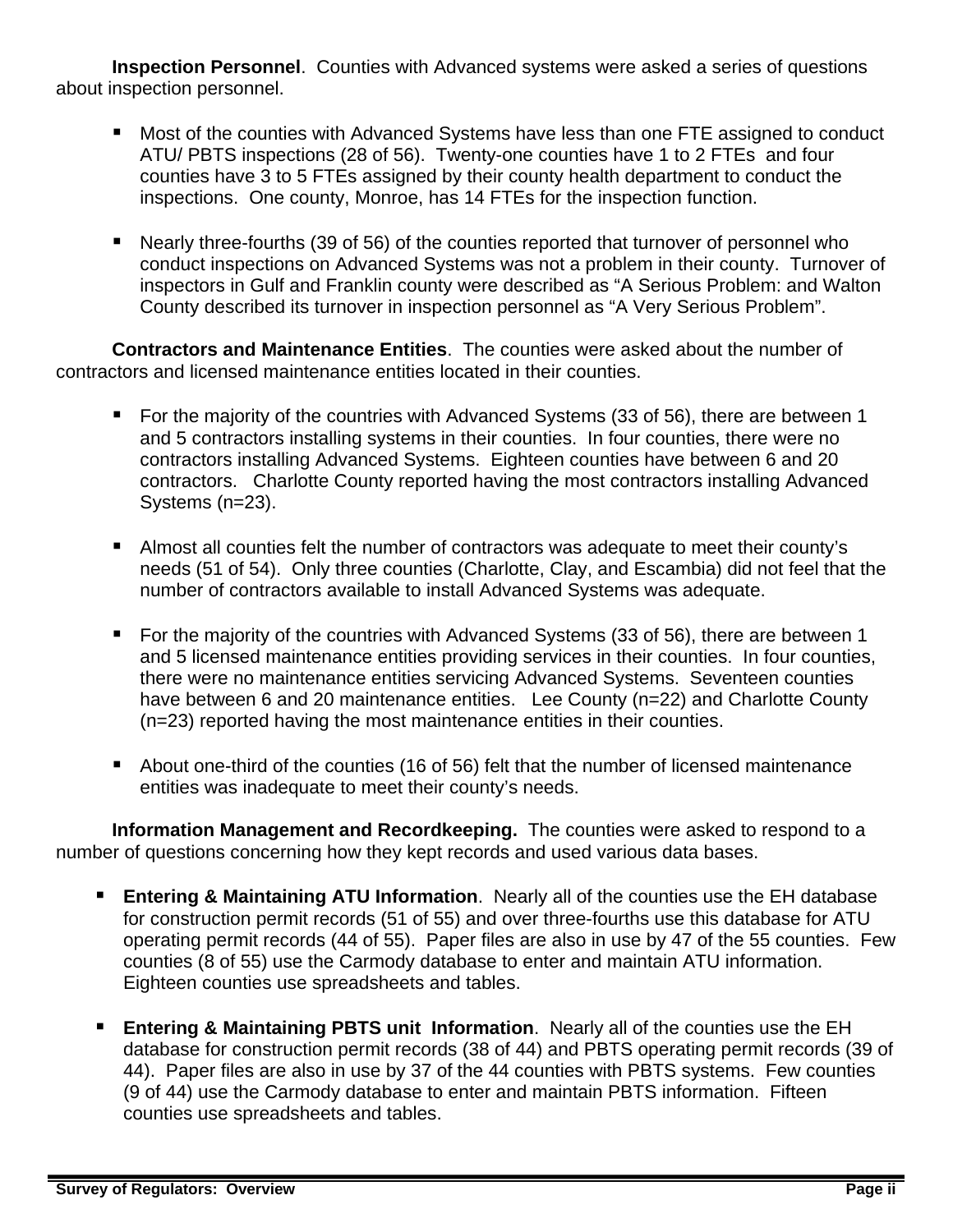- **Keeping Track of Monitoring Requirements**. Most of the counties(40 of 56) look at paper files to keep track of monitoring requirements for different types of ATUs and PBTS units. Spreadsheets (19 of 56), the EH Construction data base (17 of 56), and the EH Facilities data base (17 of 56) are also used to keep track of monitoring requirements. Only 9 of the 56 counties use the Carmody data base. In seven counties, monitoring is not required and in two counties, the County Health department does not do the tracking.
- **Keeping Track of Monitoring and Inspection Results** . Most of the counties (43 of 56) look at paper files to keep track of monitoring and inspection results for ATUs and PBTS units. The EH Operating permits data base (26 of 56) and spreadsheets (18 of 56), are also used to keep track of monitoring requirements. Only 9 of the 56 counties use the Carmody data base. In four counties, monitoring is not required and in one counties, the County Health department does not do the tracking.

### **Monitoring and Sampling**. Counties reported about their monitoring and sampling activities.

 Counties were asked about the extent they used sampling to monitor ATU and PBTS compliance. Forty five of the 56 counties reported they used limited sampling; 2 counties sampled when the system looked bad when conducting an annual inspection or following up on a complaint; one county sampled for special projects, and one county sampled a percentage of the systems in the county regularly at least once a year. Seven counties specified some other sampling procedure.

Counties with limited sampling (n=45) were asked why they used this approach. Nearly half (27 of 45) said they performed limited sampling since sampling was not required. Limited resources (10 of 45), limited staff (7 of 45), and visual inspections sufficient to ensure compliance (10 of 45) were also reasons offered for limited sampling. Only two counties cited no access to the Advanced System as a reason for limited sampling.

- About two-thirds of the counties (38 of 56) have developed a checklist or form to use when conducting inspections of Advanced Systems.
- Nearly all of the counties observe if conditions have changed (51 of 56);that the power is on (50 of 56); observe and record the general appearance of the treatment system functioning (50 of 56); observe the smell from the treatment system (49 of 56) ; check that air supply is running (47 of 56); and observe the wetness in the drain field area. Fewer counties trigger the alarm (39 of 50); observe ponding depth in drain field; open the observation port (20 of 56); and leave the surface undisturbed (19 of 56). Few counties trigger pumps (15 of 56; open tanks to observe inside the system (15 of 56); record number/duration of alarms (10 of 56); record water meter reading (4 of 56); and check present/supply of chlorination.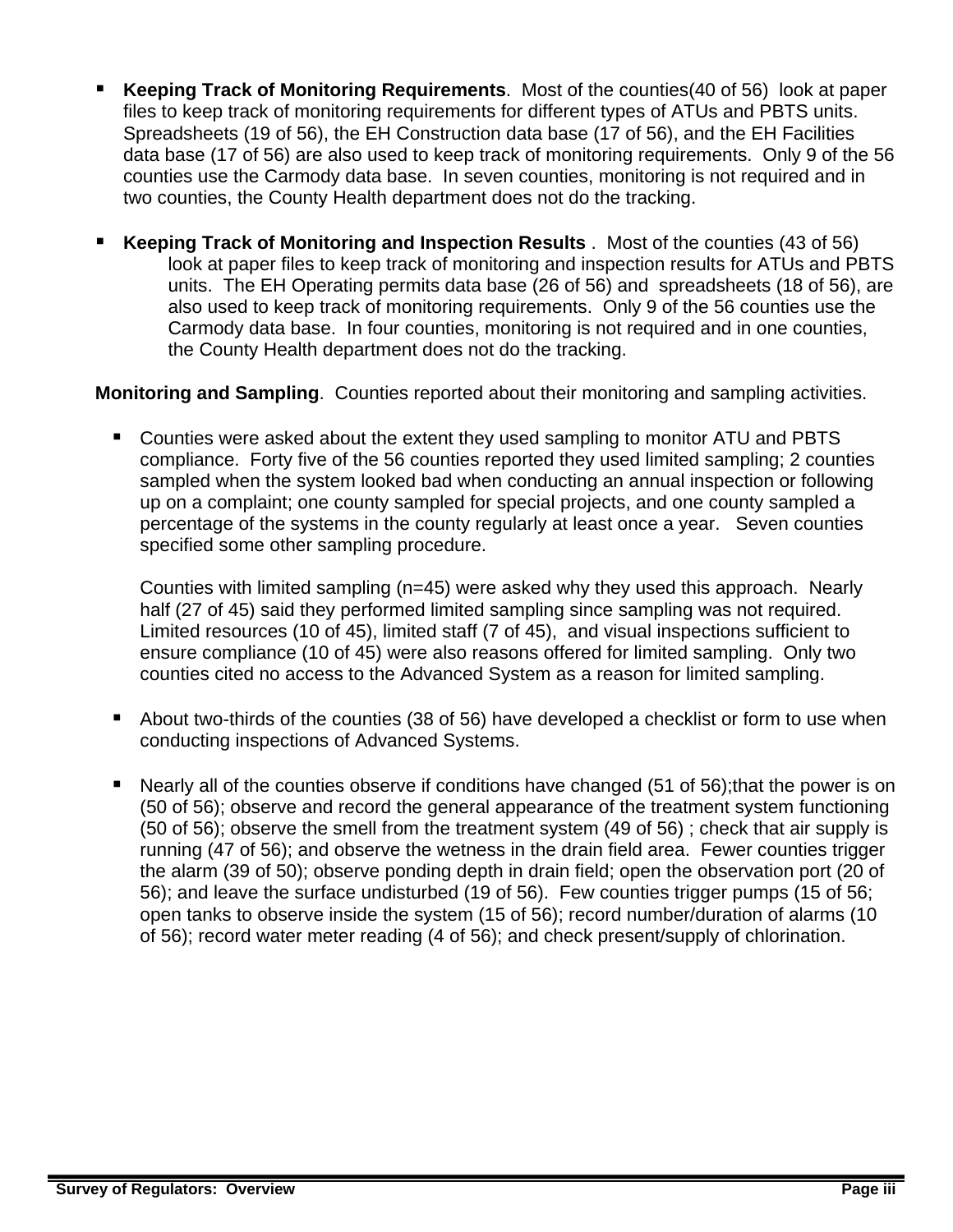**Permitting.** Counties answered a series of questions about the permitting process.

- Counties "rarely" find substantial changes to the permitted design during construction inspections. (40 of 56 counties reported "Rarely".)
- **Applications for ATUs**. County Health Department staff (52 of 56) most frequently evaluate applications for ATUs; In 5 counties, the County Health Department Engineer evaluates the application while the Bureau Engineer in three counties evaluate the ATU applications.
- **Applications for PBTS**. While County Health Department staff (41 of 52) most frequently evaluate applications for PBTS; the Bureau Engineer in 19 counties evaluates the ATU applications. In 6 counties, the County Health Department Engineer evaluates the application.
- The Bureau Engineer is most likely to evaluate Innovative systems in the county (31 of 44) followed by County Health Department staff (20 of 44). Only two counties report that the County Heath Department Engineer evaluates applications for Innovative Systems.
- Given that Innovative Systems are limited, the Bureau Engineer (26 of 51), County Health Department files (14 of 51), and the State Health Office Mediator (11 of 41) are the major sources for checking out a given system are already filed.
- Nine counties have passed ordinances that require standards for Advanced Systems that are more stringent than those required by the State: Brevard, Charlotte, Citrus, Collier, Franklin, Manatee, Orange, Volusia, and Wakulla counties.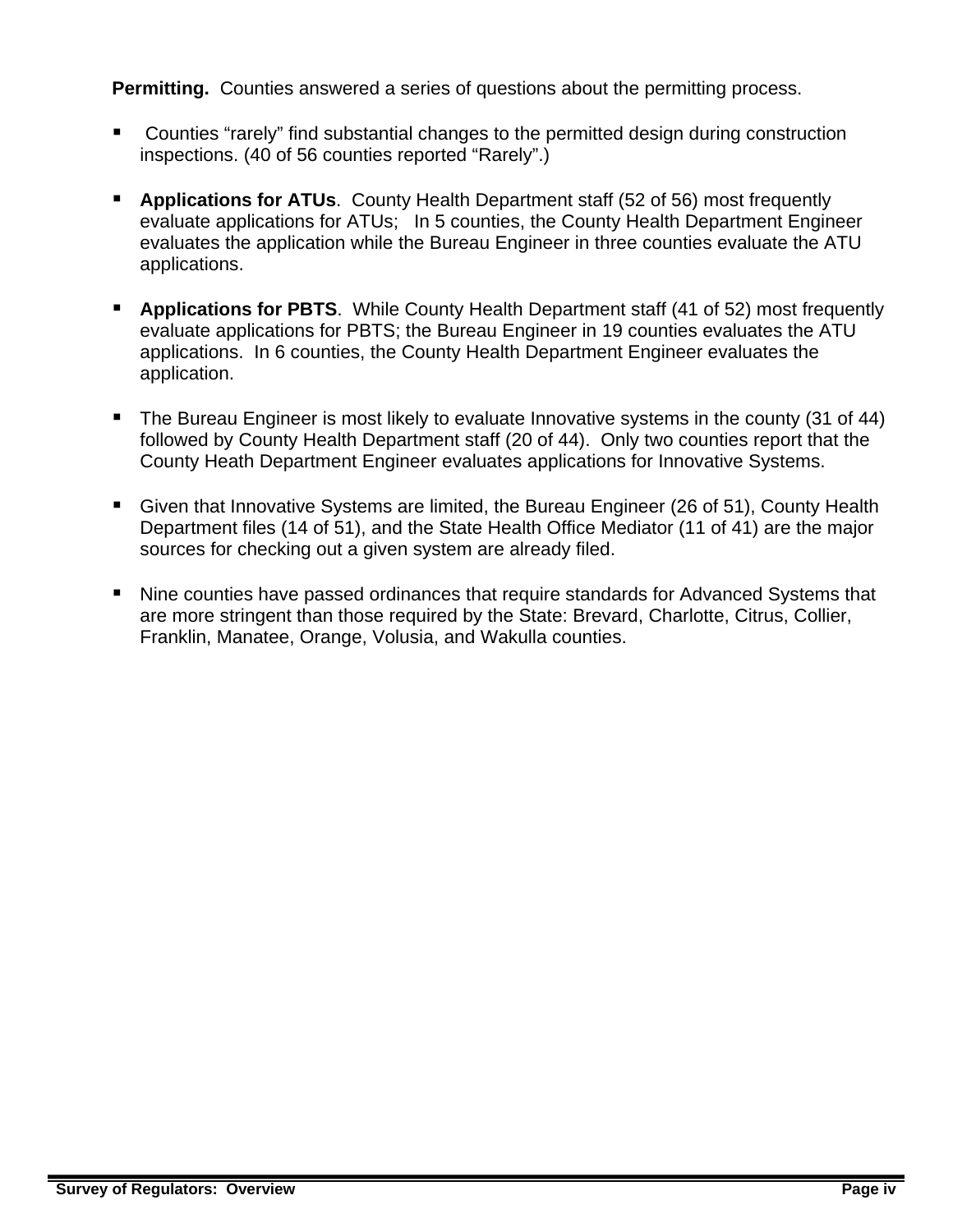**Compliance Enforcement and Corrective Action**. Counties were asked about their compliance enforcement and corrective action activities.

- The bulk of the counties (21 of 56) reported that there were no Advanced Systems that required compliance enforcement action. Fourteen counties reported that between 1 and 10 Advanced Systems required enforcement action while twelve counties had between 11 and 75 Advanced Systems that required action. Eight counties reported 100 or more compliance enforcement actions. Monroe (n=625), Brevard (n=500), Lee (n=480), Franklin (n=466), and Charlotte (n=267) counties had the largest number of Advanced Systems that required compliance enforcement action.
- About 25 percent (13 of 42) of the Advanced Systems requiring compliance enforcement did not require multiple enforcements or corrective actions to achieve compliance. Four counties reported between 5 and 10 percent of these systems required multiple efforts while 8 counties stated between 20 and 50 percent required multiple enforcement actions. In 17 counties, over 50 percent of the Advanced Systems required multiple enforcement or corrective actions to achieve compliance.
- Paper work issues was the most prevalent reason that compliance enforcement actions were required (39 of 44). Only 7 of 44 counties reported that technical/ sewage issues were the reason for compliance enforcement.
- Counties were asked to rate the success of actions in achieving compliance for corrective action: "Rarely", "Some of the Time", "Most of the Time", or "All of the Time". Notice to correct (30 of 48 "Most" or "All" of the time) and citation/ fines (19 of 48 "Most" or "All" of the time) were the most successful strategies. Revocation of the permit (11 of 48 "Rarely Successful") and Re-engineering of the system (11 of 48 "Rarely Successful" were least successful in achieving compliance for systems that require corrective action.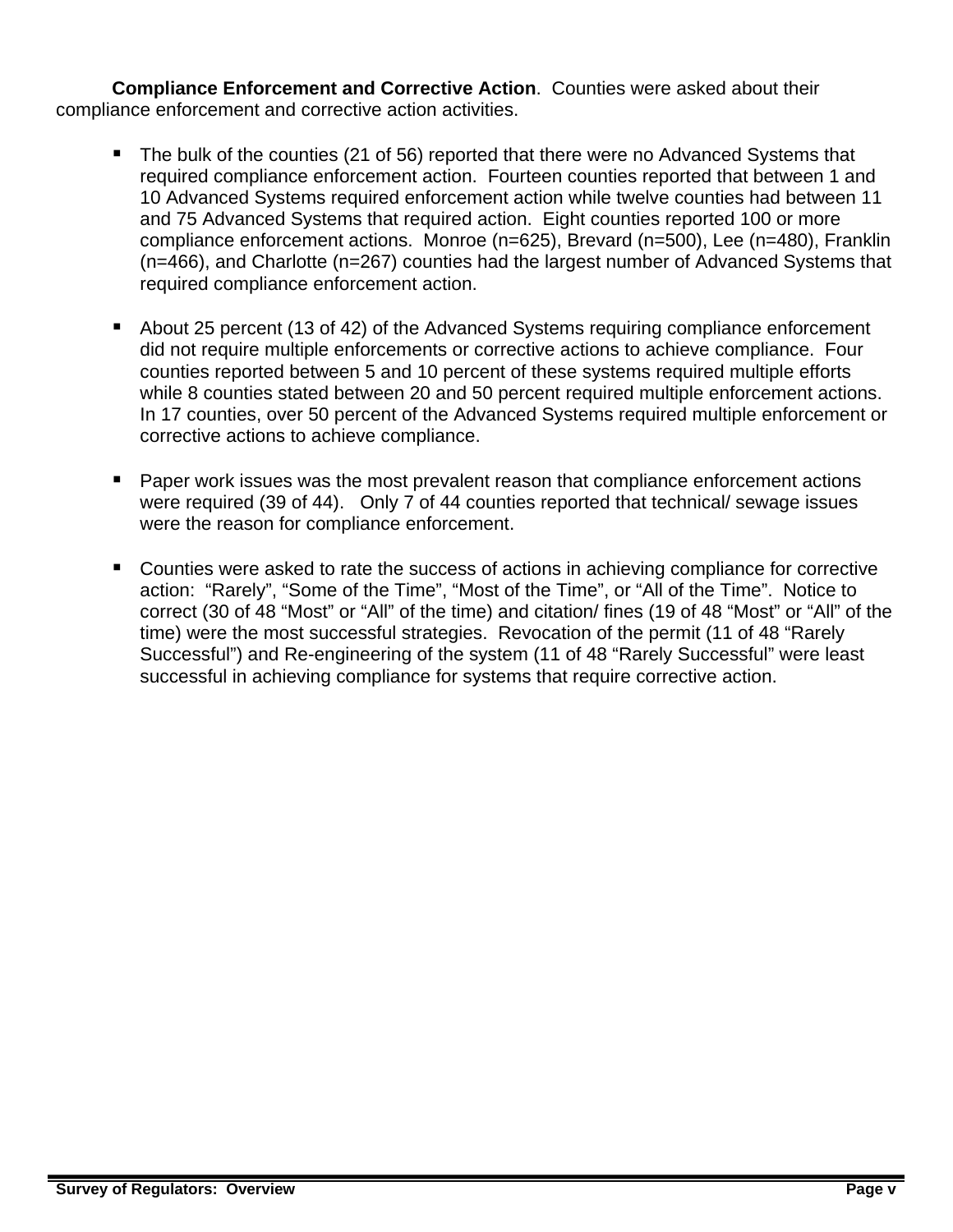**Maintenance Entity Performance**. Counties were asked questions about the way maintenance entity performs.

- Maintenance entities tend to submit their reports by paper. Forty-five counties indicated that 75% to 100% of maintenance entities in their county submitted report by paper. Only eight counties had 75% to 100% of the maintenance entities submit reports using the Carmody database.
- Two of the 56 counties rated the overall quality of maintenance entity reports as "Excellent", 33 as "Good" and 14 as "Fair" and 7 "Poor".
- The majority of counties (32 of 55) felt that inspection reports about the same system produced by the maintenance entity and the County Health Department usually agree. Seven counties felt that maintenance entity reports usually indicated better performance than County reports. Two counties stated that county inspections usually indicated better performance. Fourteen said it "depends on the maintenance entity" whether the reports agree or not.
- Counties were asked how they obtained the results of effluent sampling performed by maintenance entities. In the majority of counties (31 of 54), the maintenance entity reports the results to the County Health Department. In nine counties, the county receives a copy of the effluent sampling results from the lab. In 16 counties, effluent sampling by maintenance entities does not take place and in three counties, the Health Department does not get reports and the maintenance entity keeps the results.
- Counties were asked how frequently customer complaints or comments about their maintenance entity occurred: "Rarely", "Some of the Time", "Most of the Time", or "All of the Time". Cost of the maintenance contract (33 of 51 "Most" or "All" of the time) and being able to choose between several maintenance entities (33 of 51 "Most" or "All" of the time) were the most frequent complaints. In eleven counties, level of service was a complaint "Most" or "All" of the time.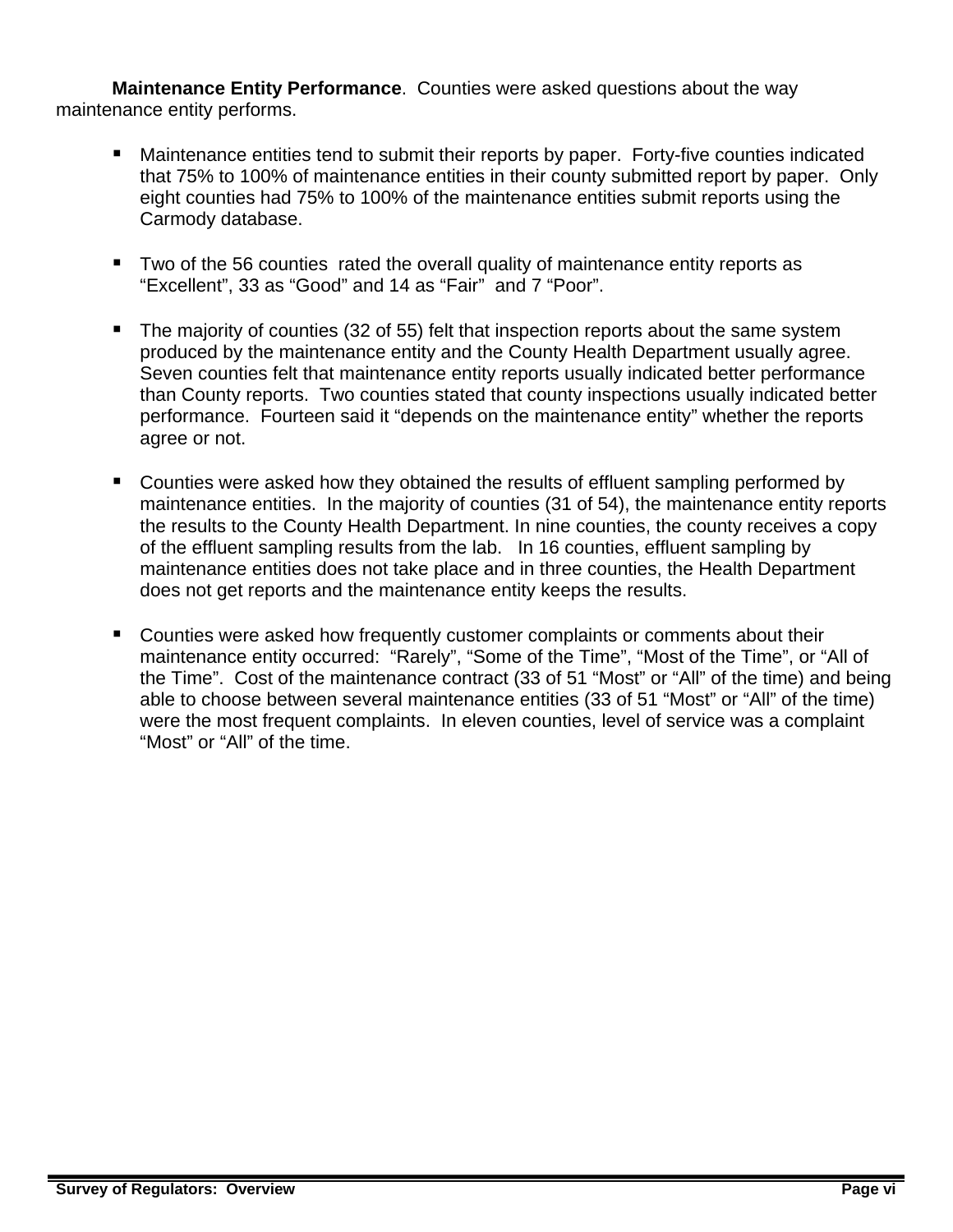### **Open-Ended Questions Comments**

 The survey of Regulators included a series of open-ended questions. The Responses to these questions are included in the Regulator Survey Results.

#### **4. Please describe what, in your opinion, are the major contributors to turnover.**

**10. How could your county health department RECORDKEEPING PROCESS for advanced systems be improved and made more efficient?** 

#### **16. Has your county passed any ordinances that require standards for advanced systems that are MORE STRINGENT than those required by the State?** (n=56)

**a. Yes** Please describe.

### **TRAINING AND EDUCATION NEEDS**

#### **25. Please tell us about any training needs for county staff, maintenance entities, or consumers that you would like to be made available regarding advanced systems.**

- **a. County Health Department Staff Education / Training Needs:**
- **b. Maintenance Entity Education / Training Needs:**
- **c. Consumer Education / Training Needs:** 
	- **d. Installer/Engineer Education / Training Needs:**

### **GENERAL ASSESSMENT**

- **27. Please tell us about what aspects of the advanced system program in Florida are currently working well as it relates to construction permitting, design, installation, inspection, maintenance, and operating permitting:**
- **28. Please tell us about any changes or improvements you would like to see in regards to the following:** 
	- **a. ATU regulation, permitting, and management:**
	- **b. PBTS regulation, permitting, and management:**
	- **c. Maintenance entity regulation, permitting, and management:**
	- **d. Innovative System regulation, permitting, and management:**
	- **e. Sand / Gravel Filter regulation, permitting, and management:**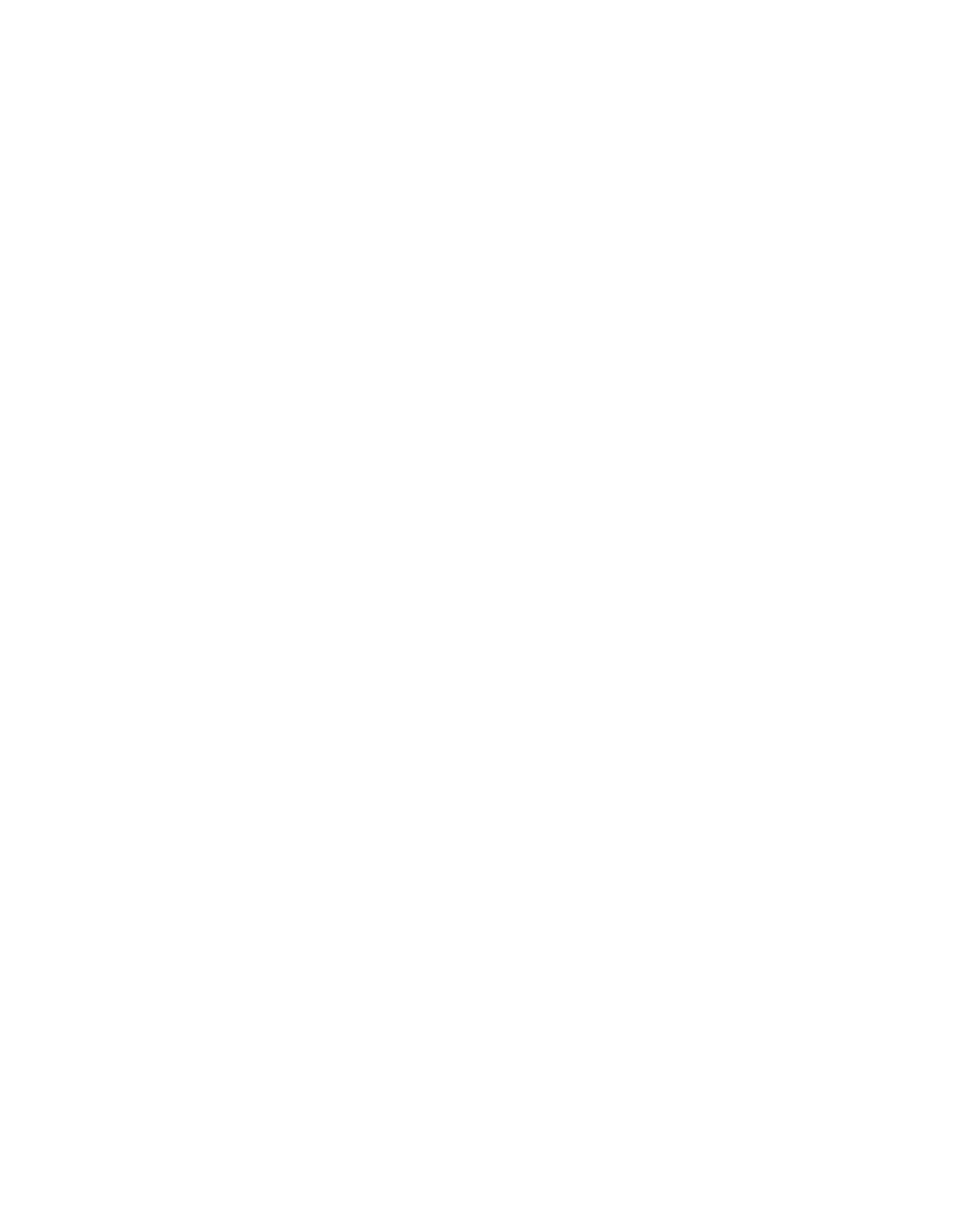

# **Advanced Onsite Systems in Florida: Survey of Regulators**

The Florida Department of Health, Division of Environmental Health, Bureau of Onsite Sewage Programs is conducting a study to measure the practices and perceptions of regulators about the management of advanced onsite sewage treatment and disposal systems (OSTDS). Advanced treatment systems for the purposes of this study include aerobic treatment units (ATUs), performance-based treatment systems (PBTS), innovative systems, and sand or gravel filters. Your participation in this study will help us identify the strengths of current practices and experiences as well as areas where improvement may be needed.

| <b>Regulators</b>                   |        |  |  |
|-------------------------------------|--------|--|--|
| % Complete                          | 83.6%  |  |  |
| % Return (Completed and "No System" | 100.0% |  |  |
| Completed                           | 56     |  |  |
| Returned "No Advanced Systems"      | 11     |  |  |
| <b>Number Delivered</b>             | 67     |  |  |
| Non-Deliverable                     | O      |  |  |
| <b>Number Mailed</b>                |        |  |  |

# **NUMBER OF SYSTEMS**

| 1a. | How many of the following systems are in your county? $(n=56)$ |                   |  |
|-----|----------------------------------------------------------------|-------------------|--|
|     | <b>Aerobic Treatment Units (ATU)</b>                           |                   |  |
|     | <b>Systems</b>                                                 | <b>Regulators</b> |  |
|     | 0/NA                                                           | 2                 |  |
|     | $1 - 5$                                                        | 10                |  |
|     | $6 - 15$                                                       | 13                |  |
|     | 16-30                                                          | 10                |  |
|     | $31 - 60$                                                      | 6                 |  |
|     | 61-100                                                         | 3                 |  |
|     | 130                                                            |                   |  |
|     | 143                                                            |                   |  |
|     | 146                                                            |                   |  |
|     | 163                                                            |                   |  |
|     | 221                                                            |                   |  |
|     | 224                                                            |                   |  |
|     | 282                                                            |                   |  |
|     | 370                                                            |                   |  |
|     | >1000                                                          |                   |  |
|     | Total                                                          | 56                |  |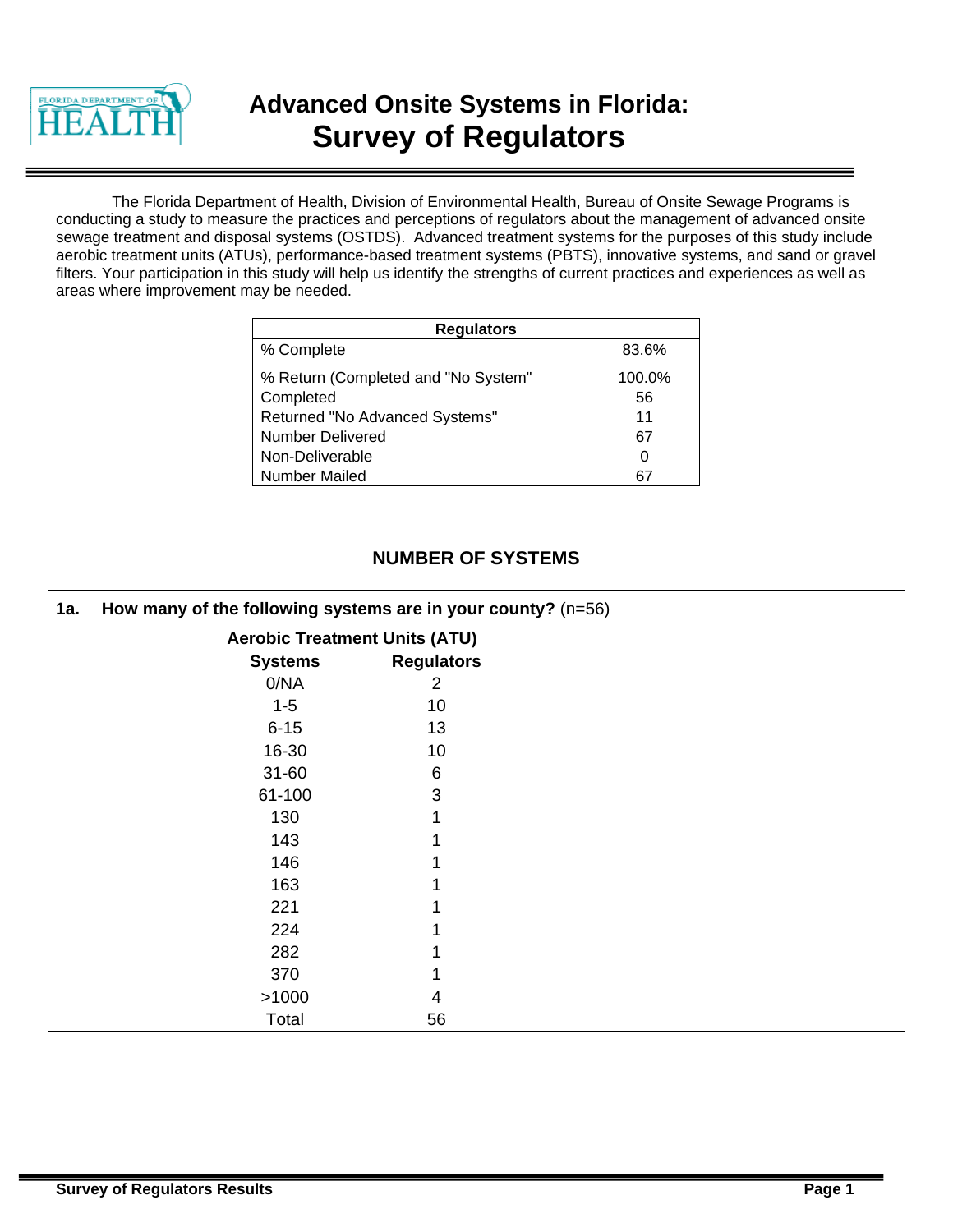| $1b$ . | How many of the following systems are in your county? (n=56) |                   |  |  |
|--------|--------------------------------------------------------------|-------------------|--|--|
|        | <b>Performance-Based Treatment Systems (PBTS)</b>            |                   |  |  |
|        | <b>Systems</b>                                               | <b>Regulators</b> |  |  |
|        | 0/NA                                                         | 16                |  |  |
|        |                                                              | 11                |  |  |
|        | 2                                                            | 5                 |  |  |
|        | 3                                                            |                   |  |  |
|        | 4                                                            | 2                 |  |  |
|        | 6                                                            | $\overline{2}$    |  |  |
|        | 7                                                            | 2                 |  |  |
|        | 10                                                           | 2                 |  |  |
|        | 15                                                           |                   |  |  |
|        | 17                                                           |                   |  |  |
|        | 26                                                           | 2                 |  |  |
|        | 28                                                           |                   |  |  |
|        | 31                                                           |                   |  |  |
|        | 32                                                           |                   |  |  |
|        | 34                                                           |                   |  |  |
|        | 49                                                           |                   |  |  |
|        | 75                                                           |                   |  |  |
|        | 135                                                          |                   |  |  |
|        | 201                                                          |                   |  |  |
|        | 224                                                          |                   |  |  |
|        | 257                                                          |                   |  |  |
|        | 373                                                          |                   |  |  |
|        | Total                                                        | 56                |  |  |

| 1c. How many of the following systems are in your county? $(n=56)$ |                   |  |
|--------------------------------------------------------------------|-------------------|--|
| <b>Sand or Gravel Filters</b>                                      |                   |  |
| <b>Systems</b>                                                     | <b>Regulators</b> |  |
| 0/NA                                                               | 50                |  |
|                                                                    | 3                 |  |
| 15                                                                 |                   |  |
| 87                                                                 |                   |  |
| 200-500                                                            |                   |  |
| Total                                                              | 56                |  |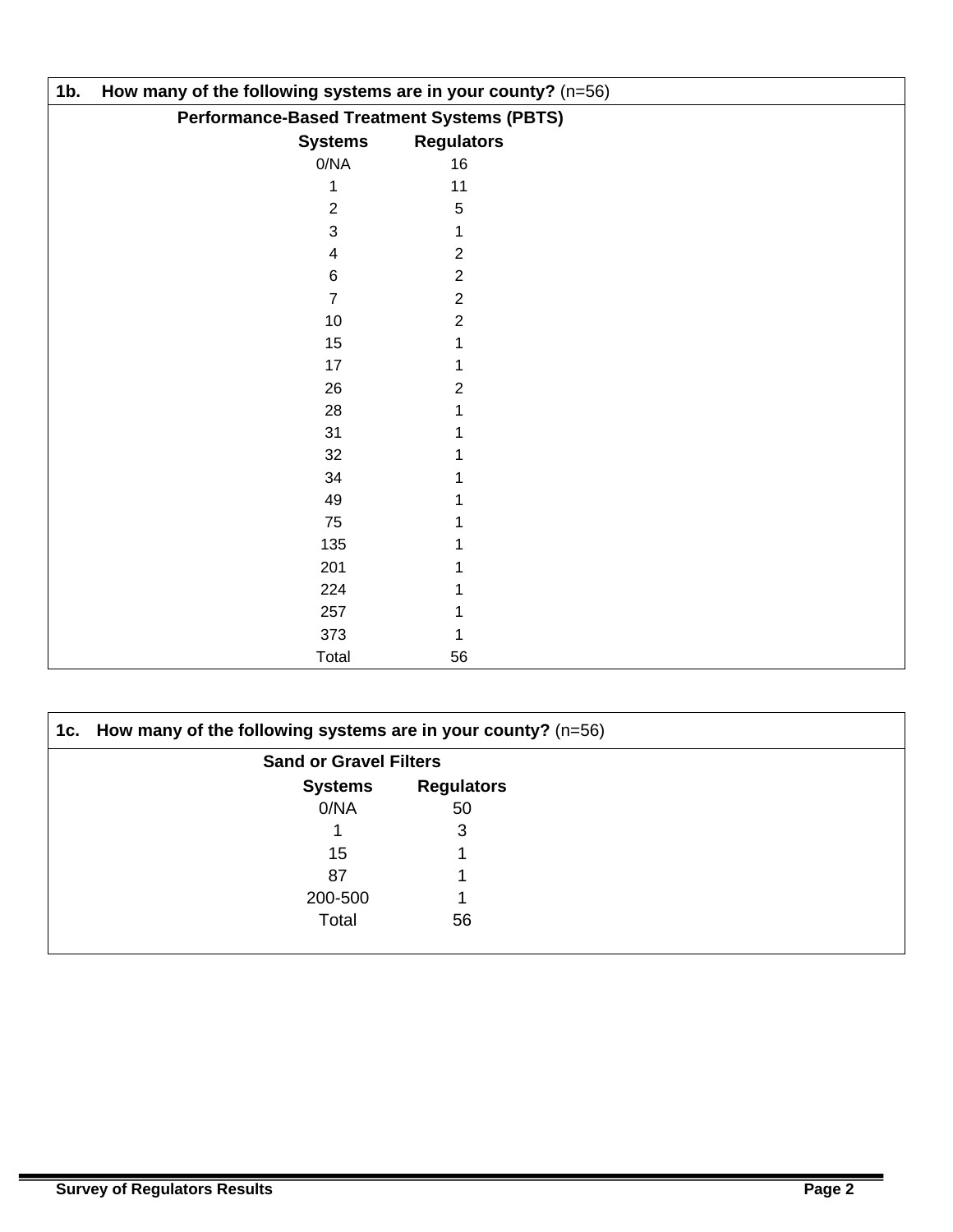| 1d. How many of the following systems are in your county? $(n=56)$ |                           |  |
|--------------------------------------------------------------------|---------------------------|--|
|                                                                    | <b>Innovative Systems</b> |  |
| <b>Systems</b>                                                     | <b>Regulators</b>         |  |
| 0/NA                                                               | 45                        |  |
|                                                                    | 6                         |  |
|                                                                    |                           |  |
|                                                                    |                           |  |
| 5                                                                  |                           |  |
| 8                                                                  |                           |  |
| Total                                                              | 56                        |  |

### **INSPECTION PERSONNEL**

| 2. | How many FTEs are assigned to conduct ATU/PBTS inspections by your county health<br>department? $(n=52)$ |                   |  |  |  |  |  |
|----|----------------------------------------------------------------------------------------------------------|-------------------|--|--|--|--|--|
|    | <b>Number of FTEs</b>                                                                                    | <b>Regulators</b> |  |  |  |  |  |
|    | <1                                                                                                       | 28                |  |  |  |  |  |
|    | $1 - 2$                                                                                                  | 19                |  |  |  |  |  |
|    | $2 - 4$                                                                                                  |                   |  |  |  |  |  |
|    | 14                                                                                                       |                   |  |  |  |  |  |
|    | Total                                                                                                    | 52                |  |  |  |  |  |

| 3. | Please indicate the number of people in your county health department with the following years of<br>experience inspecting advanced systems: (n=56) |         |  |  |  |  |
|----|-----------------------------------------------------------------------------------------------------------------------------------------------------|---------|--|--|--|--|
|    | <b>Experience</b>                                                                                                                                   |         |  |  |  |  |
|    | Less than 1 year                                                                                                                                    | $0 - 5$ |  |  |  |  |
|    | 1 to 2 years                                                                                                                                        | $0 - 3$ |  |  |  |  |
|    | 3 to 5 years                                                                                                                                        | $0 - 7$ |  |  |  |  |
|    | Over 5 years                                                                                                                                        | $0 - 9$ |  |  |  |  |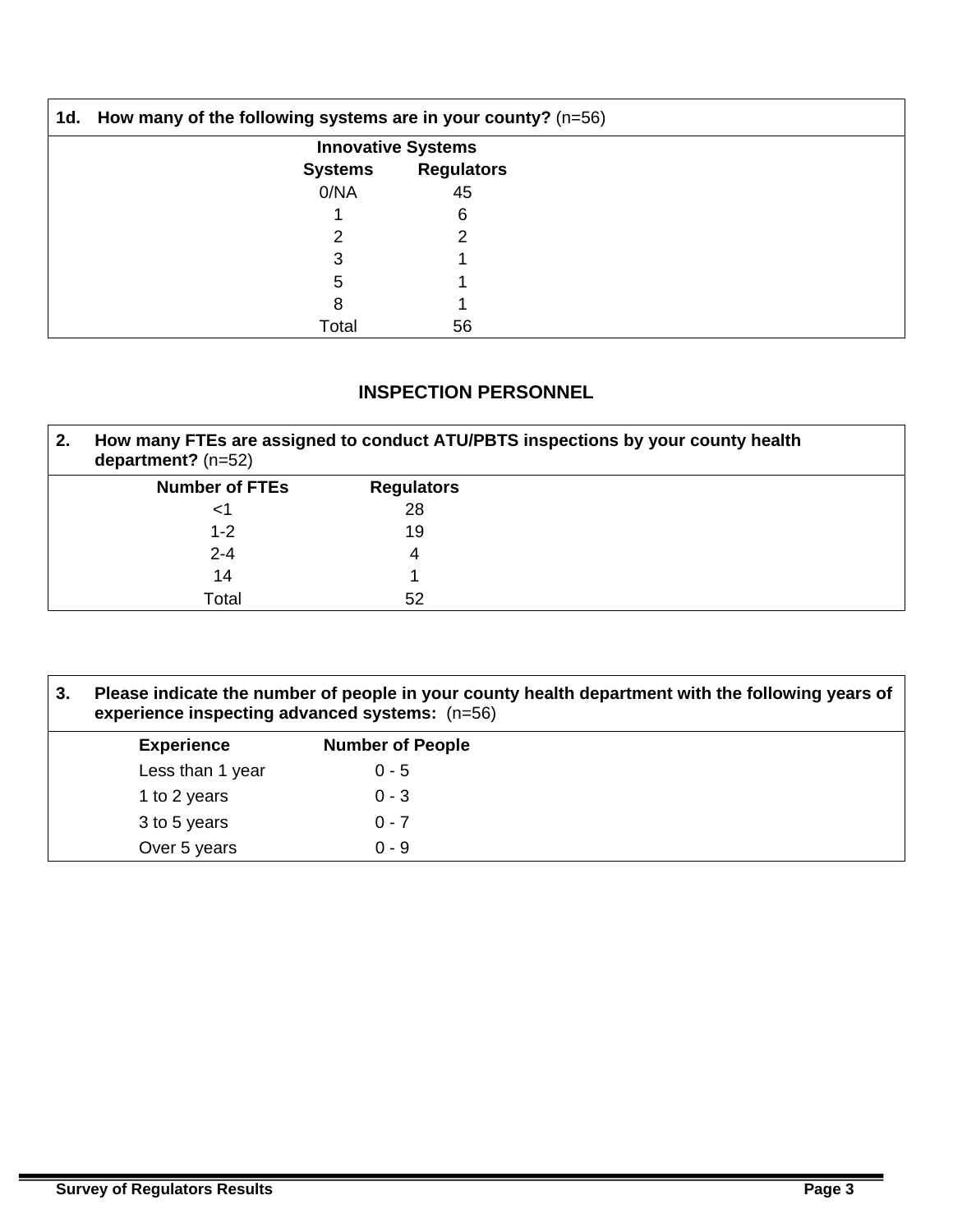| 4.       | How would you describe turnover of personnel who conduct inspections on advanced systems in<br>your county health department? (n-55) |                                                                                                                                                         |                        |  |  |  |  |  |  |
|----------|--------------------------------------------------------------------------------------------------------------------------------------|---------------------------------------------------------------------------------------------------------------------------------------------------------|------------------------|--|--|--|--|--|--|
|          | 39                                                                                                                                   | Not a problem                                                                                                                                           |                        |  |  |  |  |  |  |
|          | 11                                                                                                                                   | Somewhat a problem                                                                                                                                      |                        |  |  |  |  |  |  |
|          | $\overline{2}$                                                                                                                       | A Problem                                                                                                                                               |                        |  |  |  |  |  |  |
|          | $\overline{2}$                                                                                                                       | A Serious Problem                                                                                                                                       |                        |  |  |  |  |  |  |
|          | 1                                                                                                                                    | A Very Serious Problem                                                                                                                                  |                        |  |  |  |  |  |  |
|          | Please describe what, in your opinion, are the major contributors to turnover.                                                       |                                                                                                                                                         |                        |  |  |  |  |  |  |
| $\star$  |                                                                                                                                      | OVER THE LAST 2 YEARS OUR TURNOVER HAS BEEN MINIMAL. HOWEVER,<br>PREVIOUS TO THAT WE DID HAVE A PROBLEM WITH MAINTAINING OSTDS<br>CERTIFIED INSPECTORS. | Not a Problem          |  |  |  |  |  |  |
| *        | N/A                                                                                                                                  |                                                                                                                                                         | Not a Problem          |  |  |  |  |  |  |
| $\ast$   |                                                                                                                                      | LACK OF OPPORTUNITY FOR ADVANCEMENT WITHIN THE HEALTH<br>DEPARTMENT; SEEK HIGHER PAY                                                                    | Not a Problem          |  |  |  |  |  |  |
| $^\star$ |                                                                                                                                      | IN THE CURRENT ECONOMY TURNOVER IS NOT AN ISSUE. DURING A THRIVING<br>ECONOMY, CONTRIBUTORS TO TURNOVER WOULD BE LOW PAY AND INABILITY<br>TO ADVANCE.   | Not a Problem          |  |  |  |  |  |  |
| $\ast$   |                                                                                                                                      | PAY. UNABLE TO GIVE PAY RAISES                                                                                                                          | Not a Problem          |  |  |  |  |  |  |
| $\star$  |                                                                                                                                      | <b>NOT RELATED TO ATU's</b>                                                                                                                             | Not a Problem          |  |  |  |  |  |  |
| $^\star$ |                                                                                                                                      | SALARY; ADVANCEMENT OPPORTUNITIES                                                                                                                       | Not a Problem          |  |  |  |  |  |  |
| $^\star$ |                                                                                                                                      | NOT ENOUGH TRAINING. SHOULD PROVIDE HANDS ON TRAINING (ACTUAL<br><b>INSPECTIONS OF ATU's.)</b>                                                          | Not a Problem          |  |  |  |  |  |  |
| $^\star$ |                                                                                                                                      | MOST NEW EMPLOYEES ARE NOT TRAINED TO REVIEW/INSPECT ADVANCED<br><b>SYSTEMS</b>                                                                         | Somewhat a Problem     |  |  |  |  |  |  |
| $\ast$   |                                                                                                                                      | PAY; NO ROOM FOR ADVANCEMENT                                                                                                                            | Somewhat a Problem     |  |  |  |  |  |  |
| $\star$  |                                                                                                                                      | CAREER ADVANCEMENT, PAY                                                                                                                                 | Somewhat a Problem     |  |  |  |  |  |  |
| $\star$  |                                                                                                                                      | FEW SYSTEMS. SO THEY CAN ALL BE INSPECTED BY ONE INSPECTOR. IF THEY<br>LEAVE ONLY SUPERVISOR HAS INSPECTION KNOWLEDGE.                                  | Somewhat a Problem     |  |  |  |  |  |  |
|          |                                                                                                                                      | <b>SALARY ISSUES</b>                                                                                                                                    | Somewhat a Problem     |  |  |  |  |  |  |
| $\star$  |                                                                                                                                      | LOW PAY. HIGH RESPONSIBILITY                                                                                                                            | Somewhat a Problem     |  |  |  |  |  |  |
| $\star$  |                                                                                                                                      | THE TECHNICAL AND PHYSICAL DIFFICULTIES OF THE PROGRAM IN GENERAL.                                                                                      | Somewhat a Problem     |  |  |  |  |  |  |
| $\star$  |                                                                                                                                      | COORDINATION OF MAINTENANCE AGREEMENTS, OPERATING PERMITS,<br>ENTITY INSPECTIONS, ENTITY PERMITS, ETC.                                                  | Somewhat a Problem     |  |  |  |  |  |  |
| $\star$  |                                                                                                                                      | UNABLE TO COMPETE FINANCIALLY WITH LARGER COUNTIES. SO WIND UP<br>TRAINING PERSONNEL ANF THEN LOSING THEM T OTHER COUNTIES.                             | Somewhat a Problem     |  |  |  |  |  |  |
| $\star$  | <b>PAY</b>                                                                                                                           |                                                                                                                                                         | Somewhat a Problem     |  |  |  |  |  |  |
| $\star$  | <b>LAYOFFS</b>                                                                                                                       |                                                                                                                                                         | A Problem              |  |  |  |  |  |  |
| $\star$  |                                                                                                                                      | INADEQUATE PAY FOR THIS AREA; NO CHANCE OF PROMOTION; DISCIPLINE                                                                                        | A Problem              |  |  |  |  |  |  |
| $\star$  |                                                                                                                                      | BUDGET REDUCTIONS AND/OR UNCOMPETITIVE SALARIES                                                                                                         | A Problem              |  |  |  |  |  |  |
| $\star$  |                                                                                                                                      | FRANKLIN COUNTY IS A RURAL COUNTY. MOST EMPLOYEES HIRED WERE<br>SINGLE AND WANTED TO BE CLOSER TO A LARGER CITY.                                        | A Serious Problem      |  |  |  |  |  |  |
| *        | <b>PAY</b>                                                                                                                           |                                                                                                                                                         | A Very Serious Problem |  |  |  |  |  |  |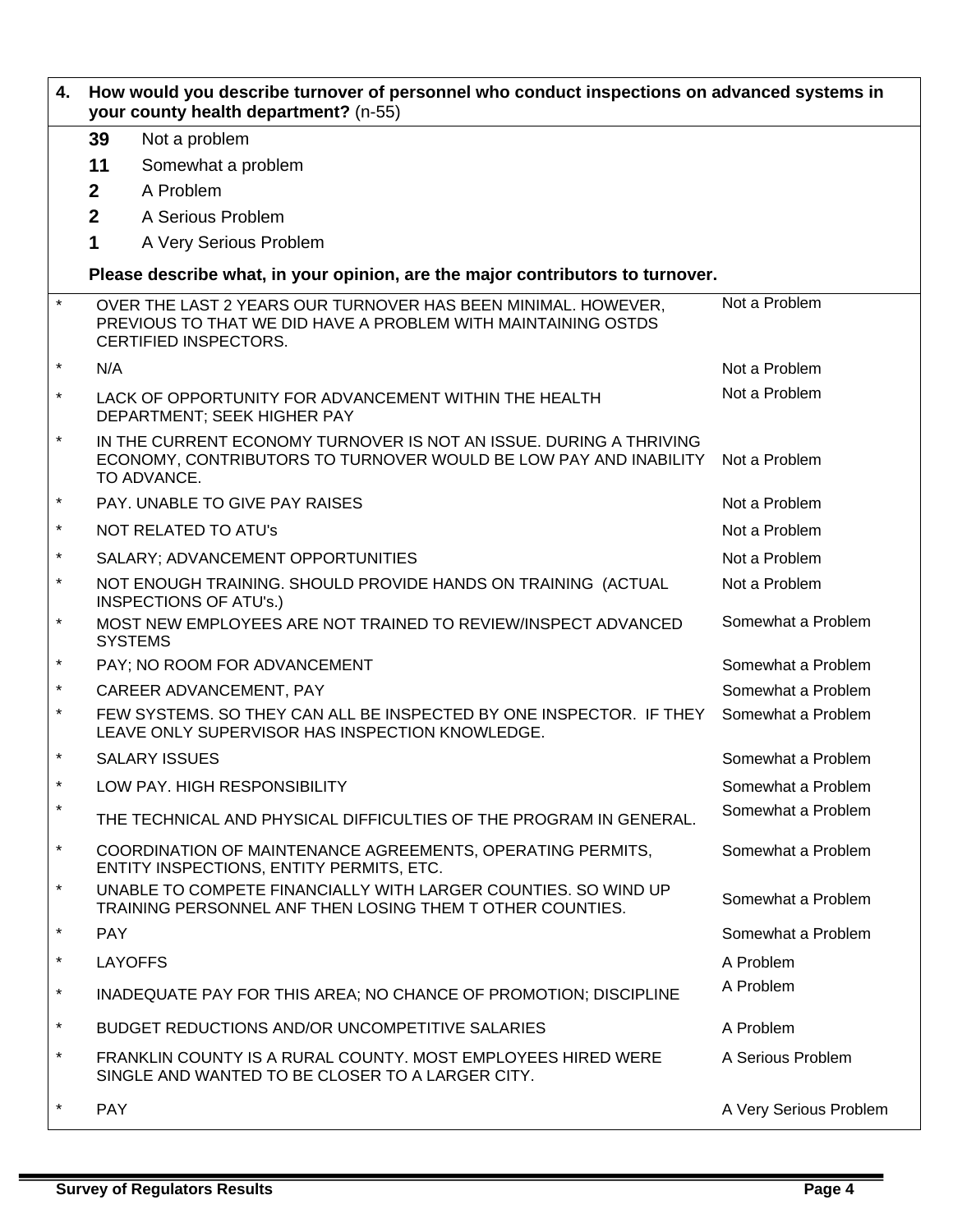# **CONTRACTORS AND MAINTENANCE ENTITIES**

| <b>Number of Contractors</b>                        | <b>Regulators</b> |  |
|-----------------------------------------------------|-------------------|--|
| 0                                                   | 4                 |  |
| $1 - 5$                                             | 33                |  |
| $6 - 10$                                            | 13                |  |
| $11 - 20$                                           | 5                 |  |
| 23                                                  |                   |  |
| Total                                               | 56                |  |
| Is this number adequate to meet your county's need? |                   |  |
| <b>No</b><br>Yes<br>51<br>3                         |                   |  |

| 6. |    | systems in your county? $(n=56)$                         | How many LICENSED MAINTENANCE ENTITIES provide maintenance services for advanced |  |
|----|----|----------------------------------------------------------|----------------------------------------------------------------------------------|--|
|    | a. | <b>Number of Licensed</b><br><b>Maintenance Entities</b> | <b>Regulators</b>                                                                |  |
|    |    | 0                                                        | 4                                                                                |  |
|    |    | 1-5                                                      | 33                                                                               |  |
|    |    | $6 - 10$                                                 | 12                                                                               |  |
|    |    | $11 - 20$                                                | 5                                                                                |  |
|    |    | $20 - 23$                                                | 2                                                                                |  |
|    | b. |                                                          | Is this number adequate to meet your county's need? $(n=53)$                     |  |
|    |    | Yes<br>37                                                | No.<br>16                                                                        |  |

# **INFORMATION MANAGEMENT AND RECORDKEEPING**

| 7. | Please indicate which of the following methods your county health department uses to ENTER<br>AND MAINTAIN INFORMATION (such as design flow, wastewater type, tank sizes, manufacturer,<br>model) for each type of advanced system. [Please / All That Apply.] |             |             |  |  |  |  |  |
|----|----------------------------------------------------------------------------------------------------------------------------------------------------------------------------------------------------------------------------------------------------------------|-------------|-------------|--|--|--|--|--|
|    |                                                                                                                                                                                                                                                                | <b>ATUs</b> | <b>PBTS</b> |  |  |  |  |  |
|    |                                                                                                                                                                                                                                                                | $(n=55)$    | $(n=44)$    |  |  |  |  |  |
|    | EH Database construction permit records                                                                                                                                                                                                                        | 51          | 38          |  |  |  |  |  |
|    | EH Database operating permit records                                                                                                                                                                                                                           | 44          | 39          |  |  |  |  |  |
|    | Carmody database                                                                                                                                                                                                                                               | 8           |             |  |  |  |  |  |
|    | Spreadsheets/Tables                                                                                                                                                                                                                                            | 18          | 15          |  |  |  |  |  |
|    | Paper files                                                                                                                                                                                                                                                    | 47          | 37          |  |  |  |  |  |
|    | Other electronic database(s)                                                                                                                                                                                                                                   |             |             |  |  |  |  |  |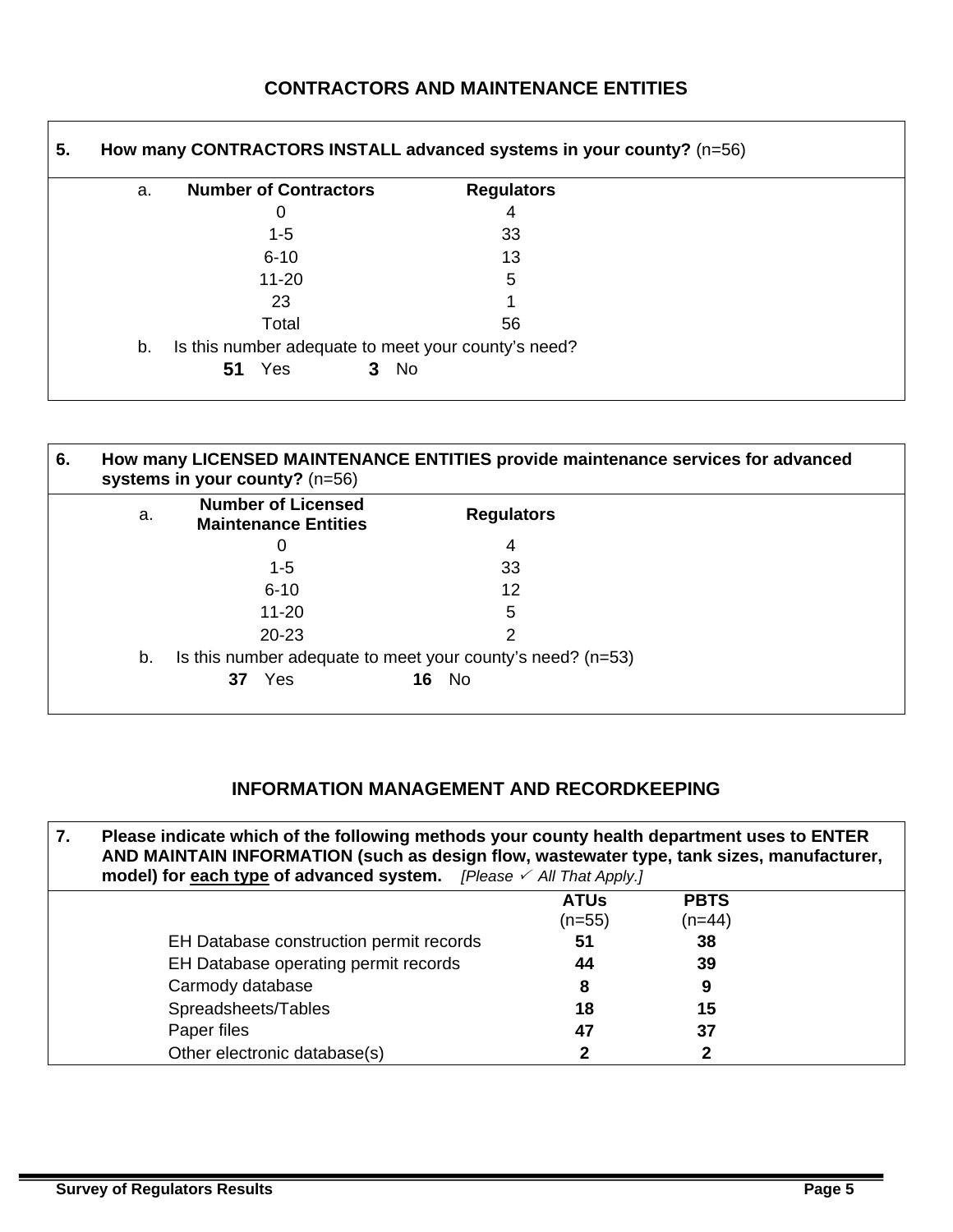| 8. | How does your county health department keep track of THE MONITORING REQUIREMENTS<br>for different types of $ATUs$ and $PBTS$ ? [Please $\swarrow$ All That Apply.] (n=56)           |                                              |              |                                              |  |  |  |  |  |
|----|-------------------------------------------------------------------------------------------------------------------------------------------------------------------------------------|----------------------------------------------|--------------|----------------------------------------------|--|--|--|--|--|
|    | <b>Monitoring Requirement Examples</b><br>ATUs -- >1500 gpd, residential/commercial.<br>PBTS -- setback and authorized flow allowance, secondary, advanced secondary, Florida Keys. |                                              |              |                                              |  |  |  |  |  |
|    | 17                                                                                                                                                                                  | <b>EH Construction database</b>              | 40           | Look at paper files                          |  |  |  |  |  |
|    | 11                                                                                                                                                                                  | EH Facilities database                       |              |                                              |  |  |  |  |  |
|    | 9                                                                                                                                                                                   | Carmody database                             |              |                                              |  |  |  |  |  |
|    | 19                                                                                                                                                                                  | Spreadsheet/table                            | 7            | Monitoring not required                      |  |  |  |  |  |
|    | 4                                                                                                                                                                                   | Electronic database                          | $\mathbf{2}$ | County health department does not keep track |  |  |  |  |  |
|    | 3<br>Other [Please Specify.]                                                                                                                                                        |                                              |              |                                              |  |  |  |  |  |
|    |                                                                                                                                                                                     | MAINTENANCE ENTITY RECORD KEEPING<br>$\star$ |              |                                              |  |  |  |  |  |
|    |                                                                                                                                                                                     | $\ast$<br>AME ANNUAL INSPECTION              |              |                                              |  |  |  |  |  |

### **9. How does your county health department keep track of the MONITORING AND INSPECTION RESULTS for ATUs and PBTS?** (n=56) **26** EH database Operating permits **9** Carmody database **18** Spreadsheet/table **4** Electronic data base **4** Monitoring not required **<sup>43</sup>**Look at paper files **1** County health department does not keep track **4** Other *[Please Specify.]*  MAINTENANCE ENTITY RECORD KEEPING \* CALENDAR (ONLY 5 SYSTEMS). COURTESY CALL IS MADE A MONTH PRIOR TO DUE DATE OF INSPECTION FROM MAINTENANCE ENTITY. IF THIS ISN'T DONE MAINTENANCE ENTITY SEES TO FORGET ABOUT THEIR OBLIGATION TO INSPECT. \* AME ANNUAL INSPECTION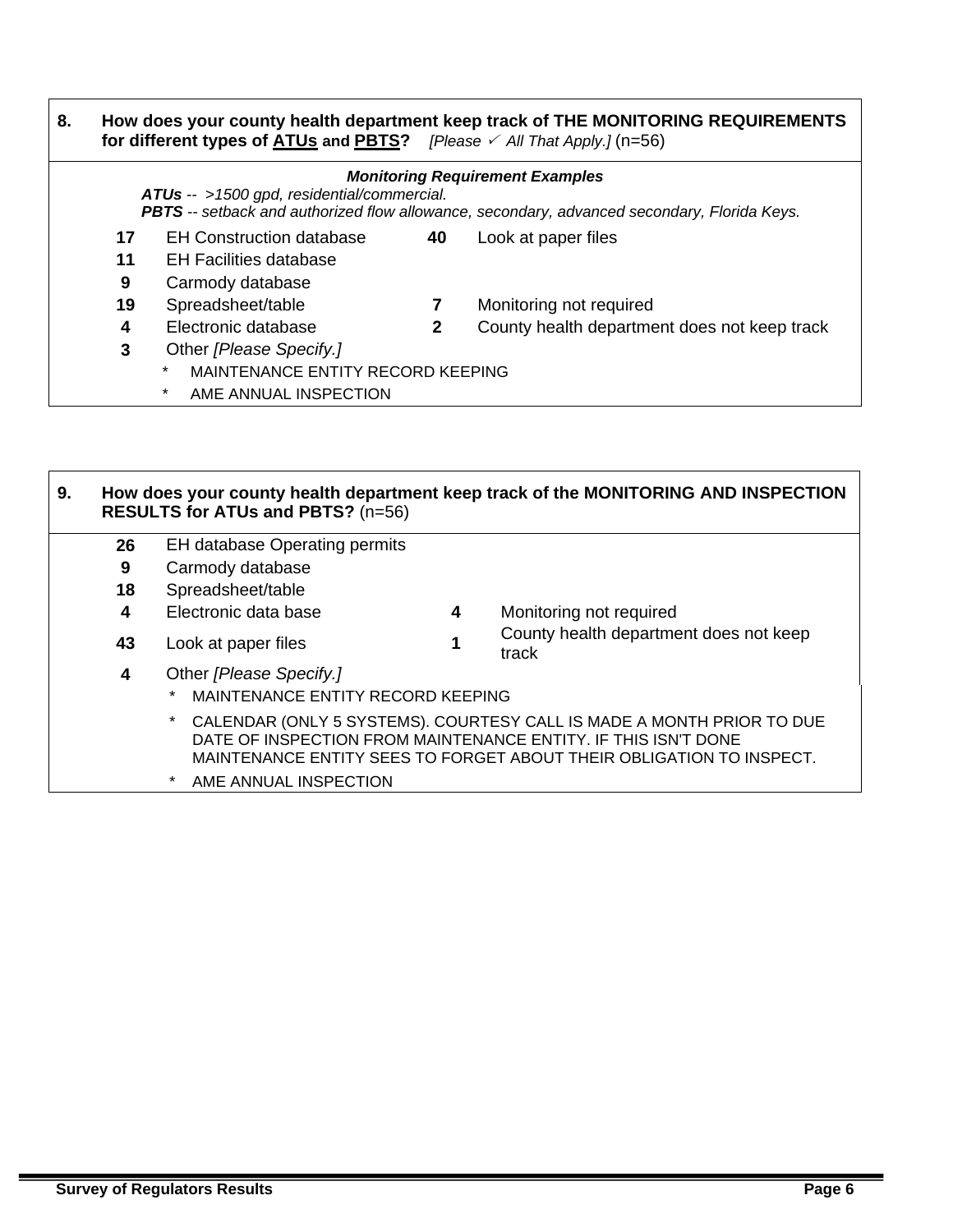| 10. | How could your county health department RECORDKEEPING PROCESS for advanced<br>systems be improved and made more efficient?                                                                                                                                                      |
|-----|---------------------------------------------------------------------------------------------------------------------------------------------------------------------------------------------------------------------------------------------------------------------------------|
|     | ADOPT ONLINE PROGRAM ACCESSABLE BY CONTRACTORS AND HEALTH DEPARTMENT<br>WHERE RECORDS CAN BE SUBMITTED AND STORED.                                                                                                                                                              |
|     | AN UPLOAD FROM EHD TO CARMODY WOULD REDUCE STAAFF TIME TO ENTER INSPECTIONS<br>AND FACILTIES TWICE. ALSO A STATE REQUIREMENT FOR MAINTENANCE ENTITIES TO<br>UNTILIZE CARMODY FOR SUBMISSION OD INSPECTIONS WOULD CUT DOWN ON STAFF HAND<br><b>ENTERING INSPECTIONS FROM THE</b> |
|     | BE ABLE TO UTILIZE DATA BASE FOR TRACKING, MONITORING, ETC. INSTEAD OF                                                                                                                                                                                                          |
|     | BY MAKING EH DATABASE MORE USER FRIENDLY FOR TRACKING SYSTEM AND INSPECTION<br>DATA. THE CURRENT APPLICATION USES SOMEWHAT A 'CATCH ALL' FORM WHICH IS NOT<br>VERY USER FRIENDLY OR HELPFUL FOR ATU AND PBTS INSPECTIONS. IT WOULD ALSO BE<br>HELPFUL TO BE ABLE TO IMP         |
|     | BY UPDATING ELECTRONIC FORMS IN EHD                                                                                                                                                                                                                                             |
|     | COMBINE REHOST SYSTEMS AND REPORT SYSTEM INTO ONE PROGRAM THAT WORKS. THIS<br>WOULD ELIMINATE DAVING TO VIEW TWO SEPARATE DATA BASES.                                                                                                                                           |
|     | COMPLETE PAPERLESS FILE KEEPING. USING ONLY EHD FOR KEEPING OFFICAL RECORDS.                                                                                                                                                                                                    |
|     | CONTRACTORS USE CARMODY TO INPUT REPORTS; UPDATES; CURRENT FORMS HO; LOCAL<br>CHD USE CARMODY TO MANAGE OP's.                                                                                                                                                                   |
|     | <b>CURRENTLY NOT A PROBLEM</b>                                                                                                                                                                                                                                                  |
|     | DUE TO LOW NUMBER OF SYSTEMS RECORD MAINTENANCE ISN'T A PROBLEM, AUTOMATIC<br>PENALTIES SHOULD BE CONSEQUENCE OF MAINTENANCE ENTITIES FAILURE TO PERFORM<br>TIMELY SAMPLING AND/OR INSPECTION.                                                                                  |
|     | EH DATABASE BEING UPGRADED SO YOU CAN USE IT FOR PBTS, MONITORING                                                                                                                                                                                                               |
|     | EHD SHOULD HAVE HELD FOR AME OR PBTS ME INSPECTIONS OR AT LEAST INSPECTION<br>DATES TO BE ENTERED. WHILE CARMODY IS HELPFUL IN THIS PROCESS, USING TWO<br>DIFFERENT DATABASES SEEMS REPETITIVE (UNNECESSARY).                                                                   |
|     | ELIMINATE DOUBLE DATA ENTRY BY PROVIDING A COMMUNICATION PORTAL BETWEEN EHD<br>AND CARMODY                                                                                                                                                                                      |
|     | ENHANCING EHD TO ACCOMMODATE TRACKING OF PERMIT AND CONTRACTOR INSPECTIONS                                                                                                                                                                                                      |
|     | HAVE ALL INFORMATION IN ONE DATABASE- OWNER INFORMATION, MAINTENANCE ENTITY<br>INFORMATION, CHD INFORMATION AND INSPECTION DATA. CARMODY WILL DO THIS BUT NOT<br><b>REQUIRED FOR MAINTENANCE ENTITIES.</b>                                                                      |
|     | IF ALL SYSTEMS WEWRE REQUIRED TO USE CARMODY IT WOULD BE HELPFUL                                                                                                                                                                                                                |
|     | IF SOME OF THE MAINTENANCE ENTITIES WOULD KEEP BETTER RECORDS AND BETTER<br>TRACK OF WHEN INSPECTIONS/SERVICES ARE DUE IT WOULD HELP US A LOT.                                                                                                                                  |
|     | IMPROVE EH DATABASE REPORTS. UPGRADE DATA INPUT INOT EH DATABASE                                                                                                                                                                                                                |
|     | <b>INPUT FILES INTO EH DATABASE</b>                                                                                                                                                                                                                                             |
|     | LAKE COUNTY DOES NOT HAVE ENOUGH PBTS TO REQUIRE IMPROVEMENTS IN THE RECORD<br><b>KEEPING PROCESS.</b>                                                                                                                                                                          |
|     | MAKE ENVIRONMENTAL HEALTH DATA BASE SYSTEM USER FRIENDLY; THEN IT COULD BE                                                                                                                                                                                                      |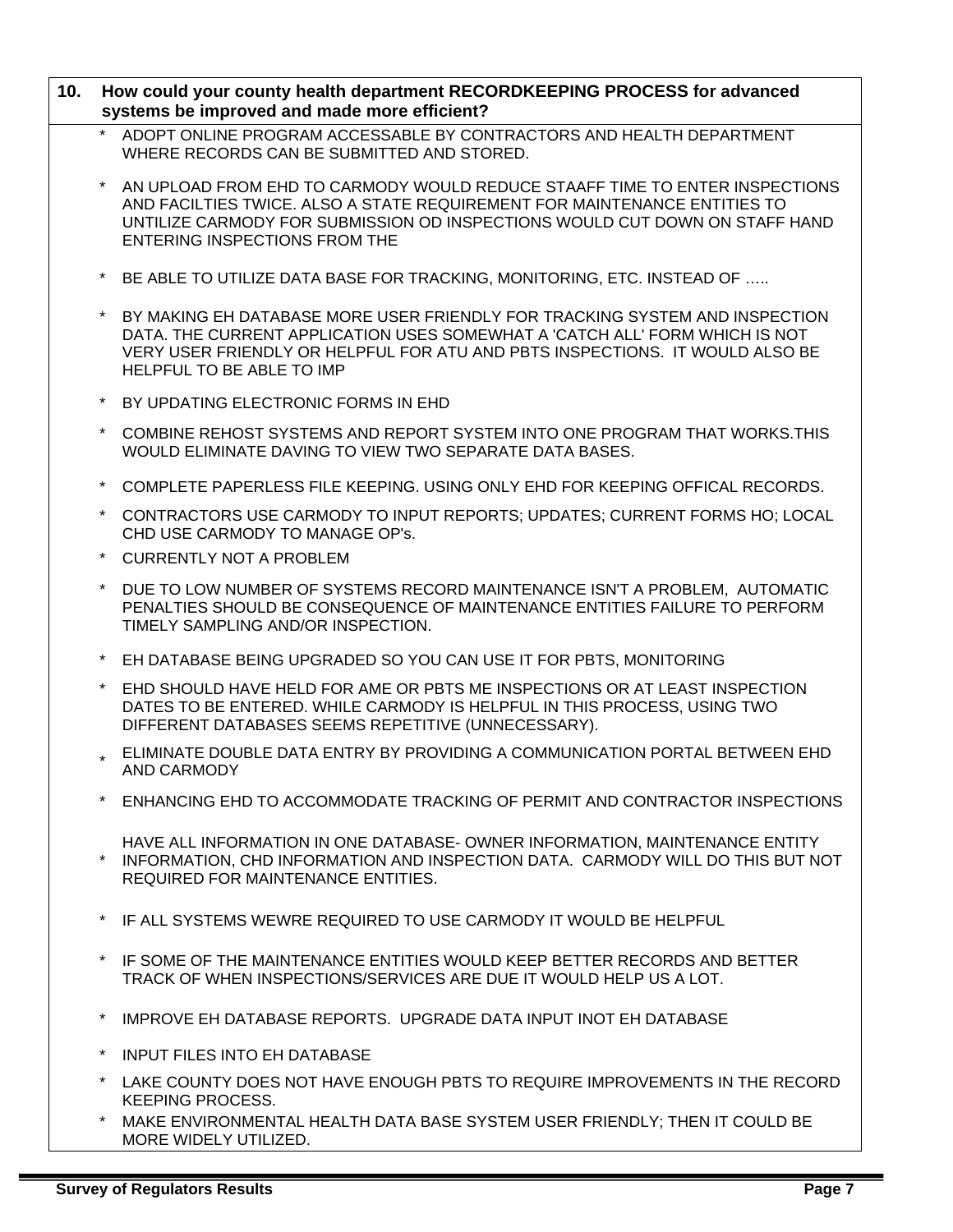### **10. How could your county health department RECORDKEEPING PROCESS for advanced systems be improved and made more efficient?**

- MORE TRAINING CLASSES FOR HOW TO ENTER THE SYSTEMS INTO REHOST
- \* N/A
- PROVIDE A STANDARDIZED DATA BASE, FORMS, ETC. THAT IS USED BY ALL COUNTY HEALTH DEPARTMENTS. PROVIDE A MEANS TO REMOTELY ENTER INSPECTION REPORTS ELECTRONICALLY SO DATA IS ONLY ENTERED ONE TIME. THIS WOULD SAVE TIME AND MONEY AND WOULD HELP WITH THE COUNT
- \* PROVIDING PERSONNEL WITH ADEQUATE TIME FOR REVIEWING THESE PROJECTS. CURRENTLY IT IS DIFFICULT TO DEVOTE ADEQUATE TIME FOR THESE SYSTEMS.
- RECORD KEEPING SHOULD IMPROVE WITH THE NEW RE-HOST SYSTEM.
- REDUCE RECORD KEEPING REQUIREMENTS
- REHOST AND CARMODY SHOULD UPDATE EACH OTHER. REHOST AND/OR CARMODY SHOULD POPULATE NOTICES AND CITATIONS. REHOST AND/OR CARMODY SHOULD TRACK NOTICES AND CITATIONS. REHOST SHOULD TRACK SAMPLES. REHOST SHOULD LINK NUISANCE COMPLAINTS AND COSTRUCTION PERM
- REHOST MORE USER-FRIENDLY
- SEND AUTOMATED OR COMPUTER GENERATED ALERTS FOR INSPECTIONS AND/OR MAINTENANCE MONITORING.
- SPREADSHEET WORKS FINE FOR OUR LIMITED NUMBER OF SYSTEMS
- SPREADSHEET WORKS FINE FOR OUR LIMITED NUMBER OF SYSTEMS
- SPREADSHEETS WORK FINE. NO IMPROVEMENT NEEDED
- \* STANDARDIZE TERM OF MAINTENANCE CONTRACTS (BEGIN AND END DATES); CLARIFY THE APPLICABILITY OF OPERATING PERMIT REQUIREMENTS; DEVELOP MORE USER-FRIENDLY SOFTWARE TO TRACE THE MANY COMPONENTS THAT REQUIRE RECORD KEEPING.
	- STRICTER REQUIREMENTS ON MANUFACTURERS AND MAINTENANCE ENTITIES
	- THE REPORTS(S) IN REHOST BE ACCURATE. THE METHOD OF PUTTING IN INSPECTIONS BE STREAMLINED.
	- THROUGH USE OF CARMODY DATABASE
	- **UNKNOWN**
	- UNTIL MORE SYSTEMS WOULD NOT BE REQUIRED
	- UPGRADE ENVIRONMENTAL HEALTH DATA BASE WITH FORMS THAT CAN BE UPLOADED IN THE FIELD. INITIATION OF PAPERLESS INITIATIVE.
	- WE ARE SATISFIED
	- WHEN WE GET MORE OF THESE SYSTEMS, WE'LL LOOK INTO IT. AS IT STANDS, WE'RE FINE MONITORING PAPER FILES.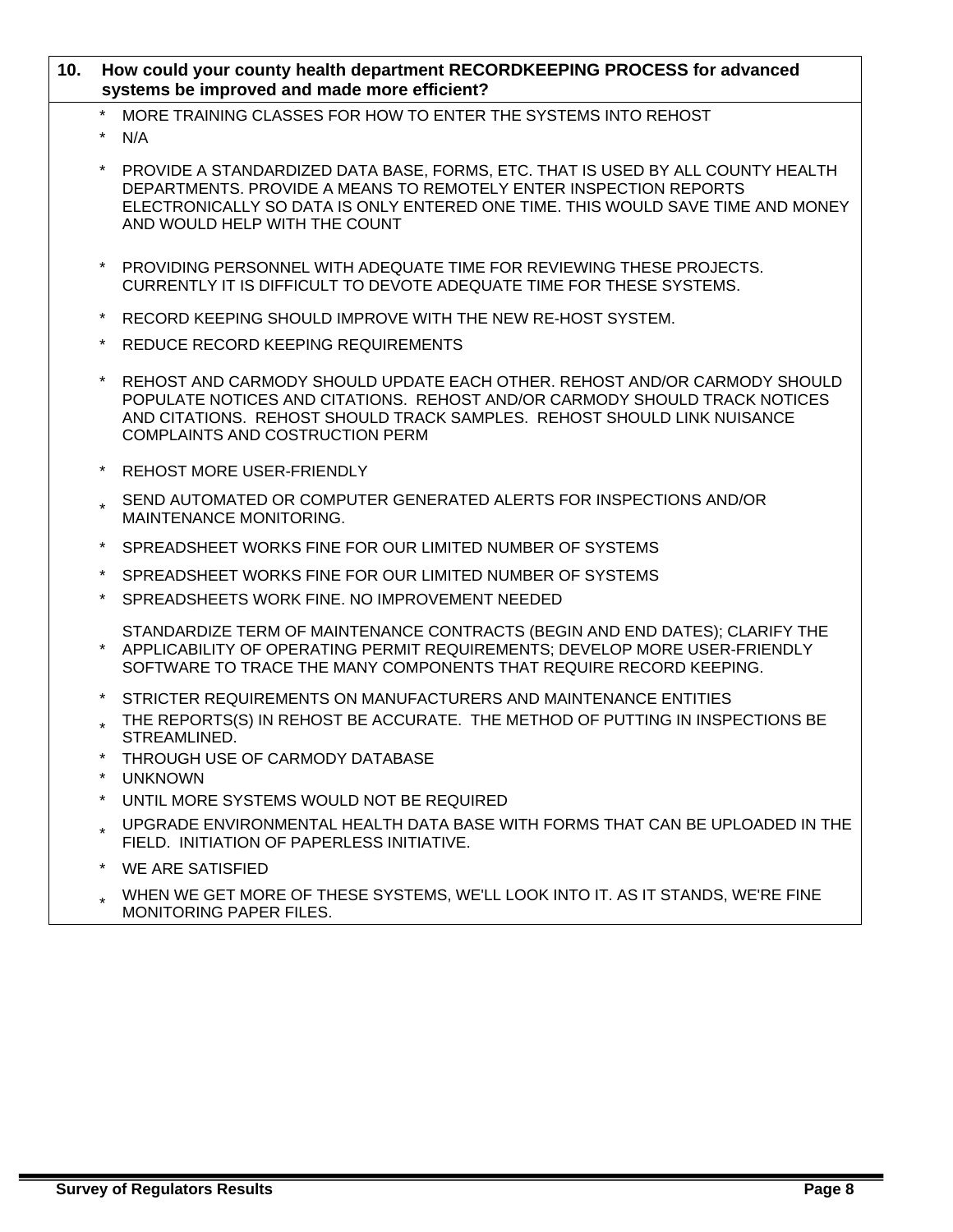### **11. How would you describe the extent to which your county uses sampling to monitor ATU and PBTS compliance?** (n=56)

- **45 Limited sampling** *[Please indicate all the reasons that apply.]*
	- **27** Sampling not required
	- **2** No access to system
	- **7** Limited staff
	- **10** Limited resources (money)
	- **10** Visual inspection is sufficient to ensure compliance
	- **12** Other *[Please Specify.]* 
		- NO SAMPLING
		- NO SAMPLING IS REQUIRED FOR ATUs. HOWEVER, THE SECONDARY TREATMENT STANDARD PBTS's REQURING SAMPLING TO BE PAID FOR BY HOMEOWNERS.
		- SAMPLE IF SYSTEM LOOKS BAD OR SUBMIT SAMPLES FOR PBTS
		- SAMPLING PURSUANT TO SUBMITTED MAINTENANCE AND OPERATION PROCEDURES AS DESCRIBED WITH SUBMITTAL FOR PBTS.
		- SAMPLING SUBMITTED BY ME's
		- WE DON'T DO ANY SAMPLING
- **2 Sample the systems that look bad when conducting annual inspection or following-up on a complaint.**
- **1 Sample for special projects.**
- **1 Sample a percentage of the systems in the county regularly at least once a year with the inspection.** *[Please indicate the percentage of the systems you sample.]*

100 % of advanced systems sampled

#### **0 Sample all systems.**

- **7 Other** *[Please Specify.]* 
	- ANY SAMPLING DONE IS BY THE MAINTENANCE ENTITY
	- **BASED ON USE AND CONDITIONS**
	- \* LIMITED OPTIONS EVEN IF SAMPLES ARE POOR, NO REAL RECOURSE (IF ALL PARTS ARE OPERATIONAL)
	- MAINTENANCE ENTITY SAMPLES ANNUALLY
	- NOT REQUIRED WITH RESPECT TO ALL SYSTEMS
	- ONLY 1 PBTS REQUIRES SAMPLING
	- ONLY 1 PBTS REQUIRING SAMPLING
	- ONLY ONE PBTS
	- \* ONLY ONE SYSTEM IN COUNTY REQUIRES TESTING
	- ONLY SAMPLES SYSTEMS THAT ARE REQUIRED TO BE SAMPLED. MAY SPOT CHECK OTHER SYSTEMS THAT APPEAR TO NOT FUNCTION PROPERLY.
	- SAMPLING NOT ENFORCED
	- SYSTEMS ONLY INSTALLED TO DECREASE MOUND HEIGHTS (DRIO IRRIGATION) -1 ACRE PARCELS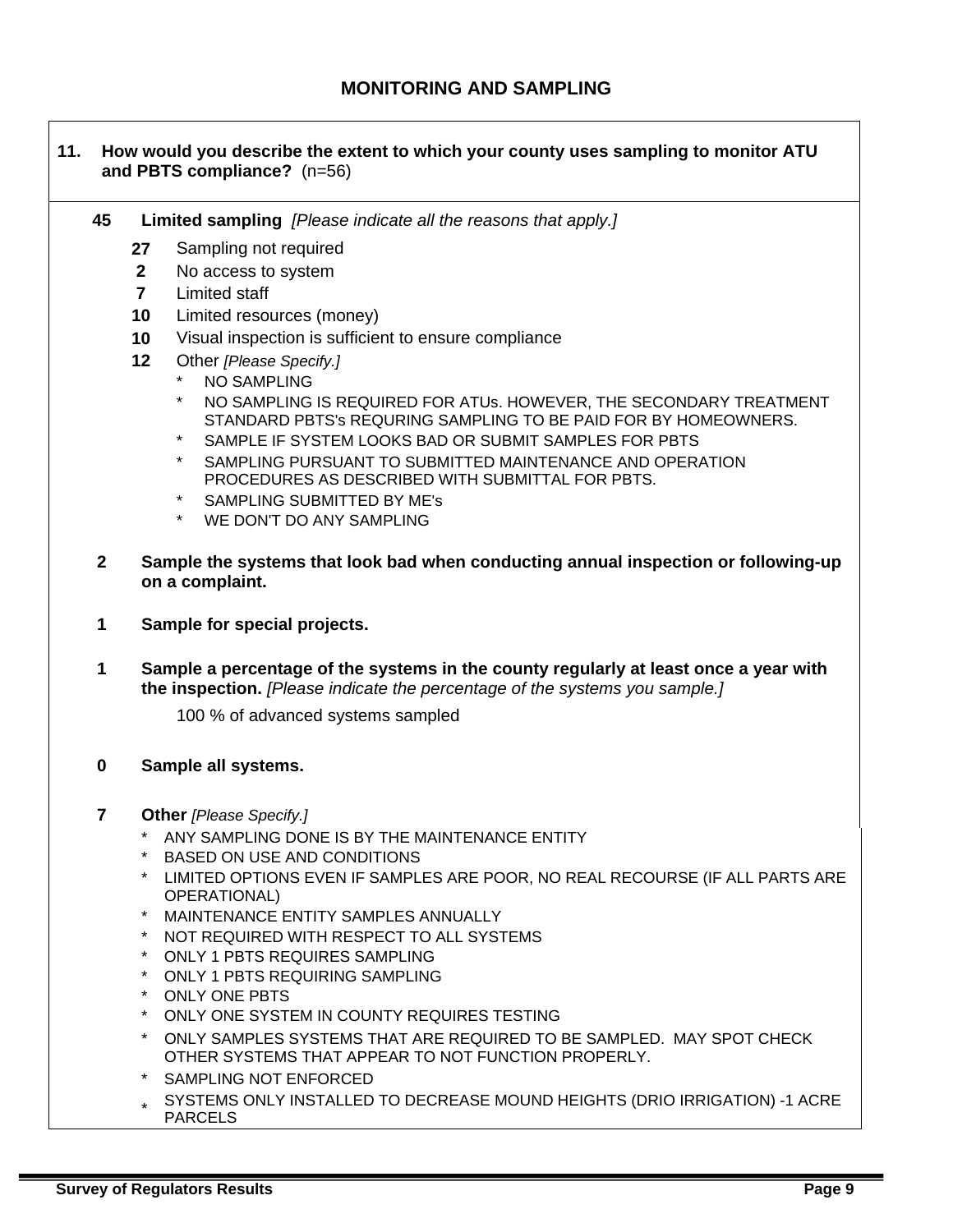| 12. | a.                          | Has your county health department developed a checklist or form to use when<br>conducting inspections of advanced systems? (n=53) |                                                                                                                                                                                 |  |  |  |  |
|-----|-----------------------------|-----------------------------------------------------------------------------------------------------------------------------------|---------------------------------------------------------------------------------------------------------------------------------------------------------------------------------|--|--|--|--|
|     |                             | 38                                                                                                                                | Yes Please attach a copy of the inspection form you use.                                                                                                                        |  |  |  |  |
|     |                             | 15                                                                                                                                | <b>No</b>                                                                                                                                                                       |  |  |  |  |
|     | b.                          |                                                                                                                                   | What activities are typically included during an inspection?<br>[Please $\checkmark$ All That Apply.] (n=55)                                                                    |  |  |  |  |
|     |                             | 13                                                                                                                                | Do inspection at the same time a maintenance entity is doing a maintenance visit                                                                                                |  |  |  |  |
|     |                             | 15                                                                                                                                | Open tanks to observe inside of system                                                                                                                                          |  |  |  |  |
|     |                             | 19                                                                                                                                | Leave surface undisturbed                                                                                                                                                       |  |  |  |  |
|     | 20<br>Open observation port |                                                                                                                                   |                                                                                                                                                                                 |  |  |  |  |
|     |                             | 39                                                                                                                                | Trigger alarm                                                                                                                                                                   |  |  |  |  |
|     |                             | 15                                                                                                                                | Trigger pumps                                                                                                                                                                   |  |  |  |  |
|     |                             | 50                                                                                                                                | Observe that power is on                                                                                                                                                        |  |  |  |  |
|     |                             | 47                                                                                                                                | Check that air supply is running                                                                                                                                                |  |  |  |  |
|     |                             | 51                                                                                                                                | Observe if site conditions have changed                                                                                                                                         |  |  |  |  |
|     |                             | 49                                                                                                                                | Observe smell from treatment system                                                                                                                                             |  |  |  |  |
|     |                             | 43                                                                                                                                | Observe sounds from treatment system                                                                                                                                            |  |  |  |  |
|     |                             | 4                                                                                                                                 | Record water meter reading                                                                                                                                                      |  |  |  |  |
|     |                             | 10                                                                                                                                | Record presence, number, or duration of alarms                                                                                                                                  |  |  |  |  |
|     |                             | 23                                                                                                                                | Observe ponding depth in drainfield                                                                                                                                             |  |  |  |  |
|     |                             | 47                                                                                                                                | Observe wetness in drainfield area                                                                                                                                              |  |  |  |  |
|     |                             | 50                                                                                                                                | Observe and record general appearance of treatment system functioning                                                                                                           |  |  |  |  |
|     |                             | 4                                                                                                                                 | Check presence and supply of chlorination tablets if system includes them                                                                                                       |  |  |  |  |
|     |                             | 11                                                                                                                                | Other: [Please describe.]                                                                                                                                                       |  |  |  |  |
|     |                             |                                                                                                                                   | CALL MAINTENANCE ENTITY IF PROBLEMS OBSERVED FOR FURTHER<br><b>INVESTIGATION</b><br>CHECK CONDITION OF FILTER MEDIA, ATU FILTER EFFLUENT CLARITY<br>$\star$<br>CHECK PAPER WORK |  |  |  |  |
|     |                             |                                                                                                                                   | <b>CRACKS IN COVERS, HIGH GRASS</b>                                                                                                                                             |  |  |  |  |
|     |                             |                                                                                                                                   | $^\star$<br>ENSURE LIDS ARE SECURELY FASTENED DOWN.                                                                                                                             |  |  |  |  |
|     |                             |                                                                                                                                   | <b>ENSURE NO SANITARY NUISANCE EXISTS</b><br>*<br>REVIEW FILE PRIOR TO INSPECTION                                                                                               |  |  |  |  |
|     |                             |                                                                                                                                   | REVIEW MAINTENANCE ENTITY INSPECTION LOGS                                                                                                                                       |  |  |  |  |
|     |                             |                                                                                                                                   | *<br><b>SEE ATTACHED FORM</b>                                                                                                                                                   |  |  |  |  |
|     |                             |                                                                                                                                   | SPEAK WITH OCCUPANT IF HOME                                                                                                                                                     |  |  |  |  |
|     |                             |                                                                                                                                   | TAKE PHOTOS FOR FUTURE REFERENCE                                                                                                                                                |  |  |  |  |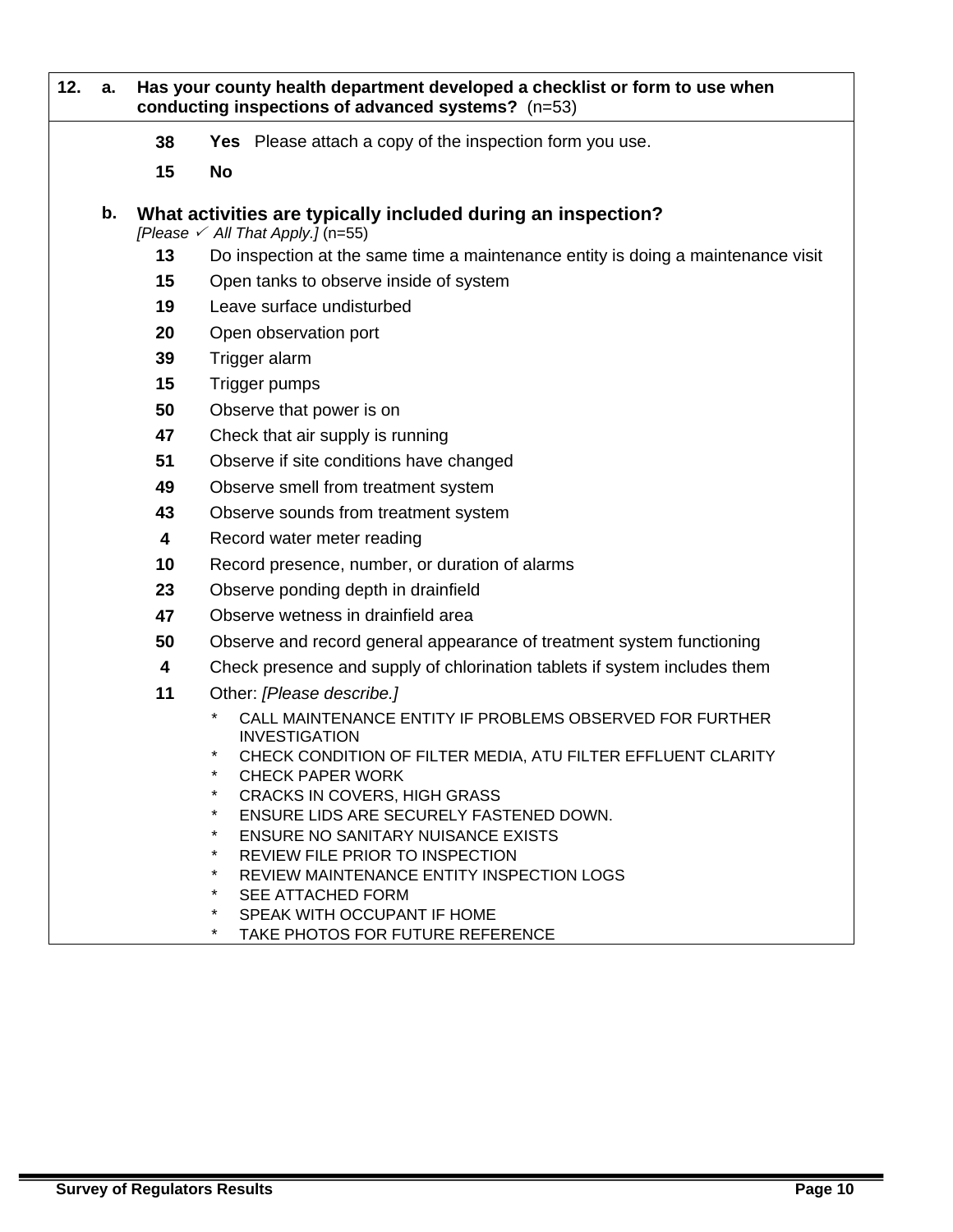### **PERMITTING**

# **13. How common is it to find SUBSTANTIAL CHANGES TO THE PERMITTED DESIGN during construction inspections?** (n=55) **40** Rarely **0** Frequently

 $\Gamma$ 

- 
- **15** Sometimes **0** Most of the Time

| 14. | When applications come in who evaluates them? [Please $\angle$ All That Apply.] |                                                              |                                                           |                                  |  |                         |  |  |
|-----|---------------------------------------------------------------------------------|--------------------------------------------------------------|-----------------------------------------------------------|----------------------------------|--|-------------------------|--|--|
|     | <b>Evaluates Applications</b>                                                   |                                                              |                                                           |                                  |  |                         |  |  |
|     | <b>Applications for </b>                                                        | <b>County Health</b><br><b>Department</b><br><b>Engineer</b> | <b>County Health</b><br><b>Department</b><br><b>Staff</b> | <b>Bureau</b><br><b>Engineer</b> |  | Other [Please Specify.] |  |  |
|     | ATUs $(n=56)$                                                                   | 5                                                            | 52                                                        | 3                                |  | * 2nd Level Review      |  |  |
|     | PBTS $(n=52)$                                                                   | 6                                                            | 41                                                        | 19                               |  | * 2nd Level Review      |  |  |
|     | <b>Innovative Systems</b><br>(n=44)                                             | $\mathbf 2$                                                  | 20                                                        | 31                               |  | * DOH                   |  |  |

| 15. |              | filed? [Please $\checkmark$ All That Apply.] (n=51)                                                                                                                                                                                                                                                                                      |    | Knowing that a limited number of INNOVATIVE SYSTEMS APPLICATIONS are allowed to be<br>installed, where do you check to find out how many permits for a given system are already |
|-----|--------------|------------------------------------------------------------------------------------------------------------------------------------------------------------------------------------------------------------------------------------------------------------------------------------------------------------------------------------------|----|---------------------------------------------------------------------------------------------------------------------------------------------------------------------------------|
|     | 14           | County Health Department files                                                                                                                                                                                                                                                                                                           | 11 | <b>State Health Office Mediator</b>                                                                                                                                             |
|     | 3            | Applicant                                                                                                                                                                                                                                                                                                                                | 26 | <b>Bureau Engineer</b>                                                                                                                                                          |
|     | $\mathbf{0}$ | Contractor                                                                                                                                                                                                                                                                                                                               |    |                                                                                                                                                                                 |
|     | 11           | Other [Please Specify.]<br>BUREAU STAFF<br>$\star$<br>CARMODY<br>$\star$<br><b>DATABASE</b><br>HAVE NOT HAD APPLICATION FOR INNOVATIVE SYSTEM<br>$\ast$<br>HAVE NOT HAD ONE<br>$\star$<br>N/A<br>$\star$<br>N/A<br>$\star$<br>N/A<br>$\ast$<br>NO APPLICATIONS IN OUR COUNTY<br>$\ast$<br>NO INNOVATIVES IN COUNTY<br>NONE IN OUR COUNTY |    |                                                                                                                                                                                 |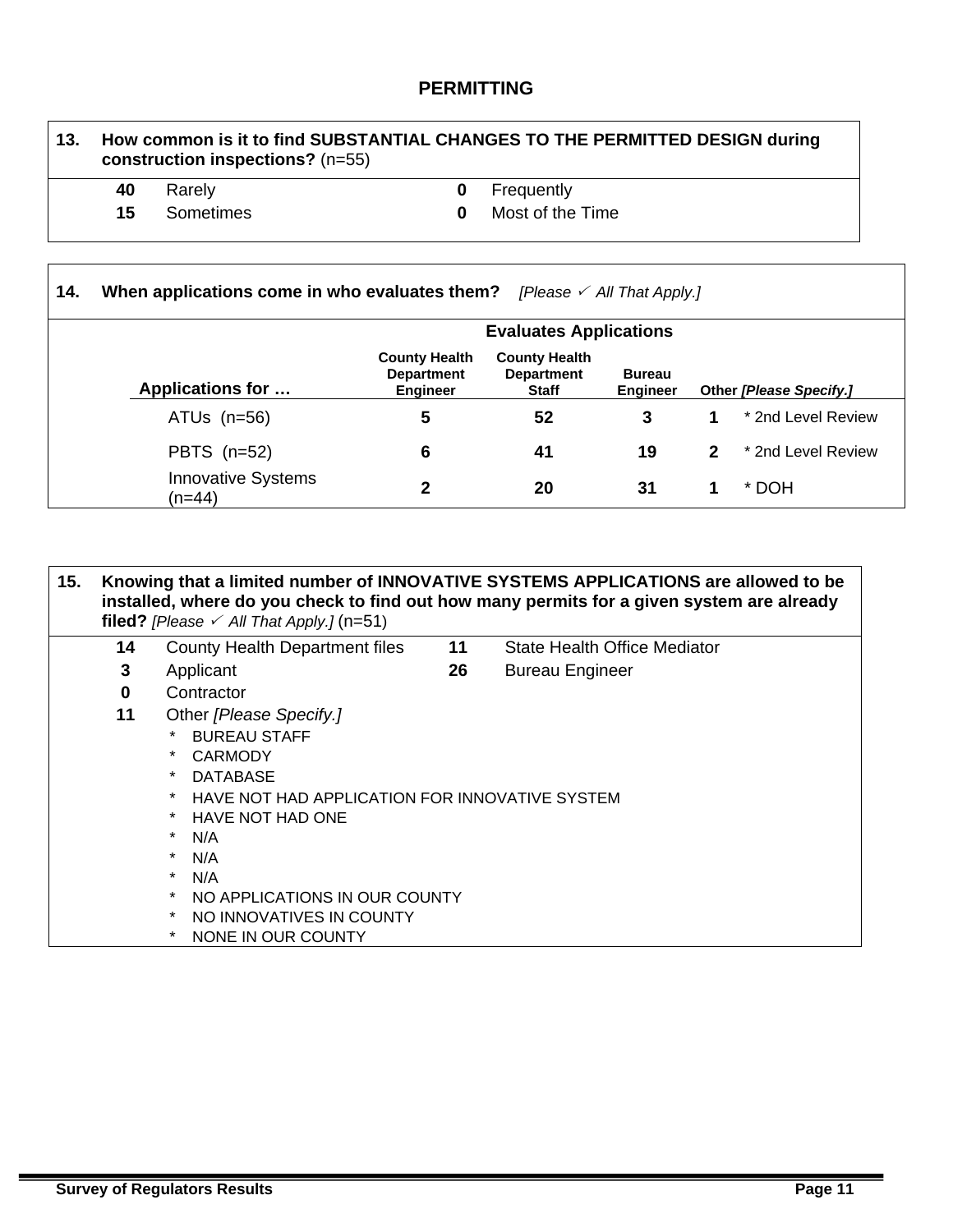### **16. Has your county passed any ordinances that require standards for advanced systems that are MORE STRINGENT than those required by the State?** (n=56)

#### **47 No**

- **9 Yes** Please describe.
	- \* BREVARD DENSITY RESTRICTIONS
	- CHARLOTTE STRICT WORDING ON CONTRACTOR FOLLOWING MANUFACTURER'S MANUAL. INSPECTION EVERY 6 MONTHS OR 3 MONTHS AS REQUIRED.
	- CITRUS ANY NONRESIDENTIAL DEVELOPMENT OVER 1000 GALLONS AND ALL PROPERTY IN INDUSTRIAL ZONING. SEE CITRUS COUNTY ORDINANCE 42- 142 AVAILABLE AT WWW.BOC.CITRUS.FL.US
	- COLLIER OUR OPERATING PERMITS ARE RENEWED ANNUALLY BY A COUNTY ORDINANCE.
	- FRANKLIN ATU ON ST. GEORGE ISLAND AND ALLIGATOR POINT OR WITHIN 150 FT OF WETLANDS
	- \* MANATEE LAND DEVELOPMENT CODE REQUIRING 400 FEET SETBACK FROM SURFACE WATERS. IF 400 FT CAN'T BE MET, PERFORMANCE BASED SYSTEM REQUIRED.
	- ORANGE THERE ARE COUNTY ORDINANCES. HOWEVER, THERE IS NOT A MEMORANDUM OD AGREEMENT BETWEEN THE COUNTY AND CHD. NO ENFORCEMENT ACTION BEING TAKEN BY CHD.
	- VOLUSIA YES, ORDINANCE REQUIRES ATU WHERE THE SYSTEM WILL BE WITHIN 200 FT OF MOSQUITO LAGOON OR INDIAN RIVER.
	- \* WAKULLA PBTS THAT ACHIEVE 10 MG/L OF TN OR LESS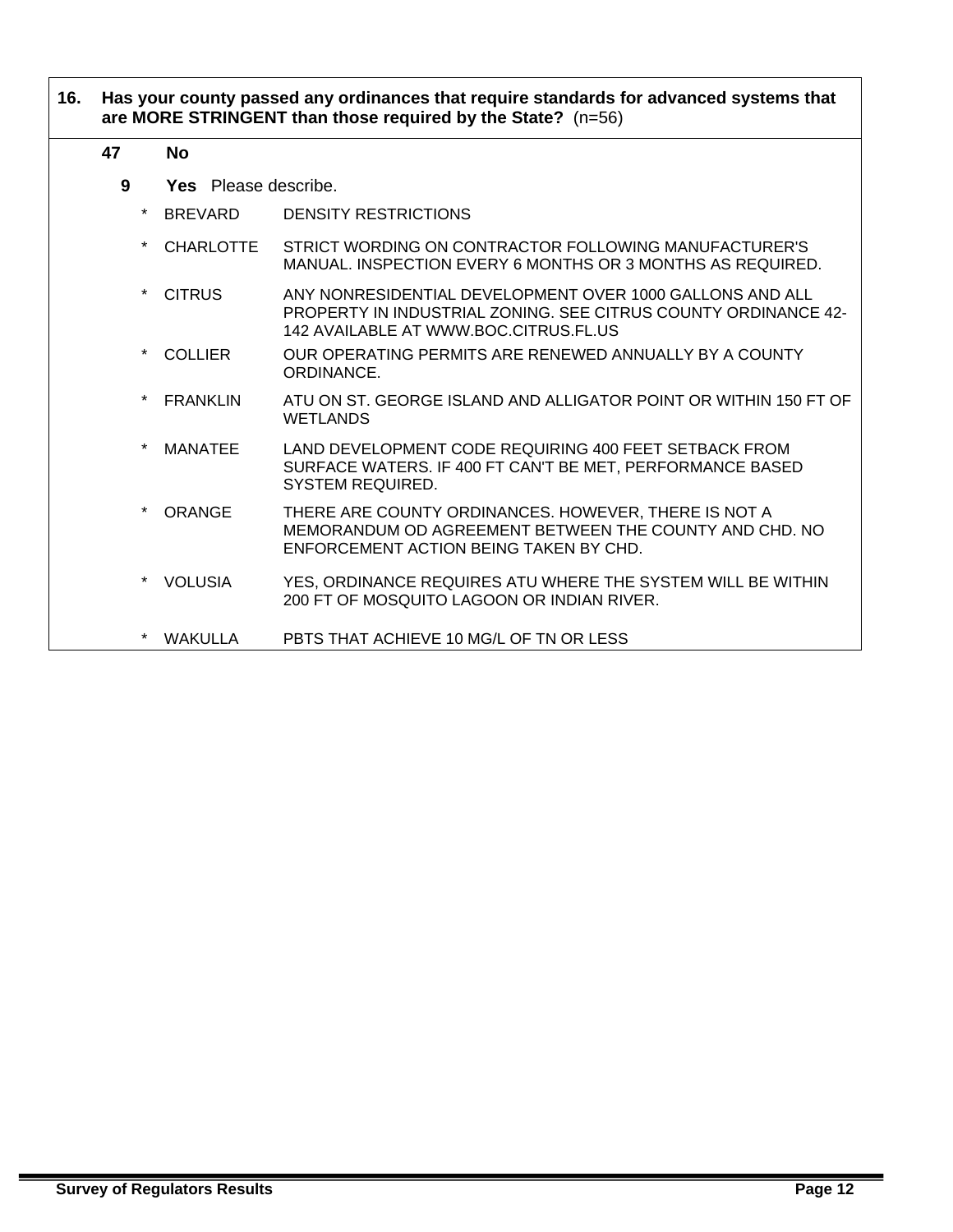# **COMPLIANCE ENFORCEMENT AND CORRECTIVE ACTION**

|    | Please indicate the number of advanced systems in your county that required COMPLIANCE<br>ENFORCEMENT action in the past year. (n=55) |                         |  |
|----|---------------------------------------------------------------------------------------------------------------------------------------|-------------------------|--|
| a. | Number of advanced systems<br>requiring enforcement action.                                                                           | Regulators              |  |
|    | 0/NA                                                                                                                                  | 21                      |  |
|    | $1 - 10$                                                                                                                              | 14                      |  |
|    | $11 - 30$                                                                                                                             | 8                       |  |
|    | 40-47                                                                                                                                 | $\overline{c}$          |  |
|    | 51                                                                                                                                    | 1                       |  |
|    | 74                                                                                                                                    |                         |  |
|    | 100                                                                                                                                   |                         |  |
|    | 140                                                                                                                                   |                         |  |
|    | 175                                                                                                                                   |                         |  |
|    | 267                                                                                                                                   |                         |  |
|    | 466                                                                                                                                   |                         |  |
|    | 480                                                                                                                                   |                         |  |
|    | 500                                                                                                                                   |                         |  |
|    | 625                                                                                                                                   |                         |  |
|    | Total                                                                                                                                 | 55                      |  |
| b. | Percentage of these systems<br>required multiple enforcement or<br>corrective actions to achieve<br>compliance (n=42)                 | Regulators              |  |
|    | $\boldsymbol{0}$                                                                                                                      | 13                      |  |
|    | $5 - 10$                                                                                                                              | $\overline{\mathbf{4}}$ |  |
|    | 20-50                                                                                                                                 | 8                       |  |
|    | 51-60                                                                                                                                 | $\overline{c}$          |  |
|    | 75                                                                                                                                    | 3                       |  |
|    | 80                                                                                                                                    | $\overline{c}$          |  |
|    | 83                                                                                                                                    | 1                       |  |
|    | 94                                                                                                                                    | 1                       |  |
|    | 100                                                                                                                                   | 8                       |  |
|    | Total                                                                                                                                 | 42                      |  |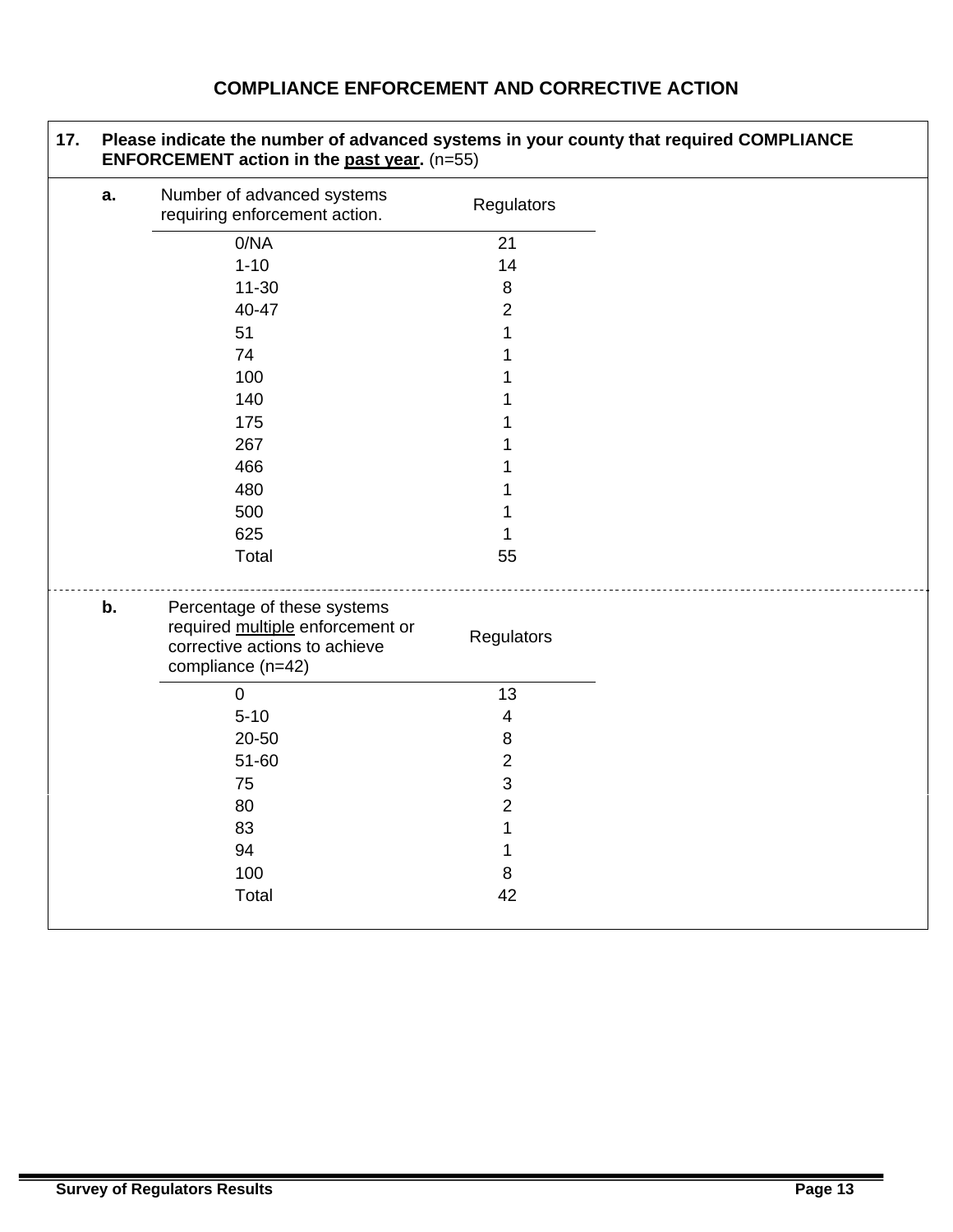| 39 | Paperwork issues such as failure to pay fees on time or failure to provide<br>updated paperwork when requested                                                                                                                                                                                                 |
|----|----------------------------------------------------------------------------------------------------------------------------------------------------------------------------------------------------------------------------------------------------------------------------------------------------------------|
| 7  | Technical / sewage issues such as the system not working correctly                                                                                                                                                                                                                                             |
| 9  | Other [Please Specify.]                                                                                                                                                                                                                                                                                        |
|    | CUSTOMER UNHAPPY WITH MONOPOLY EXISTING FOR MAINTENANCE ENTITIES ON SOME<br>$\star$<br><b>PRODUCTS</b><br><b>EXPIRED CONTRACTS</b><br>$\star$<br>$\star$<br><b>MODIFICATIONS</b><br>$\star$<br>N/A<br>$\star$<br>N/A<br>$\star$<br>NOT HAVING A MAINTENANCE ENTITY<br>$\star$<br>REQUIRED INSPECTIONS/SAMPLING |
|    | $\ast$<br>SANITARY NUISANCE- MAINTENANCE ENTITY RECEIVED LETTER AND CORRECTED PROBLEM<br>SYSTEM SHUT OFF                                                                                                                                                                                                       |

| 19. | In general, how often is each of the following successful in ACHIEVING COMPLIANCE for systems<br>that require corrective action? |                            |               |                                   |                            |                           |                             |  |
|-----|----------------------------------------------------------------------------------------------------------------------------------|----------------------------|---------------|-----------------------------------|----------------------------|---------------------------|-----------------------------|--|
|     |                                                                                                                                  | <b>Achieve Compliance</b>  | <b>RARELY</b> | <b>SOME OF</b><br><b>THE TIME</b> | <b>MOST OF</b><br>THE TIME | <b>ALL OF</b><br>THE TIME | <b>DON'T</b><br><b>KNOW</b> |  |
|     | a.                                                                                                                               | Notice to correct          |               | 9                                 | 24                         | 6                         | 2                           |  |
|     | b.                                                                                                                               | Citation/fine              | 5             | 2                                 | 16                         | 3                         | 11                          |  |
|     | c.                                                                                                                               | Administrative complaint   | 6             | 4                                 | 6                          | 2                         | 17                          |  |
|     | d.                                                                                                                               | Revocation of permit       | 11            |                                   |                            | 2                         | 21                          |  |
|     | е.                                                                                                                               | Re-engineering of system   | 11            |                                   |                            |                           | 22                          |  |
|     |                                                                                                                                  | Other [Please Specify.]    |               |                                   | 0                          |                           |                             |  |
|     | $\star$                                                                                                                          | <b>FORECLOSURE LETTER</b>  |               |                                   |                            |                           |                             |  |
|     | $\star$                                                                                                                          | <b>ENVIR CONTROL BOARD</b> |               |                                   |                            |                           |                             |  |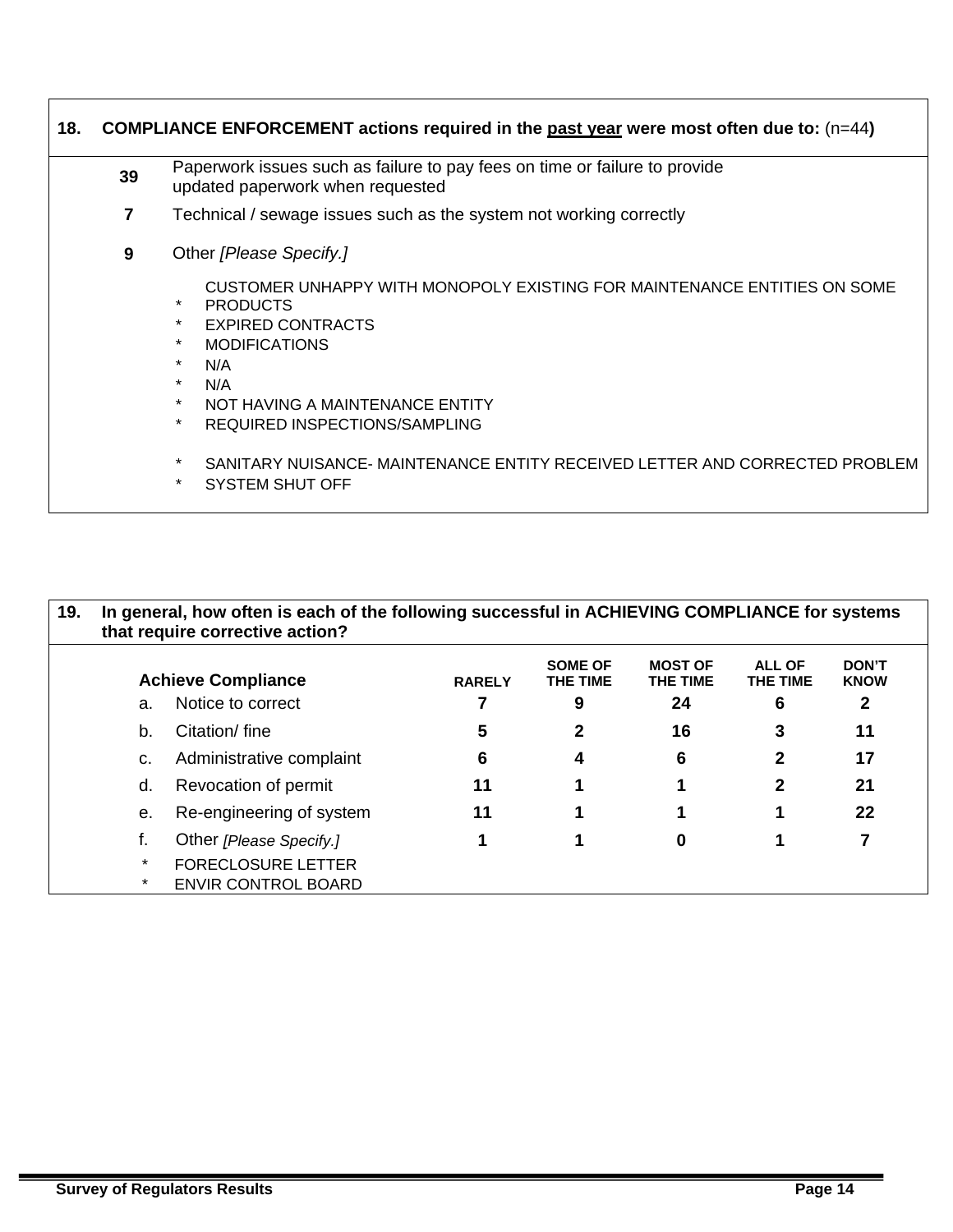### **MAINTENANCE ENTITY PERFORMANCE**

| 20. | Please indicate the percentage of reports submitted by maintenance entities in the following format: |                                                                                   |                 |              |                             |     |     |      |
|-----|------------------------------------------------------------------------------------------------------|-----------------------------------------------------------------------------------|-----------------|--------------|-----------------------------|-----|-----|------|
|     |                                                                                                      |                                                                                   |                 |              | PERCENT SUBMITTED BY FORMAT |     |     |      |
|     |                                                                                                      | <b>Maintenance Entity Reports</b>                                                 | $5%$ or<br>Less | 10%          | 25%                         | 50% | 75% | 100% |
|     |                                                                                                      | Paper $(n=54)$                                                                    |                 | 0            |                             |     |     | 38   |
|     |                                                                                                      | Carmody Database (n=20)                                                           | 8               | $\mathbf{2}$ |                             |     |     |      |
|     |                                                                                                      | Other [Please Specify]. (n=3)                                                     | 2               | 0            | $\bf{0}$                    | 0   | 0   |      |
|     | $\star$                                                                                              | RECORD KEEPING INSPECTED DURING MAINTENANCE ENTITY INSPECTION<br>(100% Submitted) |                 |              |                             |     |     |      |

**21. How would you rate the OVERALL QUALITY of maintenance entity reports submitted to your county?** (n=56)

| EXCELLENT GOOD FAIR |    |    | <b>POOR</b> |
|---------------------|----|----|-------------|
|                     | 33 | 14 |             |

| 22. | When COMPARING INSPECTION REPORTS about the same system by the maintenance entity<br>and the county health department, would you say: $(n=55)$ |  |  |  |  |
|-----|------------------------------------------------------------------------------------------------------------------------------------------------|--|--|--|--|
|     | 32<br>Both usually agree                                                                                                                       |  |  |  |  |
|     | Maintenance entity reports usually indicate better performance                                                                                 |  |  |  |  |
|     | County inspections usually indicate better performance                                                                                         |  |  |  |  |
|     | Depends on maintenance entity<br>14                                                                                                            |  |  |  |  |

**23. How does your county obtain the results of effluent sampling performed by maintenance entities?** *[Please*  $\checkmark$  *All That Apply.]* (n=54) **9** County receives copy from lab **31** Maintenance entity reports results to County Health Department

- **3** County Health Department does not get reports; maintenance entities keep results
- **16** Effluent sampling by maintenance entity does not take place
- **7** Other *[Please Specify.]* 
	- MAINTENANCE ENTITIES HAVE RECORDS ON FILE DURING INSPECTION
	- $N/A$
	- N/A. SAMPLING NOT REQUIRED ON ANY OF THE 5 SYSTEMS IN THE COUNTY
	- \* ONLY SYSTEM THAT REQUIRES SAMPLING IS NOT IN COMPIANCE- NO SAMPLING
	- \* ONLY SYSTEM THAT REQUIRES SAMPLING IS NOT IN COMPLIANCE--NO SAMPLING
	- \* SUBMITTER TO TALLAHASSEE (INNOVATIVE SYSTEMS)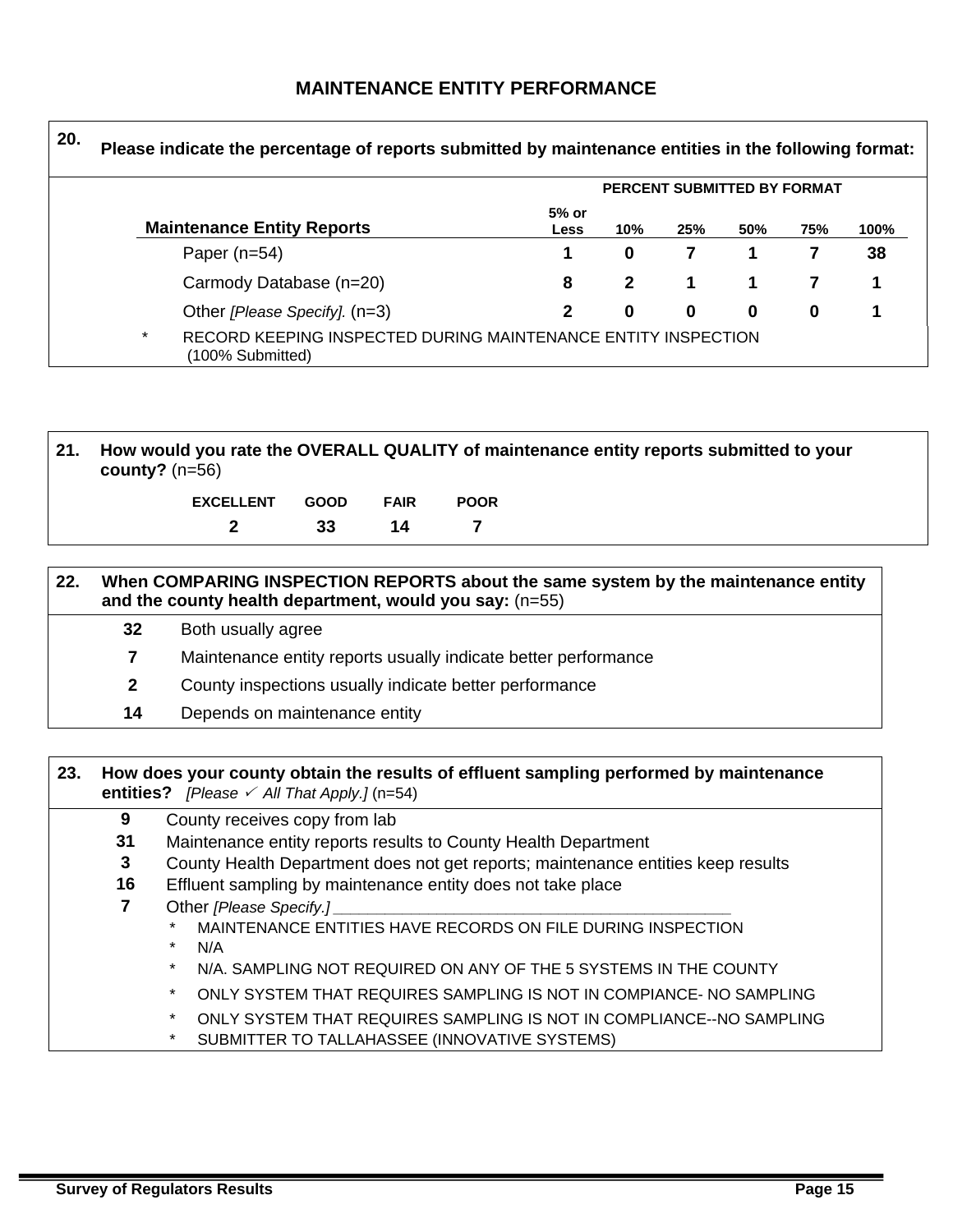### **24. In customer COMPLAINTS OR COMMENTS related to their maintenance entity, how often do customers express concern about:**

| <b>Customer Complaints</b>                                                                                                                                                       | <b>RARELY</b> | <b>SOME OF</b><br>THE TIME | <b>MOST OF</b><br>THE TIME | ALL OF<br>THE TIME |  |
|----------------------------------------------------------------------------------------------------------------------------------------------------------------------------------|---------------|----------------------------|----------------------------|--------------------|--|
| Cost of maintenance contract (n=51)                                                                                                                                              | 16            | 12                         | 12                         | 11                 |  |
| Being able to choose between several<br>maintenance entities $(n=51)$                                                                                                            | 17            | 11                         | 12                         | 11                 |  |
| Level of service $(n=49)$                                                                                                                                                        | 21            | 17                         | 8                          | 3                  |  |
| Other [Please Specify]. (n=7)                                                                                                                                                    | 1             | 2                          | 2                          | 2                  |  |
| $\star$<br><b>COMPLETING SERVICE</b><br>$\ast$<br>COST OF OPERATING PERMITS<br>$\ast$<br><b>COST BENEFIT</b><br>$\star$<br>DIFFERENCES IN COST FOR SERVICE BETWEEN PROVIDERS     |               |                            |                            |                    |  |
| MAINT CONTRACTS OFTEN DO NOT COVER COST OF PUMP OUT OR REPLACEMENT OF ANY PARTS.<br>$\star$<br>THE FEE PAYS FOR A VISUAL INSPECTION ONLY AND THE OTHER STUFF COSTS EXTRA.<br>N/A |               |                            |                            |                    |  |

\* UNAWARE UPON PURCHASE OF RESIDENCE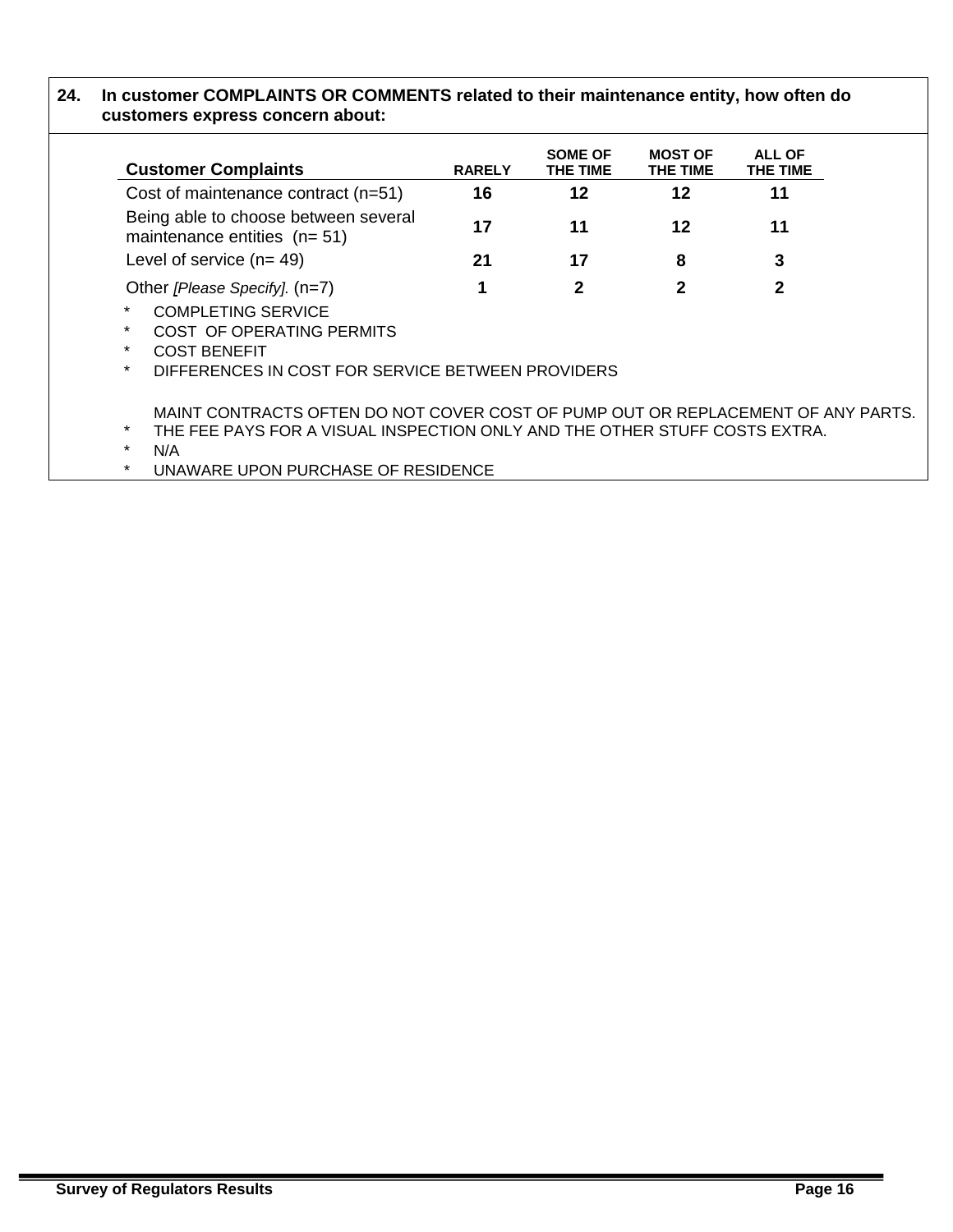### **TRAINING AND EDUCATION NEEDS**

### **25. Please tell us about any training needs for county staff, maintenance entities, or consumers that you would like to be made available regarding advanced systems.**

| $^\star$<br>A STANDARDIZED INSPECTION PROTOCOL<br>AS ADVANCED TREATMENT SYSTEMS CHANGE INSPECTORS NEED TRAINING TO BE UP TO<br>DATE AND KNOWLEDGEABLE WITH REGARD TO PAPERWORK AND INSPECTIONS.<br>*<br>BASIC ATU/PBTS TRAINING; ADVANCED ATU/PBTS TRAINING BY MANUFACTURER;<br><b>INSPECTION PROCEDURES</b><br>$\star$<br>BASIC INTRODUCTION TO OPERATION, MAINTENANCE, AND PERMITTING OF ADVANCED<br><b>SYSTEMS</b><br>*<br>CARMODY DATBASE! WHAT PBTS/ATU IS<br>*<br>EXISTING TRAINING PROGRAMS ARE ADEQUATE.<br>*<br>FIELD INSPECTION TRAINING FOR PBTS<br>*<br><b>FIELD TRAINING</b><br>*<br>GENERAL INSPECTION TECHNIQUES FOR CONSTRUCTION AND ROUTINE INSPECTION<br>HANDS ON (SITE) FORMAL INSPECTIONS TRAINING OF ACTUAL SYSTEMS. DRAFT<br>*<br>INSPECTION FORMS TO BE USED SO ALL DOH COUNTIES ARE CONSISTENT IN WHAT THEY<br>ARE LOOKING AT.<br>*<br>HAVE FLORIDA ONSITE WASTEWATER ASSOCIATION CONDUCT LOCAL TRAINING<br>INSPECTION CRITERIA; PERMITTING AND APPROVAL GUIDELINES<br>*<br>*<br>MAKE TRAINING AVAILABLE MORE FREQUENTLY TO BE INFORMED OF PRODUCT CHANGES<br>IN REGARDS TO 64E.<br>$^\star$<br>MONITORING THE SYSTEMS<br>$^\star$<br>MORE MANUFACTURE TRAINING IN DETAIL REGARDING UNITS<br>*<br>MORE SPECIFIC TRAINING BY THE MANUFACTURER ABOUT HOW THEIR SYSTEM WORKS<br>AND WHAT TO LOOK FOR ON INSPECTION. A STANDARD INSPECTION FORM WOULD BE<br>GOOD.<br>MORE TRAINING ON PBTS, SYSTEM DESIGNS<br>$\star$<br>NEED MORE SPECIFIC TRAINING REGARDING THE VARIOUS TYPES OF AEROBIC<br>TREATMENT UNTIS AND INSPECTION PROTOCOLS.<br>*<br>NEED TO ATTEND REFRESHER COURSE ON ADVANCED SYSTEMS; BEEN A WHILE<br>NEED TRAINING FOR ATU'S/PBTS/INNOVATIVE SYSTEM<br>*<br>*<br>NO COMMENT AT THIS TIME<br>$\star$<br>NO COMMENTS AT THIS TIME<br>$^\star$<br><b>NONE</b><br>*<br><b>NONE</b><br>*<br>REQUIRE MANUFACTURER TO PROVIDE REGIONAL TRAINING FOR DOH STAFF.<br>*<br>SAMPLE INSPECTION FOR ATU/PBTS: STEP BY STEP APPLICATION PROCEDURES:<br>DETERMINATION OF SAMPLING REQUIREMENTS, INSTALLER REQUIREMENTS<br>$\star$<br><b>SEE BELOW</b><br>*<br>SIMPLIFY RECORD KEEPING AND REDUCE REDUNDANCY.<br>*<br>STAFF COULD USE A LITTLE MORE TRAINING ON CONSTRUCTION INSPECTIONS.<br>*<br>STAFF NEED TRAINING TO PROPERLY REVIEW ENGINEER PLANS FOR ACCURACY | a. | <b>County Health Department Staff Education / Training Needs:</b> |
|------------------------------------------------------------------------------------------------------------------------------------------------------------------------------------------------------------------------------------------------------------------------------------------------------------------------------------------------------------------------------------------------------------------------------------------------------------------------------------------------------------------------------------------------------------------------------------------------------------------------------------------------------------------------------------------------------------------------------------------------------------------------------------------------------------------------------------------------------------------------------------------------------------------------------------------------------------------------------------------------------------------------------------------------------------------------------------------------------------------------------------------------------------------------------------------------------------------------------------------------------------------------------------------------------------------------------------------------------------------------------------------------------------------------------------------------------------------------------------------------------------------------------------------------------------------------------------------------------------------------------------------------------------------------------------------------------------------------------------------------------------------------------------------------------------------------------------------------------------------------------------------------------------------------------------------------------------------------------------------------------------------------------------------------------------------------------------------------------------------------------------------------------------------------------------------------------------------------------------------------------------------------------------------|----|-------------------------------------------------------------------|
|                                                                                                                                                                                                                                                                                                                                                                                                                                                                                                                                                                                                                                                                                                                                                                                                                                                                                                                                                                                                                                                                                                                                                                                                                                                                                                                                                                                                                                                                                                                                                                                                                                                                                                                                                                                                                                                                                                                                                                                                                                                                                                                                                                                                                                                                                          |    |                                                                   |
|                                                                                                                                                                                                                                                                                                                                                                                                                                                                                                                                                                                                                                                                                                                                                                                                                                                                                                                                                                                                                                                                                                                                                                                                                                                                                                                                                                                                                                                                                                                                                                                                                                                                                                                                                                                                                                                                                                                                                                                                                                                                                                                                                                                                                                                                                          |    |                                                                   |
|                                                                                                                                                                                                                                                                                                                                                                                                                                                                                                                                                                                                                                                                                                                                                                                                                                                                                                                                                                                                                                                                                                                                                                                                                                                                                                                                                                                                                                                                                                                                                                                                                                                                                                                                                                                                                                                                                                                                                                                                                                                                                                                                                                                                                                                                                          |    |                                                                   |
|                                                                                                                                                                                                                                                                                                                                                                                                                                                                                                                                                                                                                                                                                                                                                                                                                                                                                                                                                                                                                                                                                                                                                                                                                                                                                                                                                                                                                                                                                                                                                                                                                                                                                                                                                                                                                                                                                                                                                                                                                                                                                                                                                                                                                                                                                          |    |                                                                   |
|                                                                                                                                                                                                                                                                                                                                                                                                                                                                                                                                                                                                                                                                                                                                                                                                                                                                                                                                                                                                                                                                                                                                                                                                                                                                                                                                                                                                                                                                                                                                                                                                                                                                                                                                                                                                                                                                                                                                                                                                                                                                                                                                                                                                                                                                                          |    |                                                                   |
|                                                                                                                                                                                                                                                                                                                                                                                                                                                                                                                                                                                                                                                                                                                                                                                                                                                                                                                                                                                                                                                                                                                                                                                                                                                                                                                                                                                                                                                                                                                                                                                                                                                                                                                                                                                                                                                                                                                                                                                                                                                                                                                                                                                                                                                                                          |    |                                                                   |
|                                                                                                                                                                                                                                                                                                                                                                                                                                                                                                                                                                                                                                                                                                                                                                                                                                                                                                                                                                                                                                                                                                                                                                                                                                                                                                                                                                                                                                                                                                                                                                                                                                                                                                                                                                                                                                                                                                                                                                                                                                                                                                                                                                                                                                                                                          |    |                                                                   |
|                                                                                                                                                                                                                                                                                                                                                                                                                                                                                                                                                                                                                                                                                                                                                                                                                                                                                                                                                                                                                                                                                                                                                                                                                                                                                                                                                                                                                                                                                                                                                                                                                                                                                                                                                                                                                                                                                                                                                                                                                                                                                                                                                                                                                                                                                          |    |                                                                   |
|                                                                                                                                                                                                                                                                                                                                                                                                                                                                                                                                                                                                                                                                                                                                                                                                                                                                                                                                                                                                                                                                                                                                                                                                                                                                                                                                                                                                                                                                                                                                                                                                                                                                                                                                                                                                                                                                                                                                                                                                                                                                                                                                                                                                                                                                                          |    |                                                                   |
|                                                                                                                                                                                                                                                                                                                                                                                                                                                                                                                                                                                                                                                                                                                                                                                                                                                                                                                                                                                                                                                                                                                                                                                                                                                                                                                                                                                                                                                                                                                                                                                                                                                                                                                                                                                                                                                                                                                                                                                                                                                                                                                                                                                                                                                                                          |    |                                                                   |

\* SYSTEM FUNCTION, LEGAL MATTERS, CONTRACT LAW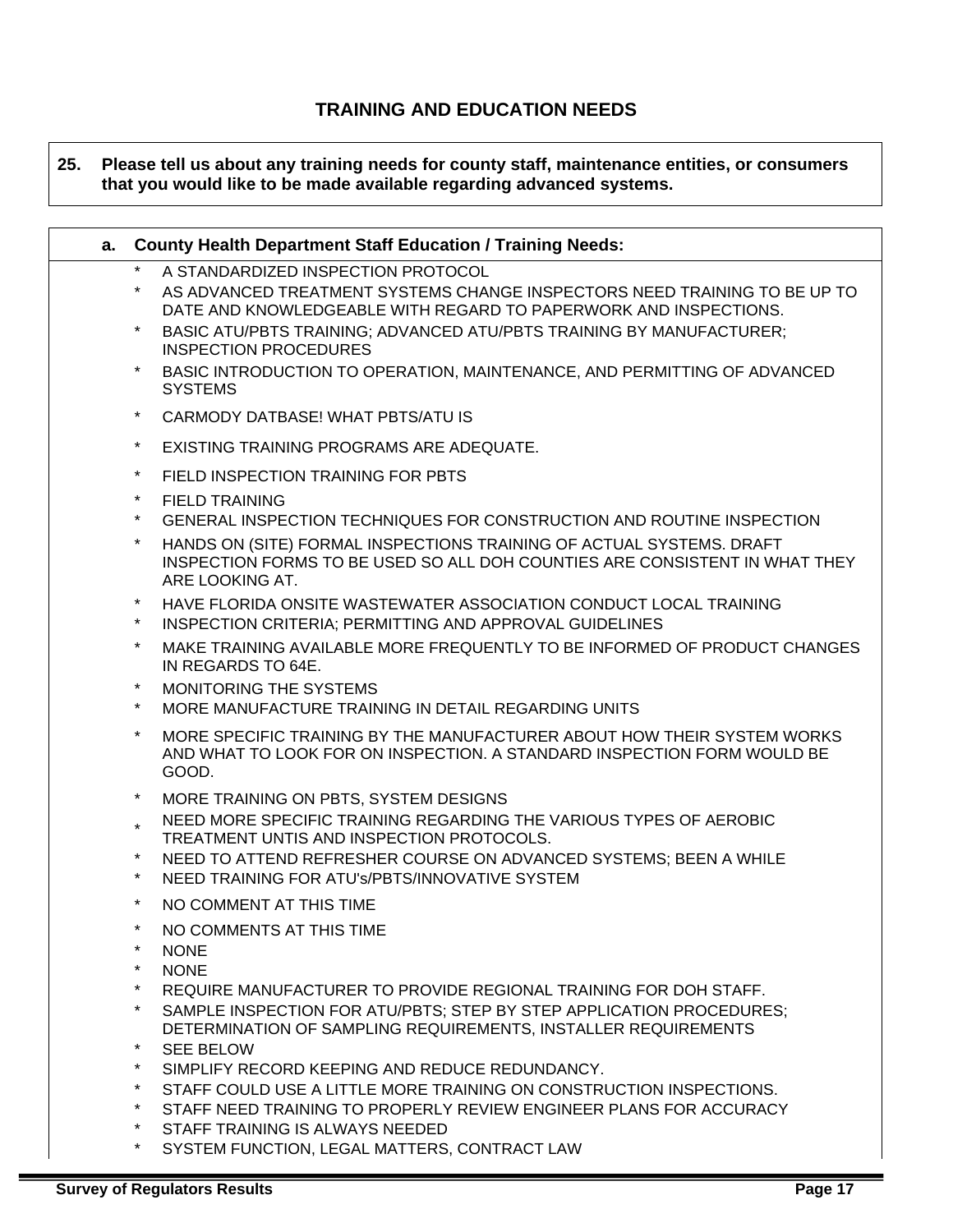### **a. County Health Department Staff Education / Training Needs:**

- \* SYSTEM PERMITTING, INSPECTION AND MAINTENANCE
- \* THERE HAS BEEN NO OFFICIAL TRAINING FOR PROPER INSPECTION OF ADVANCED ON SITE SYSTEMS
- \* THERE HAS BEEN NO OFFICIAL TRAINING FOR PROPER INSPECTION OF ADVANCED ONSITE **SYSTEMS**
- TRAINING FROM THE MANUFACTURER WILL BE ADEQUATE
- TRAINING ON INSTALLATION AND MAINTENANCE OF NUMEROUS TYPES OF ATUs WOULD BE HELPFUL. WE USUALLY SEE 2-3 TYPES OF UNITS.
- TRAINING ON INSTALLATIONS AND MAINTENANCE ENTITY REPORTS
- WOULD LIKE TO SEE MORE GENERAL ATU/PBTS TRAINING AS TO WHAT TO LOOK FOR. HOW SHOULD SYSTEM LOOK. ALL ITEMS THAT SHOULD BE CHECKED.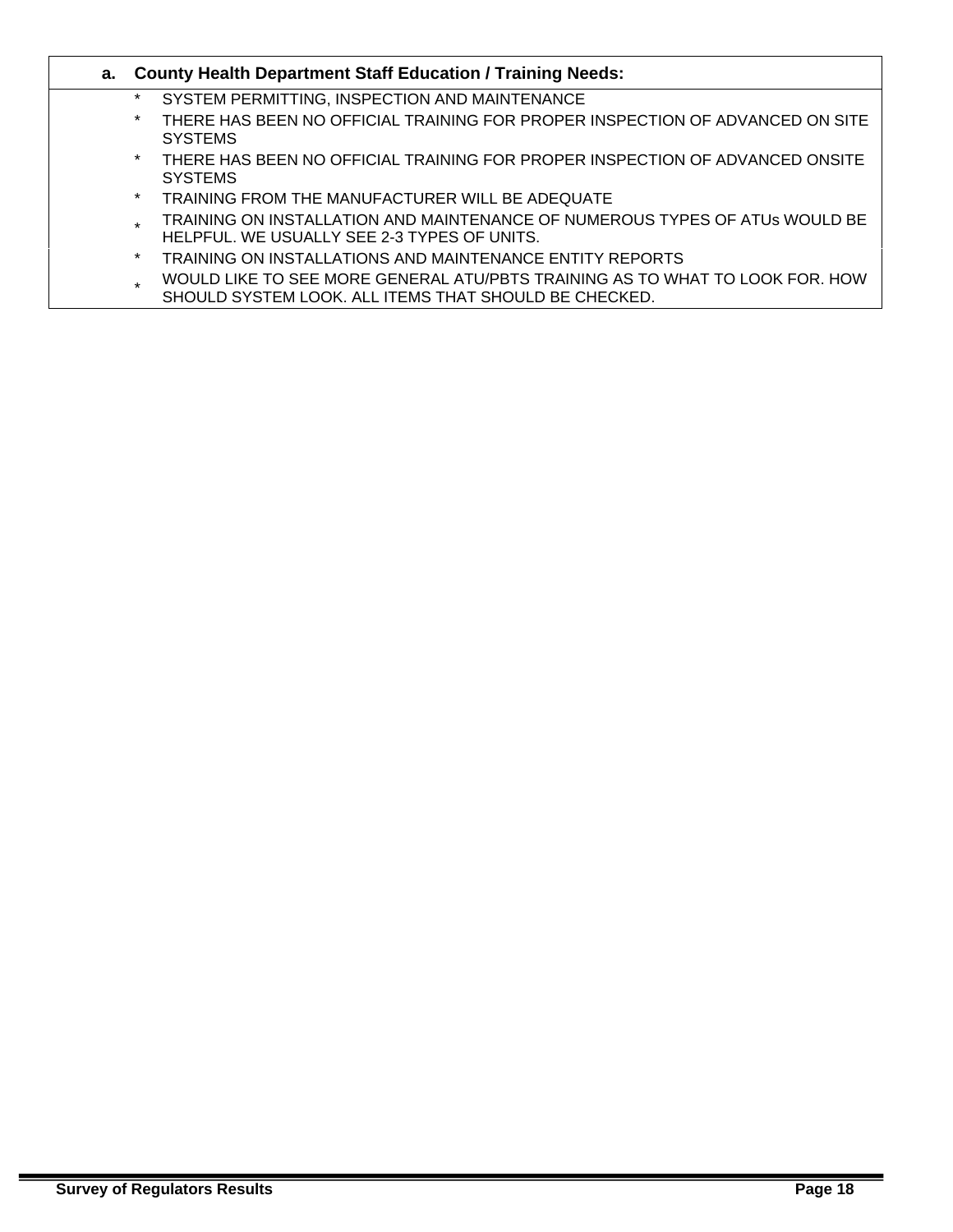| b. | <b>Maintenance Entity Education / Training Needs:</b>                                                                                                          |
|----|----------------------------------------------------------------------------------------------------------------------------------------------------------------|
|    | $\star$<br>CONTINUING EDUCATION ON PRODUCT AS IT CHANGES                                                                                                       |
|    | CUSTOMER SERVICE; RECORD KEEPING/SUBMISSION                                                                                                                    |
|    | FIELD HANDS OFTEN WORK UNDER THE LICENSE OF "THE" CONTRACTOR AND DO NOT HAVE<br>$\star$<br>THE SAME KNOWLEDGE.                                                 |
|    | FOLLOWING UP WITH MONITORING REQUIREMENTS<br>$\star$                                                                                                           |
|    |                                                                                                                                                                |
|    | GENERAL INSPECTION TECHNIQUES FOR CONSTRUCTION AND ROUTINE INSPECTION<br>$\star$                                                                               |
|    | $\ast$<br>HOW TO KEEP MAINTENANCE ENTITY CONTRACT CURRENT. WHAT IS THEIR RESPONSIBILITY<br>IF CONTRACT EXPIRES.                                                |
|    | I WOULD LIKE FOR MAINTENANCE ENTITIES TO BE REQUIRED TO RECEIVE MORE TRAINING<br><b>REGARDING ATU's AND PBTS</b>                                               |
|    | $\ast$<br>ITEMS THAT SHOULD BE INSPECTED EACH VISIT AND WHEN THEY SHOULD PULL SAMPLES                                                                          |
|    | MAINTENANCE AGREEMENT MINIMUM REQUIREMENTS; MINIMUM SAMPLING<br>REQUIREMENTS; MINIMUM REPORTING REQUIREMENTS                                                   |
|    | $\ast$<br>MAINTENANCE ENTITY MAY NEED ADDITIONAL TRAINING ON STATE REQUIREMENTS.                                                                               |
|    | $\ast$<br>MINIMUM REQUIREMENTS, TRAINING, ceu's, TO ENSURE CONSISTENCY                                                                                         |
|    | $\ast$<br>MORE TRAINING FROM MANUFACTURER ABOUT HOW TO DO AN INSPECTION.                                                                                       |
|    | $\star$<br>N/A                                                                                                                                                 |
|    | NEED MORE SPECIFIC TRAINING REGARDING THE VARIOUS TYPES OF AEROBIC TREATMENT<br>$^\star$<br>UNTIS AND INSPECTION PROTOCOLS                                     |
|    | $\ast$<br>NEED TO ATTEND REFRESHER COURSE ON ADVANCED SYSTEMS; BEEN A WHILE                                                                                    |
|    | $\star$<br>NEED TRAINING ON CARMODY. ALSO SHOULD HAVE TRAINING BY MANUFCATURER ON<br>SYSTEMS.                                                                  |
|    | $^\star$<br>NO COMMENTS AT THIS TIME                                                                                                                           |
|    | $\star$<br><b>NONE</b>                                                                                                                                         |
|    | $\star$<br><b>NONE</b>                                                                                                                                         |
|    | $\star$<br>NONE IN COUNTY                                                                                                                                      |
|    | $^\star$<br>OTHER COUNTY CONTRACTORS MAY WANT TO BE CERTIFIED TO BE ENTITIES BUT DO NOT                                                                        |
|    | KNOW HOW TO GET STARTED.<br>* PAPERWORK, COMPLIANCE, SAMPLING                                                                                                  |
|    | $\star$<br>REQUIRE TRAINING AS STATED ABOVE (HANDS ON INSPECTION TRAINING OF ACTUAL                                                                            |
|    | SYSTEMS)<br>$\star$<br>RULE REQUIREMENT COURSE, TECH TRAINING                                                                                                  |
|    | * SAMPLING METHODOLOGY, ACTUAL TRAINING, INSTEAD OF TACIT APPROVAL.                                                                                            |
|    | SAMPLING REQUIREMENTS FOR PBTS AND WHO COLLECTS THEM<br>$\ast$                                                                                                 |
|    | * SEE BELOW                                                                                                                                                    |
|    | THAT THEY ARE THE OPERATING PERMIT HOLDER; REPORTING REQUIREMENTS OF 64E-<br>6FAC                                                                              |
|    | THE IMPORTANCE OF SUBMITTING MAINTENANCE REPORTS TO CLIENT AND CHD<br>$\star$                                                                                  |
|    | $\ast$<br>THEY NEED BETTER KNOWLEDGE OF THE RULE                                                                                                               |
|    | TRAINING IN LAW/STATUTE AND CODE REQUIRING INSPECTIONS, MAINTENANCE CONTRACT<br>$\star$<br>AND AOP. ALSO CONTRCTOR DISCIPLINARY GUIDELINES FOR NON-COMPLIANCE. |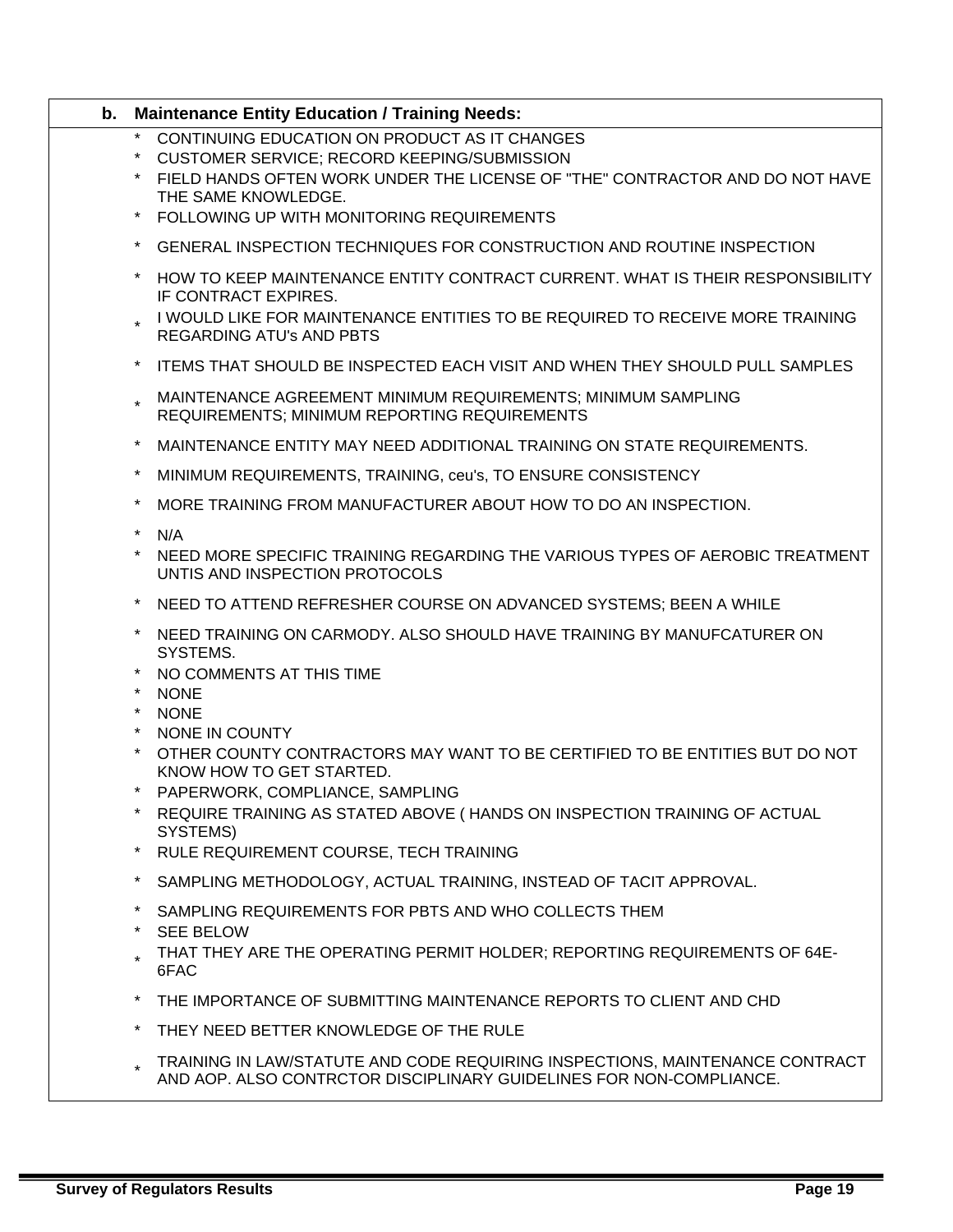| ATU/PB INFORMATIONAL PAMPHLET<br>$\star$<br>BASIC REQUIREMENTS FOR THEIR SYSTEMS (PERMITTING)<br>$^\star$                                                                                                                          |  |
|------------------------------------------------------------------------------------------------------------------------------------------------------------------------------------------------------------------------------------|--|
|                                                                                                                                                                                                                                    |  |
|                                                                                                                                                                                                                                    |  |
| BASICS OF OWNING AN ADVANCED ONSITE TREATMENT AND DISPOSAL SYSTEM;<br>OPERATING PERMIT AND MAINTENANCE AGREEMENT AWARENESS AND TRAINING                                                                                            |  |
| $\ast$<br>CONSUMER EDUCATION MATERIAL WOULD GO A LONG WAY                                                                                                                                                                          |  |
| $\star$<br>CONSUMER MAY NEED MORE EDUCATION ON THEIR SYSTEM                                                                                                                                                                        |  |
| CONSUMER SHOULD KNOW ABOUT THE ADVANCED SYSTEMS @ LEAST AT TIME OF<br>$\star$<br><b>CLOSING</b>                                                                                                                                    |  |
| $\star$<br>DAILY USE AND IMPORTANCE OF USE OF TREATMENT. KNOWLEDGE                                                                                                                                                                 |  |
| $\star$<br>EDUCATE CONSUMER OF THE IMPORTANCE OF THE MAINTENANCE ENTITY.                                                                                                                                                           |  |
| $\star$<br>GENERAL TRAINING ON DIFFERENCES BETWEEN ATU, PBTS, AND INNOVATIVE SYSTEMS<br><b>COMPARED TO REGULAR OSTDS</b>                                                                                                           |  |
| $\star$<br>HOW TO CARE FOR THEIR SYSTEM                                                                                                                                                                                            |  |
| $\star$<br>HOW TO TAKE CARE OF THEIR SYSTEMS AND REQUIREMENTS.                                                                                                                                                                     |  |
| $\star$<br>I HAVE NOTICED IN SOME PUBLIC MEETINGS THAT THE PUBLIC HAS A LOT OF QUESTIONS<br>REGARDING ADVANCED SYSTEMS.                                                                                                            |  |
| $\star$<br><b>INFORMATIONAL FLIERS AND LETTERS</b>                                                                                                                                                                                 |  |
| $\star$<br>INFORMING CONSUMERS ABOUT WHAT SYSTEM THEY HAVE AND WHAT THEIR<br>RESPONSIBILITY WILL BE TO MAINTAIN. AND TO INFORM THE NEXT BUYER ABOUT THE<br>SYSTEM.                                                                 |  |
| MAINTENANCE ENTITIES SHOULD INFORM OWNER                                                                                                                                                                                           |  |
| $\star$<br>MAKE MORE PAMPHLETS AVAILABEL THAT THE HEALTH DEPARTMENT CAN GIVE OUT AT<br>PERMITTING REGARDING THEIR PARTICULAR TYPE OF SYSTEM                                                                                        |  |
| MANY TIMES OWNERS THINK THEY ARE BEING FORCED BY HD TO INSTALL PBTS OR ATU.<br>THEIR ENGINEER AND/OR AGENT DOES NOT TELL THEM THE WHOLE STORY, THEY ARE<br>BEING GIVEN THE OPTION IN EXCHANGE FOR LOT FLOW OR SET BACK ALLOWANCES. |  |
| MORE MATERIALS TO GIVE CLIENTS ON ATU VERSUS CONVENTIONAL SEPTIC AND PROCE<br><b>DIFFERENCES</b>                                                                                                                                   |  |
| $\star$<br><b>NA</b>                                                                                                                                                                                                               |  |
| $\star$<br>NEED MORE CUSTOMER FOCUSED TRAINING ON THE DO'Ss AND DON'T's OF MAINTAINING<br>A ATU OR PBTS. THIS COULD POSSIBLY BE ACCOMPLISHED THROUGH HANDOUTS OR<br><b>BROCHURES.</b>                                              |  |
| NO COMMENTS AT THIS TIME                                                                                                                                                                                                           |  |
| $\star$<br><b>NONE</b>                                                                                                                                                                                                             |  |
| OPERATING PERMIT REQUIREMENTS DISCLOSED AT REAL ESTATE SALE                                                                                                                                                                        |  |
| PAMPHLET ON ADVANCED SYSTEM WOULD BE GREAT                                                                                                                                                                                         |  |
| $\star$<br>PROVIDE PAMPHLET FOR ADVANCED SYSTEMS DESCRIBING BRIEFLY THE SYSTEM AND<br>WHAT TO LOOK FOR ON A SYSTEM WHEN IT IS BEING USED                                                                                           |  |
| $\star$<br>PSA's                                                                                                                                                                                                                   |  |
| $^\star$<br>SYSTEM COMPLIANCE AND MAINTENANCE                                                                                                                                                                                      |  |
| $\star$<br>THE REQUIREMENTS TO KEEP MAINTENANCE ENTITY CONTRACT ON THE SYSTEM                                                                                                                                                      |  |
| $\star$<br>TV COMMERCIALS ABOUT CARE OF SYSTEMS. TRIFOLD PAMPHLET FOR MAIL OUT.                                                                                                                                                    |  |
| $^\star$<br>WHY THEY NEED A MAINTENANCE ENTITY AND CONSEQUENCES FOR NOT HAVING THE<br>SYSTEM INSPECTED/SERVICED ROUTINELY                                                                                                          |  |

Ī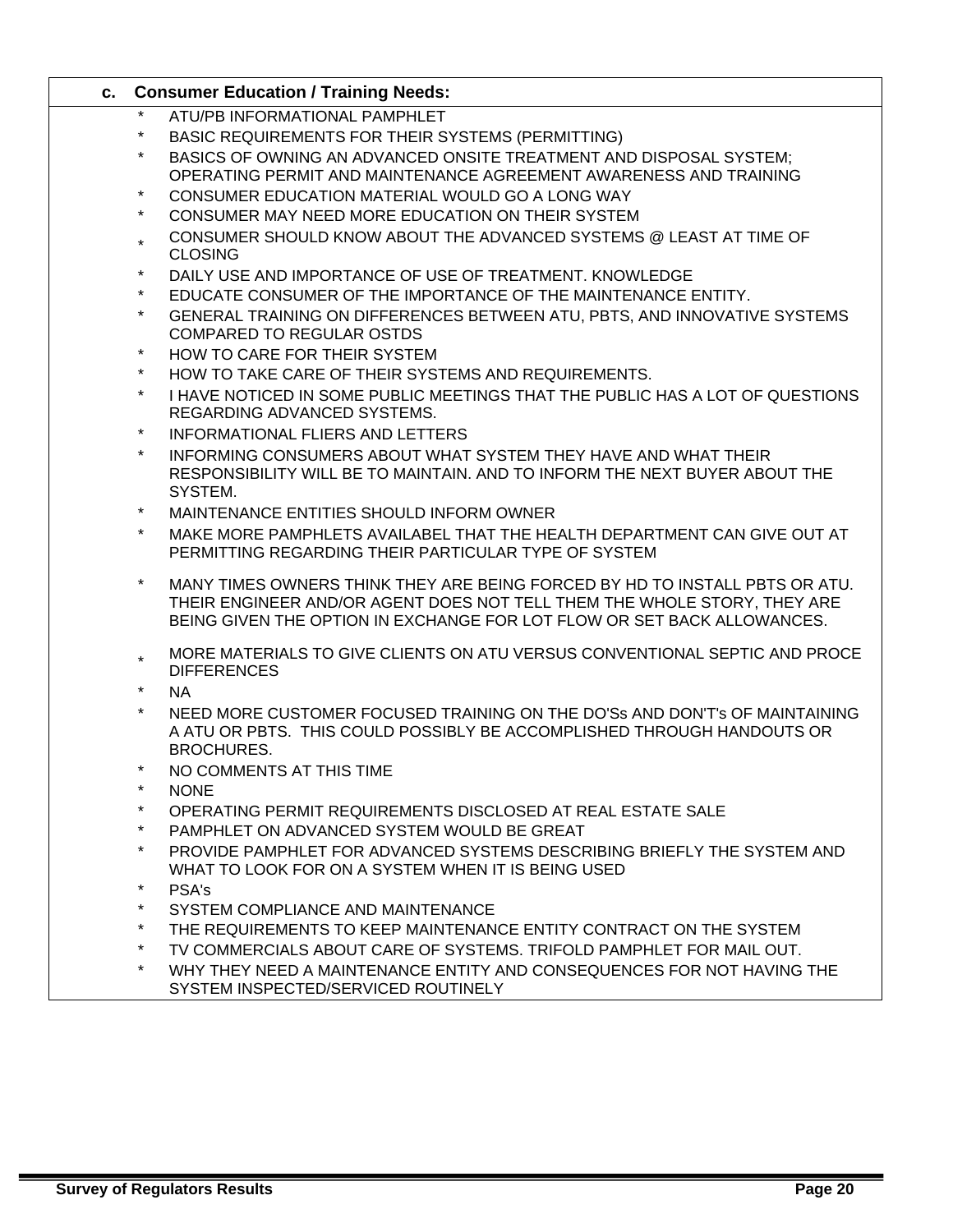| d.                 | <b>Installer/Engineer Education / Training Needs:</b>                                                                                                                                           |
|--------------------|-------------------------------------------------------------------------------------------------------------------------------------------------------------------------------------------------|
| $\star$            | <b>646 MINIMUM REQUIREMENTS</b>                                                                                                                                                                 |
| $\star$            | BASIC ATU/PBTS TRAINING; ADVANCED ATU/PBTS TRAINING BY MANUFACTURER; INSPETION<br><b>PROCEDURES</b>                                                                                             |
| $\star$            | CERTIFICATION AND TRAINING SHOULD BE AVAILABLE TO ALL SEPTIC CONTRACTORS TO<br>PUT IN ALL ADVANCED SYSTEMS- NOT JUST WHO MANUFACTURER SELECTS.<br>CONTINUING EDUCATION ON PRODUCT AS IT CHANGES |
| $\star$            | GENERAL INSPECTION TECHNIQUES FOR CONSTRUCTION AND ROUTINE INSPECTION                                                                                                                           |
| $\star$<br>$\star$ | HAVE FLORIDA ONSITE WASTEWATER ASSOCIATION CONDUCT LOCAL TRAINING<br>I DON'T KNOW. ?                                                                                                            |
| $\star$            | MINIMUM REQUIREMENTS, TRAINING, CEU'S, TO ENSURE CONSISTENCY                                                                                                                                    |
| $\star$            | N/A                                                                                                                                                                                             |
| $\star$            | N/A                                                                                                                                                                                             |
| $\star$            | <b>NA</b>                                                                                                                                                                                       |
| $\star$            | NO COMMENT AT THIS TIME                                                                                                                                                                         |
| $\star$            | NO COMMENTS AT THIS TIME                                                                                                                                                                        |
| $\star$            | <b>NONE</b>                                                                                                                                                                                     |
| $\star$            | PBTS, DRIP IRRIGATION AND LOW PRESSURE SYSTEM DESIGN                                                                                                                                            |
| $\star$            | REGISTER WASTEWATER ENGINEERS AND REQUIRE SPECIFIC CEU's                                                                                                                                        |
| $\star$            | REQUIREMENTS OF 64E-6FAC IN REGARDS TO SAMPLING/SET BACK                                                                                                                                        |
|                    | ALLOWANCES/MAINTENANCE REPORTING                                                                                                                                                                |
| $\star$            | <b>RULE TRAINING</b>                                                                                                                                                                            |
| $\star$            | SAMPLING REQUIREMENTS; DRILLING DRAIN FIELD DESIGN                                                                                                                                              |
|                    | SEEM TO BE DOING OK. KEEP UP THE GOOD WORK.                                                                                                                                                     |
|                    |                                                                                                                                                                                                 |
| е.                 | <b>Manufacturer Education / Training Needs:</b>                                                                                                                                                 |
| $\star$            | $\boldsymbol{\gamma}$                                                                                                                                                                           |
| $\ast$             | <b>DON'T KNOW</b>                                                                                                                                                                               |
| $\star$            | IMPROVE CONSTRUCTION TO WITHSTAND FL SUNSHINE /UV CONDITIONS. "GELCOAT LIDS."<br><b>IMPROVE LATCHING AND LOCKING MECHANISMS TO SECURE MANHOLE COVERS.</b>                                       |
| $\star$            | <b>INSTALLATION TRAINING</b>                                                                                                                                                                    |
| $\star$            | MANUFACTURER NEEDS TO BE AWARE OF STATE REQUIREMENTS AND ENSURE THEIR                                                                                                                           |
|                    | APPROVED ENTITY ARE TRAINED IN THESE RULES.                                                                                                                                                     |
|                    | MANULEACTURER NEERO TO RROURE MORE TRAINING, AND CERTIFICATION FOR TUE.                                                                                                                         |

- MANUFACTURER NEEDS TO PROVIDE MORE TRAINING AND CERTIFICATION FOR THE MAINTENANCE ENTITY.
- METHODS FOR TREATMENT
- MINIMUM REQUIREMENTS, TRAINING, CEU's, TO ENSURE CONSISTENCY
- MODEL SPECIFIC TRAINING WOULD BE GREAT
- MORE MATERIALS ON ATU AND MANUFACTURER TO PROVIDE WAYS FOR HEALTH DEPT AND INSTALLER TO BETTER INSPECT SYSTEM
- $N/A$
- $N/A$
- \* NA
- NEED TO PROVIDE MORE SPECIALIZED INSTALLATION, MAINTENANCE, AND SAMPLING TRAINING AT LOCATIONS AROUND STATE. SHOULD SET PRICING STANDARDS FOR MAINTENANCE CONTRACTS.
- NO COMMENTS AT THIS TIME
- \* NONE
- NOT AWARE OF ANY. NEED TO BE WILLING TO CERTIFY MORE THAN 1 ENTITY; WILL PROBABLY REQUIRE A LAW TO CHANGE FOR THIS TO HAPPEN.
- THE MANUFACTURER NEEDS TO PROVIDE TRAINING TO THE CHD WHEN ITS SYSTEMS ARE BEING INSTALLED
- WEBSITE FOR CONSUMER MAINTENANCE AND AWARENESS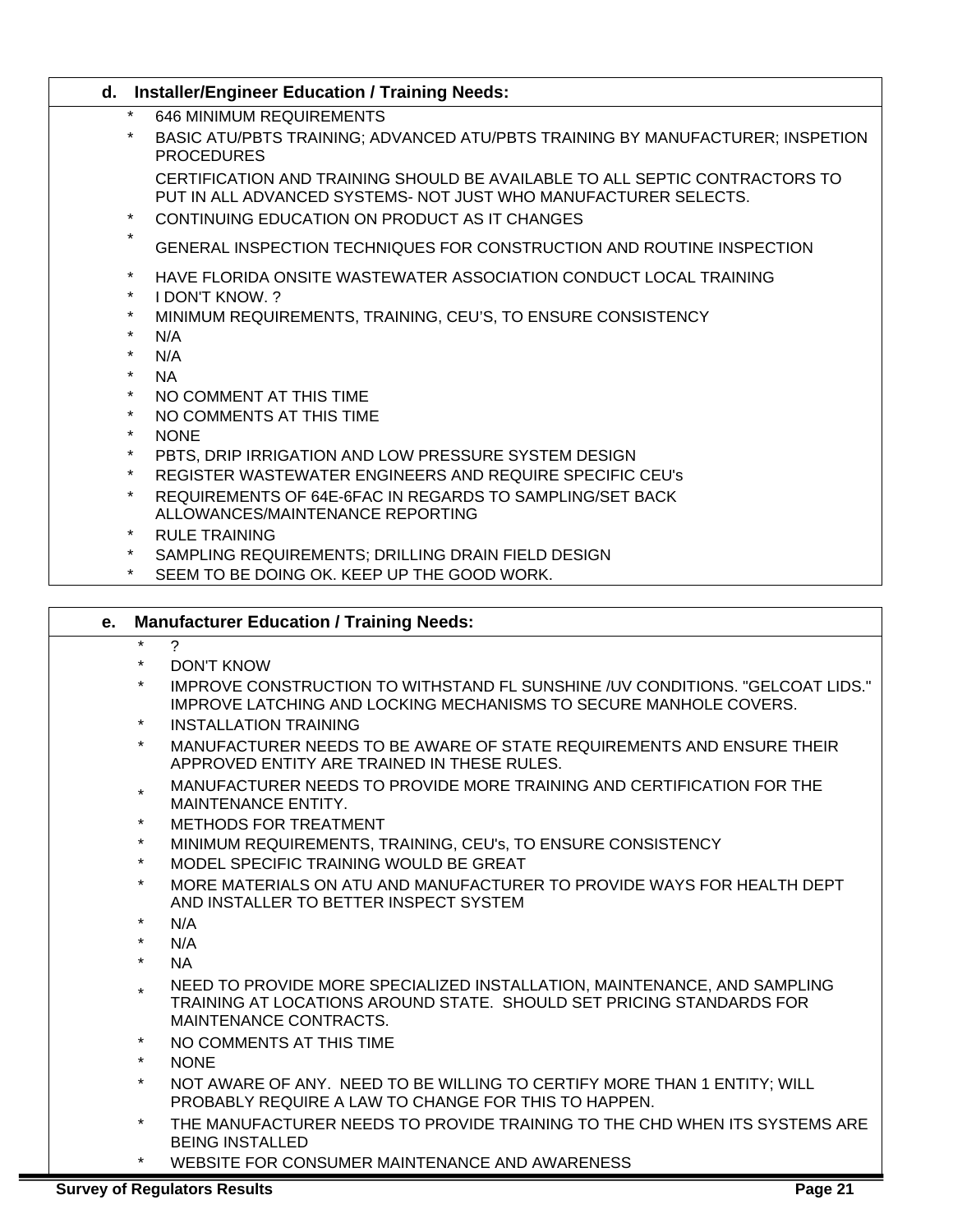# **GENERAL ASSESSMENT**

| 26.<br>How would you rate the OVERALL TREATMENT PERFORMANCE of the systems in your county? |  |                       |                  |             |             |             |                                    |
|--------------------------------------------------------------------------------------------|--|-----------------------|------------------|-------------|-------------|-------------|------------------------------------|
|                                                                                            |  | <b>Type of System</b> | <b>EXCELLENT</b> | <b>GOOD</b> | <b>FAIR</b> | <b>POOR</b> | <b>NO BASIS</b><br><b>TO JUDGE</b> |
|                                                                                            |  | a. $ATU(n=54)$        | 5                | 32          | 6           |             | 11                                 |
|                                                                                            |  | b. PBTS $(n=47)$      |                  | 25          | ี           |             | 11                                 |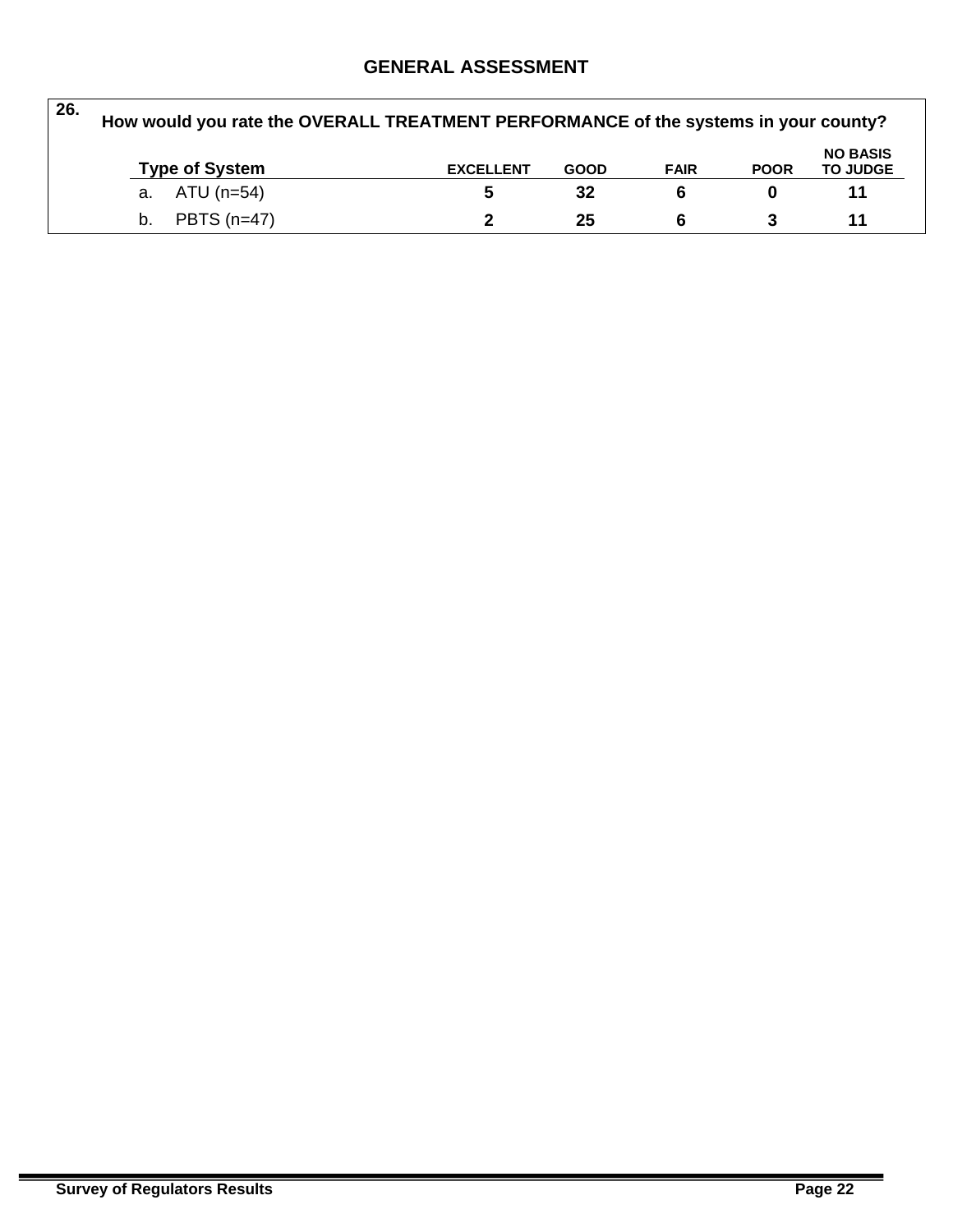| 27. | Please tell us about what aspects of the advanced system program in Florida are currently<br>working well as it relates to construction permitting, design, installation, inspection,<br>maintenance, and operating permitting: |                                                                                                                                                                                                                                                                     |  |  |
|-----|---------------------------------------------------------------------------------------------------------------------------------------------------------------------------------------------------------------------------------|---------------------------------------------------------------------------------------------------------------------------------------------------------------------------------------------------------------------------------------------------------------------|--|--|
|     | $\star$                                                                                                                                                                                                                         | "NOTICE OF PBTS IN USE"                                                                                                                                                                                                                                             |  |  |
|     | $\star$                                                                                                                                                                                                                         | ABILITY TO ACCESS INFORMATION FROM MANUFACTURERS ONLINE; ABILITY TO ACCESS<br><b>BUREAU STAFF WITH QUESTIONS</b>                                                                                                                                                    |  |  |
|     | $\star$                                                                                                                                                                                                                         | ASPECTS THAT ARE WORKING WELL: PEOPLE CAN NOW DEVELOP LOTS THAT OTHERWISE ARE<br>UNABLE TO BE DEVELOPED.                                                                                                                                                            |  |  |
|     | $\star$                                                                                                                                                                                                                         | ATU REQUIREMENTS ARE CLEARLY DEFINED IN CODE                                                                                                                                                                                                                        |  |  |
|     | $^\star$                                                                                                                                                                                                                        | ATU REQUIREMENTS CLEARLY DEFINED IN CODE                                                                                                                                                                                                                            |  |  |
|     | $^\star$                                                                                                                                                                                                                        | <b>ATUs</b>                                                                                                                                                                                                                                                         |  |  |
|     | $\star$                                                                                                                                                                                                                         | BECAUSE OF THE LIMITED NUMBER OF ADVANCED TREATMENT SYSTEMS PERMITTED IN OUR<br>COUNTY WE DO NOT HAVE AN ACCURATE WAY TO GAUGE THIS.                                                                                                                                |  |  |
|     | $\star$                                                                                                                                                                                                                         | CARMODY; EXCEL SPREADSHEET DEVELOPED BY STAFF                                                                                                                                                                                                                       |  |  |
|     | $\star$                                                                                                                                                                                                                         | CONSTRUCTION DELAYS AND VARIANCES CAN BE AVOIDED BY PUMPING ADVANCED SYSTEMS.<br>ALSO, ADVANCED SYSTEMS CLEARLY BETTER FOR ENVIRONMENT AND PUBLIC HEALTH THAN<br>SEPTIC SYSTEMS.                                                                                    |  |  |
|     | $\star$                                                                                                                                                                                                                         | CONSTRUCTION PERMITTING, DESIGN, INSTALLATION AND OPERATING PERMITS. HOWEVER,<br>THE MAINTENANCE AND FOLLOW UP OF THESE SYSTEMS MUST BE GREATER IMPROVED ON.                                                                                                        |  |  |
|     | $\star$                                                                                                                                                                                                                         | DOH, ENGINEERS, INSTALLERS ARE VERY KNOWLEFEABLE IN PERMITTING, DESIGN, AND<br><b>INSTALL</b>                                                                                                                                                                       |  |  |
|     | $\star$                                                                                                                                                                                                                         | DUE TO THE LACK OF ADVANCED SYSTEM APPLICATION/PERMITS IN BROWARD COUNTY WE                                                                                                                                                                                         |  |  |
|     |                                                                                                                                                                                                                                 | ARE UNABLE TO PROVIDE COMMENTS                                                                                                                                                                                                                                      |  |  |
|     | $\star$                                                                                                                                                                                                                         | <b>ENGINEER DESIGNING SYSTEMS</b>                                                                                                                                                                                                                                   |  |  |
|     | $\star$                                                                                                                                                                                                                         | I DON'T BELIEVE THE PROGRAM IS WORKING WELL AT MEETING ITS OBJECTIVES.                                                                                                                                                                                              |  |  |
|     | $\star$                                                                                                                                                                                                                         | I THINK IT WORKS FINE THE WAY IT IS.                                                                                                                                                                                                                                |  |  |
|     | $\star$                                                                                                                                                                                                                         | MAINTENANCE AND OPERATING PERMITTING ARE MOST DIFFICULT                                                                                                                                                                                                             |  |  |
|     | $\star$                                                                                                                                                                                                                         | MONTHLY ONLINE TRAINING IS HELPFUL BUT LIMITED. TALLAHASSEE FEEDBACK HAS                                                                                                                                                                                            |  |  |
|     | $\star$                                                                                                                                                                                                                         | IMPROVED.                                                                                                                                                                                                                                                           |  |  |
|     | $\star$                                                                                                                                                                                                                         | N/A<br>NO COMMENTS                                                                                                                                                                                                                                                  |  |  |
|     |                                                                                                                                                                                                                                 |                                                                                                                                                                                                                                                                     |  |  |
|     | $\star$                                                                                                                                                                                                                         | NOT WORKING: OVERALL MONITORING, MAINTENANCE ENTITY COMPLIANCE/OVERSIGHT.<br>SOME HOMEOWNERS STILL USE LARGE VOLUME OF FERTILIZER ON LAWN CREATING RUNOFF<br>INTO TIDAL AND SURFACE WATERS. DOESN'T THIS DEFEAT THE PURPOSE OF NUTRIENT<br><b>REDUCING SYSTEMS?</b> |  |  |
|     | $\ast$                                                                                                                                                                                                                          | PERMITTING AND INSPECTIONS SEEM TO GO WELL SO FAR.                                                                                                                                                                                                                  |  |  |
|     | $\star$                                                                                                                                                                                                                         | PERMITTING, INSTALLATIONS, INSPECTION                                                                                                                                                                                                                               |  |  |
|     | $\star$                                                                                                                                                                                                                         | PERMITTING, PLAN REVIEW, INSPECTION PROCESS.                                                                                                                                                                                                                        |  |  |
|     | $\star$                                                                                                                                                                                                                         | REQUIRING ENGINEER DESIGN. STAFF STILL NEEDS MORE TRAINING.                                                                                                                                                                                                         |  |  |
|     | $\star$                                                                                                                                                                                                                         | SO FEW IN COUNTY NOT DIFFICULT TO MANAGE AT THIS POINT                                                                                                                                                                                                              |  |  |
|     | $^\star$                                                                                                                                                                                                                        | SYSTEM SEEMS TO WORK WELL. THE ONLY ISSUE WE HAVE IS CONTINUALLY HAVING TO<br>REMIND THE MAINTENANCE ENTITIES TO SEND THE REPORTS.                                                                                                                                  |  |  |
|     | $^\star$                                                                                                                                                                                                                        | THE IMPLEMENTATION OF THE USE OF REHOST STANDARDIZE; THE INFORMATION PUT INTO<br>THE STATE DATABASE                                                                                                                                                                 |  |  |
|     | $\star$                                                                                                                                                                                                                         | THE PROCESS CREATES A BETTER SYSTEM FOR THE ENVIRONMENT                                                                                                                                                                                                             |  |  |
|     | $\star$                                                                                                                                                                                                                         | THEY ARE GREAT TO SOLVE SPACE ISSUES.                                                                                                                                                                                                                               |  |  |
|     | $\star$                                                                                                                                                                                                                         | THIS IS A NATIONAL PROBLEM. FLORIDA HAS STRUCK A GOOD BALANCE. ULTIMATELY MORE<br>PASSIVE HIGH TREATMENT SYSTEMS ARE THE ANSWER.                                                                                                                                    |  |  |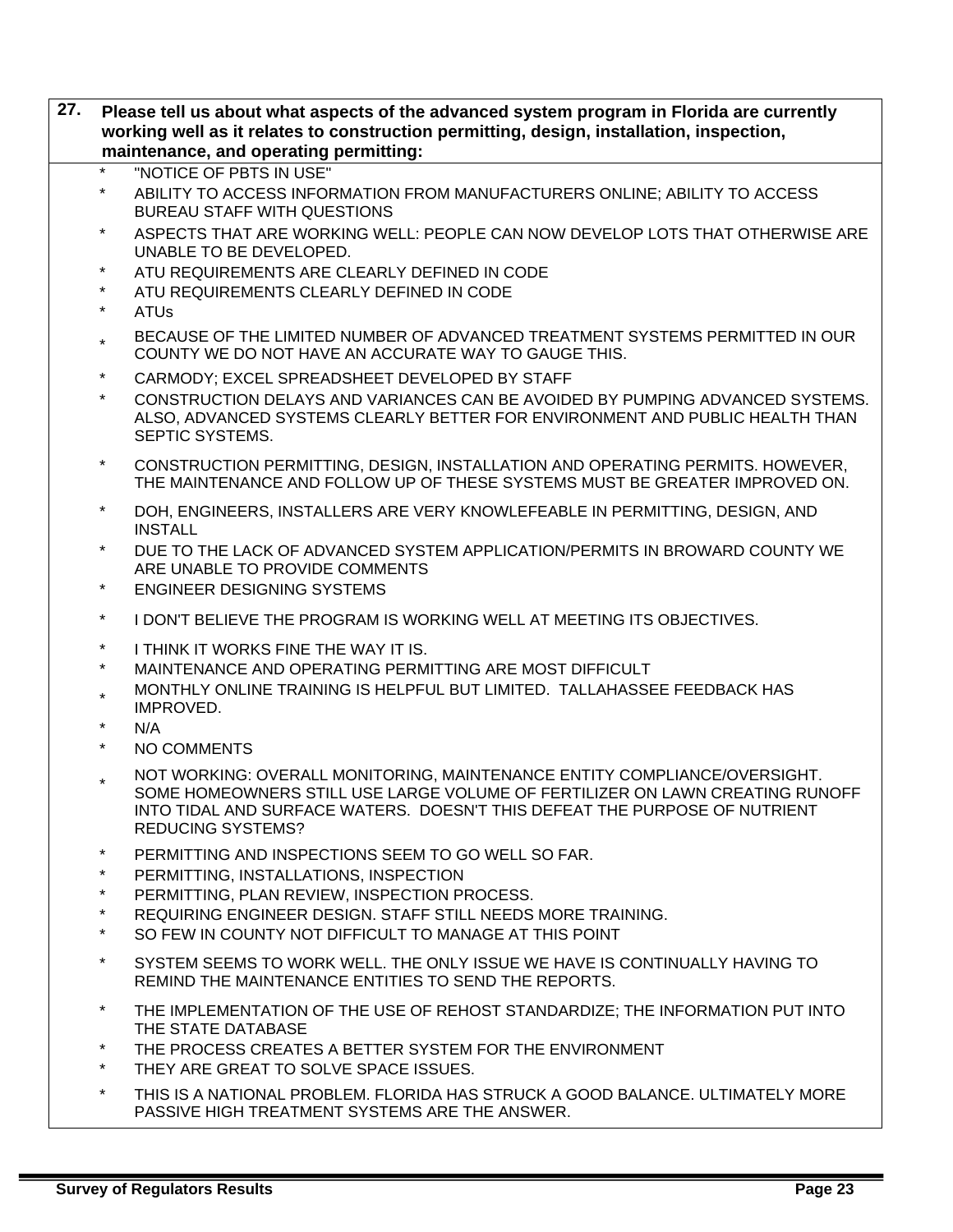#### **28. Please tell us about any changes or improvements you would like to see in regards to the following:**

| a. |                    | ATU regulation, permitting, and management:                                                                                                                                                                                                                                 |
|----|--------------------|-----------------------------------------------------------------------------------------------------------------------------------------------------------------------------------------------------------------------------------------------------------------------------|
|    |                    | "NOTICE OF ATU" RECORDED LIKE PBTS. MUCH LONGER MINIMUM TERMS FOR<br>MAINTENANCE AGREE.- MINIMUM 10 YEARS                                                                                                                                                                   |
|    | $\star$            | A STANDARD INSPECTION FORM FOR STATE INSPECTIONS. ALSO NEED INSTALLERS TO<br>SUBMIT INSPECTIONS ELECTRONICALLY. EHD NEEDS TO BE ABLE TO TRACK ATU'S<br>BETTER.                                                                                                              |
|    | $\star$            | ALLOW OWNER OF THE SYSTEM TO PAY THEIR OWN PERMIT IF THEY HAVE MAINTENANCE<br>ENTITY AND CONTRACT (CURRENT).                                                                                                                                                                |
|    | $\star$            | APPLICATIONS GO THROUGH ENGINEERING APPROVAL (STATE) BEFORE HANDED INTO<br>CHD'S THAT DON'T HAVE AN ENGINEER ON STAFF.                                                                                                                                                      |
|    | $\star$            | ATU OWNERS SHOULD BE REQUIRED TO EXECUTE AND RECORD AT THE COUNTY<br>COURTHOUSE A WRITTEN NOTICE THAT INFORMS FUTURE OWNERS OF ATU SYSTEM AND<br>REQUIREMENTS. ATU TANKS SHOULD BE CONCRETE ONLY TO PREVENT FLOATING OUT<br>OF GROUND AND A TANK INSTALLED PRIOR TO ATU     |
|    | $\star$            | ATU OWNERS SHOULD BE REQUIRED TO EXECUTE AND RECORD AT THE COUNTY<br>COURTHOUSE A WRITTEN NOTICE THAT INFORMS FUTURE OWNERS OF ATU SYSTEM AND<br>REQUIREMENTS. ATU TANKS SHOULD BE CONCRETE ONLY TO HELP PREVENT FLOATING<br>OUT OF GROUND AND A TANK INSTALLED PRIOR TO    |
|    | $\star$            | BETTER MANAGEMENT OF ATU SYSTEMS                                                                                                                                                                                                                                            |
|    | $\star$            | BETTER TOOL IN EHD. MORE TRAINING                                                                                                                                                                                                                                           |
|    | $\star$<br>$\star$ | <b>CHANGE IN STATE FORM</b>                                                                                                                                                                                                                                                 |
|    | $\star$            | FORMAL OPERATING PERMIT INSPECTION GUIDELINES                                                                                                                                                                                                                               |
|    |                    | HOMEOWNER BE MORE RESPONSIBLE FOR THE MANAGEMENT AND MAKING SURE THEY<br>HAVE AN APPROVED MAINTENANCE ENTITY WORKING ON ATU AT ANY TIME.                                                                                                                                    |
|    | $\star$            | INCREASE DOH INSPECTION TO 2 TIMES A YEAR. AOP TO \$100/YR OR \$200/2 YRS. REMOVE<br>MAINTENANCE REQUIREMENTS; ONLY REQUIRE MAINTENANCE CONTRACT FOR INITIAL 2<br>YEARS WITH WARRANTY. REQUIRE EQUIPMENT AND OTHER REPAIRS TO BE DONE BY<br>CONTRACTOR TRAINED AND APPROVED |
|    | $\star$            | INCREASE OPERATING PERMIT FEES AND OPERATING PERIOD TO MATCH EXISTING I/M<br>OPERATING PERMIT. OPERATING PERMITS SHOULD BE THE RESPONSIBILITY OF THE<br>HOMEOWNER.                                                                                                          |
|    | $\star$            | INSPECTIONS, ETC. IN EHD. THIS HAS BEEN A REQUEST FOR YEARS.                                                                                                                                                                                                                |
|    | $\star$            | INSUFFICIENT NUMBER OF ATU PERMITS TO COMMENT                                                                                                                                                                                                                               |
|    |                    | IT WILL BE GOOD TO HAVE THE REQUIREMENTS TO BECOME A MAINTENANCE ENTITY LESS<br><b>STRINGENT</b>                                                                                                                                                                            |
|    | $\star$            | <b>LOCAL TRAINING</b>                                                                                                                                                                                                                                                       |
|    | $\star$            | MAINTENANCE CONTRACTS HAVE BECOME A BURDEN ON HOMEOWNERS WHO DO NOT<br>RECEIVE A VALUE                                                                                                                                                                                      |
|    | $\ast$             | <b>MORE FEES</b>                                                                                                                                                                                                                                                            |
|    | $\star$            | MORE HOMEOWNER INVOLVEMENT IN PERMITTING PROCESS                                                                                                                                                                                                                            |
|    | $\star$            | MORE STREAMLINE PROCESS ON HOW THEY ARE MANAGED                                                                                                                                                                                                                             |
|    | $\star$            | NEED STANDARDIZED FORM; OWNERS ARE REFUSING TO BUT PERMITS AND<br>MAINTENANCE ENTITY CONTRACTS.                                                                                                                                                                             |
|    | $\star$            | <b>NO CHANGES</b>                                                                                                                                                                                                                                                           |
|    | $\star$            | NO SUGGESTIONS                                                                                                                                                                                                                                                              |
|    | $\star$            | <b>NONE</b>                                                                                                                                                                                                                                                                 |
|    | $\star$            | PROTECT HOMEOWNERS FROM CONTRACTOR MISCONDUCT (REQUIRE INSURANCE);<br>HOMEOWNER EDUCATION; REQUIRE ATU DISCLOSURE AT HOME CLOSURE SIGNINGS.                                                                                                                                 |
|    | $\ast$             | REQUIRE DEED NOTICE, SET MANDATORY RESPONSIBILITIES FOR MAINTENANCE<br>ENTITIES.                                                                                                                                                                                            |

**Survey of Regulators Results** Page 24

\* SEEKING EFFICIENCY, KEEP UP THE GOOD WORK.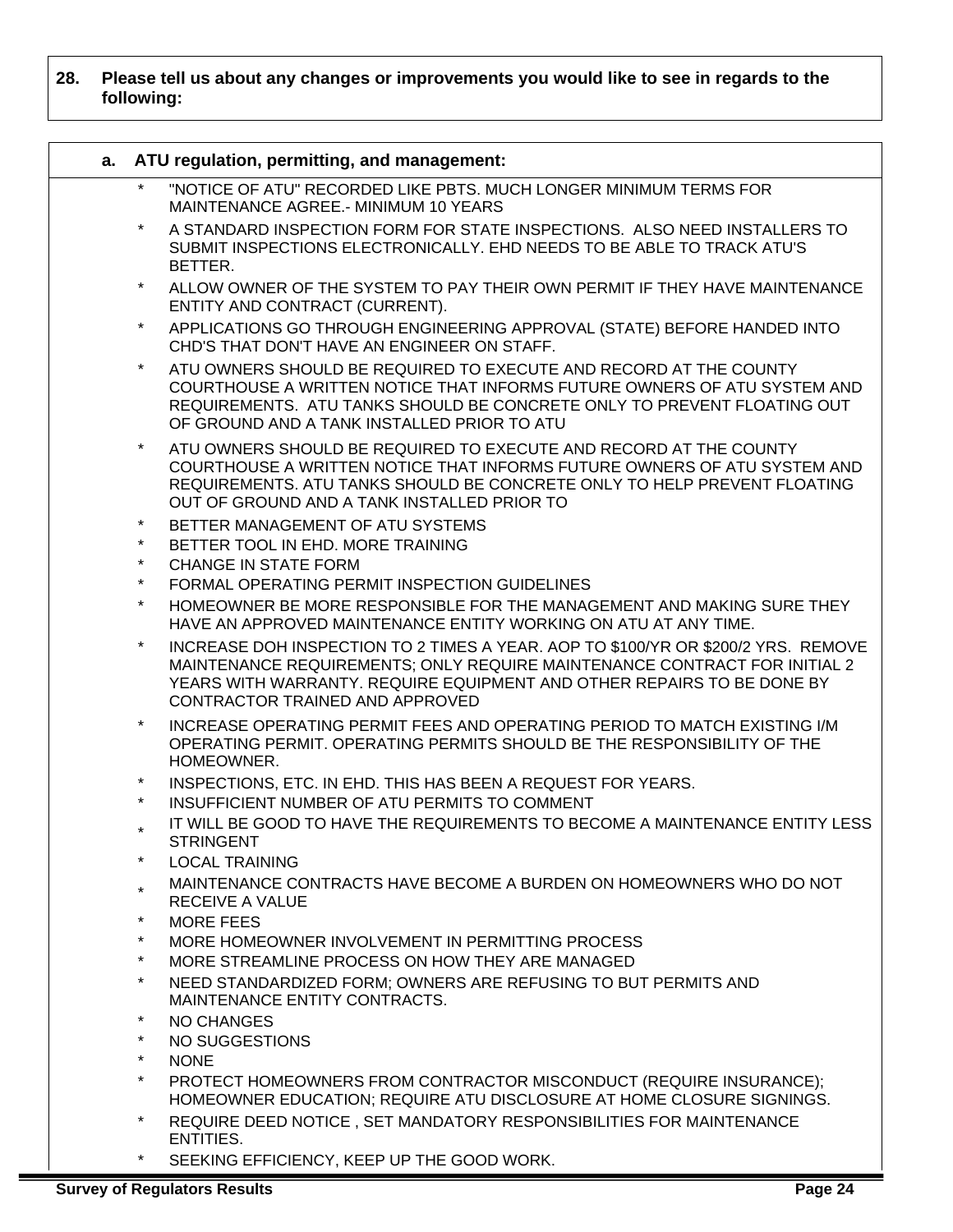|          | a. ATU regulation, permitting, and management:                                                                                                                                                                                                                           |
|----------|--------------------------------------------------------------------------------------------------------------------------------------------------------------------------------------------------------------------------------------------------------------------------|
| $\star$  | SHOULD HAVE TO REPORT IN COUNTY RECORDS AT COURTHOUSE (LIKE PBTS.)                                                                                                                                                                                                       |
| $^\star$ | SIMPLIFY OR CLARIFY THE RULE (FAC AND FLORIDA STATUTES) FOR ALL ATU's/PBTS's.<br>HAVE ALL APPROVED PLANS FOR EACH MANUFACTURER PLACED ON LINE IN ELECTRONIC<br>FORM SO COUNTY HEALTH DEPARTMENTS HAVE A REFERENCE TO ENSURE PROPER<br>INSTALLATION AND MAINTENANCE OF CO |
| $\star$  | STATEWIDE INSPECTION FORM                                                                                                                                                                                                                                                |
| $\star$  | STATEWIDE ONLINE DATABASE; MORE ACCOUNTABILITY FROM CHD's; MORE<br>COMPREHENSIVE TRAINING; MORE SAMPLING REQUIREMENTS.                                                                                                                                                   |
| $\star$  | WE NEED TO HAVE BETTER GUIDANCE PROVIDED TO THE COUNTIES ON THE<br>REQUIREMENTS FOR PERMITTING, REGULATING, AND MONITORING THOSE SYSTEMS.<br>ALSO, WE SHOULD REQUIRE THAT THE EXPIRATION DATES FOR MAINTENANCE<br>CONTRACTS COINCIDE WITH THE EXPIRATION OF OPERATING    |
| $\star$  | WOULD LIKE TO SEE BLANKET APPROVALS FOR MAINTENANCE ENTITIES TO SERVICE ALL<br>ATU's.                                                                                                                                                                                    |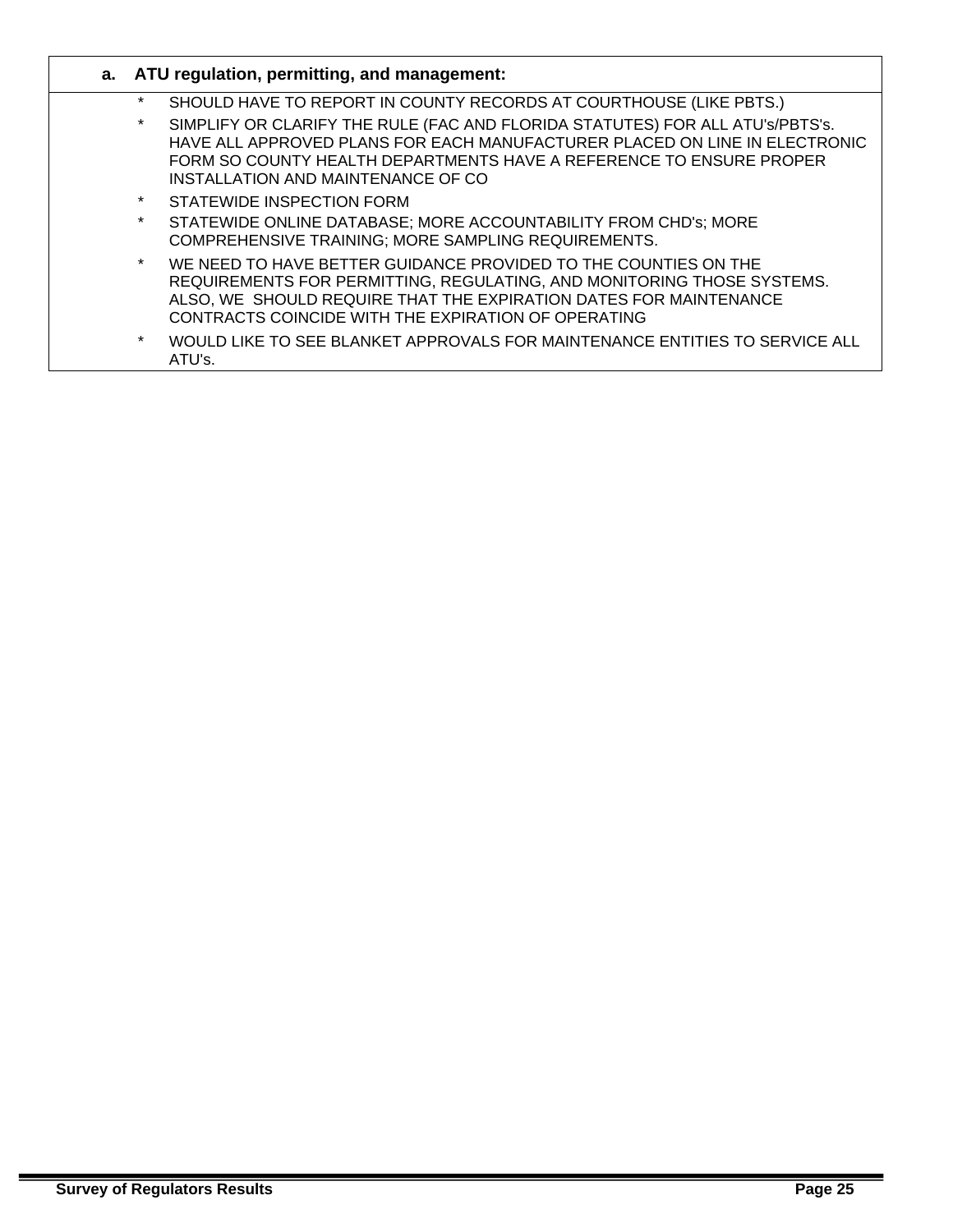| b. PBTS regulation, permitting, and management:                                                                                                                                                                                                                                      |
|--------------------------------------------------------------------------------------------------------------------------------------------------------------------------------------------------------------------------------------------------------------------------------------|
| A STANDARD INSPECTION FORM FOR STATE INSPECTIONS. ALSO NEED INSTALLERS TO<br>SUBMIT INSPECTIONS ELECTRONICALLY. EHD NEEDS TO BE ABLE TO TRACK PBTS'S<br>BETTER.                                                                                                                      |
| $\star$<br>APPLICATIONS GO THROUGH ENGINEERING APPROVAL (STATE) BEFORE HANDED INTO<br>CHD'S THAT DON'T HAVE AN ENGINEER ON STAFF.                                                                                                                                                    |
| BETTER MANAGEMENT OF PBTS SYSTEMS<br>$\star$                                                                                                                                                                                                                                         |
| $\star$<br>CONTINUE SEEKING EFFICIENCY. REDUCE ENERGY CONSUMPTION                                                                                                                                                                                                                    |
| $\star$<br>DROP THE WASTE WATER AFFIDAVIT                                                                                                                                                                                                                                            |
| $\star$<br>FORMAL OPERATING PERMIT INSPECTION GUIDELINES                                                                                                                                                                                                                             |
| $\star$<br>FORMALIZED BUREAU ENGINEERING REVIEW WHEN SYSTEMS NOT MEET PERFORMANCE<br><b>CRITERIA</b>                                                                                                                                                                                 |
| $\star$<br>HOME OWNER EDUCATION; DISCLOSURE AT TIME OF HOME SALE                                                                                                                                                                                                                     |
| $\star$<br>HOMEOWNER BE MORE RESPONSIBLE FOR THE MANAGEMENT AND MAKING SURE THEY<br>HAVE AN APPROVED MAINTENANCE ENTITY WORKING ON PBTS AT ANY TIME.                                                                                                                                 |
| $\star$<br>INCREASE DOH INSPECTION TO 2 TIMES A YEAR. AOP TO \$100/YR OR \$200/2 YRS. REMOVE<br>MAINTENANCE REQUIREMENTS; ONLY REQUIRE MAINTENANCE CONTRACT FOR INITIAL 2<br>YEARS WITH WARRANTY, REQUIRE EQUIPMENT AND OTHER REPAIRS TO BE DONE BY<br>CONTRACTOR TRAINED AND APPROV |
| $\star$<br>INCREASE OPERATING PERMIT FEES AND OPERATING PERIOD TO MATCH EXISTING I/M<br>OPERATING PERMIT. OPERATING PERMITS SHOULD BE THE RESPONSIBILITY OF THE<br>HOMEOWNER. OFFICIAL GUIDANCE ON EARTH TECH SYSTEMS.                                                               |
| INSUFFICIENT TIME ALLOWED FOR PLAN REVIEW (15 DAYS ALLOWED CURRENTLY)<br>$\star$                                                                                                                                                                                                     |
| $\star$<br>IT IS VERY DIFFICULT TO GET MONITORING ACCOMPLISHED BECAUSE OF THE COST OF<br>SAMPLING. CAN WE GET SOMETHING ON PEOPLE'S TAX BILL TO COVER?                                                                                                                               |
| $\star$<br>IT WILL BE GOOD TO HAVE THE REQUIREMENTS TO BECOME A MAINTENANCE ENTITY LESS<br><b>STRINGENT</b>                                                                                                                                                                          |
| $\star$<br><b>LOCAL TRAINING</b>                                                                                                                                                                                                                                                     |
| $\star$<br>LONGER MINIMUM TERMS MAINTENANCE AGREE.                                                                                                                                                                                                                                   |
| $\star$<br>MANDATORY RESPONSIBILITIES FOR MAINTENANCE ENTITIES. IF CONSISTENT GOOD<br>SAMPLES REQUIRE LESS SAMPLING (SLIDING SCALE.)                                                                                                                                                 |
| $\star$<br><b>MORE FEES</b>                                                                                                                                                                                                                                                          |
| $\star$<br>N/A                                                                                                                                                                                                                                                                       |
| $\star$<br>N/A                                                                                                                                                                                                                                                                       |
| *<br>N/A                                                                                                                                                                                                                                                                             |
| $\star$<br><b>NO CHANGES</b>                                                                                                                                                                                                                                                         |
| NO SUGGESTIONS                                                                                                                                                                                                                                                                       |
| $\star$<br><b>NONE</b>                                                                                                                                                                                                                                                               |
| $^\star$<br>SIMPLIFY MONITORING FOR DIFFERENT TREATMENT LEVELS.                                                                                                                                                                                                                      |
| $\star$<br>SIMPLIFY OR CLARIFY THE RULE (FAC AND FLORIDA STATUTES) FOR ALL ATU's/PBTS's.                                                                                                                                                                                             |
| HAVE ALL APPROVED PLANS FOR EACH MANUFACTURER PLACED ON LINE IN ELECTRONIC<br>FORM SO COUNTY HEALTH DEPARTMENTS HAVE A REFERENCE TO ENSURE PROPER<br>INSTALLATION AND MAINTENANCE OF CO                                                                                              |
| $^\star$<br>STATEWIDE INSPECTION FORM                                                                                                                                                                                                                                                |
| $\star$<br>STATEWIDE ONLINE DATABASE; MORE ACCOUNTABILITY FROM CHD's; MORE<br>COMPREHENSIVE TRAINING; MORE SAMPLING REQUIREMENTS.                                                                                                                                                    |
| WE NEED COUNTY TO DIFFERENTIATE BETWEEN PBTS AND ATUS AND THE REQUIREMENTS<br>$\ast$<br>FOR THEM.                                                                                                                                                                                    |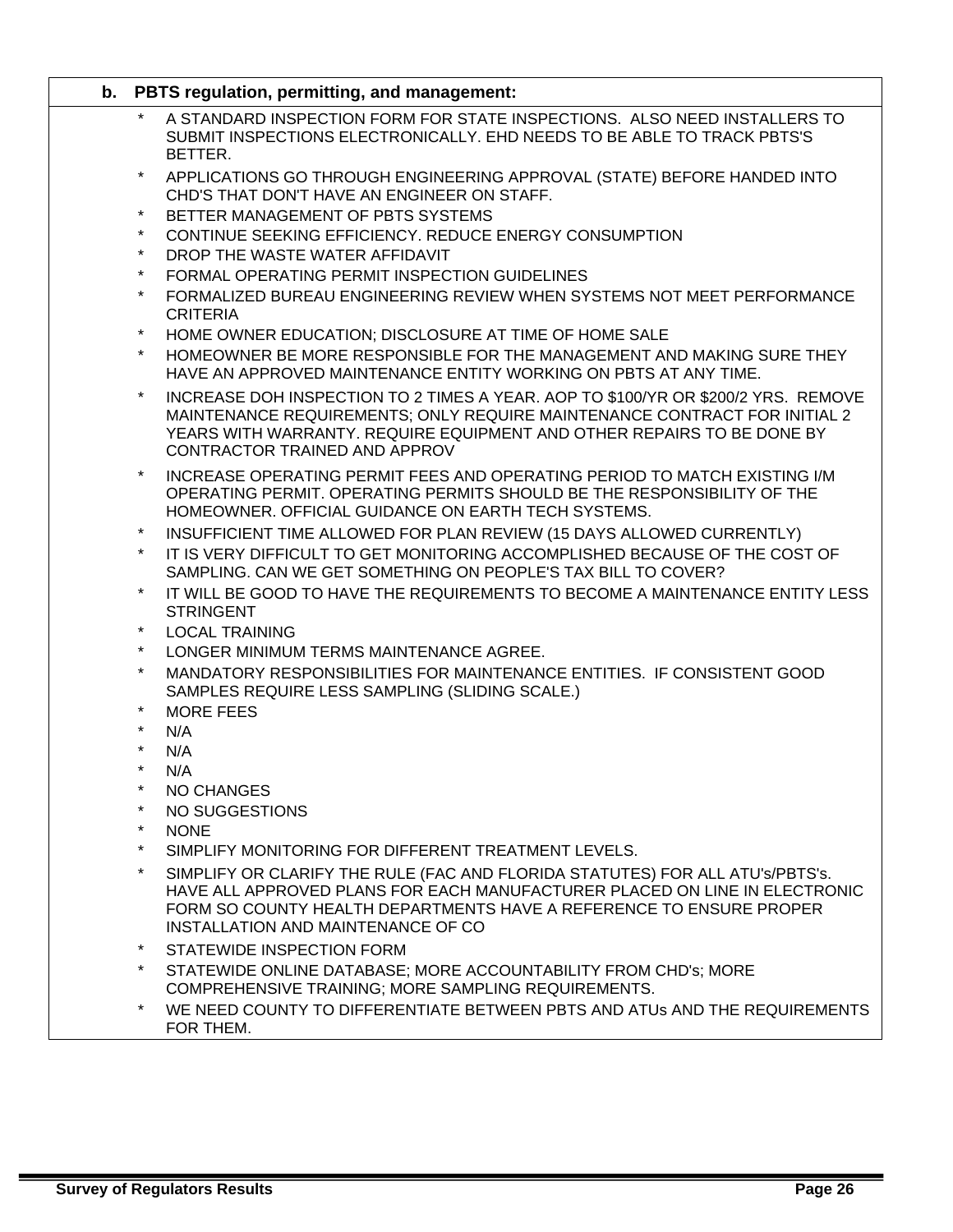| C. |                     | Maintenance entity regulation, permitting, and management:                                                                                                                                                                                                         |
|----|---------------------|--------------------------------------------------------------------------------------------------------------------------------------------------------------------------------------------------------------------------------------------------------------------|
|    | $\star$             | ALLOW HOMEOWNERS TO MORE EASILY BECOME THEIR OWN MAINTENANCE ENTITY OR<br>ALLOW GENERAL PLUMBERS TO BE MAINTENANCE ENTITIES.                                                                                                                                       |
|    | $\star$             | ALLOW MORE MAINTENANCE ENTITIES TO DO MORE MAINTENANCE ON DIFFERENT<br><b>SYSTEMS</b>                                                                                                                                                                              |
|    | $^\star$            | AUTOMATIC PENALTIES FOR FAILURE TO SUBMIT TIMELY SAMPLING AND INSPECTIONS.                                                                                                                                                                                         |
|    | $\ast$              | CARMODY OR A COMPARABLE SYSTEM IS REQUIRED.                                                                                                                                                                                                                        |
|    | $\star$             | CONSTANTLY HAVE TO REMIND M.E. TO PERFORM INSPECTIONS AND COLLECT SAMPLES.<br>AUTOMATIC FINES FOR NON COMPLIANCE WITH SAMPLING/INSPECTIONS                                                                                                                         |
|    | $^\star$            | COST OF PERMITTING MAINTENANCE ENTITIES IS TOO LOW FOR THE AMOUNT OF WORK                                                                                                                                                                                          |
|    | $\star$             | DO AWAY WITH PERMIT REQUIREMENT. ALL MAINTENANCE ENTITY WOULD NEED IS<br>TRAINING/CERTIFICATION FROM MANUFACTURER. WOULD NEED TO NOTIFY DOH OF ANY<br>REPAIRS TO ADVANCED SYSTEMS, PROVIDE PROOF OF TRAINING/CERTIFICATION AND<br>SCHEDULE INSPECTIONS FOR REPAIR. |
|    | $\ast$              | HOME OWNER EDUCATION; DISCLOSURE AT TIME OF HOME SALE; REFRESHER COURSE OR<br>RIDE ALONGS; HAVE TECHNICIANS TRAINED BY FOWA OR MANUFACTURER                                                                                                                        |
|    |                     | IMPLEMENT A STANDARD INSPECTION PROTOCOL AND FORM REQUIRED TO BE<br><b>COMPLETED BY ENTITIES</b>                                                                                                                                                                   |
|    | $\ast$              | IT WILL BE GOOD TO HAVE THE REQUIREMENTS TO BECOME A MAINTENANCE ENTITY LESS<br><b>STRINGENT</b>                                                                                                                                                                   |
|    | $\star$             | <b>LOCAL TRAINING</b>                                                                                                                                                                                                                                              |
|    |                     | LONGER CONTRACT TIME. MUST CONTINUE TO SERVICE UNIT UNTIL ANOTHER ME IS<br><b>OBTAINED</b>                                                                                                                                                                         |
|    | $\star$             | MAINTENANCE ENTITIY PERMITTED THROUGH NEIGHBORING COUNTY                                                                                                                                                                                                           |
|    |                     | MAINTENANCE ENTITY BE REQUIRED TO HAVE MORE TRAINING FROM THE MANUFACTURER<br>ON THE UNITS THEY ARE APPROVED FOR.                                                                                                                                                  |
|    | $^\star$            | MORE DEFINED STANDARDS FOR TRAINING, RECORD SUBMITTAL                                                                                                                                                                                                              |
|    | $\star$<br>$\star$  | <b>MORE FEES</b><br>MORE INDUSTRY PROVIDED TRAINING                                                                                                                                                                                                                |
|    | $^\star$            |                                                                                                                                                                                                                                                                    |
|    | $\star$             | MORE OPTIONS OF ENTITIES; SYSTEM OWNER SHOULD BE INFORMED OF OPTIONS.                                                                                                                                                                                              |
|    | $\star$             | N/A<br>N/A                                                                                                                                                                                                                                                         |
|    |                     | * NEED MORE COMPETITION (APPROVED BY MANUFACTURER)                                                                                                                                                                                                                 |
|    | $\ast$              | NEED MORE MAINTENANCE ENTITIES. OWNERS OF SYSTEMS DO NOT HAVE MANY CHOICES<br>AND SEEM TO GET RIPPED OFF FINANCIALLY FOR CONTRACTS. NEED STANDARD<br>MAINTENANCE ENTITY FORMS.                                                                                     |
|    | $^\star$            | NO SUGGESTIONS                                                                                                                                                                                                                                                     |
|    | $\star$<br>$\star$  | <b>NONE</b>                                                                                                                                                                                                                                                        |
|    |                     | REQUIRE DATA SUBMISSION THROUGH CARMODY                                                                                                                                                                                                                            |
|    |                     | SET A CEILING FOR OPERATING AND MAINTENANCE COSTS. STREAMLINE DISCIPLINARY<br>GUIDELINES/METHOD FOR ENTITIES THAT DON'T SUBMIT REPORTS. MAINTAIN A ROSTER OF<br>ENTITIES AND MANUFACTURER APPROVAL AT CENTRAL SITE.                                                |
|    | $^\star$            | SOMEHOW PROVE THEY HAVE VISITED THE SITE                                                                                                                                                                                                                           |
|    | $\star$             | SPECIFIC PENALTIES FOR NOT PROVIDING PROPER SERVICE                                                                                                                                                                                                                |
|    | $\star$             | STATEWIDE INSPECTION FORM                                                                                                                                                                                                                                          |
|    | $\star$             | TIGHTER CONTROLS; MORE ACCOUNTABILITY; RAISE FEE, REQUIRE MORE THAN ONE<br>MAINTENANCE ENTITY FOR TYPE OF SYSTEM!                                                                                                                                                  |
|    | $^\star$<br>$\star$ | TOUGHER PENALTIES FOR NOT SUBMITTING PAPERWORK ON TIME.<br>TRAINING TO INCLUDE EXPECTATIONS                                                                                                                                                                        |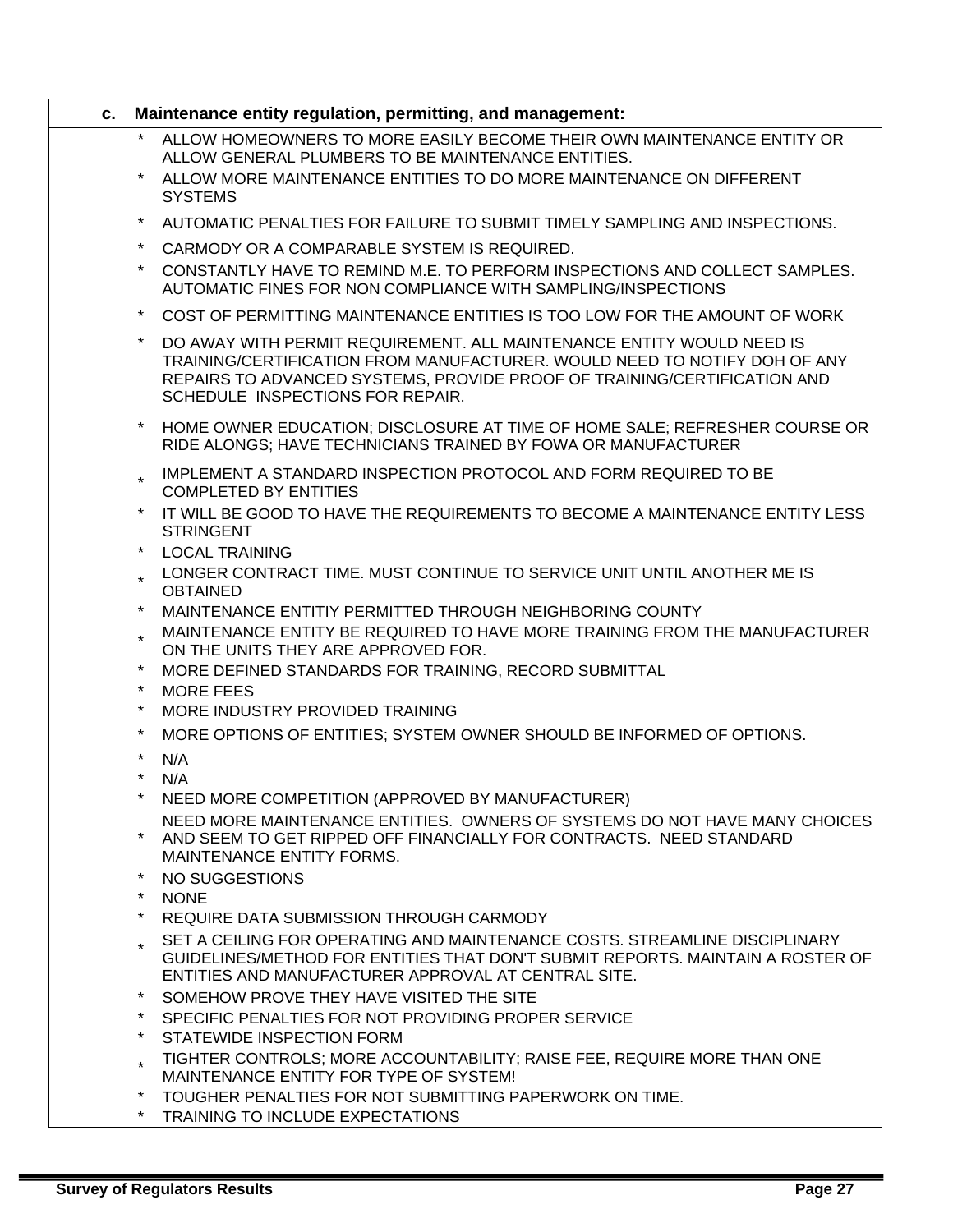|         | d. Innovative System regulation, permitting, and management:                                                                                                                                                                                                             |
|---------|--------------------------------------------------------------------------------------------------------------------------------------------------------------------------------------------------------------------------------------------------------------------------|
| $\star$ | BETTER COMMUNICATION BETWEEN TALLAHASSEE AND COUNTY HEALTH DEPARTMENT.<br><b>ONLINE DATABASE NEEDED.</b>                                                                                                                                                                 |
| $\star$ | CHD's NEED A CENTRAL DATA RESOURCE TO BE ABLE TO UPDATE AND REVIEW<br>PERMITTING STATUS. WE SUGGEST SOMETHING ELECTRONIC WITH STATEWIDE SCOPE.                                                                                                                           |
| $\star$ | EXPLAIN THE DIFFERENCES AND ALLOWANCES                                                                                                                                                                                                                                   |
| $\star$ | KEEP LOCAL DOH INVOLVED MORE DURING PERMITTING PROCESS AND TRIAL                                                                                                                                                                                                         |
| $\star$ | N/A                                                                                                                                                                                                                                                                      |
| $\star$ | N/A                                                                                                                                                                                                                                                                      |
| $\star$ | N/A                                                                                                                                                                                                                                                                      |
| $\star$ | N/A                                                                                                                                                                                                                                                                      |
| $\star$ | N/A                                                                                                                                                                                                                                                                      |
| $\star$ | N/A                                                                                                                                                                                                                                                                      |
| $\star$ | N/A                                                                                                                                                                                                                                                                      |
| $\star$ | N/A                                                                                                                                                                                                                                                                      |
| $\star$ | <b>NA</b>                                                                                                                                                                                                                                                                |
| $\star$ | NO SUGGESTIONS                                                                                                                                                                                                                                                           |
| $\star$ | <b>NONE</b>                                                                                                                                                                                                                                                              |
| $\star$ | PERHAPS MORE STRINGENT REQUIREMENTS PRIOR TO FIELD TESTING/INSTALLATION                                                                                                                                                                                                  |
| $\star$ | SIMPLIFY OR CLARIFY THE RULE (FAC AND FLORIDA STATUTES) FOR ALL ATU's/PBTS's.<br>HAVE ALL APPROVED PLANS FOR EACH MANUFACTURER PLACED ON LINE IN ELECTRONIC<br>FORM SO COUNTY HEALTH DEPARTMENTS HAVE A REFERENCE TO ENSURE PROPER<br>INSTALLATION AND MAINTENANCE OF CO |
| $\star$ | STATEWIDE INSPECTION FORM                                                                                                                                                                                                                                                |

\* WE NEED EDUCATION ON HOW THESE SYSTEMS SHOULD BE TREATED DIFFERENTLY THAN A PBTS.

|         | e. Sand / Gravel Filter regulation, permitting, and management: |
|---------|-----------------------------------------------------------------|
| $\star$ | N/A                                                             |
| $\star$ | N/A                                                             |
| $\star$ | N/A                                                             |
| $\star$ | N/A                                                             |
| $\star$ | N/A                                                             |
| $\star$ | N/A                                                             |
| $\star$ | N/A                                                             |
| $\star$ | N/A                                                             |
| $\star$ | N/A                                                             |
| $\star$ | N/A                                                             |
| $\star$ | <b>NA</b>                                                       |
| $\star$ | NEED EDUCATION ON THESE TYPES OF SYSTEMS.                       |
| $\star$ | NO SUGGESTIONS                                                  |
| $\star$ | NO SUGGESTIONS                                                  |
| $\star$ | <b>NONE</b>                                                     |
| $\star$ | STATEWIDE INSPECTION FORM                                       |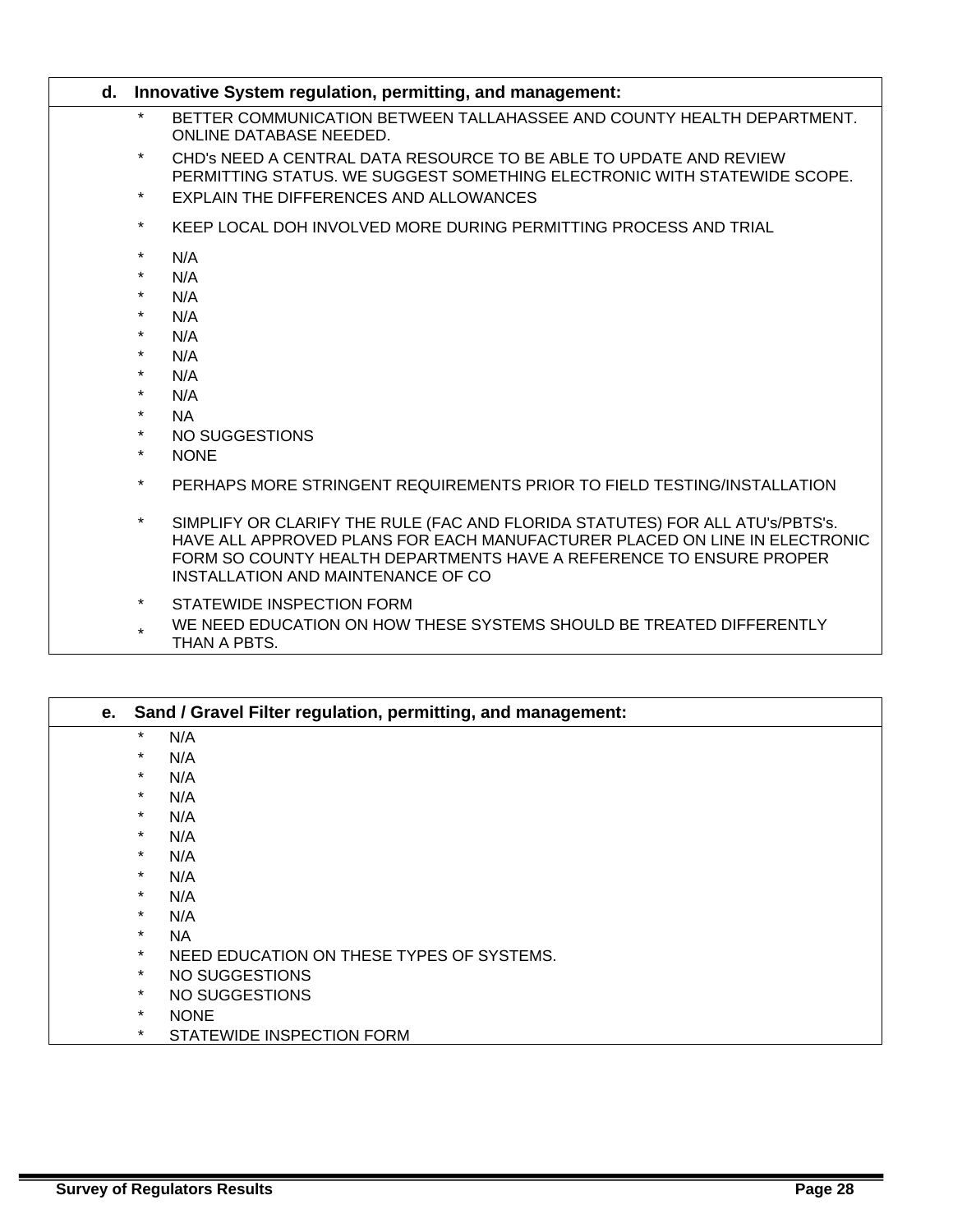**USER PERCEPTIONS OF ADVANCED ONSITE SEWAGE TREATMENT AND DISPOSAL SYSTEMS (OSTDS) IN FLORIDA FLORIDA DEPARTMENT OF HEALTH** 

# **SURVEY RESULTS**

# **Maintenance Entities**

**FSU Survey Research Laboratory College of Social Science Data Center Florida State University**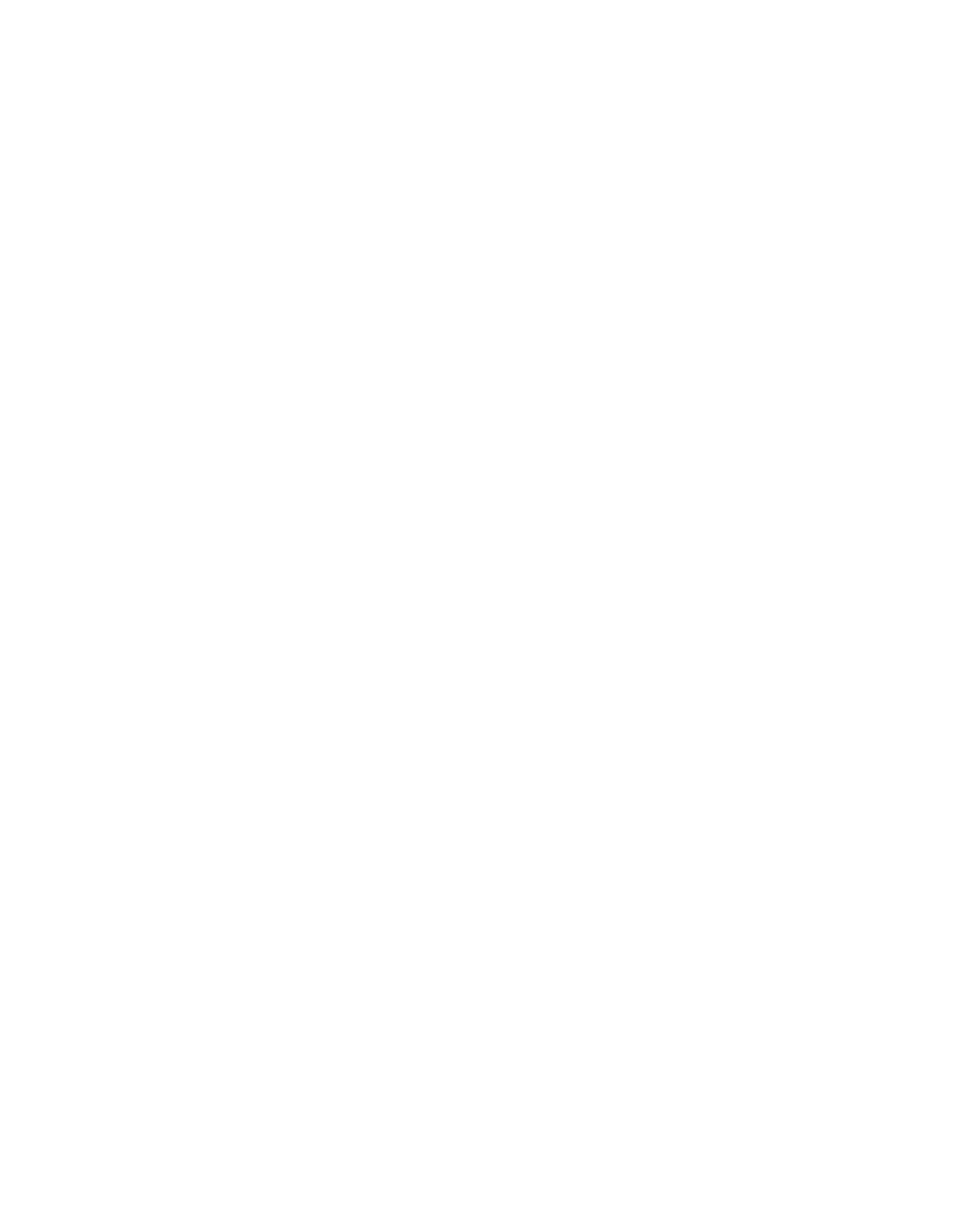# **Overview Advanced Onsite Systems in Florida: Survey of Maintenance Entities**

 The Florida Department of Health, Division of Environmental Health, Bureau of Onsite Sewage Programs conducted a study to measure the practices and perceptions of maintenance entities about the management of advanced onsite sewage treatment and disposal systems (OSTDS). Advanced treatment systems for the purposes of this study included aerobic treatment units (ATUs), performance-based treatment systems (PBTS), innovative systems, and sand or gravel filters. The Bureau of Onsite Sewage Programs identified 226 advanced onsite systems maintenance entities for the survey effort. Surveys were mailed beginning in March 2010. Of the 226 mailed, 24 were returned as non-deliverable (See Figure 1). Thirty-three of the 202 remaining maintenance entities returned the survey for a completion rate of 13 percent.

| <b>Maintenance Entities</b> |       |  |  |  |
|-----------------------------|-------|--|--|--|
| % Complete                  | 16.3% |  |  |  |
| Completed                   | 33    |  |  |  |
| <b>Number Delivered</b>     | 202   |  |  |  |
| Non-Deliverable             | 24    |  |  |  |
| <b>Number Mailed</b>        | 226   |  |  |  |

**Figure 1 Disposition of Maintenance Entity Surveys** 

**Amount of Maintenance Work And Systems.** Maintenance entities were asked about the number and manufacturer of the various types of advanced onsite systems they maintained.

- 29 of the 33 Maintenance Entities reported they maintained Aerobic Treatment Units (ATUs); 21 of the Maintenance entities serviced between 1 and 50 ATUs; one entity reported maintaining 1,250 ATUs.
- 24 of the 33 Maintenance Entities reported they maintained Performance Based Treatment Systems (PBTS) units; 20 of the Maintenance entities serviced between 1 and 15 PBTS units; one entity reported maintaining 125 PBTS units.
- Only 4 of the 33 Maintenance Entities reported they maintained Innovative System units; they maintained between 1 and 5 Innovative Systems.
- 28 of the Maintenance Entities reported their company's annual revenue from maintaining advanced systems in Florida. Ten entities reported less than one percent of their revenue came from this source while 14 entities said between 1 to 14 percent of their revenues came from maintaining advanced units/systems. Only one entity reported that 100 percent of their annual revenue came from advance onsite system maintenance.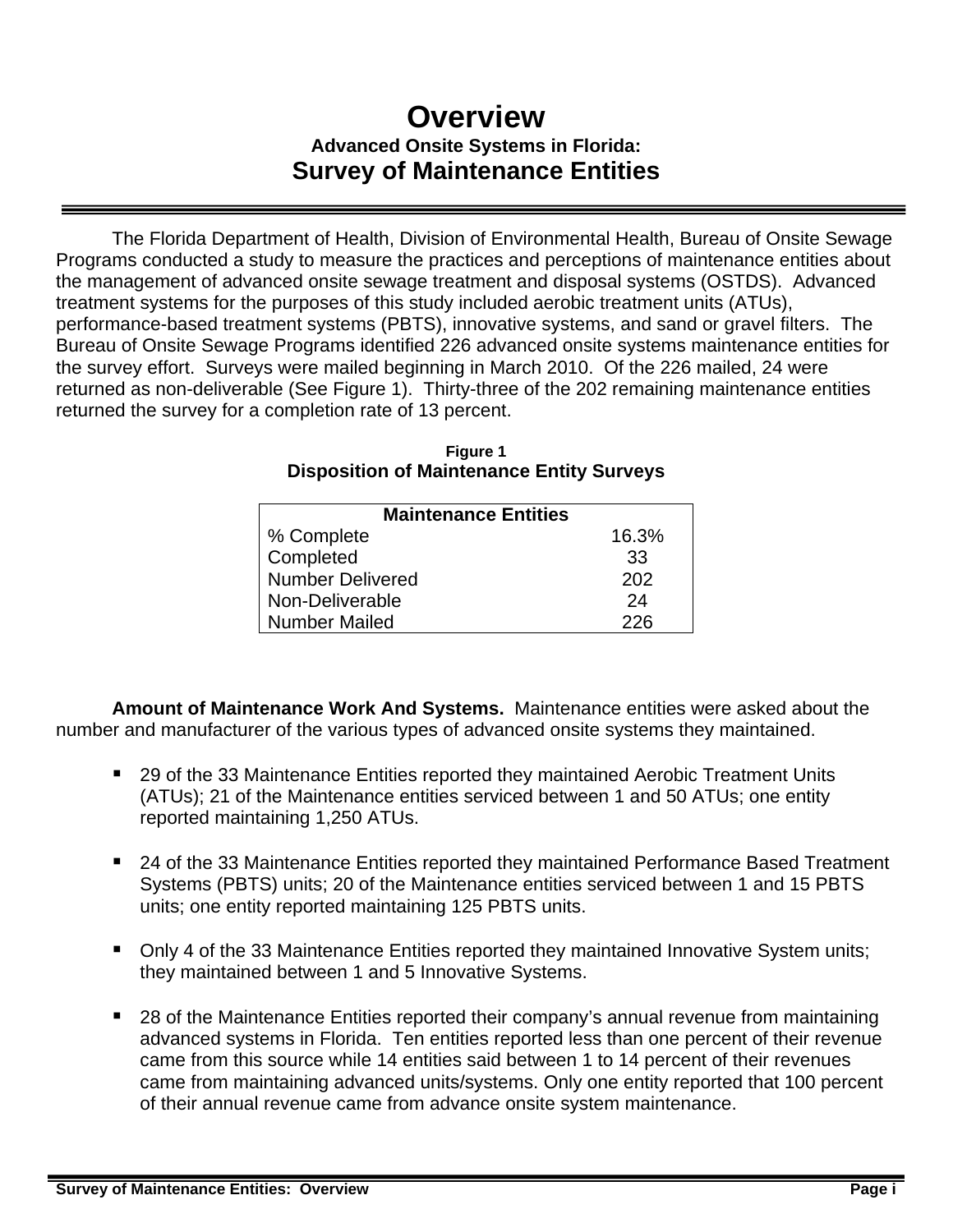**Maintenance Contracts**. Maintenance Entities were asked a series of questions related to contracts.

- Annual billing was the most common practice (18 of 30) followed by billing every two years (7 of 30). Only 2 Maintenance entities billed quarterly and no one reported billing every month.
- The majority of the maintenance entities (16 of 29) charged an annual fee between \$100 and \$300. Two maintenance entities reported annual fees between \$701 and \$800.
- Required inspections (31 of 31) and routine maintenance (25 of 31) were the services covered by the annual contract fee. Only 13 Maintenance Entities included sampling and no Maintenance Entity included replacement of parts or replacement of the system in the annual contract.
- Inspecting a system twice a year as part of the contract was the most common practice among the Maintenance Entities (16 of 32). Many (12 of 32) stated that inspection depends on the type of unit. No Maintenance Entity inspected less than twice a year as part of the contract.
- Maintenance Entities were asked about the average number of non-routine service and repair visits for the different types of Advanced Systems. For those servicing ATUs, 5 of 26 reported that they made no visits; 8 stated they made 1 or less than 1 visit; 6 stated they made 1 to 2 visits per year; 3 stated they made 2 to 4 visits, 2 stated 7 to 10, and 2 of the 26 reported they made 75 or more visits per year. For those servicing PBTS systems, 5 of 22 reported that they made no visits; 2 stated they made 1 or less than 1 visit, 12 stated they made 1 to 3 visits per year; 2 stated they made 3 to 7 visits, and 1 of the 22 reported they made 25-50 visits per year. For those servicing Innovative Systems, all (3 of 3) reported that they made no repair visits.
- Maintenance Entities were asked to indicate all the ways they use to keep customers informed about their systems' performance. Of the 32 answering the questions, 19 gave the customer a copy of the inspections report; 18 left notice of the inspection visit at the home; and 20 contacted the customer only if there was a problem with their system that required corrective action.

**Maintenance, Monitoring, and Sampling**. Maintenance Entities were asked to indicate the tasks they performed during routine inspections of the advanced systems.

- **Forms and Check lists**. Most (27 of 33) reported they worked through a manufacturer's checklist or worked though their own check list (21 of 33). Few (6 of 21) worked through a engineer's or County Health Department's check list.
- **System Access**. Almost all (32 of 33) open covers to observe the aerobic treatment chamber, open covers to observe trash compartment (28 of 33), and opened covers to observe clarifier/dosing tank (26 of 33). Few (4 of 33) left the surface undisturbed.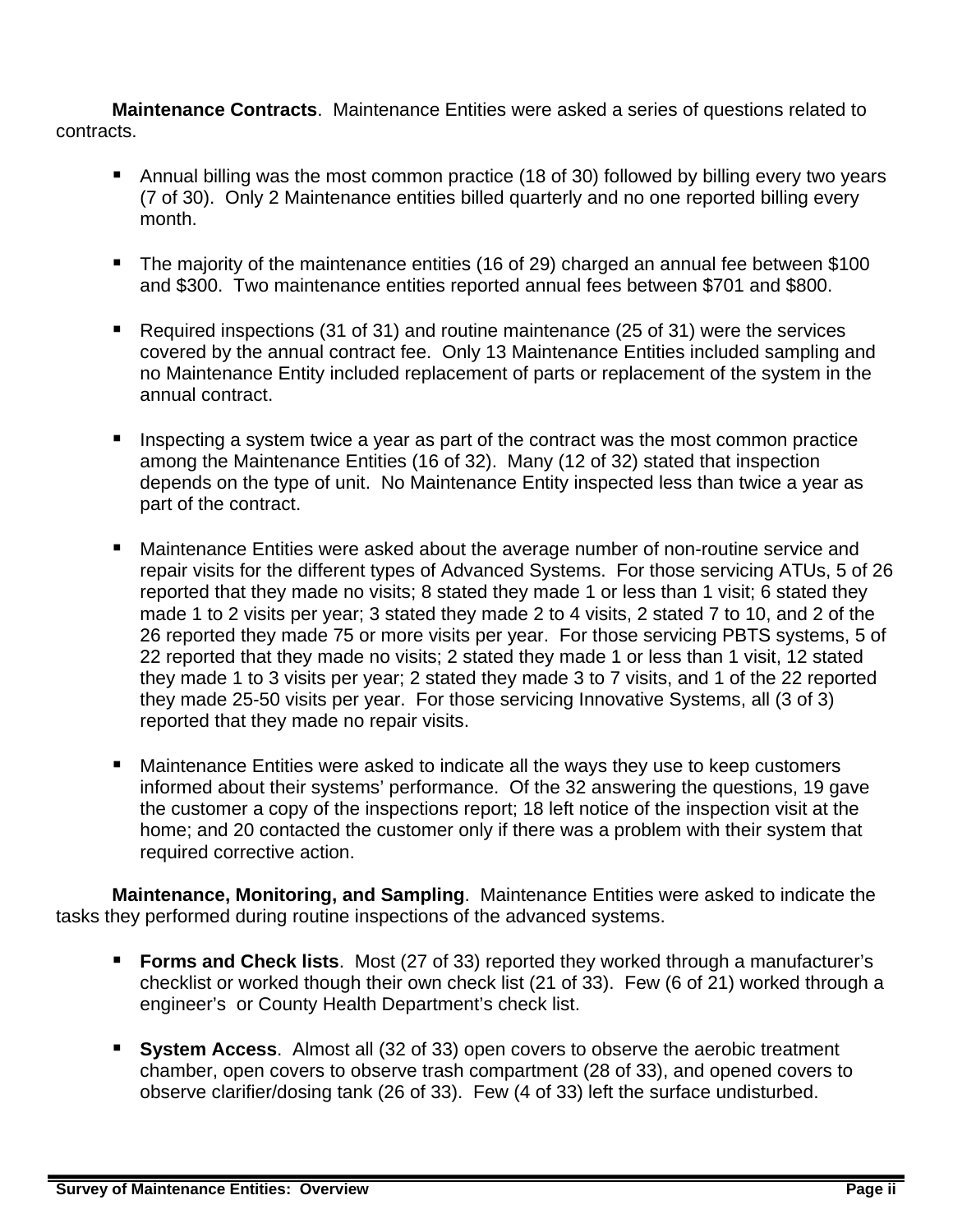- **Equipment Checks**. Nearly all of the maintenance entities checked the trigger alarm (31 of 33), checked that the air supply was running (31 of 33), and trigger pumps (29 of 33).
- **Maintenance Actions.** Nearly all the Maintenance entities inspect/ clean the effluent filter (28 of 33) and the air filter (28 of 33). They also pump the tank (24 of 33). Only 17 of the 33 reported inspecting/cleaning the air diffusers or replacing parts.
- **Assessment of Operating Conditions**. Nearly all check for smell (31 of 33); check water clarity in tank (30 of 33), measure sludge accumulation (29 of 33), and observe/record the general appearance of treatment system functions (27 of 33). Few check the ponding depth in the drain field (8 or 33), record the number of dosing events or pump runtime (6 of 33), or record the water meter reading (3 of 33).
- **Assessment of Effluent Quality**. Nearly all of the Maintenance entities (27 of 33) observe the clarity of effluent in the observation port and over one-half take effluent samples for laboratory analysis (18 of 33). Few use test strips (4 of 33) or chemistry kits (3 of 33) to assess effluent concentrations. Only 2 Maintenance Entities reported taking ground water samples.

**Sampling Characteristics**. Maintenance Entities were asked about how they sampled.

- Eighteen of the Maintenance Entities reported they took samples from the advanced systems they serviced. Fifteen of the 18 indicated that a permit requirement triggered taking a sample. Taking a sample as a standard business practice (4 of 18) or due to the odor/color of the effluent (4 of 18) were not prominent conditions to trigger taking a sample.
- Most Maintenance Entities companies (9 of 18) do their own sampling while 7 of 18 specified that another entity does the sampling. Only 1 Maintenance entity reported that sampling was not required/performed on maintained systems.
- One-half of the Maintenance Entities (9 of 18) said that samples or observations during the inspections show that the advanced systems are out of compliance "Some of the Time" and 7 of 18 said "Rarely".

**Reasons for Failure**. Maintenance Entities were asked to rate the frequency a specific reason for failure or problems that occurred with the systems they maintained: "Never", "Some of The Time", "Most of The Time", or "All of the Time".

- Malfunctioning treatment system parts were cited as the reason for problems "Some" or Most" of the time by 27 of the 33 Maintenance entities. Homeowner misuse was cited as the reason for problems "Some" or Most" of the time by 26 of the 33 Maintenance Entities. Dosing pump failure (22 of 33) and the unit being turned off (22 of 33) were reasons for problems "Some" or "Most of the Time".
- For nearly one-half of the Maintenance Entities, installation (18 of 33) and engineer design (15 of 33) were "Never" a reason for failure or problems with the systems.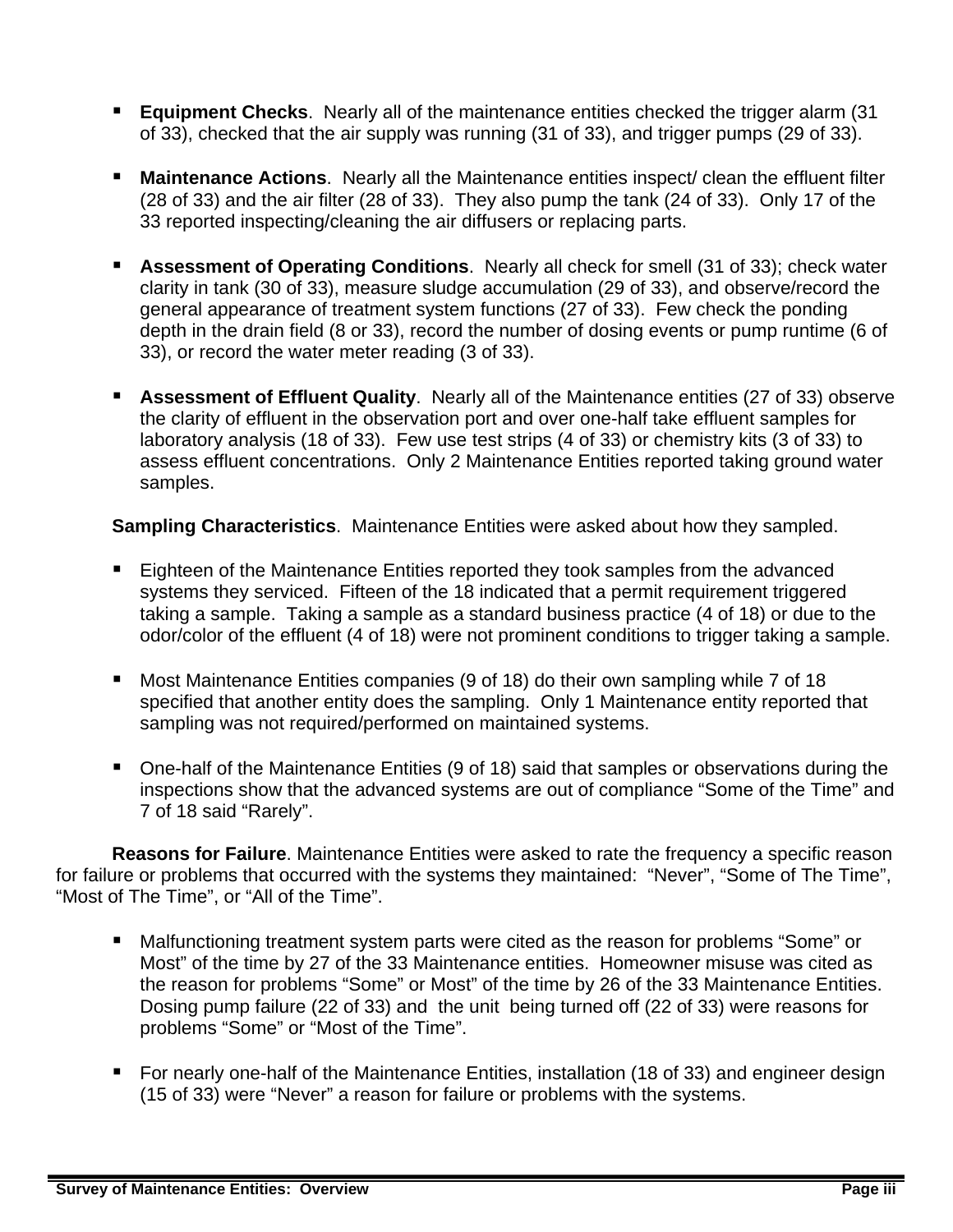**Information Management**. Maintenance Entities were asked about the ways in which they reported and kept their records.

- Faxing (18 of 32) and using the Carmody data base (14 of 32) were the most frequently used methods to transmit inspection reports to the County Health Department.
- Nearly one-half of the Maintenance Entities (15 of 32) used more than one system for accessing and keeping information on their maintenance activities. Thirteen used the Carmody data base or some combination of the Carmody data base and other system such as paper filing system or spreadsheets. Thirteen entities indicated that they used only a paper filing system.
- Sixteen of the 32 entities answering the question indicated they did not use the Carmody data base and were asked why. Seven did not know about the free service, 7 did not want to use more than one record-keeping method, two had no access to computers or the internet. Data security issues were not a reason cited by any Maintenance Entity for not using the Carmody data base system.

**Performance.** Maintenance Entities were asked to rate the overall treatment performance of the systems they maintain: "Excellent", "Good", "Fair", or "Poor".

- **ATUs.** Thirteen of the 29 entities rated ATUs' performance as "Excellent", 14 as "Good" and 2 as "Fair" No one rated the ATUs' performance as "Poor".
- **PBTS.** Nine of the 24 entities rated PBTS' performance as "Excellent", 11 as "Good", 3 as "Fair", and 1 as "Poor".
- **Innovative Systems**. Three of the 4 entities rated Innovative Systems' performance as "Excellent", and 1 as "Good".

**Contact with Other Entities.** Maintenance Entities were asked about the extent they interacted with others when maintaining advanced systems: "Rarely Interact", "Some of the Time", "Most of the Time", or "All of the Time".

- Maintenance Entities interact most frequently with owners of the systems (24 of 33 "Most" or "All" of the time) and County Health Department staff (20 of 33 "Most" or "All" of the time).
- Maintenance Entities interact least with Engineers (15 of 33 "Rarely" interact).
- **There is interaction with the manufacturers of the systems they maintain (12 "Some", 7** "Most" and 5 "All" of the time).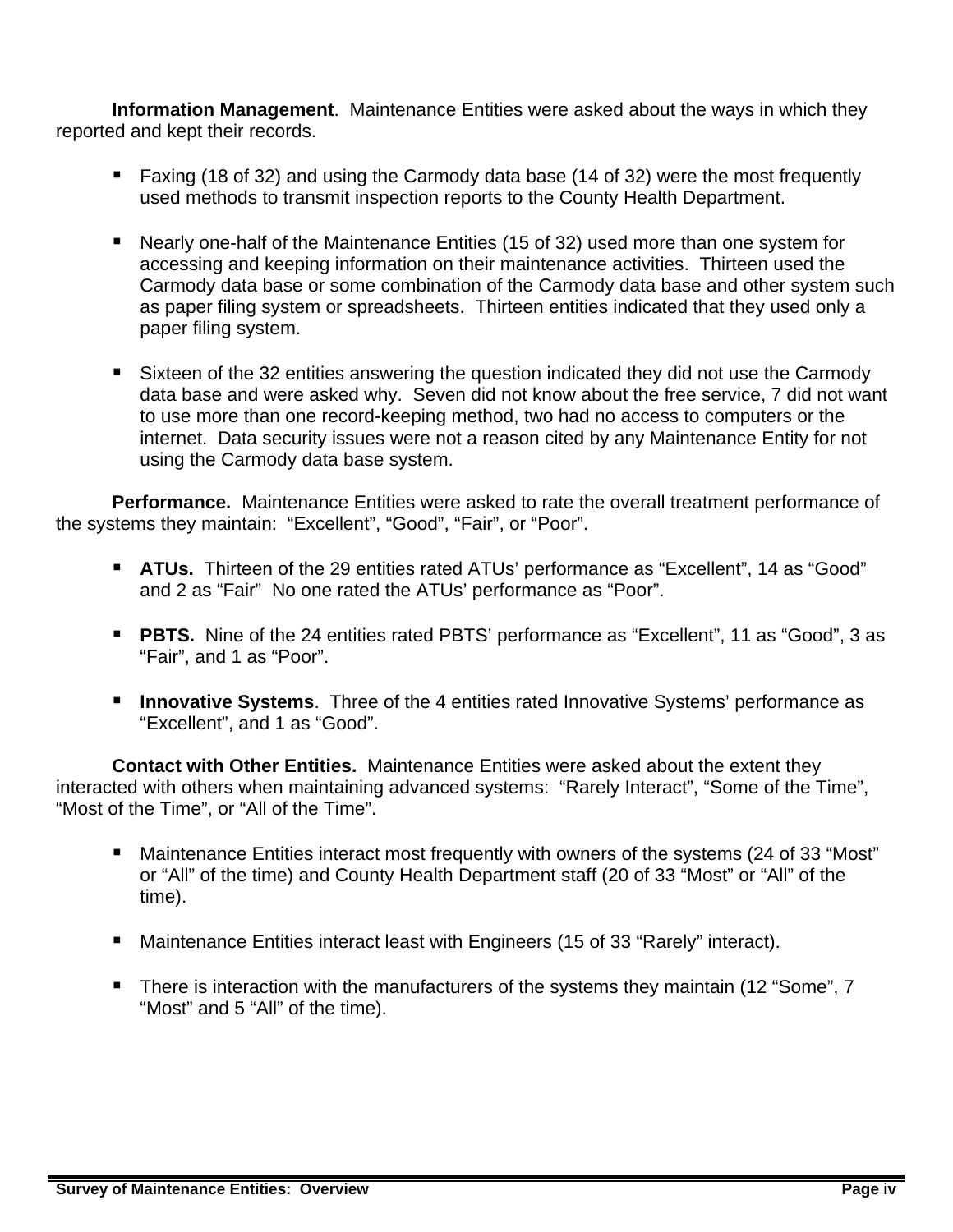#### **Open-Ended Questions Comments**

 The survey of Maintenance Entities included a series of open-ended questions. The Responses to these questions are included in the Maintenance Entities Results.

## **TRAINING AND EDUCATION NEEDS**

**16. Please tell us about training opportunities related to ATUs and PBTS that you would like to be made available to your company personnel**.

## **GENERAL ASSESSMENT**

- **17. Please tell us about what aspects of the advanced system program in Florida are currently working well as it relates to construction permitting, design, installation, inspection, maintenance, and operating permitting:**
- **18. Please tell us about any changes or improvements you would like to see in regards to the following:** 
	- **a. ATU regulation, permitting, and management:**

 **b. PBTS regulation, permitting, and management:** 

 **c. Innovative System regulation, permitting, and management:** 

 **d. Maintenance entity regulation, permitting, and management:**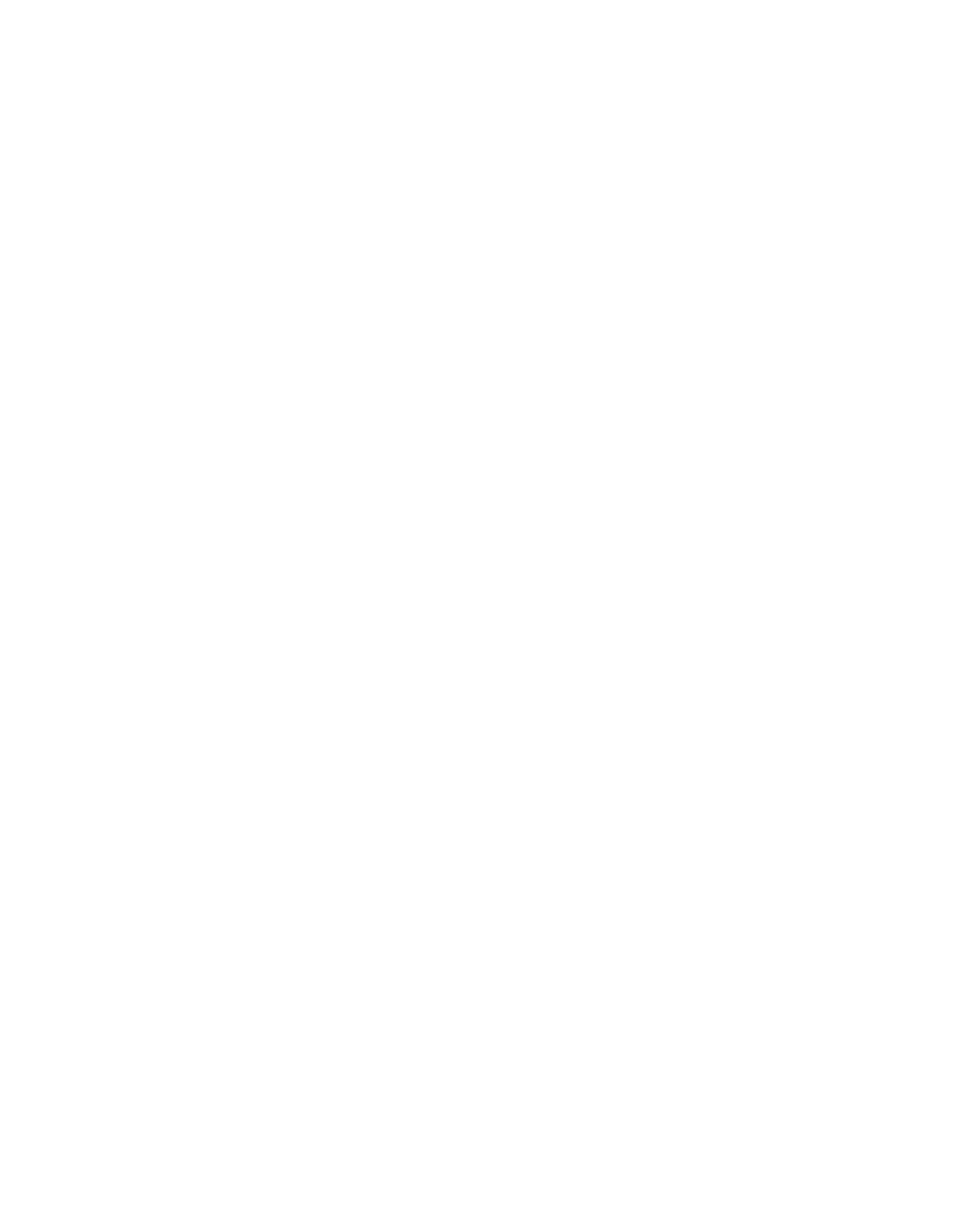

# **Advanced Onsite Systems in Florida: Survey of Maintenance Entities**

The Florida Department of Health, Division of Environmental Health, Bureau of Onsite Sewage Programs is conducting a study to measure the practices and perceptions of maintenance entities about the management of advanced onsite sewage treatment and disposal systems (OSTDS). Advanced treatment systems for the purposes of this study include aerobic treatment units (ATUs), performance-based treatment systems (PBTS), innovative systems, and sand or gravel filters. Your participation in this study will help us identify the strengths of current practices and experiences as well as areas where improvement may be needed.

| <b>Maintenance Entities</b> |       |
|-----------------------------|-------|
| % Complete                  | 16.3% |
| Completed                   | 33    |
| <b>Number Delivered</b>     | 202   |
| Non-Deliverable             | 24    |
| Number Mailed               | 226   |

## **AMOUNT OF MAINTENANCE WORK**

|  | How many, and what types, of the following advanced onsite systems do you<br>maintain:    |
|--|-------------------------------------------------------------------------------------------|
|  | a. How many Aerobic Treatment Units * does your company MAINTAIN in Florida at this time? |

| a. How many <b>Aerobic Treatment Units</b> " does your company MAINTAIN <b>in Florida</b> at this time |
|--------------------------------------------------------------------------------------------------------|
| *This question pertains to ATU only systems, i.e. units that are NOT a component of a PBTS             |

| 0-1,250 units/systems     | $(n=33)$                    |  |
|---------------------------|-----------------------------|--|
| # Aerobic Treatment Units | <b>Maintenance Entities</b> |  |
| 0                         | 4                           |  |
| $1 - 5$                   |                             |  |
| $6 - 20$                  | 6                           |  |
| $21 - 50$                 | 8                           |  |
| 51-100                    | 3                           |  |
| 101-200                   | $\mathbf{2}$                |  |
| 201-300                   | 0                           |  |
| 301-400                   | $\mathbf{2}$                |  |
| 1,250                     | 1                           |  |
|                           |                             |  |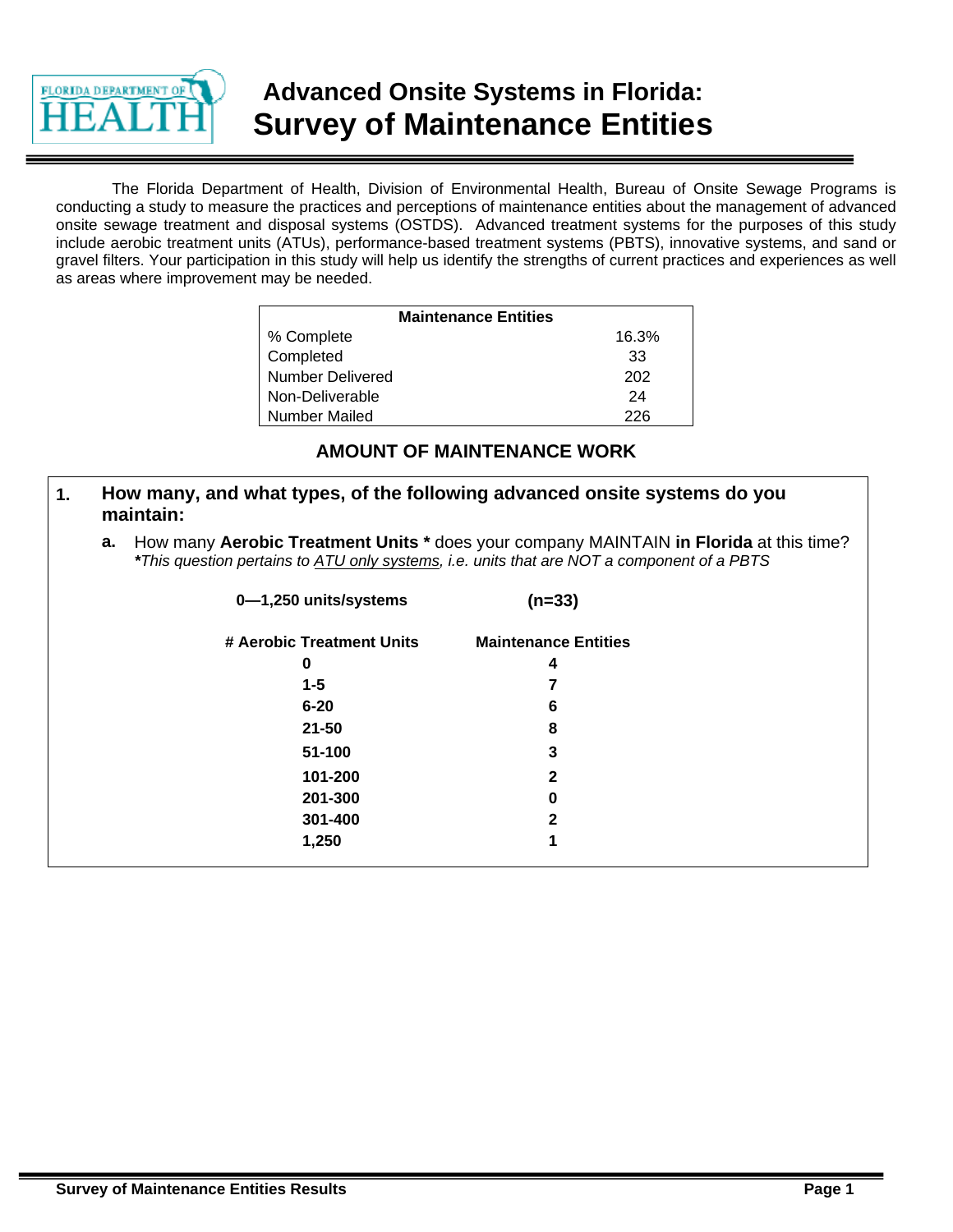| Please list the TYPES AND MANUFACTURERS of the ATUs your company<br>maintains in Florida. |
|-------------------------------------------------------------------------------------------|
| $\star$<br>AEROBIC DIGESTION JET LINE                                                     |
| $\star$<br>AQUA AIRE, AQUA SAFE                                                           |
| AQUA-AIRE, AQUA SAFE, ALLIANT, CAJUNAIRE, HYDROACTION, HOOT, CLEARSTREAM, JET             |
| $\star$<br><b>NORWECO</b>                                                                 |
| AQUA-AIRE, AQUA-SAFE, MO-DAD, CAJUNAIRE, CLEARSTREAM                                      |
| $\star$<br>CAJUNAIRE, MICROFAST, ALLIANCE, PREMIERTECH                                    |
| $\star$<br>CLEARSTREAM, BIO-MICROBICS                                                     |
| $\star$<br>CLEARSTREAM, CAJUNEAIRE                                                        |
| $\star$<br>CLEARSTREAM, WASTEWATER SYSTEMS, MICRO FAST SYSTEMS, NORWECO SINGULAR          |
| CLEARSTREAM/DELTA/ECO FLO/ECOPURE/HYDROACTION/JET/MULTI FLO/NYADIC/SOUTHERN               |
| $\star$<br><b>AEROBICS</b>                                                                |
| $\star$<br>DELTA, HOOT, CAJUN AIRE, HYDRO-ACTION, AQUAKLEAR, CLEARSTREAM, FAST            |
| $\star$<br><b>EARTH TEC</b>                                                               |
| $\star$<br><b>HOOT</b>                                                                    |
| $\star$<br>HOOT H1000 & H600                                                              |
| $\star$<br>HOOT, AQUAKLEAR, SINGULAIR                                                     |
| $\star$<br>HOOT, HYDRO-ACTION, SINGULAIR                                                  |
| $\star$<br>HOOT-NORWECO                                                                   |
| $\star$<br><b>HYDROACTION</b>                                                             |
| $\star$<br><b>JET 500 GPD</b>                                                             |
| JET, BIO-MICROBICS, AQUAKLEAR, DELTA WHITEWATER, MIGHTY MAC, CAJUNAIRE,                   |
| $\star$<br>EVAPORTRANSPIRATION                                                            |
| $\star$<br>MIGHTY MAC, DELTA WHITEWATER, AQUAKLEAR, FAST                                  |
| $\star$<br>MULTIFLO, NAYADIC, NORWECO, MICROFAST, BIOMICROBIC, HOOT                       |
| $\star$<br>MULTI-FLO, NAYADIC. HOOT, FAST, AQUACLEAR                                      |
| $\star$<br>MULTIFLO/NYADIC                                                                |
| $\star$<br>MULTIFLO/NYADIC-CONSOLIDATED; HOOT AEROBICS, FAST, AQUA CLEAR                  |
| $\star$<br>MULTI-FLOW SYSTEMS, CONSOLIDATED TREATMENT SYSTEMS INC.                        |
| $\star$<br>NORWECO-500 GPD                                                                |
| $\star$<br>NORWECO, FAST, HOOT, JET, CAJUNAIRE                                            |
| $\star$<br>NYADIC M6A AND M8A<br>$\star$                                                  |
| QUANTICS, HOOT MULTI-FLO, AQUAKLEAR, ENVIROFILTER                                         |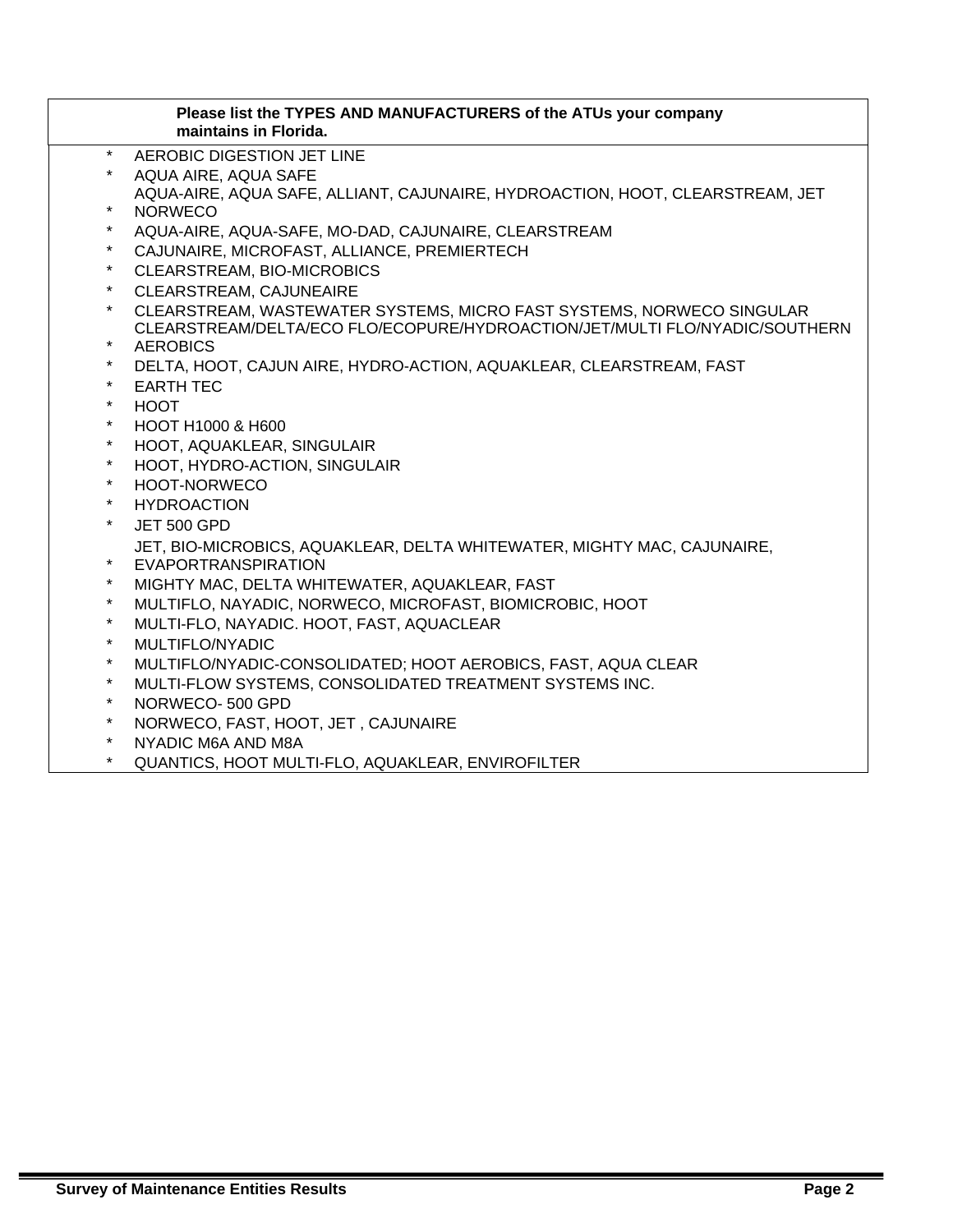**b.** How many **PBTS** \* units does your company MAINTAIN **in Florida** at this time? *\* This question includes ATU's used as part of a PBTS*

| 0-125 units/systems                             | $(n=33)$                    |
|-------------------------------------------------|-----------------------------|
| # Performance-Based<br><b>Treatment Systems</b> | <b>Maintenance Entities</b> |
| 0                                               | 9                           |
| $1 - 5$                                         | 13                          |
| $6 - 10$                                        | 3                           |
| $11 - 15$                                       | 4                           |
| 16-30                                           | 1                           |
| $31 - 40$                                       | 4                           |
| 41-50                                           | 1                           |
| 125                                             | ٠                           |

|          | Please list the TYPES AND MANUFACTURERS of the PBTS your company<br>maintains in Florida. |
|----------|-------------------------------------------------------------------------------------------|
| $\star$  | ALL HOOT WITH DRIP IRRIGATION                                                             |
| $\star$  | <b>BIO MICROBICS/ FAST SYSTEM</b>                                                         |
| $\star$  | BIOMICROBICS, JET, DELTA, WHITEWATER                                                      |
| $\star$  | CLEARSTREAM, AQUA AIRE                                                                    |
| $\star$  | DELTA/CLEARSTREAM/ECOPURE                                                                 |
| $\ast$   | EARTHTEK SYSTEMS OF FLORIDA, INC., ENVIRO FILTER                                          |
| $\star$  | ECOFLOW, FAST, SCAT, NORWECO                                                              |
| $^\star$ | FAST, DELTA WHITEWATER                                                                    |
| $\star$  | <b>HOOT</b>                                                                               |
| $\star$  | <b>HOOT</b>                                                                               |
| $\star$  | <b>HOOT</b>                                                                               |
| $\star$  | <b>HOOT</b>                                                                               |
| $\star$  | <b>HOOT 500</b>                                                                           |
| $\star$  | <b>HOOT AEROBIC TREATMENT SYSTEMS</b>                                                     |
| $\star$  | HOOT, BIOMICROBIC                                                                         |
| $\star$  | HOOT, FAST                                                                                |
| $\star$  | HOOT, FAST, NO MOUND                                                                      |
| $\star$  | JET 750 GPD WITH DRIP IRRIGATION                                                          |
| $\star$  | MICROBIC, FAST, NORWECO                                                                   |
| $\star$  | <b>NORWECO</b>                                                                            |
| $\star$  | NORWECO SINGULAR                                                                          |
| *        | QUANTICS, HOOT MULTI-FLO, AQUAKLEAR, ENVIROFILTER                                         |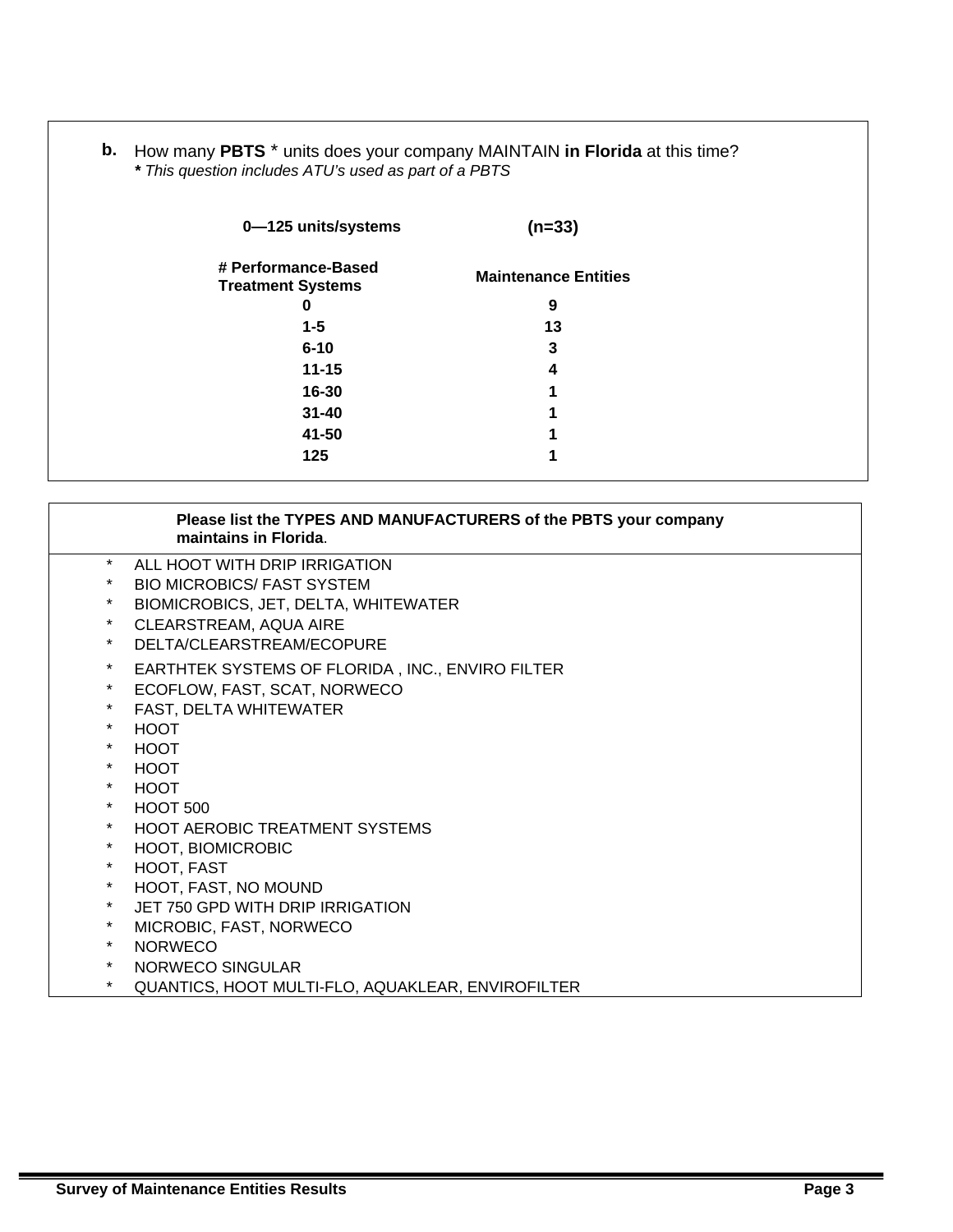| C.      | How many <b>INNOVATIVE SYSTEM</b> * units does your company MAINTAIN in Florida at<br>this time? * This question includes ATU's used as part of an INNOVATIVE SYSTEM |                                                                                |  |  |
|---------|----------------------------------------------------------------------------------------------------------------------------------------------------------------------|--------------------------------------------------------------------------------|--|--|
|         | 0-5 units/systems                                                                                                                                                    | $(n=33)$                                                                       |  |  |
|         | # Innovative Systems                                                                                                                                                 | <b>Maintenance Entities</b>                                                    |  |  |
|         | O                                                                                                                                                                    | 29                                                                             |  |  |
|         |                                                                                                                                                                      |                                                                                |  |  |
|         |                                                                                                                                                                      |                                                                                |  |  |
|         | 3                                                                                                                                                                    |                                                                                |  |  |
|         | 5                                                                                                                                                                    |                                                                                |  |  |
|         | maintains in Florida.                                                                                                                                                | Please list the TYPES AND MANUFACTURERS of the INNOVATIVE SYSTEMS your company |  |  |
| $\ast$  | CLEARSTREAM SUBSTITUTE DRIP IRRIGATION                                                                                                                               |                                                                                |  |  |
| $\ast$  | HOOT-NORWECO                                                                                                                                                         |                                                                                |  |  |
| $\ast$  | NO MOUND                                                                                                                                                             |                                                                                |  |  |
| $\ast$  | NO-MOUND                                                                                                                                                             |                                                                                |  |  |
| $\star$ | NO-MOUND                                                                                                                                                             |                                                                                |  |  |

I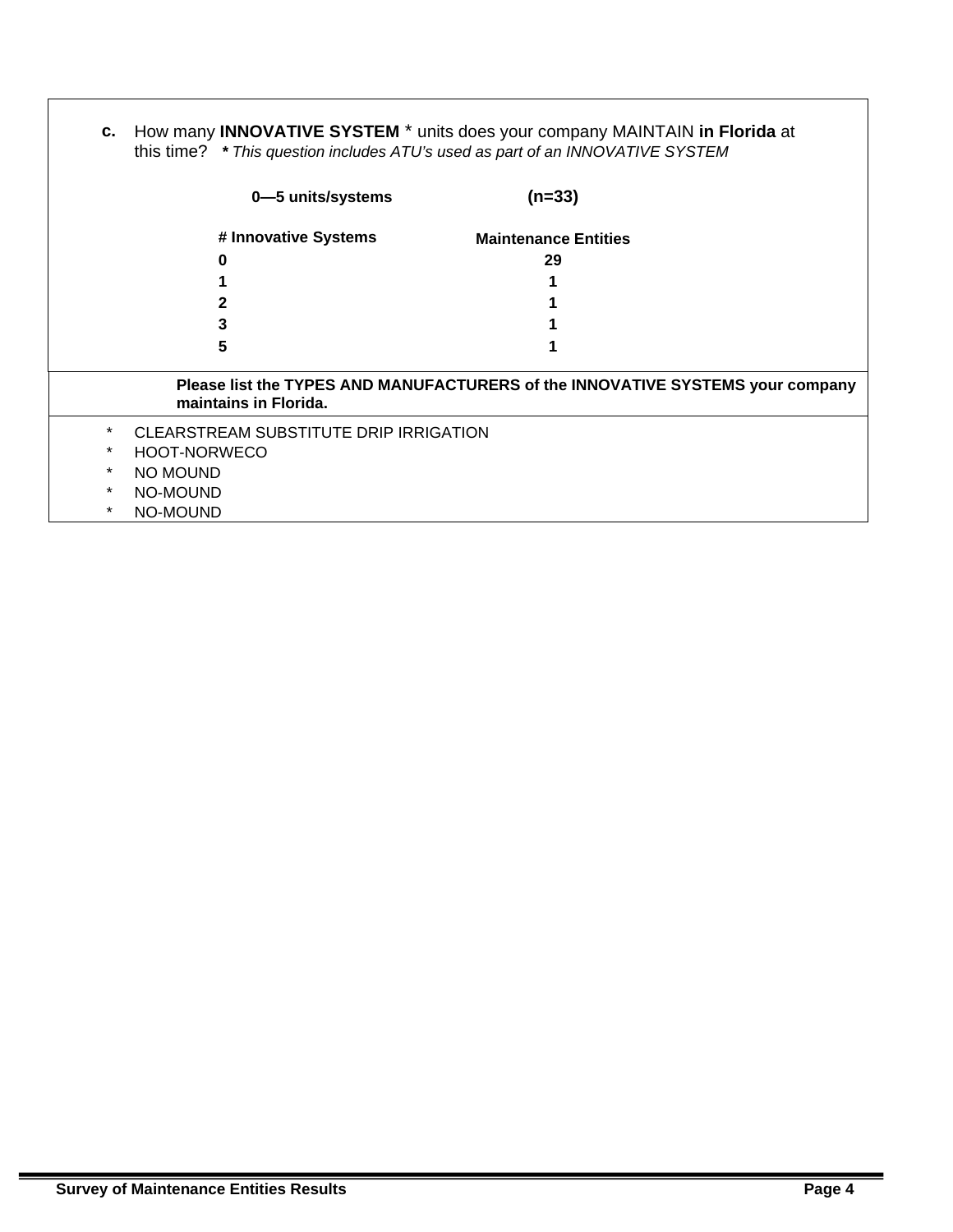| 2. | What percentage of your company's annual revenue comes from MAINTAINING advanced<br>units/systems (ATUs, PBTS, and Innovative Systems) in Florida? |                             |  |  |
|----|----------------------------------------------------------------------------------------------------------------------------------------------------|-----------------------------|--|--|
|    | 0-100 % of annual revenue                                                                                                                          | $(n=28)$                    |  |  |
|    | % Annual Revenue                                                                                                                                   | <b>Maintenance Entities</b> |  |  |
|    | $0\%$                                                                                                                                              | 2                           |  |  |
|    | $1\%$                                                                                                                                              | 8                           |  |  |
|    | $1 - 5%$                                                                                                                                           | 8                           |  |  |
|    | $6 - 10%$                                                                                                                                          | 3                           |  |  |
|    | 11-15%                                                                                                                                             | 3                           |  |  |
|    | 16-20%                                                                                                                                             | 0                           |  |  |
|    | 21-30%                                                                                                                                             | $\mathbf{2}$                |  |  |
|    | 80%                                                                                                                                                |                             |  |  |
|    | 100%                                                                                                                                               |                             |  |  |

# **MAINTENANCE CONTRACTS**

| 3.                                                                                      | How often do you bill your maintenance contract customers? $(n=30)$ |        |   |                    |  |
|-----------------------------------------------------------------------------------------|---------------------------------------------------------------------|--------|---|--------------------|--|
|                                                                                         | 18                                                                  | Yearly | 0 | <b>Every Month</b> |  |
| 2 Quarterly<br><b>10</b> Other [Please Specify.]<br>Two Years $(n=7)$<br>Biennial (n=3) |                                                                     |        |   |                    |  |

| 4. | What is the average annual fee you charge your maintenance contract customers? |                             |  |
|----|--------------------------------------------------------------------------------|-----------------------------|--|
|    | $$150 - $800$                                                                  | $(n=29)$                    |  |
|    | <b>Average Annual Fee</b>                                                      | <b>Maintenance Entities</b> |  |
|    | $<$ \$100                                                                      | 0                           |  |
|    | \$100-200                                                                      | 4                           |  |
|    | \$201-300                                                                      | 12                          |  |
|    | \$301-400                                                                      | 4                           |  |
|    | \$401-500                                                                      | 4                           |  |
|    | \$501-600                                                                      | 3                           |  |
|    | \$601-700                                                                      | 0                           |  |
|    | \$701-800                                                                      | $\mathbf{2}$                |  |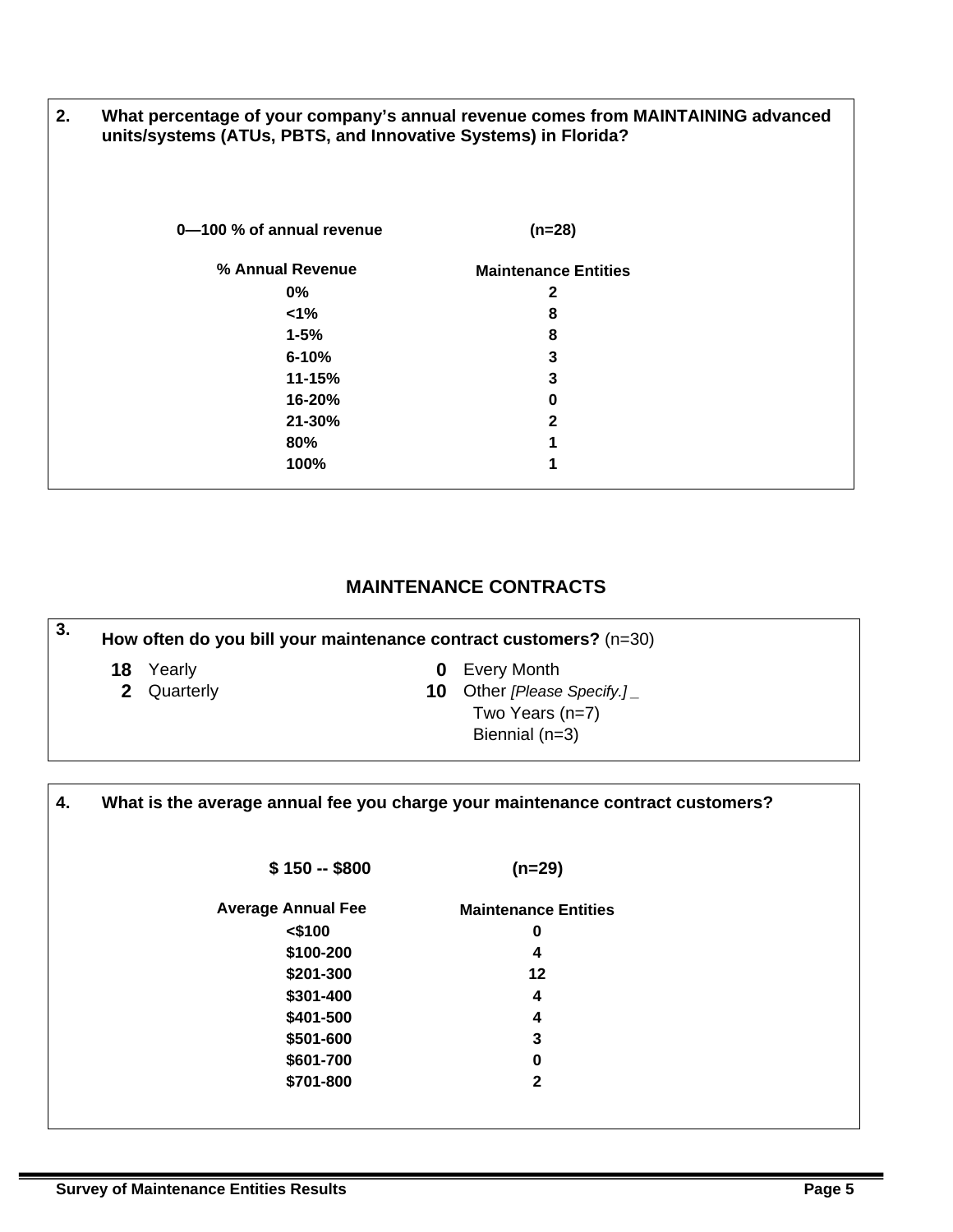#### **5. What services are covered by the annual contract fee you charge?**   $[Please \angle all that apply.]$   $(n=31)$

- **31** Required inspections **25** Routine maintenance
- **0** Replacement of parts **13** Sampling
- **0** Replacement of system
- **6** Other *[Please Specify*
	- FILTER CLEANING OF AERATORS AND DRIP IRRIGATION
	- FLOCK REMOVAL, AMP READING
	- MONITORING DIGITAL READINGS AND ALARMS
	- PHONE CONSULTATIONS AND/OR QUESTIONS
	- REPLACE BATTERY
	- TESTING MOTOR AMPS

**6. How often do you INSPECT a system as part of the maintenance contract?** (n=32**) 5** Three or more times a year **3** Depends on type of unit **15** Twice a year **0** Less than twice a year **9** Other *[Please Specify.]*  3 OR4 TIMES FOR COMMERCIAL, TWICE A YEAR, DEPENDS ON TYPE OF UNIT 5 TIMES IN TWO YEARS DEPENDS ON TYPE OF UNIT, 2 TO 4 TIMES A YEAR DEPENDS ON TYPE OF UNIT, PBTS 4 TIMES A YEAR DEPENDS ON UNIT AND OPERATING PERMIT, TWICE OR QUARTERLY PER YEAR THREE OR MORE TIMES A YEAR, DEPENDS ON TYPE OF UNIT THREE OR MORE TIMES A YEAR OR TWICE A YEAR, DEPENDS ON TYPE OF UNIT-INJECTION WELL OR DRAINFIELD THREE OR MORE TIMES A YEAR, DEPENDS ON TYPE OF UNIT TWICE A YEAR AND WHEN THEY CALL WITH AN ALARM CONDTIONS OR ISSUE

#### **7. Please estimate the average number of NON-ROUTINE service and repair visits per year for a typical system:**

- ATU only  $(n=26)$  PBTS  $(n=22)$  Innovative  $(n=3)$ 
	- **5** 0 visits **5** 0 visits **3** 0 visits
	- **8** 1 or less visits **2** 1 or less visits
	- **6** 1 to 2 visits **12** 1-3 visits
	- **3** 2 to 4 visits **2** 3-7 visits
	-
	-
	- **1** 75-100
	- **1** 156 (3 per week)
- 
- 

- 
- 
- 
- -
- 
- **2** 7 to 10 visits **1** 25-50
- -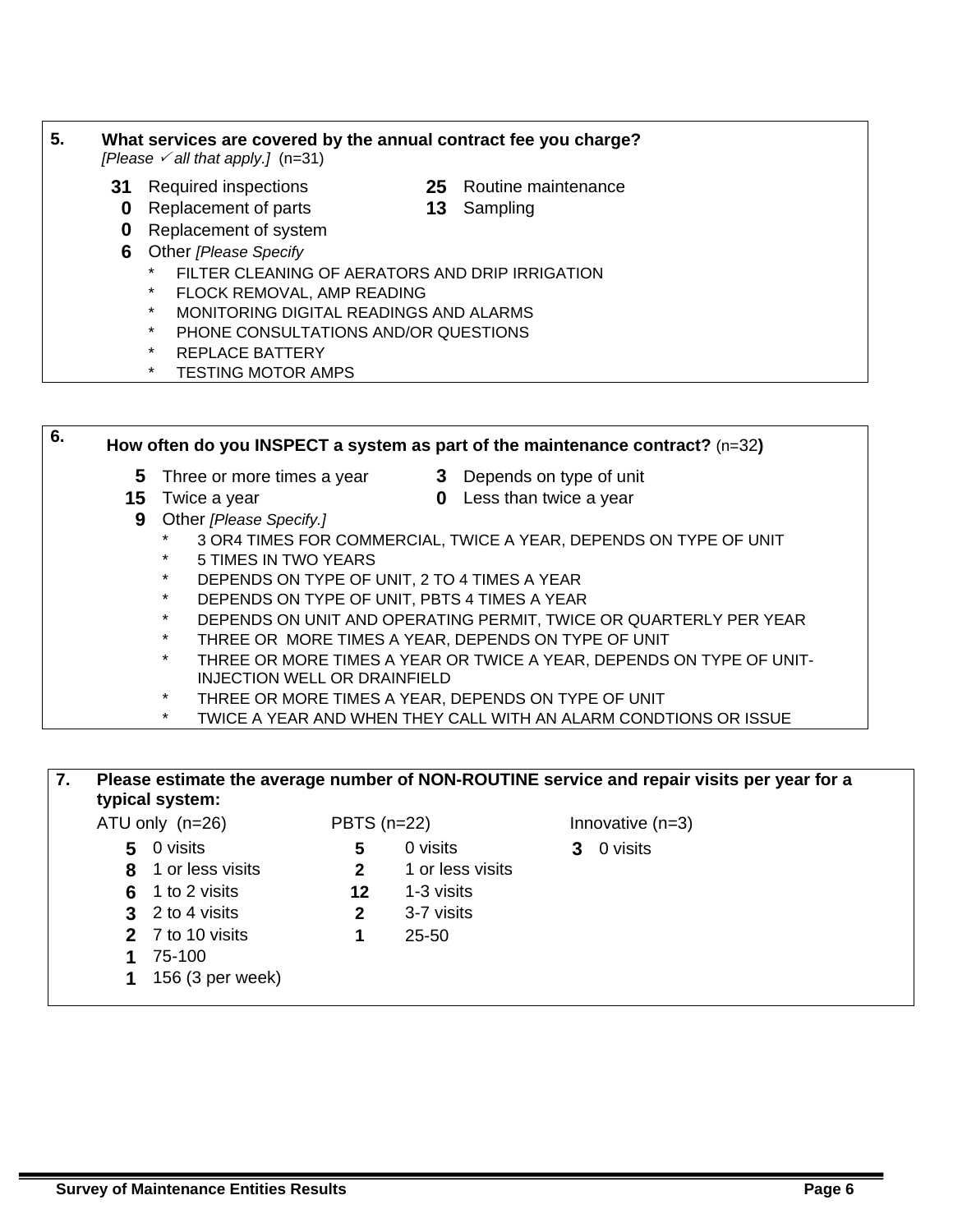- **8. What method does your company use to keep customers informed about their system's performance?** *[Please*  $\checkmark$  *all that apply.]* (n= 32)
	- **19** Give customer copy of inspection report
	- **18** Leave notice of inspection visit at home
	- **20** Contact customer only if there is a problem with their system that requires corrective action
	- **8** Other *[Please Specify.]* 
		- CONTACT CUSTOMER WHEN THERE IS A PROBLEM THAT REQUIRES CORRECTIVE ACTION
		- DIRECT CONTACT
		- INSPECTION REPORTS ARE PROVIDED TO CUSTOMER UPON REQUEST
		- MAIL OUT 30 DAYS BEFORE SERVICE DATE
		- PHONE CALLS TO CUSTOMERS IF THERE ARE PROBLEMS
		- SEND PICTURES OF PROBLEM
		- \* USUALLY PERFORM INSPECTIONS WHILE THE HOMEOWNER IS THERE.
		- WE EDUCATE CUSTOMER AT FIRST VISIT AND CALL ANYTIME THERE IS A PROBLEM.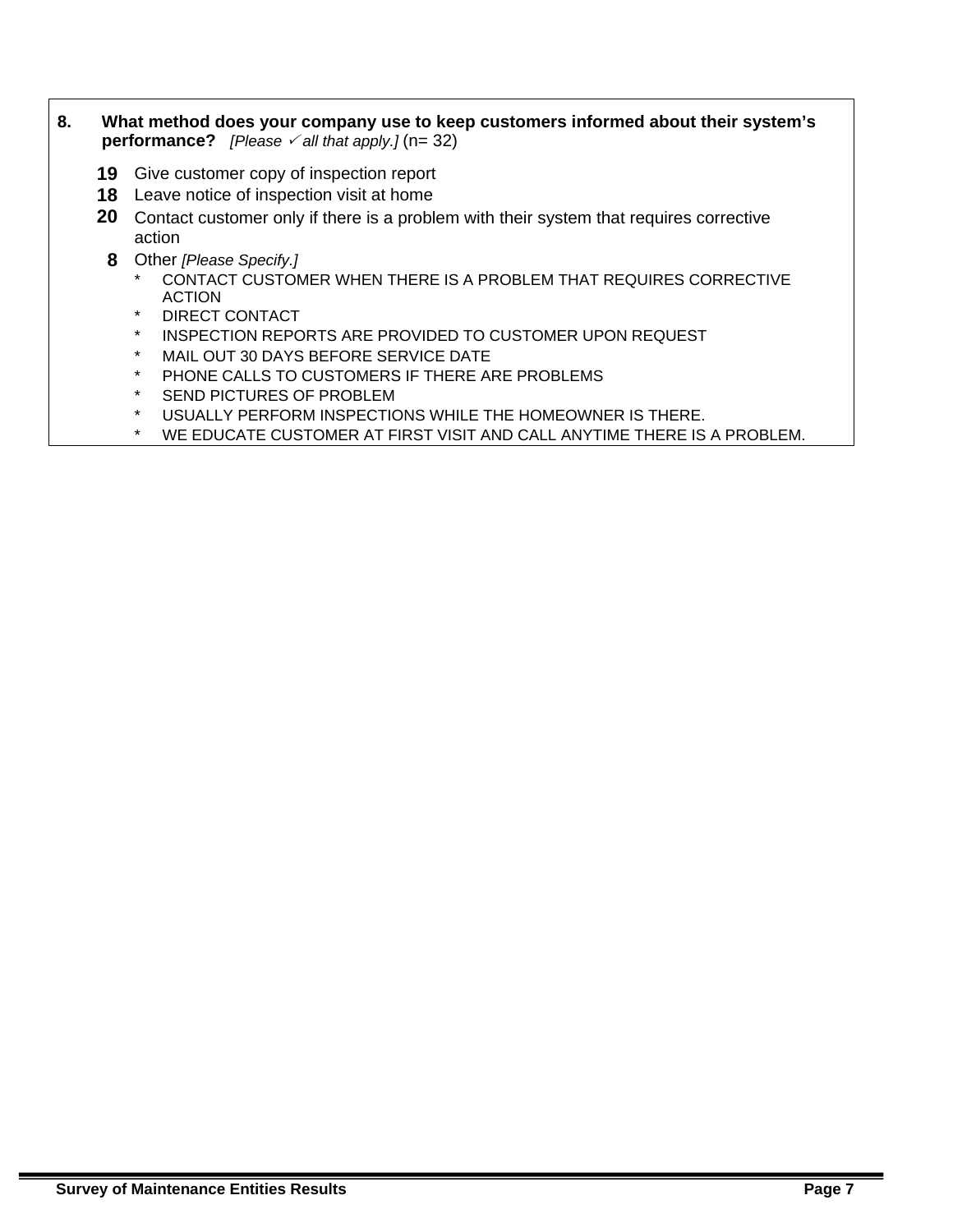# **MAINTENANCE, MONITORING, AND SAMPLING**

| 9. | Which of the following tasks do you usually specify that the maintenance contractor perform<br>during routine inspections of the advanced systems you manufacture for use in Florida?<br>[Please $\sqrt{Al}$ That Apply.] (n= 33) |                                                                                 |
|----|-----------------------------------------------------------------------------------------------------------------------------------------------------------------------------------------------------------------------------------|---------------------------------------------------------------------------------|
|    | <b>Forms and Checklists</b>                                                                                                                                                                                                       | <b>Assessment of Operating Conditions</b>                                       |
|    | 27 Work through a manufacturer's or distributor's<br>check list                                                                                                                                                                   | 30 Check clarity of water in treatment tank/clarifier                           |
|    | 6 Work through the engineer's check list if<br>engineered-designed                                                                                                                                                                | 31 Check for smell from treatment system                                        |
|    | 6 Work through the County Health Department's<br>check list                                                                                                                                                                       | 25 Check sounds from treatment system                                           |
|    | 21 Work through own check list                                                                                                                                                                                                    | 29 Measure sludge accumulation                                                  |
|    | <b>System Access</b>                                                                                                                                                                                                              | 20 Check how well solids settle in aerobic treatment<br>chamber                 |
|    | 32 Open covers to observe aerobic treatment<br>chamber                                                                                                                                                                            | 3 Record water meter reading                                                    |
|    | 28 Open covers to observe trash tank/compartment                                                                                                                                                                                  | 6 Record number of dosing events or pump runtime (for<br>dosed systems)         |
|    | 26 Open covers to observe clarifier/dosing tank                                                                                                                                                                                   | 11 Record presence, number, or duration of alarms                               |
|    | 4 Leave surface undisturbed                                                                                                                                                                                                       | 17 Check and record pressure (drip systems)                                     |
|    | 16 Open observation port                                                                                                                                                                                                          | 8 Check ponding depth in drainfield                                             |
|    | <b>Equipment Checks</b>                                                                                                                                                                                                           | 25 Check wetness in drainfield area                                             |
| 31 | Trigger alarm                                                                                                                                                                                                                     | 10 Check presence and supply of chlorination tablets if<br>system includes them |
| 29 | Trigger pumps                                                                                                                                                                                                                     | 27 Observe and record general appearance of treatment<br>system functioning     |
| 31 | Check that air supply is running                                                                                                                                                                                                  |                                                                                 |
|    | <b>Maintenance Actions</b>                                                                                                                                                                                                        | <b>Assessment of Effluent Quality</b>                                           |
| 28 | Inspect/clean effluent filter                                                                                                                                                                                                     | 27 Observe clarity of effluent in observation port                              |
| 28 | Inspect/clean air filter                                                                                                                                                                                                          | 4 Use test strips to assess effluent concentrations                             |
| 17 | Inspect/clean air diffusers                                                                                                                                                                                                       | 3 Use chemistry kits to assess effluent concentrations                          |
| 24 | Pump tank(s) every _____ years                                                                                                                                                                                                    | 18 Take effluent samples for laboratory analysis                                |
| 17 | Replace parts                                                                                                                                                                                                                     | 2 Take groundwater samples                                                      |
|    | Other [Please describe.]<br>3<br>PRESSURE WASH SYSTEM<br>*<br><b>REPLACE BATTERY</b>                                                                                                                                              |                                                                                 |

\* WE HAVE TANKS PUMPED WHEN NECESSARY AND PARTS WHEN NECESSARY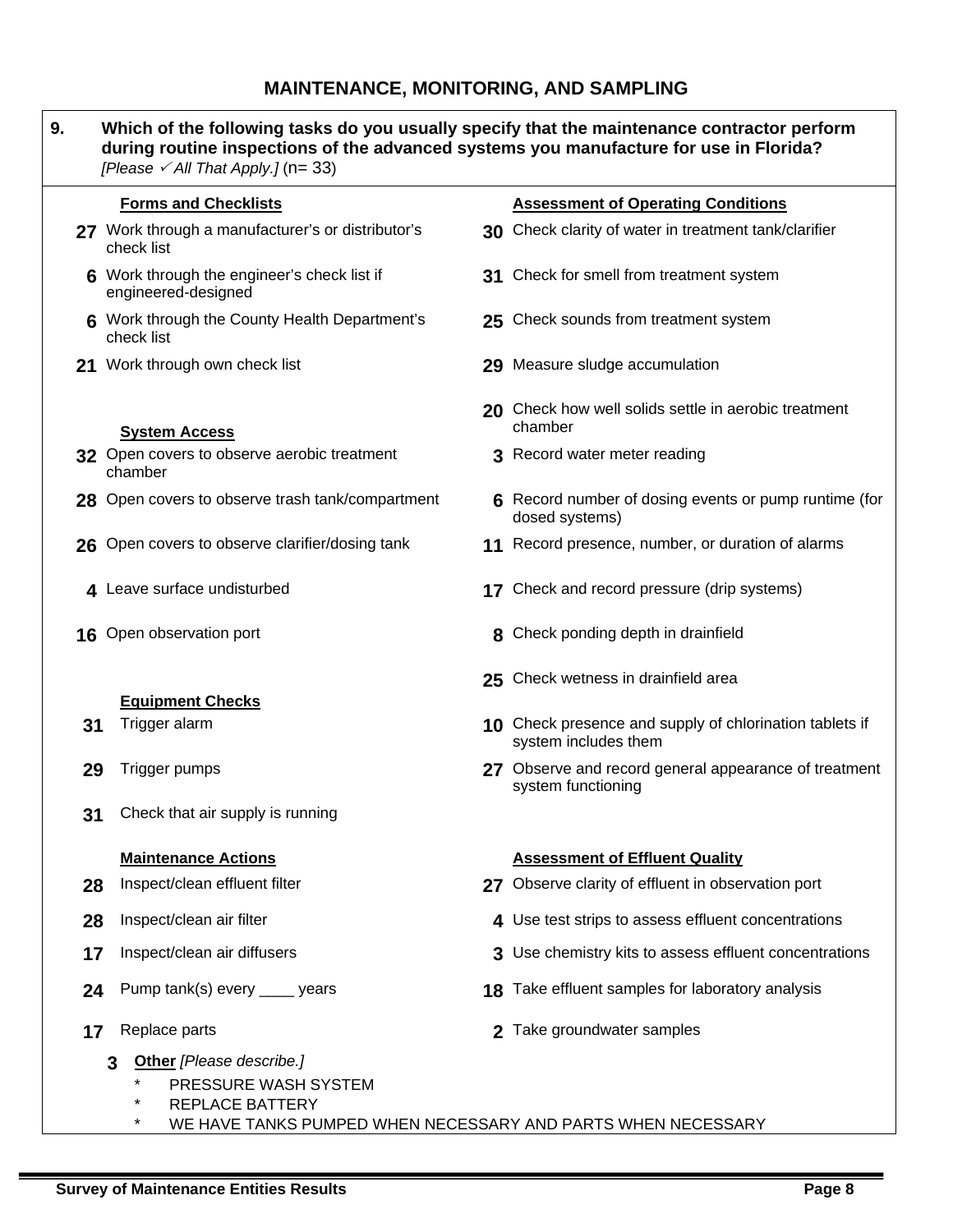| 10. |    | Do you take samples from any of the advanced systems you service? $(n=28)$                                                                                                                                                     |
|-----|----|--------------------------------------------------------------------------------------------------------------------------------------------------------------------------------------------------------------------------------|
|     |    | <b>18 YES</b> [Please answer the following.]                                                                                                                                                                                   |
|     | a. | What conditions trigger taking a sample? [Please $\checkmark$ all that apply.]<br>15 Permit requirement<br>4 Odor/color of effluent<br>4 Standard business practice<br>2 Other [Please Specify.<br>* TROUBLE SHOOTING PROBLEMS |
|     | b. | Who performs sampling for lab analysis of the advanced systems you maintain?                                                                                                                                                   |
|     |    | 9 My company does sampling                                                                                                                                                                                                     |
|     |    | Other entity does sampling [Please Specify.]<br>CERTIFIED LAB/BENCHMARK LABORATORY<br>$*$ LAB<br>* NELAC APPROVED LAB<br>* SYNAGRU LABS<br>* U.S. WATER<br>Sampling is not required/performed on maintained systems            |
|     | c. | How often do samples or observations during maintenance inspections show that the<br>advanced systems are out of compliance?<br>1 Most of the time<br>Rarely<br>7<br><b>9</b> Some of the time<br><b>0</b> All of the time     |
|     | 10 | <b>NO</b>                                                                                                                                                                                                                      |

#### **11. How often are each of the following a REASON FOR FAILURE OR PROBLEMS with the systems you maintain?**

|    | <b>Reason for Failure or Problems</b>                                                                                                        | <b>NEVER</b> | SOME OF<br>THE TIME | <b>MOST OF</b><br>THE TIME | <b>ALL OF</b><br>THE TIME | <b>DON'T</b><br><b>KNOW</b> |  |
|----|----------------------------------------------------------------------------------------------------------------------------------------------|--------------|---------------------|----------------------------|---------------------------|-----------------------------|--|
| a. | Homeowner misuse                                                                                                                             | $\mathbf{2}$ | 13                  | 13                         |                           | 0                           |  |
| b. | Malfunctioning treatment system<br>parts                                                                                                     |              | 22                  | 5                          | 0                         | 0                           |  |
| C. | Engineer design                                                                                                                              | 15           | 8                   | 4                          | 0                         | $\mathbf 2$                 |  |
| d. | Installation                                                                                                                                 | 18           | 8                   | 2                          | 0                         | 0                           |  |
| е. | Dosing Pump Failure                                                                                                                          | 3            | 18                  | 4                          | O                         | $\mathbf{2}$                |  |
| f. | <b>Drainfield Failure</b>                                                                                                                    | 12           | 13                  |                            |                           |                             |  |
| g. | Unit turned off                                                                                                                              | $\mathbf 2$  | 18                  | 4                          | 4                         |                             |  |
| h. | Other [Please Specify.] ____<br><b>CONTROL PANEL FAILURE</b>                                                                                 |              | 4                   | $\mathbf{0}$               | 2                         | O                           |  |
|    | FAILURE OF HOMEOWNER TO FOLLOW RECOMMENDED MAINTENANCE, MOSTLY PUMPING                                                                       |              |                     |                            |                           |                             |  |
|    | <b>LIGHTNING STRIKES</b><br>$\star$<br>$\star$<br>NOT PUMPING UNIT<br>$\star$<br>PERMITTING OF ENGINEER DESIGNED NOT LABORATORY TESTED UNITS |              |                     |                            |                           |                             |  |

SNOW BIRDS VACATION TURNING OFF THE POWER TO THE HOUSE AND ELECTRIC SURGE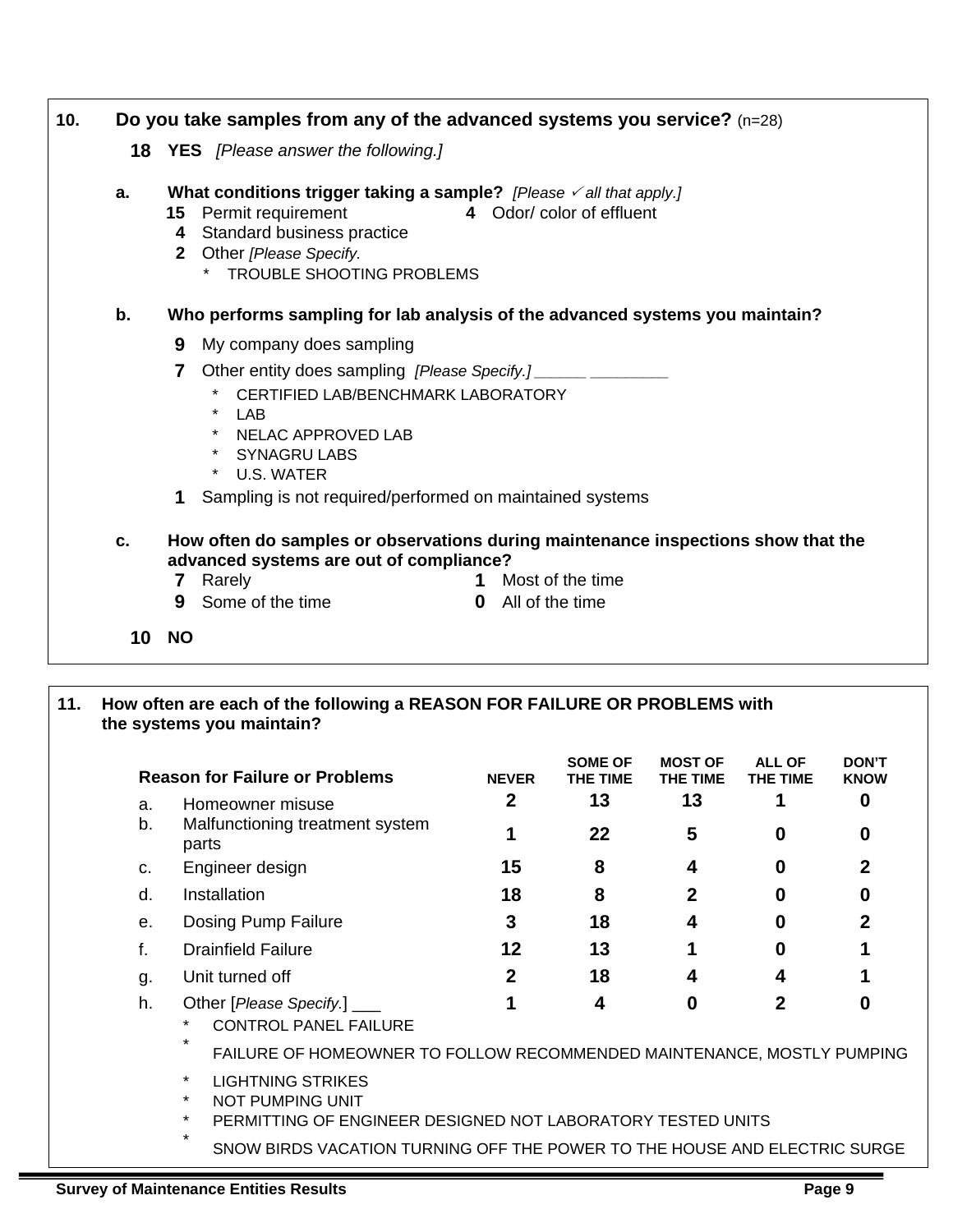| SYSTEM DAMAGE BY TENANT/HOMEOWNER            |
|----------------------------------------------|
| WHEN INSTALLERS BURY LIDS TOO DEEP TO GET TO |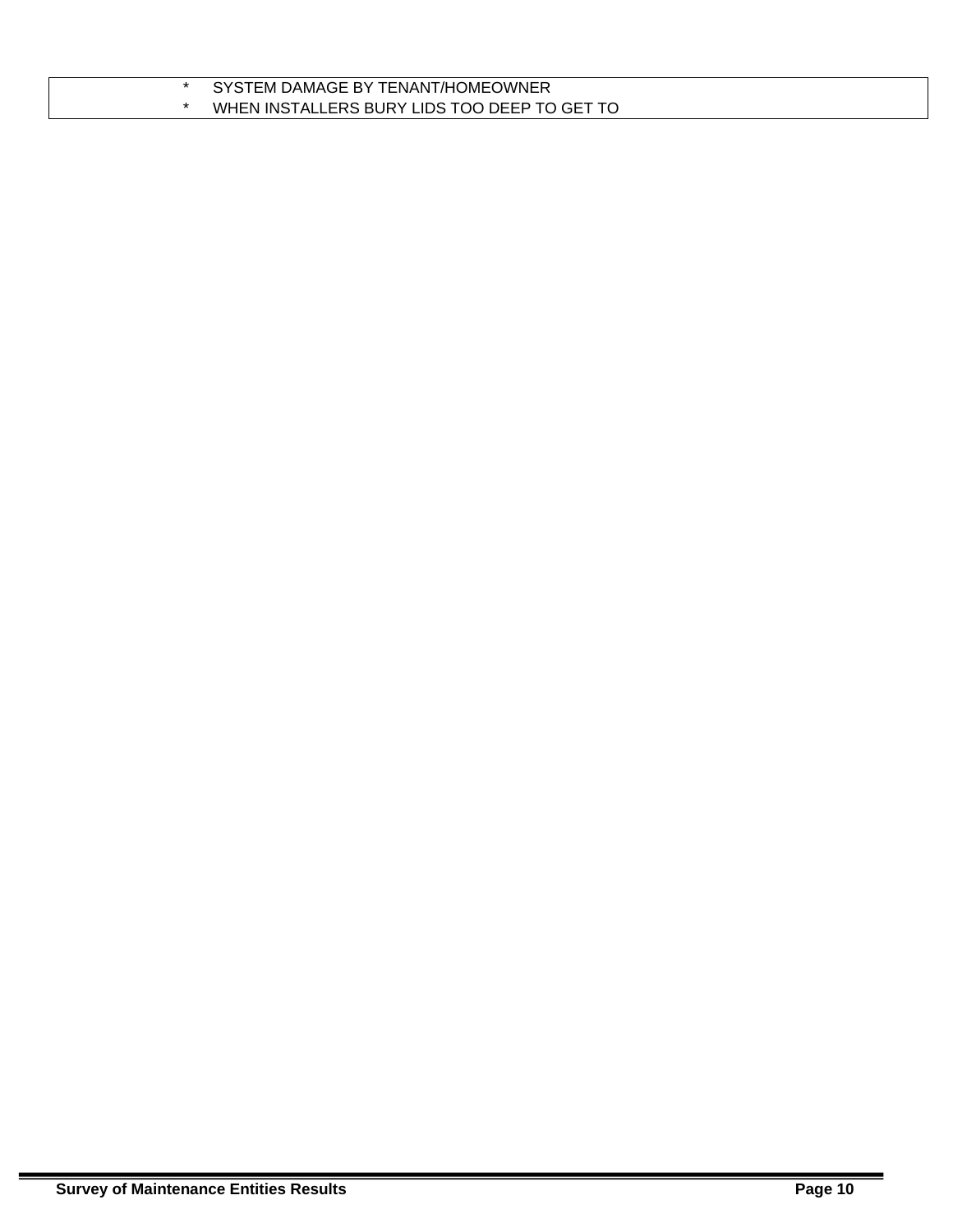# **INFORMATION MANAGEMENT**

| 12. | What method do you use to TRANSMIT YOUR INSPECTION REPORTS to the county health<br>department? [Please $\checkmark$ all that apply.] (n=32) |                                                            |             |                                                                                                             |
|-----|---------------------------------------------------------------------------------------------------------------------------------------------|------------------------------------------------------------|-------------|-------------------------------------------------------------------------------------------------------------|
|     |                                                                                                                                             | <b>14 Carmody Database</b>                                 |             | 9 Mail                                                                                                      |
|     |                                                                                                                                             | 6 E-mail                                                   |             | 8 Deliver in person                                                                                         |
|     |                                                                                                                                             | <b>18</b> Fax                                              | $\mathbf 1$ | Other [Please Specify] COUNT VISITS ON SITE                                                                 |
|     |                                                                                                                                             |                                                            |             |                                                                                                             |
| 13. |                                                                                                                                             | systems you maintain? $(n=32)$                             |             | Which system or method do you use for accessing and keeping information on the                              |
|     |                                                                                                                                             | 3 Carmody Database                                         |             | <b>0</b> Contact county health department when needed                                                       |
|     | 1                                                                                                                                           | Spreadsheets and tables                                    |             | <b>13</b> Paper filing system                                                                               |
|     | 15 <sub>1</sub>                                                                                                                             | Other [Please Specify.]                                    |             |                                                                                                             |
|     |                                                                                                                                             | CARMODY DATABASE AND OWN DATA FILE                         |             |                                                                                                             |
|     |                                                                                                                                             | *                                                          |             | CARMODY DATABASE, CONTACT COUNTY HEALTH DEPARTMENT WHEN NEEDED                                              |
|     |                                                                                                                                             | $\star$<br><b>CALENDAR</b>                                 |             | CARMODY DATABASE, CONTACT COUNTY HEALTH DEPARTMENT WHEN NEEDED,                                             |
|     |                                                                                                                                             | $\star$<br>CARMODY DATABASE, PAPER FILING SYSTEM           |             |                                                                                                             |
|     |                                                                                                                                             | $\star$<br>CARMODY DATABASE, PAPER FILING SYSTEM           |             |                                                                                                             |
|     |                                                                                                                                             | $\star$<br>CARMODY DATABASE, PAPER FILING SYSTEM           |             |                                                                                                             |
|     |                                                                                                                                             | $^\star$<br>CARMODY DATABASE, PAPER FILING SYSTEM          |             |                                                                                                             |
|     |                                                                                                                                             | $\star$                                                    |             | CARMODY DATABASE, SPREADSHEETS AND TABLES, PAPER FILING SYSTEM                                              |
|     |                                                                                                                                             | $\star$<br>COUNTY HEALTH DEPARTMENT WHEN NEEDED            |             | CARMODY DATABASE, SPREADSHEETS AND TABLES, PAPER FILING SYSTEM, CONTACT                                     |
|     |                                                                                                                                             | $\star$<br>CARMODY DATABASE. PAPER FILING SYSTEM           |             |                                                                                                             |
|     |                                                                                                                                             | *<br>$^\star$                                              |             | PAPER FILING SYSTEM, CONTACT COUNTY HEALTH DEPARTMENT WHEN NEEDED                                           |
|     |                                                                                                                                             | $\star$<br>SPREADSHEETS AND TABLES, PAPER FILING SYSTEM    |             | PAPER FILING SYSTEM, CONTACT COUNTY HEALTH DEPARTMENT WHEN NEEDED                                           |
|     |                                                                                                                                             | $\star$<br>SPREADSHEETS AND TABLES, PAPER FILING SYSTEM    |             |                                                                                                             |
|     |                                                                                                                                             | $\star$                                                    |             | SPREADSHEETS AND TABLES, PAPER FILING SYSTEM, COMPUTER                                                      |
|     |                                                                                                                                             |                                                            |             | If you do not use the Carmody Database system, please indicate why $(n=16)$                                 |
|     |                                                                                                                                             | Don't know about this free service<br>7                    |             |                                                                                                             |
|     |                                                                                                                                             | No access to computers                                     |             |                                                                                                             |
|     |                                                                                                                                             | No access to the internet                                  |             |                                                                                                             |
|     |                                                                                                                                             | 0<br>Data security issues                                  |             |                                                                                                             |
|     |                                                                                                                                             | 6<br>Don't want to use more than one record-keeping method |             |                                                                                                             |
|     |                                                                                                                                             | 4<br>Other [Please Specify.]                               |             |                                                                                                             |
|     |                                                                                                                                             | $^{\star}$<br>NOT AN ISSUE AT THE CURRENT TIME<br>*<br>*   |             | VOL COUNTY HEALTH DEPARTMENT DOES NOT USE CARMODY<br>VOL COUNTY HEALTH DEPARTMENT DOES NOT USE THIS PROGRAM |
|     |                                                                                                                                             | $\star$<br>WASTED A LOT OF OUR TIME                        |             | WE SPENT SEVERAL MAN WEEKS INPUTTING DATA THEN STATE STOPPED. WE                                            |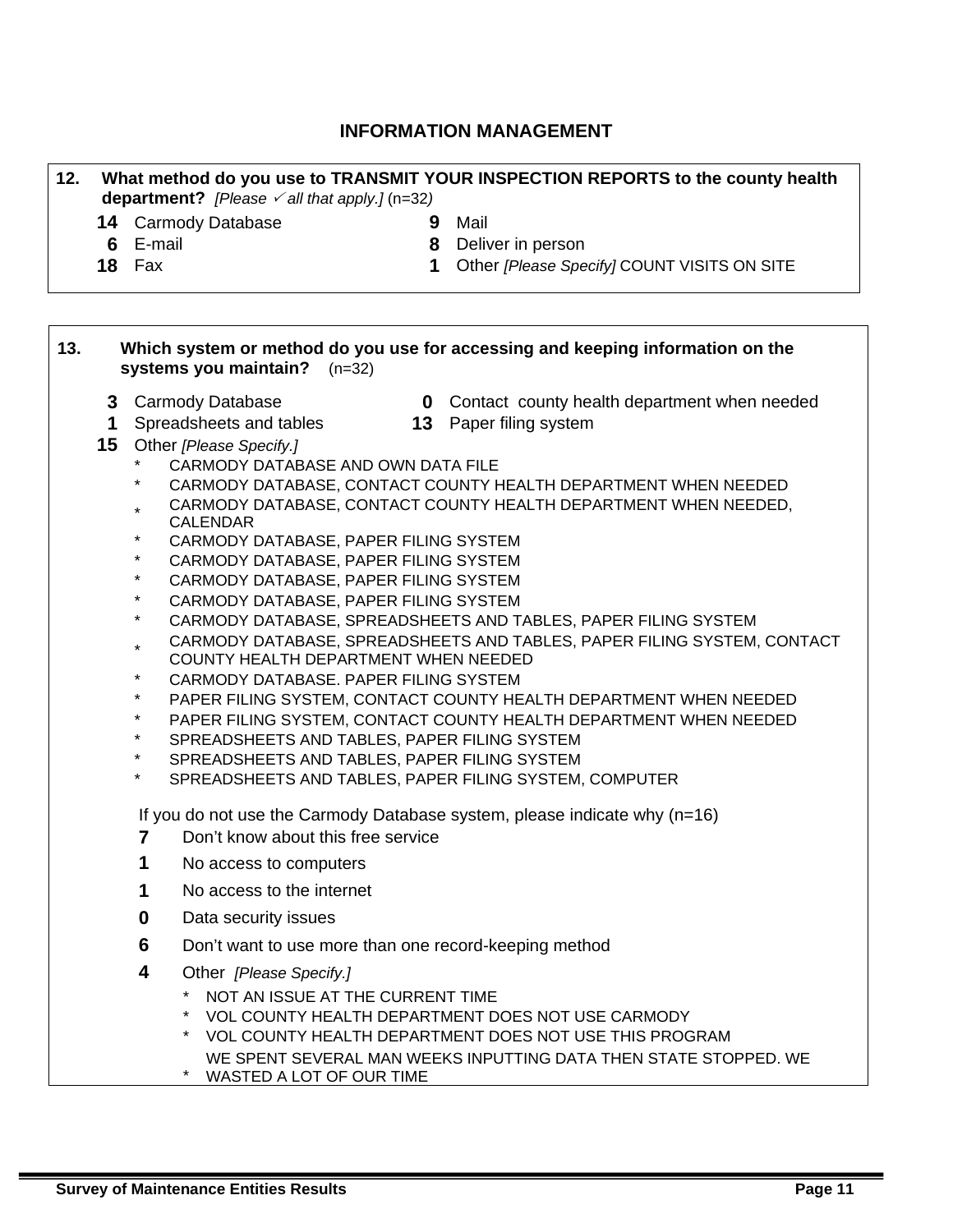## **PERFORMANCE**

| $14.$ |    | How would you rate the OVERALL TREATMENT PERFORMANCE of the systems you maintain? |                  |             |             |             |                                    |
|-------|----|-----------------------------------------------------------------------------------|------------------|-------------|-------------|-------------|------------------------------------|
|       |    | <b>Type of System Maintained</b>                                                  | <b>EXCELLENT</b> | <b>GOOD</b> | <b>FAIR</b> | <b>POOR</b> | <b>NO BASIS</b><br><b>TO JUDGE</b> |
|       | а. | ATU                                                                               | 13               | 14          |             |             |                                    |
|       | h. | <b>PBTS</b>                                                                       | 9                | 11          |             |             |                                    |
|       | c. | <b>Innovative Systems</b>                                                         |                  |             |             |             | 10                                 |

# **CONTACT WITH OTHER ENTITIES**

#### **15. To what extent do you INTERACT WITH EACH OF THE FOLLOWING ENTITIES CONCERNING THE ADVANCED SYSTEMS YOU MAINTAIN?**

|    | <b>Entity</b>                                   | <b>RARELY</b><br><b>INTERACT</b> | <b>SOME</b><br>OF THE<br><b>TIME</b> | <b>MOST OF</b><br>THE TIME | <b>ALL OF THE</b><br><b>TIME</b> |             | <b>OTHER [PLEASE SPECIFY.]</b>          |    |
|----|-------------------------------------------------|----------------------------------|--------------------------------------|----------------------------|----------------------------------|-------------|-----------------------------------------|----|
| a. | Manufacturers of<br>systems you maintain        | $6\phantom{1}6$                  | 12                                   | 7                          | 5                                |             | RARELY INTERACT,<br><b>EXCEPT HOOTS</b> |    |
| b. | Owners of systems you<br>maintain               |                                  | 6                                    | 15                         | 9                                | $\mathbf 0$ |                                         |    |
| c. | <b>County Health</b><br><b>Department Staff</b> | 6                                | 7                                    | 11                         | 8                                | $\bf{0}$    |                                         |    |
| d. | Engineers of the<br>systems you maintain        | 15                               | 6                                    | 3                          | 6                                | 1           | <b>NEVER</b>                            |    |
| е. | Installers of systems<br>you maintain           | 5                                | 4                                    | 1                          | 1                                |             | <b>WE ARE THE</b><br><b>INSTALLER</b>   | 21 |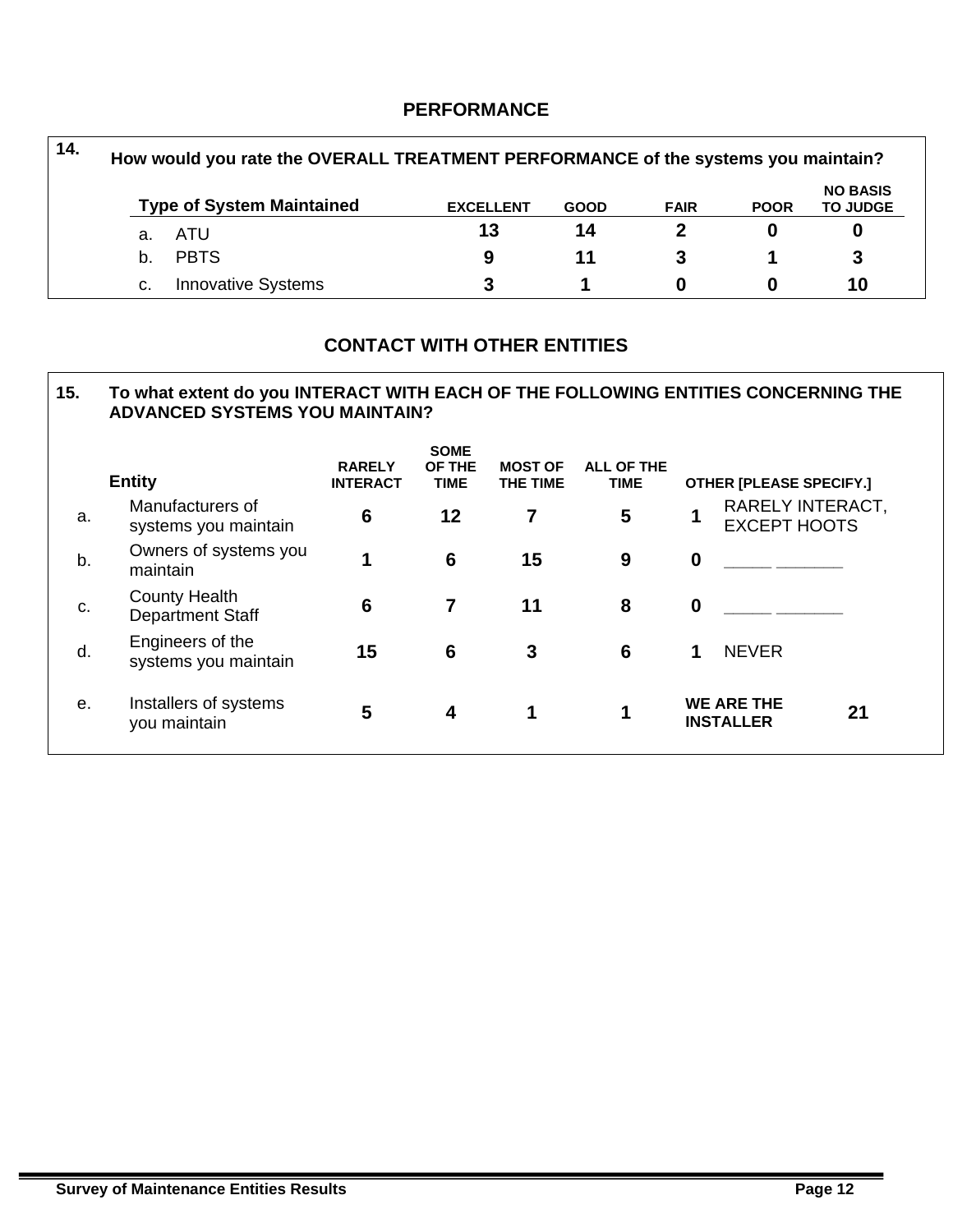# **TRAINING AND EDUCATION NEEDS**

| 16. |          | Please tell us about training opportunities related to ATUs and PBTS that you would like to be<br>made available to your company personnel.                                                                                                                                                                                                                                      |
|-----|----------|----------------------------------------------------------------------------------------------------------------------------------------------------------------------------------------------------------------------------------------------------------------------------------------------------------------------------------------------------------------------------------|
|     | $\star$  | A 2 YEAR UPDATE WOULD BE NICE                                                                                                                                                                                                                                                                                                                                                    |
|     | $^\star$ | ALREADY ADDRESSED THROUGH CLASSES AT FOWA                                                                                                                                                                                                                                                                                                                                        |
|     | $\ast$   | BETTER MANUFACTURER SPECIFIC TRAINING                                                                                                                                                                                                                                                                                                                                            |
|     | $\star$  | CLASSES ARE AVAILABLE ON SOME, BUT NOT ALL, SYSTEMS. SHOULD OFFER CLASSES LIKE<br>HOOT DOES.                                                                                                                                                                                                                                                                                     |
|     | $\star$  | <b>FOWA TRAINING CENTER</b>                                                                                                                                                                                                                                                                                                                                                      |
|     | $\star$  | HOOT AND NORWECO TRAINED AT TRAINING CENTER AND ON JOB INSTALLATION PLUS PHONE<br><b>CALLS</b>                                                                                                                                                                                                                                                                                   |
|     | $\star$  | HOW TO INSTALL DRIP IRRIGATION                                                                                                                                                                                                                                                                                                                                                   |
|     | $\star$  | <b>I DO IN HOUSE TRAINING</b>                                                                                                                                                                                                                                                                                                                                                    |
|     | $\star$  | JAX.                                                                                                                                                                                                                                                                                                                                                                             |
|     | $\ast$   | KNOWLEDGE OF PBTS                                                                                                                                                                                                                                                                                                                                                                |
|     | $\star$  | MORE MANUFACTURER HANDS-ON TRAINING. MORE ON METHOODS AND TREATMENT BASICS<br>FOR SERVICE PERSONNEL.                                                                                                                                                                                                                                                                             |
|     | $\star$  | MORE TRAINING ON RECOGNIZING PROBLEMS AND WHY THEY HAPPEN, E.G. MEDIA FAILURE,<br>DRAINFIELD FAILURE, CLOUDY WATERM ODORS, ETC.                                                                                                                                                                                                                                                  |
|     | $\star$  | NONE. WE DO ALL OUR OWN TRAINING AND HAVE OUTSIDE PEOPLE COME IN FOR TRAINING.                                                                                                                                                                                                                                                                                                   |
|     | $\star$  | STUDY COURSE CLASSES TO KEEP YOU UP TO DATE ON ANY NEW CHANGES                                                                                                                                                                                                                                                                                                                   |
|     | $\star$  | THE BASIC FUNCTION AND MAINTENANCE OF DIFFERENT TYPES OF SYSTEM,<br>RESPONSIBILITIES OF MAINTENANCE ENTITY AND STATE/COUNTY INSPECTORS                                                                                                                                                                                                                                           |
|     | $\star$  | THE COUNTY HEALTH DEPARTMENT AND THE FOWA CLASSES ARE VERY GOOD AND<br>FREQUENT.                                                                                                                                                                                                                                                                                                 |
|     | $\star$  | <b>TRAINING IS GOOD</b>                                                                                                                                                                                                                                                                                                                                                          |
|     | $\star$  | <b>TROUBLE SHOOTING</b>                                                                                                                                                                                                                                                                                                                                                          |
|     | $\star$  | UPDATED TECHNICAL INFO ON RESEARCH AND PRACTICES                                                                                                                                                                                                                                                                                                                                 |
|     |          | $UCDU$ $\Omega$ $\overline{I}$ $\overline{I}$ $\overline{I}$ $\overline{I}$ $\overline{I}$ $\overline{I}$ $\overline{I}$ $\overline{I}$ $\overline{I}$ $\overline{I}$ $\overline{I}$ $\overline{I}$ $\overline{I}$ $\overline{I}$ $\overline{I}$ $\overline{I}$ $\overline{I}$ $\overline{I}$ $\overline{I}$ $\overline{I}$ $\overline{I}$ $\overline{I}$ $\overline{I}$ $\over$ |

\* VERY SATISFIED WITH THE CURRENT TRAINING THE HOOT REPRESENTATIVE PROVIDES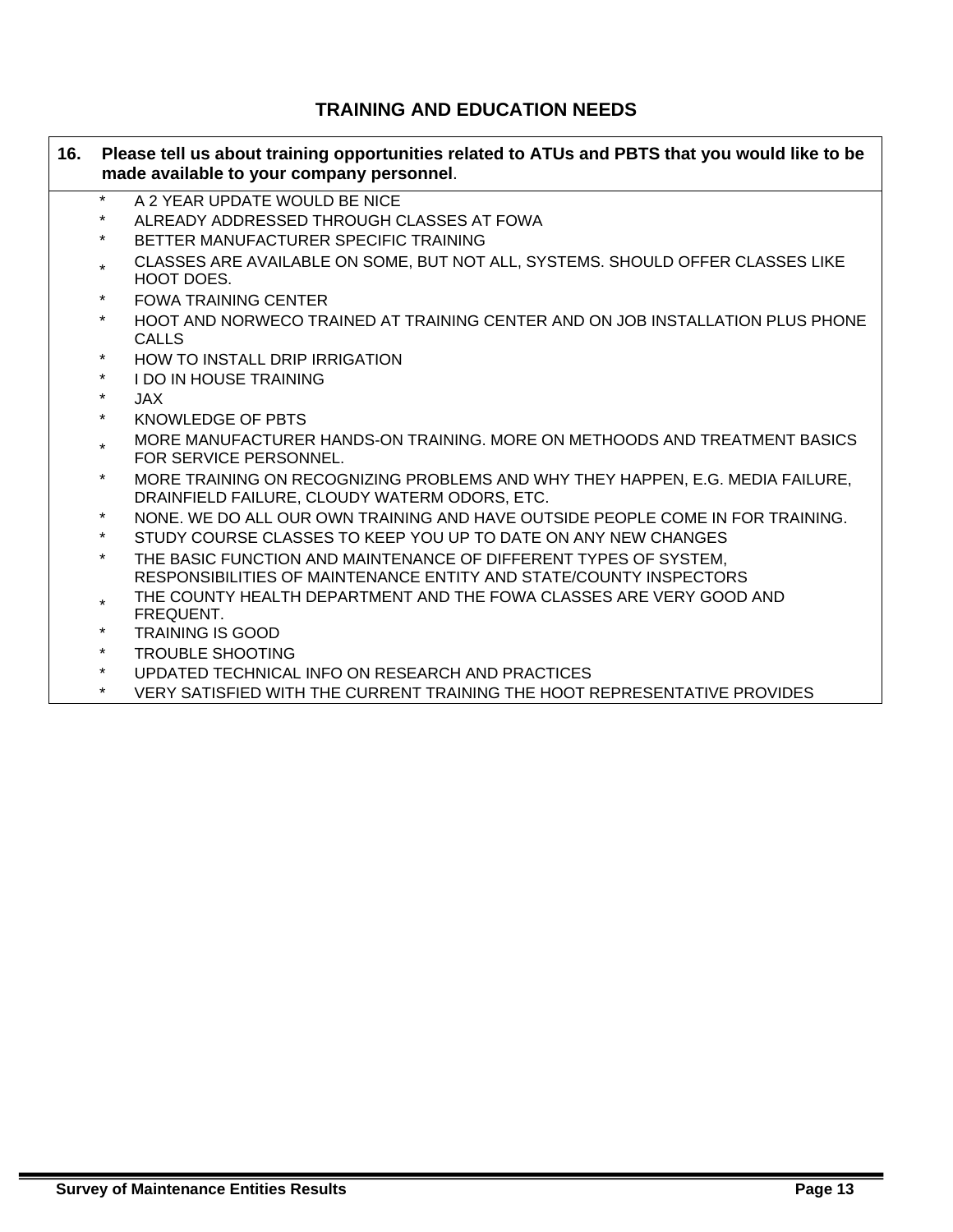# **GENERAL ASSESSMENT**

| 17. |         | Please tell us about what aspects of the advanced system program in Florida are currently<br>working well as it relates to construction permitting, design, installation, inspection,<br>maintenance, and operating permitting: |
|-----|---------|---------------------------------------------------------------------------------------------------------------------------------------------------------------------------------------------------------------------------------|
|     | $\star$ | ALL WORKING WELL EXCEPT DESIGN IN PBTS AND ENGINEERS THAT DO THEM                                                                                                                                                               |
|     | $\ast$  | <b>ALLOF THE ABOVE</b>                                                                                                                                                                                                          |
|     | $\star$ | ATU IF OWNER IS CAREFUL IS A GOOD SYSTEM                                                                                                                                                                                        |
|     | $\star$ | CONSTRUCTION PERMITTING OKAY; DESIGN AND INSTALLATION VERY SATISFACTORY;<br>INSPECTION OKAY; MAINTENANCE AND OPERATING PERMITTING OKAY.                                                                                         |
|     | $\star$ | <b>DCDH</b>                                                                                                                                                                                                                     |
|     | $\star$ | DOH INSPECTORS WORKING WITH MAINTENANCE ENTITY                                                                                                                                                                                  |
|     | $\star$ | I ENJOY GETTING THE TPO MAGAZINE FROM COLE PUBLISHING INC.                                                                                                                                                                      |
|     | $\star$ | IN GENERAL, ALL THE ATU's IS WHERE I HAVE THE LEAST PROBLEM                                                                                                                                                                     |
|     | $\star$ | <b>NONE</b>                                                                                                                                                                                                                     |
|     | $\star$ | NOT MANY ATU'S ARE PERMITTED IN OUR COUNTY (ESCAMBIA)                                                                                                                                                                           |
|     | $\star$ | ONLINE CARMODY DATABASE IS GREAT.                                                                                                                                                                                               |
|     | $\star$ | <b>SEEMS SYSTEM WORKS WELL</b>                                                                                                                                                                                                  |
|     | $\star$ | TAKES TOO MUCH TIME FOR PERMITTING                                                                                                                                                                                              |
|     | $\ast$  | THE PERMITTING, DESIGN, AND INSTALL ARE ALL GOING WELL. INSPECTIONS ARE AS REQUIRED.<br>THE PERFORMANCE OF THE AWTS DEPENDS ON THE HOMEOWNERS ABUSE.                                                                            |
|     | $\star$ | THE PROGRAM ITSELF PROVIDES BASIC PROCEDURE. HOWEVER, THE APPARENT DEFICIENCIES<br>SEEM TO LIE IN THE ABILITY OF THE COUNTY/STATE PERMIT REVIEWER TO ADEQUATELY GUIDE<br>THE SYSTEM DESIGN ENGINEERS.                           |
|     | $\star$ | THE SYSTEMS THAT ARE IN PLACE AT THIS TIME ARE WORKING WELL.                                                                                                                                                                    |
|     | $\star$ | <b>TOO MUCH PAPERWORK</b>                                                                                                                                                                                                       |
|     |         | WE ENGINEER AND DESIGN ALL PUR OWN ATU AND PBTS SYSTEMS. MORE EDUCATION FOR<br><b>ENOINEEDO</b>                                                                                                                                 |

ENGINEERS.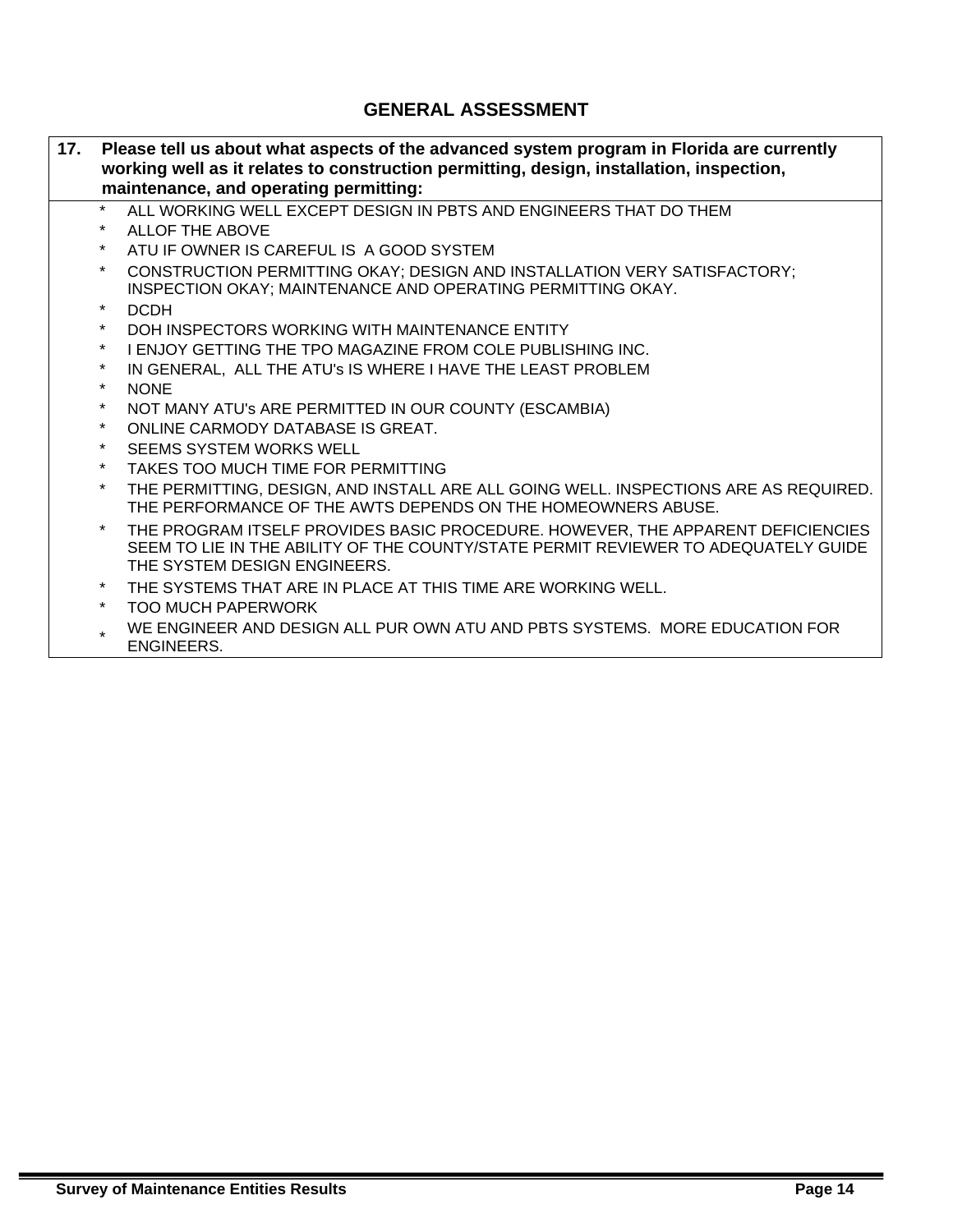| 18. | Please tell us about any changes or improvements you would like to see in regards to the<br>following: |                                                                                                                                                                                                                                                                         |  |
|-----|--------------------------------------------------------------------------------------------------------|-------------------------------------------------------------------------------------------------------------------------------------------------------------------------------------------------------------------------------------------------------------------------|--|
|     | a.                                                                                                     | ATU regulation, permitting, and management:                                                                                                                                                                                                                             |  |
|     | $\star$                                                                                                | ALL ATU's INSTALLED SHOULD HAVE A PRE-TREATMENT TANK SIZED ACCORDING TO 64-E-6<br>NEW SYSTEM STANDARDS. ALL ATU's ON THE MARKET SHOULD HAVE AN NSF SEAL OF<br>APPROVAL BEFORE BEING CONSIDERED.                                                                         |  |
|     | $\star$                                                                                                | ANNUAL OPERATING PERMIT. MAKE PROPERTY OWNER RESPONSIBLE FOR OPERATING<br>PERMIT. NO EXCLUSIVITY. ALL TYPES OF ATU SHOULD BE INCLUDED FOR MAINTENANCE<br>ENTITY.                                                                                                        |  |
|     |                                                                                                        | ATU REGULATION MUST BE WRITTEN TO CLEARLY DIFFERENTIATE BETWEEN RESIDENTIAL AND<br><b>COMMERCIAL UNITS.</b>                                                                                                                                                             |  |
|     | $\ast$                                                                                                 | BETTER QUALIFICATION, MONITORING AND ENFORCEMENT                                                                                                                                                                                                                        |  |
|     | $\star$                                                                                                | COST OF PERMITS AND OPERATING FEES ANNUALLY BE REDUCED BY DOH                                                                                                                                                                                                           |  |
|     | $\star$                                                                                                | COUNTY/STATE SHOULD REQUIRE HOMEOWNERS TO PUMP THE SYSTEM ON A REGULAR<br>BASIS. MOST DON'T WANT TO PAY AND INSIST THAT IT IS NOT NEEDED.                                                                                                                               |  |
|     | $\star$                                                                                                | FEES REDUCED- NO EXTRA EXPENSE TO HOMEOWNER FOR IMPROVED TREATMENT. REQUIRE<br>CHU's TO USE CARMODY.                                                                                                                                                                    |  |
|     | $\star$                                                                                                | HAVE ONE YEAR AN OPTION FOR OWNERS ON THEIR MA/OP RENEWALS. HAVING CARMODY<br>BACK WHERE WE CAN RENEW THE CONTRACTS TO KEEP TRACK.                                                                                                                                      |  |
|     | $\star$                                                                                                | HOMEOWNERS ARE BEING PENALIZED BY THE ANNUAL PERMIT FOR HAVING A BETTER<br>TREATMENT SYSTEM. THIS DISCOURAGES PEOPLE WHEN THIS IS REQUIRED.                                                                                                                             |  |
|     | $^\star$                                                                                               | INSTALLERS AND MAINTENANCE ENTITIES SHOULD NOT HAVE TO BE RESPONSIBLE FOR STATE<br>PERMIT BILLING AND COMPLIANCE. WE HAVE NO WAY TO FORCE COMPLIANCE.                                                                                                                   |  |
|     | $^\star$                                                                                               | MORE FORMAL INTAKE FROM COUNTY HEALTH DEPARTMENTS                                                                                                                                                                                                                       |  |
|     | $\star$                                                                                                | NEWSLETTER ON ANY TRAINING, VENDOR LIST FOR REPAIRS.                                                                                                                                                                                                                    |  |
|     | $\star$                                                                                                | <b>NONE</b>                                                                                                                                                                                                                                                             |  |
|     | $^\star$                                                                                               | <b>NONE</b>                                                                                                                                                                                                                                                             |  |
|     | $^\star$                                                                                               | NOTHING, EVERYTHING IS PERFECT.                                                                                                                                                                                                                                         |  |
|     | $\star$<br>$\star$                                                                                     | <b>PK</b>                                                                                                                                                                                                                                                               |  |
|     | $\star$                                                                                                | SEPTIC TANK CONTRACTOR SHOULD NOT BE RESPONSIBLE FOR ENGINEER MISHAPS.                                                                                                                                                                                                  |  |
|     |                                                                                                        | TRYING TO GET THE DOH TO GET CUSTOMERS TO HAVE REPAIRS TO THE SYSTEM DONE AND<br>GET THEM UNDER CONTRACT. PROBLEM IS THE DOH DOES NOT HAVE A GOOD LEGAL<br>DEPARTMENT. THEY ARE ALL BARK AND NO BITE- NO GUTS. FOOLISH TO RUN SYSTEMS WHEN<br>HOUSES ARE CLOSED UP, NOT |  |
|     | $\ast$                                                                                                 | <b>VOL CO DOES A GREAT JOB</b>                                                                                                                                                                                                                                          |  |
|     | $\star$                                                                                                | <b>WORKS WELL AS IS</b>                                                                                                                                                                                                                                                 |  |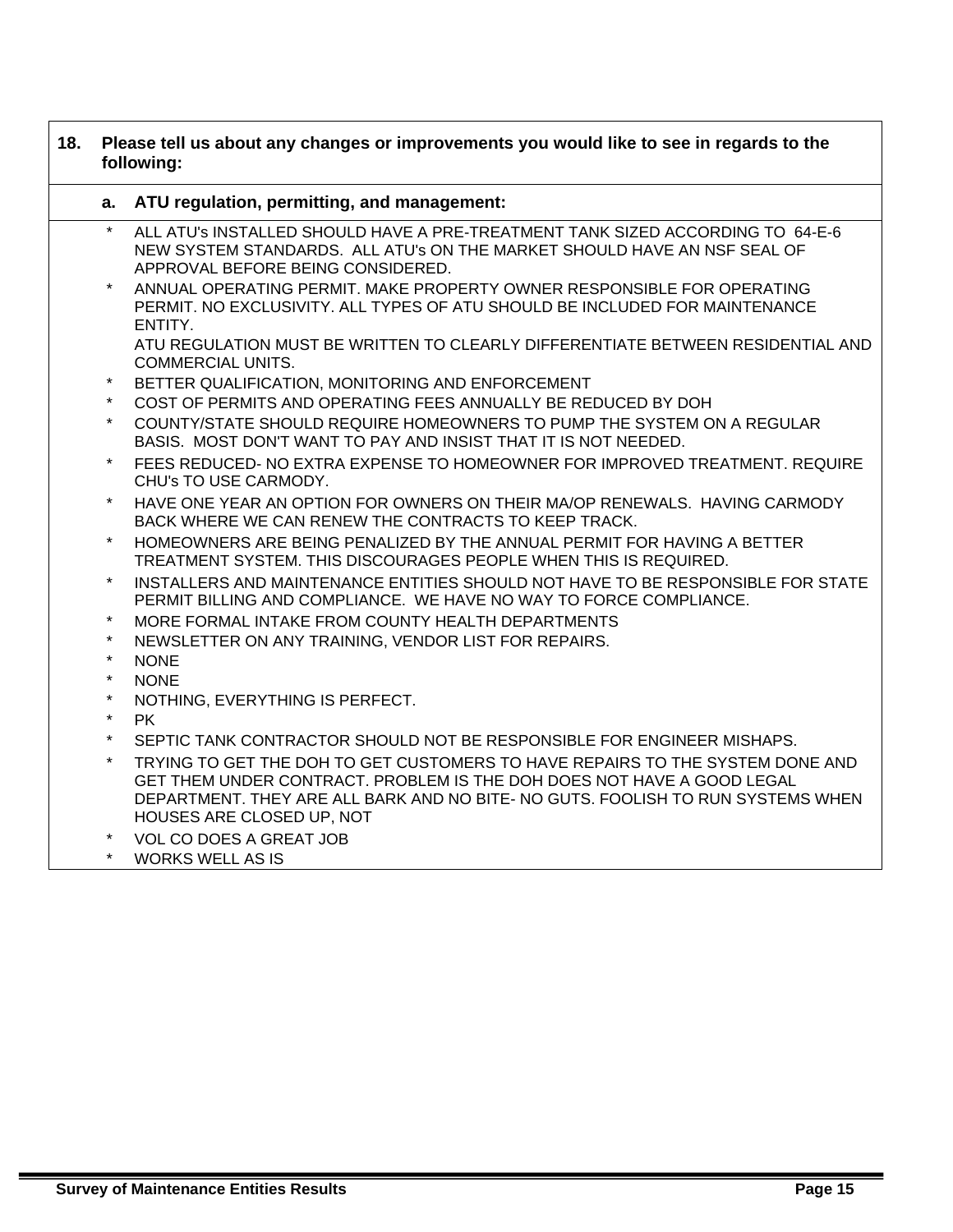|             | b. PBTS regulation, permitting, and management:                                                                                                                   |
|-------------|-------------------------------------------------------------------------------------------------------------------------------------------------------------------|
|             | ALL PBTS ON THE MARKET SHOULD HAVE AN NSF SEAL OF APPROVAL BEFORE BEING<br>CONSIDERED.                                                                            |
|             | ANNUAL OPERATING PERMIT. MAKE PROPERTY OWNER RESPONSIBLE FOR OPERATING<br>PERMIT. NO EXCLUSIVITY, ALL TYPES OF PBTS SHOULD BE INCLUDED FOR MAINTENANCE<br>ENTITY. |
|             | * BETTER QUALIFICATION, MONITORING AND ENFORCEMENT                                                                                                                |
|             | DELETE ENGINEERING ON RESIDENTIAL SYSTEMS. THAT WOULD REDUCE JOB BY \$400.00.<br>* LESS COSTLY UNITS AND OPERATING PERMIT FEES                                    |
|             | MORE TRAINING FOR THE HEALTH DEPT. STAFF. REMOVE INCONSISTENCIES. REQUIRE CHU's<br>TO USE CARMODY.                                                                |
|             | * NONE                                                                                                                                                            |
|             | * NOT NECESSARY TO DO LAB SAMPLES. THIS IS AN ADDED EXPENSE TO THE HOMEOWNER. IT<br>IS WHAT IT IS!                                                                |
|             | $*$ OK                                                                                                                                                            |
|             | * THE TESTING OUTCOME DEPENDS ON THE HOMEOWNER USE/MISUSE OF SYSTEM                                                                                               |
|             | * THEY NEED TO BE MORE RELIABLE.                                                                                                                                  |
|             | * TRYING TO GET THE DOH TO GET CUSTOMERS TO HAVE REPAIRS TO THE SYSTEM DONE AND<br><b>GET THEM UNDER CONTRACT.</b>                                                |
| $c_{\cdot}$ | Innovative System regulation, permitting, and management:                                                                                                         |

- \* NO PROBLEMS AT ALL WITH NO-MOUND SYSTEM, NOT ONE.
- \* NONE
- \* REDUCE FEE FOR APPLICATION. \$2,500 IS A BIT TOO MUCH. THERE ARE A LOT OF GOOD IDEAS OUT THERE, \$2,500 IS A LOT OF MONEY TO TRY THEM.
- \* SMALL FLOWS SHOULD BE ALLOWED AS REPLACEMENT FOR THE MANDATORY CONNECTION TO CENTRAL SEWAGE. THE TREATMENT LEVEL IS CLEANER THAN THE POINT SOURCE CURRENTLY MONITORED BY THE FDEP.
- \* THE PROCEDURE IS TOO FORMIDABLE . IT NEEDS TO BE STREAMLINED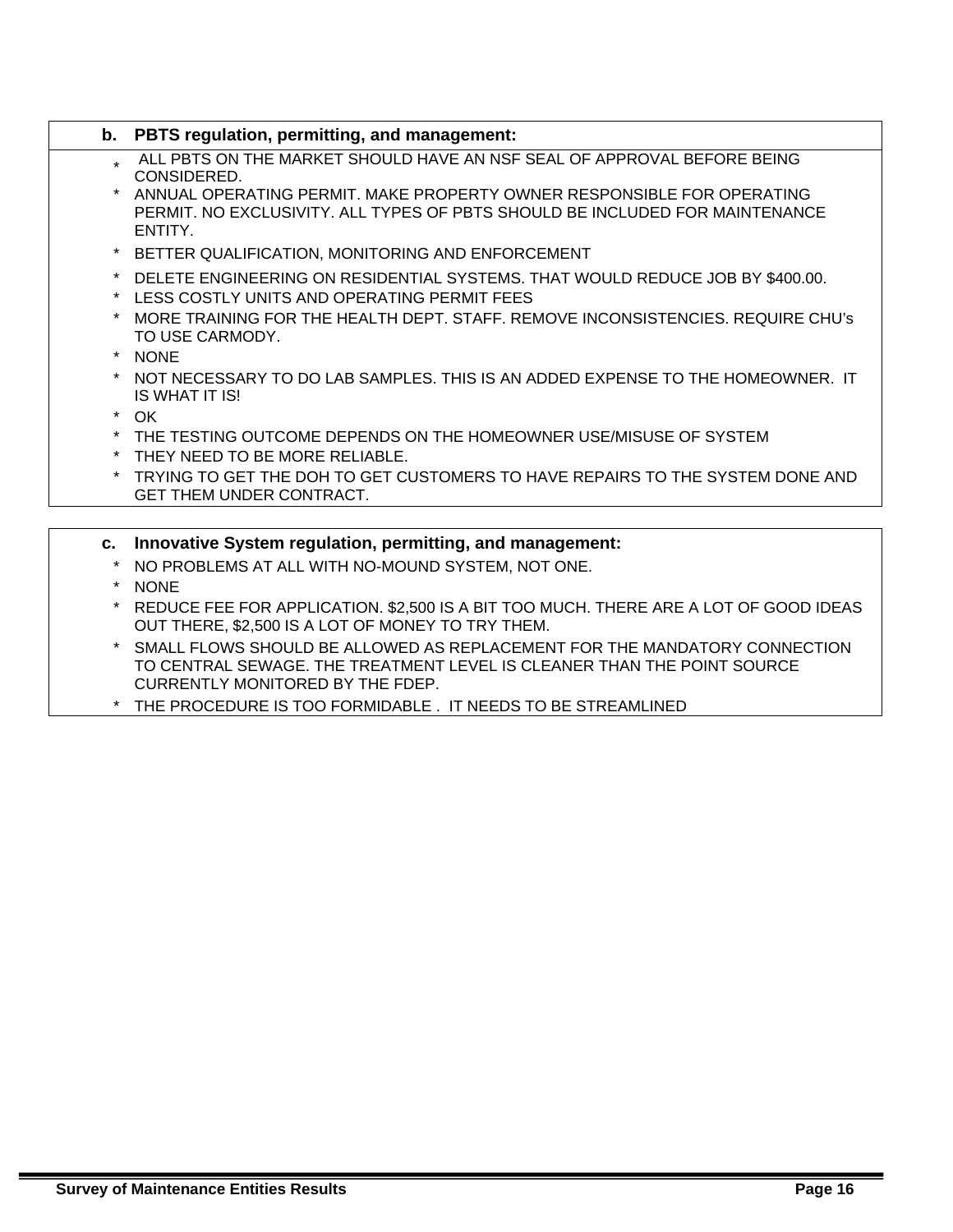#### **d. Maintenance entity regulation, permitting, and management:**

- \* ALMOST ANYBODY, INCLUDING THE HOMEOWNER, CAN BECOME THE MAINTENANCE ENTITY WHICH IS WRONG IN PRACTICE.
- COUNTY HEALTH DEPARTMENT AND STATE DO NOT FOLLOW THROUGH ON ANY TYPE OF FINES/PUNISHMENT IF CUSTOMER DOES NOT FOLLOW THROUGH ON RULES OF ATU's. THIS MAKES IT DIFFICULT FOR US; WE HAVE NO WAY TO FORCE COMPLIANCE.
- **FUNCTIONS FINE**
- HAVE 1 INSPECTION A YEAR INSTEAD OF 2.
- HAVE STATE LAB FOR REQUIRED SAMPLES
- INSTEAD OF A YEARLY RENEWAL LET IT BE TAGGED ON TO THE CONTRACTOR REGISTRATION.
- LAB SAMPLING IS AN ADDED EXPENSE AND NOT NECESSARY
- LESS PAPERWORK AND REGULATION. BE MORE USER FRIENDLY
- MAKE SURE OTHER MAINTENANCE ENTITIES DO WHAT IS ON THE FORM.
- MORE QUALIFIED AND MORE TRAINING
- NONE
- $\cap$ K
- PROPERTY OWNER BE RESPONSIBLE FOR OPERATING AND HAVE IN THEIR NAME.
- RECOMMEND A FLORIDA LANDOWNER VOLUNTARY TAX ASSESSMENT IN LIEU OF MANDATORY SEWAGE HOOKUP.
- REMOVE PROPRIETARY RESTRICTIONS ON MAINTENANCE OR REQUIRE MANUFACTURERS TO PROVIDE TRAINING AND AUTHORIZATION TO ANY CONTRACTOR DESIRING TO MAINTAIN SYSTEMS. PROVIDES HOMEOWNERS WITH OPTIONS. CONSISTENCY WITHIN THE HD's.
- THE REGULATION MUST BE REWRITTTEN TO REMOVE THE BURDEN OF COLLECTION OF STATE OPERATING PERMIT FROM THE MAINTENANCE ENTITY TO THE COUNTY HEALTH DEPARTMENT.
- \* WE SHOULD BE ABLE TO GET CERTIFIED IN ANY ATU OR PBTS.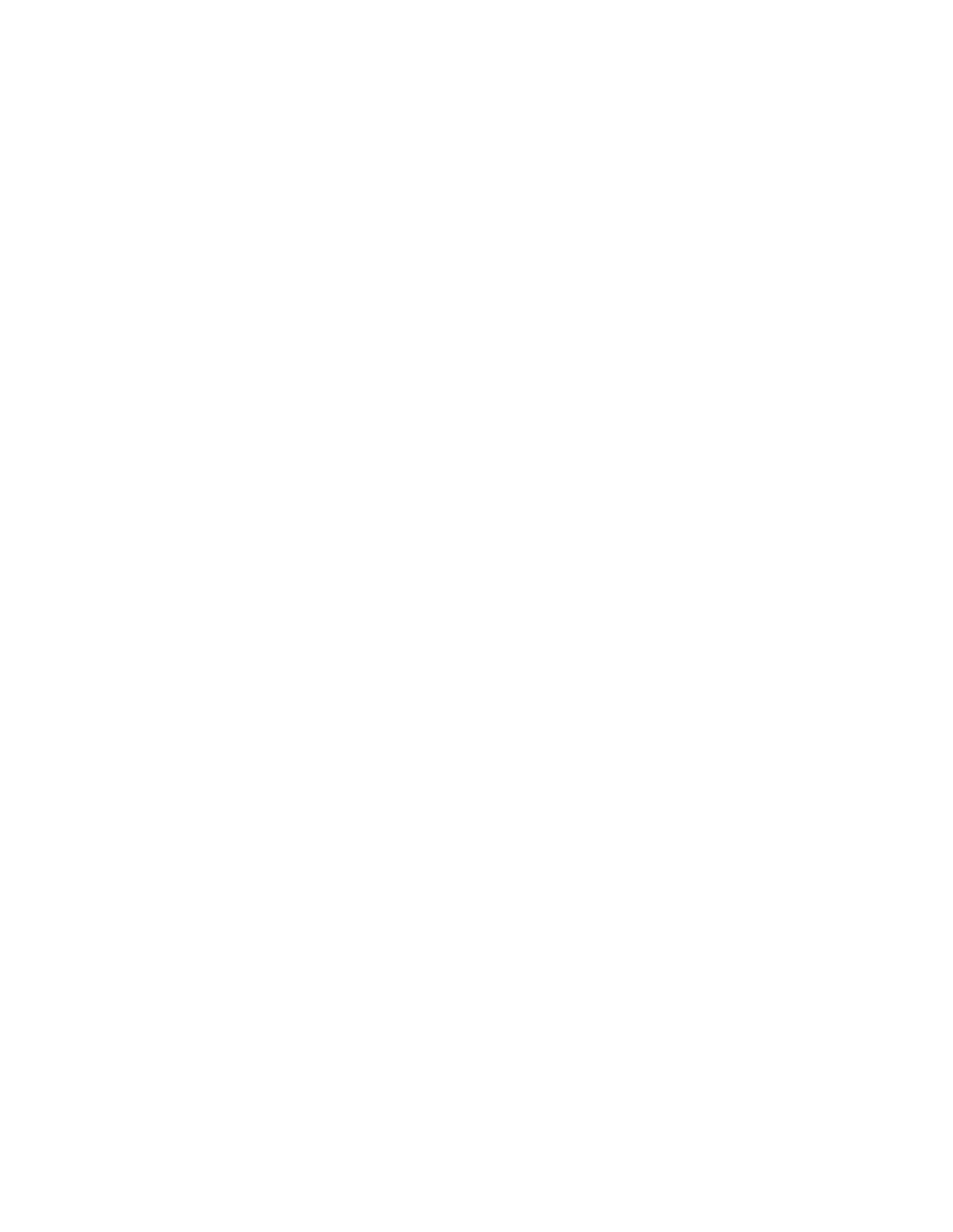**USER PERCEPTIONS OF ADVANCED ONSITE SEWAGE TREATMENT AND DISPOSAL SYSTEMS (OSTDS) IN FLORIDA FLORIDA DEPARTMENT OF HEALTH** 

# **SURVEY RESULTS**

# **Installers**

**FSU Survey Research Laboratory College of Social Science Data Center Florida State University**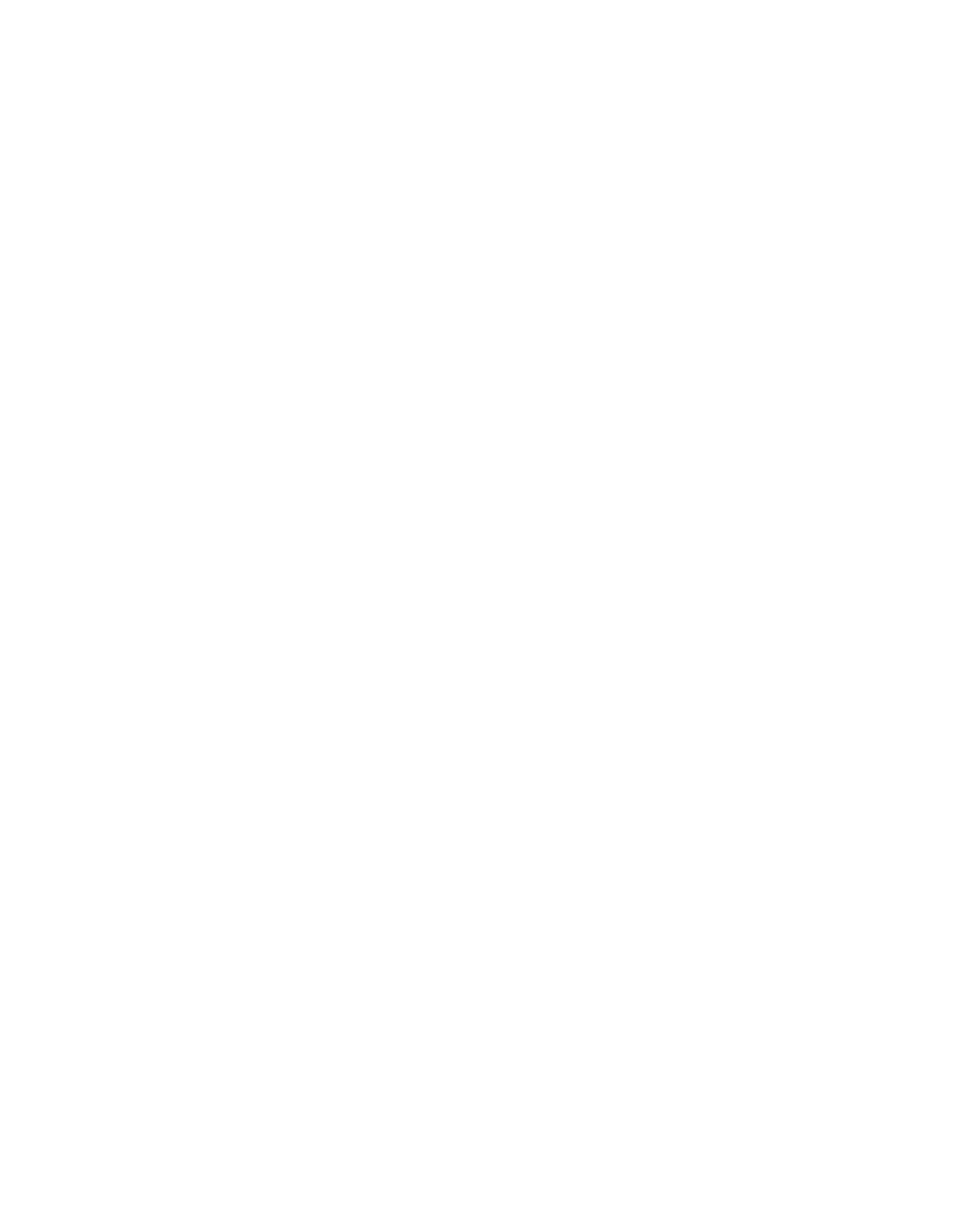# **Overview Advanced Onsite Systems in Florida: Survey of Installers**

The Florida Department of Health, Division of Environmental Health, Bureau of Onsite Sewage Programs conducted a study to measure the practices and perceptions of installers about the management of advanced onsite sewage treatment and disposal systems (OSTDS). Advanced treatment systems for the purposes of this study included aerobic treatment units (ATUs), performance-based treatment systems (PBTS), innovative systems, and sand or gravel filters. The Bureau of Onsite Sewage Programs identified 709 advanced onsite system installers for the survey effort. Surveys were mailed beginning in March 2010. Of the 709 surveys mailed, 39 were returned as non-deliverable (See Figure 1). Sixty-one of the 670 remaining installers returned the survey for a completion rate of 9 percent.

| <b>Installers</b>               |      |
|---------------------------------|------|
| % Complete                      | 3.9% |
| % Return (Completed and "Do Not |      |
| Install"                        | 9.1% |
| Completed                       | 26   |
| Returned "No"                   | 35   |
| <b>Number Delivered</b>         | 670  |
| Non-Deliverable                 | 39   |
| <b>Number Mailed</b>            |      |

#### **Figure 1 Disposition of Installer Surveys**

**Systems Installed.** Installers were asked to list the type of system installed and the reason they installed that particular system. They were also asked about the number of units they install.

- Hoot was the most frequently listed type of system installed followed by Aqua Clear.
- **ATUs.** 10 of the 26 installers did not install ATUs. During the past year, 10 of the 26 installed one to five ATU systems. The largest number of ATUs installed by an installer was 60 units.
- **PBTS.** 10 of the 26 installers did not install PBTS units. During the past year, 13 of the 26 installed one to three PBTS units. The largest number of PBTS units installed by an installer was 38 units.
- **Innovative Systems**. 23 of the 26 installers did not install Innovative Systems. During the past year, 2 of the 26 installed six to ten Innovative Systems. One installer installed 75 Innovative systems during the previous year.
- **Sand or Gravel Filters.** None of the installers responding to the survey reported installing sand or gravel filters.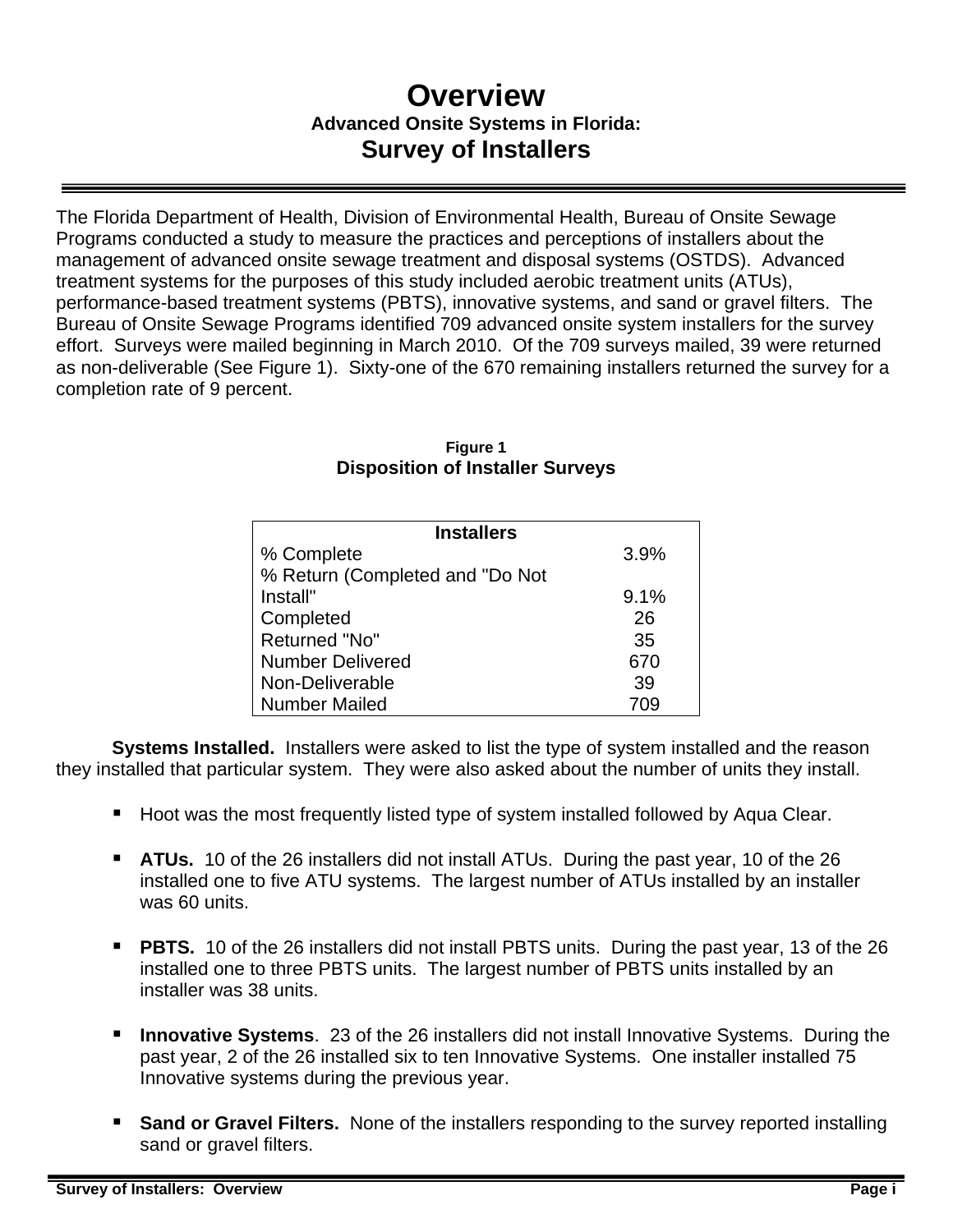- **Revenues.** 26 of the Installers reported their company's annual revenue from installing advanced systems in Florida. Five Installers reported less than one percent of their revenue came from this source while 10 Installers said between 1 to 5 percent of their revenues came from installation. Seven Installers reported 6 to 10 percent of their annual revenue came from installation. Only one Installer reported that 80 percent of their annual revenue came from advance onsite system maintenance.
- **Maintenance Entity and Installers**. 24 of the 26 Installers reported that they were a maintenance entity as well.

**Repair.** Installers were asked a series of questions concerning repairs and problems with advanced systems. They were also asked to rate the performance of various types of units.

- **ATUs.** ATUs had the largest number of repair calls. Only two Installers of the 19 servicing ATUs reported no repair calls were made during a typical year. Seven Installers reported making 1 to 4 repair calls while four Installers made between 5 and 10 repair calls per year. Three Installers said they made over 100 repair calls in typical year.
- **PBTS.** Four Installers of the 20 servicing PBTS units reported no repair calls were made during a typical year. Twelve Installers reported making five or fewer repair calls.
- **Innovative Systems**. Innovative systems have few repair calls. Of the six Installers who work with these systems, four reported they had no repair calls in a typical year and two Installers reported only making 2 to 5 repair calls per year.
- **Sand or Gravel Filters.** Only six Installers reported performing repair calls for sand or gravel filters. Here, three Installers noted they typically made no calls during the year while the other three Installers reported making between one and more than 10 repair calls per year.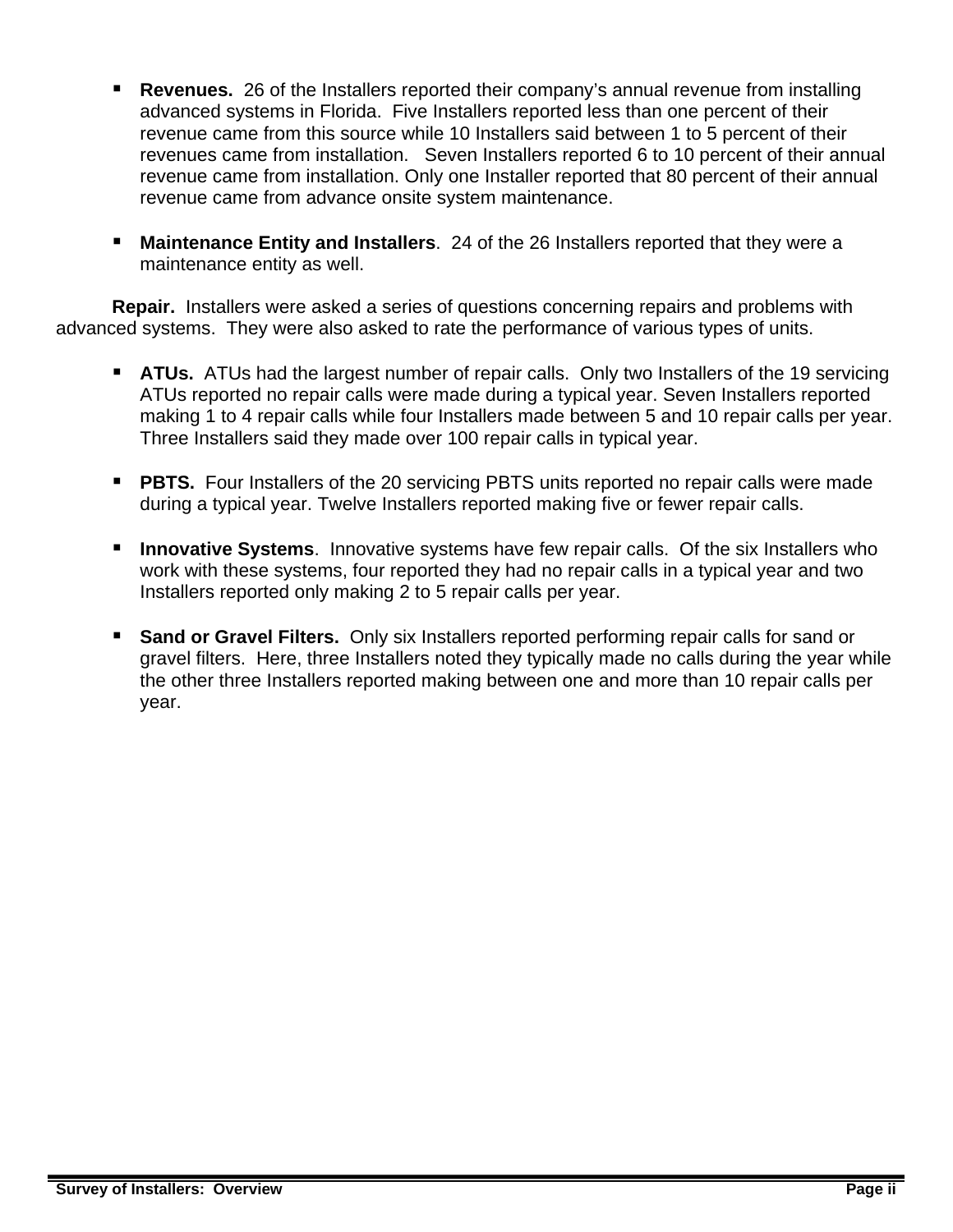**Reasons for Failure**. Installers were asked to rate the frequency a specific reason for failure or problems that occurred with the systems they maintained: "Never", "Some of The Time", "Most of The Time", or "All of the Time".

- Malfunctioning treatment system parts were cited as the reason for problems "Some" or Most" of the time by 23 of the 26 Installers. Homeowner misuse was cited as the reason for problems "Some" or Most" of the time by 23 of the 26 Installers. Dosing pump failure (20 of 26) and the unit being turned off (18 of 26) were reasons for problems "Some" or "Most of the Time". Power to the unit turned off (18 of 26) and Drain field failure (13 of 26) were cited as reason for problems "Some" or "Most of the Time" less frequently by **Installers**
- For nearly one-half of the Maintenance Entities, installation (13 of 26) and engineer design (13 of 26) were "Never" a reason for failure or problems with the systems.

**Performance.** Installers were asked to rate the overall treatment performance of the systems they maintain: "Excellent", "Good", "Fair", or "Poor".

- **ATUs.** Six of the twenty Installers rated ATUs' performance as "Excellent", 11 as "Good" and 2 as "Fair" and 1 as ATUs' performance as "Poor".
- **PBTS.** Nine of the 19 Installers rated PBTS' performance as "Excellent", 7 as "Good", 2 as "Fair", and 1 as "Poor".
- **Innovative Systems**. One of the two Installers rated Innovative Systems' performance as "Excellent", and 1 as "Good".
- **Sand or Gravel Filters.** Three of the four Installers rated sand or gravel filter systems' performance as "Excellent", and 1 as "Good".

**Contact with Other Entities.** Installers were asked about the extent they interacted with others when concerning the advanced systems they install: "Rarely Interact", "Some of the Time", "Most of the Time", or "All of the Time".

- Installers interact most frequently with owners of the systems (19 of 26 "Most" or "All" of the time) and County Health Department staff (14 of 26 "Most" or "All" of the time).
- Installers interact least with Engineers (7 of 26 "Rarely" interact).
- There is interaction with the manufacturers of the systems they maintain (8 "Some", 5 "Most" and 5 "All" of the time).
- Nearly three-fourths of the Installers (18 of 26) are also the maintenance entity.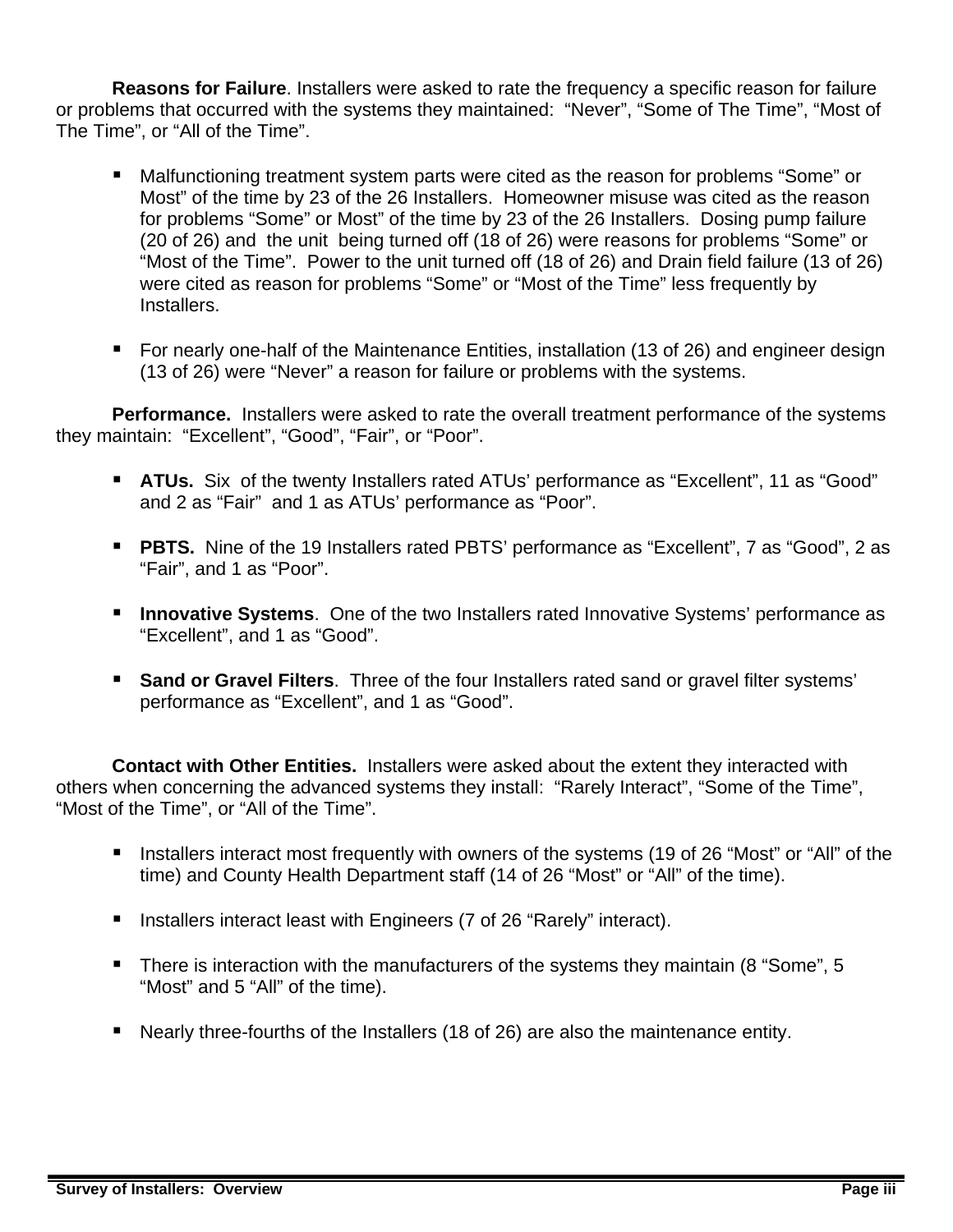**Customer Satisfaction.** Installers were asked to indicate all the ways they use to keep customers informed about their systems' performance. Of the 26 answering the questions, 9 tracked customer complaints received; 9 left a card for customer comments with the inspection; and 6 specified other ways they determined customer satisfaction. Nine of the 26 Installers reported they did not keep track of customer satisfaction. None of the Installers sent a questionnaire with the bill in order to assess customer satisfaction.

**Permitting Time**. Installers were asked about how many days it typically takes from filing a construction permit application to construction permit issuance.

- **ATUs.** Five of the 16 ATU Installers stated that it took less than a week for permitting; two said it took about two weeks while seven Installers estimated it typically took two weeks to a month. Only three of the 16 ATU Installers reported permitting taking more than a month with 180 days the longest period of time for the permitting process.
- **PBTS.** Permitting took longer for the PBTS units. Four of the 17 PBTS Installers stated that it took less than a week for permitting; three said it took about two weeks while eight Installers estimated it typically took two weeks to a month. Four of the 17 PBTS unit Installers reported permitting taking more than a month with 360 days the longest period of time for the permitting process.
- **Innovative Systems**. Only three installers reported experience with the Innovative System permitting process. One reported that the process took a week and one between 2 weeks to a month. One Installer estimated the permitting process for the Innovative System to be greater than 180 days.
- **Sand or Gravel Filters.** Sand or Gravel Filter systems took the least amount of permitting time. Of the 4 Installers, one reported it took a week, two stated it took a couple of weeks, and one estimated it took between two weeks to a month between filing a construction permit and permit issuance.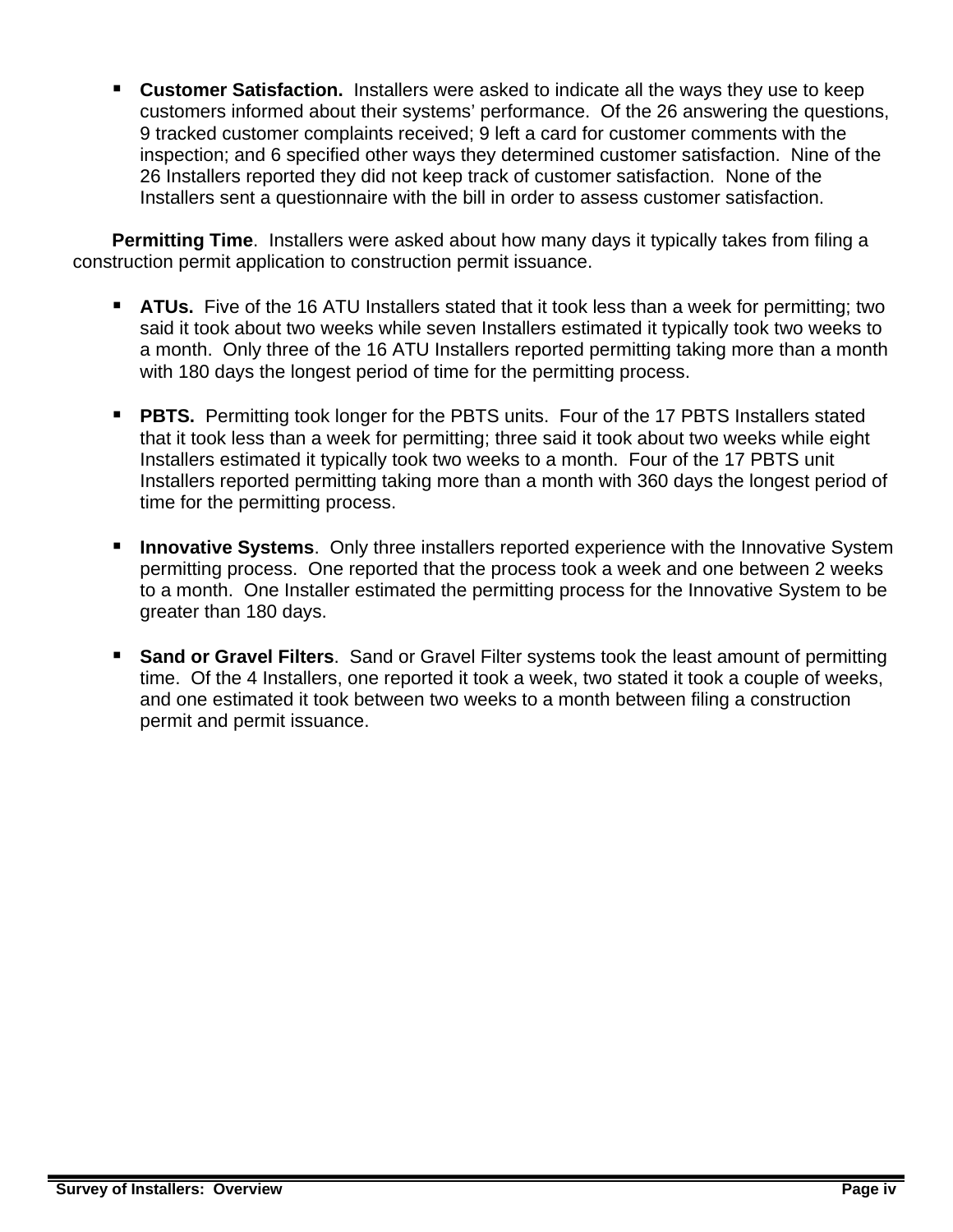**Information Management**. Installers were asked about the ways in which they reported and kept their records.

 Nearly one-half of the Installers (10 of 26) used more than one system for accessing and keeping information on their maintenance activities. Ten used the Carmody data base or some combination of the Carmody data base and other system such as paper filing system or spreadsheets. Nine Installers indicated that they used only a paper filing system. Six Installers contact the health department when needed and use other methods as well.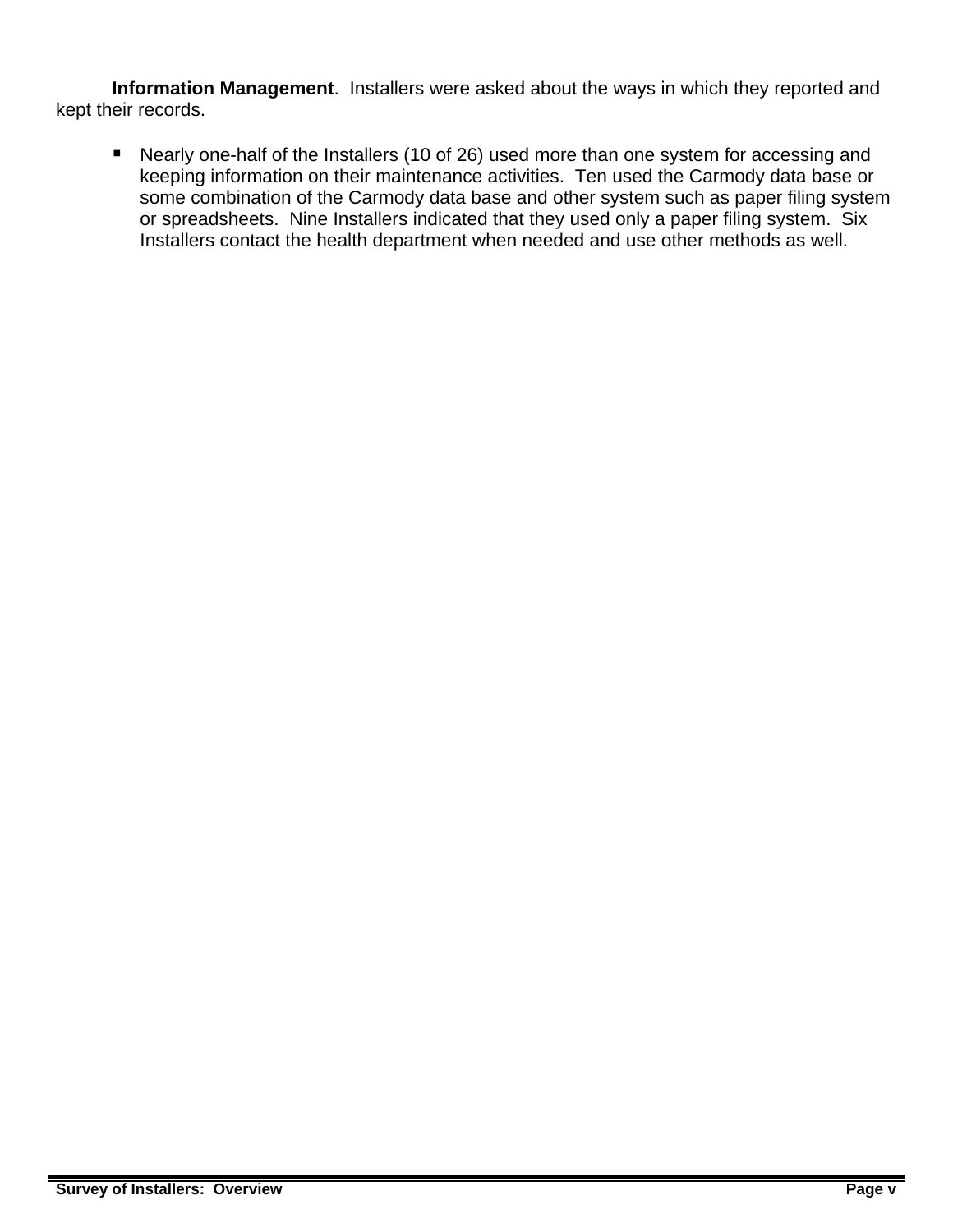### **Open-Ended Questions Comments**

 The survey of Installers included a series of open-ended questions. The Responses to these questions are included in the Survey of Installer Results.

- **1. Does your company install advanced treatment systems, such as aerobic treatment units (ATUs), performance-based treatment systems (PBTS), sand or gravel filters, and/or innovative systems?**
	- **26 YES** *[Please answer the following.]*
		- **a. Please list the TYPES AND MANUFACTURERS of the advanced treatment systems your company is certified to install.**
		- **b. What are the reasons you install the systems listed above?**

# **TRAINING AND EDUCATION NEEDS**

**10. Please tell us about training opportunities related to ATUs and PBTS that you would like to be made available to your company personnel**.

# **GENERAL ASSESSMENT**

**11. Please tell us about what aspects of the advanced system program in Florida are currently working well as it relates to construction permitting, design, installation, inspection, maintenance, and operating permitting:** 

**12. Please tell us about any changes or improvements you would like to see to the following:** 

- **a. ATU regulation, permitting, and management:**
- **b. PBTS regulation, permitting, and management:**
- **c. Innovative System regulation, permitting, and management:** 
	- **d. Sand or Gravel Filter regulation, permitting, and management:**
	- **e. Maintenance entity regulation, permitting, and management:**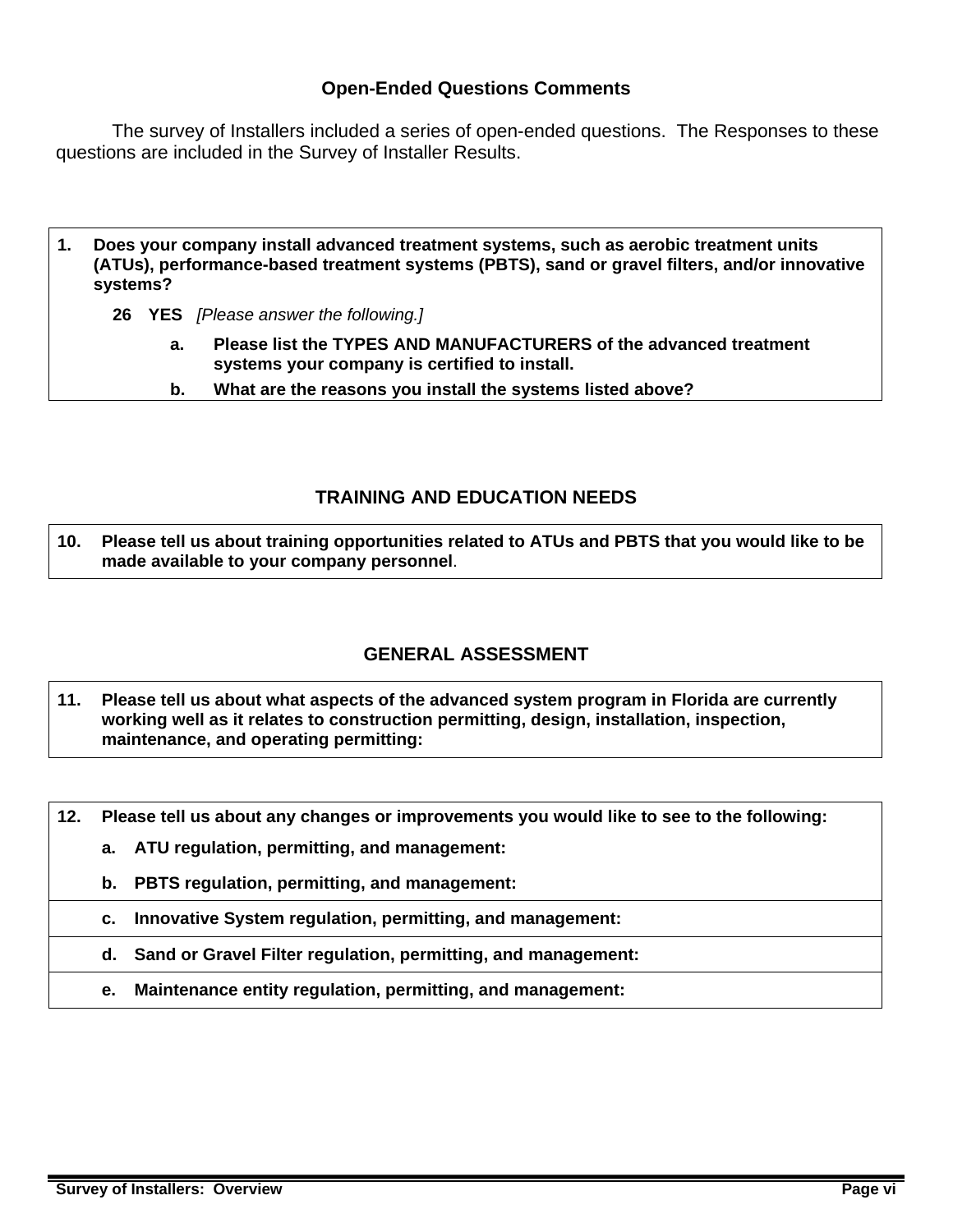

# **Advanced Onsite Systems in Florida: Survey of Installers**

The Florida Department of Health, Division of Environmental Health, Bureau of Onsite Sewage Programs is conducting a study to measure the practices and perceptions of installers about the management of advanced onsite sewage treatment and disposal systems (OSTDS). Advanced treatment systems for the purposes of this study include aerobic treatment units (ATUs), performance-based treatment systems (PBTS), innovative systems, and sand or gravel filters. Your participation in this study will help us identify the strengths of current practices and experiences as well as areas where improvement may be needed.

| <b>Installers</b>                        |      |
|------------------------------------------|------|
|                                          |      |
| % Complete                               | 3.9% |
| % Return (Completed and "Do Not Install" | 9.1% |
| Completed                                | 26   |
| Returned "No"                            | 35   |
| <b>Number Delivered</b>                  | 670  |
| Non-Deliverable                          | 39   |
| Number Mailed                            | 709  |

#### **SYSTEMS INSTALLED**

- **1. Does your company install advanced treatment systems, such as aerobic treatment units (ATUs), performance-based treatment systems (PBTS), sand or gravel filters, and/or innovative systems?**
	- **26 YES** *[Please answer the following.]*
		- **a. Please list the TYPES AND MANUFACTURERS of the advanced treatment systems your company is certified to install.**
		- **b. What are the reasons you install the systems listed above?**

|         | <b>Types and Manufacturers</b>                                                                    | <b>Reason Install System</b>                                                    |
|---------|---------------------------------------------------------------------------------------------------|---------------------------------------------------------------------------------|
| $\ast$  | ADVANCED TREATMENT- HOOT                                                                          | THEY ARE REQUIRED IN THE DEVELOPMENT WE<br>WORK IN.                             |
|         | AQUAKLEAR, FAST, HOOT, CAJANAIR,<br>NORWECO, NO-MOUND                                             | BEING VERSATILE TO COMPLY WITH ENGINEERING                                      |
|         | ATU- AQAU KLEAR; PBTS-<br><b>BIOMICROBICS-FAST UNIT; ATU-</b><br><b>CLEARSTREAM; PBTS-QUANICS</b> | WE MANUFACTURE THE CONCRETE TANKS FOR ALL 3<br>SYSTEMIS. QUANICS-ENG. SPECIFIED |
|         | ATU-AQUAAIRE AND AQUA SAFE                                                                        | <b>COUNTY REQUIRED</b>                                                          |
|         | ATU's, GRAVEL SUSTEMS. LOW<br><b>DOSING SYSTEMS INFILTRATORS</b>                                  | AS PER STATE PERMIT STATES                                                      |
| $\star$ | <b>BIO-MICROBICS; HOOT;</b><br><b>CLEARSTREAM</b>                                                 | <b>ENGINEER REQUIRED</b>                                                        |
|         | <b>CAJUN-AIRE</b>                                                                                 |                                                                                 |
| $\star$ | CLEARSTREAM; CLIONAIRE<br>CLEARSTREAM; DELTA;<br>ECOPURE; MULTIFLO                                | <b>GOOD WORKING SYSTEMS</b><br>TO SOLVE THE WASTEWATER PROBLEM SITES            |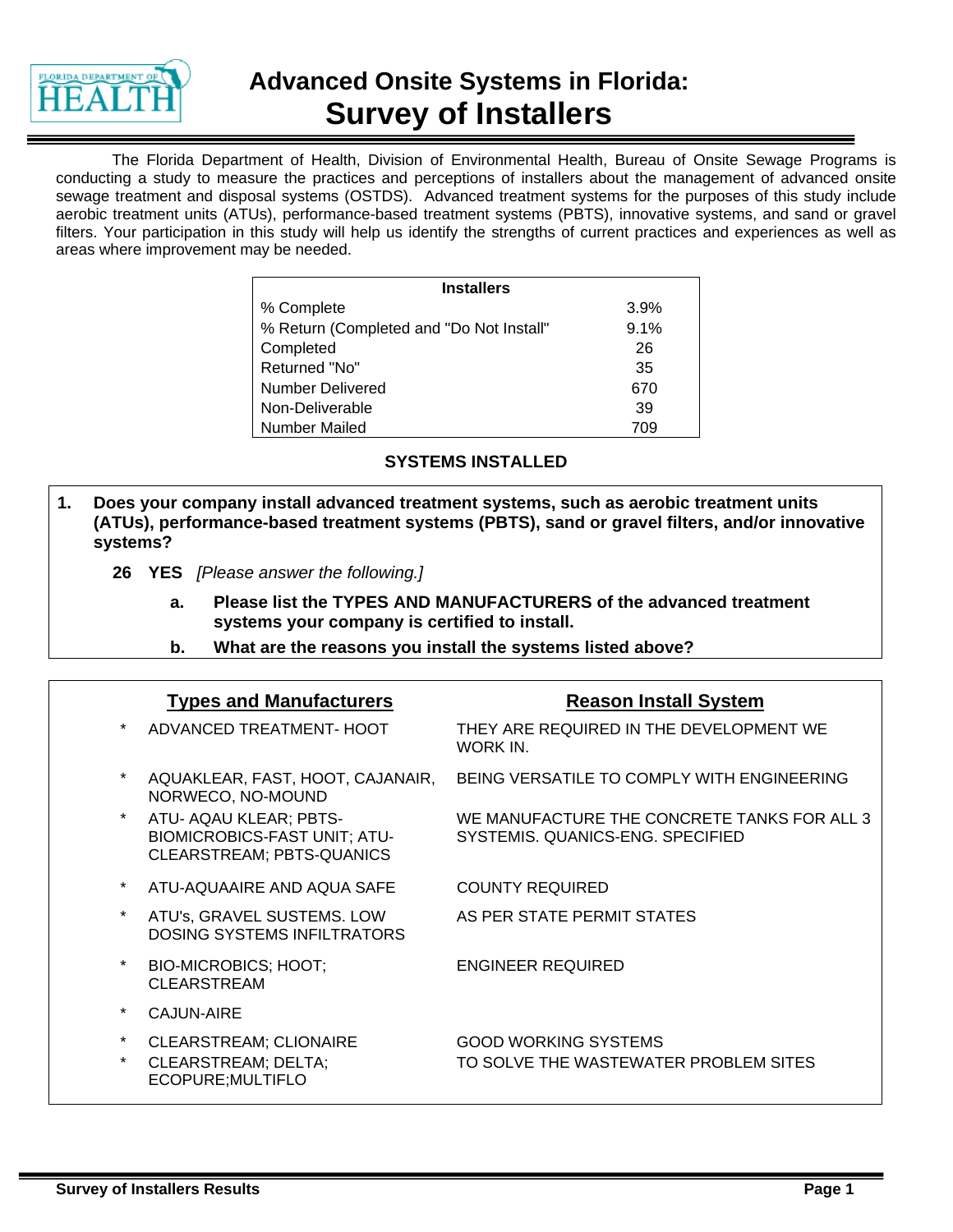|                    | <b>Types and Manufacturers</b>                                                                       | <b>Reason Install System</b>                                                                                                                                  |
|--------------------|------------------------------------------------------------------------------------------------------|---------------------------------------------------------------------------------------------------------------------------------------------------------------|
| $\star$            | CLEARSTREAM-BOLD GOLD PASSIVE<br>NITROGEN AND PHOSPHATE<br><b>REMOVAL SYSTEM;</b><br>HOOT;FAST;DELTA | TO MEET OR EXCEED ENGINEERED JOB<br>SPECIFICATIONS. OUR BELIEF IN PROMOTING<br>SYSTEMS THAT SHOULD PROVIDE LESS IMPACT ON<br><b>RECEIVING WATERS.</b>         |
| $\star$            | FAST BIOMICROBICS; AQUA KLEAR                                                                        | AREA CONSTRAINTS, ENVIORNMENTAL ISSUES                                                                                                                        |
| $\star$<br>$\star$ | FAST, NORWELD, HYDRO ACTION                                                                          | WE ARE FACTORY CERTIFIED -- WOULD LIKE TO<br>INSTALL MORE, KEEP UP WITH FUTURE NEEDS.                                                                         |
|                    | FAST/NORWECO                                                                                         | <b>LAW-NO OTHER REASON</b>                                                                                                                                    |
| $\star$            | <b>HOOT</b>                                                                                          | <b>ENGINEERS DESIGN</b>                                                                                                                                       |
| $\star$            | <b>HOOT</b>                                                                                          | I GET THE MOST OUT OF THIS SYSTEM.                                                                                                                            |
| $\star$<br>$\star$ | <b>HOOT AEROBIC TREATMENT SYSTEM</b>                                                                 | REQUIRES A PRETREATMENT TANK. SYSTEM IS NSF<br>CERTIFIED AND TESTED. MY ENGINEER HAS<br>REVIEWED THE DESIGN AND TESTING INFORMATION<br>AND IS VERY SATISFIED. |
|                    | <b>HOOT SYSTEMS</b>                                                                                  | PACKAGE DEAL- ALL INCLUSIVE; DRIP IRRIGATION;<br><b>FOWA MEMBER</b>                                                                                           |
| $\star$            | <b>HOOT, AQUA KLEAR</b>                                                                              | LOT SIZE, LARGE HOUSES, WATER TABLE                                                                                                                           |
| $\star$            | HOOT, AQUAKLEAR                                                                                      | LOT SIZE, LIMITED ROOM AND SETBACKS                                                                                                                           |
| $\star$            | HOOT, FAST, DELTA, MOSTLY HOOT                                                                       | WE ARE THE DEALER                                                                                                                                             |
| $\star$            | MULTIFLO, NYADIC AND<br><b>BIOMICROBICS FAST II</b>                                                  | BEEN DISTRIBUTOR FOR MULTIFLO AND NYADIC FOR<br>24 YEARSS AND PERMITS FOR HOMES IN<br>ENVIRONMENTALLY SENSITIVE AREAS REQUIRE<br>THEM.                        |
| $\star$            | NAYADIC- CONSOLIDATED; HOOT                                                                          | WATER TABLES AND SIZE OF PROPERTIES                                                                                                                           |
| $\star$            | NORWECO, HOOT                                                                                        | <b>PRICING</b>                                                                                                                                                |
| $\star$            | NYADIC; AERO-CELL; BIO COIR                                                                          | REDUCED SYSTEM SIZE FOR LOT                                                                                                                                   |
| $\star$            | QUANTICS, HOOT, MULTIFLO,<br>AQUKLEAR, ENVIROFILTER                                                  | SOME ARE GOOD. OTHERS WE MAINTAIN                                                                                                                             |

| <b>Type of System</b>                            | # Installed | <b>Installers</b> |
|--------------------------------------------------|-------------|-------------------|
| <b>Aerobic Treatment Unit</b>                    | 0           | 10                |
| [ATU only, i.e. not part of a PBTS]              | $1 - 5$     | 10                |
|                                                  | $6 - 10$    |                   |
|                                                  | $11 - 20$   | 2                 |
|                                                  | 50          |                   |
|                                                  | 60          |                   |
| <b>Performance-Based Treatment System (PBTS)</b> | $\Omega$    | 10                |
| [Not counting innovative systems]                | $1 - 3$     | 13                |
|                                                  | 20          |                   |
|                                                  | 30          |                   |
|                                                  | 38          |                   |
| <b>Innovative Systems</b>                        | 0           | 23                |
|                                                  | 6           |                   |
|                                                  | >10         |                   |
|                                                  | 75          |                   |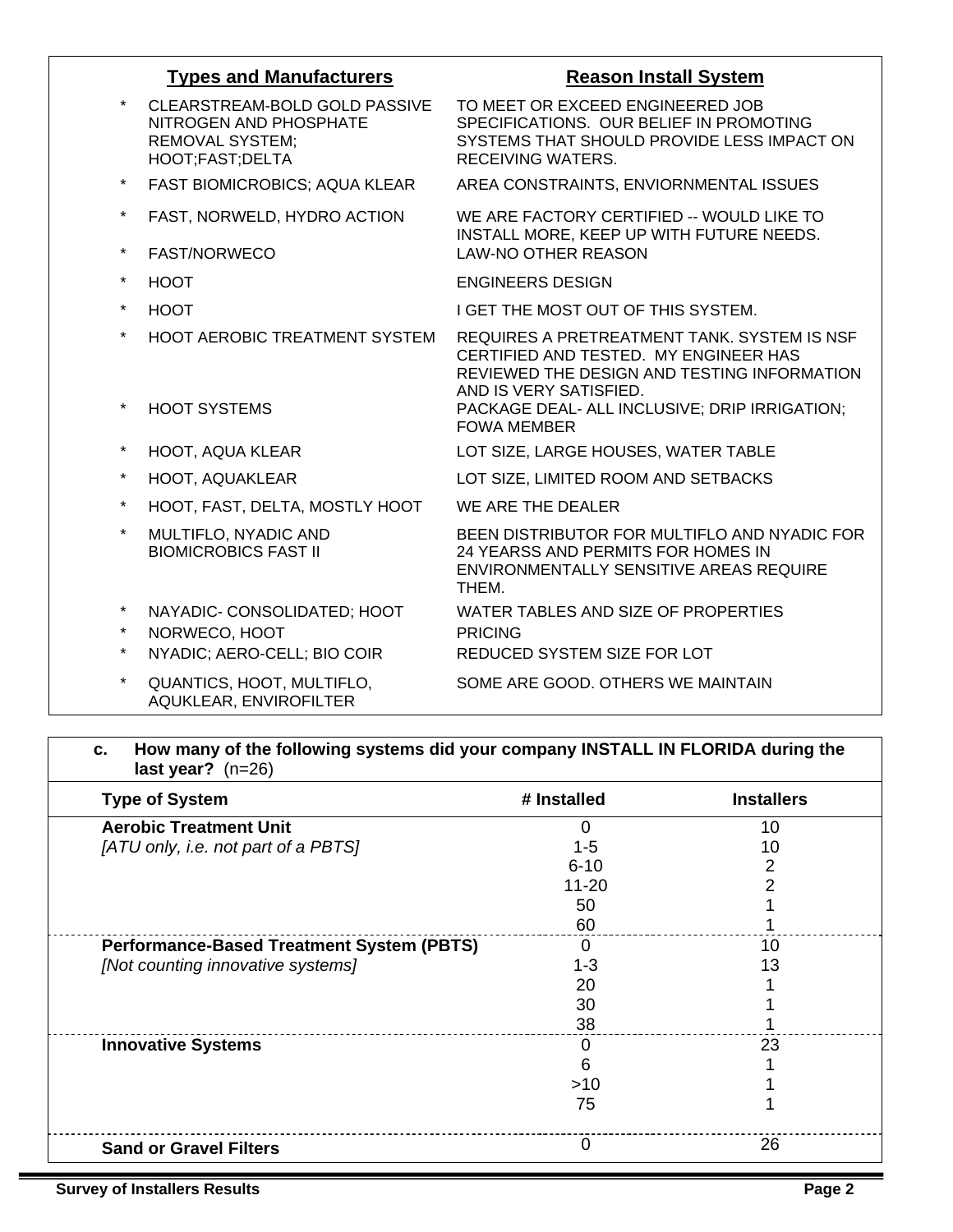| What percentage of your company's annual revenue comes from<br>d.<br><b>INSTALLING ADVANCED SYSTEMS IN FLORIDA?</b> |                   |  |  |  |  |  |  |  |
|---------------------------------------------------------------------------------------------------------------------|-------------------|--|--|--|--|--|--|--|
| 0–80 % of annual revenue                                                                                            | $(n=26)$          |  |  |  |  |  |  |  |
| % Annual Revenue                                                                                                    | <b>Installers</b> |  |  |  |  |  |  |  |
| $0\%$                                                                                                               | $\mathbf{2}$      |  |  |  |  |  |  |  |
| $< 1\%$                                                                                                             | 3                 |  |  |  |  |  |  |  |
| $1 - 5%$                                                                                                            | 10                |  |  |  |  |  |  |  |
| $6 - 10%$                                                                                                           |                   |  |  |  |  |  |  |  |
| 15%                                                                                                                 | 3                 |  |  |  |  |  |  |  |
| 80%                                                                                                                 | 1                 |  |  |  |  |  |  |  |
|                                                                                                                     |                   |  |  |  |  |  |  |  |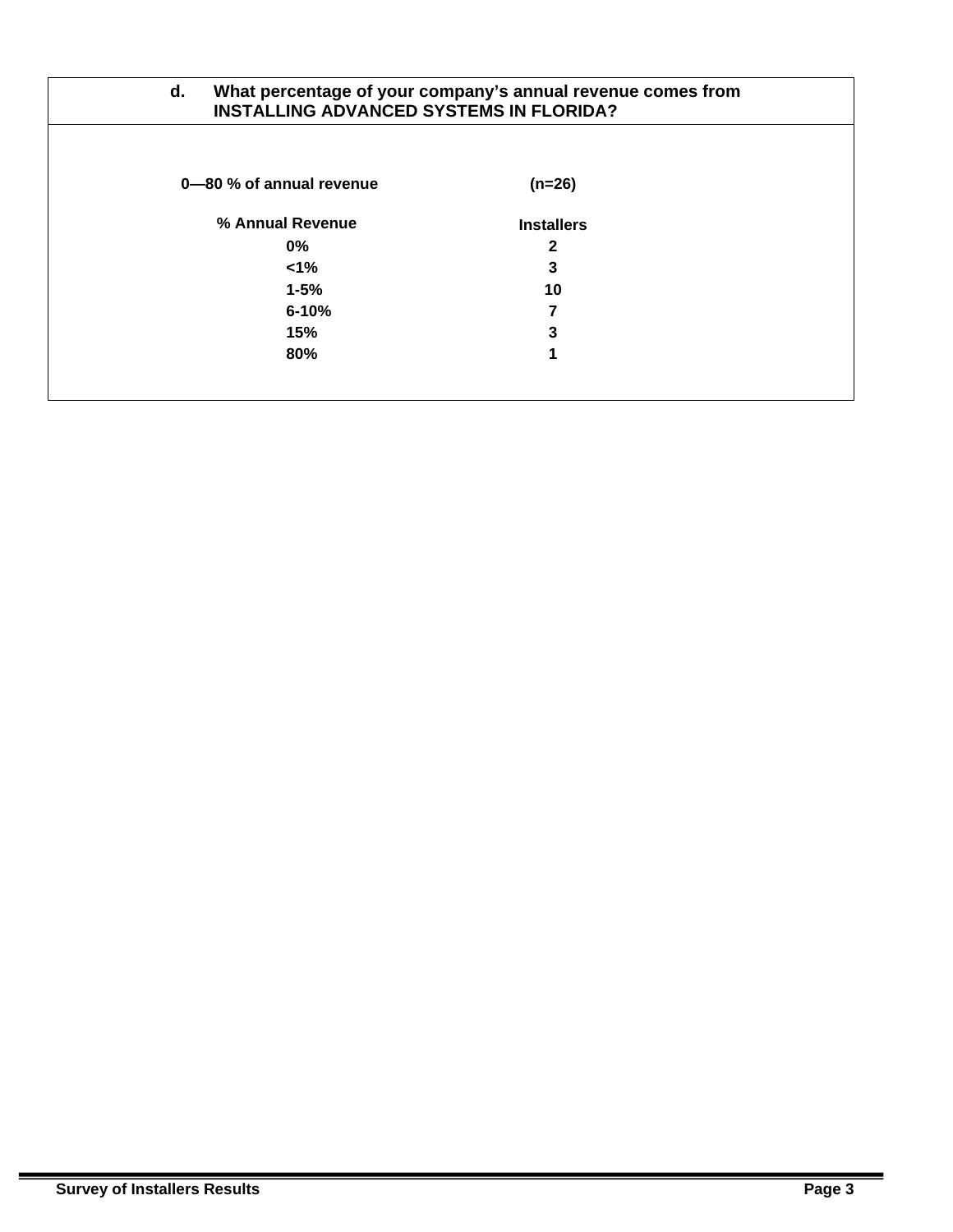|          | 28 NO - Please tell us why you do not install advanced systems.                                                                                                                                                   |
|----------|-------------------------------------------------------------------------------------------------------------------------------------------------------------------------------------------------------------------|
| $\star$  | NOT YET CERTIFIED                                                                                                                                                                                                 |
| $\star$  | WE NEVER SEE ANY PLANS FOR THESE SYSTEMS                                                                                                                                                                          |
| $\star$  | I DO NOT INSTALL ANY SYSTEMS -JUST PUMP                                                                                                                                                                           |
| $\star$  | NO CALL FOR THEM                                                                                                                                                                                                  |
| $^\star$ | WE MAINLY PUMP TANKS, HARDLY EVER INSTALL OR REPAIR OSTDS                                                                                                                                                         |
| $\star$  | WE SPECIALIZE IN MAINTENANCE ONLY ON OLDER SYSTEMS (CONVENTIONAL).<br>THAT IS MOSTLY ALL WE HAVE IN OUR AREA, 99.9%, PERSONAL CHOICE                                                                              |
| $\star$  | TRADITIONAL TYPES WORK WELL AND ARE LESS EXPENSIVE                                                                                                                                                                |
| $\star$  | DO NOT INSTALL-ONLY PUMP                                                                                                                                                                                          |
| $\star$  | PUMPING SERVICE ONLY                                                                                                                                                                                              |
| $\star$  | <b>COST AND AVAILABILITY</b>                                                                                                                                                                                      |
| $\star$  | BASICALLY I AM NO LONGER IN THE SEPTIC INDUSTRY, I KEEP MY LICENSE<br>ONLY BECAUSE IT WAS DIFFICULT TO ACHIEVE WHEN I RECEIVED IT OVER 20<br>YEARS AGO.                                                           |
| $\star$  | NOT REQUIRED TO BE INSTALLED IN THIS AREA                                                                                                                                                                         |
| $\star$  | BECAUSE THEY ARE GIVEN REDUCTIONS IN D.F. SIZING!                                                                                                                                                                 |
| $\star$  | DEMAND IS LOW, PRICE IS HIGH, PERFORMANCE IS QUESTIONABLE, MAINTENANCE IS<br>DEMANDING.                                                                                                                           |
| $\star$  | I NO LONGER DO ANY SEPTIC WORK-ONLY PORTABLE TOILETS                                                                                                                                                              |
| $\star$  | WE ARE CERTIFIED TO INSTALL MIGHTY MAC AND FAST SYSTEMS. WE DO NOT<br>INSTALL ATUS ANY MORE BECAUSE YOU NEED TO HAVE A LARGE QUANTITY TO<br>MAKE ANY MONEY DOING THE ANNUAL INSPECTION. WE OUTSOURCE OURS<br>NOW. |
| $\star$  | I DO NOT HAVE A GOOD REASON                                                                                                                                                                                       |
| $\star$  | NOT REQUIRED. CUSTOMERS DO NOT WANT TO SPEND MONEY                                                                                                                                                                |
| $\star$  | NO NEED TO DATE IN MY SERVICE AREA.                                                                                                                                                                               |
| $^\star$ | THERE HAS NOT BEEN A DEMAND. WE ARE INSTALLING OUR FIRST SYSTEM SOON                                                                                                                                              |
| $\star$  | <b>ONLY PUMP TANKS</b>                                                                                                                                                                                            |
| $\star$  | WE INSTALL CORRIG. PIPE AND STONE, INFILTRATOR AND LOW DOSING WHEN<br>NECESSARY.                                                                                                                                  |
| $\star$  | CUSTOMER EXPENSE- EXPENSIVE-PEOPLE DO NOT HAVE THE MONEY                                                                                                                                                          |
| $\star$  | I ONLY PUMP OUT TANKS                                                                                                                                                                                             |

\* NOT INTERESTED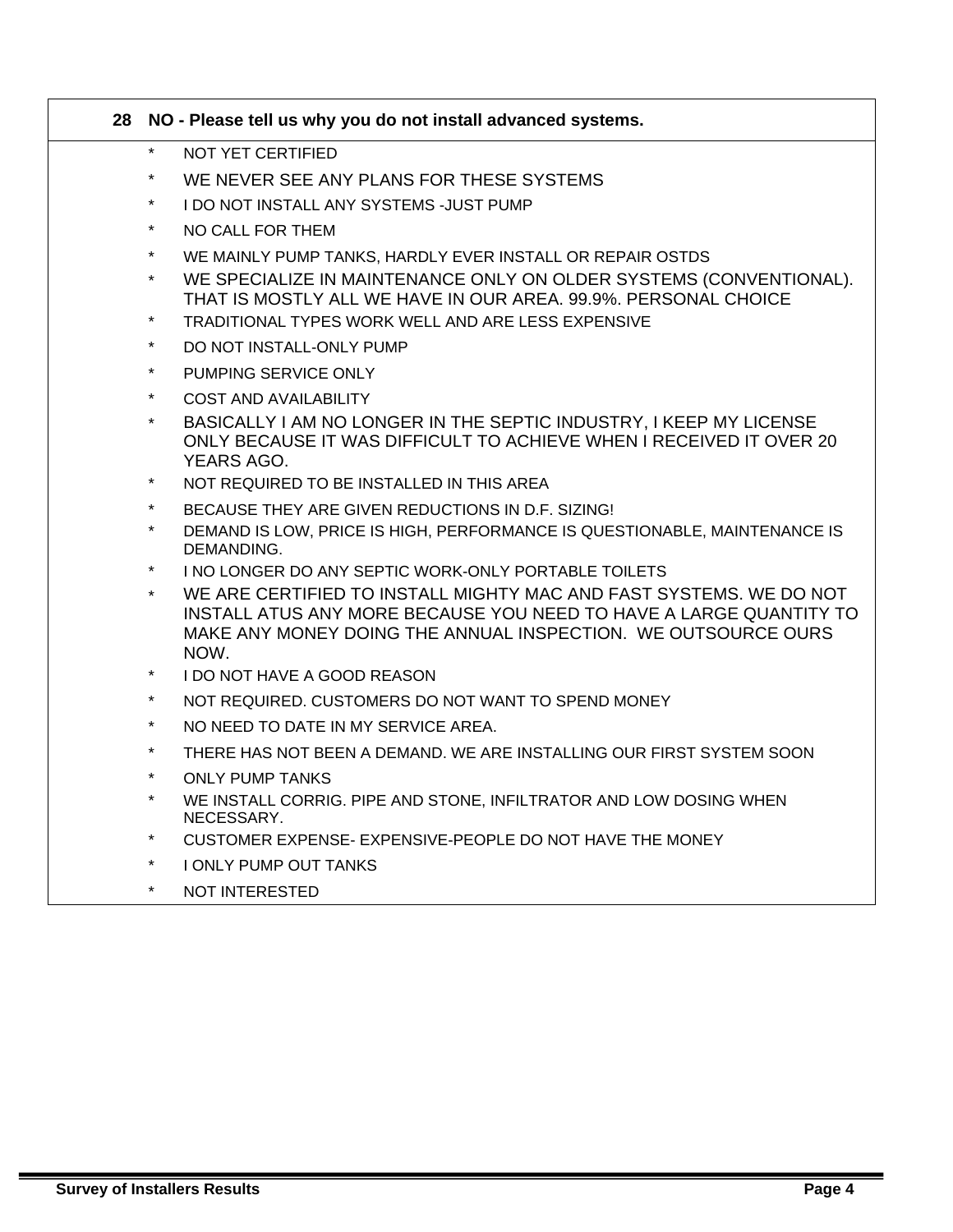#### **2. Are you a MAINTENANCE ENTITY?** (n=26)

#### **24 YES**

- **2 NO Please tell us why you are not a maintenance entity.** 
	- **\*** DON'T WANT TO BE

#### **REPAIR**

| Please estimate the average number of repair calls your company performs per year for a typical<br>system. |               |                      |                           |             |                               |
|------------------------------------------------------------------------------------------------------------|---------------|----------------------|---------------------------|-------------|-------------------------------|
| $ATU$ only $(n=19)$                                                                                        |               | <b>PBTS</b> $(n=20)$ | <b>Innovative</b> $(n=6)$ |             | <b>Sand or Gravel</b> $(n=6)$ |
| 2 0 calls                                                                                                  | 4             | 0 calls              | 4 0 calls                 | 3           | 0 calls                       |
| 1 to 4 calls                                                                                               | 1             | >1 calls             | $2\quad 2-5$ calls        | $\mathbf 1$ | 1 calls                       |
| 4 5-10 calls                                                                                               | 1             | <2 calls             |                           | 1           | 10 calls                      |
| $< 6$ calls                                                                                                | 10            | 1-5 calls            |                           |             | >10                           |
| 12 calls                                                                                                   | 1             | 6 calls              |                           |             |                               |
| 25 calls                                                                                                   | $\mathcal{P}$ | 10 calls             |                           |             |                               |
| 75-100 calls                                                                                               | 1             | $25 - 50$            |                           |             |                               |
| 200 calls                                                                                                  |               |                      |                           |             |                               |
| 250 calls                                                                                                  |               |                      |                           |             |                               |

|    | <b>Reason for Failure or Problems</b>    | <b>NEVER</b> | <b>SOME OF</b><br>THE TIME | <b>MOST OF</b><br>THE TIME | ALL OF<br><b>THE TIME</b> | <b>DON'T</b><br><b>KNOW</b> |
|----|------------------------------------------|--------------|----------------------------|----------------------------|---------------------------|-----------------------------|
| a. | Homeowner misuse                         |              | 12                         | 11                         |                           | $\boldsymbol{0}$            |
| b. | Malfunctioning treatment system<br>parts |              | 20                         | 3                          |                           |                             |
| C. | Engineer design                          | 13           |                            |                            |                           |                             |
| d. | Installation                             | 13           |                            | 2                          | O                         |                             |
| е. | Dosing Pump Failure                      | 3            | 15                         | 5                          | O                         |                             |
| f. | <b>Drainfield Failure</b>                | 8            | 12                         |                            |                           |                             |
| g. | Power to unit turned off                 | 6            | 11                         |                            |                           |                             |
| h. | Other [Please Specify.] ______           | 0            |                            |                            |                           | 0                           |
|    | Reason                                   |              | <b>Frequency</b>           |                            |                           |                             |
|    | $\ast$<br><b>CUT DRIP LINE</b>           |              | Some of the time           |                            |                           |                             |
|    | <b>CUSTOMER/OWNER DAMAGE</b><br>*        |              | Some of the time           |                            |                           |                             |

- \* ELECTRICAL Most of the Time
- FILTER CLEAN All of the Time
- PERMITTING OF ENGINEER DESIGN NOT
- LABORATORY TESTED UNITS
- DON'T CLEAN FILTERS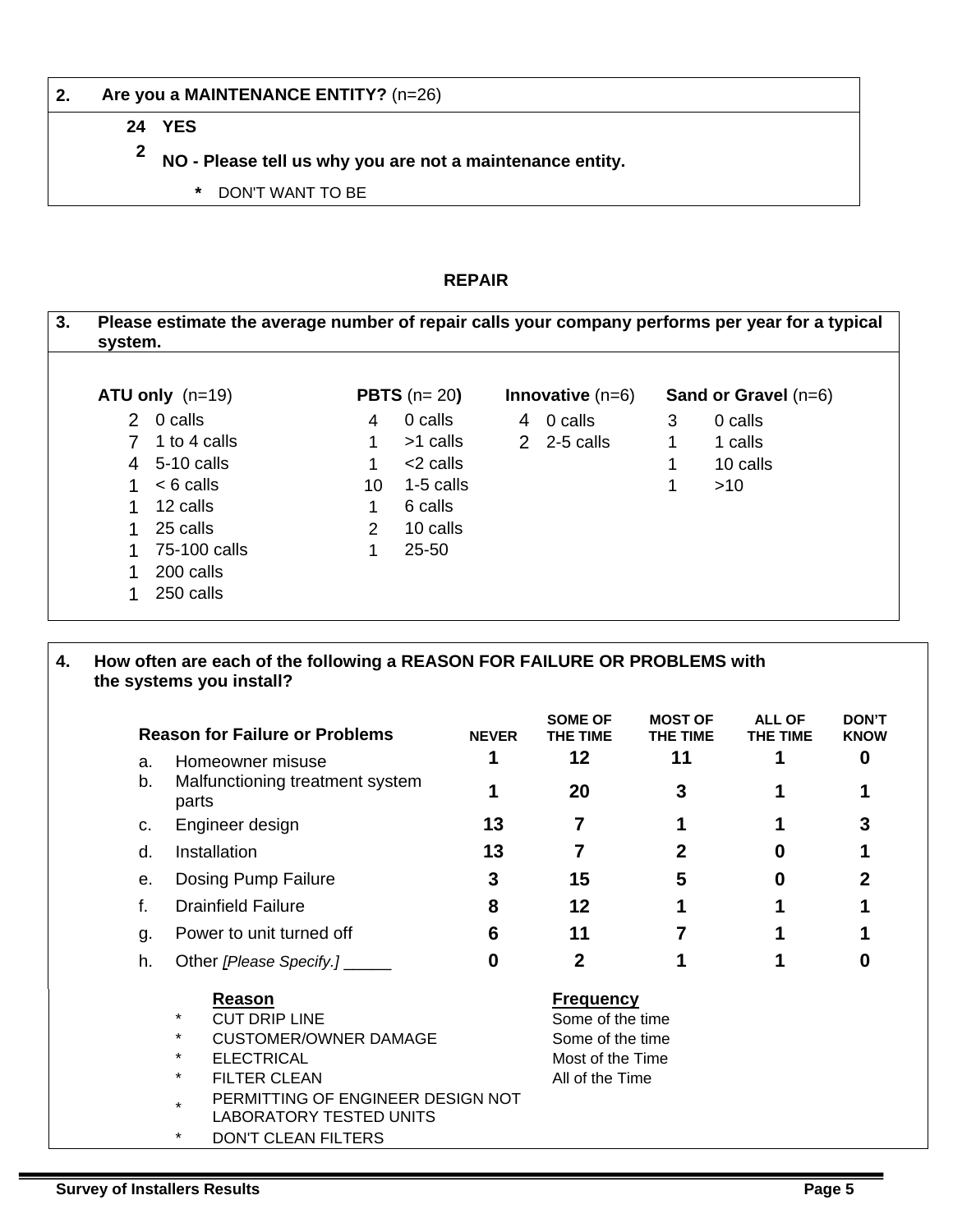| 5. | How would you rate the OVERALL TREATMENT PERFORMANCE of the systems you install? |                                 |                  |             |             |             |                                    |  |  |  |
|----|----------------------------------------------------------------------------------|---------------------------------|------------------|-------------|-------------|-------------|------------------------------------|--|--|--|
|    |                                                                                  | <b>Type of System Installed</b> | <b>EXCELLENT</b> | <b>GOOD</b> | <b>FAIR</b> | <b>POOR</b> | <b>NO BASIS</b><br><b>TO JUDGE</b> |  |  |  |
|    | а.                                                                               | ATU                             | 6                | 11          |             |             |                                    |  |  |  |
|    | b.                                                                               | <b>PBTS</b>                     | 9                |             |             |             | З                                  |  |  |  |
|    | c.                                                                               | <b>Innovative Systems</b>       |                  |             | 0           | 0           | 12                                 |  |  |  |
|    | d.                                                                               | <b>Sand or Gravel Filters</b>   | 3                |             | O           | O           | 12                                 |  |  |  |

# **CONTACT WITH OTHER ENTITIES**

### **6. To what extent does your firm/company INTERACT WITH EACH OF THE FOLLOWING ENITITIES CONCERNING THE ADVANCED SYSTEMS YOU INSTALL?** (n=26)

| <b>Entity</b>  |                                                 | <b>RARELY</b><br><b>INTERACT</b> | <b>SOME</b><br>OF THE<br><b>TIME</b> | <b>MOST OF</b><br>THE TIME | <b>ALL OF</b><br><b>THE</b><br><b>TIME</b> |                   | <b>OTHER [PLEASE SPECIFY.]</b>            |
|----------------|-------------------------------------------------|----------------------------------|--------------------------------------|----------------------------|--------------------------------------------|-------------------|-------------------------------------------|
| a.             | Owners of systems                               | 1                                | 6                                    | 8                          | 11                                         | $\boldsymbol{0}$  |                                           |
| b.             | <b>County Health</b><br><b>Department Staff</b> | $\mathbf{2}$                     | 7                                    | 3                          | 13                                         | 1                 | HAVE NOT GOT AN O.P.<br>PERMIT IN 3 YEARS |
| $\mathsf{C}$ . | Manufacturers of<br>system components           | $6\phantom{1}6$                  | 8                                    | 5                          | 7                                          | $\boldsymbol{0}$  |                                           |
| d.             | Engineers of the<br>systems you install         | 7                                | 6                                    | 4                          | 9                                          | $\boldsymbol{0}$  |                                           |
| е.             | <b>Maintenance Entities</b><br>for systems      | 5                                | $\mathbf{2}$                         | 1                          | $\boldsymbol{0}$                           | <b>WE ARE THE</b> | 18<br><b>MAINTENANCE ENTITY</b>           |

#### **7. What method does your company use to determine CUSTOMER SATISFACTION WITH THE PERFORMANCE of the advanced systems you install?** *[Please*  $\checkmark$  *all that apply.]* (n =26)

- **9** Track customer complaints received
- **9** Leave card for customer comments with service call/inspection
- **0** Questionnaire sent with bill
- **9** Don't keep track
- **6** Other *[Please Specify.]* 
	- CUSTOMER LETS ME KNOW
	- EVERY SYSTEM I INSTALL PERSONALLY AND TALK TO THEM ABOUT ALL OF THE SYSTEM. THEY HAVE MY CELL NUMBER AND IT'S ON 24/7.
	- **KEEP CONTACT WITH CUSTOMERS**
	- PHONE DIRECTLY TO CUSTOMER AND ASK FOR COMMENTS
	- THEY WILL CALL US
	- VERBAL COMMUNICATIONS BEFORE AND AFTER CALL.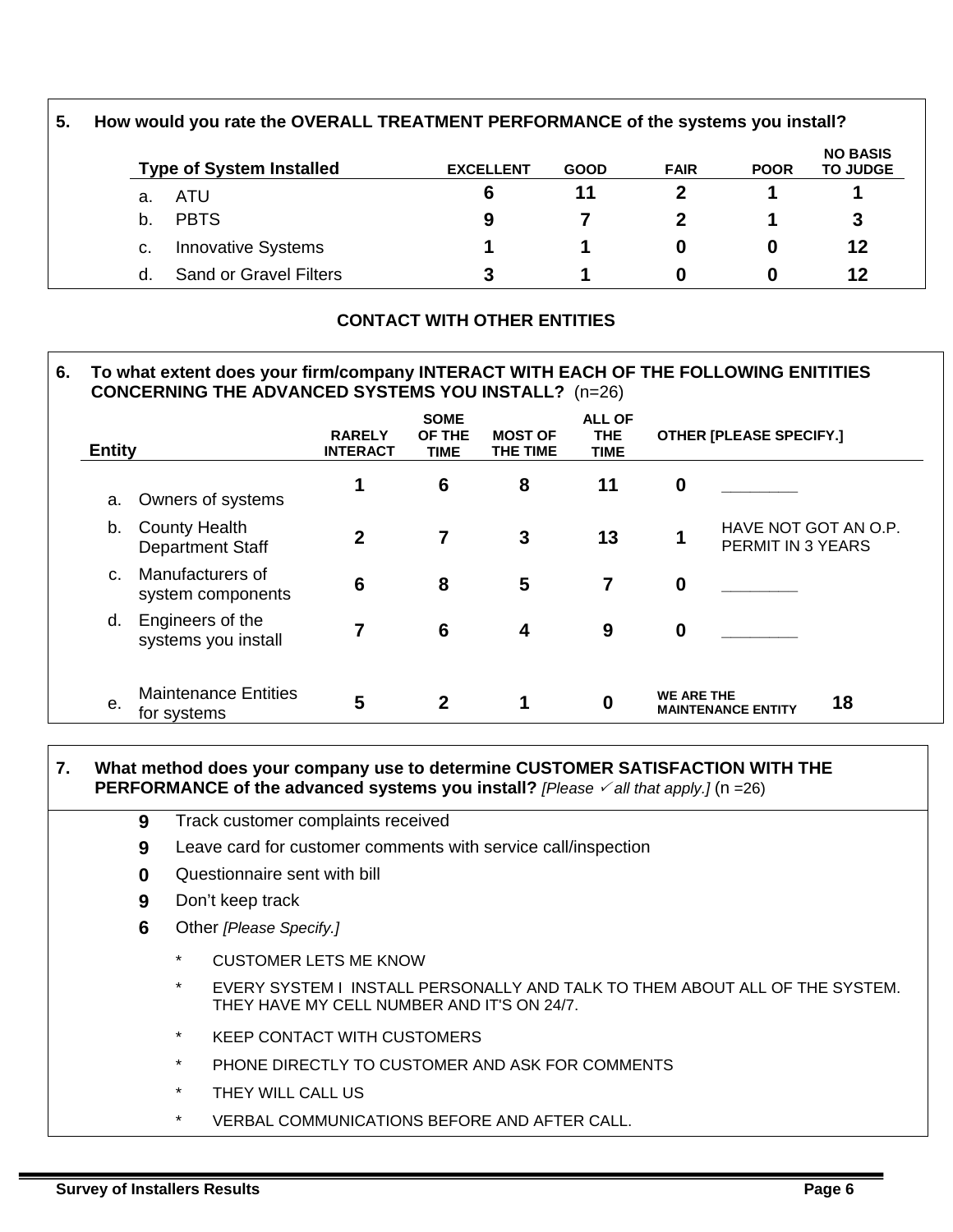- **8. Do you normally handle construction and operating permitting with the County Health Department for the systems you install?** 
	- **23 Yes**

**How many days does it typically take from filing a construction permit application to construction permit issuance?**

|              | $ATU$ only $(n=16)$                                                   |                | <b>PBTS</b> $(n=17)$      | <b>Innovative</b> $(n=3)$ |   | Sand or Gravel $(n=4)$ |
|--------------|-----------------------------------------------------------------------|----------------|---------------------------|---------------------------|---|------------------------|
| 1            | $1-2$ days                                                            | 4              | 1-7 days                  | 1 7 days                  | 1 | 5 days                 |
| $\mathbf{1}$ | <5 days                                                               | 1              | 5-15 days                 | 1 14-28 days              |   | $2, 7-10$              |
| 3            | 5-7 days                                                              | $\overline{2}$ | $10-14$ days              | $1 > 180$ days            | 1 | 14-28                  |
| 2            | $8-13$ days                                                           | 6              | 14-30 days                |                           |   |                        |
| 5            | 14-30 days                                                            | 1              | 60 days                   |                           |   |                        |
| 1            | >20 days                                                              | 1.             | >60 days                  |                           |   |                        |
|              | >30 days                                                              | 1              | 270 days                  |                           |   |                        |
| $\mathbf 1$  | 45 days                                                               | 1              | 360 days                  |                           |   |                        |
| $\mathbf 1$  | 180 days                                                              |                |                           |                           |   |                        |
|              |                                                                       |                |                           |                           |   |                        |
|              |                                                                       |                |                           |                           |   |                        |
|              |                                                                       |                |                           |                           |   |                        |
|              |                                                                       |                |                           |                           |   |                        |
| 3            | No Please tell us who handles permitting for the systems you install? |                |                           |                           |   |                        |
|              | $\ast$<br><b>ENGINEERS</b><br>$\ast$                                  |                | CONTRACTORS REPAIRS WE DO |                           |   |                        |

\* THE DESIGNING ENGINEERS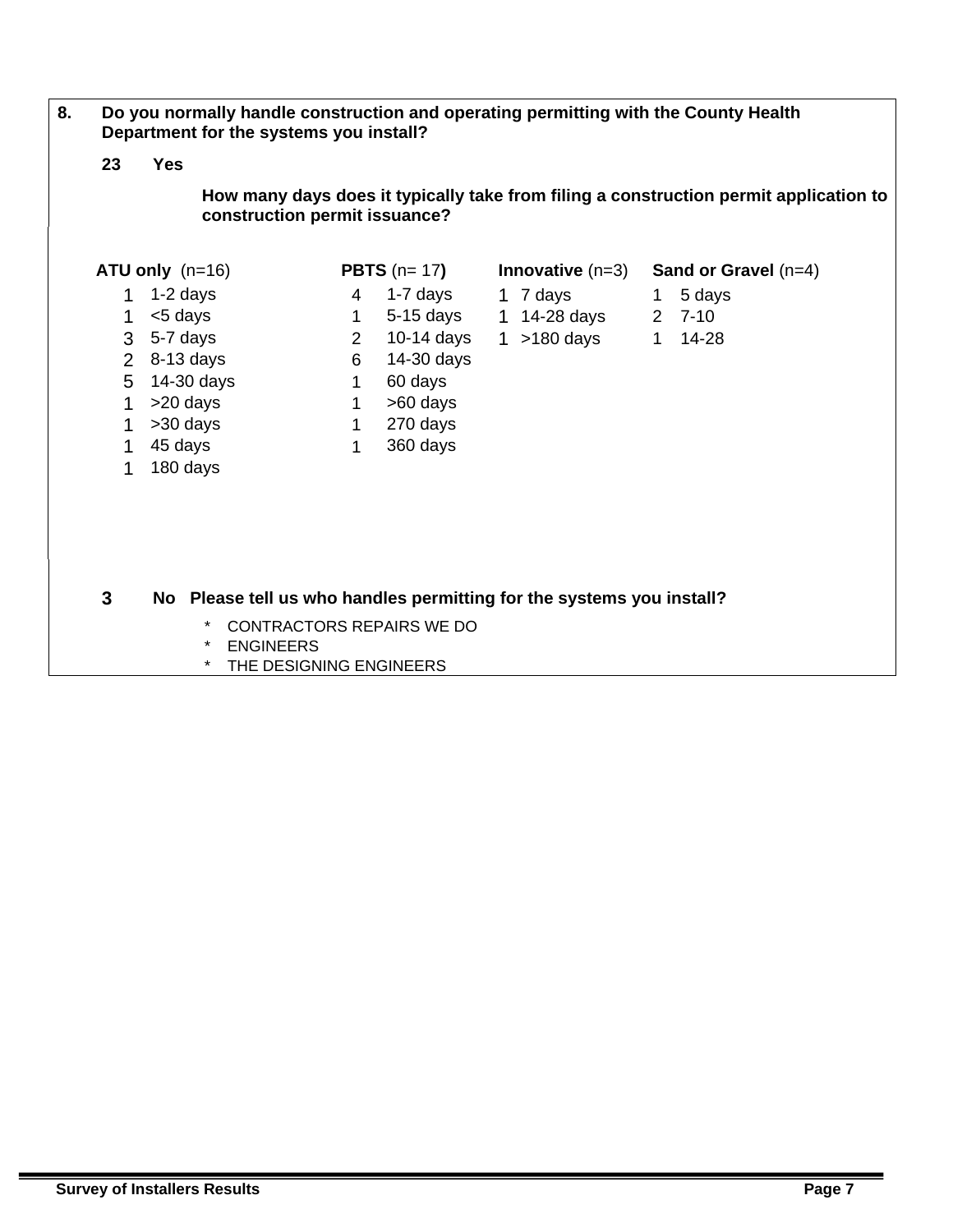#### **9. Which system or method do you use for accessing and keeping information on the advanced systems you install? (N=25)**

- 
- **1** Spreadsheets and tables **9** Paper filing system
- **10** Other *[Please Specify.]*
- **3** Carmody Database **2** Contact county health department when needed
	-
	- \* ALL CARMODY DATABASE, SPREADSHEETS AND TABLES, PAPER FILING SYSTEM, CONTACT COUNTY HEALTH DEPARTMENT WHEN NEEDED.
	- \* CARMODY DATABASE AND PAPER FILING SYSTEM
	- CARMODY DATABASE AND PAPER FILING SYSTEM
	- \* CARMODY DATABASE, CONTACT COUNTY HEALTH DEPARTMENT WHEN NEEDED
	- \* CARMODY DATABASE, SPREADSHEETS AND TABLES, PAPER FILING SYSTEM
	- \* CARMODY DATABASE, SPREADSHEETS AND TABLES, PAPER FILING SYSTEM
	- \* CARMODY DATABASE; PAPER FILING SYSTEM
	- \* SPREADSHEETS AND TABLES, PAPER FILING SYSTEM, CONTACT COUNTY HEALTH DEPARTMENT WHEN NEEDED
	- \* SPREADSHEETS AND TABLES, PAPER FILING SYSTEM, CONTACT COUNTY HEALTH DEPARTMENT WHEN NEEDED
	- SPREADSHEETS AND TABLES; PAPER FILING SYSTEM

# **TRAINING AND EDUCATION NEEDS**

| 10. |         | Please tell us about training opportunities related to ATUs and PBTS that you would like to be<br>made available to your company personnel.                                                                           |
|-----|---------|-----------------------------------------------------------------------------------------------------------------------------------------------------------------------------------------------------------------------|
|     | $\star$ | ALL TRAINING AVA.-FOWA, DOH, MANUFACTURERS, ETC.                                                                                                                                                                      |
|     |         | ANYTHING OTHER THAN "SOIL ANALYSIS" WOULD BE REFRESHING                                                                                                                                                               |
|     | $\star$ | CARMODY DATABASE TRAINING                                                                                                                                                                                             |
|     |         | FOWA TRAINING CLASSES ARE THE BEST OPER. EACH COMPANY SHOULD HAVE THE<br>OPPORTUNITY TO QUALIFY TO SERVICE ANY BRANDS                                                                                                 |
|     |         | IF COMPANIES HAD TO GIVE A MANDITORY CLASS TO ANY CONTRACTOR NOT JUST THE ONES<br>WITH EXCLUSIVE CONTRACTS THE MAINTENANCE WOULD BE DONE BY MORE FIRMS AND THE<br>QUALITY WOULD IMPROVE ALLONG WITH CUSTOMER CONTACT. |
|     |         | MANY BRANDS (MANUFACTURERS) HAVE JURISDICTION (GEOGRAPHIC) AREAS THAT ARE GIVEN<br>TO SPECIFIC ENTITIES AND DO NOT ALLOW OTHERS TO WORK IN THOSE SYSTEMS.                                                             |
|     |         | MORE SEMINARS STRICTLY ABOUT ATU'S AND PBTS                                                                                                                                                                           |
|     | $\star$ | NEAR JACKSONVILLE                                                                                                                                                                                                     |
|     | $\star$ | <b>NONE</b>                                                                                                                                                                                                           |
|     | $\star$ | TRAINING BY PROFESSIONALS WITH THE STATE & MANUFACTURERES IS ALWAYS APPRECIATED.<br>PLEASE KEEP US INFORMED OF THESE OPPORTUNITIES.                                                                                   |
|     |         | <b>TRAINING IS GOOD</b>                                                                                                                                                                                               |
|     | $\star$ | <b>TRAINING NOTIFICATION</b>                                                                                                                                                                                          |
|     | $\star$ | VERY SATISFIED WITH THE CURRENT TRAINING THE HOOT REPRESENTATIVE PROVIDES.                                                                                                                                            |
|     | $\star$ | WE WOULD LIKE TO DO MAINTENANCE ON ALL ATU AND PBS.                                                                                                                                                                   |
|     | $\star$ | WOULD LIKE TRAINING IN NIATIC ATU AND OTHER ATU TO BE AVAILABLE TO ALL INSTALLERS.                                                                                                                                    |
|     |         |                                                                                                                                                                                                                       |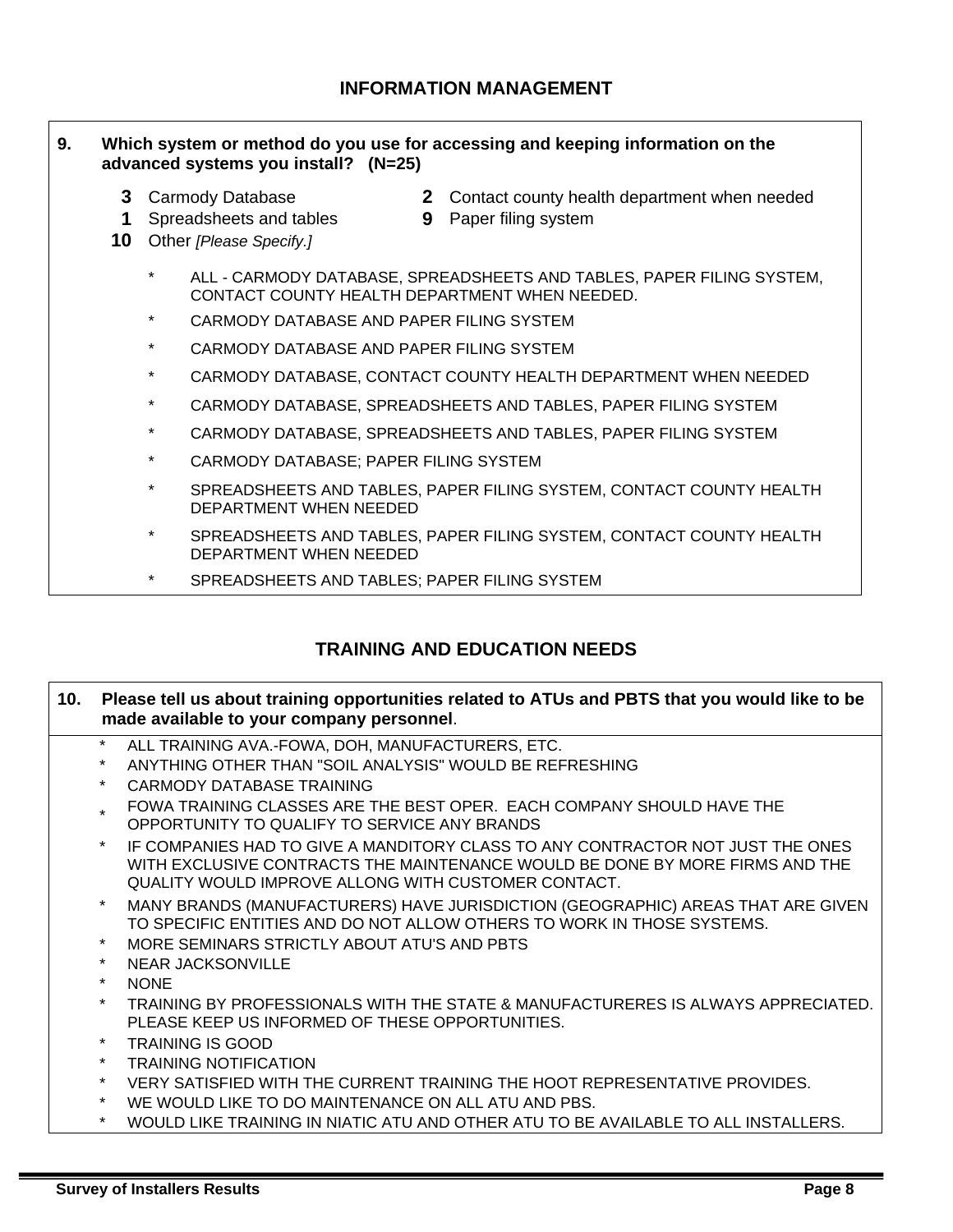## **GENERAL ASSESSMENT**

- **11. Please tell us about what aspects of the advanced system program in Florida are currently working well as it relates to construction permitting, design, installation, inspection, maintenance, and operating permitting:** 
	- ATU ARE A GOOD WORKING SYSTEM
	- \* DCDH
	- ENGINEERING IS TOTALLY NOT NEEDED. WASTE OF MONEY. MAINTENANCE SHOULD BE 1 TIME A YEAR.
	- \* GOOD
	- I THINK THE SYSTEMS ARE TOO EXPENSIVE TO BE USED IN REPAIRS. AVERAGE REPAIR COST IS 3-4 THOUSAND DOLLARS. AVERAGE ATU IS \$12,000 TO 20,000. THERE ARE A LOT OF PEOPLE WHO CAN'T AFFORD THE LOWER END, MUCH LESS THE ATU.
	- \* IT'S OK. WOULD LIKE TO SEE QUICKER PERMIT TURN AROUND.
	- LOOKS GOOD ON PAPER. NO 2 COUNTIES ASK OR LOOK FOR THE SAME PAPERS.
	- MOST ALL OF IT.
	- N/A- STILL TOO EXPENSIVE FOR WHAT THE TYPICAL RESIDENTIAL HOUSEHOLD CAN AFFORD IN FLORIDA'S ECONOMY.
	- NONE
	- OKAY WITH ALL THE ABOVE
	- \* PBTS SEEM TO BE WORKING BEST
	- \* PERMITTING TOO BUREAUCRATIC
	- POLK COUNTY DOES NOT ISSUE OPERATING PERMITS, THEY JUST TAKE THE \$\$\$. I HAVE NOT GOT AN OPERATING PERMIT IN THREE YEARS AND WE MAINTAIN ABOUT 300 ATU's.
	- THE HEALTH DEPARTMENT TAKES OUR PERMIT FEE WELL AND GIVES US A RECEIPT NORMALLY ON THE SAME DAY.
	- WE ARE NOT HAVING ANY PROBLEMS WITH THE ATU, PBTS SYSTEMS WE CURRENTLY INSTALL AND MAINTAIN.
	- WE THINK ALL ITEMS ABOVE ARE WORKING WELL ESP. IN THESE TURBULENT TIMES. WE APPRECIATE THE PROFESSIONAL ASSISTANCE OF ALL THE STAFF AT BREVARD AND INDIAN RIVER HEALTH DEPARTMENTS.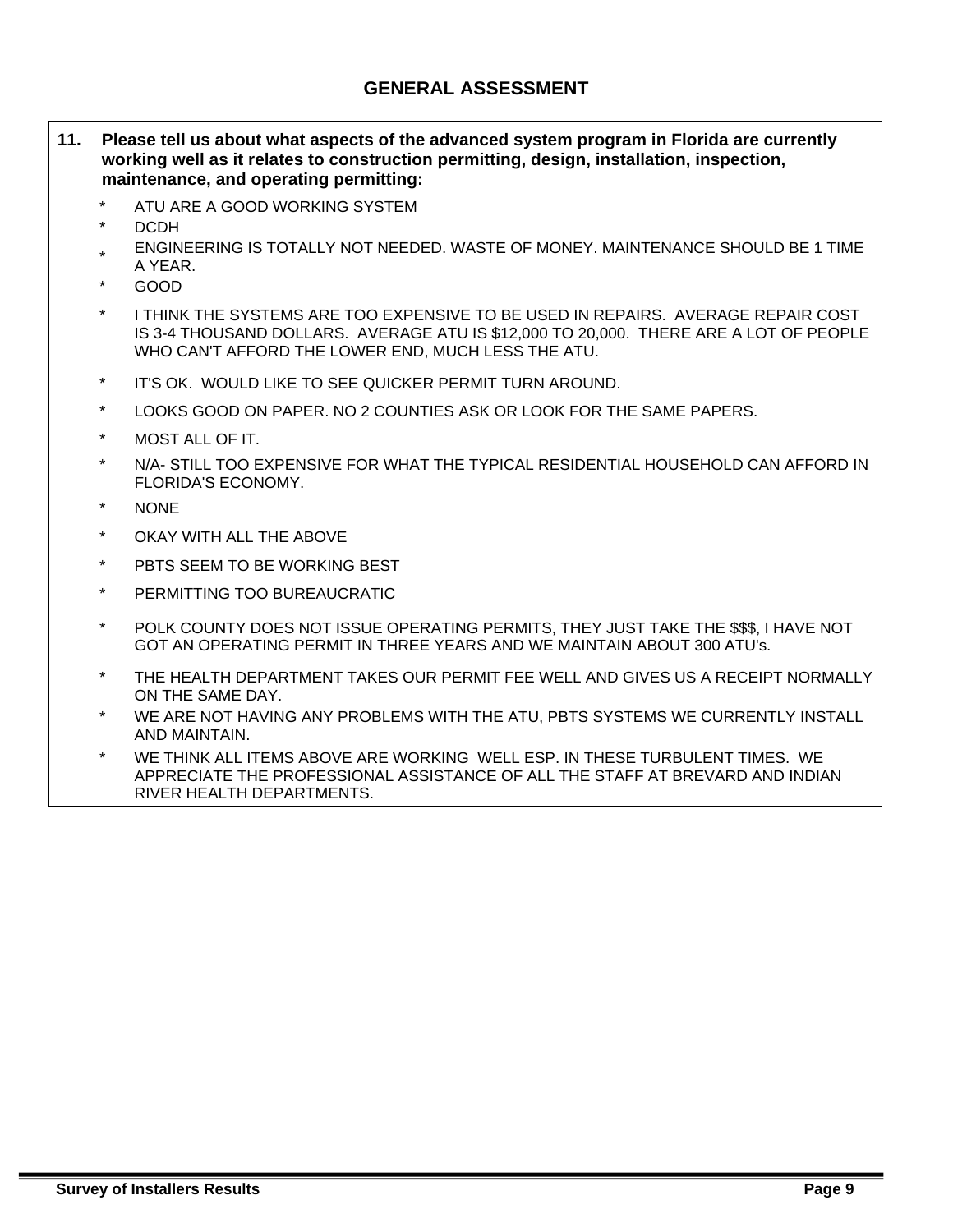| 12. | Please tell us about any changes or improvements you would like to see to the following: |                    |                                                                                                                                                                                                                       |
|-----|------------------------------------------------------------------------------------------|--------------------|-----------------------------------------------------------------------------------------------------------------------------------------------------------------------------------------------------------------------|
|     | a. ATU regulation, permitting, and management:                                           |                    |                                                                                                                                                                                                                       |
|     |                                                                                          | $\star$            | ALL ATU'S INSTALLED SHOULD HAVE A PRETREATMENT TANK SIZED ACCORDING TO 64E-6<br>NEW SYSTEMS STANDARDS. ALL ATU's ON THE MARKET SHOULD HAVE AN NSF SEAL OF<br>APPROVAL BEFORE BEING CONSIDERED FOR STATE APPROVAL.     |
|     |                                                                                          | $\star$            | ANNUAL OPERATING PERMIT, NOT BI-ANNUAL                                                                                                                                                                                |
|     |                                                                                          | $\star$            | ENGINEERING IS TOTALLY NOT NEEDED. WASTE OF MONEY, MAINTENANCE SHOULD BE 1<br>TIME A YEAR.                                                                                                                            |
|     |                                                                                          | $\star$            | IF COMPANIES HAD TO GIVE A MANDITORY CLASS TO ANY CONTRACTOR NOT JUST THE<br>ONES WITH EXCLUSIVE CONTRACTS THE MAINTENANCE WOULD BE DONE BY MORE FIRMS<br>AND THE QUALITY WOULD IMPROVE ALLONG WITH CUSTOMER CONTACT. |
|     |                                                                                          | $\star$            | LESS REGULATION AND LESS PERMITTING. PLACE THE RESPONSIBILITY ON THE<br>CONTRACTORS.                                                                                                                                  |
|     |                                                                                          | $\star$            | MORE COMPETITION IN MAINTENANCE ENTITIES AND MANUFACTURERS                                                                                                                                                            |
|     |                                                                                          | $\star$            | NEED TO CONSOLIDATE TO THE SAME PAPER WORK. NEED TO BE ABLE TO DO<br>MAINTENANCE ON ALL SYSTEMS.                                                                                                                      |
|     |                                                                                          | $\star$            | <b>NONE</b>                                                                                                                                                                                                           |
|     |                                                                                          | $\star$            | <b>NONE</b>                                                                                                                                                                                                           |
|     |                                                                                          | $\star$            | <b>NONE</b>                                                                                                                                                                                                           |
|     |                                                                                          | $\star$            | OK                                                                                                                                                                                                                    |
|     |                                                                                          | $\star$<br>$\star$ | PERMITTING SHOULD NOT REQUIRE A ENGINEER IN THE FUTURE.<br>QUALIFICATIONS TO SERVICE UNIT AFTER TRAINING                                                                                                              |
|     |                                                                                          | $\star$            | THE BIGGEST COMPLAINT FOR ATU IS THAT ENGINEERS BEING ABLE TO DECIDE EXACTLY<br>WHAT MANUFACTURER WE HAVE TO INSTALL.                                                                                                 |
|     |                                                                                          | $\star$            | YES, MANAGEMENT. THERE IS NONE IN POLK COUNTY                                                                                                                                                                         |

|                    | b. PBTS regulation, permitting, and management:                                                                                                                                                                                                              |
|--------------------|--------------------------------------------------------------------------------------------------------------------------------------------------------------------------------------------------------------------------------------------------------------|
| $\star$<br>$\star$ | ALL ATU's INSTALLED SHOULD HAVE A PRETREATMENT TANK SIZED ACCORDING TO 64E-6<br>NEW SYSTEMS STANDARDS. ALL ATU's ON THE MARKET SHOULD HAVE AN NSF SEAL OF<br>APPROVAL BEFORE BEING CONSIDERED FOR STATE APPROVAL.<br>ANNUAL OPERATING PERMITS, NOT BI-ANNUAL |
| $\star$            | ENGINEERING IS TOTALLY NOT NEEDED. WASTE OF MONEY. MAINTENANCE SHOULD BE 1<br>TIME A YEAR.                                                                                                                                                                   |
| $\star$            | LESS REGULATION AND LESS PERMITTING. KEEP IT SIMPLE.                                                                                                                                                                                                         |
| $\star$            | MANAGEMENT                                                                                                                                                                                                                                                   |
| $\star$            | MORE COMPETITION IN MAINTENANCE ENTITIES AND MANUFACTURERS                                                                                                                                                                                                   |
| $\star$            | NEED TO CONSOLIDATE TO THE SAME PAPER WORK. NEED TO BE ABLE TO DO<br>MAINTENANCE ON ALL SYSTEMS.                                                                                                                                                             |
| $\star$            | <b>NONE</b>                                                                                                                                                                                                                                                  |
| $\star$            | <b>NONE</b>                                                                                                                                                                                                                                                  |
| $\star$            | PERMITTING SHOULD NOT REQUIRE A ENGINEER IN THE FUTURE. ANNUAL FEES FOR<br>OPERATING PERMIT SHOULD BE LESS                                                                                                                                                   |
| $\star$            | <b>SHORTER</b>                                                                                                                                                                                                                                               |
| $\star$            | THE BIGGEST COMPLAINT IS THAT ENGINEERS BEING ABLE TO DECIDE EXACTLY WHAT<br>MANUFACTURER WE HAVE TO INSTALL.                                                                                                                                                |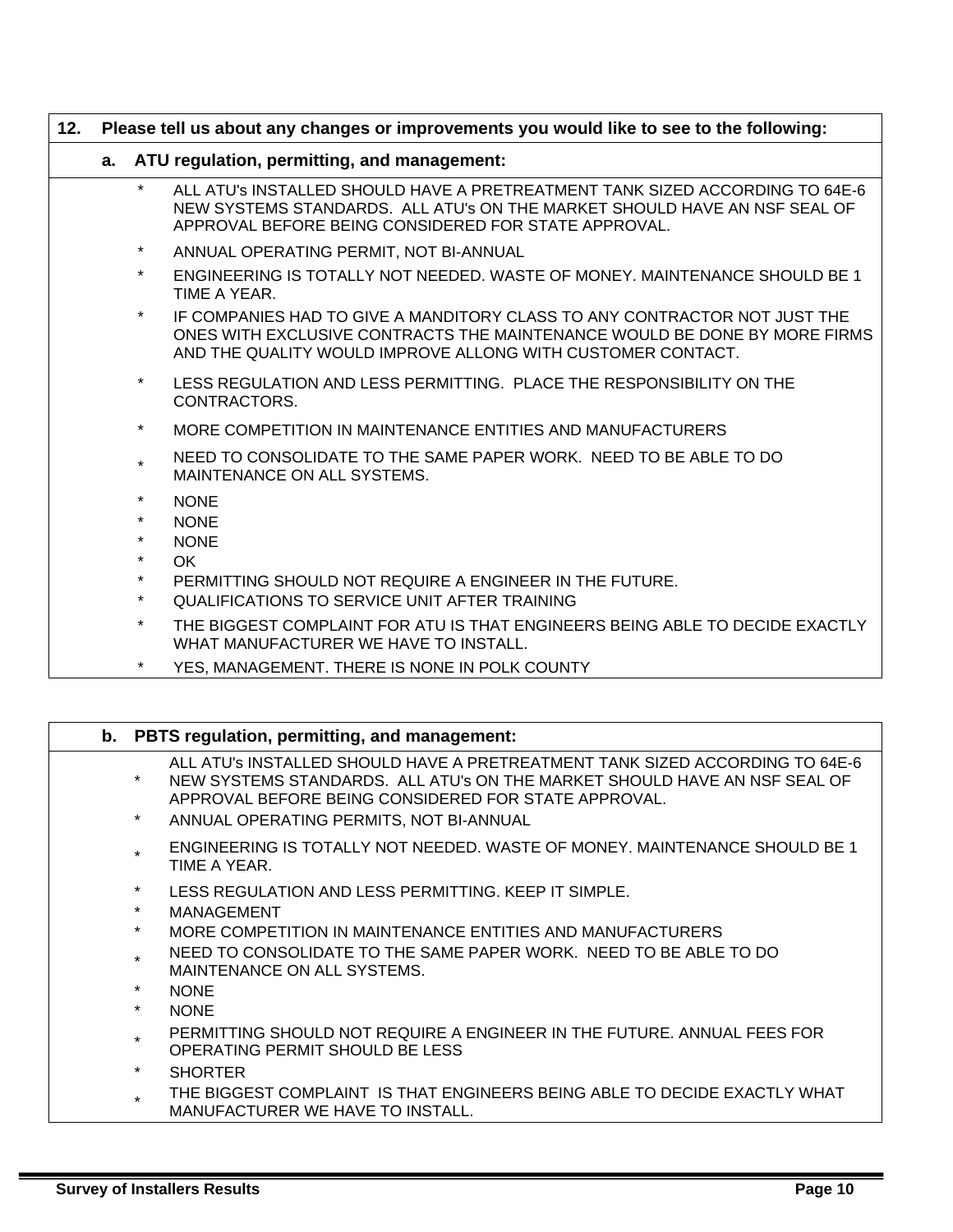|         | c. Innovative System regulation, permitting, and management:                                                                                                                     |
|---------|----------------------------------------------------------------------------------------------------------------------------------------------------------------------------------|
| $\star$ | ANNUAL FEES FOR OPERATING PERMIT SHOULD BE LESS                                                                                                                                  |
| $\star$ | LESS REGULATION AND LESS PERMITTING. HAVE LOCAL HEALTH DEPTS COMPLETE PAGE<br>3 OF APPLICATION.                                                                                  |
| $\star$ | MORE OPENNESS TO NEW AND INNOVATIVE SYSTEMS TO BE TRIED OUT IN DESIGNATED<br>AREAS OR TRAINING CENTERS PROPERTIES                                                                |
| $\star$ | N/A                                                                                                                                                                              |
| $\star$ | N/A                                                                                                                                                                              |
| $\star$ | SMALL FLOWS SHOULD BE ALLOWED AS REPLACEMENT FOR MANDATORY CONNECTION<br>TO CENTRAL SEWAGE. THE TREATMENT LEVEL IS CLEANER THAN THE POINT SOURCES<br>CURRENTLY MONITORED BY FDEP |
| $\star$ | SPEED UP THE PROCESS                                                                                                                                                             |

| d. Sand or Gravel Filter regulation, permitting, and management: |                                                                                                                                          |
|------------------------------------------------------------------|------------------------------------------------------------------------------------------------------------------------------------------|
| $\ast$                                                           | THE VAST MAJORITY OF THESE SYSTEMS ARE UNDER MAINTAINED OR NOT MAINTAINED<br>AT ALL. CURRENT EVALUATION AND APPROVAL PROCEDURE ADEQUATE. |
| $\ast$                                                           | <b>NONE</b>                                                                                                                              |
| $\ast$                                                           | N/A. DON'T INSTALL GRAVEL SYSTEMS ANYMORE.                                                                                               |
| $\star$                                                          | N/A                                                                                                                                      |

| е.               | Maintenance entity regulation, permitting, and management:                                                                                                                                                                                        |
|------------------|---------------------------------------------------------------------------------------------------------------------------------------------------------------------------------------------------------------------------------------------------|
| $\ast$<br>$\ast$ | ALLOW TRAINING FOR ALL ATU AND PBTS SYSTEMS FOR ALL INSTALLERS                                                                                                                                                                                    |
|                  | COST OF PERMIT TO BE LOWERED                                                                                                                                                                                                                      |
| $\star$          | LOCAL HEALTH DEPT SHOULD BILL THE CLIENT DIRECTLY FOR ANNUAL PERMITTING FEES,<br>NOT THE CONTRACTOR.                                                                                                                                              |
| $\star$          | NEED MORE REGULATION. TOO MANY CROOKS IN BUSINESS.                                                                                                                                                                                                |
| $\star$          | NEED TO BE ABLE TO DO MAINTENANCE ON ALL SYSTEMS. OUR SINGLE MINDNESS IS<br>KILLING OUR INDUSTRY.  MONOPOLY ON MAINTENANCE ON ATU'S IS BAD BUSINESS.  LET<br>ANYONE WHO IS A MAINTENANCE ENTITY WITH PROPER TRAINING COMPETE FOR THIS<br>SERVICE. |
| $\star$          | <b>NONE</b>                                                                                                                                                                                                                                       |
| $\star$          | <b>NONE</b>                                                                                                                                                                                                                                       |
| $\ast$           | OK.                                                                                                                                                                                                                                               |
| $\ast$           | RECOMMEND A FLORIDA LANDOWNER VOLUNTARY TAX ASSESSMENT IN LIEU OF<br>MANDATORY SEWAGE.                                                                                                                                                            |
| $\star$          | THE CHD SHOULD BE RESPONSIBLE FOR COLLECTING THEIR FEES. (OP)                                                                                                                                                                                     |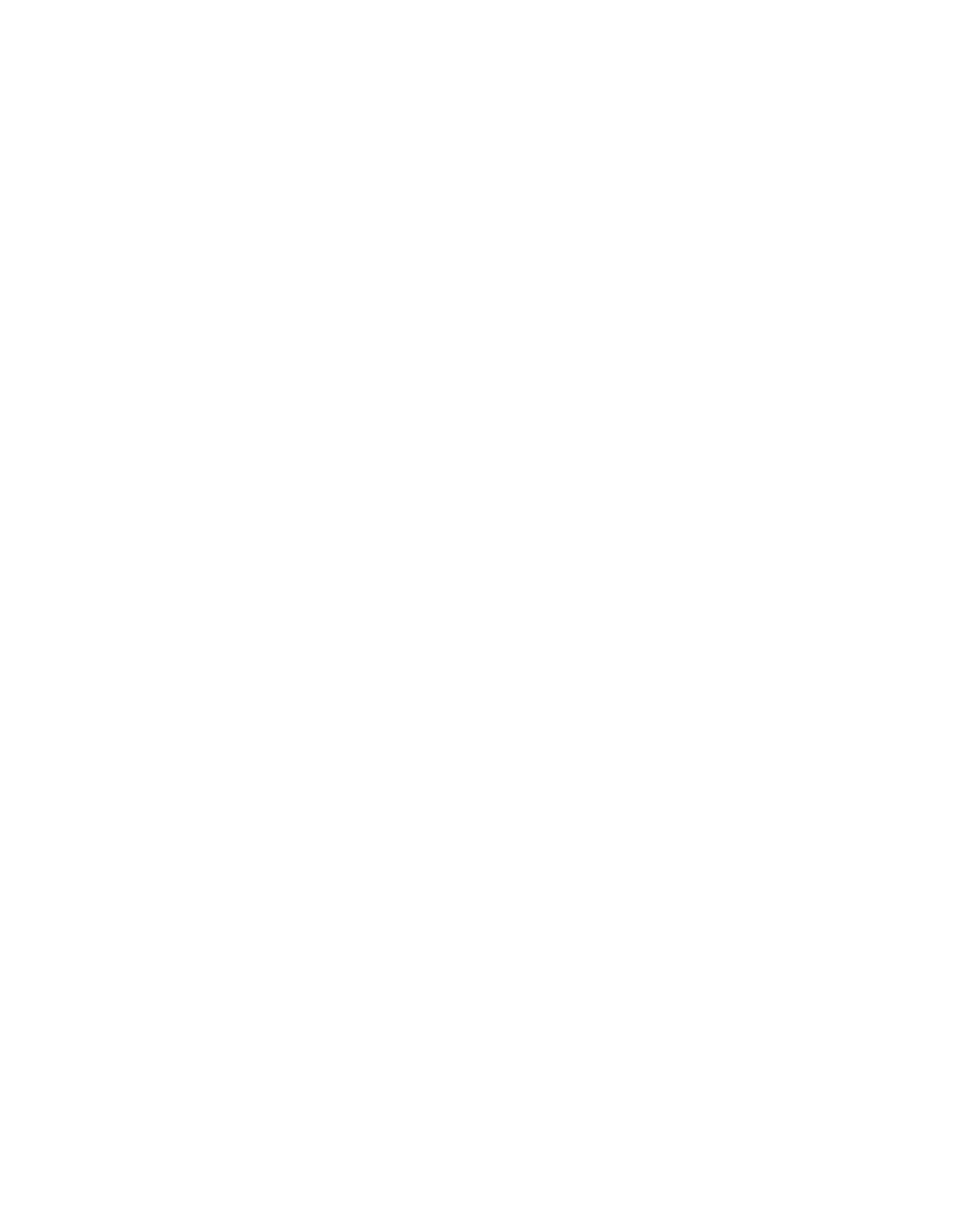**USER PERCEPTIONS OF ADVANCED ONSITE SEWAGE TREATMENT AND DISPOSAL SYSTEMS (OSTDS) IN FLORIDA FLORIDA DEPARTMENT OF HEALTH** 

**SURVEY RESULTS**

# **Engineers**

**FSU Survey Research Laboratory College of Social Science Data Center Florida State University**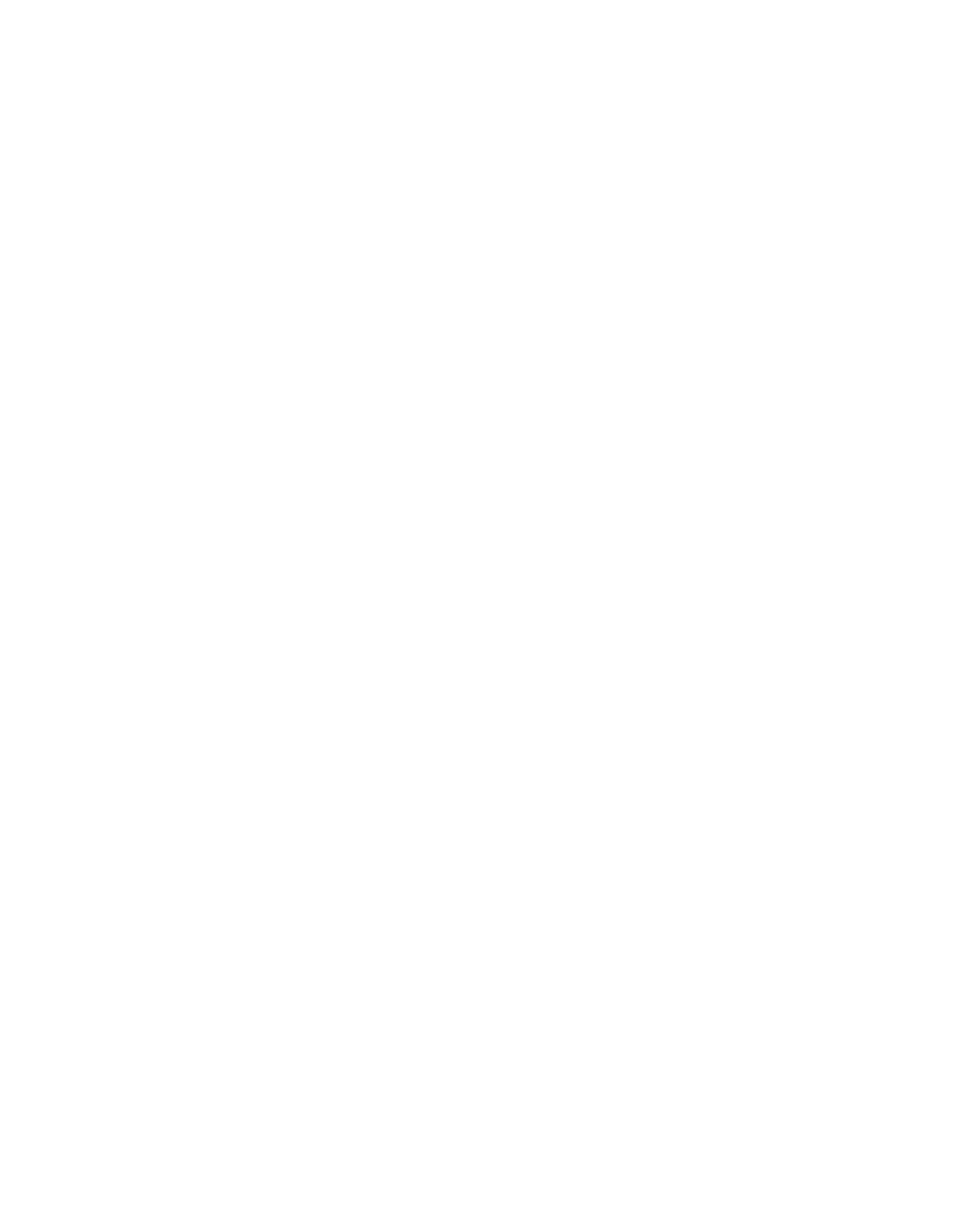# **Overview Advanced Onsite Systems in Florida: Survey of Engineers**

The Florida Department of Health, Division of Environmental Health, Bureau of Onsite Sewage Programs conducted a study to measure the practices and perceptions of engineers about the management of advanced onsite sewage treatment and disposal systems (OSTDS). Advanced treatment systems for the purposes of this study included aerobic treatment units (ATUs), performance-based treatment systems (PBTS), innovative systems, and sand or gravel filters. The Bureau of Onsite Sewage Programs identified 164 advanced onsite system engineers for the survey effort. Surveys were mailed beginning in March 2010. Of the 164 surveys mailed, 6 were returned as non-deliverable (See Figure 1). Nineteen of the 158 remaining engineers returned the survey for a completion rate of 12 percent

| <b>Engineers</b>                    |       |
|-------------------------------------|-------|
| % Complete                          | 8.2%  |
| % Return (Completed and "No System" | 12.0% |
| Completed                           | 13    |
| Returned "No"                       | 6     |
| <b>Number Delivered</b>             | 158   |
| Non-Deliverable                     | 6     |
| <b>Number Mailed</b>                | 164   |

#### **Figure 1 Disposition of Engineer Surveys**

**Systems Designed.** Engineers were asked to list the types and manufacturers of advanced treatment systems normally used in their designs.

- Hoot was mentioned most frequently as a system used in their designs.
- **ATUs.** 4 of the 13 Engineers did not design any ATUs for use in Florida. During the past year, seven engineers designed 1 to 4 ATU systems for use in Florida. Two Engineers reported designing over 40 ATUs for use in Florida.
- **PBTS.** 4 of the 13 Engineers did not design any PBTS units for use in Florida. During the past year, eight engineers designed 1 to 4 PBTS units for use in Florida. One Engineer reported designing 15 to 20 PBTS units for use in Florida.
- **Innovative Systems**. Ten of the Engineers responding to the survey reported they did not design Innovative Systems for use in Florida; three Engineers reported designing one Innovative system.
- **Sand or Gravel Filters.** Eleven of the Engineers responding to the survey reported they did design Sand of Gravel Filter systems; one Engineer designed 3 sand and gravel systems and another designed 12.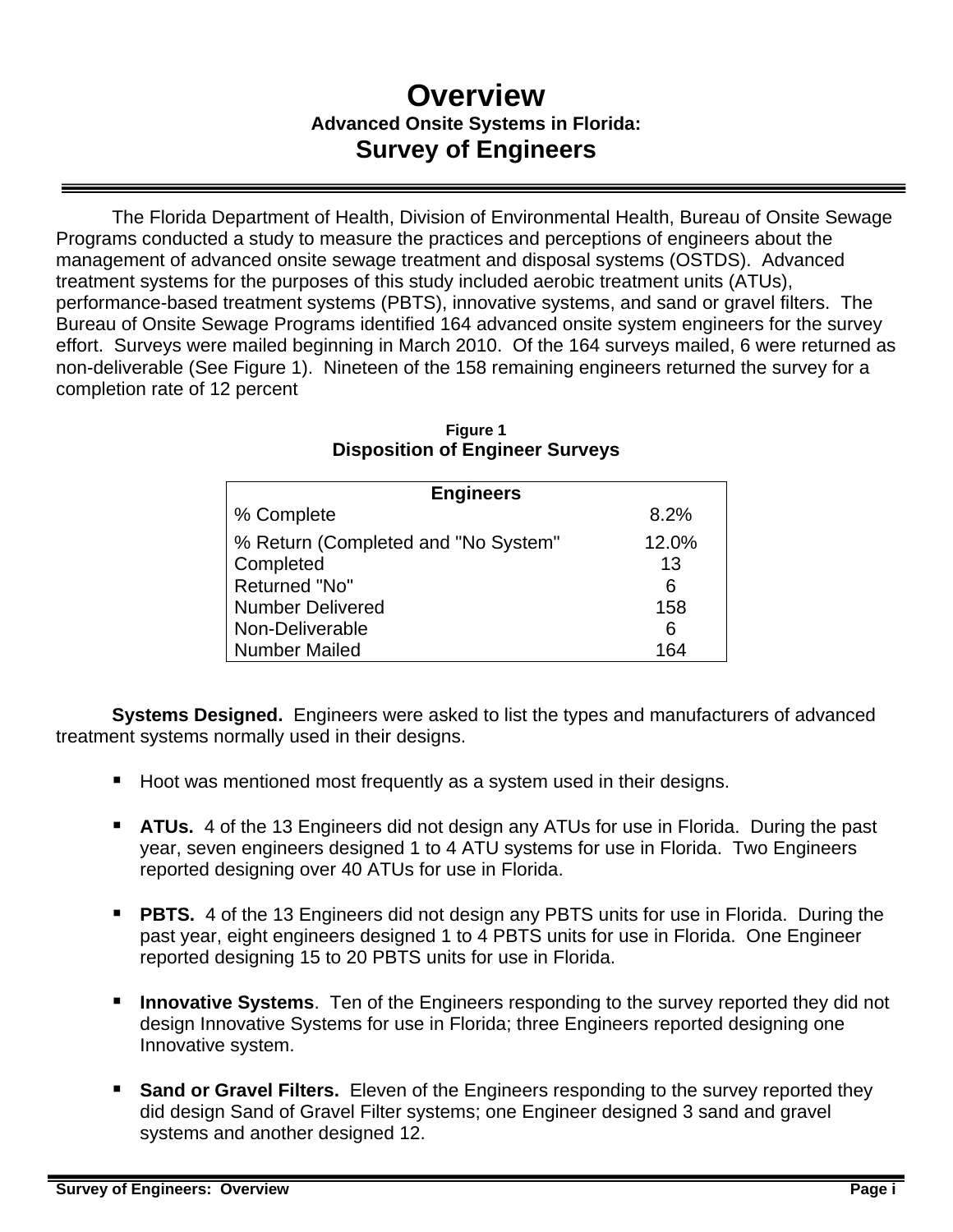**Revenues.** Eight Engineers had annual company revenue of 5% or less; two Engineers reported 20% to 25%; and two Engineers reported 40% to 60% of revenues came from designing Advanced Systems in Florida.

**Permitting Time**. Engineers were asked about how many days it typically takes from filing a construction permit application to construction permit issuance.

- Nine of the 13 Engineers normally handle construction and operating permitting with the County Health Department for the Advanced Systems they design.
- **ATUs.** Two of the 6 ATU design Engineers stated that it took less than a week for permitting; two Engineers estimated it typically took two weeks to a month. Only two of the 9 ATU design Engineers reported permitting taking more than a month with 90 days the longest period of time for the permitting process.
- **PBTS.** Permitting took less time for the PBTS units. All of the 6 PBTS design Engineers stated that it took two weeks or less for permitting.
- **Innovative Systems**. Only two Engineers reported experience with the Innovative System permitting process. Both reported that the process took two weeks or less for permitting.
- **Sand or Gravel Filters.** Of the two Engineers designing for sand or gravel filters, one reported it took a two weeks and one reported permitting took 90 days.
- **Engineers report that it is rare (7 of 11) to find substantial changes to the permitted design** during construction inspections.

**Re-Engineering**. Engineers were asked about re-engineering designs and the overall treatment performance of the systems they design.

- It is rare (10 of 11 reported "Rarely") for the Engineer's firm to have to re-engineer one of its designs for an Advanced System in Florida because the system had problems that occurred after the installation was complete.
- Engineers were asked about how frequently their advanced system needed to be reengineered due to various factors: "Rarely", "Some of the Time", "Most of the Time", or "All of the Time". Homeowner misuse was the top reason for re-engineering (5 of 13 "Most" or "Some of the Time").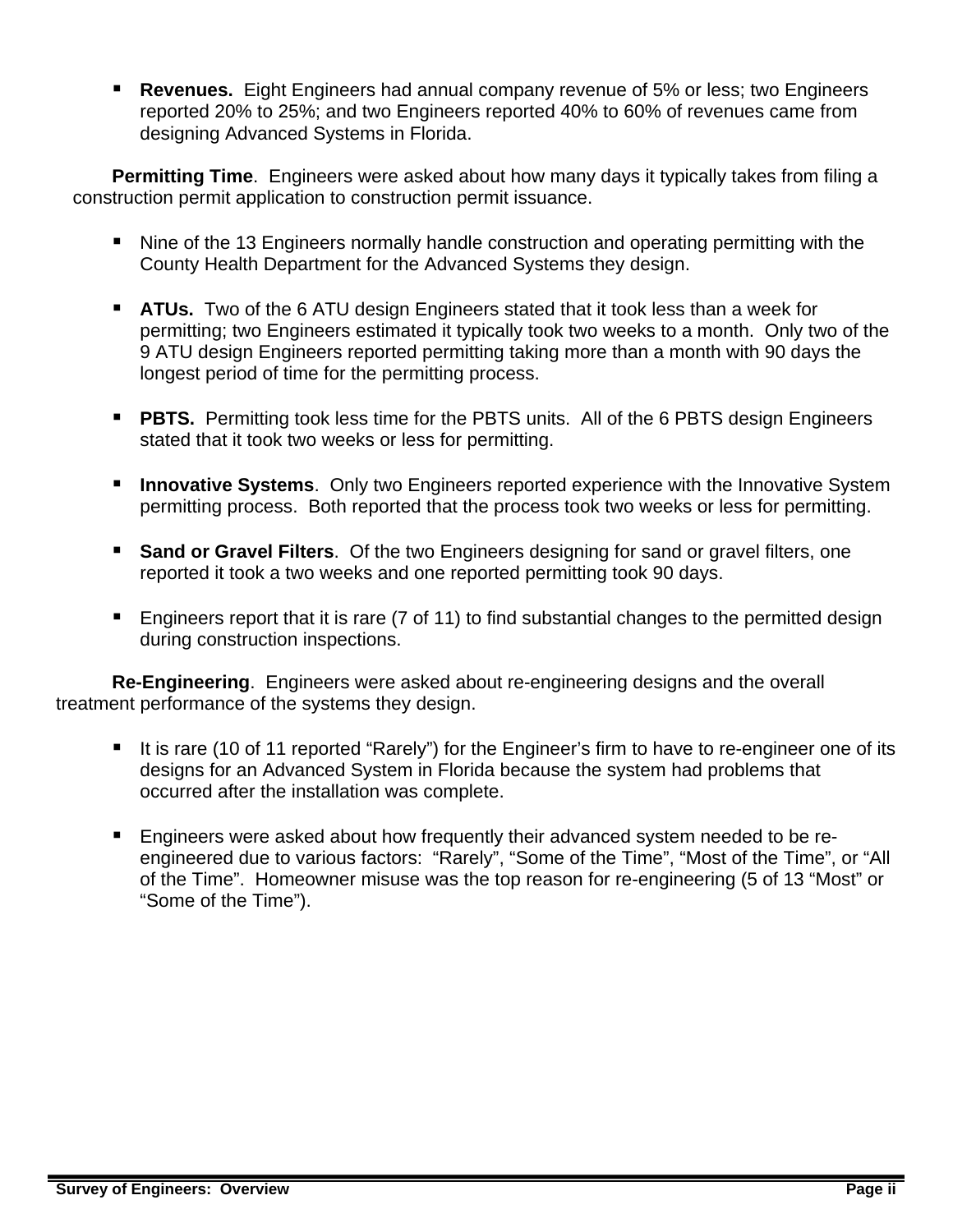■ **Performance.** Engineers were asked to rate the overall treatment performance of the systems they design: "Excellent", "Good", "Fair", or "Poor".

- **ATUs.** 4 of the 10 entities rated ATUs' performance as "Excellent" and 6 as "Good" No one rated the ATUs' performance as "Fair" or "Poor".
- **PBTS.** Three of the 9 entities rated PBTS' performance as "Excellent", 5 as "Good", 1 as "Fair". No one rated the PBTS unit's performance as "Poor".

**Maintenance, Monitoring, and Sampling**. Engineers were asked to indicate the tasks they specified that the contractor perform during routine inspections of the advanced systems.

- Nine of the 13 Engineers require sampling for the Advanced Systems they design.
- **Forms and Check lists**. Most (9 of 13) indicated work through a manufacturer's checklist. Few (4 of 13) specify a contractor work through a engineer's or County Health Department's check list (4 of 13).
- **System Access**. Almost all (9 of 13) specify contractors open covers to observe the aerobic treatment chamber, open covers to observe trash compartment (8 of 13), and opened covers to observe clarifier/dosing tank (8 of 13). Fewer (4 of 13) specify leaving the surface undisturbed or open the observation port (5 of 13).
- **Equipment Checks**. Most Engineers (7 of 13) specify that contractors check the trigger alarm, check that the air supply was running (7 of 13), and check trigger pumps. (8 of 13)
- **Maintenance Actions**. Engineers tend to specify that contractors inspect/ clean the effluent filter (10 of 13), pump the tank (8 of 13), inspect the air filter (8 of 13), and inspect/clean the air diffusers (7 of 13). Replacing parts was the least mentioned maintenance action (6 of 13).
- **Assessment of Operating Conditions.** Most Engineers specify that contractors check for smell (9 of 13); check wetness in drain field (9 of 13), check water clarity in tank (8 of 13), check ponding depth (8 of 13), observe and record general appearance of treatment system functioning (7 of 13). Only 6 of the 13 Engineers specify contractors check sounds, record number of dosing events, measure sludge accumulation. Five of 13 Engineers recommend recording the water meter reading and checking the presence / supply of chlorination tablets. Only 4 Engineers specified that contractors check how solids settle in treatment chamber
- **Assessment of Effluent Quality**. Most Engineers (7 of 13) specify that maintenance contractors observe the clarity of effluent in the observation port and take effluent samples for laboratory analysis (6 of 13). Fewer specify the use of test strips (4 of 13) or chemistry kits (3 of 14) to assess effluent concentrations. Three Engineers specify taking ground water samples.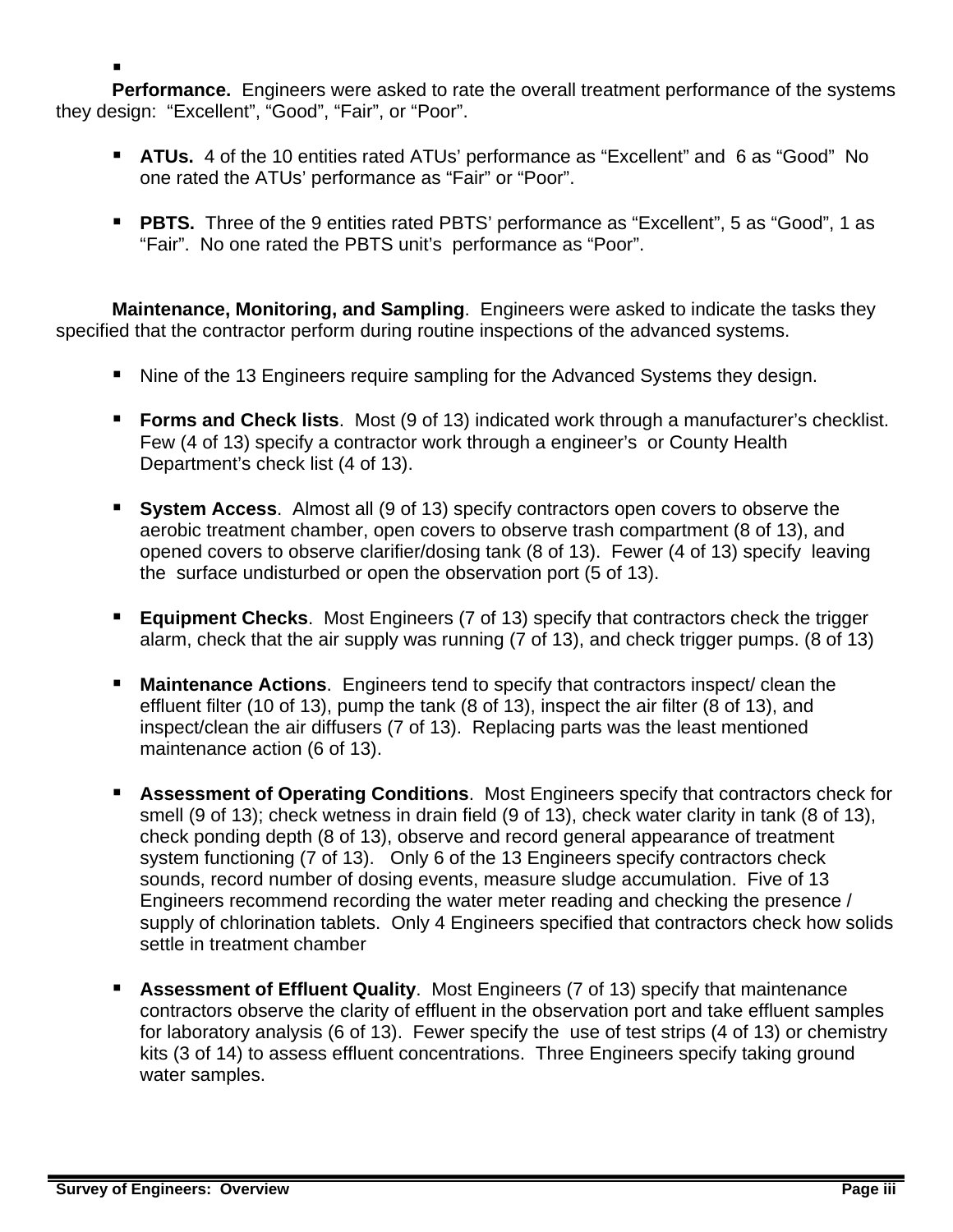**Contact with Other Entities.** Manufacturers were asked about the extent they interacted with others concerning the advanced systems their firm manufactures: "Rarely Interact", "Some of the Time", "Most of the Time", or "All of the Time".

- **Engineers interact most frequently with Installers of Systems (9 of 13 "Most" or "All" of the** time); County Health Department staff design (8 of 13 "Most" or "All" of the time), Owners of Systems they design (4 of 13 "Most" or "All" of the time) and Manufacturers of system components (6 of 13 "Most" or "All" of the time).
- Manufacturers interact less with Owners of Systems (9 of 13 "Rarely" or "Some of the Time") and Maintenance Entities (9 of 13 "Rarely" or "Some of the Time").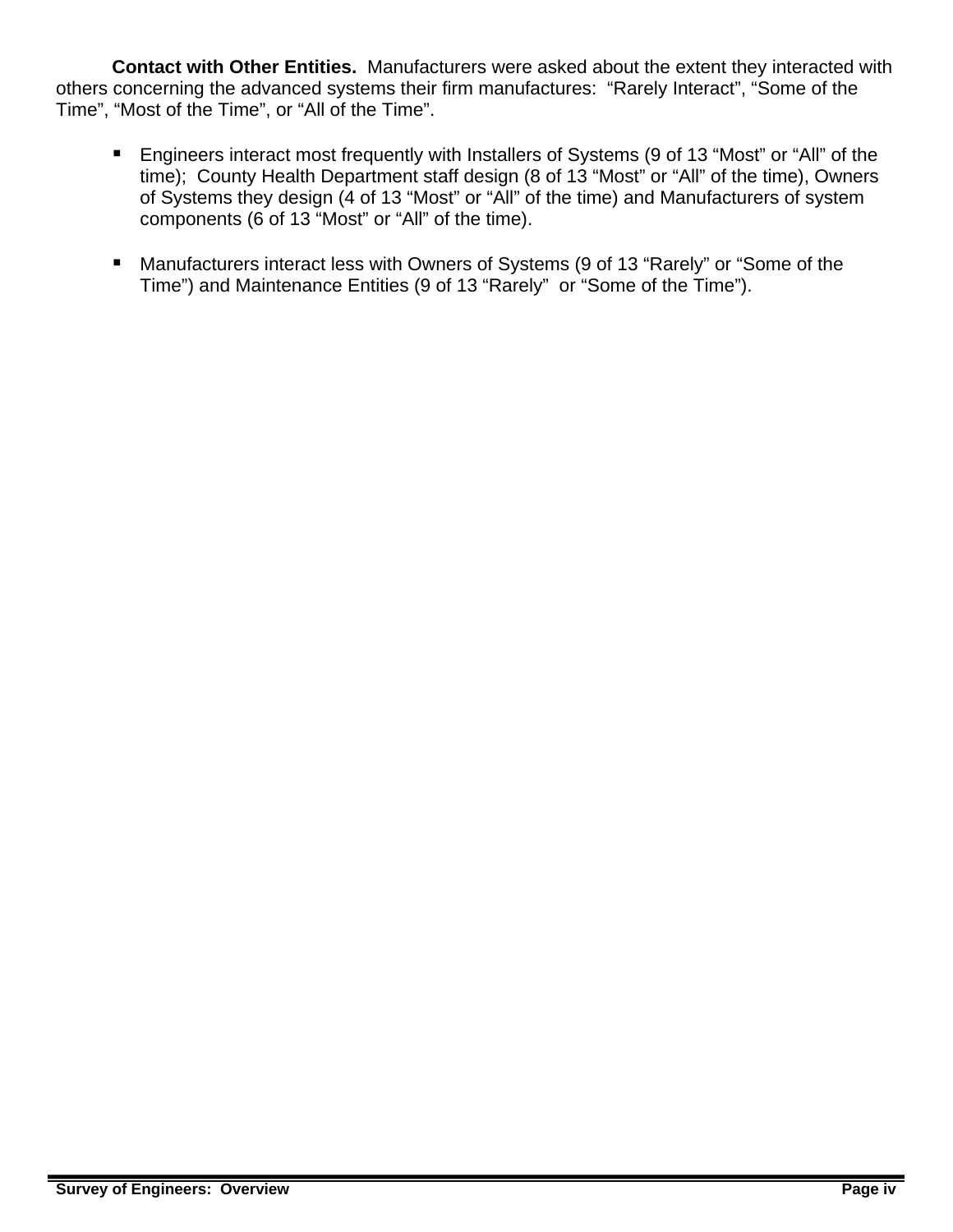## **Open-Ended Questions Comments**

 The survey of Engineers included a series of open-ended questions. The Responses to these questions are included in the Survey of Engineer Results.

**1. Does your firm/company design advanced treatment systems such as aerobic treatment units (ATUs), performance-based treatment systems (PBTS), and/or innovative systems?** 

> **NO Please tell us why you do not work on advanced systems and skip to Question 10 in the Training and Education Needs Section on page 5.**

# **1. <b>Does your firm/company design advanced treatment systems such as aerobic treatment**  $\frac{1}{2}$ **units (ATUs), performance-based treatment systems (PBTS), and/or innovative systems? YES** *[Please answer the following.]* **a**. **Please list the TYPES AND MANUFACTURERS of the advanced treatment systems normally used in your designs. b. What are the reasons you design the systems listed above?**

| Do you require sampling for the advanced systems you design? |                                                                                                      |
|--------------------------------------------------------------|------------------------------------------------------------------------------------------------------|
| <b>YES</b>                                                   | Please tell us about the reasons sampling is required, and what sampling frequency you<br>recommend. |
| <b>NO</b>                                                    | Please tell us about the reasons sampling is not required.                                           |

# **TRAINING AND EDUCATION NEEDS**

**10. Please tell us about educational/training opportunities related to advanced systems that you would like to be made available to individuals in your profession.** 

# **GENERAL ASSESSMENT**

**11. Please tell us about what aspects of the advanced system program in Florida are currently working well as it relates to construction permitting, design, installation, inspection, maintenance, and operating permitting:** 

| 12. | Please tell us about any changes or improvements you would like to see to the following: |                                                                                           |  |
|-----|------------------------------------------------------------------------------------------|-------------------------------------------------------------------------------------------|--|
|     |                                                                                          | a. ATU regulation, permitting, and management:                                            |  |
|     |                                                                                          | b. PBTS regulation, permitting, and management:                                           |  |
|     | $c_{\cdot}$                                                                              | Maintenance entity regulation, permitting, and management:                                |  |
|     | d.                                                                                       | Innovative System and/or Sand or Gravel Filter regulation, permitting, and<br>management: |  |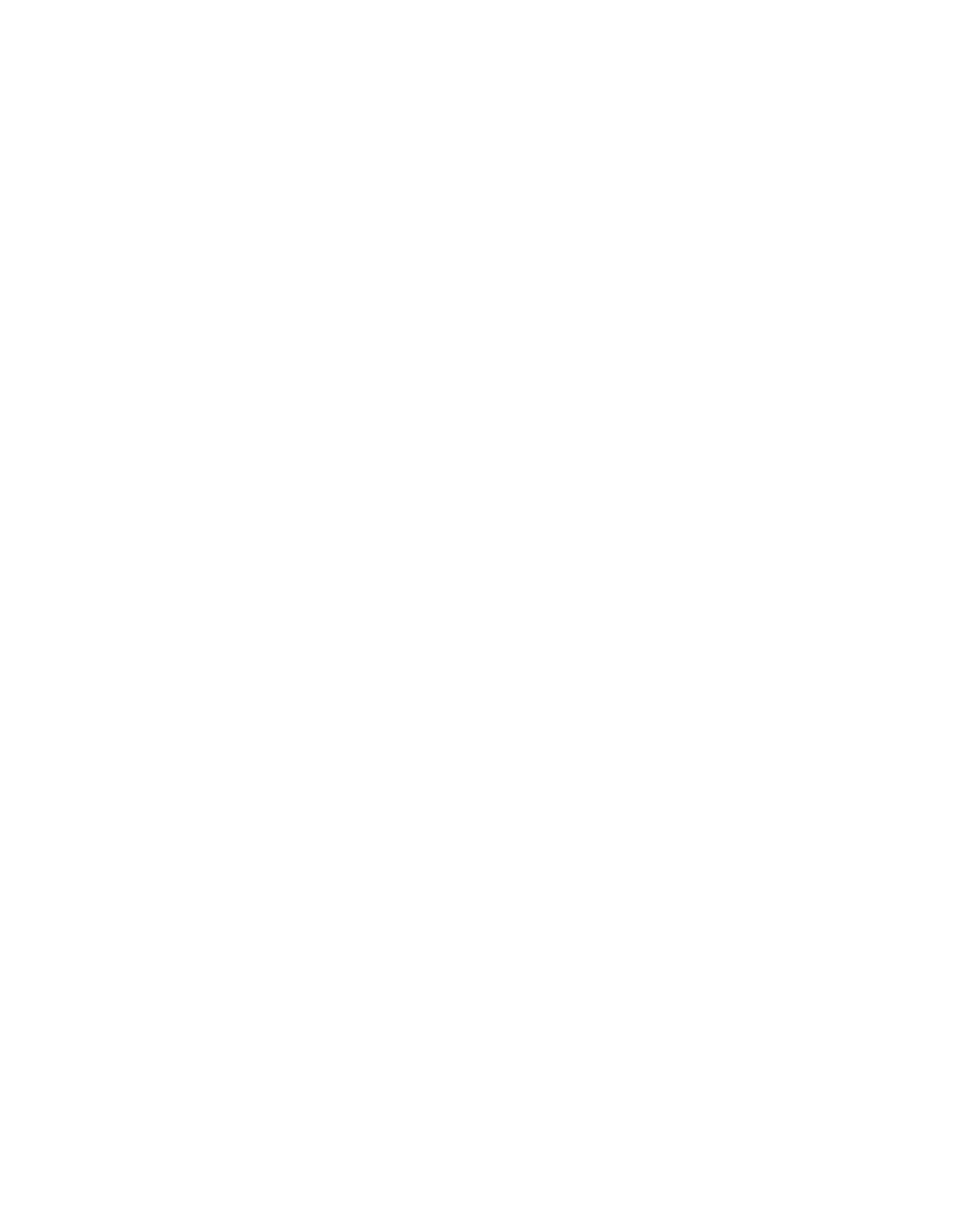

# **Advanced Onsite Systems in Florida: Survey of Engineers**

The Florida Department of Health, Division of Environmental Health, Bureau of Onsite Sewage Programs is conducting a study to measure the practices and perceptions of engineers about the management of advanced onsite sewage treatment and disposal systems (OSTDS). Advanced treatment systems for the purposes of this study include aerobic treatment units (ATUs), performance-based treatment systems (PBTS), innovative systems, and sand or gravel filters. Your participation in this study will help us identify the strengths of current practices and experiences as well as areas where improvement may be needed.

| <b>Engineers</b>                    |         |
|-------------------------------------|---------|
| % Complete                          | $8.2\%$ |
|                                     |         |
| % Return (Completed and "No System" | 12.0%   |
| Completed                           | 13      |
| Returned "No"                       | 6       |
| <b>Number Delivered</b>             | 158     |
| Non-Deliverable                     | 6       |
| <b>Number Mailed</b>                | 164     |

#### **SYSTEMS DESIGNED**

**1. Does your firm/company design advanced treatment systems such as aerobic treatment 1.** *pulled in the line of the systems* **units (ATUs), performance-based treatment systems (PBTS), and/or innovative systems? 6 NO Please tell us why you do not work on advanced systems and skip to Question 10 in the Training and Education Needs Section on page 5.** • UNDOCUMENTED SCIENCE/ HIGH LIABILITY • HAVE NOT HAD A REQUEST FOR THIS SERVICE AND I AM NOT UP TO SPEED ON THESE TYPES OF SYSTEMS WE DON'T DO SEWAGE TREATMENT DESIGN MAINTENANCE IS A PROBLEM IN OUR AREA. VERY FEW COMPANIES ARE INTERESTED NOT QUALIFIED • NO LONGER PROVIDE THIS SERVICE **13 YES** *[Please answer the following.]*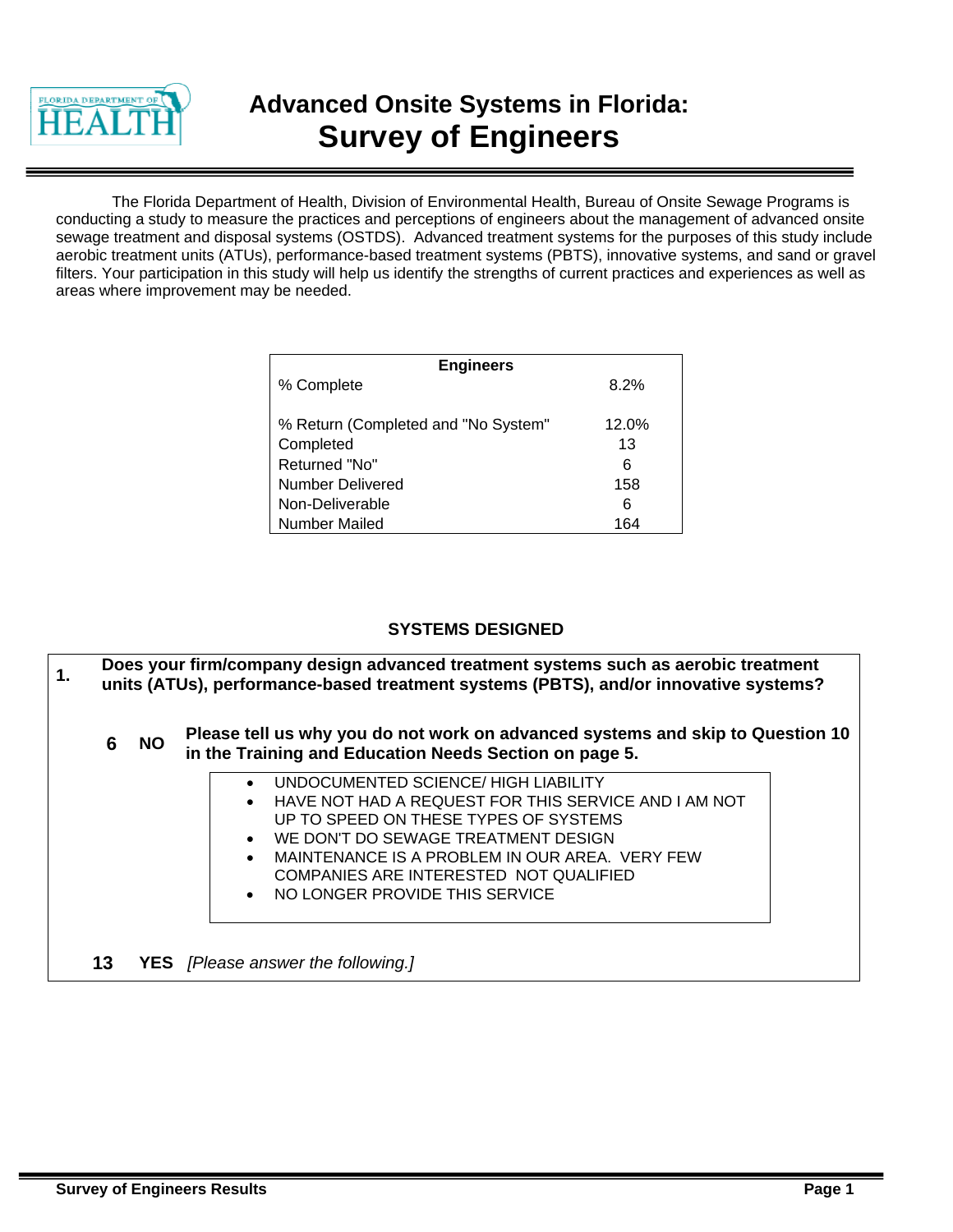| $a_{\cdot}$ | Please list the TYPES AND MANUFACTURERS of the advanced treatment systems<br>normally used in your designs.                                               |                                                                                                               |
|-------------|-----------------------------------------------------------------------------------------------------------------------------------------------------------|---------------------------------------------------------------------------------------------------------------|
| b.          | What are the reasons you design the systems listed above?                                                                                                 |                                                                                                               |
|             | <b>Types and Manufacturers</b>                                                                                                                            | <b>Reason Design System</b>                                                                                   |
|             | AERO CELL BY QUANICS, INC.; BIOCOIR BY<br>QYANICS, INC; PRIOR TO 2006- ECO PURE<br>PEAT SYSTEMS; HOOT; NAYADIC;<br><b>BIOMICROBICS; FAST; CLEARSTREAM</b> | MORE CONSISTENT PERFORMANCE OF<br><b>FIXED FIRM SYSTEMS</b>                                                   |
| $\star$     | AQUA-AIRE; HOOT SYSTEMS                                                                                                                                   | SUPPORT FROM MANUFACURER; PACKAGE<br><b>DESIGN</b>                                                            |
| $\star$     | ATU, PBTS, STS, DRIP, HOOT, AQUAAIRE                                                                                                                      | DOH REQUIREMENTS (CHARLOTTE<br>COUNTY); SETBACK AND SIZE REDUCTIONS                                           |
| $\star$     | BORO NA MANA (DESIGN EVALUATION); ATU<br><b>SYSTEMS</b>                                                                                                   | CLIENT DIRECTED OR REGULATIONS FOR<br><b>DRAINFIELD SIZING</b>                                                |
| $\star$     | DELTA/CLEARSTREAM                                                                                                                                         | TO SOLVE WASTEWATER PROBLEM<br><b>PROPERTIES</b>                                                              |
| $\star$     | EZ-FLOW                                                                                                                                                   | LOCAL CONTRACTOR PREFERRED                                                                                    |
| $\star$     | <b>HOOT</b>                                                                                                                                               | RECOMMENDED BY HEALTH DEPARTMENT                                                                              |
| $\star$     | <b>HOOT AEROBIC SYSTEMS</b>                                                                                                                               | UNDERSTANDING OF THE SYSTEM AND HOW<br><b>IT IS PERMITTED</b>                                                 |
| $\star$     | HOOT AEROBIC SYSTEMS, INC.                                                                                                                                | LOCAL DISTRIBUTORS; EASY TO GET DATA                                                                          |
| $\star$     | HOOT AEROBIC TREATMENT SYSTEMS                                                                                                                            | EASE OF INSTALLATION; GOOD<br><b>MANUFACTURER SUPPORT</b>                                                     |
| $^\star$    | HOOT AEROBICS; AQUAKLEAR; NORWECO; BIO<br><b>MICROBICS</b>                                                                                                | PROVEN PERFORMANCE, RELIABILITY AND<br><b>MANUFACTURER SUPPORT</b>                                            |
|             | PEEKED BED FILTERS-ADVENTEX BY ORENCO                                                                                                                     | FLORIDA DEALER- IT IS A RELIABLE, EASY TO<br>MAINTAIN, HIGH PERFORMANCE SYSTEM<br>WITH LOW POWER CONSUMPTION. |
| $\star$     | ZABEL/SCAT BIO FILTER; MULTI FLOW/AWT<br>SYSTEM; QUANICS/AWT SYSTEM                                                                                       | ONE SYSTEM WAS FOR SETBACKS. THE<br>OTHER 2 WERE FOR NEW ENGINEERED<br><b>SYSTEMS</b>                         |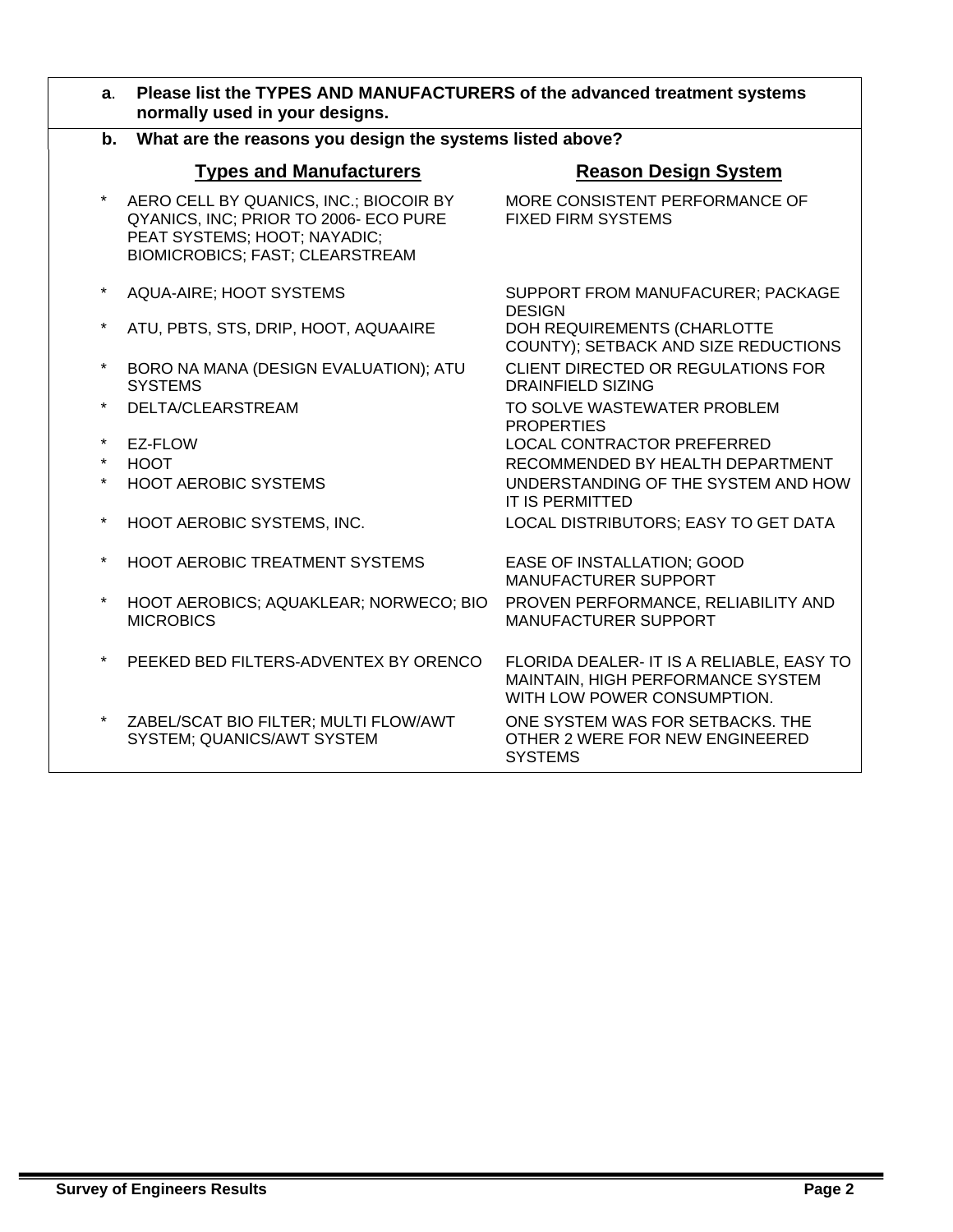| How many of the following systems did your company<br>C.<br>DESIGN FOR USE IN FLORIDA during the last year? |                  |  |
|-------------------------------------------------------------------------------------------------------------|------------------|--|
| # Aerobic Treatment Units                                                                                   | Engineers (n-13) |  |
| 0                                                                                                           |                  |  |
| $1 - 4$                                                                                                     |                  |  |
| 40                                                                                                          |                  |  |
| 50-70                                                                                                       |                  |  |
| # Performance Based<br><b>Treatment Systems</b>                                                             | Engineers (n-13) |  |
| $\bf{0}$                                                                                                    | 4                |  |
| $1 - 4$                                                                                                     | 8                |  |
| 15-20                                                                                                       |                  |  |
| # Innovative Systems                                                                                        | Engineers (n-13) |  |
| n                                                                                                           | 10               |  |
|                                                                                                             | 3                |  |
| # Sand or Gravel Systems                                                                                    | Engineers (n-13) |  |
| o                                                                                                           | 11               |  |
| 3                                                                                                           |                  |  |
| 12                                                                                                          |                  |  |
|                                                                                                             |                  |  |

| d.<br><b>ADVANCED SYSTEMS FOR USE IN FLORIDA?</b> | What percentage of your company's annual revenue comes from DESIGNING |
|---------------------------------------------------|-----------------------------------------------------------------------|
| % Annual Revenue                                  | Engineers (n=12)                                                      |
| $1\%$                                             |                                                                       |
| $1 - 2%$                                          | 3                                                                     |
| $3 - 5%$                                          |                                                                       |
| $< 5\%$                                           | າ                                                                     |
| 20-25%                                            | 2                                                                     |
| 40%                                               |                                                                       |
| 60%                                               |                                                                       |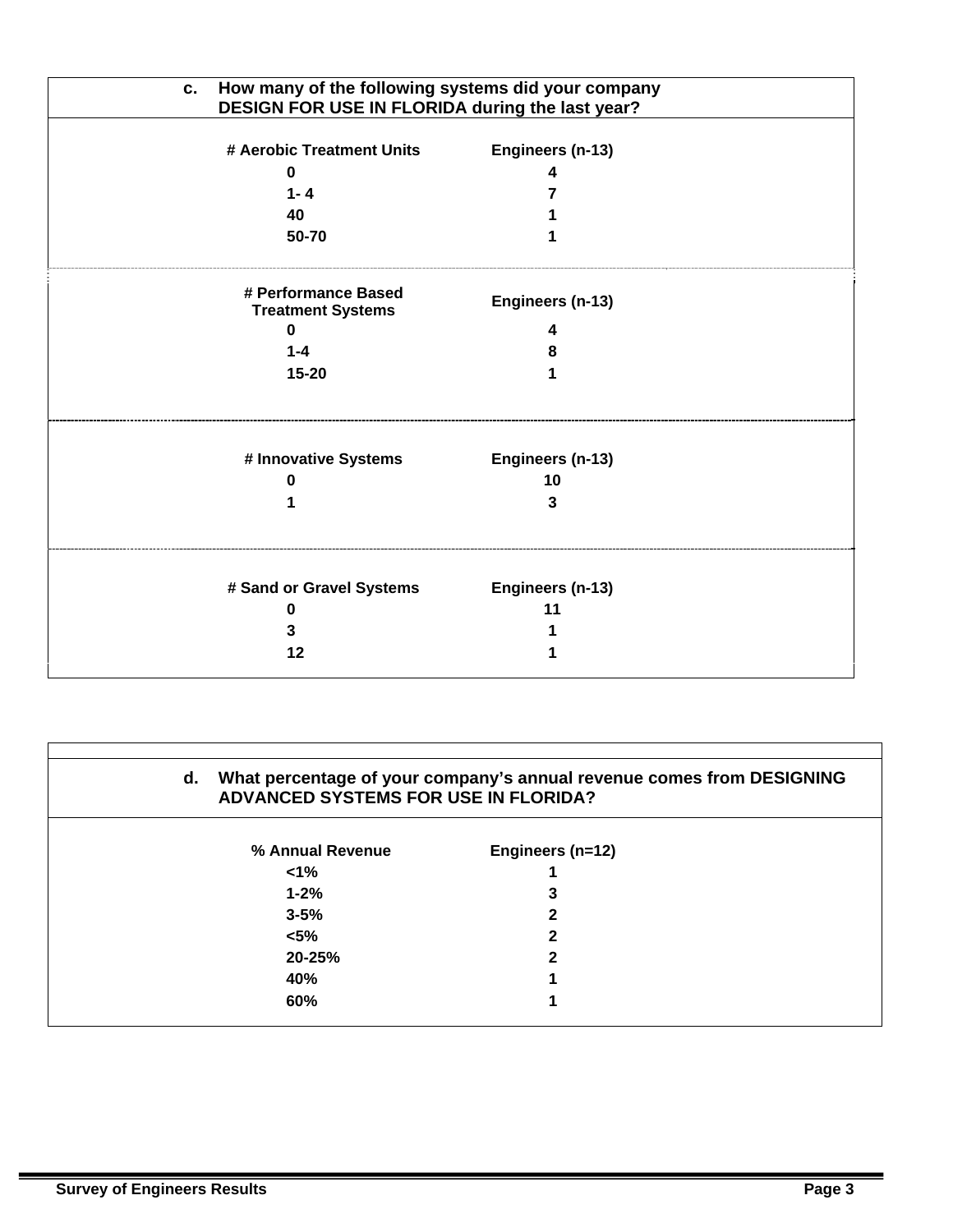## **PERMITTING AND OPERATION**

| 2. |    | Do you normally handle construction and operating permitting with the County Health<br>Department for the advanced systems that you design? $(n=13)$                                                                            |              |                     |                    |                |                                                                                       |
|----|----|---------------------------------------------------------------------------------------------------------------------------------------------------------------------------------------------------------------------------------|--------------|---------------------|--------------------|----------------|---------------------------------------------------------------------------------------|
|    | 9  | <b>Yes</b> [Please answer the following]                                                                                                                                                                                        |              |                     |                    |                |                                                                                       |
|    |    | construction permit issuance?                                                                                                                                                                                                   |              |                     |                    |                | HOW MANY DAYS does it typically take from filing a construction permit application to |
|    |    | $ATU$ only $(n=6)$                                                                                                                                                                                                              |              | <b>PBTS</b> $(n=6)$ |                    |                | Innovative $(n=2)$ Sand or Gravel $(n=2)$                                             |
|    |    | 2 $3-5$ days                                                                                                                                                                                                                    | $\mathbf{2}$ |                     | 7-8days   1 8 days | $\overline{1}$ | 14 days                                                                               |
|    |    | 2 20-30 days                                                                                                                                                                                                                    | $\mathbf 1$  | 5-15 days           | 1 10 days 1        |                | 90 days                                                                               |
|    | 1. | 60 days                                                                                                                                                                                                                         | 3            | 10 days             |                    |                |                                                                                       |
|    | 1  | 90 days                                                                                                                                                                                                                         |              |                     |                    |                |                                                                                       |
|    | 4  | No Please tell us who handles permits for the advanced systems you design.<br>$\star$<br><b>CONTRACTOR</b><br>$\star$<br>CONTRACTOR/OTHER CONSULTANTS<br>$\star$<br><b>INSTALLERS</b><br>$\star$<br>SYSTEM INSTALLERS (VARIOUS) |              |                     |                    |                |                                                                                       |

**3. How common is it to find SUBSTANTIAL CHANGES TO THE PERMITTED DESIGN during construction inspections?** (n =13)

- **7** Rarely
- **3** Sometimes
- **3** Frequently
- **0** Most of the Time

**4. How often does your firm/company have to re-engineer one of its designs for an advanced system in Florida because the system had problems that occurred after the installation was complete?**   $(n=13)$ 

- **10** Rarely
- **2** Some of the time
- **1** Most of the time
- **0** All of the time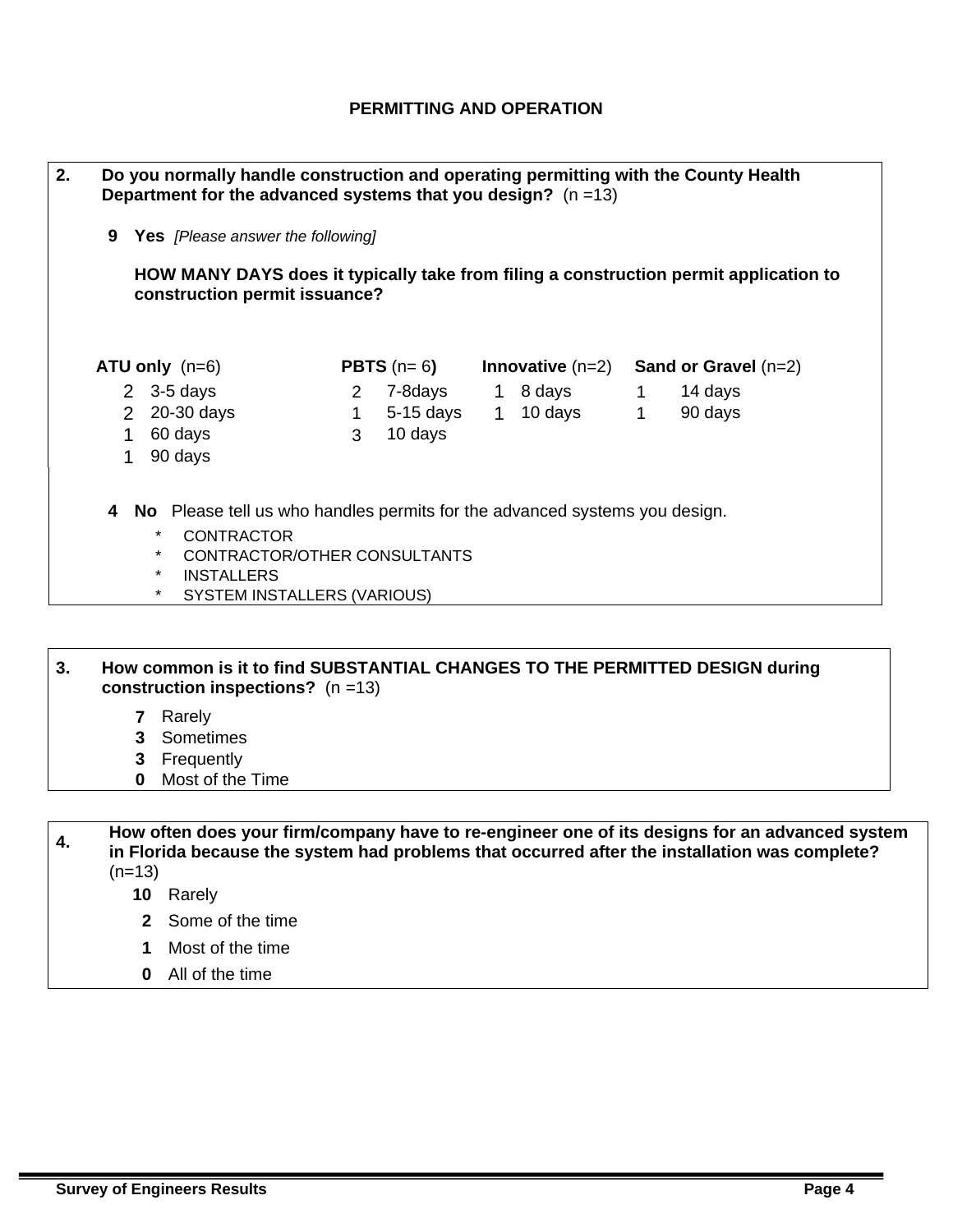|    | <b>Reason for Re-engineering</b>         | <b>RARELY</b> | <b>SOME OF</b><br>THE TIME | <b>MOST OF</b><br>THE TIME | <b>ALL OF</b><br>THE TIME | <b>DON'T</b><br><b>KNOW</b> |
|----|------------------------------------------|---------------|----------------------------|----------------------------|---------------------------|-----------------------------|
| a. | Homeowner misuse                         |               |                            | 3                          | 0                         | 2                           |
| b. | Malfunctioning treatment system<br>parts | 6             | 3                          | 0                          | 0                         |                             |
| c. | Engineer design                          | 10            | 0                          | 0                          | 0                         |                             |
| d. | Installation                             | 8             |                            | 0                          | O                         |                             |
| е. | Dosing Pump Failure                      | 6             | 3                          | 0                          | 0                         |                             |
|    | <b>Drainfield Failure</b>                | 8             | 0                          |                            | 0                         |                             |
| g. | Other [Please Specify.]                  |               |                            |                            |                           |                             |

| 6. | designed: | How would you rate the OVERALL TREATMENT PERFORMANCE of the systems you have |                  |             |             |             |                                    |
|----|-----------|------------------------------------------------------------------------------|------------------|-------------|-------------|-------------|------------------------------------|
|    |           | <b>Type of Advanced System</b>                                               | <b>EXCELLENT</b> | <b>GOOD</b> | <b>FAIR</b> | <b>POOR</b> | <b>NO BASIS</b><br><b>TO JUDGE</b> |
|    | а.        | ATU                                                                          |                  |             |             |             |                                    |
|    |           | <b>PBTS</b>                                                                  |                  |             |             |             |                                    |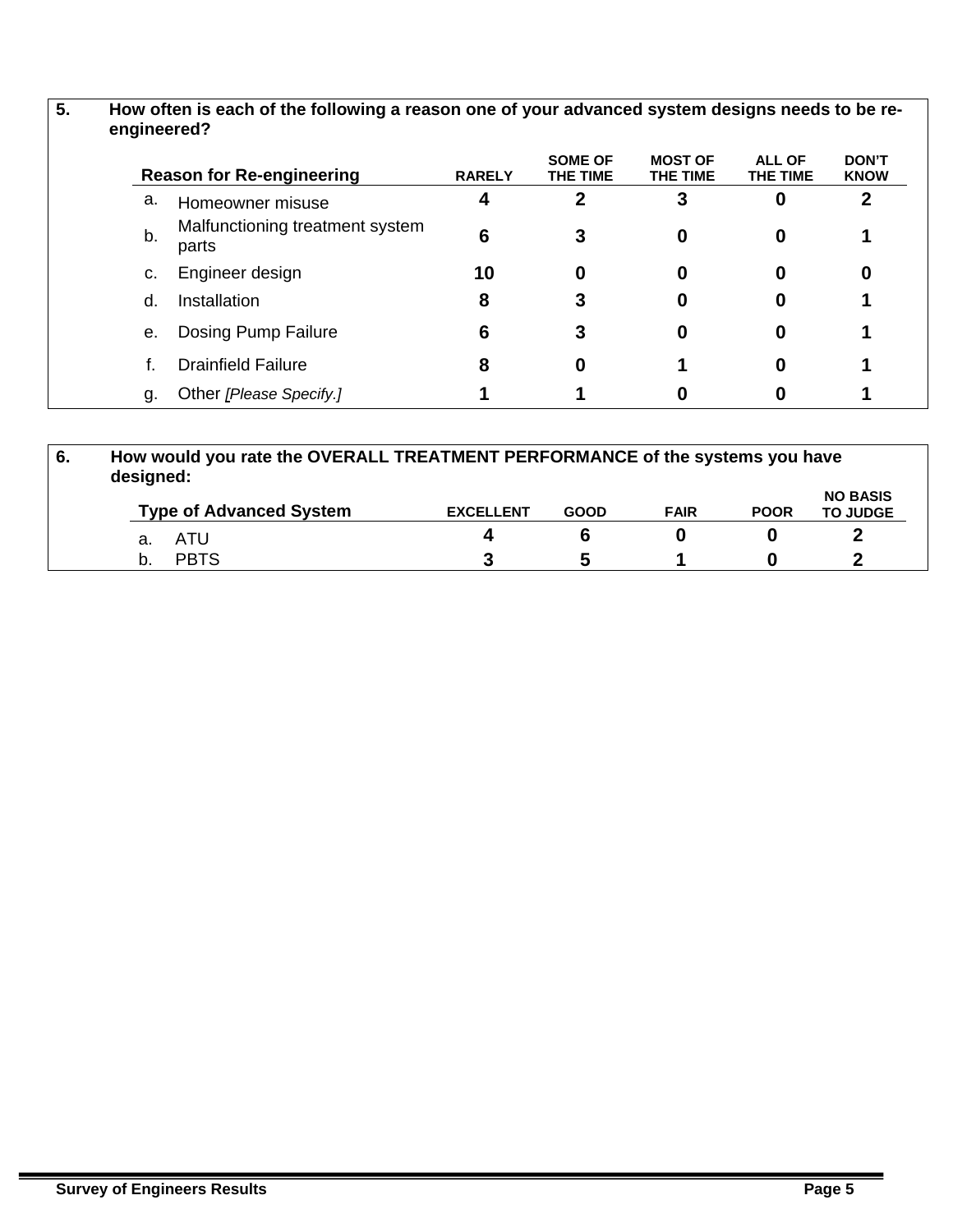# **MAINTENANCE, MONITORING, AND SAMPLING**

| 7. |                    | Do you require sampling for the advanced systems you design?                                                                                                                                     |
|----|--------------------|--------------------------------------------------------------------------------------------------------------------------------------------------------------------------------------------------|
|    | 9 YES              | Please tell us about the reasons sampling is required, and what sampling frequency you<br>recommend.                                                                                             |
|    | $\star$<br>$\star$ | DOH RECOMMENDED; WITH RULE REQUIREMENTS (SEMI ANNUAL)<br>FOUR TIMES PER YEAR. MANY COASTAL AREAS HAVE SEASONAL USE, ESPECIALLY RENTAL<br>PROPERTIES.                                             |
|    | $\star$            | INNOVATIVE SYSTEMS- WE TEST MONTHLY AND REPORT QUARTERLY; PBTS- 2 TIMES PER<br>YEAR. SYSTEMS SHOULD BE TESTED IN THE FIELD AND THOSE RESULTS USED TO<br><b>ESTABLISH TRUE PERFORMANCE.</b>       |
|    | $\star$            | <b>REQUIRED BY CODE</b>                                                                                                                                                                          |
|    | $\star$            | REQUIRED UNDER REGS-SAMPLING SCHEDULED PER REGULATORY CRTIERIA                                                                                                                                   |
|    | $\star$            | SAMPLING IS DONE TO ASSURE THE INTEGRITY OF THE SYSTEM. USUALLY ANNUALLY.                                                                                                                        |
|    | $\star$            | SAMPLING IS REQUIRED TO ENSURE IS PERFORMANING AS DESIGNED. SAMPLING ON<br>SYSTEMS WE DESIGN IS RECOMMENDED TWICE A YEAR.                                                                        |
|    |                    | SITE USES ONE OR MORE ADVANTAGES, E.G. INCREASED AUTHORIZED FLOW TECHNOLOGY<br>US RATED INNOVATIVE, SO SMALING DATA IS NEEDED TO MOVE THE TECHNOLOGY TO<br>ALTERNATIVE. 1 OR 2 TIMES A PER YEAR. |
|    | $\star$            | TO CONFIRM SYSTEM PERFORMANCE. QRTLY THEN SEMI THEN ANNUALLY                                                                                                                                     |
|    |                    | 4 NO Please tell us about the reasons sampling is not required.                                                                                                                                  |
|    | $\star$            | MAINTENANCE INSPECTIONS ONLY REQUIRED                                                                                                                                                            |
|    | $^\star$           | PERFORMANCE HAS ALREADY BEEN ESTABLISHED VIA THIRD PARTY TESTING. SAMPLING IS<br>ALSO COSTLY AND TIME CONSUMING DISCOURAGING USE.                                                                |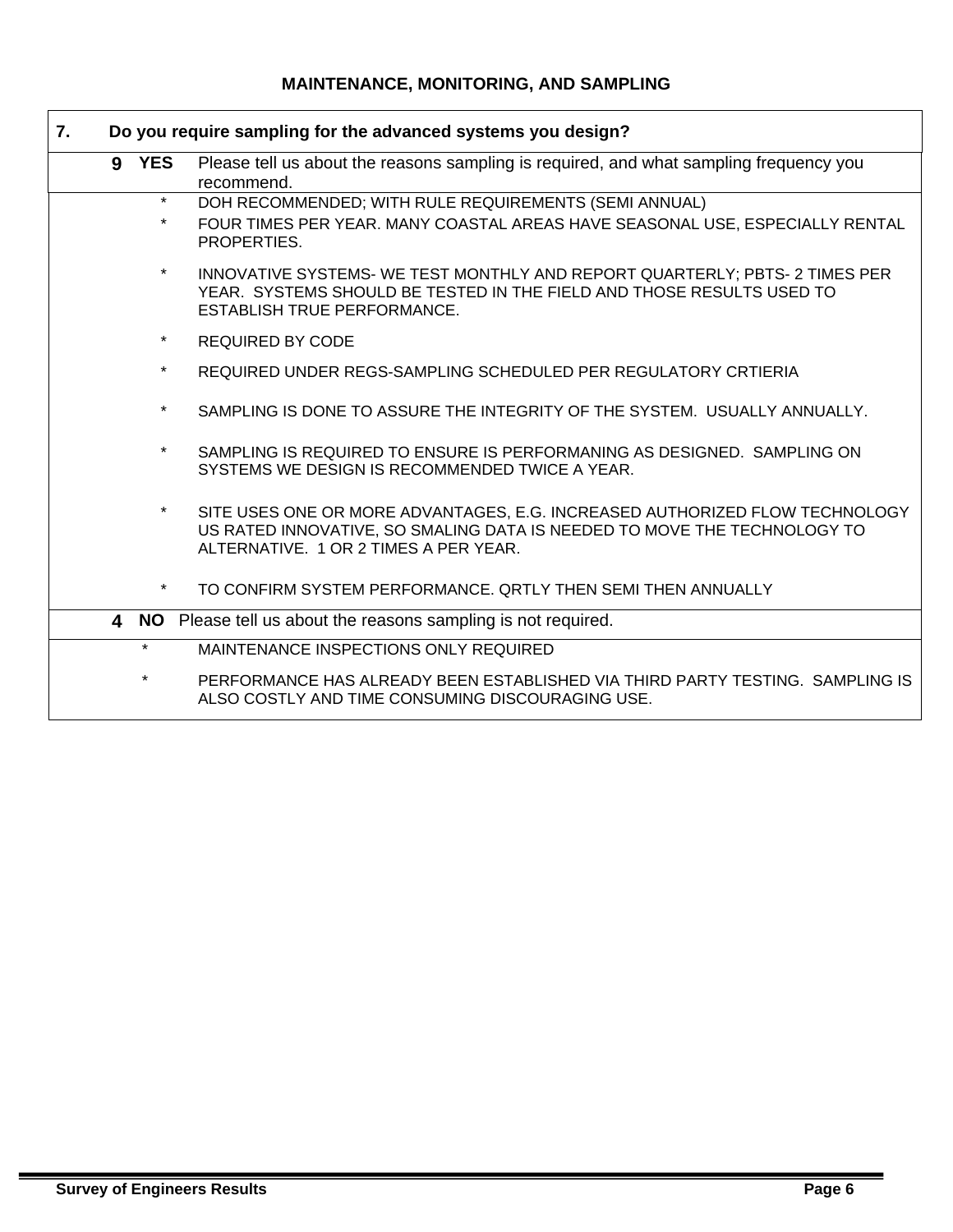| Which of the following tasks do you usually specify that the maintenance contractor perform<br>during routine inspections of the advanced systems you manufacture for use in Florida? |
|---------------------------------------------------------------------------------------------------------------------------------------------------------------------------------------|
| [Please $\checkmark$ All That Apply.] (n =11)                                                                                                                                         |

|    | <b>Forms and Checklists</b>                                        |   | <b>Assessment of Operating Conditions</b>                                      |
|----|--------------------------------------------------------------------|---|--------------------------------------------------------------------------------|
|    | 9 Work through a manufacturer's or distributor's<br>check list     |   | 8 Check clarity of water in treatment tank/clarifier                           |
|    | 4 Work through the engineer's check list if<br>engineered-designed |   | 9 Check for smell from treatment system                                        |
|    | 4 Work through the County Health Department's<br>check list        |   | 6 Check sounds from treatment system                                           |
|    | 2 Work through own check list                                      | 6 | Measure sludge accumulation                                                    |
|    | <b>System Access</b>                                               |   | 4 Check how well solids settle in aerobic treatment<br>chamber                 |
|    | 8 Open covers to observe aerobic treatment<br>chamber              |   | 5 Record water meter reading                                                   |
| 8  | Open covers to observe trash tank/compartment                      |   | Record number of dosing events or pump runtime (for<br>dosed systems)          |
| 9  | Open covers to observe clarifier/dosing tank                       |   | 7 Record presence, number, or duration of alarms                               |
|    | Leave surface undisturbed                                          |   | 8 Check and record pressure (drip systems)                                     |
| 5  | Open observation port                                              |   | Check ponding depth in drainfield                                              |
|    | <b>Equipment Checks</b>                                            | 9 | Check wetness in drainfield area                                               |
| 7  | Trigger alarm                                                      |   | 5 Check presence and supply of chlorination tablets if<br>system includes them |
| 8  | Trigger pumps                                                      |   | 7 Observe and record general appearance of treatment<br>system functioning     |
| 7  | Check that air supply is running                                   |   |                                                                                |
|    | <b>Maintenance Actions</b>                                         |   | <b>Assessment of Effluent Quality</b>                                          |
| 10 | Inspect/clean effluent filter                                      |   | 7 Observe clarity of effluent in observation port                              |
| 8  | Inspect/clean air filter                                           |   | 4 Use test strips to assess effluent concentrations                            |
| 7  | Inspect/clean air diffusers                                        | 3 | Use chemistry kits to assess effluent concentrations                           |
| 8  | Pump tank(s) every _____ years                                     |   | Take effluent samples for laboratory analysis                                  |
| 6  | Replace parts                                                      |   | Take groundwater samples                                                       |

- **4 Other** *[Please describe.]*
	- \* CHECK PRESSURE IN DRIP FIELDS (PRESSURE EMITTERS)
	- \* EXPLAIN SYSTEM OPERATION AND SERVICE TO CLIENT
	- \* WE USE THE HOOT SYSTEM CRITERIA THAT IS SPECIFIED FOR THE UNIT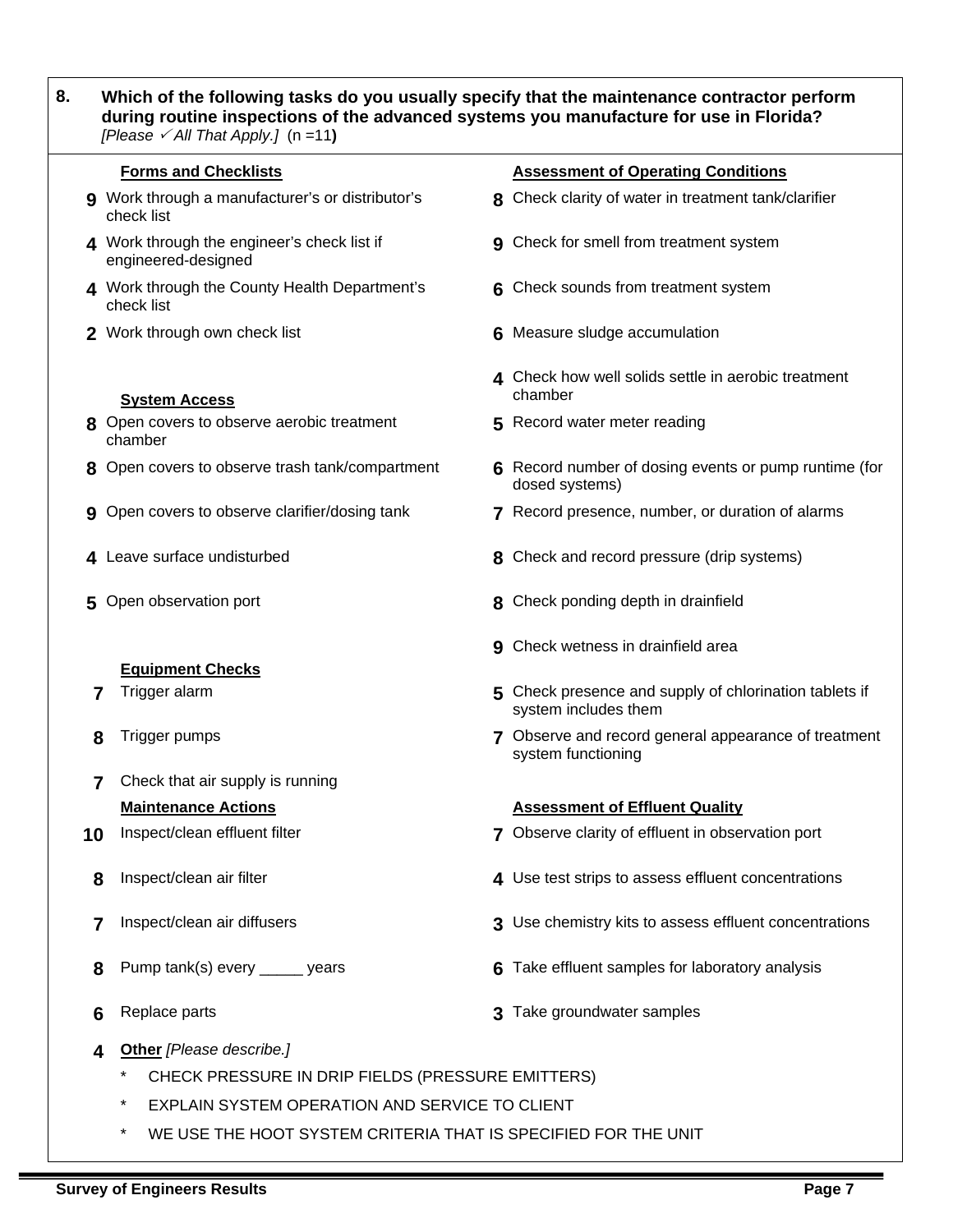#### **9. To what extent does your firm/company INTERACT WITH EACH OF THE FOLLOWING ENITITIES CONCERNING THE ADVANCED SYSTEMS YOUR FIRM DESIGNS? (N=13)**

| <b>Entity</b>                                         | <b>RARELY</b><br><b>INTERACT</b> | <b>SOME</b><br>OF THE<br><b>TIME</b> | <b>MOST OF</b><br>THE TIME | <b>ALL OF</b><br>THE TIME | <b>OTHER [PLEASE SPECIFY.]</b> |
|-------------------------------------------------------|----------------------------------|--------------------------------------|----------------------------|---------------------------|--------------------------------|
| <b>Maintenance Entities</b><br>for systems            | 6                                | 3                                    |                            | 3                         | $\mathbf 0$                    |
| Owners of systems                                     | 5                                | 4                                    | $\mathbf 2$                | $\overline{2}$            | $\boldsymbol{0}$               |
| <b>County Health</b><br>C.<br><b>Department Staff</b> | 3                                | $\mathbf{2}$                         |                            | 7                         | $\bf{0}$                       |
| Manufacturers of<br>system components                 | 4                                | 3                                    | 3                          | 3                         | $\mathbf 0$                    |
| Installers of systems                                 | 0                                | 4                                    | 3                          | 6                         | $\mathbf 0$                    |
|                                                       |                                  |                                      |                            |                           |                                |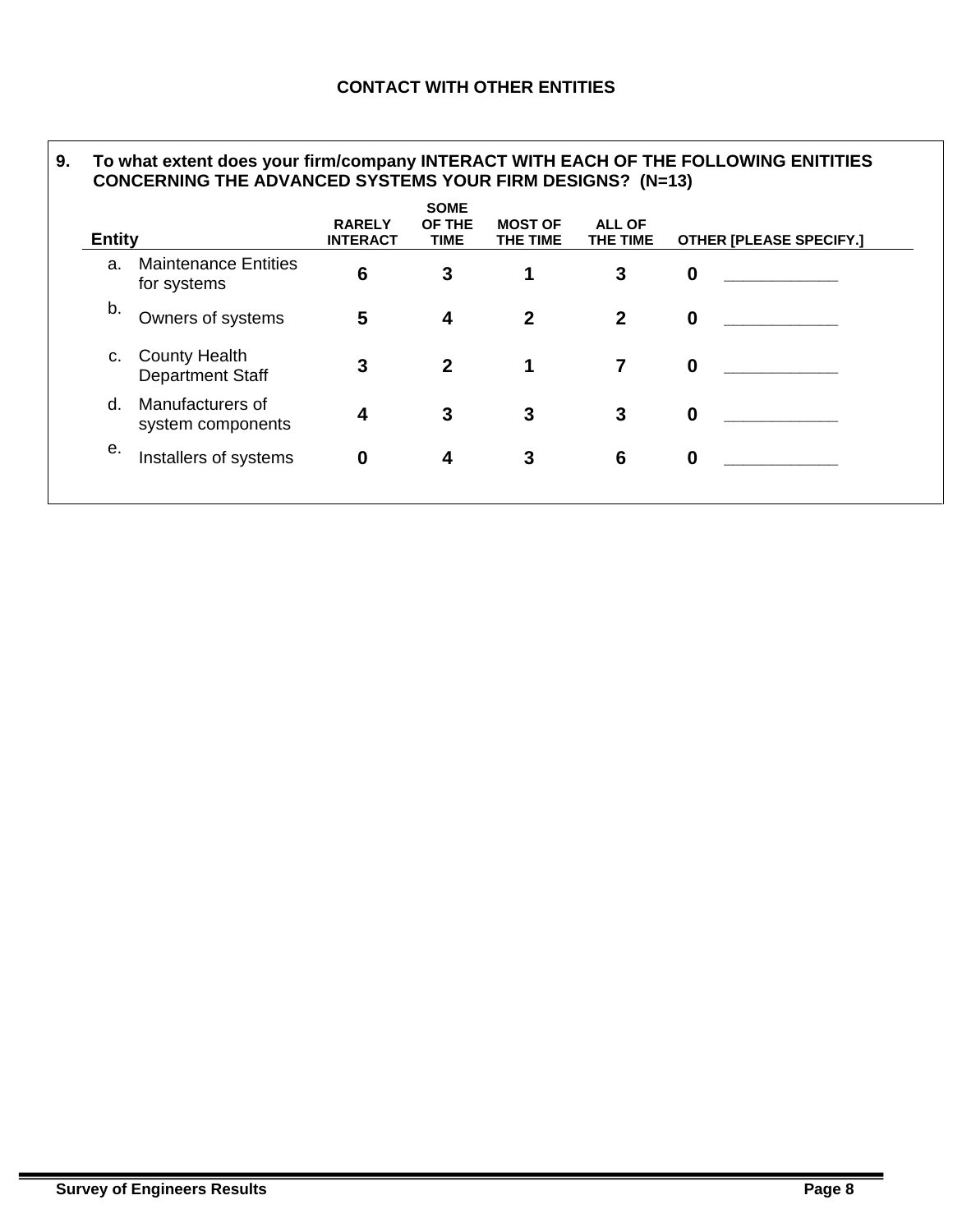### **TRAINING AND EDUCATION NEEDS**

- **10. Please tell us about educational/training opportunities related to advanced systems that you would like to be made available to individuals in your profession.** 
	- WOULD LIKE TO HAVE ENGINEERS PRESENT EXAMPLES OF THEIR SYSTEM DESIGNS AND PROBLEM SYSTEMS.
	- DESIGN COURSE THRU DOH ENGINEER FOR ALL SYSTEMS
	- DRAINFIELD/DRIP DESIGN
	- DRIP IRRIGATION SYSTEM DESIGN: TREATMENT SYSTEM CONSTRUCTION INSPECTIONS: ONGOING SYSTEM MONITORING AND MAINTENANCE
	- \* EDUCATION/TRAINING BY DOH RELATING TO THEIR (DOH'S) REASONING AND OR REQUIREMENTS FOR PBTS.
	- I WOULD PREFER THE DEPT EVALUATE A PARTICULAR SYSTEM/BRAND AND THEN MAKE A APPROVAL FOR THAT UNIT WITH VARIOUS FLOW COMBINATIONS. THEN THE ENGR COULD SELECT A MANUFACTURER AND EXPECT TO RECEIVE PERMITTING IN A REASONABLE TIME FOR A DEVICE THAT HAS BEEN D
	- IT WOULD BE HELPFUL TO HAVE TRAINING ON ALL ADVANCED TREATMENT SYSTEMS AS THEY ARE BECOMING MORE NECESSARY. THEY NEED TO OFFER CONTINUING ED. CREDITS ANS MARKET IT WELL AT LOW COST.
	- MANUFACTURERS NEED TO PRESENT THIS DESIGN CONCEPT IN DETAIL TO DESIGNERS. NOT MARKETING OR SALES, BUT TECHNOLOGICALLY VERIFIRED INFORMATION. PERHAPS YOU COULD GET A DOH ENGINEER TO PRESENT THE INFORMATION IN A "NO SPIN" ATMOSPHERE.
	- NONE AT THIS TIME- LOCAL HEALTH DEPT STAFF (LEE CO.) IS VERY HELPFUL IF THERE ARE ANY ISSUES.
	- PBTS WOULD BE HELPFUL, ESPECIALLY UV LIGHT BASED SYSTEMS.
	- TRAIN INSTALLERS, MAINTENANCE PROVIDERS AND ENGINEERS ON DESIGN, INSTALLATION AND MAINTENANCE OF ADVANCED SYSTEMS. ORENCON IS WILLING TO PROVIDE THE TECHNICAL INSTRUCTION ON THEORY AND INSTALLATION FOR FOWA CLASSES.
	- WORK WITH THE FLORIDA BOARD OF PROFESSIONAL ENGINEERS TO GET PPH's FOR PBTS TRAINING IN DESIGN. FOWA HAS A GOOD PROGRAM.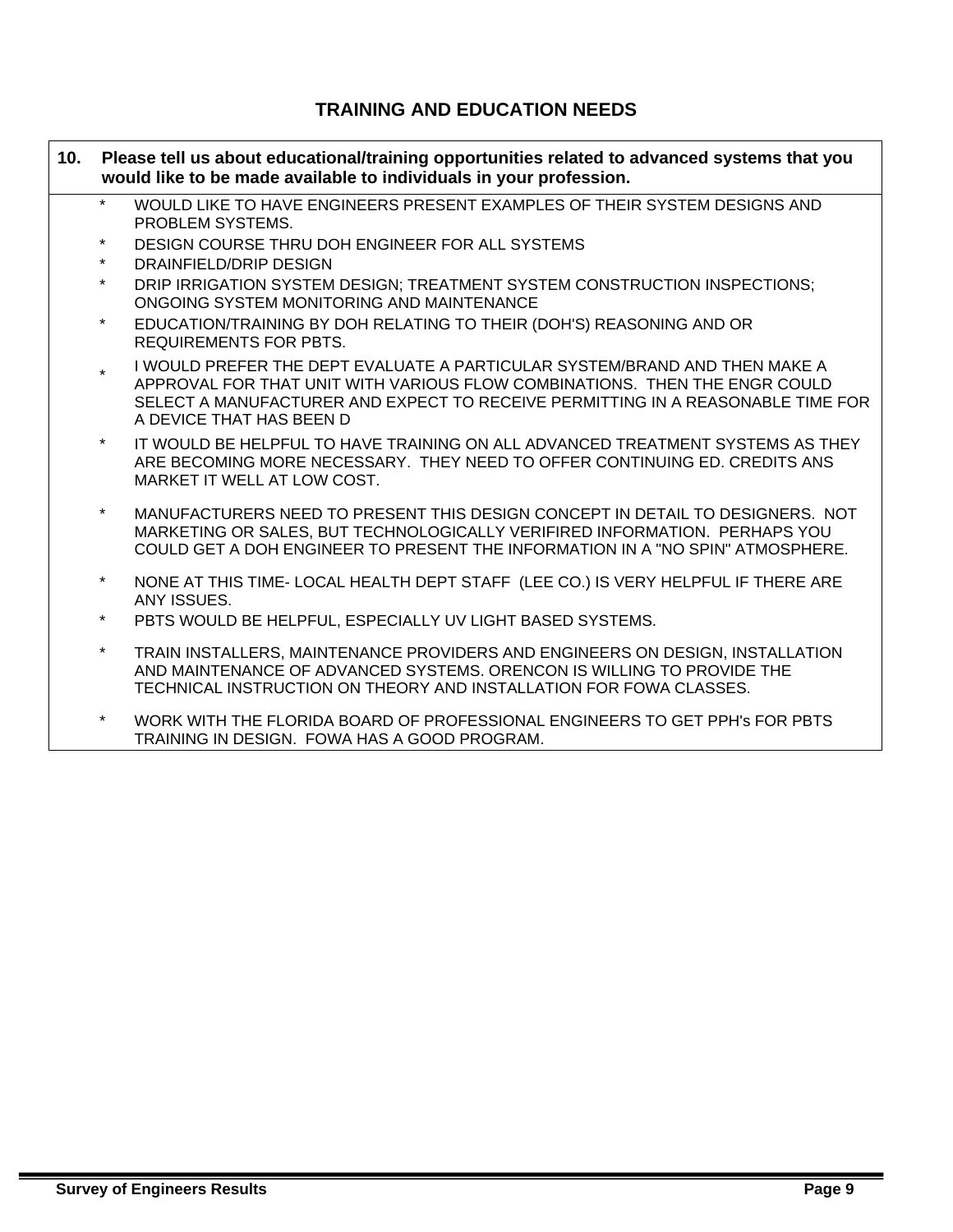- **11. Please tell us about what aspects of the advanced system program in Florida are currently working well as it relates to construction permitting, design, installation, inspection, maintenance, and operating permitting:** 
	- CONSTRUCTION AND OPERATING PERMITTING ARE CURRENTLY WORKING WELL IN OUR AREA.
	- CONSTRUCTION PERMITTING: DESIGN: INSTALLATION
- \* CONSTRUCTION PERMITTING-LOUSY, ALMOST RIDICULOUS TIME TO PERMIT; DESIGN EASY WITH THE RIGHT MANUFACTURER; INSTALLATION -EASY; MAINTENANCE AND OPERATIONS-VERY EASY TO FIND OPERATORS BUT EXPENSIVE.
	- DOSED SYSTEMS SEEM BEST.
	- EVERYTHING IS WORKING SMOOTHLY.
	- \* GIVEN COMPLETE LACK OF SIGNIFICANT ISSUES WITH SYSTEM INSTALLED OVER 6+ YEAR PERIOD, PROGRAM APPEARS SATISFACTORY.
	- NO DATA
	- $OK$
	- PHILOSOPHICALLY, THE CODE GIVES SUFFICIENT BENEFITS TO THE USE OF PBTS SO THEY ARE PROPERLY VALUED. HEALTH DEPARTMENT STAFF OF COUNTIES ARE PRETTY WELL TRAINED.
- \* THEY ASK INTELLIGENT QUESTIONS AND MAKE SURE A LEGITIMATE EFFORT BY THE DESIGNER IS MADE.
- \* THE PROGRAM WORKS WELL FOR ME IN LEE COUNTY. I'VE HAD SOME DIFFICULTIES IN OTHER COUNTIES WITH INEXPERIENCED DOH STAFF AND COMMUNICATIONS ISSUES DUE TO LANGUAGE ISSUES.
	- THE SYSTEM ISN'T TOO BAD, HOWEVER IT'S ADMINISTERED DIFFERENTLY DEPENDING ON THE COUNTY.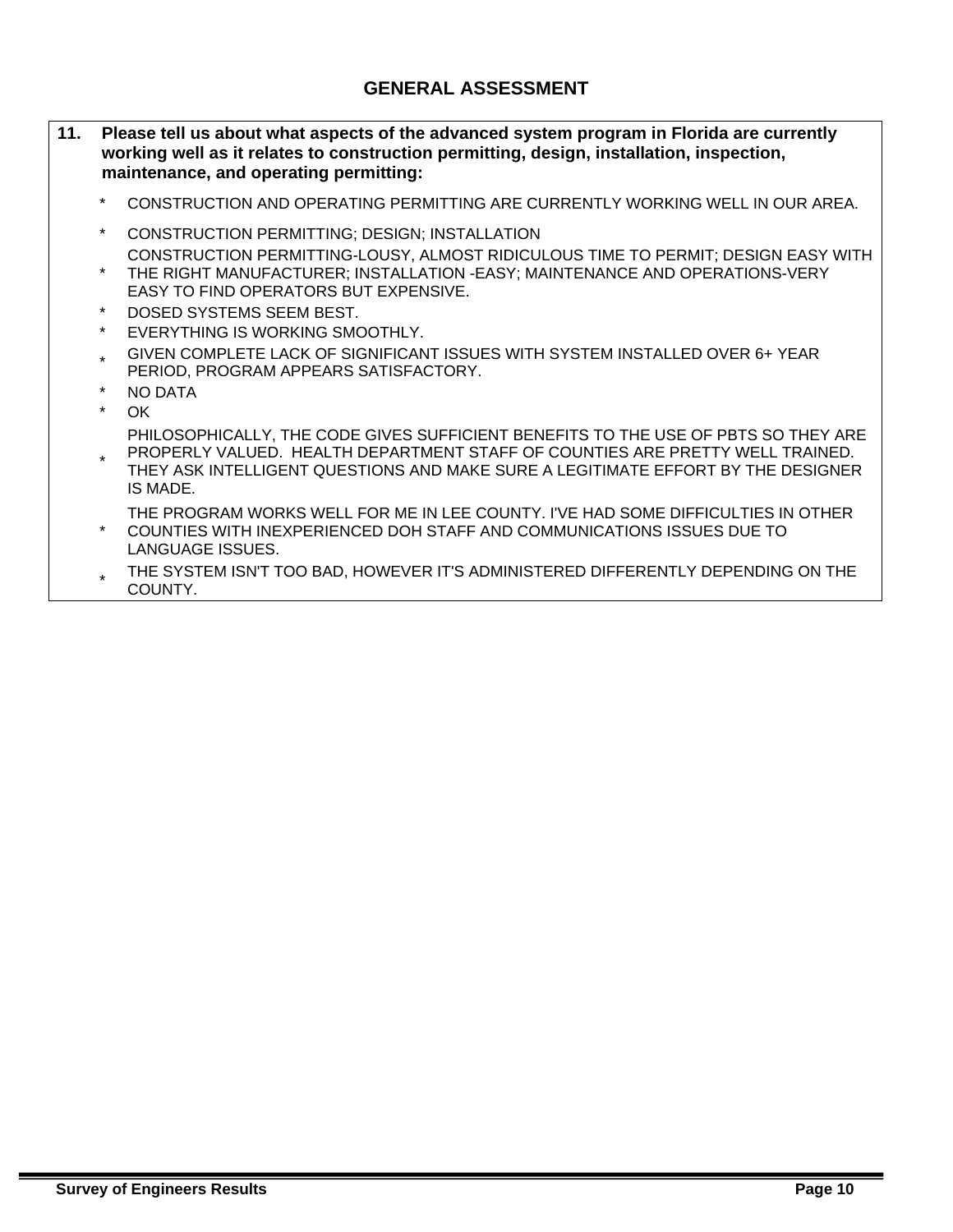### **12. Please tell us about any changes or improvements you would like to see to the following:**

### **a. ATU regulation, permitting, and management:**

- \* ATU PLUS DRIP SHOULD NOT REQUIRE A PE. IT HAS NOW BECOME "COOKIE CUTTER."
- ATU USE SHOULD BE ENCOURAGED VIA EASY REGULATION AND PERMITTING. BENEFIT TO ENVIRONMENT OVER CONVENTIONAL SYSTEMS IS HUGE.
- MAKE IT EASIER TO PERMIT THUS ELIMINATING THE UP FRONT COST.
- $OK$
- RECONSIDER REQUIREMENTS BASED ON LOCATION NOT SIZE
- \* REGULATION OF MAINTENANCE PROVIDER

### **b. PBTS regulation, permitting, and management:**

- \* A REALISTIC EVALUATION OF REQUIRED NITROGEN AT DISCHARGE BASED ON PERCENT REMOVED OF IN INFLUENT SYSTEMS. IN-FIELD TESTING.
- \* LARGE SYSTEMS ONLY
- \* OK
- REGULATION OF MAINTENANCE PROVIDER
- SUGGEST SAMPLING REQUIREMENTS BE RELAXED FOR QUALIFIED SYSTEMS--LARGE VARIATIONS IN INFLUENT STRENGTH AND HOMEOWNER USE CAN MAKE DIFFICULT.
- THE PERMIT FEE SHOULD BE INCREASED AND THE RESOURCES USED TO HACE A THIRD PARTY SAMPLE THE EFFLUENT FROM PBTS ON A REGULAR, RANDOM BASIS.

|    |                | c. Maintenance entity regulation, permitting, and management:                                                                                                                                                |
|----|----------------|--------------------------------------------------------------------------------------------------------------------------------------------------------------------------------------------------------------|
|    | $\star$        | MAKE SURE ANYONE WHO WANTS TO SPECIALIZE IN MAINTENANCE CAN DO THIS<br>WITHOUT INTERFERENCE WITH MANUFACTURERES GIVING COMPANIES EXCLUSIVE<br><b>TERRITORIES</b>                                             |
|    | $\star$<br>OK. |                                                                                                                                                                                                              |
|    | $\star$        | REEVALUATE ALL SYSTEMS PERFOMRANCE BASED ON IN FIELD TESTING (REAL WORKD)<br><b>TESTING RESULTS.</b>                                                                                                         |
|    | $\star$        | <b>REGULATION OF MAINTENANCE PROVIDER</b>                                                                                                                                                                    |
|    | $\star$        | SHOULD BE LOCAL                                                                                                                                                                                              |
|    | $\star$        | WE HAVE BEEN DISAPPOINTED IN THE MAINTENANCE ENTITY REGULATION FOR THE<br>EARTHTEK ENVIROFILTER SYSTEM. MANUFACTURER REFUSES TO APPROVE LOCAL<br>MAINTENANCE ENTITY AND PROVIDES POOR SERVICE TO OWNERS.     |
|    |                |                                                                                                                                                                                                              |
| d. | management:    | Innovative System and/or Sand or Gravel Filter regulation, permitting, and                                                                                                                                   |
|    | $\star$        | MORE DETAILED STEP BY STEP PROCESS BRINGING INNOVATIVE TECHNOLOGIES                                                                                                                                          |
|    |                | THROUGH THE PROCESS. MANY ARE STUCK IN THE INNOVATIVE CATEGORY.                                                                                                                                              |
|    | $\star$        | NEED TO ELIMINATE SOLE SOURCE TESTING REQUIREMENTS FOR A PARTICULAR<br>SYSTEM TO GIVE CUSTOMERS A CHANCE TO HAVE OPTIONS. ALL MAINTENANCE<br>ENTITIES DO NEED TO BE TRAINED ON SYSTEMS THEY ARE MAINTAINING. |
|    | $\star$        | PERMITTING TIMES ARE FAR TOO EXCESSIVE.                                                                                                                                                                      |
|    | $\star$        | REGULATION OF MAINTENANCE PROVIDER                                                                                                                                                                           |
|    | $\star$        | SHOULD HAVE MORE LATITUDE FOR INNOVATION                                                                                                                                                                     |
|    | $\star$        | <b>TOO FORBIDDING</b>                                                                                                                                                                                        |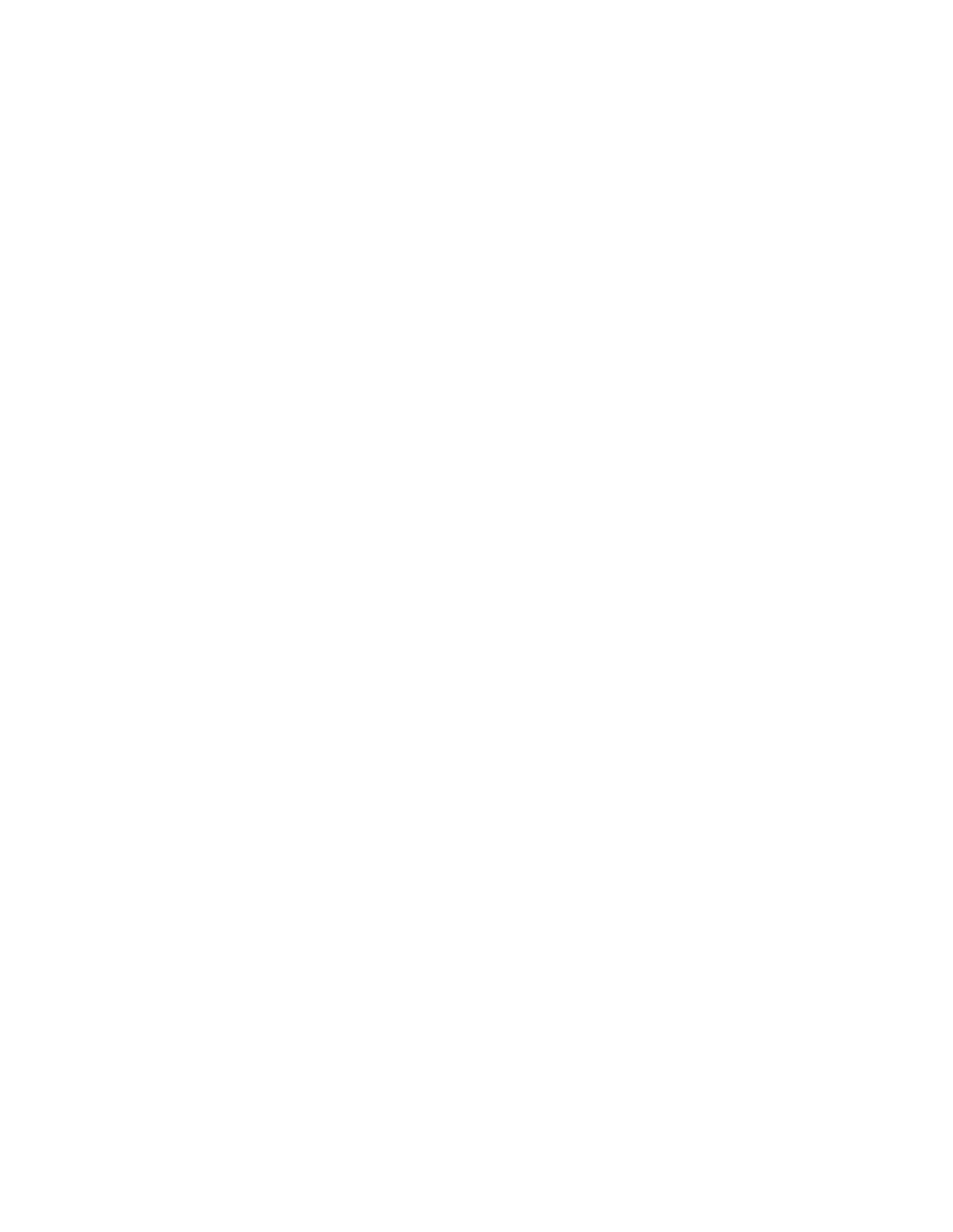**USER PERCEPTIONS OF ADVANCED ONSITE SEWAGE TREATMENT AND DISPOSAL SYSTEMS (OSTDS) IN FLORIDA FLORIDA DEPARTMENT OF HEALTH** 

## **SURVEY RESULTS**

# **Manufacturers**

**FSU Survey Research Laboratory College of Social Science Data Center Florida State University**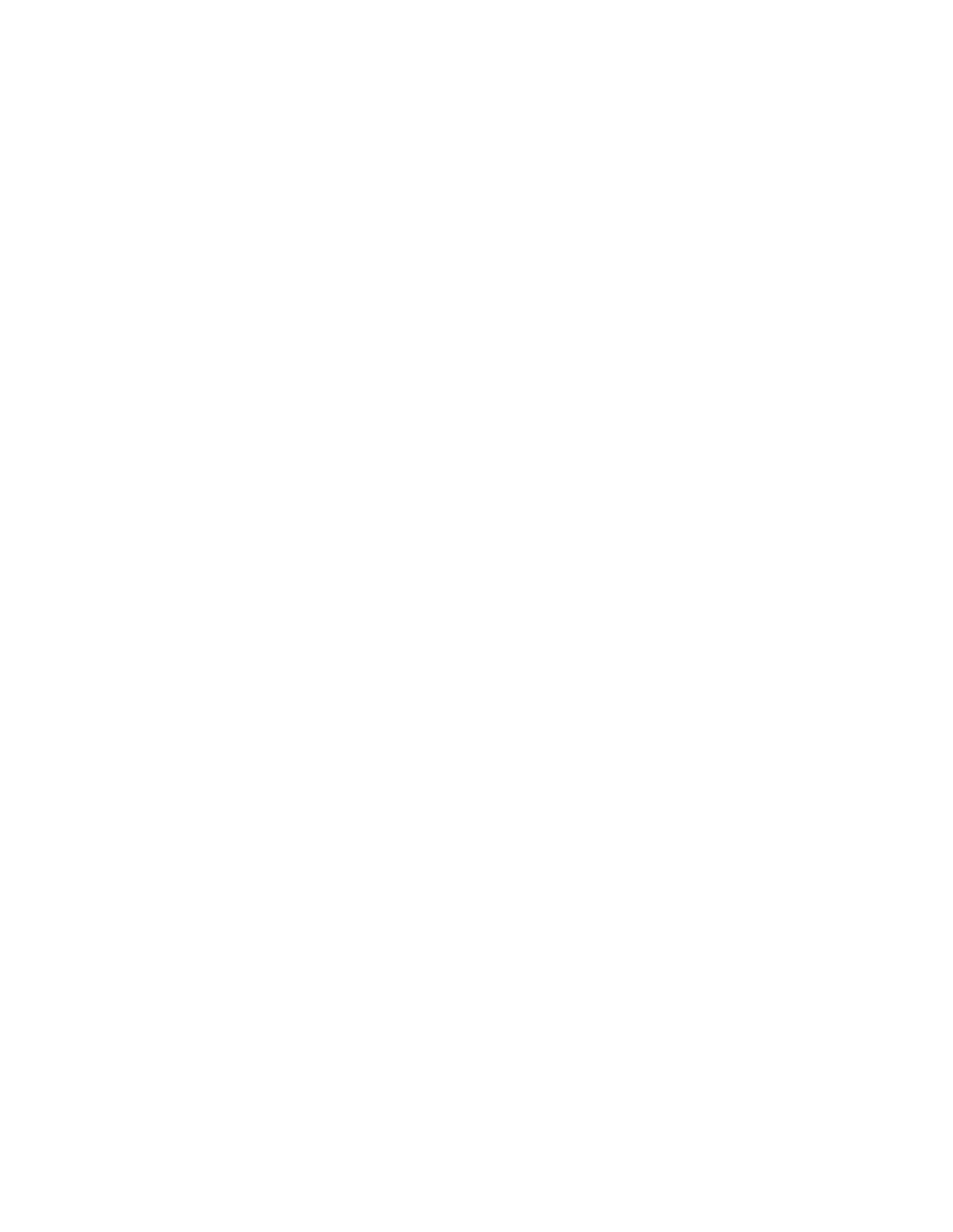## **Overview Advanced Onsite Systems in Florida: Survey of Manufacturers**

The Florida Department of Health, Division of Environmental Health, Bureau of Onsite Sewage Programs conducted a study to measure the practices and perceptions of manufacturers about the management of advanced onsite sewage treatment and disposal systems (OSTDS). Advanced treatment systems for the purposes of this study included aerobic treatment units (ATUs), performance-based treatment systems (PBTS), innovative systems, and sand or gravel filters. The Bureau of Onsite Sewage Programs identified 118 advanced onsite system manufacturers for the survey effort. Surveys were mailed beginning in March 2010. Of the 118 surveys mailed, 20 were returned as non-deliverable (See Figure 1). Sixteen of the 98 remaining manufacturers returned the survey for a completion rate of 16 percent.

| <b>Manufacturers</b>                 |       |
|--------------------------------------|-------|
| % Complete                           | 11.2% |
| % Return (Completed and "No System") | 16.3% |
| Completed                            | 11    |
| Returned "No"                        | 5     |
| <b>Number Delivered</b>              | 98    |
| Non-Deliverable                      | 20    |
| <b>Number Mailed</b>                 | 118   |

### **Figure 1 Disposition of Manufacturer Surveys**

**Manufacture and Sale of Units in Florida.** Manufacturers were asked to list the type of system installed and the reason they installed that particular system. They were also asked about the number of units they install.

- **ATUs.** 8 of the 11 Manufacturers did not sell ATUs. During the past year, one manufacturer sold one system and two manufacturers sold 8 ATU systems.
- **PBTS.** 9 of the 11 Manufacturers did not sell PBTS units. During the past year, one manufacturer sold one PBTS unit and one manufacturer sold 2 PBTS units.
- **Innovative Systems**. None of the 11 Manufacturers sold any Innovative Systems.
- **Sand or Gravel Filters.** Ten of the Manufacturers responding to the survey reported they did not sell Sand of Gravel Filters. One manufacturer reported selling 300 sand or gravel filters the previous year.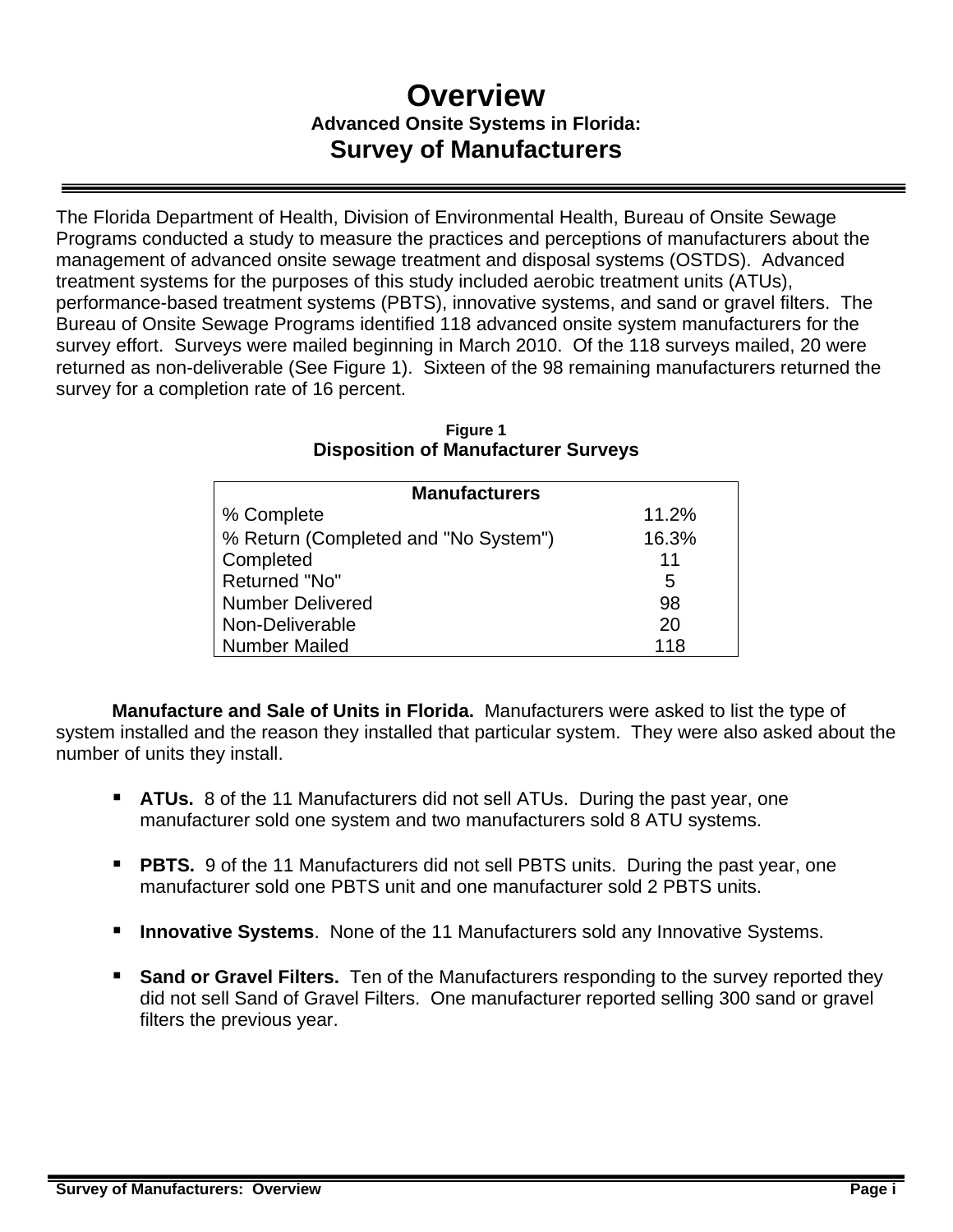**Revenues.** 11 of the Manufacturers reported their company's annual revenue from selling Advanced System Components and Standard System Components in Florida. Four of the 11 Manufacturers reported no sales of Advanced System Components in Florida; 4 reported revenues of 2% or less; and two Manufacturers reported 15% of their annual revenue came from Advanced System Components.

Annual sales from Standard System Components comprised even less of the annual revenue for the Manufacturers. Eight of the 11 manufacturers reported no sales of Standard System Components in Florida; 2 Manufacturers reported revenues of 2% or less; and one Manufacturers reported 10% of their annual revenue came from Standard System Components.

**Contact with Other Entities.** Manufacturers were asked about the extent they interacted with others concerning the advanced systems their firm manufactures: "Rarely Interact", "Some of the Time", "Most of the Time", or "All of the Time".

- **Manufacturers interact most frequently with installers of systems they manufacture (6 of 11** "Most" or "All" of the time) and Maintenance Contractors for systems (5 of 11 "Most" or "All" of the time).
- Manufacturers interact less with Owners of Systems (6 of 11 "Rarely" or "Some of the Time") , and County Health Department staff ( 6 of 11 "Rarely" or "Some of the Time").

**Authorized Maintenance Contractor.** Manufacturers were asked about their contractors and service areas.

- Four of the 11 Manufacturers have no authorized contractors in Florida; 4 Manufacturers have 10 or less authorized contractors; two Manufacturers have 20 authorized contractors and one firm has 32 contractors.
- Four of the 11 Manufacturers specify a region where a maintenance contractor can maintain their advanced system in Florida.

**Maintenance, Monitoring, and Sampling**. Manufacturers were asked to indicate the tasks they specified that the contractor perform during routine inspections of the advanced systems.

- **Forms and Check lists**. Most (9 of 11) indicated work through a manufacturer's checklist. Few (1 of 11) specify a contractor work through a engineer's or County Health Department's check list (3 of 11).
- **System Access.** Almost all (8 of 11) specify contractors open covers to observe the aerobic treatment chamber, open covers to observe trash compartment (6 of 11), and opened covers to observe clarifier/dosing tank (6 of 11). Few (2 of 11) specify leaving the surface undisturbed or open the observation port (3 of 11).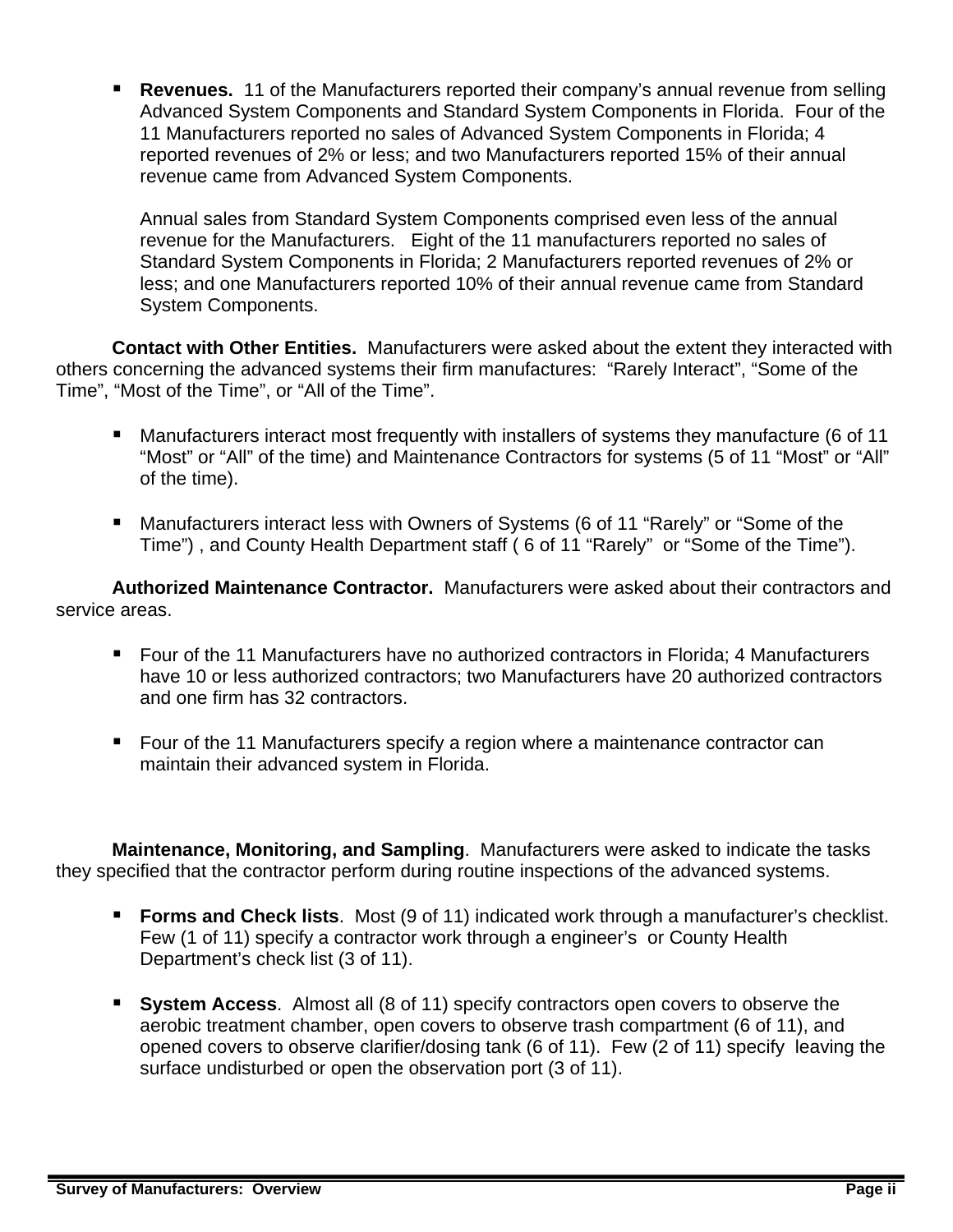- **Equipment Checks**. Less than one-half of the Manufacturers (5 of 11) specify that contractors check the trigger alarm, check that the air supply was running, and trigger pumps.
- **Maintenance Actions**. Manufacturers tend to specify that contractors replace parts (7 of 11), inspect/ clean the effluent filter (6 of 11), pump the tank (6 of 11), and the inspect the air filter (5 of 11). Only 2 of the 11 Manufacturers specify contractors inspect/clean the air diffusers or replacing parts.
- **Assessment of Operating Conditions.** Most Manufacturers specify that contractors check for smell (7 of 11); check water clarity in tank (6 of 11), observe and record general appearance of treatment system functioning (6 of 11). Four of the 11 Manufacturers specify that contractors measure sludge accumulation, check sounds from treatment, check how solids settle in treatment chamber, check wetness in drain field, and check presence and supply of chlorination tables. Few Manufacturers specify that Manufacturers check the ponding depth in the drain field (3 or 11), record the number of dosing events or pump runtime (3 of 11).
- **Assessment of Effluent Quality**. Most Manufacturers (6 of 11) specify that maintenance contractors observe the clarity of effluent in the observation port and take effluent samples for laboratory analysis (4 of 11). Few specify the use of test strips (1 of 11) or chemistry kits (0 of 11) to assess effluent concentrations. Only 1 Manufacturer specifies taking ground water samples.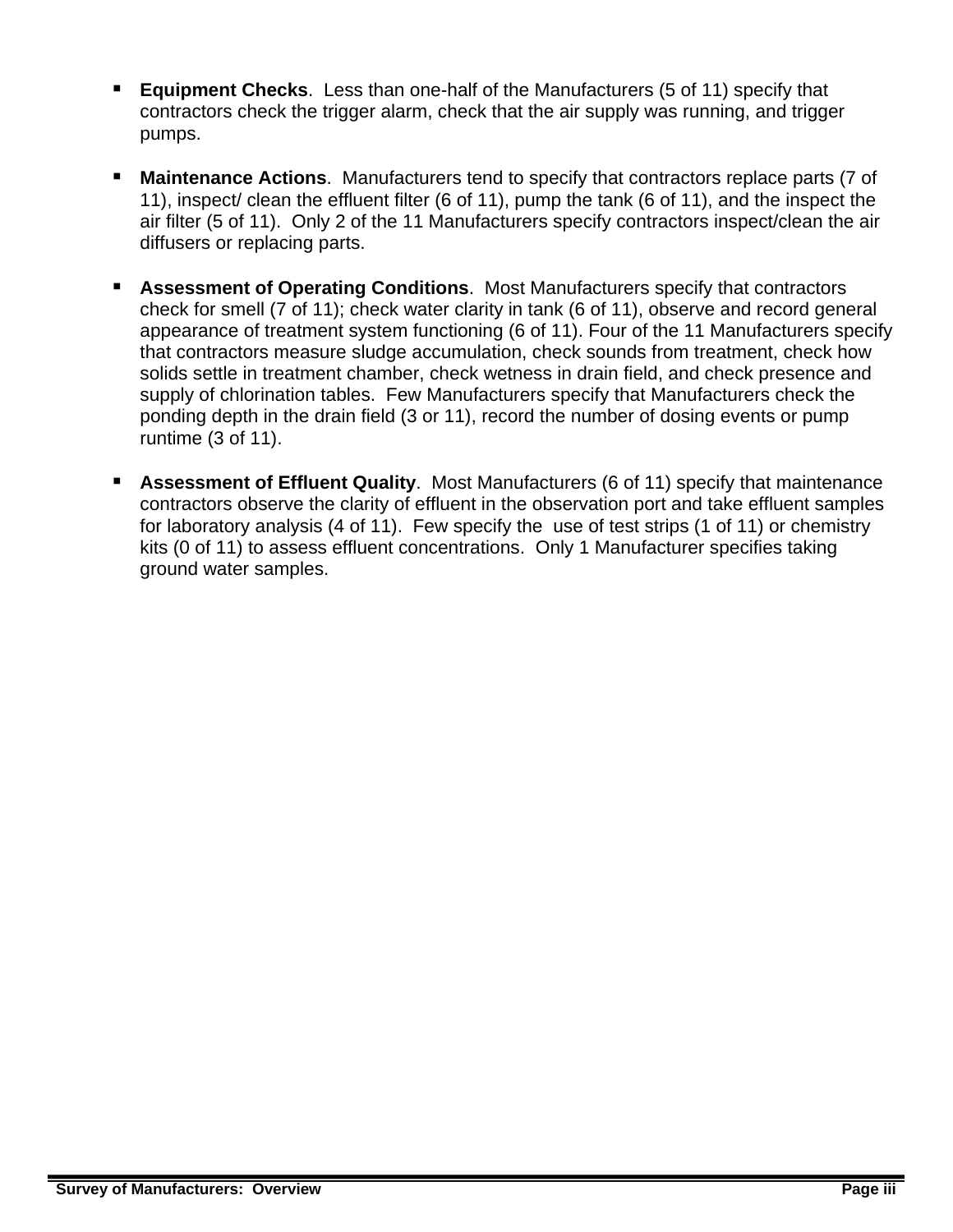### **Open-Ended Questions Comments**

 The survey of Manufacturers included a series of open-ended questions. The Responses to these questions are included in the Survey of Manufacturer Results.

- **2. Please list the TYPES of advanced systems your company manufactures for sale/use in Florida:**
- **7. What criteria/qualifications do you require maintenance contractors to meet in order to be authorized by your company to service the advanced systems you manufacture for sale in Florida?**

### **TRAINING AND EDUCATION NEEDS**

**10. Please tell us about educational/training opportunities related to advanced systems that you would like to be made available to your customers and maintenance contractors in Florida.** 

### **GENERAL ASSESSMENT**

**11. Please tell us about what aspects of the advanced system program in Florida are currently working well as it relates to construction permitting, design, installation, inspection, maintenance, and operating permitting:** 

| ATU regulation, permitting, and management in Florida:<br>а.<br>PBTS regulation, permitting, and management in Florida:<br>b.<br>Innovative System regulation, permitting, and management:<br>С.<br>Sand or gravel filter regulation, permitting, and management:<br>d. | 12. | Please tell us about any changes or improvements you would like to see to the following: |
|-------------------------------------------------------------------------------------------------------------------------------------------------------------------------------------------------------------------------------------------------------------------------|-----|------------------------------------------------------------------------------------------|
|                                                                                                                                                                                                                                                                         |     |                                                                                          |
|                                                                                                                                                                                                                                                                         |     |                                                                                          |
|                                                                                                                                                                                                                                                                         |     |                                                                                          |
|                                                                                                                                                                                                                                                                         |     |                                                                                          |
| е.                                                                                                                                                                                                                                                                      |     | Maintenance contractor regulation, permitting, and management:                           |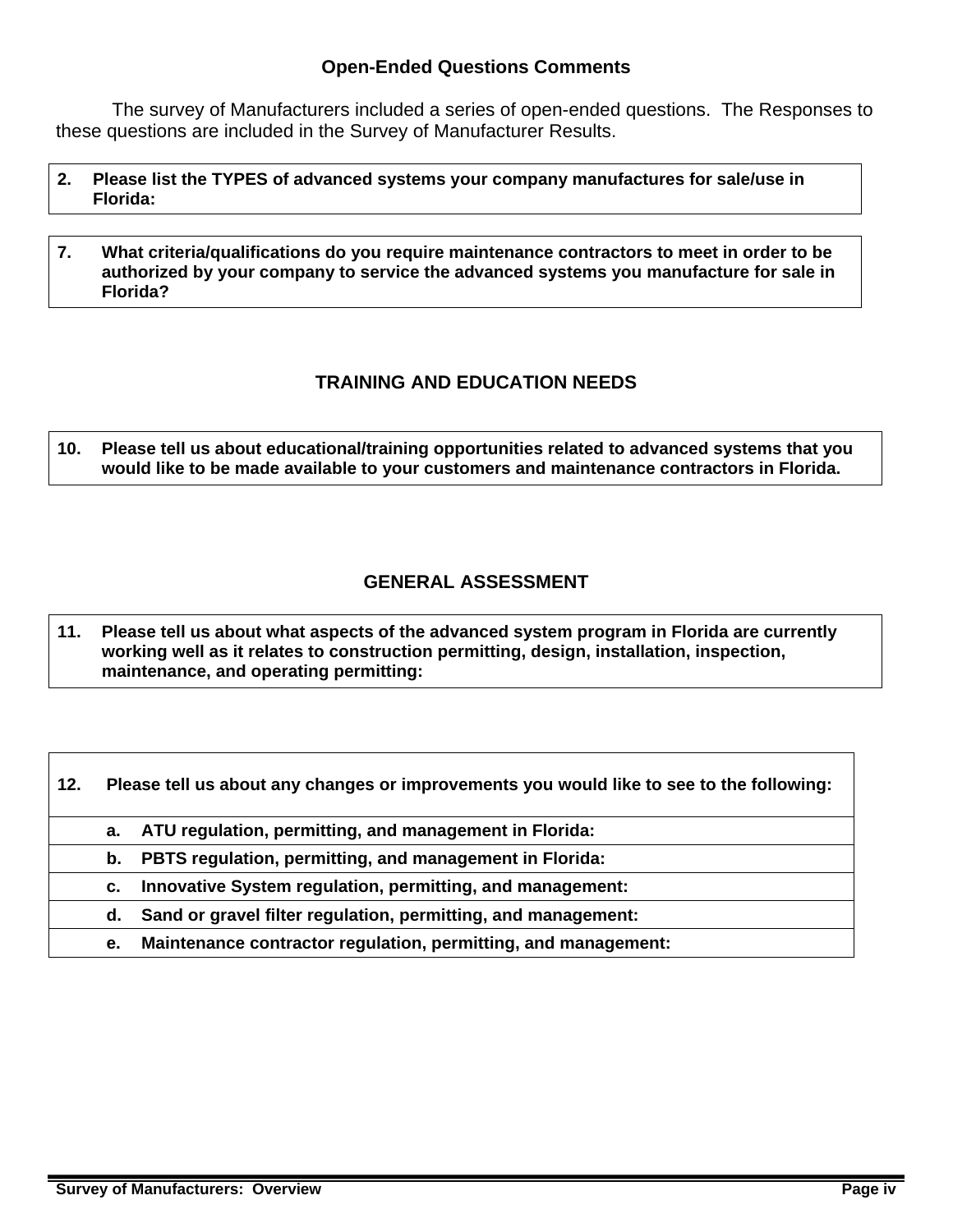

## **Advanced Onsite Systems in Florida: Survey of Manufacturers**

The Florida Department of Health, Division of Environmental Health, Bureau of Onsite Sewage Programs is conducting a study to measure the practices and perceptions of manufacturers about the management of advanced onsite sewage treatment and disposal systems (OSTDS). Advanced treatment systems for the purposes of this study include aerobic treatment units (ATUs), performance-based treatment systems (PBTS), innovative systems, and sand or gravel filters. Your participation in this study will help us identify the strengths of current practices and experiences as well as areas where improvement may be needed.

| <b>Manufacturers</b>                 |       |
|--------------------------------------|-------|
| % Complete                           | 11.2% |
| % Return (Completed and "No System") | 16.3% |
| Completed                            | 11    |
| Returned "No"                        | 5     |
| <b>Number Delivered</b>              | 98    |
| Non-Deliverable                      | 20    |
| Number Mailed                        | 118   |

### **MANUFACTURE AND SALE OF ADVANCED UNITS IN FLORIDA**

- **1. Does your company manufacture advanced treatment systems such as aerobic treatment units (ATUs), performance-based treatment systems (PBTS), and/or innovative systems sold for use in Florida?** 
	- **5 NO Please tell us why you do not manufacture advanced systems for use in Florida.**
		- WE MAKE TANKS FOR OUR USE, NOT FOR SALE TO OTHER **COMPANIES**
		- WE DO NOT OFFER OSTDS AS PART OF THE COMPANY'S PRODUCT LINE
		- NOT ENOUGH POTENTIAL PROFIT TO DEAL WITH GOV'T REGS
		- HAVE NOT BEEN REQUESTED BY MY CUSTOMERS

**11 YES**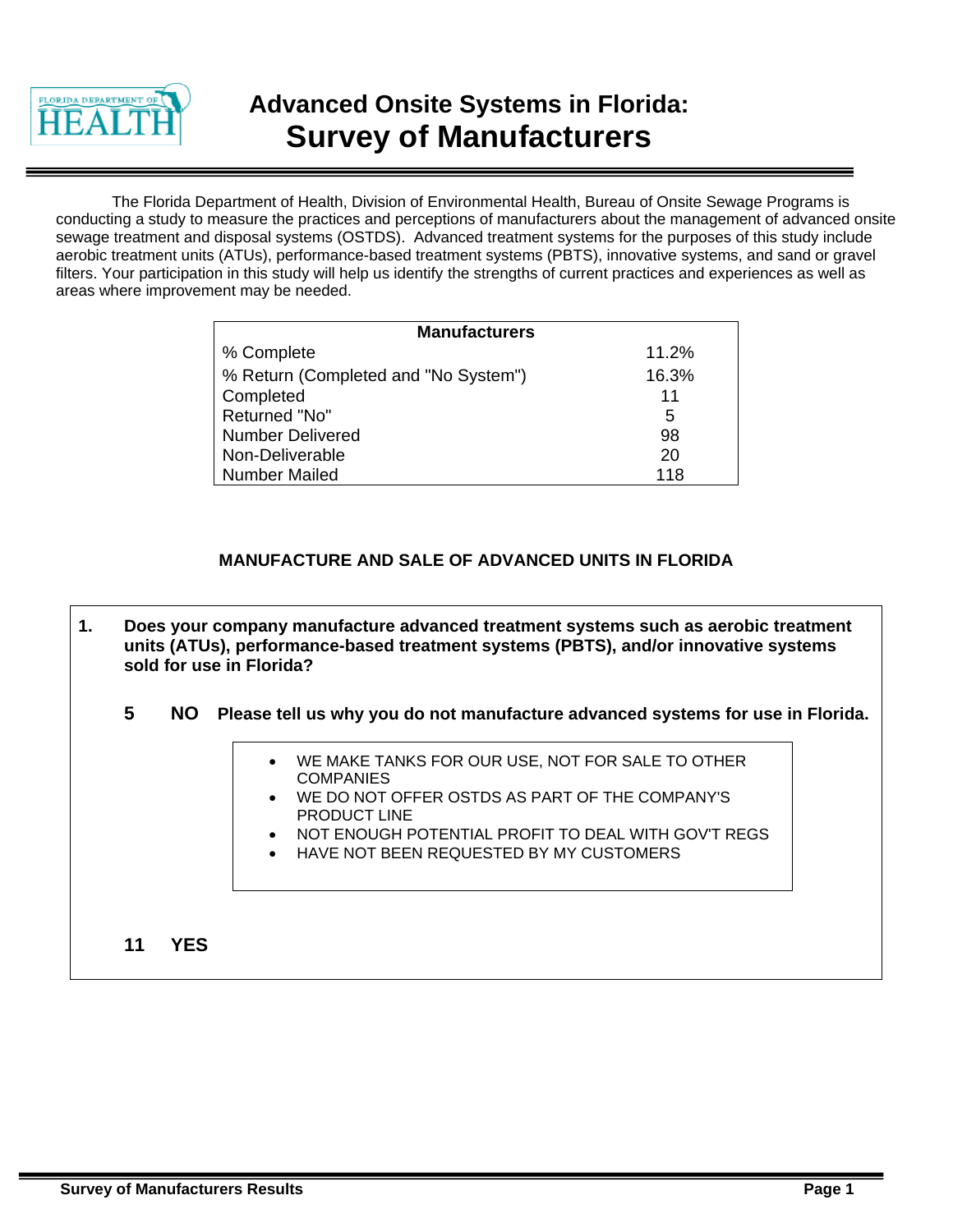### **MANUFACTURE AND SALE OF ADVANCED UNITS IN FLORIDA**

| 2. |          | Please list the TYPES of advanced systems your company manufactures for sale/use in<br>Florida:                                                                                                                                                                         |
|----|----------|-------------------------------------------------------------------------------------------------------------------------------------------------------------------------------------------------------------------------------------------------------------------------|
|    | $\ast$   | ATU AND PBRS                                                                                                                                                                                                                                                            |
|    | $^\star$ | AERO CELL ® - OPEN CELL FOAM; BIOCOIR® - COCONUT HUSK- (BOTH ARE MEDIA FILTERS)                                                                                                                                                                                         |
|    | $\star$  | INCINOLET ELECTRIC INCINERATING TOILETS                                                                                                                                                                                                                                 |
|    | $\star$  | AEROBIC TREATMENT COMPONENTS; PERFORMANCE BASED TREATMENT COMPONENTS;<br>INNOVATIVE SYSTEMS. WE MANUFACTURE LARGE FIBERGLASS TANKS AS COMPONENETS<br>USED IN ON-SITE SEPTIC.                                                                                            |
|    | $\star$  | HYDRO-ACTION MODELS: AP500-500GAL/DAY RESIDENTIAL TREATMENT UNIT; AP600-<br>600GAL/DAY RESIDENTIAL TREATMENT UNIT; AP750-750GAL/DAY RESIDENTIAL TREATMENT<br>UNIT; AP1000-1000GAL/DAY COMMERCIAL TREATMENT UNIT; AP1500-1500GAL/DAY<br><b>COMMERCIAL TREATMENT UNIT</b> |
|    | $\star$  | EXTENDED AERATION SUSPENDED SLUDGE ATU; DRIP DISPOSAL SYSTEM                                                                                                                                                                                                            |
|    | $\star$  | WE OFFER SEVERAL COMPOSTING TOILET MODELS: CTS 410, CTS 710, CTS 1010, CTS 904,<br>CTS 914, CTS OUTBACK                                                                                                                                                                 |
|    | $\star$  | JET 500, 1000, 1250 AND GPD; CLEARSTREAM 600 GPD                                                                                                                                                                                                                        |
|    | $\star$  | AEROBIC TREATMENT SYSTEMS                                                                                                                                                                                                                                               |
|    | $\star$  | NITREX™ DENITRICATION SYSTEM                                                                                                                                                                                                                                            |
|    | $^\star$ | <b>HOOT SYSTEMS</b>                                                                                                                                                                                                                                                     |

| <b>Type of System</b>                            | <b>Number Sold</b> | <b>Manufacturers</b> |
|--------------------------------------------------|--------------------|----------------------|
| <b>Aerobic Treatment Unit</b>                    |                    |                      |
| [ATU only, i.e. not part of a PBTS]              |                    |                      |
|                                                  |                    |                      |
|                                                  |                    | Ω                    |
| <b>Performance-Based Treatment System (PBTS)</b> |                    |                      |
| [Not counting innovative systems]                |                    |                      |
| <b>Innovative Systems</b>                        | Ω                  | 11                   |
|                                                  |                    | 10                   |
| <b>Sand or Gravel Filters</b>                    | 300                |                      |

Г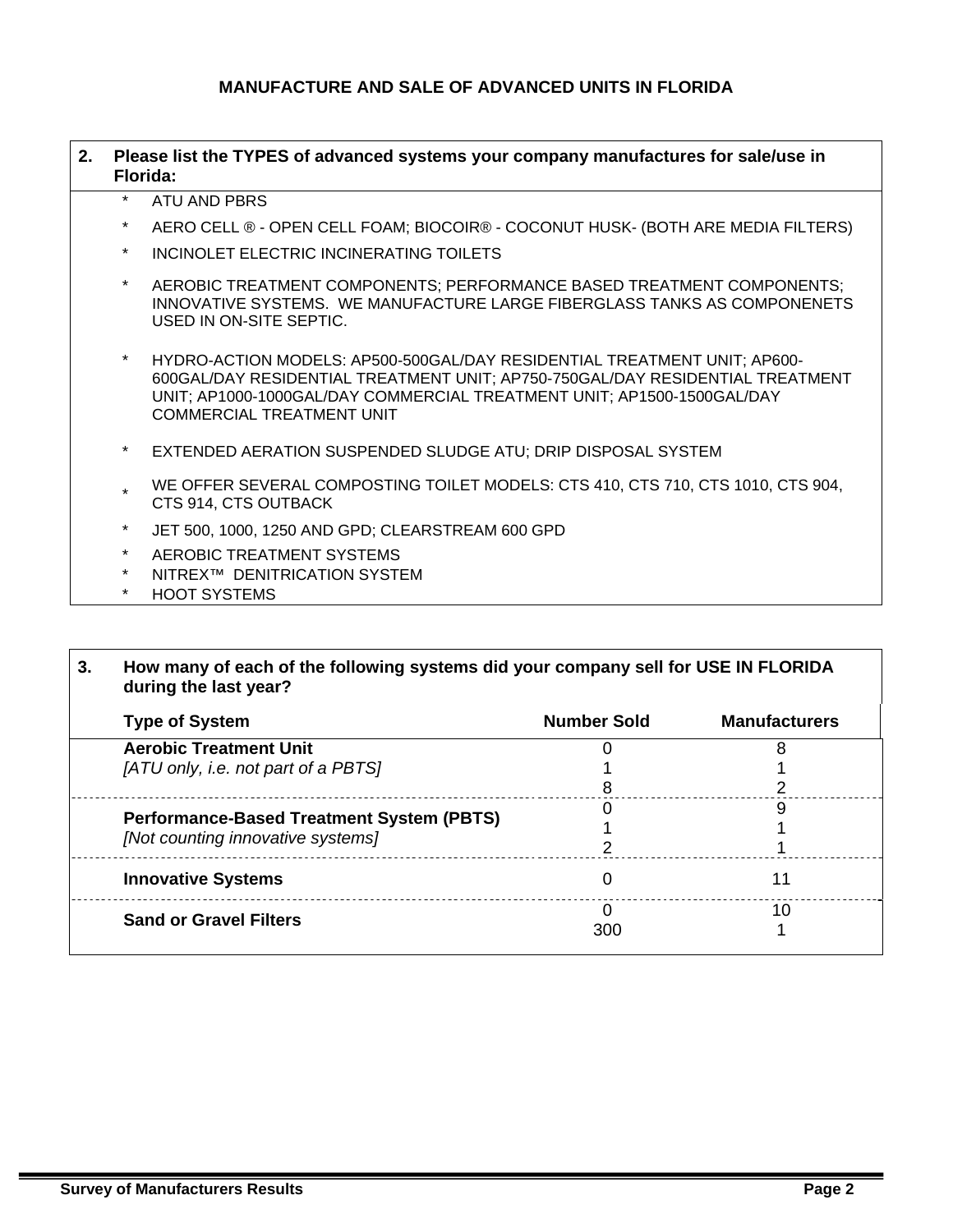| 4. | What percentage of your company's annual revenue comes from the sale of the following<br>TO CUSTOMERS IN FLORIDA? |                  |                      |
|----|-------------------------------------------------------------------------------------------------------------------|------------------|----------------------|
|    |                                                                                                                   | % Annual Revenue | <b>Manufacturers</b> |
|    | <b>Advanced System Components</b>                                                                                 |                  |                      |
|    |                                                                                                                   | 0%               | 4                    |
|    |                                                                                                                   | $< 1\%$          |                      |
|    |                                                                                                                   | $1\%$            |                      |
|    |                                                                                                                   | < 2%             |                      |
|    |                                                                                                                   | 15%              | 2                    |
|    | <b>Standard System Components</b>                                                                                 |                  |                      |
|    |                                                                                                                   | 0%               | 8                    |
|    |                                                                                                                   | $< 1\%$          |                      |
|    |                                                                                                                   | <2%              |                      |
|    |                                                                                                                   | 10%              |                      |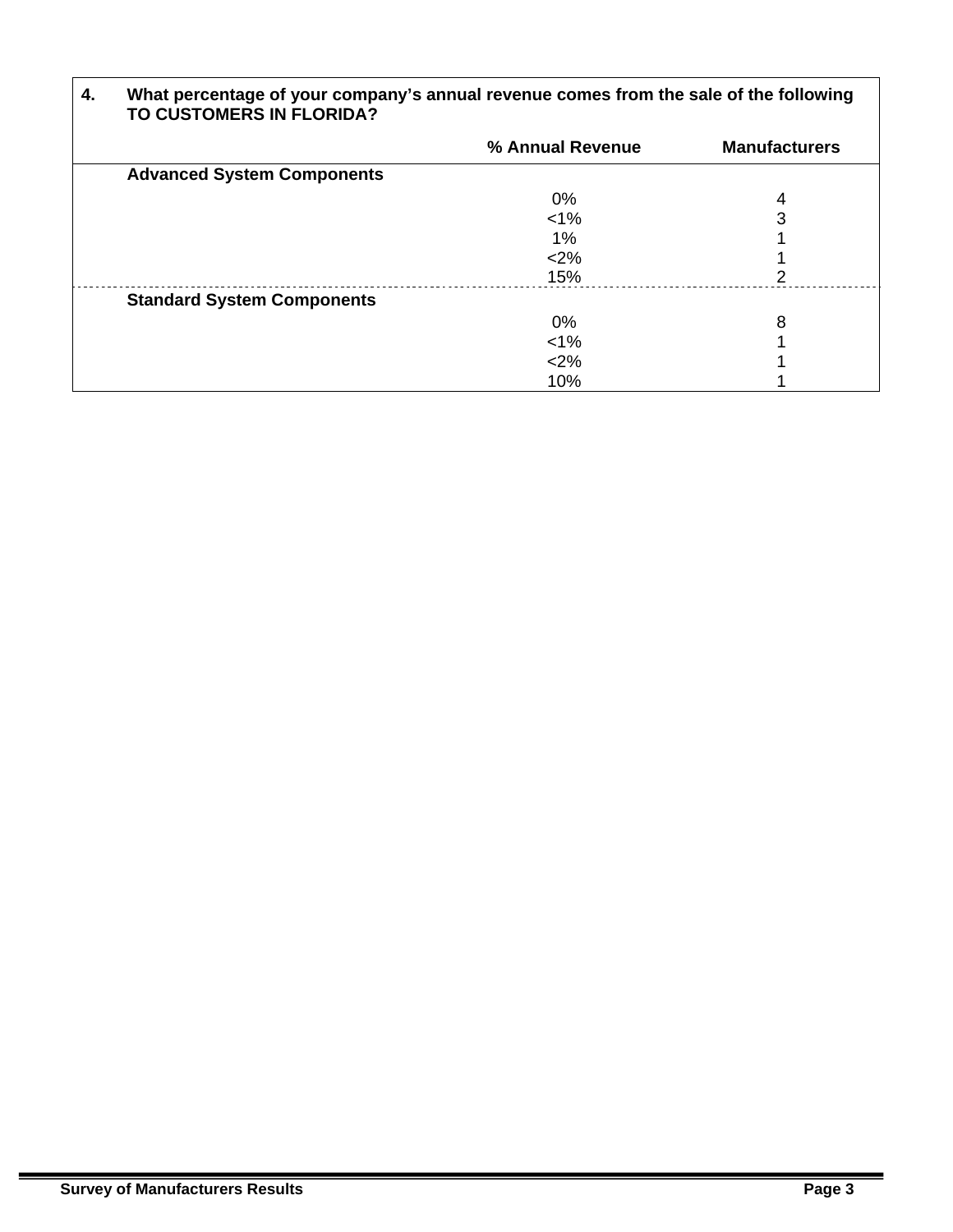### **5. To what extent does your firm/company INTERACT WITH EACH OF THE FOLLOWING ENITITIES CONCERNING THE ADVANCED SYSTEMS YOUR FIRM MANUFACTURES?** (N=11)

|    | <b>Entity</b>                                   | <b>RARELY</b><br><b>INTERACT</b> | <b>SOME</b><br>OF THE<br><b>TIME</b> | <b>MOST OF</b><br>THE TIME | <b>ALL OF</b><br>THE TIME |                  | <b>OTHER [PLEASE SPECIFY.]</b>                                           |
|----|-------------------------------------------------|----------------------------------|--------------------------------------|----------------------------|---------------------------|------------------|--------------------------------------------------------------------------|
| a. | Maintenance<br>Contractors for systems          | 3                                | 1                                    | 2                          | 3                         | 1                | WE ARE THE<br><b>MAINTENANCE</b><br>CONTRACTOR.                          |
| b. | Owners of systems                               | 3                                | 3                                    | 3                          | 1                         | $\bf{0}$         |                                                                          |
| c. | <b>County Health</b><br><b>Department Staff</b> | $\mathbf{2}$                     | 4                                    | $\mathbf 2$                | 1                         | $\boldsymbol{0}$ |                                                                          |
| d. | Engineers of the<br>systems you<br>manufacture  |                                  | 4                                    | 1                          | 3                         |                  | <b>NOT NEEDED</b>                                                        |
| е. | Installers of systems<br>you manufacture        | $\mathbf{2}$                     | $\mathbf{2}$                         | 1                          | 5                         | 1                | NOT NEEDED.<br><b>HOMEOWNER</b><br><b>INSTALLS OR AN</b><br>ELECTRICIAN. |

### **AUTHORIZED MAINTENANCE CONTRACTOR**

| 6. | your company's advanced systems in Florida? |                      | How many maintenance contractors are currently authorized by your company to service |
|----|---------------------------------------------|----------------------|--------------------------------------------------------------------------------------|
|    | # Authorized<br><b>Contractors</b>          | <b>Manufacturers</b> |                                                                                      |
|    |                                             | 4                    |                                                                                      |
|    |                                             |                      |                                                                                      |
|    |                                             |                      |                                                                                      |
|    | 10                                          |                      |                                                                                      |
|    | 20                                          |                      |                                                                                      |
|    |                                             |                      |                                                                                      |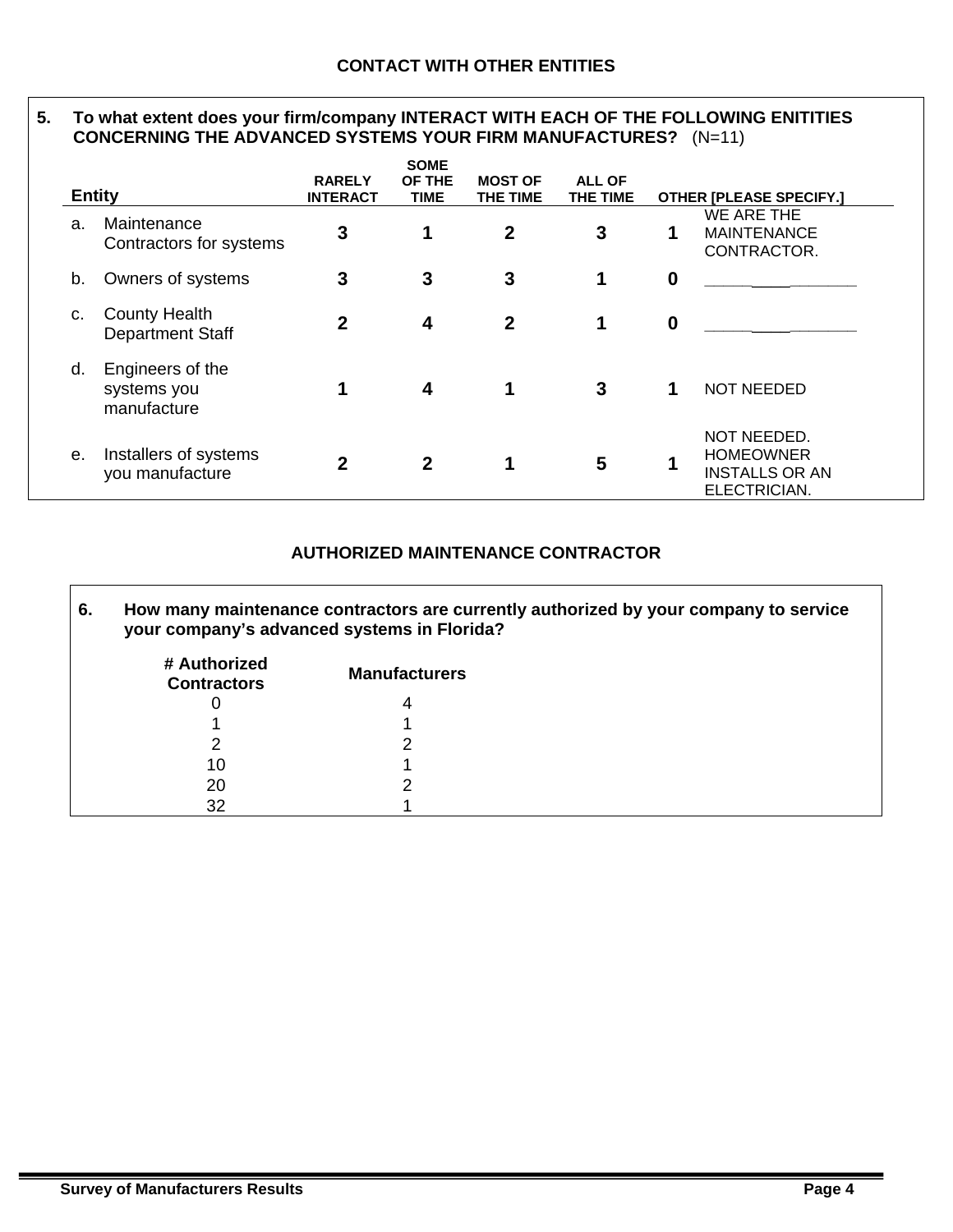| 7. |         | What criteria/qualifications do you require maintenance contractors to meet in order to be<br>authorized by your company to service the advanced systems you manufacture for sale in<br>Florida?     |
|----|---------|------------------------------------------------------------------------------------------------------------------------------------------------------------------------------------------------------|
|    |         | THE MAINTENANCE CONTRACTOR MUST BE STATE CERTIFIED AND TRAINED BY OUR LOCAL<br><b>DISTRIBUTER OR US.</b>                                                                                             |
|    |         | * REGISTERED SEPTIC TANK CONTRACTOR (OR MASTER); WASTEWATER TREATMENT PLANT<br>OPERATOR; TAKE A COURSE THAT WE PROVIDE.                                                                              |
|    |         | ANY COMPETENT ELECTRICIAN CAN REPAIR OR INSTALL                                                                                                                                                      |
|    | $\star$ | N/A                                                                                                                                                                                                  |
|    |         | HAVE A SEPTIC CONTRACTORS/OPERATORS LICENSE AND BE TRAINED BY US (THE<br><b>MANUFACTURERS)</b>                                                                                                       |
|    |         | BE TRAINED BY AUTHORIZED PERSONNEL. MEET FLORIDA HEALTH DEPARTMENT<br>REQUIREMENTS. SHOW PROOF OF COMPLETING TRAINING, AND BE IN AN AREA NOT IN<br>CONFLICT WITH ANY EXISTING CONTRACTS.             |
|    | $\star$ | COMPLETE TRAINING BY A COMPOSTING TOILET SYSTEMS, INC. REPRESENTATIVE                                                                                                                                |
|    |         | MUST BE PROPERLY LICENSED BY THE STATE; MUST RECEIVE FACTORY TRAINING; MUST<br>MAINTAIN INVENTORY OF REPLACEMENT PARTS.                                                                              |
|    |         | COMPETENCY IN UNDERSTANDING WASTEWATER TREATMENT, MECHANICAL AND<br>* ELECTRICAL SYSTEMS, CONSTRUCTION ISSUES, AND AN ABILITY TO RESPOND TO<br>PROFESSIONAL DIRECTION.<br>AUTHORIZED HOOT CONTRACTOR |
|    |         |                                                                                                                                                                                                      |

| 8. | Do you specify a region where a maintenance contractor can maintain your advanced |  |
|----|-----------------------------------------------------------------------------------|--|
|    | systems within Florida? (N=9)                                                     |  |

- **4 YES**
- **5 NO**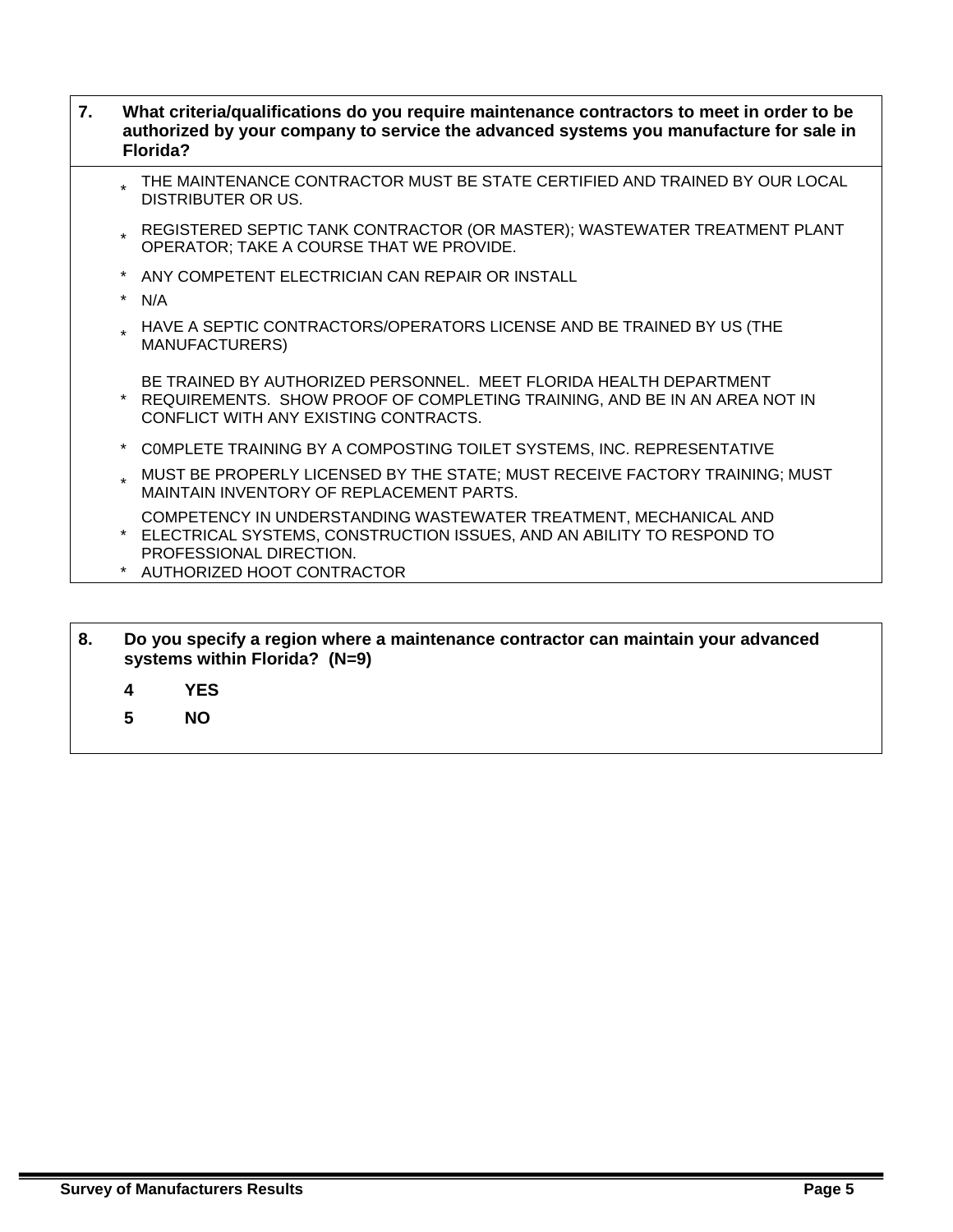### **9. Which of the following tasks do you usually specify that the maintenance contractor perform during routine inspections of the advanced systems you manufacture for use in Florida?**  *[Please* 3 *All That Apply.]*

- **9** Work through a manufacturer's or distributor's
- **1** Work through the engineer's check list if engineered-designed
- **3** Work through the County Health Department's check list
- 

### **System Access**

- **8** Open covers to observe aerobic treatment chamber
- 
- 
- 
- 

### **Equipment Checks**

- 
- 
- **5** Check that air supply is running

- 
- 
- 
- 
- 
- **3 Other** *[Please describe.]*
- AS NEEDED
- AS NEEDED

### 2-4 YEARS (PRETREAT0; 4-6 YEARS (ATU)

- 5 \* AS NEEDED
- \* 3

### **Forms and Checklists Assessment of Operating Conditions**

- **6** Check clarity of water in treatment tank/clarifier
- **7** Check for smell from treatment system
- 4 Check sounds from treatment system
- **1** Work through own check list **4** Measure sludge accumulation
	- **4** Check how well solids settle in aerobic treatment chamber
	- **4** Record water meter reading
- **6** Open covers to observe trash tank/compartment **3** Record number of dosing events or pump runtime (for dosed systems) dosed systems)
- **6** Open covers to observe clarifier/dosing tank **3** Record presence, number, or duration of alarms
- **2** Leave surface undisturbed **5** Check and record pressure (drip systems)
- **3** Open observation port **3** Check ponding depth in drainfield
	- **4** Check wetness in drainfield area
- **4** Check presence and supply of chlorination tablets if<br>system includes them<br>system includes them system includes them
- **5** Trigger pumps **6** Observe and record general appearance of treatment system functioning

### **Maintenance Actions Assessment of Effluent Quality** Assessment of Effluent Quality

- **6** Inspect/clean effluent filter **6** Observe clarity of effluent in observation port
- **5** Inspect/clean air filter **1** Use test strips to assess effluent concentrations
- **2** Inspect/clean air diffusers **0** Use chemistry kits to assess effluent concentrations
- **6** Pump tank(s) every **3-5** years **4** Take effluent samples for laboratory analysis
- **7** Replace parts **1** Take groundwater samples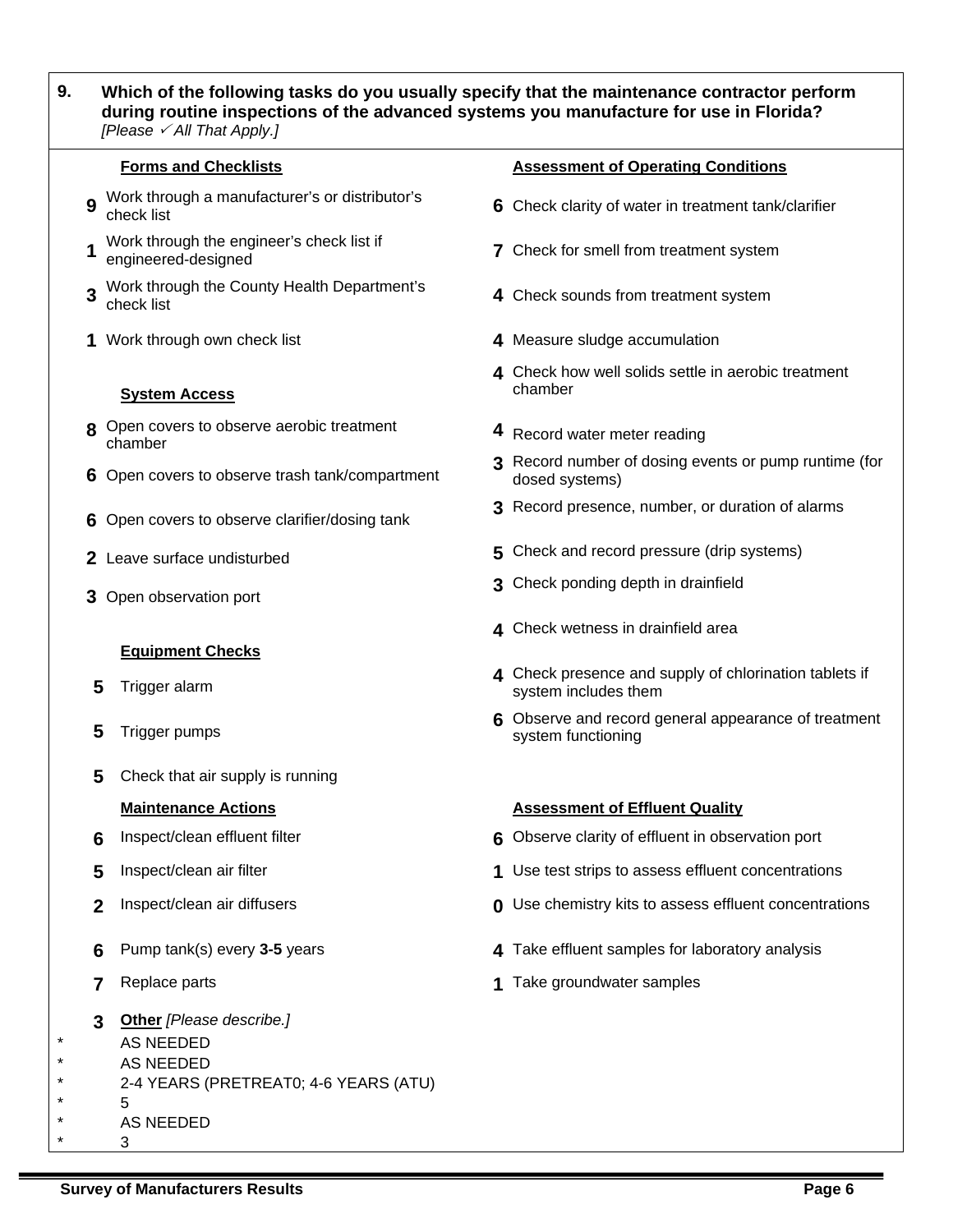### **TRAINING AND EDUCATION NEEDS**

- **10. Please tell us about educational/training opportunities related to advanced systems that you would like to be made available to your customers and maintenance contractors in Florida.** 
	- \* WE WOULD LIKE TO SEE ALL STATES PROVIDE AND REQUIRE GENERAL WASTEWATER TRAINING AND CERTIFICATION. AFTER BEING CERTIFIED BY THE STATE THE CONTRACTOR SHOULD BE TRAINED BY THE MANUFACTURER OR MANUFACTURE'S REPRESENTATIVE FOR PRODUCT SPECIFIC CERTIFICATION.
	- FOWA CLASS (SUCH AS A-Z); MAINTENANCE ENTITIES RECEIVING TRAINING FROM US (NO CREDIT)
	- CUSTOMER SHOULD READ THE MANUAL.
	- NONE
	- THE FOWA TRAINING CENTER IS AN OPTIMAL EVENT FOR US TO ATTEND. WE LIKE THE CONVENIENCE OF ONCE PER YEAR AND COMPLETED IN 1-2 DAYS.
	- \*
	- \* EDUCATIONAL TRAINING OPPORTUNITIES ARE AVAILABLE THROUGH A SERVICE CONTRACT WITH COMPOSTING TOILET SYSTEMS, INC.
	- WE PREFER TO PROVIDE FACTORY TRAINING TO OUR AUTHORIZED REPRESENTATIVES, INCLUDING INSTALLERS AND MAINTENANCE PROVIDERS.
	- \* FOWA TRAINING ADEQUATE
	- ALREADY IN PLACE

### **GENERAL ASSESSMENT**

| 11. | Please tell us about what aspects of the advanced system program in Florida are currently<br>working well as it relates to construction permitting, design, installation, inspection,<br>maintenance, and operating permitting: |                                                                                                                         |  |
|-----|---------------------------------------------------------------------------------------------------------------------------------------------------------------------------------------------------------------------------------|-------------------------------------------------------------------------------------------------------------------------|--|
|     | $\star$                                                                                                                                                                                                                         | ACCEPTANCE AND RULES THAT SUPPORT THE FACTS THAT ADVANCED SYSTEMS DO WORK IN<br>RESIDENTIAL APPLICATIONS.               |  |
|     | $\star$                                                                                                                                                                                                                         | CODE IS CLEAR; CONTRACTORS ARE INTELLIGENT AND WANT TO DO A GOOD JOB; ENGINEERS<br>ARE CAPABLE; INSPECTORS ARE TRAINED. |  |
|     | $\star$                                                                                                                                                                                                                         | N/A                                                                                                                     |  |
|     | $\star$                                                                                                                                                                                                                         | HAVE NOT HAD MUCH EXPERIENCE OVER THE LAST FEW YEARS.                                                                   |  |
|     | $\star$                                                                                                                                                                                                                         | NO COMMENT AS WE HAVE NOT INSTALLED SYSTEMS                                                                             |  |
|     | $\star$                                                                                                                                                                                                                         | <b>HOOT IS DOING VERY WELL</b>                                                                                          |  |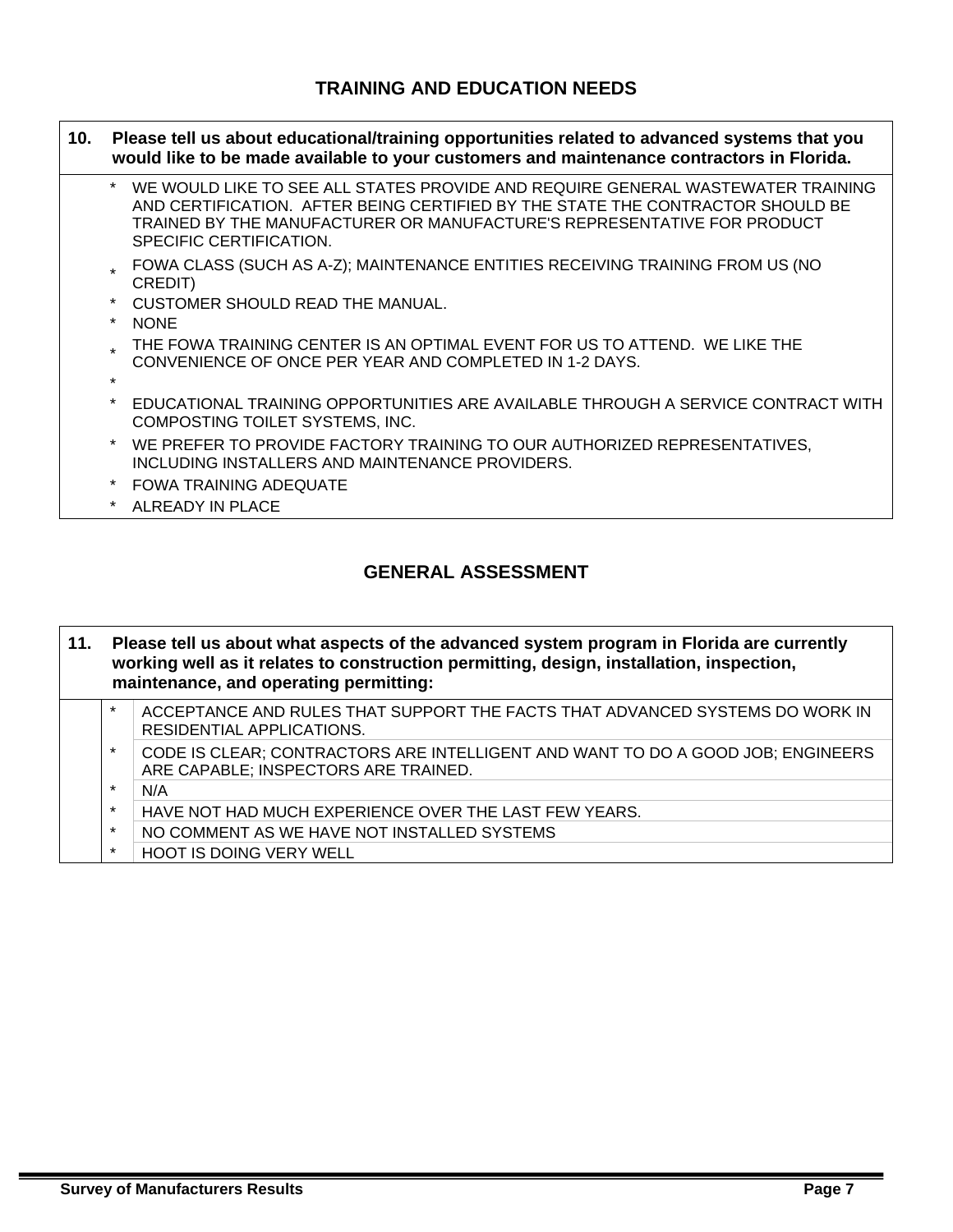**12. Please tell us about any changes or improvements you would like to see to the following:** 

### **a. ATU regulation, permitting, and management in Florida:**

- THERE SHOULD BE A GREATER EMPHASIS MADE ON REQUIRING MAINTENANCE AND ENFORCEMENT OF MAINTENANCE AND OPERATION.
- DRIP NO LONGER NEEDS TO BE DESIGNED BY AN ENGINEER (PE IN FLA)
- \* PLEASE! DO NOT ALLOW HOMEOWNERS TO WORK ON THEIR OWN SYSTEMS.
- \* OFFER OTHER ACCEPTABLE STANDARDS FOR ATU's. I BELIEVE FDOH ONLY ALLOWS ATUs IF THEY MEET THE ONE STANDARD FDOH ACCEPTS. THIS STANDARD IS EXTREMELY EXPENSIVE TO ACQUIRE AND MAINTAIN. THIS MAKES IT DIFFICULT FOR SMALL BUSINESS OWNERS TO BE COMPETITIVE AND

### **b. PBTS regulation, permitting, and management in Florida:**

- THERE SHOULD BE A GREATER EMPHASIS MADE ON REQUIRING MAINTENANCE AND ENFORCEMENT OF MAINTENANCE AND OPERATION. THE REGULATION FOR NITROGEN REMOVAL SHOULD BE CHANGED TO A PERCENTAGE REDUCTION OR MORE REALISTIC NUMBER THAN 10 MGL TO AVOID HAVING SYSTEMS TH
- \* CHD's NEED TO MORE DIRECTLY MAKE THEMSELVES KNOWN TO HOMEOWNERS, SO THEY ARE MORE LIKELY TO PAY THE OPERATING PERMIT FEE. DON'T MAKE RESPONSIBLE MAINTENANCE ENTITIES COLLECT FEES FOR THEM.
- ACCOUNTABILITY. SYSTEMS NOT MEETING STANDARDS SHOULD BE REQUIRED TO HAVE CORRECTIVE ACTIONS. REPEATED FAILURES SHOULD BE BASIS FOR REMOVAL FROM APPROVED LIST.
- **c. Innovative System regulation, permitting, and management:**  THERE SHOULD BE A GREATER EMPHASIS MADE ON REQUIRING MAINTENANCE AND ENFORCEMENT OF MAINTENANCE AND OPERATION. THE REGULATION FOR NITROGEN REMOVAL SHOULD BE CHANGED TO A PERCENTAGE REDUCTION OR MORE REALISTIC NUMBER THAN 10 MGL TO AVOID HAVING SYSTEMS TH \* LET ME KNOW IF YOU HAVE A SYSTEM.

### **d. Sand or gravel filter regulation, permitting, and management:**

THERE SHOULD BE A GREATER EMPHASIS MADE ON REQUIRING MAINTENANCE AND ENFORCEMENT OF MAINTENANCE AND OPERATION. THE REGULATION FOR NITROGEN REMOVAL SHOULD BE CHANGED TO A PERCENTAGE REDUCTION OR MORE REALISTIC NUMBER THAN 10 MGL TO AVOID HAVING SYSTEMS THAT ARE 2 TO 3 TIMES MORE EXPENSIVE. THESE SYSTEMS REQUIRE MAINTENANCE ALSO

|         | e. Maintenance contractor regulation, permitting, and management:           |
|---------|-----------------------------------------------------------------------------|
| $\star$ | THERE ARE ENOUGH SYSTEMS OUT THERE THAT SOME PEOPLE MAY WANT TO SPECIALIZE. |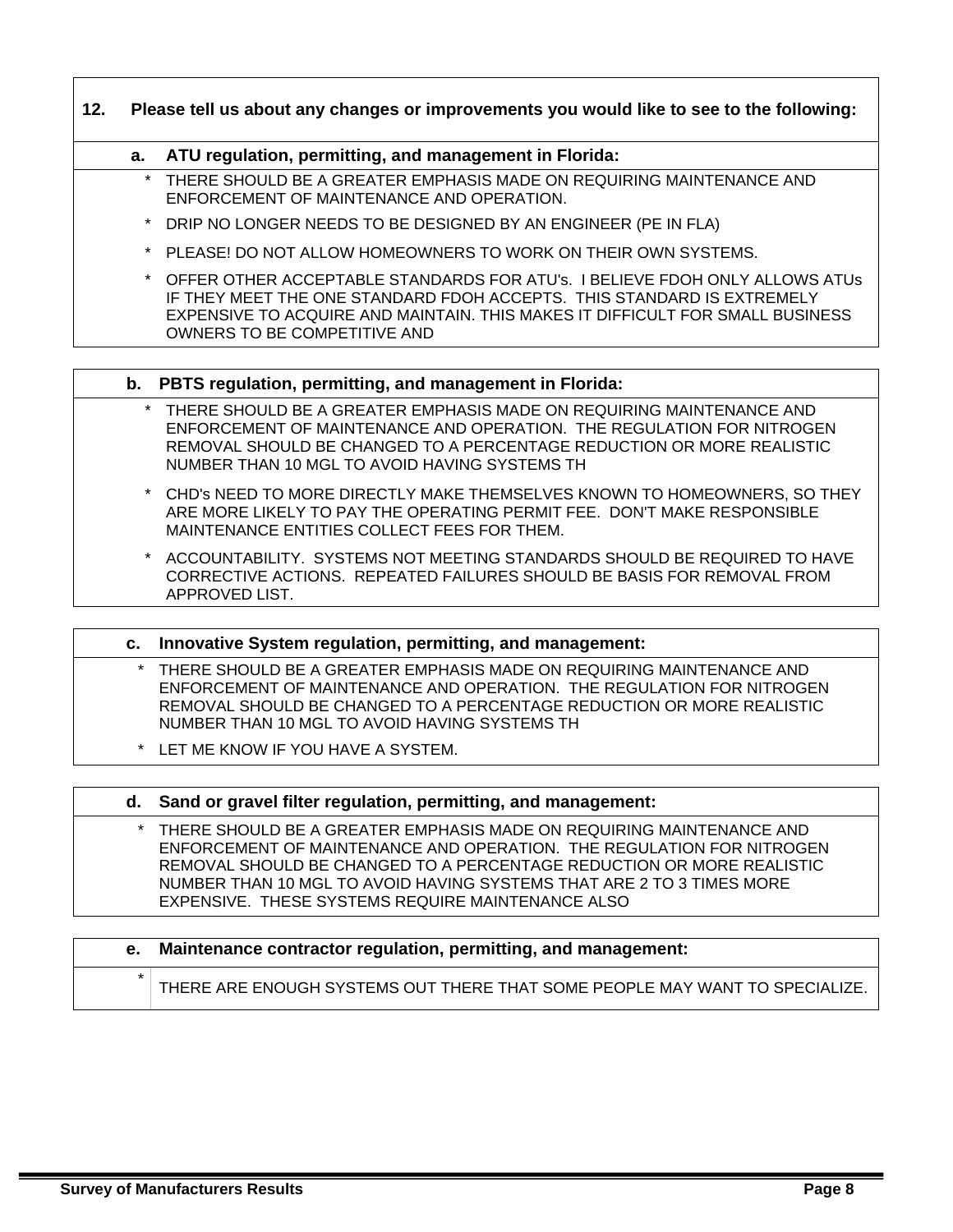**USER PERCEPTIONS OF ADVANCED ONSITE SEWAGE TREATMENT AND DISPOSAL SYSTEMS (OSTDS) IN FLORIDA FLORIDA DEPARTMENT OF HEALTH** 

## **SURVEY RESULTS**

# **Owners and Users**

**FSU Survey Research Laboratory College of Social Science Data Center Florida State University**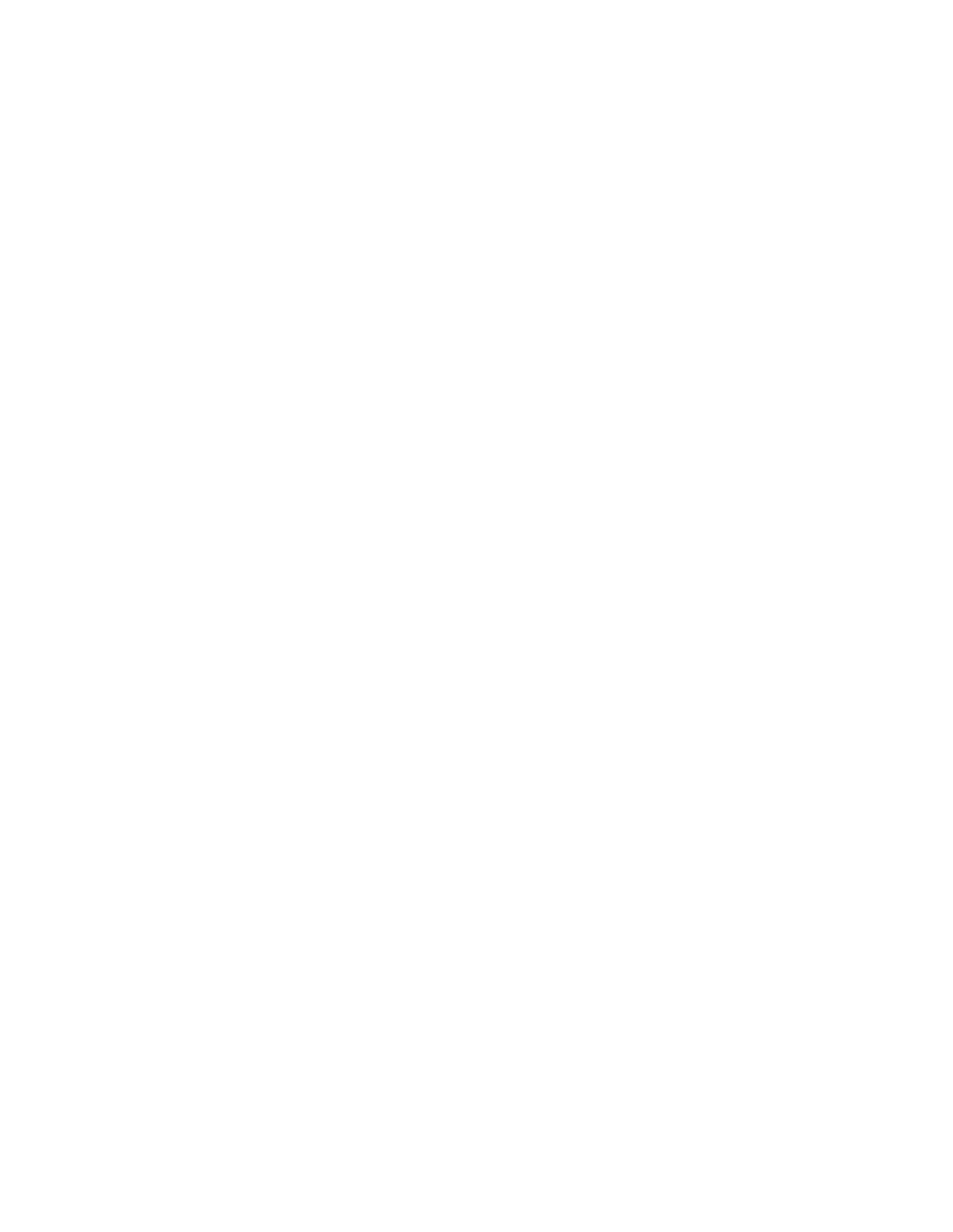## **Overview Advanced Onsite Systems in Florida: Survey of Owners and Users**

 The Florida Department of Health, Division of Environmental Health, Bureau of Onsite Sewage Programs conducted a study to measure the practices and perceptions of owners and users about the management of advanced onsite sewage treatment and disposal systems (OSTDS). Advanced treatment systems for the purposes of this study included aerobic treatment units (ATUs), performance-based treatment systems (PBTS), innovative systems, and sand or gravel filters. The Bureau of Onsite Sewage Programs identified 13,576 advanced onsite systems. The sample was based on the type of system (ATU, PBTSs, and Innovative) and the location of the system (Residential, Commercial, Unknown). Figure 1 summarizes the number of total units and the number sampled for the survey effort. A total of 3,793 surveys were mailed and 660 were returned completed with information about the type of system. Surveys were mailed beginning in March 2010.

| <b>Figure 1</b>                                      |
|------------------------------------------------------|
| <b>Disposition of Owner and User Surveys</b>         |
| Based on Bureau of Onsite Sewage Programs' Data Base |

|                                                  |             | <b>Total in</b><br>Data Base | <b>Number</b><br><b>Sent</b> | <b>Number</b><br><b>Completed</b> | <b>Percent</b><br><b>Completed</b> |
|--------------------------------------------------|-------------|------------------------------|------------------------------|-----------------------------------|------------------------------------|
| <b>All Types of Systems</b>                      |             | 13,576                       | 3,793                        | 660                               | 17.4%                              |
| <b>Aerobic Treatment Units (ATUs)</b>            |             | 12,161                       | 2,378                        | 450                               | 18.9%                              |
| <b>ATU</b>                                       | Residential | 8,660                        | 1,279                        | 237                               | 18.5%                              |
| ATU                                              | Commercial  | 549                          | 549                          | 100                               | 18.2%                              |
| <b>ATU</b>                                       | Unknown     | 2,952                        | 550                          | 113                               | 20.5%                              |
| <b>Performance-Based Treatment system (PBTS)</b> |             | 1,231                        | 1,231                        | 195                               | 15.8%                              |
| <b>PBTS</b>                                      | Residential | 1,044                        | 1,044                        | 190                               | 18.2%                              |
| <b>PBTS</b>                                      | Commercial  | 31                           | 31                           | 4                                 | 12.9%                              |
| <b>PBTS</b>                                      | Unknown     | 156                          | 156                          | 1                                 | 0.6%                               |
| <b>Innovative System</b>                         |             | 184                          | 184                          | 15                                | 8.2%                               |
| Innovative                                       | Residential | 175                          | 175                          | 15                                | 8.6%                               |
| Innovative                                       | Commercial  | 9                            | 9                            | 0                                 | $0.0\%$                            |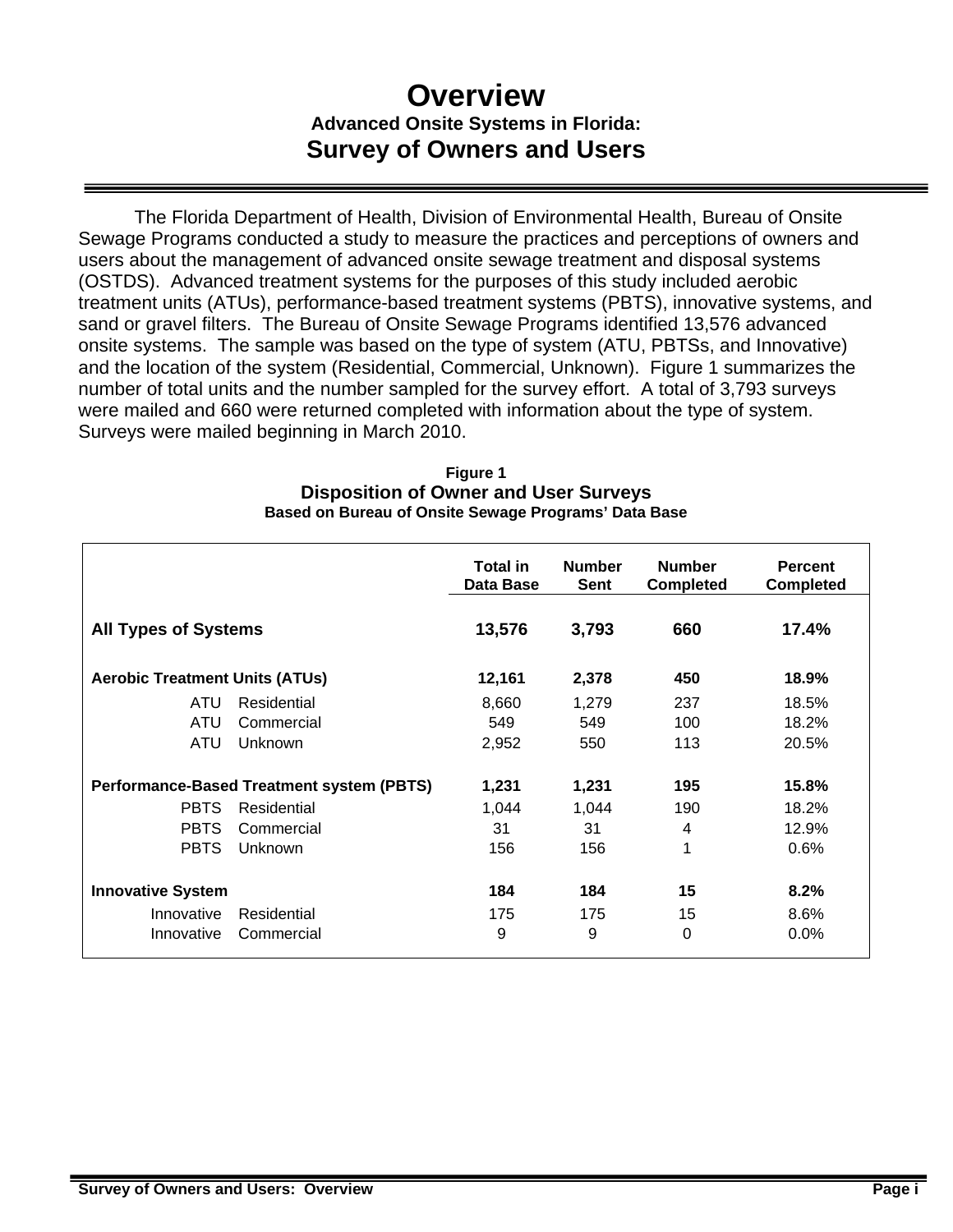**Background Information**. The results reported here are based on 660 surveys returned by owners and users indicating that they had an advanced septic system. The owners and users were asked a number of demographic questions.

- **Most of the owners and users own the property (96%) rather than rent (4%).** Most of the advanced systems are in single family homes (83%) compared to duplexes/apartments/condominiums (2%) or mobile/modular homes (2%). Business establishments comprise 11 percent of the owners and users in the survey results.
- Most of the systems are in use 10 to 12 months of the year (86%).
- The owners and users are full-time residents (85%). A majority of the advanced septic systems (54%) serve 1 to 2 people. Another 29 percent serve 3 to 4 people. Only 17% serve 5 or more people.
- One-half of the respondents (51%) are located in four counties: Monroe (17%), Brevard (13%), Charlotte (12%), and Lee (9%).
- More males (66%) responded to the survey effort than females (34%).
- The owners and users tend to be college graduates (33%) or hold graduate or professional degrees (27%). Only 17 percent of the respondents have a high school degree or less.
- About one-half of the survey respondents report total household income of over \$85,000.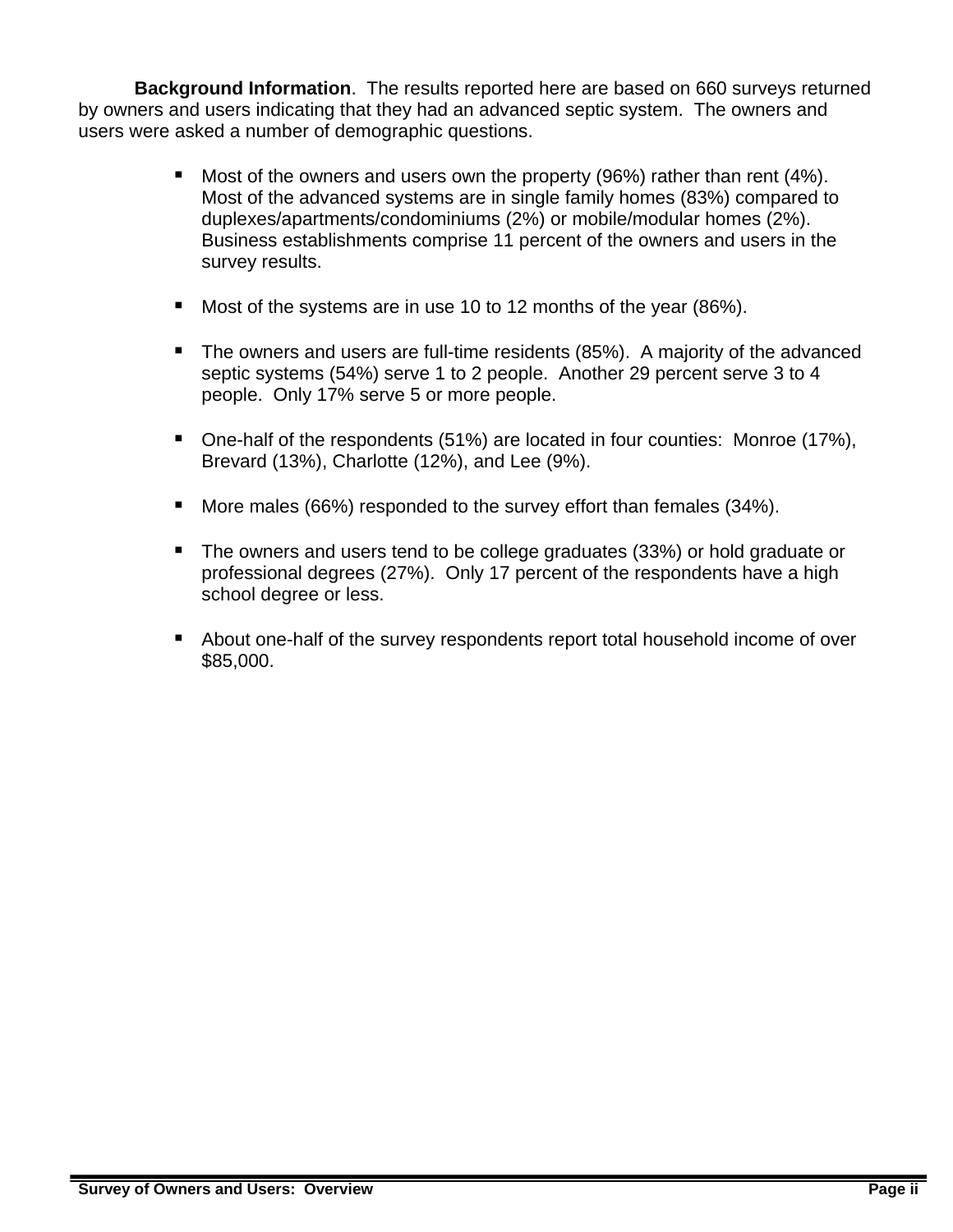**Characteristics of Advanced Onsite Sewage System.** Owners and users were asked about the type and manufacturer of their onsite sewage system.

- Among the 655 respondents, 79 Percent reported they had an Aerobic Treatment Unit (ATU), 8 percent a Performance-Based Treatment system (PBTS) and 1 percent an Innovative system. Seven percent reported that they did not know what type of system they had.
- Fifty percent of the owners/users provided a name of their system's manufacturer while 50 percent did not know the name of the manufacturer. A Hoot system (n=116) was mentioned most frequently, followed by Clearstream (n=26), Multi-Flo  $(n=23)$ , Norweco  $(n=17)$ , and Nayadic  $(n=15$ .
- Most of the systems (58%) were installed within the last five years. Only 15 percent were installed more than 10 years ago.

**Operation and Maintenance**. Owners and users of sewage systems were asked a series of questions about problems and how those problems were handled.

- Over one-half (55%) of the owners/users reported they never experienced problems with their sewage system over the past year One-third reported they experienced once or twice while 11 percent experienced problems several times over the past year.
- While most did not experience problems, 20 percent cited system malfunctions as the major source of problems while 25 percent identified specific problems the encountered. The bulk of the problems specified by this group were also system malfunctions such as air pumps broken, electrical malfunctions, faulty alarms, bad motors, and pump failures. Five percent or less of the owners/users checked weather/flooding, roots, water table to high, hydraulic overload, inadequate drainage of soils as causes of problems.
- Nearly one-half of the owners and users (48%) use septic tank contractors or plumbers to fix problems with their system. Thirty-five percent rely on a maintenance entity and 10 percent report fixing the problem themselves. Only one percent rely on their County Health Department to fix problems with their system.

**Assessment of Advanced System.** Owners and uses were asked to assess their advanced sewage system and about their preferences.

- Nearly two-thirds reported being either "Very Satisfied" (34%) or "Satisfied" (40%) with the way problems with their system were handled.
- When asked about the greatest advantage of having one of these systems, nearly one-fourth (24%) checked cleaner wastewater. Fewer thought increased options for building on a lot (17%), not being hooked up to a sewer system (16%), low cost (15%), or the system will last longer (6%) were the greatest advantage of having an advanced onsite sewage system. Nearly one fourth (24%) of the owners or users checked "other" for the greatest advantage.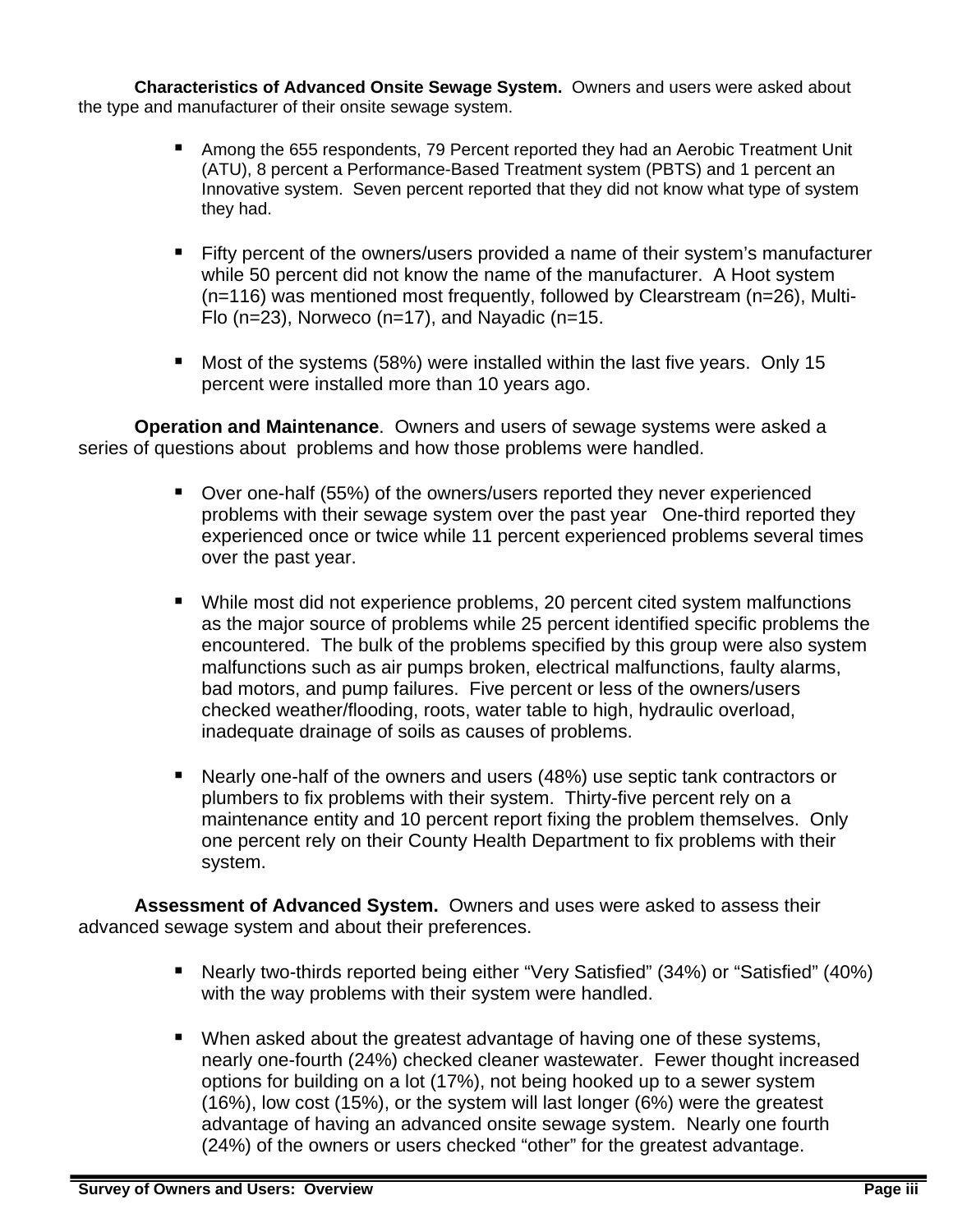Among this "other" group, the preponderance of the comments specified that there was "no advantage" or that they had "no other option".

 When asked if the cost was equal, 59 percent of the owners and users would prefer to hookup to a municipal/county sewer system while 33 percent preferred to continue to use an advanced onsite sewer system. Only 8 percent preferred to use a simpler conventional septic system and pay savings into a water quality improvement trust fund.

**System Inspection and Monitoring**. Owners and users were asked about the frequency they inspect their system, how often their maintenance entity inspects their system, and if they are informed of the results.

- Nearly one-half (42%) of the owners and users inspect their own system at least every few months. About one-third (34%) inspect their system about once or twice a year while one-quarter (25%) report that they do not inspect their system at all.
- Over one-half (55%) of the owners and users reported that their maintenance entity inspects their onsite septic system twice a year. Fewer owners and users report that Maintenance Entities inspect less than 2 times a year (13%) or 3 or more times a year (17%). Very few owners and users said that their Maintenance Entity never inspected their septic system (2%) or only inspected when there was a problem (4%).
- Most owners and users (86%) reported that their maintenance entity informed them of the results of the inspection. Only 43 percent said that the County Health Department informed them about the inspection results.

**System Inspection and Monitoring**. Owners and users were asked about how they preferred to receive information from their County Health Department and topics that they would like to learn more about.

- **Most owners and users (69%) prefer to receive information from their County** Health Department through mailed brochures. Emails (27%) and utility bill inserts (12%) were also methods used to communicate information about their advanced onsite systems. Few indicated that information received from the Department website (6%), newspapers (5%), public meetings/ workshops (2%), or presentations to civicg roups (1%) were preferred communication methods.
- Only 21 percent of the 660 owners and users listed a topic related to advanced onsite systems that they would like to learn more about. Owner maintenance, system performance, and cost were the top three topical areas in which the owners and users made suggestions.

### **Operating Permits and Maintenance for Advanced Onsite Sewage Systems.**

**Owners and** users were asked about Maintenance Entity costs and performance.

 Nearly three-fourths of owners and users (73%) had no difficulty in finding a Maintenance Entity for their system and only 8 percent reported it was very difficult to find one.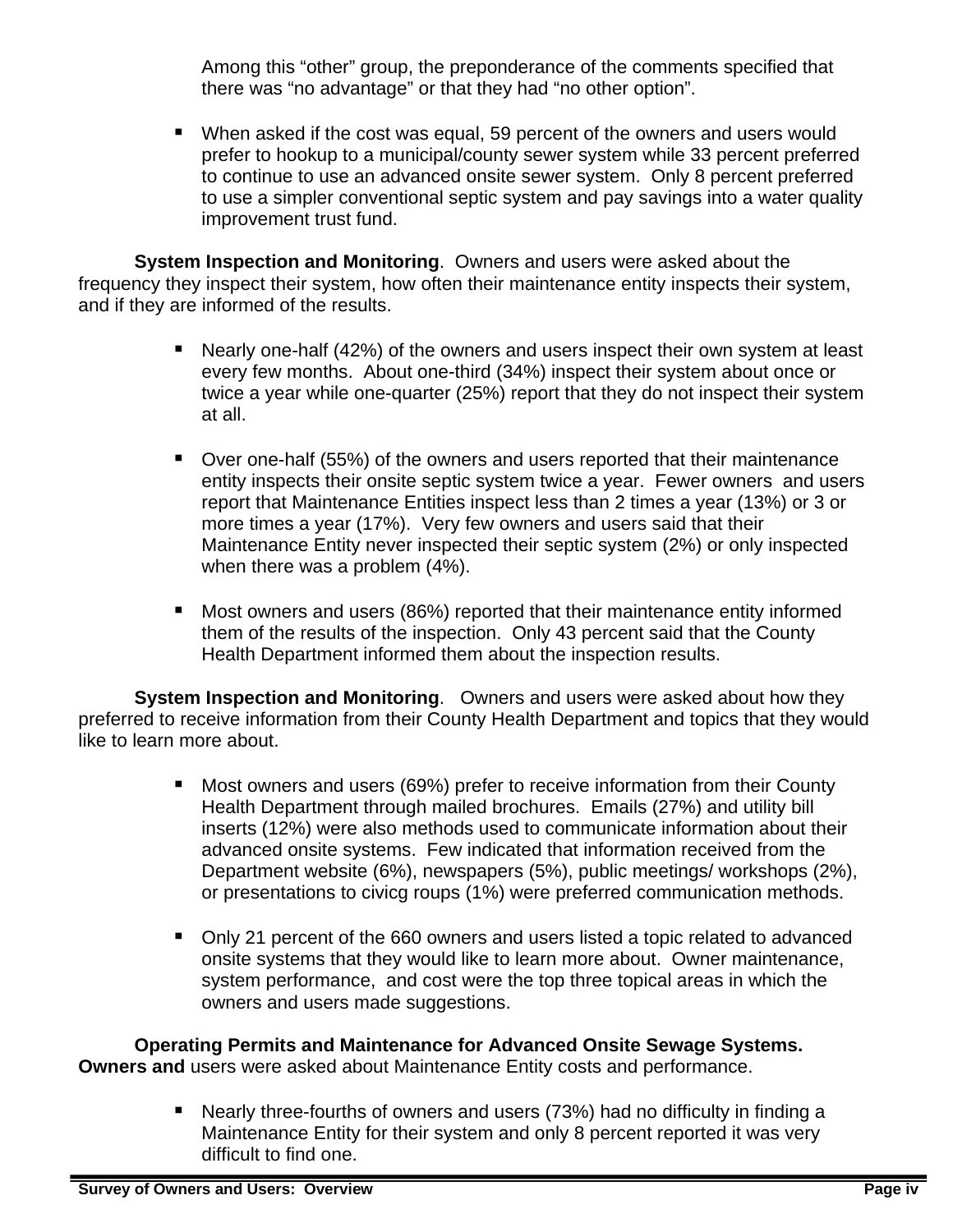- The majority of owners and users (55%) pay between \$200 and \$500 for operating permits and a one year maintenance contract. The average cost is \$441 and the median cost is \$350.
- About one-fourth of the owners and users (28%) had no expenses with respect to repairs and other items not covered by their maintenance contract last year. The average repair costs for the owners and users were \$474 and the median cost was \$200.
- Owners and users (n=533) rating the serviced provided by their Maintenance Entity report high levels of satisfaction. One third (32%) were "Very Satisfied" and 51 percent were "Satisfied" with their the Maintenance Entity.
- Most (67%) of the owners and users will renew their agreement with the same Maintenance entity when it comes up for renewal. Fifteen percent reported that they would like to switch when their agreement comes up for renewal but there is no alternative.
- Owners and users were asked if they had a choice, who they would prefer to deal with concerning the permitting and maintenance of the advanced onsite system. One third (33%) indicated they wanted to do it themselves with the help by contractors as needed. About the same proportion (29%) indicated they wanted a Maintenance Entity that charged for maintenance and operating permits in one lump sum when they are due with repairs being extra. Only 10 percent indicated they wanted a Maintenance Entity to charge monthly for maintenance and operating permits with repairs being extra costs. Users and owners were also given the option of a utility-type entity that charges a monthly cost that includes all maintenance, repairs, replacement, operating permits and the like.: Eleven percent preferred this monthly cost option when the utility –type entity owns the system and 11 percent preferred this monthly cost option when they remain owner of the system.

**Changes and Improvements**. Users and owners were asked to provide general comments about any changes or improvements you would like to see related to the regulation, permitting and management of advanced onsite sewage treatment and disposal systems in the State of Florida.

> • Only 31 percent of the 660 owners and users made a suggestion for changes and improvements. Suggestions concerning regulation and management, costs, and contractor/ maintenance entities were the top three areas. .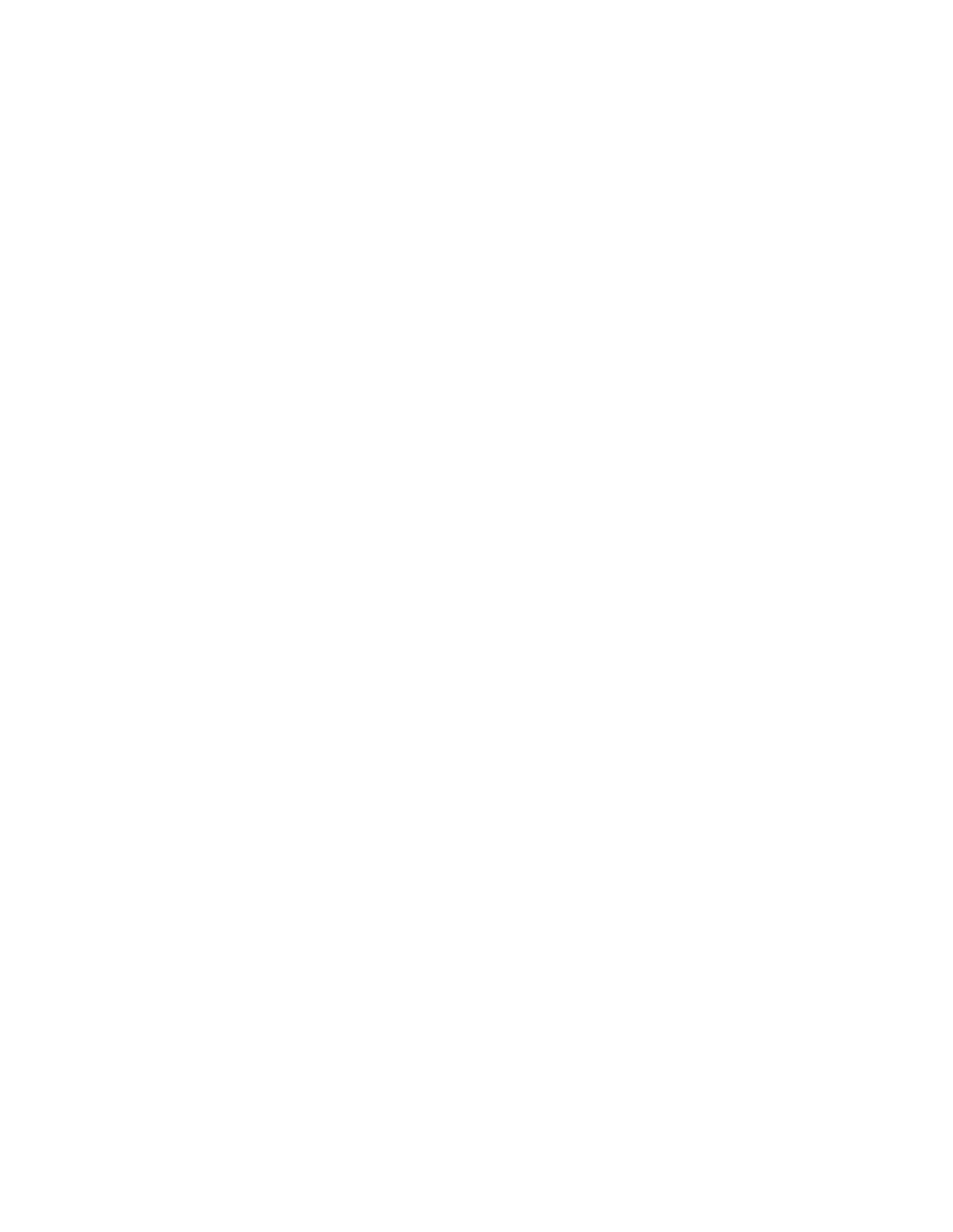

## **Advanced Onsite Systems in Florida: Survey of Owners and Users**

The Florida Department of Health, Division of Environmental Health, Bureau of Onsite Sewage Programs is conducting a study to measure the practices and perceptions of owners and users about the management of advanced onsite sewage treatment and disposal systems (OSTDS). Advanced treatment systems for the purposes of this study include aerobic treatment units (ATUs), performance-based treatment systems (PBTS), innovative systems, and sand or gravel filters. Your participation in this study will help us identify the strengths of current practices and experiences as well as areas where improvement may be needed. The FSU Survey Research Laboratory is collecting the information for the Bureau.

Your participation is voluntary, but important and will assist the Florida Department of Health in improving wastewater management. If you wish to participate, please complete the enclosed survey and return it in the postage paid business reply envelope provided for your convenience. Thank you for your participation.

The results of this study will be posted on our website: http://myfloridaeh.com/ostds/research

### **CHARACTERISTICS OF YOUR ADVANCED ONSITE SEWAGE SYSTEM**

| 1. | You have been identified as having an advanced Onsite Sewage Treatment and Disposal<br>System. What type of ADVANCED SYSTEM do you have? (n=655) |                                                                                                                         |  |  |
|----|--------------------------------------------------------------------------------------------------------------------------------------------------|-------------------------------------------------------------------------------------------------------------------------|--|--|
|    | 79%                                                                                                                                              | Aerobic Treatment Unit                                                                                                  |  |  |
|    | 8%                                                                                                                                               | Performance-Based Treatment system                                                                                      |  |  |
|    | $2\%$                                                                                                                                            | Sand or gravel filter                                                                                                   |  |  |
|    | 1%                                                                                                                                               |                                                                                                                         |  |  |
|    | 3%                                                                                                                                               |                                                                                                                         |  |  |
|    | 7%                                                                                                                                               | Don't Know                                                                                                              |  |  |
|    | <1%                                                                                                                                              | No, my home/business does not have a septic system<br>Please return the survey in the                                   |  |  |
|    | <1                                                                                                                                               | envelope provided.<br>My home/business does not have an ADVANCED<br>system<br>[standard septic tank, drainfield system] |  |  |

| 2. Please provide the name of your system's manufacturer. $(n=660)$ |                                         |  |
|---------------------------------------------------------------------|-----------------------------------------|--|
| 50%                                                                 | Manufacturer of system                  |  |
| 50%                                                                 | Don't know the name of the manufacturer |  |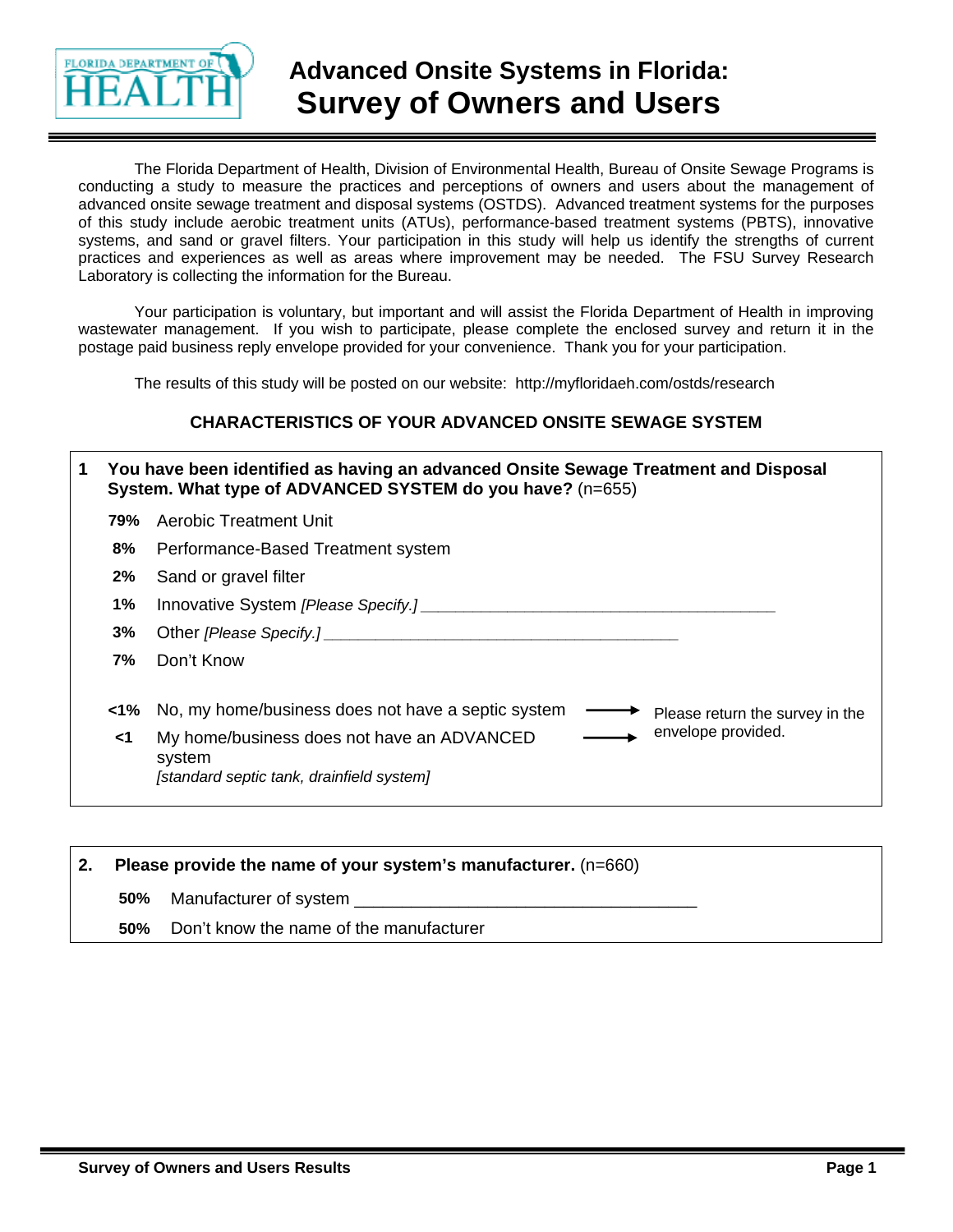| 2.                              | <b>Manufacturer of System</b>                          |  |  |  |
|---------------------------------|--------------------------------------------------------|--|--|--|
| Number of<br><b>Respondents</b> | <b>Name of Manufacturer</b>                            |  |  |  |
| 307                             | Don't Know Name of System                              |  |  |  |
| 353                             | <b>Name of Manufacturer</b>                            |  |  |  |
| 1                               | .75 F.A.S.T. INSTALLED BY HOWIE CONCRETE               |  |  |  |
| 1                               | <b>1ST ENVIRONMENT SOLUTIONS</b>                       |  |  |  |
| 1                               | <b>3RD GENERATION PLUMBING</b>                         |  |  |  |
| 1                               | 5 HYDROACTION AND 1 MICROFAST                          |  |  |  |
| 1                               | 500 GPD INVIROFILTER MODEL 500                         |  |  |  |
| 3                               | A-ABLE                                                 |  |  |  |
| 1                               | ADVANCED WASTEWATER ENGINEERING; UCF                   |  |  |  |
| 3                               | AK 500 AEROBIC TREATMENT SYSTEM                        |  |  |  |
| $\mathbf{1}$                    | AMERICAN WASTEWATER SYSTEMS, INC.                      |  |  |  |
| $\mathbf{1}$                    | <b>AQUA AIRE</b>                                       |  |  |  |
| 15                              | <b>AQUA KLEAR</b>                                      |  |  |  |
| 3                               | <b>AQUA SAFE</b>                                       |  |  |  |
| 1                               | <b>AQUALINK</b>                                        |  |  |  |
| $\overline{2}$                  | <b>AVERETT</b>                                         |  |  |  |
| $\mathbf{1}$                    | <b>BEST</b>                                            |  |  |  |
| 10                              | BIO MICROBIO, INC.                                     |  |  |  |
| $\mathbf 1$                     | <b>BIOLOGICALLY EFFECTIVE SEWER TREATMENT BEST 1</b>   |  |  |  |
| 4                               | <b>CAJUN-AIRE</b>                                      |  |  |  |
| 3                               | <b>CHROMO GLASS</b>                                    |  |  |  |
| $\mathbf 1$                     | <b>CLEAR WATER</b>                                     |  |  |  |
| 26                              | <b>CLEARSTREAM</b>                                     |  |  |  |
| $\overline{2}$                  | CONSOLIDATED TREATMENT SYSTEMS INC.                    |  |  |  |
| 11                              | <b>DELTA ENVIRONMENTAL</b>                             |  |  |  |
| 1                               | DRILLING + IRRIGATION SYSTEMS OF BREVARD COUNTY        |  |  |  |
| 5                               | <b>EARTHTECH</b>                                       |  |  |  |
| 4                               | ECO-FLO                                                |  |  |  |
| 7                               | <b>ECO-PURE</b>                                        |  |  |  |
| 1                               | ECOLOGICAL TANK INC.                                   |  |  |  |
| 1                               | ENVIRO FILTER AEROBIC "EARTTEK" "OUT OF BUSINESS"      |  |  |  |
| 1                               | <b>ENVIROTEK</b>                                       |  |  |  |
| 4                               | F.A.S.T.                                               |  |  |  |
| 1                               | <b>FIESTA ENVIRONMENT</b>                              |  |  |  |
| $\mathbf{1}$                    | <b>FLASH SYSTEM</b>                                    |  |  |  |
| $\mathbf{1}$                    | <b>HEINKLE AND SONS</b>                                |  |  |  |
| $\mathbf{1}$                    | <b>HHYDRO-ACTION</b>                                   |  |  |  |
| 116                             | <b>HOOT</b>                                            |  |  |  |
|                                 | <b>HYBRID BETWEEN 2 MANUFACTURERS BIO MICROBICS IS</b> |  |  |  |
| 1                               | <b>ONE</b>                                             |  |  |  |
| 3                               | <b>HYDRO-ACTION</b>                                    |  |  |  |
| 9                               | JET                                                    |  |  |  |
| 1                               | <b>KLARGESTER</b>                                      |  |  |  |
| 1                               | <b>KOONTZ</b>                                          |  |  |  |
| 1                               | <b>MACK CONCRETE INDUSTRIAL</b>                        |  |  |  |
| 1                               | <b>MARTIN SEPTIC</b>                                   |  |  |  |
| 1                               | <b>MEDO</b>                                            |  |  |  |
|                                 |                                                        |  |  |  |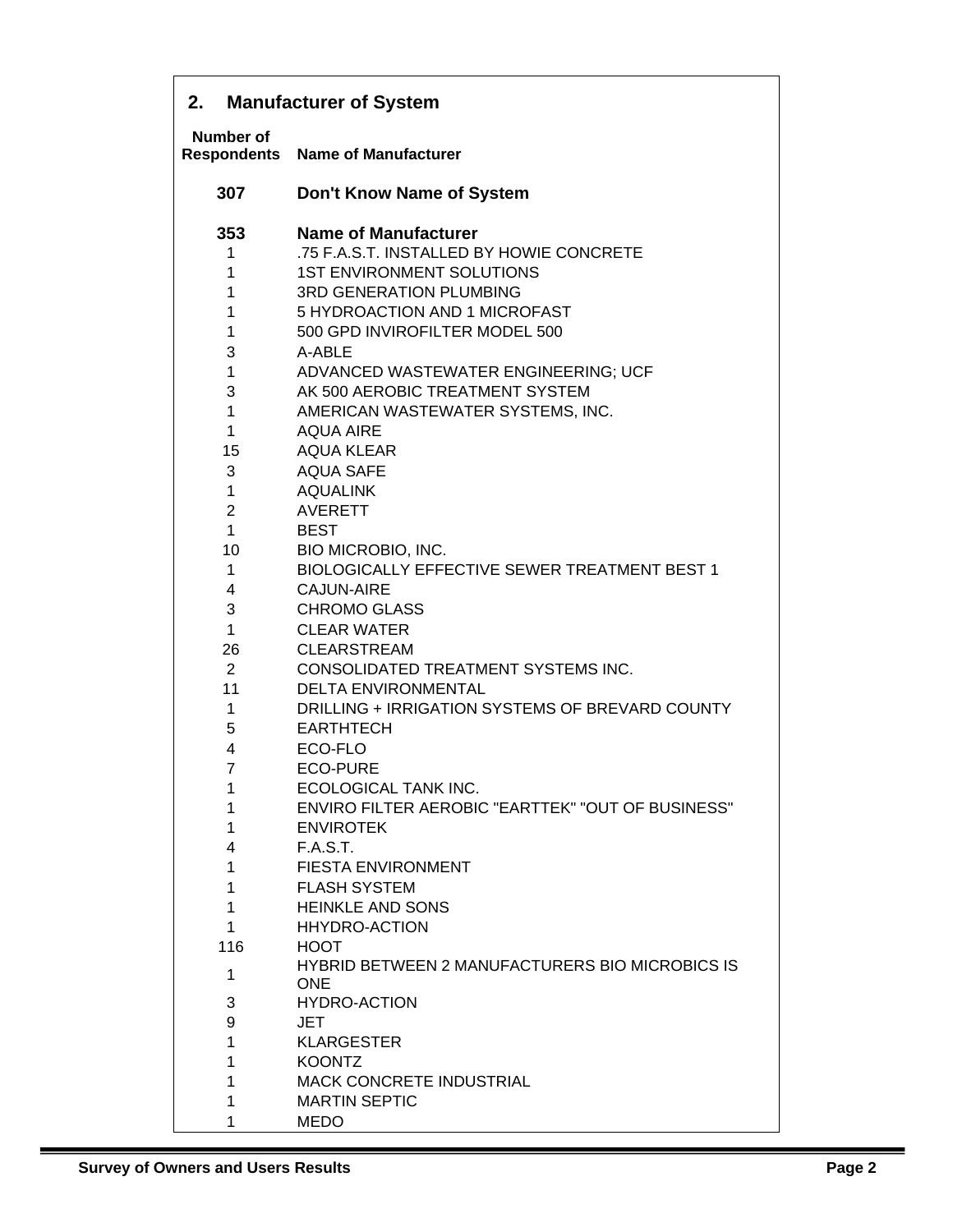| 2.             | <b>Manufacturer of System</b>                      |
|----------------|----------------------------------------------------|
| Number of      |                                                    |
|                | <b>Respondents Name of Manufacturer</b>            |
| 1              | <b>MICROFAST</b>                                   |
| 9              | <b>MIGHT MAC</b>                                   |
| 1              | MONROE COUNTY (FKAA-FL KEYS. AQUA DUCT ASSOCIATION |
| 23             | MULIT-FLO                                          |
| $17$ and $17$  | <b>NAYADIC</b>                                     |
| 1              | NEECO ENGINEERING AND EQUIPMENT 60 INC.            |
| $\overline{2}$ | NO-MOUND                                           |
| $\mathbf{1}$   | <b>NORCO</b>                                       |
| $\overline{2}$ | <b>NORDIC</b>                                      |
| 17             | <b>NORWECO</b>                                     |
| 1              | ORENCO                                             |
| 1              | <b>PENA</b>                                        |
| $\overline{2}$ | <b>PENCE</b>                                       |
| 3              | <b>PREMIER TECH</b>                                |
| $\mathbf{1}$   | <b>SEARS</b>                                       |
| 5              | <b>SINGULAIR</b>                                   |
| 1              | <b>SOUTHERN AEROBIC</b>                            |
| 1              | TOTAL ENVIRO SERVICES, INC.                        |
| 1              | WARREN SEPTIC LAKE PANASOTTKEE FLA.                |
| $\overline{7}$ | <b>WHITE WATER</b>                                 |
| 1              | <b>ZABEL ENVIRONMENTAL</b>                         |
|                |                                                    |

| -3. |    | When was your system installed? (n=650) |     |                        |  |
|-----|----|-----------------------------------------|-----|------------------------|--|
|     | 5% | Within the past year                    |     | 24% 6 to 10 years ago  |  |
|     |    | 29% 2 to 3 years ago                    | 15% | More than 10 years ago |  |
|     |    | 24% 4 to 5 years ago                    | 3%  | Don't Know             |  |

### **OPERATION AND MAINTENANCE**

| How many times have you experienced problems with your sewage system<br>over the PAST YEAR? (n=636) |                   |  |                          |
|-----------------------------------------------------------------------------------------------------|-------------------|--|--------------------------|
|                                                                                                     | 55% Never         |  | <b>11%</b> Several Times |
|                                                                                                     | 33% Once or Twice |  | 1% Just about weekly     |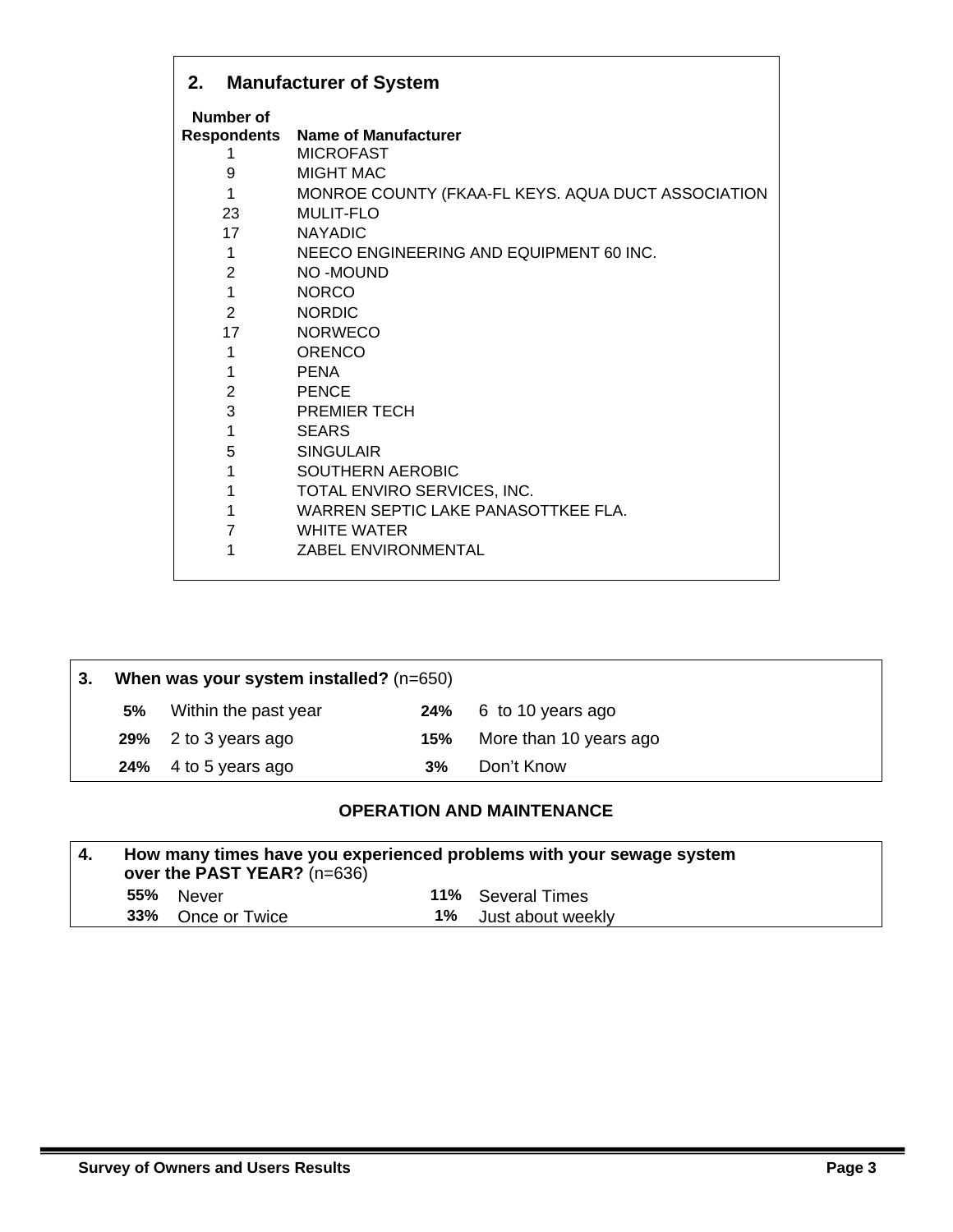### **5. Within the LAST 5 YEARS, have you had any of the following problems?**

*[Please*  $\checkmark$  *all that apply.]* (n=637)

- **6%** Sewage on ground **1%** Tank damaged
- 
- 
- 
- **10%** Plumbing backup **25%** Parts broken/ system stopped working
- **7%** Drainfield damaged **1%** D-box/ header damaged
- Other *[Please Specify.]*
- **49%** No problems in the last 5 years

| 5. | Within the LAST 5 YEARS, have you had any of the following problems?<br><b>OTHER 20% [Please Specify]</b> |
|----|-----------------------------------------------------------------------------------------------------------|
|    | $\ast$<br>4 NEW PUMPS IN 5 YEARS                                                                          |
|    | <b>AERATION PUMP BROKEN</b>                                                                               |
|    | <b>AERATOR MALFUNCTION</b>                                                                                |
|    | AERATOR NEEDED REPLACED                                                                                   |
|    | $\star$<br>AIR PUMP                                                                                       |
|    | $\star$<br>AIR PUMP FAILED TO FUNCTION WELL                                                               |
|    | AIR PUMP FAILS EVERY 24 MONTHS                                                                            |
|    | $\star$<br>AIR PUMP HAD TO BE REBUILT                                                                     |
|    | $\star$<br>AIR PUMP MALFUNCTION                                                                           |
|    | AIR PUMP NOT WORKING                                                                                      |
|    | * AIR PUMP REPLACED.                                                                                      |
|    | * AIR PUMP REQUIRED A NEW DIAPHRAGM                                                                       |
|    | $\star$<br>AIR PUMP STOPPED WORKING                                                                       |
|    | $\ast$<br>ALARM CONTINUALLY GOES OFF, DETAILS WATER LEVEL PROBLEMS.                                       |
|    | $\star$<br><b>ALARM MALFUNCTION</b>                                                                       |
|    | ALARM NIGHTLY                                                                                             |
|    | ALARM OUT -BLOWER OUT                                                                                     |
|    | * ALARM PROBLEM CAUSED BY ROOTS FROM A TREE                                                               |
|    | $\star$<br>ALARM THAT WOULD NOT RESET                                                                     |
|    | $\star$<br>ALARMS, FILTER CLEANING AND REPLACEMENT                                                        |
|    | $\ast$<br>ALARMS, MINOR REPAIRS TO COMPRESSOR                                                             |
|    | $\ast$<br><b>BAD ODORS</b>                                                                                |
|    | <b>BLADDER PUMP FAILED</b>                                                                                |
|    | $\star$<br><b>BLOWER MOTOR REPLACED</b>                                                                   |
|    | $\star$<br>BLOWER NOT WORKING PROPERLY                                                                    |
|    | $\star$<br>BLOWER REPLACED 3/18/09                                                                        |
|    | $\star$<br>BLOWER WAS BAD AND WAS REPAIRED                                                                |
|    | BUILDER FAILED TO TURN ON WHEN WE MOVED IN                                                                |
|    | $\star$<br><b>CHANGE FILTER</b>                                                                           |
|    | $\star$<br><b>CLOSING OF PUMPS</b>                                                                        |
|    | $\star$<br><b>COMPLETE BACKUP INTO HOUSE</b>                                                              |
|    | $\star$<br><b>COMPRESSOR FAULT</b>                                                                        |
|    | $\star$<br>CONSTANT ALARM, ALGAE DIES, GROUND SATURATED                                                   |
|    | CONSTANT PROBLEMS PAID \$19,800 FOR CRAP!!                                                                |
|    | COULDN'T KEEP UP FOR DEMAND                                                                               |
|    | <b>COUNTY REQUIRED SERVICE</b><br><b>COVER BROKEN</b>                                                     |
|    | <b>DISLODGED FLOATER</b>                                                                                  |
|    | DON'T KNOW OWN HOUSE FOR 8 MONTHS                                                                         |
|    | DRAIN FIELD PUC PIPES NOT GLUED AT INSTALLATION. AIR BLOWER FAILURE.                                      |
|    | ELECTRICAL (LIGHTING)                                                                                     |
|    | $^{\star}$<br><b>ELECTRICAL</b>                                                                           |
|    | ELECTRICAL POINTS (ANTS)                                                                                  |
|    | <b>ELECTRONIC ALARMS</b>                                                                                  |
|    | ELECTRONIC CONTROL MALFUNCTION                                                                            |
|    | * ELECTRONICS                                                                                             |

\* ELECTRONICS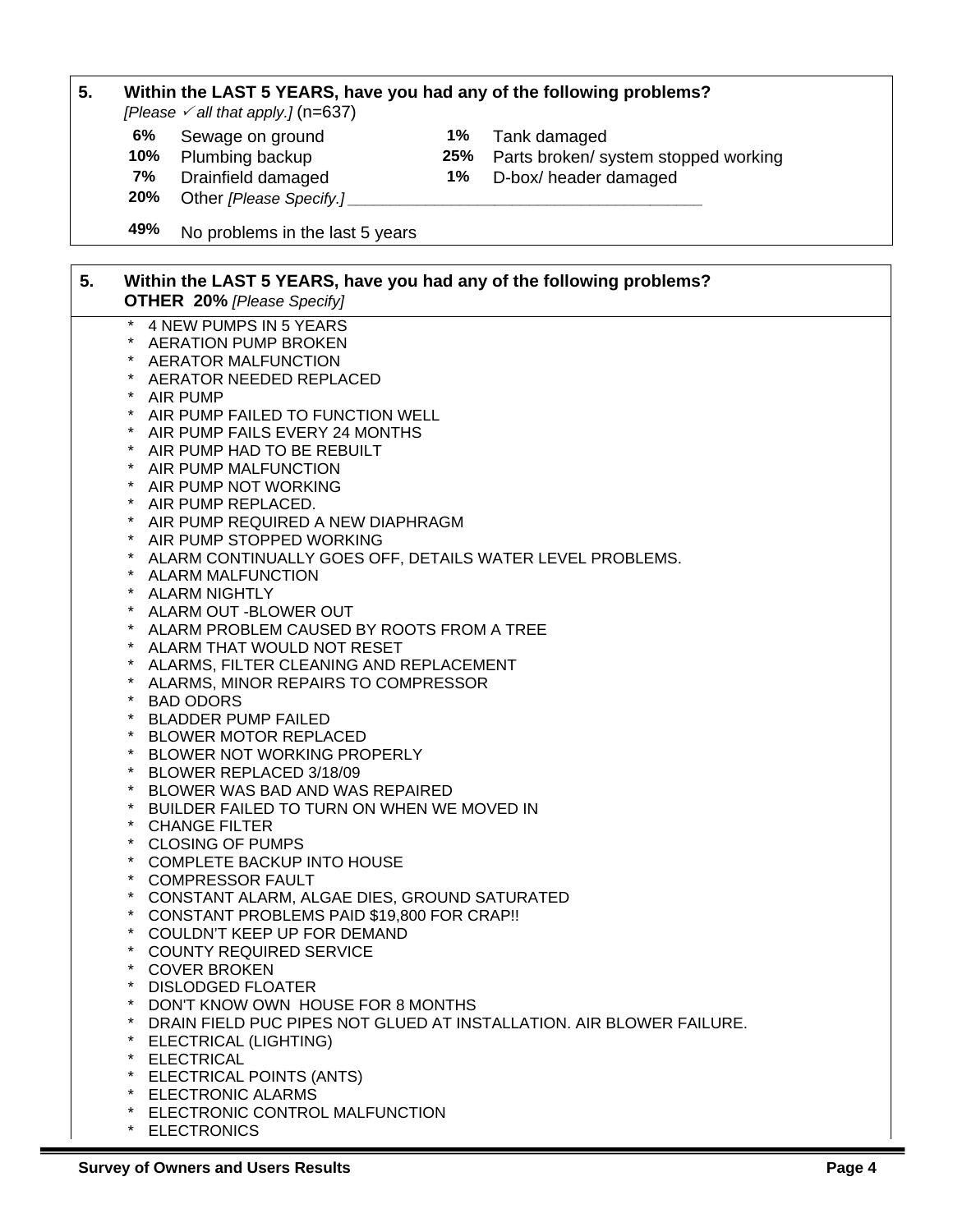| 5. | Within the LAST 5 YEARS, have you had any of the following problems?<br><b>OTHER 20% [Please Specify]</b>                                                             |
|----|-----------------------------------------------------------------------------------------------------------------------------------------------------------------------|
|    | $\star$<br>ELECTRONIC PANEL BREAKING, WATER LEVEL PROBLEMS                                                                                                            |
|    | $\ast$<br><b>EXTREME ODOR SINCE INSTALL</b>                                                                                                                           |
|    | <b>FILTER CLOGGED</b>                                                                                                                                                 |
|    | $\ast$<br>FILTER CLOGGED/ ALARM FAILURES/PUMP FAILURES                                                                                                                |
|    | $\ast$<br>FITTING CRACKED DURING INSTALL -- LEAK                                                                                                                      |
|    | $\ast$<br><b>GRASS IN DRAINFIELD LINE</b>                                                                                                                             |
|    | $\star$<br><b>GRINDER NEEDED CLEANING</b>                                                                                                                             |
|    | $\star$<br>HAD TO BE RE-SET                                                                                                                                           |
|    | $\star$<br><b>HAD TO REPLACE MOTOR</b>                                                                                                                                |
|    | $\star$<br>HIGH H20 ALARM                                                                                                                                             |
|    | $\star$<br><b>HURRICANE RELATED</b>                                                                                                                                   |
|    | * I HAVE NOT BEEN HERE 5 YEARS                                                                                                                                        |
|    | <b>IMPROPER DRAINAGE</b><br>$\star$                                                                                                                                   |
|    | IT MAKES OUR HOUSE STINK INSIDE + OUT IN THE YARD SO CANNOT WORK IN GARDEN. THIS<br>* WAS FROM THE BEGINNING + THEIR SOLUTION WAS WANTED TO PUT A VENT PIPE HEIGHT OF |
|    | UTILITY POLES TO OFFEND ALL THE NEIGHBORS                                                                                                                             |
|    | $\ast$<br><b>JUST MAINTENANCE</b>                                                                                                                                     |
|    | LEE COUNTY MADE US PLANT 6.7 TREES ON DRAINFIELD.<br>$\star$                                                                                                          |
|    | LIFT PUMP, FLOAT SWITCHERS, WE HAVE NOT EXPERIENCED DOWN TIME BECAUSE WE HAVE                                                                                         |
|    | REDUNDANT SYSTEM PLUS NEW PUMPS ON HAND                                                                                                                               |
|    | LIFT STATION PUMP BURNED OUT                                                                                                                                          |
|    | $\ast$<br>LOUD PIPES W/ PLUMBING                                                                                                                                      |
|    | $\star$<br><b>MOTOR BURNED OUT</b>                                                                                                                                    |
|    | $\star$<br><b>MOTOR BURNED OUT</b>                                                                                                                                    |
|    | $\ast$<br>MOTOR FAILED, REPLACED TWICE                                                                                                                                |
|    | $^\star$<br>MOTOR FOR THE AIR BLOWER NEED REPLACE                                                                                                                     |
|    | $\star$<br>MOTOR HAD TO BE REPLACED 3 TIMES FOR \$800 EACH.                                                                                                           |
|    | $^\star$<br>MOTOR NEEDED RE-START                                                                                                                                     |
|    | $^\star$<br>MOTOR NEEDED REPLACING THE FIRST YR.                                                                                                                      |
|    | $^\star$<br>MOTOR REPLACED, PUMPED OUT                                                                                                                                |
|    | $\ast$<br>MOTOR STOPPED- GROUND FAULT DEFECTIVE                                                                                                                       |
|    | $^\star$<br>MOTOR STOPS WORKING AND ALARM SOUNDS                                                                                                                      |
|    | NEEDED NEW FILTER DUE TO GUESTS DISPOSAL OF NON-BIODEGRADABLE PRODUCTS DOWN                                                                                           |
|    | <b>TOILET</b><br>* NEEDED PUMPING                                                                                                                                     |
|    | * NEW AERATOR                                                                                                                                                         |
|    | NEW AIR PUMP 09                                                                                                                                                       |
|    | NO PROBLEMS IN THE LAST 18 MONTHS                                                                                                                                     |
|    | <b>NONE</b>                                                                                                                                                           |
|    | $^\star$<br><b>NONE</b>                                                                                                                                               |
|    | $^\star$<br>NOT SURE JUST MOVED INTO THE HOME                                                                                                                         |
|    | $^\star$<br>OCCASIONAL PUMP REPLACEMENT                                                                                                                               |
|    | $\ast$<br><b>ODOR</b>                                                                                                                                                 |
|    | *<br>ONLY AFTER A FLOOD OR HURRICANE                                                                                                                                  |
|    | $^\star$<br>ONLY BEEN IN HOME 3 MOS.                                                                                                                                  |
|    | $\star$<br>ONLY HAD IT FOR A YR                                                                                                                                       |
|    | $\star$<br>PARTS REPLACED DURING ROUTINE MAINTENANCE                                                                                                                  |
|    | POWER OUTAGE CAUSED LACK OF PERFORMANCE<br>$\star$                                                                                                                    |
|    | $\star$<br><b>PUMP FAILURE</b>                                                                                                                                        |
|    | $\ast$<br><b>PUMP FAILURE ONCE</b>                                                                                                                                    |
|    | *<br>PUMP HAD TO BE REPLACED                                                                                                                                          |
|    | $\star$<br>PUMP OUT<br>$\star$                                                                                                                                        |
|    | PUMP REPLACED<br>$\star$                                                                                                                                              |
|    | PUMP REPLACED DUE TO SALT WATER INTRUSION<br>$\ast$                                                                                                                   |
|    | PUMP STOP WORKING<br>$\star$<br>PUMP WENT OUT                                                                                                                         |
|    | RATTLE NOISE, SEWAGE ODOR<br>*                                                                                                                                        |
|    |                                                                                                                                                                       |

Г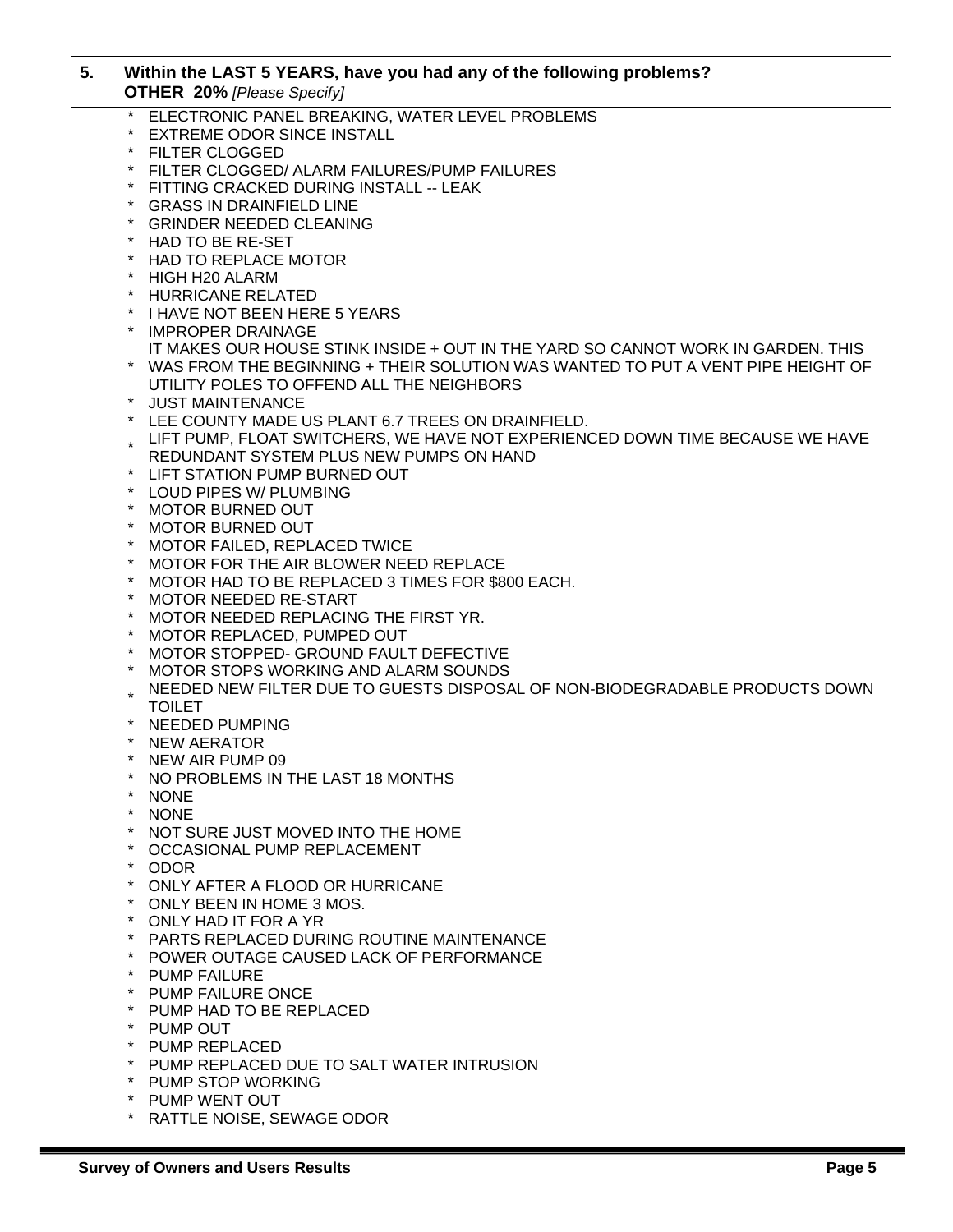| 5. | Within the LAST 5 YEARS, have you had any of the following problems?<br><b>OTHER 20% [Please Specify]</b> |
|----|-----------------------------------------------------------------------------------------------------------|
|    | <b>REMOVED ROOTS</b>                                                                                      |
|    | <b>REPLACE MOTOR</b>                                                                                      |
|    | REPLACED AIR PUMP TWICE & FILTERS TWICE                                                                   |
|    | REPLACED DRAIN FIELD                                                                                      |
|    | REPLACED DRIP DRAIN FIELD DOSING PUMP                                                                     |
|    | REPLACED EFFLUENT PUMP                                                                                    |
|    | REPLACED TRADITIONAL TANK WITH A HOOT SYSTEM W/ NEW DRAIN FIELD TO AVOID LARGE                            |
|    | <b>MOUND IN FRONT YARD</b>                                                                                |
|    | * ROOT GROWTH                                                                                             |
|    | * SEAL REPLACED                                                                                           |
|    | * SMELL, NEVER HAD BEFORE AEROBIC SYSTEM                                                                  |
|    | * SMELLS REALLY BAD LIKE SEWAGE                                                                           |
|    | SOME DUNCE DROVE A TRACTOR TRAILER OVER FIELD WHICH RESULTED IN REPLACEMENT                               |
|    | SOMETHING BROKE, UNSURE                                                                                   |
|    | * SYSTEM ONLY 3 YEARS OLD/NO PRIOR EXP.                                                                   |
|    | * SYSTEM UNDERSIZED                                                                                       |
|    | * SYSTEMS COMPUTER FRIED, MAIN PUMP REPLACED TWICE                                                        |
|    | TANK LIDS NOT PROPERLY SECURED -CAUSED EROSION.                                                           |
|    | * THE ALARM IS CONSTANTLY GOING OFF (DAILY)                                                               |
|    | TURN ON/OFF SWITCH BROKE AND SYSTEM WENT OFF. PLUS NO POWER (NO PBTS) FOR 6                               |
|    | WEEKS AFTER HURRICANE CHARLEY.                                                                            |
|    | * VACANT HOUSE                                                                                            |
|    | * VANDALISM                                                                                               |
|    | * VENTING PROBLEMS                                                                                        |
|    | * WARNING LIGHT KEEPS COMING ON. BAD ODOR OUTSIDE.                                                        |
|    | * WARNING SIREN                                                                                           |
|    | * WATER LEVEL ALARM EVERY 3 DAYS                                                                          |
|    | * WATER LEVEL ALARM GOING OFF AFTER HEAVY RAIN                                                            |
|    | * WATER LEVEL PROBLEMS                                                                                    |

\* WATER OVERFLOWS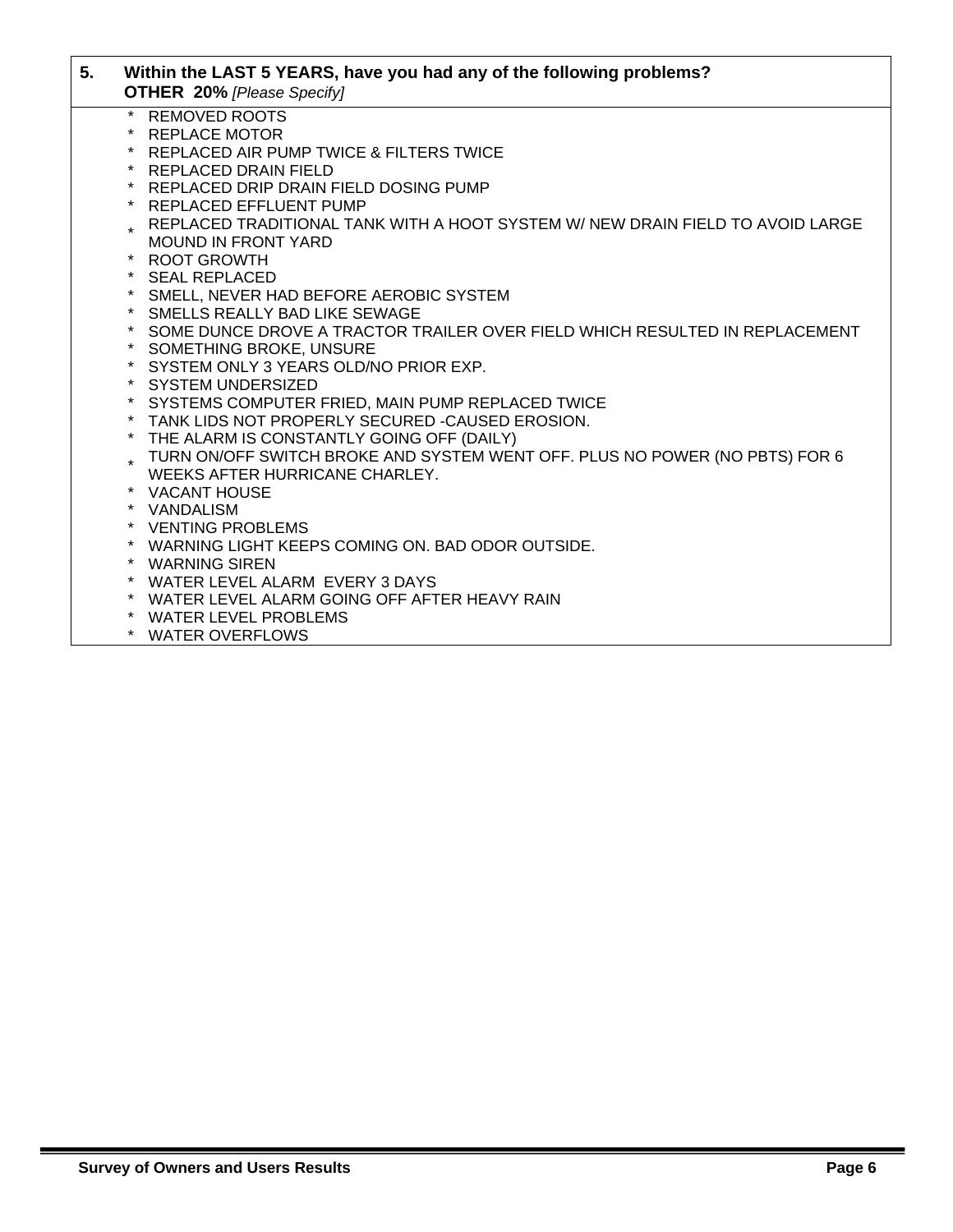| 6. |                     | If you experienced problems, what was the CAUSE OF PROBLEMS?                                      |       |                                                                           |
|----|---------------------|---------------------------------------------------------------------------------------------------|-------|---------------------------------------------------------------------------|
|    |                     | [Please $\checkmark$ all that apply.] (n=590)                                                     |       |                                                                           |
|    | 6%                  | System damage                                                                                     | 20%   | System malfunction                                                        |
|    | 3%                  | Water table too high                                                                              | $2\%$ | Too much water (hydraulic overload)                                       |
|    | 5%                  | Weather/ flooding                                                                                 | 2%    | Inadequate drainage (area too wet)                                        |
|    | 5%                  | Roots                                                                                             | 1%    | Soils                                                                     |
|    | 25%                 | Other [Please Specify.]_                                                                          |       |                                                                           |
|    | 45%                 | No problems in the last 5 years                                                                   |       |                                                                           |
|    |                     |                                                                                                   |       |                                                                           |
| 6. |                     | If you experienced problems, what was the CAUSE OF PROBLEMS?<br><b>OTHER 25% [Please Specify]</b> |       |                                                                           |
|    | $\star$             | <b>AERATOR MALFUNCTION</b>                                                                        |       |                                                                           |
|    | $^\star$            | <b>AERATOR MOTOR</b>                                                                              |       |                                                                           |
|    | $\star$<br>*        | AGE OF THE MOTOR                                                                                  |       |                                                                           |
|    | $^\star$            | AIR COMPRESSOR DEFECTIVE                                                                          |       |                                                                           |
|    | $\star$             | AIR HOSE BROKE AND NOW I HAVE TO PAY \$175.00 TO GET IT FIXED<br>AIR HOSE DAMAGED.                |       |                                                                           |
|    | $\ast$              | AIR LOCK IN LINE FROM SEPTIC TANK TO LIFE STATION.                                                |       |                                                                           |
|    | $\ast$              | AIR PUMP                                                                                          |       |                                                                           |
|    | $\star$             | AIR PUMP BROKE                                                                                    |       |                                                                           |
|    | $\star$             | AIR PUMP FAILED                                                                                   |       |                                                                           |
|    | $^\star$            | AIR PUMP WEARS OUT 5-6 YRS                                                                        |       |                                                                           |
|    | $\star$             | AIR PUMP, PUMPS                                                                                   |       |                                                                           |
|    | $\ast$<br>$\star$   | ALARM GOES OFF ALL THE TIME SO ITS DISABLED.                                                      |       |                                                                           |
|    | $\star$             | ALARMS, FILTER CLEANING AND REPLACEMENT                                                           |       |                                                                           |
|    | *                   | <b>ANTS</b><br>ANTS RESTED IN HOUSING AND DAMAGED CURCUIT BOARD                                   |       |                                                                           |
|    | *                   | <b>ASWE</b>                                                                                       |       |                                                                           |
|    | $\star$             | BEARINGS WENT OUT ON AERATOR- REPLACED                                                            |       |                                                                           |
|    | $\ast$              | <b>BLOCKAGE</b>                                                                                   |       |                                                                           |
|    | $^\star$            | <b>BLOCKED IMPELLER-&gt; NEW MOTOR</b>                                                            |       |                                                                           |
|    | $^{\star}$          | <b>BLOWER DIED</b>                                                                                |       |                                                                           |
|    | $^\star$            | BLOWER FAN HAD TO BE REPLACED                                                                     |       |                                                                           |
|    | *                   | BREAK IN AIR PIPE GOING TO TANK REPAIRED IT MYSELF                                                |       |                                                                           |
|    | $\ast$              | <b>BROKEN BRACKET</b>                                                                             |       |                                                                           |
|    | $^\star$            | CANNOT GET IN CONTACT WITH CONTRACTOR (SEPTIC)<br><b>CAUSE IS UNKNOWN</b>                         |       |                                                                           |
|    | $^{\star}$          | CAUSED MOTOR TO SHORT OUT                                                                         |       |                                                                           |
|    | *                   | <b>CIRCUIT BOARD</b>                                                                              |       |                                                                           |
|    | $^\star$            | <b>CLOGGING OF PUMPS</b>                                                                          |       |                                                                           |
|    | $^{\star}$          | COASTAL SEPTIC NOT PERFORMING MAINTENANCE                                                         |       |                                                                           |
|    | $^{\star}$          | <b>CORROSION</b>                                                                                  |       |                                                                           |
|    | $^\star$            | <b>CRACKED FITTING</b>                                                                            |       |                                                                           |
|    | $\ast$              | DIRT ON FILTER                                                                                    |       |                                                                           |
|    | $\ast$              | DOING AWAY WITH MY CESSPIT                                                                        |       |                                                                           |
|    | $^\star$<br>$\star$ | <b>DON'T KNOW</b>                                                                                 |       |                                                                           |
|    | $\star$             | <b>DON'T KNOW</b>                                                                                 |       |                                                                           |
|    | $^{\star}$          | DRAIN FIELD DRIVEN ON BROKEN LINE                                                                 |       |                                                                           |
|    |                     | DRAINFIELD FAILURE, NOT SURE WHY                                                                  |       | DRAINFIELD INSTALLED IMPROPERLY AND PEAT MOSS CLOGS SYSTEM AND NEW MOTORS |
|    | $\star$             | NEEDED PUMP ETC.                                                                                  |       |                                                                           |
|    | $\star$             | DRAINFIELD REBUILT LAST YEAR                                                                      |       |                                                                           |
|    |                     | * ELECT PUMP FAILED                                                                               |       |                                                                           |
|    |                     | * ELECTRIC-UNRELATED TO PRIMARY SYSTEM.                                                           |       |                                                                           |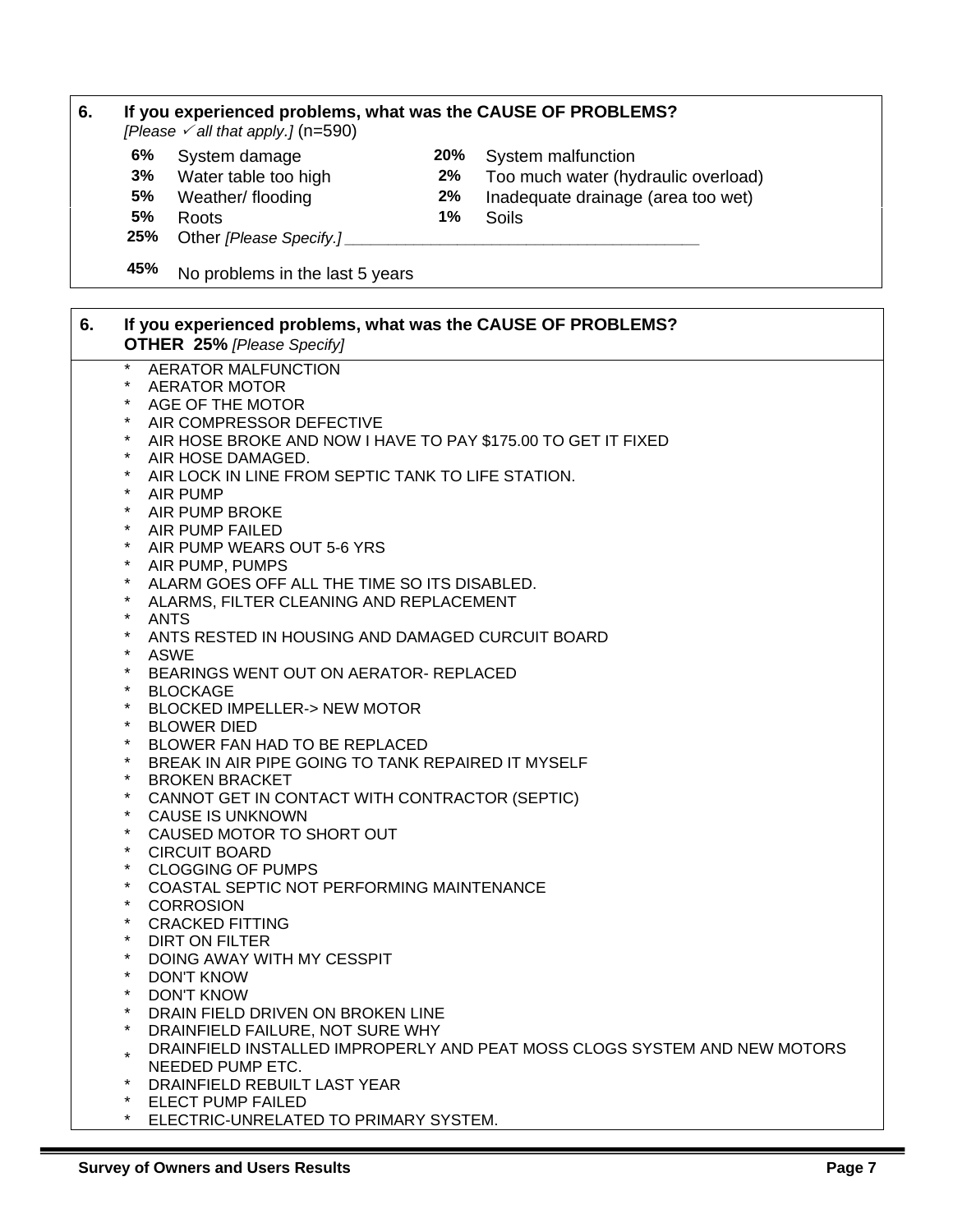| 6. |          | If you experienced problems, what was the CAUSE OF PROBLEMS?<br><b>OTHER 25% [Please Specify]</b> |
|----|----------|---------------------------------------------------------------------------------------------------|
|    | $\star$  | <b>ELECTRICAL</b>                                                                                 |
|    | $\star$  | <b>ELECTRICAL</b>                                                                                 |
|    | $\star$  | <b>FAILED DRAINFIELD</b>                                                                          |
|    | $\ast$   | FAILURE OF PREVIOUS OWNER TO PUMP                                                                 |
|    | $\star$  | FAILURE TO HAVE TANK PUMPED IN PROPER TIME FRAME                                                  |
|    | $\star$  | <b>FALSE ALARM</b>                                                                                |
|    | $\star$  | <b>FAULTY AERATOR MOTOR</b>                                                                       |
|    | $\star$  | FAULTY INSTALLATION OF DRAIN FIELD (PUC PIPES NOT GLUED. BAD AIR PUMP.                            |
|    | $\star$  | FAULTY PANEL, PROBLEM WITH PIPING                                                                 |
|    | $\star$  | FEMININE PRODUCTS CLOGGED                                                                         |
|    | $\star$  | FILTER CLOGGED, TANK FULL, PUMP REPLACED                                                          |
|    | $\star$  | FILTERS CLOG, PUMP WENT OUT.                                                                      |
|    | $\star$  | GARDENERS CUTTING UNDERGROUND DRAIN FIELD TUBING                                                  |
|    | $\star$  | <b>GREASE</b>                                                                                     |
|    | $\star$  | <b>GREASE BLOCKAGE</b>                                                                            |
|    | $\star$  | HEAVY TRUCK DROVE OVER DRAINFIELD AND POPPED PIPE, POWER OUTAGE.                                  |
|    | $\ast$   | HURRICANE OR LIGHTENING-BOX WAS HIT                                                               |
|    | $\star$  | <b>I DON'T KNOW</b>                                                                               |
|    | $\star$  | <b>IMPROPER INSTALLATION, IMPROPER SERVICING, IMPROPER INSPECTIONS</b>                            |
|    | $\star$  | INADEQUATE MAINTENANCE - CREWS ENV.                                                               |
|    | $\star$  | <b>INAPPROPRIATE ITEM FLUSHED</b>                                                                 |
|    | $\ast$   | INAPPROPRIATE MATERIAL (STRING) FLUSHED IN SYSTEM.                                                |
|    | $\star$  | <b>INCORRECT INSTALL</b>                                                                          |
|    | $\star$  | <b>INCORRECT INSTALLATION</b>                                                                     |
|    | $\star$  | <b>INSTALLATION ERRORS</b>                                                                        |
|    | $\star$  | <b>ISLANDED FLOODED.</b>                                                                          |
|    | $\star$  | IT'S ALWAYS OVER FLOWING!                                                                         |
|    | $\star$  | LANDSCAPES DAMAGED                                                                                |
|    | $\star$  | <b>LAWN MAINTENANCE</b>                                                                           |
|    | $\star$  | LIGHTNING FRIED THE SYSTEMS COMPUTER                                                              |
|    | $\star$  | LIGHTNING STRUCK CONTROL PANEL                                                                    |
|    | $\star$  | LINES CLOGGED WITH TOYS                                                                           |
|    |          | LIQUID LAUNDRY SOFTENER BUILD UP. ELECTRICAL SERVICE UPGRADE-IMPROVE                              |
|    |          | <b>INSTALLATION.</b>                                                                              |
|    | $^\star$ | MAINTENANCE COMPANY TOLD US MOTORS BURNED OUT                                                     |
|    | $\star$  | MANDATED SIZE EXCEEDS USAGE CAUSING FAILURE                                                       |
|    |          | MORE THAN 2 PEOPLE IN THE HOME.                                                                   |
|    | $\star$  | <b>MOTOR</b>                                                                                      |
|    | $\star$  | <b>MOTOR BAD</b>                                                                                  |
|    | $^\star$ | <b>MOTOR BROKE</b>                                                                                |
|    | $\star$  | <b>MOTOR BURNED OUT</b>                                                                           |
|    | $\star$  | <b>MOTOR STOPPED WORKING</b>                                                                      |
|    | $^\star$ | N/A                                                                                               |
|    | $^\star$ | NEED TO LIMIT USE OF WATER                                                                        |
|    | $^\star$ | NO BATTERY INSTALLED                                                                              |
|    | *        | NO PROBLEMS IN THE LAST 18 MONTHS                                                                 |
|    | $\star$  | NOT INCLUDED OR MAINTAINED CORRECTLY                                                              |
|    | $^\star$ | NOT LARGE ENOUGH TO HANDLE WASTE                                                                  |
|    | $^\star$ | <b>NOT SURE</b>                                                                                   |
|    | $^\star$ | NOT TURNED ON                                                                                     |
|    | $\star$  | <b>OLD</b>                                                                                        |
|    | *        | OLD PUMPS AND WIRES                                                                               |
|    | $^\star$ | ONLY HAD IT FOR A YR                                                                              |
|    | $\star$  | ORIGINAL INSTALLATION PUT IN WRONG HEADER AND PIPE IN DRAINFIELD                                  |
|    | $^\star$ | PIPE ADHESIVE HAD TO BE REPLACED                                                                  |
|    | $^\star$ | PIPE CLOGGED LEADING TO SYSTEM                                                                    |
|    | $\star$  | PLUG BURNED UP/REPLACED                                                                           |
|    |          |                                                                                                   |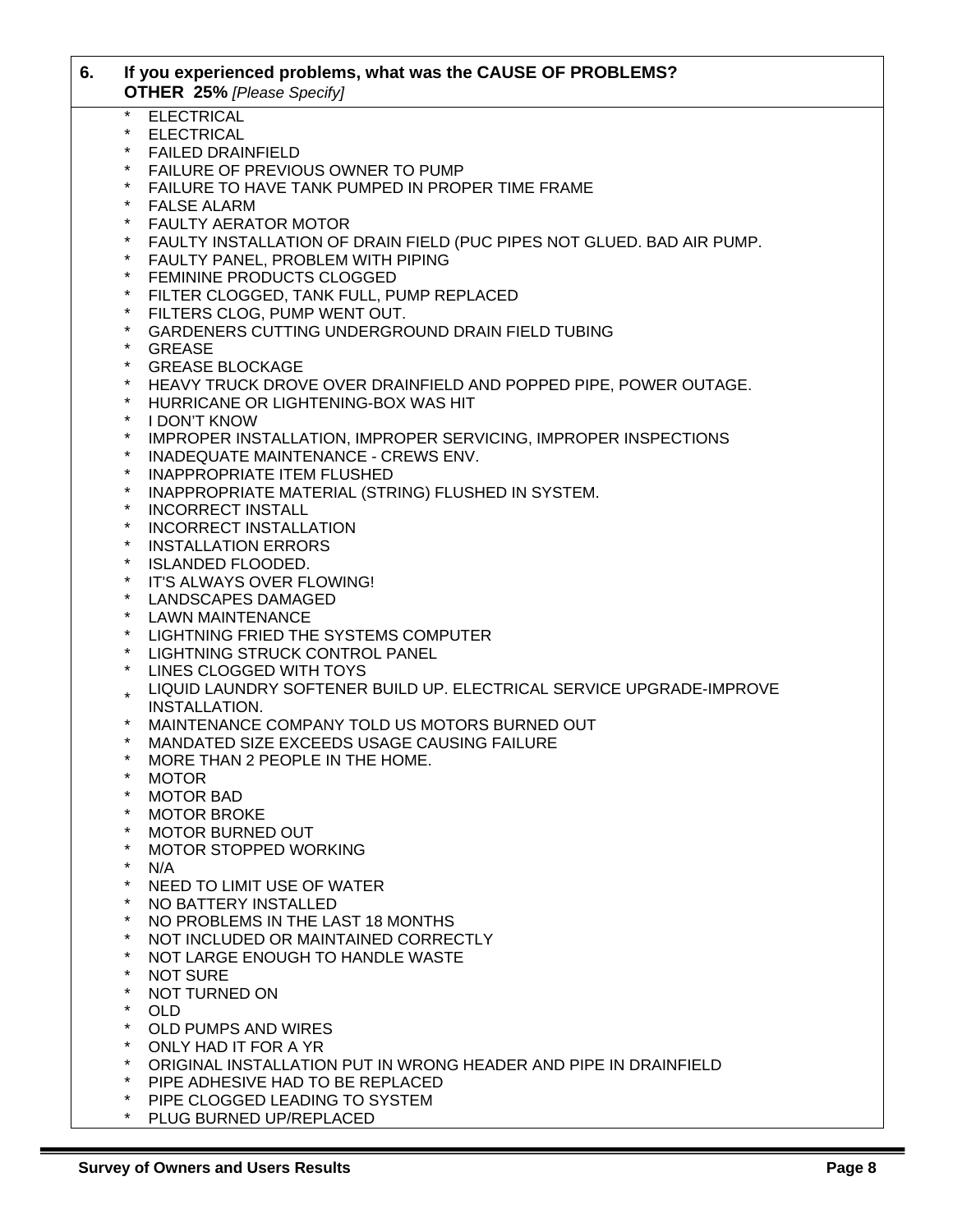| 6. |         | If you experienced problems, what was the CAUSE OF PROBLEMS?<br><b>OTHER 25% [Please Specify]</b> |
|----|---------|---------------------------------------------------------------------------------------------------|
|    | $\star$ | POOR QUALITY/DESIGN                                                                               |
|    |         | POSSIBLY SOMEONE CHECKING THE SYSTEM AND DROPPING THE COVER. NO ONE ADMITS TO<br>IT.              |
|    | $\star$ | <b>POWER FAILURE</b>                                                                              |
|    | $\star$ | PUMP BROKEN MAKING NOISE                                                                          |
|    | $\star$ | PUMP BURNED OUT                                                                                   |
|    | $\star$ | PUMP BURNED OUT                                                                                   |
|    | $\star$ | <b>PUMP DIED</b>                                                                                  |
|    | $\ast$  | PUMP FAILED, HOSES BROKEN                                                                         |
|    | $\star$ | <b>PUMP FAILURE</b>                                                                               |
|    | $\ast$  | PUMP IS A PIECE OF *****                                                                          |
|    | $\star$ | PUMP MANUFACTURED x 2 TIMES                                                                       |
|    | $\star$ | PUMP WORE OUT                                                                                     |
|    | $\star$ | <b>RELAY SWITCH</b>                                                                               |
|    | $\ast$  | REPLACE THE BLOWER MOTOR                                                                          |
|    | $\ast$  | REPLACED FILTER - NO PROBLEM SINCE                                                                |
|    | $\ast$  | REPLACEMENT OF A RECALLED PART                                                                    |
|    | $\star$ | <b>SEE #5</b>                                                                                     |
|    | $\star$ | SEE ITEM #5                                                                                       |
|    | $\star$ | <b>SMELLS BAD</b>                                                                                 |
|    | $\star$ | SOLIDS BLOCKING THE DRAIN. TO THE FIRST HOLDING TANK 2ND TANK IS TOO HIGH.                        |
|    | $\star$ | SOLIDS NOT BROKEN DOWN                                                                            |
|    | $\ast$  | SOMETIMES HUMAN INDUCED- BACKUPS CAUSED BY CLOTHING OTHER ITEMS FLUSHED.                          |
|    | $\ast$  | STRING GETTING TANGLED AROUND THE AERATOR ARM                                                     |
|    | $\ast$  | <b>SYSTEM MOTOR FEILER</b>                                                                        |
|    | $\ast$  | <b>TAMPONS</b>                                                                                    |
|    | $\ast$  | TAMPONS AND WRAPPED IN TANK                                                                       |
|    | $\star$ | <b>TANK</b>                                                                                       |
|    |         | TANK WAS SUNK TOO LOW IN GROUND BY DISTRIBUTER AND KEPT OVERFLOWING HAD TO                        |
|    |         | HAVE PUMPED OUT EVERY 2 MONTHS.                                                                   |
|    | $\star$ | THE BLOWER WORE OUT                                                                               |
|    | $\ast$  | TOILET KEPT RUNNING-SYSTEM OVER FLOWED                                                            |
|    | $\ast$  | TREE ROOTS INTERACTING WITH ALARM SYSTEM                                                          |
|    | $\ast$  | TRUCK WENT OVER THROUGH MY DAUOP MILL                                                             |
|    | $\ast$  | <b>UNCERTAIN</b>                                                                                  |
|    | $\star$ | <b>UNKNOWN</b>                                                                                    |
|    |         | UNKNOWN REPLACED BY MANUFACTURER                                                                  |
|    |         | <b>UNSURE</b>                                                                                     |
|    |         | UV LAMP BURNED OUT                                                                                |
|    |         | WAS NEVER TOLD                                                                                    |
|    |         | WAS NOISY - GRINDER NEEDED CLEANING                                                               |
|    | *       | <b>WEAR</b>                                                                                       |
|    | *       | <b>WILMA-COVERED UNIT</b>                                                                         |
|    | *       | <b>WIRE CORROSION</b>                                                                             |
|    | *<br>*  | WIRING - ALARM TRIPS BY WEATHER                                                                   |
|    |         | <b>WORN PART</b>                                                                                  |
|    | $\star$ | WRONG VENT INSTALLED, NO FOUNDATION UNDER BLOWER                                                  |

Г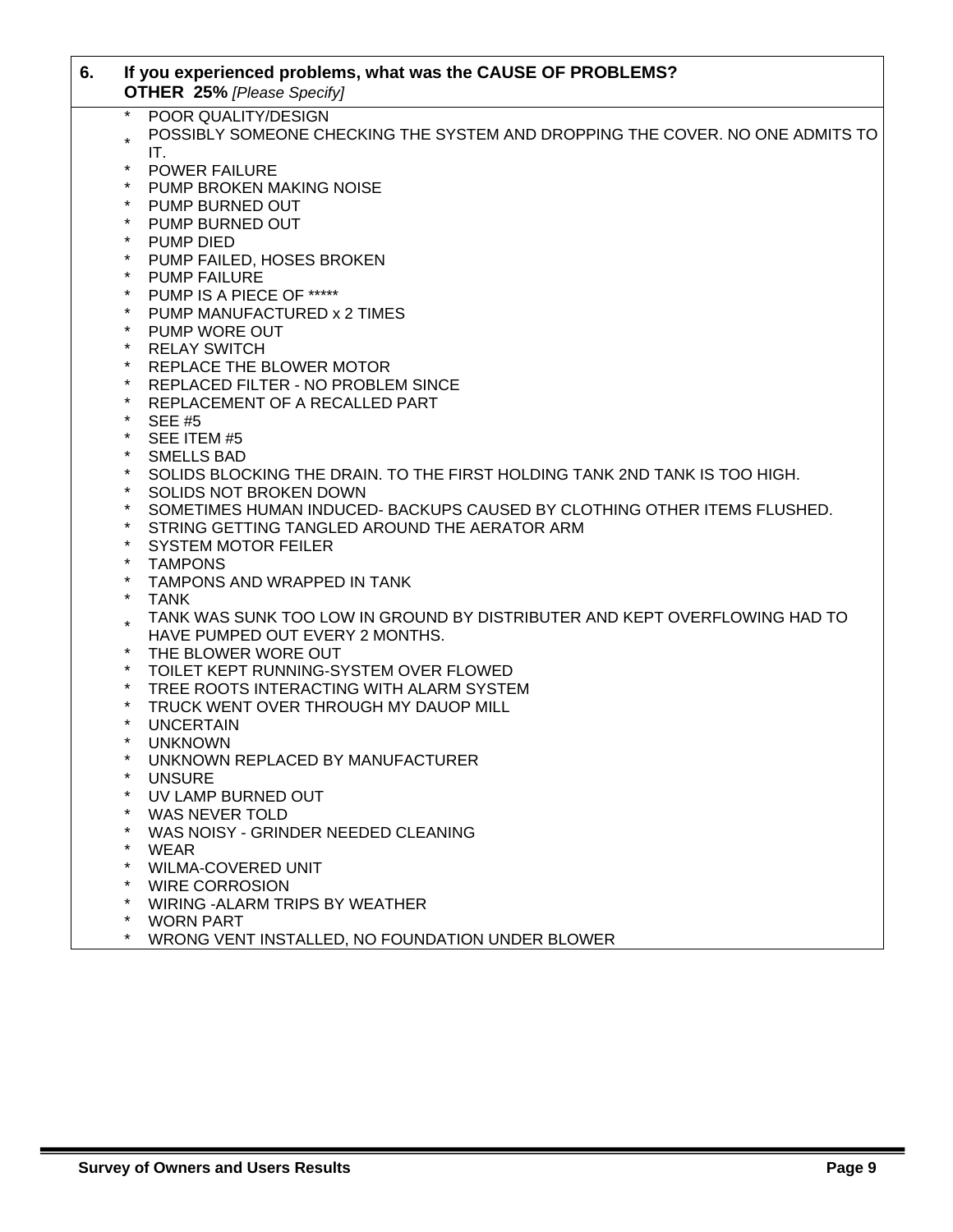### **7. Who do you USUALLY rely on to fix problems with your system?** (n=610)

**10%** Self **10%** Self **10%** Septic tank contractor/ plumber **16%** Septic tank contractor/ plumber

- 
- **25 County Health Department**
- **6%** Other *[Please Specify.] \_\_\_\_\_\_\_\_\_\_\_\_\_\_\_\_\_\_\_\_\_\_\_\_\_\_\_\_\_\_\_\_\_\_\_\_\_\_\_\_\_*

| 7. | Who do you USUALLY rely on to fix problems with your system? (n=610)                                                   |
|----|------------------------------------------------------------------------------------------------------------------------|
|    | <b>OTHER 6% [Please Specify]</b>                                                                                       |
|    | * 3RD GENERATION PLUMBING I WOULD CALL THEY INSTALLED THE SYSTEM AND MAINTAIN THE                                      |
|    | SYSTEM.                                                                                                                |
|    | * 3RD GENERATION PLUMBING                                                                                              |
|    | * AVERETT SEPTIC TANKS                                                                                                 |
|    | * BC ENTERPRISES                                                                                                       |
|    | * CREWS ENVIRONMENTAL/ SUN PLUMBING                                                                                    |
|    | * ENGINEER WHO INSTALLED IT                                                                                            |
|    | * ENGLEWOOD ENVIRONMENTAL                                                                                              |
|    | * FENCE AND MAT                                                                                                        |
|    | * FKAA/COUNTY                                                                                                          |
|    | * HAVE HAD NO PROBLEMS                                                                                                 |
|    | * HAVE NOT HAD A PROBLEM TO DATE.                                                                                      |
|    | * HAVE NOT HAD A PROBLEM, BUT WOULD CONTACT THE MAINTENANCE                                                            |
|    | * HOUSING CORPERATION                                                                                                  |
|    | * I WOULD PREFER TO HAVE EITHER MYSSELF OR AN INDEPENDENT CONTRACTOR FIX IT                                            |
|    | * IM RENTING THE APARTMENT                                                                                             |
|    | * INSTALLED (UNDER WARRANTY)                                                                                           |
|    | * JACKSON TOTAL SERVICE                                                                                                |
|    | * LOCAL PROPERTY MANAGER HIRES SEPTIC TANK CO.                                                                         |
|    | * MAINTENANCE CONTRACT IN PLACE<br>* MR. SEPTIC-CITRUS CO. FLA                                                         |
|    | * N/A I WOULD USE A CONTRACTOR/PLUMBER IF PROBLEMS OCCURS.                                                             |
|    |                                                                                                                        |
|    | * NASSEF ENGINEERING<br>* NEVER HAD ANY PROBLEMS SINCE MOVE IN                                                         |
|    |                                                                                                                        |
|    | * NO MONEY                                                                                                             |
|    | * NO ONE FIXED THE COVER-THE HEALTH DEPARTMENT ADVISED ME TO GET A NEW COVER.<br>* NO PROBLEM WILL CAL ACCURATE SEPTIC |
|    | * NO PROBLEMS                                                                                                          |
|    | * NO PROBLEMS SINCE- JUST \$500/YR FOR HEALTH DEPT AND MAINT.                                                          |
|    | * NO PROBLEMS YET                                                                                                      |
|    | * NO, IT'S NEVER BROKEN                                                                                                |
|    | * NONE                                                                                                                 |
|    | * OR DEPENDING OR PROBLEM                                                                                              |
|    | * OUR COUNTY MAKES US PAY A YEARLY FEE TO UC SEPTIC SERVICE.                                                           |
|    | * REALTOR COMPANY                                                                                                      |
|    | * RENTAL PROPERTY MANAGER                                                                                              |
|    | * SEPTIC TANK CONTRACTOR/PLUMBER AS WELL                                                                               |
|    | * SEPTIC TANK CONTRACTOR/PLUMBER AS WELL.                                                                              |
|    | * SERVICE PROVIDER                                                                                                     |
|    | * THE INSTALLATION COMPANY WENT OUT OF BUSINESS AND NO ONE IN THE AREA WORKS ON PBTS.                                  |
|    | * THE PEOPLE TO WHOM I PAID SO TOWER MONEY BI ANNUALLY.                                                                |
|    | * THIRD GENERATION PLUMBING INSTALLER.                                                                                 |
|    | * THIRD GENERATION PLUMBURY                                                                                            |
|    | * UNDER CONTACT NOTHER TAX ON SMALL BUSINESS                                                                           |
|    | * MAINTENANCE ENTITY WOULD DEAL WITH ANY PROBLEMS                                                                      |
|    | * MAINTENANCE ENTITY AEROBIC MAINTENANCE                                                                               |
|    | * WE ALSO USE A LOCAL SEPTIC CONTRACTOR TO DO THE WASTE SLUDGE PUMP DOWN                                               |
|    | * WHOEVER INSTALLED IT                                                                                                 |
|    | $\star$                                                                                                                |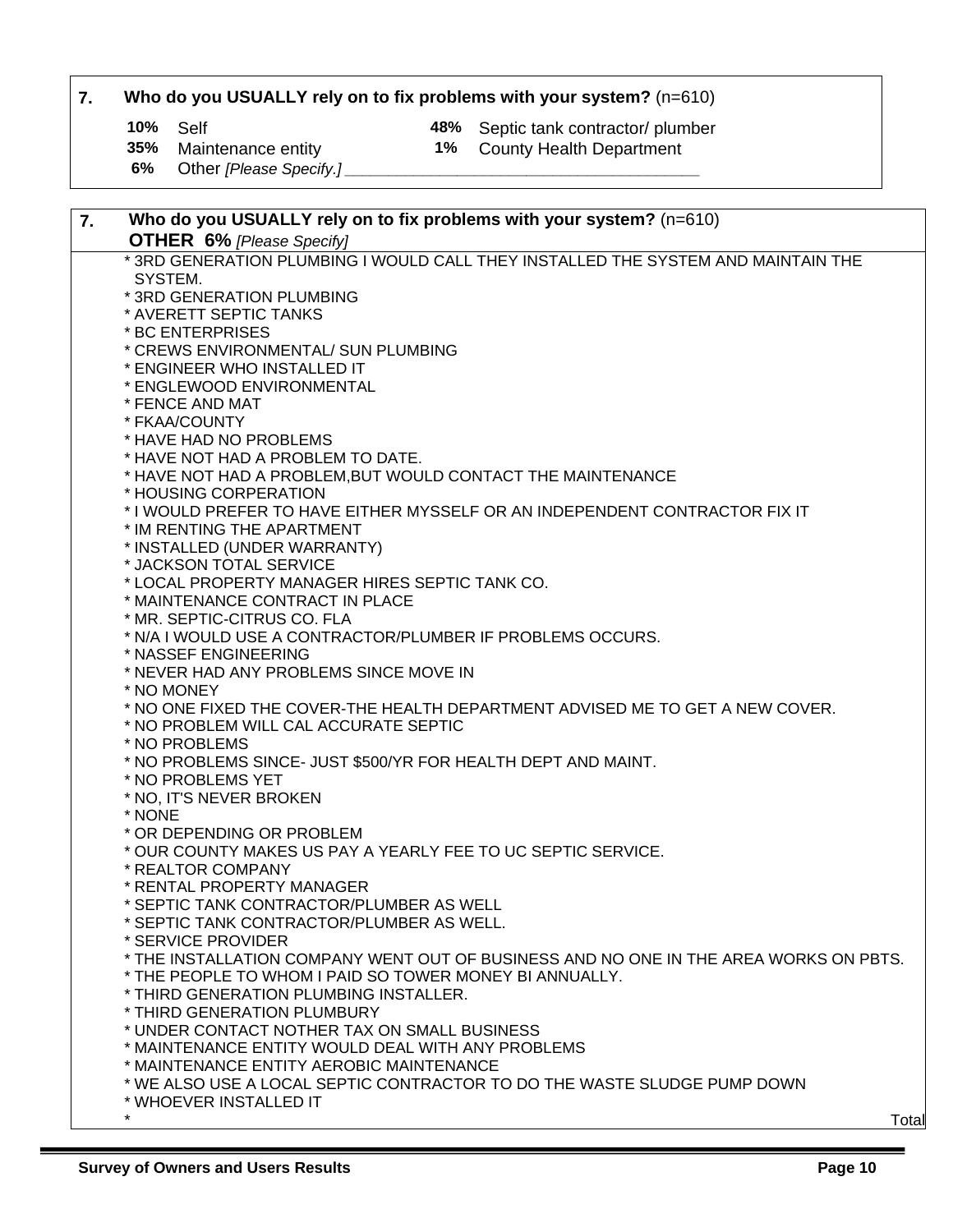#### **8. How satisfied are you with the way problems with your system are handled?** (n=582)

**34%** Very Satisfied **40%** Satisfied **6%** Dissatisfied **8%** Very Dissatisfied

**12%** Other *[Please Specify.] \_\_\_\_\_\_\_\_\_\_\_\_\_\_\_\_\_\_\_\_\_\_\_\_\_\_\_\_\_\_\_\_\_\_\_\_\_\_\_\_\_*

| 8. | How satisfied are you with the way problems with your system are handled? $(n=582)$               |
|----|---------------------------------------------------------------------------------------------------|
|    | <b>OTHER 12%</b> [Please Specify]                                                                 |
|    | <b>AMBIVALENT</b>                                                                                 |
|    | $\star$<br>BECAUSE OF DISAGREEMENT WITH THE INSTALLER AND HOME BUILDER-TOOK A MONTH TO            |
|    | <b>GET SYSTEM FIXED</b>                                                                           |
|    | CONSTRUCTION OF ST. GEORGE ISLAND, INC. EL SEWAGE TREATMENT SERVICES.                             |
|    | $\star$<br>CONTRACT INSTALLER HAS NEVER FOLLOWED UP TO CHECK OUR SYSTEM SINCE                     |
|    | <b>INSTALLMENT</b>                                                                                |
|    | $\star$<br>DO NOT KNOW HAVE NOT HAD PROBLEMS                                                      |
|    | <b>EXPENSIVE TO REPAIR</b>                                                                        |
|    | $\star$<br>FAILED AS CITY SEWER INSTALLED; HOOKED TO SEWER.                                       |
|    | $\star$<br>HAD TO FIGHT HEIGHT OF FIELD                                                           |
|    | $\star$<br>HAD TO USE ROOT CUTTER SNAKE MYSELF                                                    |
|    | $\ast$<br>HAVE HAD NOT PROBLEMS                                                                   |
|    | $\star$<br>HAVE NOT HAD ANY PROBLEMS YET                                                          |
|    | $\star$<br>HAVE NOT HAD TO CALL YET. NO IDEA!                                                     |
|    | $\star$<br>HAVEN'T HAD ANY SO FAR                                                                 |
|    | $\ast$<br>I AM SATISFIED, BECAUSE I DO IT MYSELF.<br>$\star$                                      |
|    | <b>I HAVE HAD NO PROBLEMS</b><br>$\star$                                                          |
|    | I HAVE NO PROBLEMS I JUST SEND THEM A CHECK. I MUST HAVE A CONTRACT OR THE                        |
|    | COUNTY WILL CLOSE MY BUSINESS.                                                                    |
|    | I JUST DON'T LIKE THE AEROBIC SYSTEM<br>$\star$                                                   |
|    | I THINK THE SEPTIC TANK CONTRACTOR SHOULD MAKE REPAIRS, NOT JUST COLLECT MONEY<br>FOR INSPECTION. |
|    | $\star$<br>INSTALLED NOV 2005 HAD NO PROBLEMS                                                     |
|    | MAINTENANCE PROVIDED TWICE YEARLY                                                                 |
|    | $\star$<br><b>NO BASICS</b>                                                                       |
|    | $^{\star}$<br>NO PROBLEMS (36 RESPONDENTS)                                                        |
|    | $\ast$<br><b>NOW I'M SATISFIED</b>                                                                |
|    | $\ast$<br>OK WITH NEW COMPANY                                                                     |
|    | $\star$<br>OUT OF 350+ HOMES ON THE ISLAND WE ARE THE ONLY ONE WITH A PBTS. IT WAS AN             |
|    | EXPERIMENT BY FL DOH 20+ YEARS AGO                                                                |
|    | REALLY CHEESED OFF-AFTER PAYING SO MUCH MONIES WHY                                                |
|    | THE EXPENSES INVOLVED IN HAVING IT "CHECKED" TWICE A YEAR.                                        |
|    | $^{\star}$<br>THIS IS A DENTAL HOUSE AND DON'T KNOW HOW IT WORKS                                  |
|    | $\star$<br><b>TOO COSTLY</b>                                                                      |
|    | <b>TOO COSTLY</b>                                                                                 |
|    | $\star$<br>WAS SUPPOSED TO BE COVERED UNDER WARRANTY THEY TRIED TO CHARGE ME AND I                |
|    | COMPLAINED AND THEY CHANGED THEIR MIND                                                            |
|    | WE STILL HAVE THE PROBLEM                                                                         |
|    | WE WERE VERY SATISFIED WITH MR. SEPTIC OVER A-ABLE                                                |
|    | WORKS FINE FOR/YEAR UNTIL SOLID BUILD UP. HOLDING TANK TOO SMALL.                                 |
|    | $*$ WAO DIOOATIOFIED MEWIMALIETEMANOE OOMDANIVIO A LOT DETTER                                     |

WAS DISSATISFIED, NEW MAINTENANCE COMPANY IS A LOT BETTER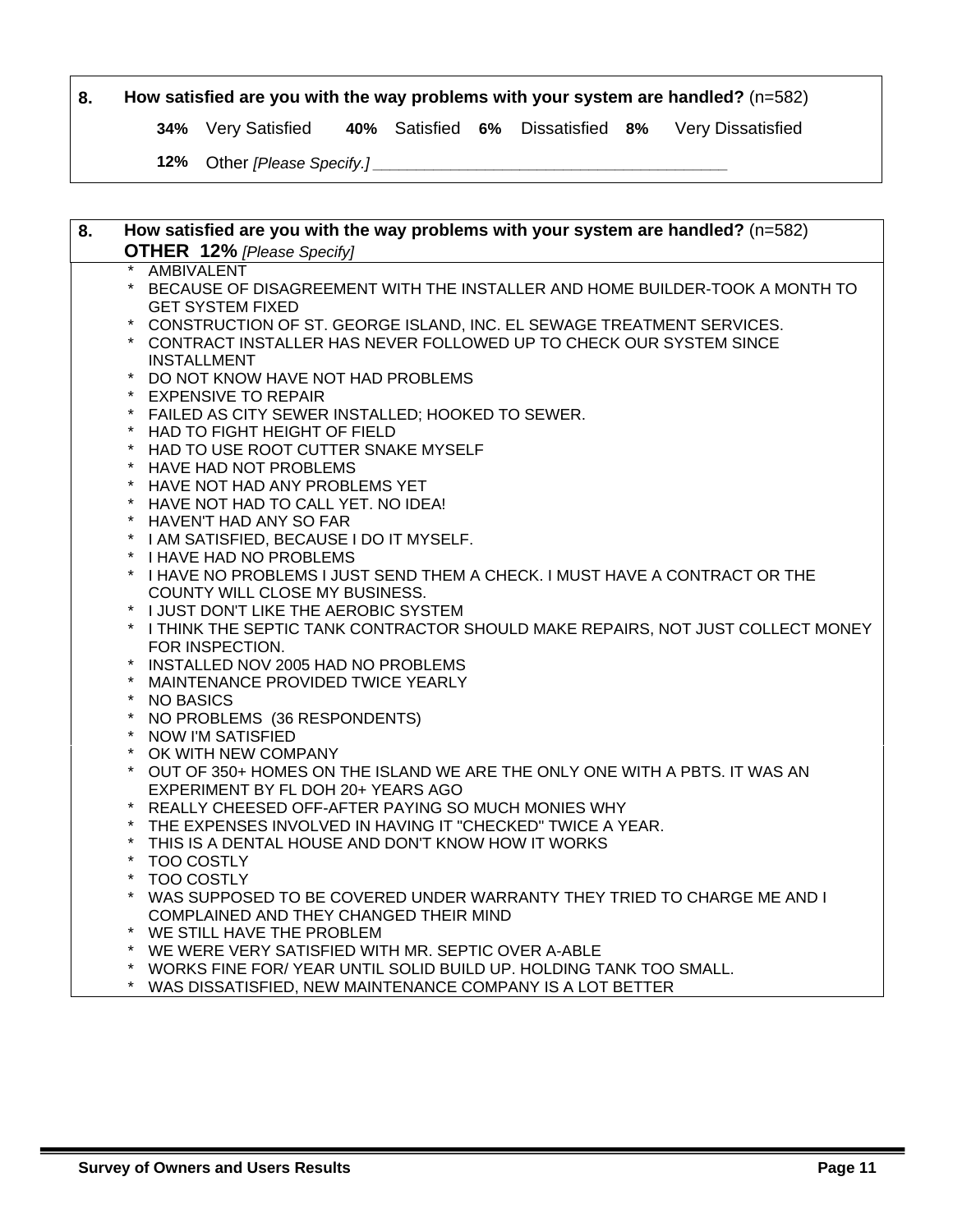### **ASSESSMENT OF YOUR ADVANCED SYSTEM**

| 9.  | How would you describe your overall satisfaction with your advanced onsite sewage<br>system (septic system)? (n=639)                    |  |  |  |
|-----|-----------------------------------------------------------------------------------------------------------------------------------------|--|--|--|
|     | 38% Very Satisfied<br>Satisfied 11%<br>Dissatisfied 10% Very Dissatisfied<br>42%                                                        |  |  |  |
|     |                                                                                                                                         |  |  |  |
| 10. | In your opinion, what is the GREATEST ADVANTAGE of having one of these systems?<br>[Please $\checkmark$ One.] (n=581)                   |  |  |  |
|     | 15%<br>16%<br>Low cost<br>Not being hooked up to sewer system                                                                           |  |  |  |
|     | Increased options for building on lot<br>24%<br>Cleaner wastewater<br>17%                                                               |  |  |  |
|     | [possible to build what we want to build on lot]<br>6%<br>System will last longer                                                       |  |  |  |
|     | 23%<br>Other [Please Specify.]                                                                                                          |  |  |  |
|     |                                                                                                                                         |  |  |  |
| 10. | In your opinion, what is the GREATEST ADVANTAGE of having one of these systems<br>$(n=581)$                                             |  |  |  |
|     | <b>OTHER 23% [Please Specify]</b>                                                                                                       |  |  |  |
|     | * NO CITY SEWER AVAILABLE<br>. ABLE TO LIVE WHERE THERE IS NO SEPTIC AND LOVE THAT THERE ARE STRONG REGULATIONS                         |  |  |  |
|     | TO PREVENT FURTHER BUILDING IN OUR AREA<br>. ABSOLUTELY NO ADVANTAGE--YOU PEOPLE (HEALTH DEPT.) FORCED ME TO PUT THIS SYSTEM            |  |  |  |
|     | IN FOR NO REASON !!! YOU COST ME \$20,000 !!!<br>* ABSOLUTELY NO ADVANTAGE TO HAVING THE HOOT SYSTEM. NOT ONE.                          |  |  |  |
|     | * ADVANTAGES FOR SMALL HOUSEHOLD ARE NON-EXISTENT                                                                                       |  |  |  |
|     | * ADVERTISED AS "ENVIRONMENTALLY FRIENDLY"                                                                                              |  |  |  |
|     | * ALTHOUGH QUITE SATISFIED WE ARE NOW ON CITY SEWER                                                                                     |  |  |  |
|     | * BETTER FOR ENVIRONMENT                                                                                                                |  |  |  |
|     | * BOUGHT HOUSE WITH IT, PREFER CITY SEWER<br>* CAME WITH HOUSE                                                                          |  |  |  |
|     | * CITY SERVICE NOT AVAILABLE                                                                                                            |  |  |  |
|     | * COST OF WATER USAGE IS VERY HIGH AND IS TRAINED TO PUNISH (BY COST) THE HOMEOWNER                                                     |  |  |  |
|     | * COUNTY SEWER SYSTEM DOES NOT EXTEND TO THE AREA AROUND MY PROPERTY.                                                                   |  |  |  |
|     | * DIGITAL ALERTS<br>* DO NOT KNOW                                                                                                       |  |  |  |
|     | * DO NOT KNOW, FIRST TIME WITH SEWER SYSTEM                                                                                             |  |  |  |
|     | * DO NOT KNOW.                                                                                                                          |  |  |  |
|     | * DON'T KNOW                                                                                                                            |  |  |  |
|     | * DON'T LIKE                                                                                                                            |  |  |  |
|     | * DON'T KNOW-IT WAS THE ONLY OPTION AS FAR I KNOW.<br>. DON'T REALLY SEE ONE. WAS TOLD I HAD TO HAVE IT HOOK INTO SEWER SYSTEM WHICH IS |  |  |  |
|     | BEING FORCED UPON US ALSO                                                                                                               |  |  |  |
|     | * ENVIRONMENTAL ADVANTAGE                                                                                                               |  |  |  |
|     | * ENVIRONMENTAL FRIENDLY                                                                                                                |  |  |  |
|     | * FORCED BY INSPECTORS                                                                                                                  |  |  |  |
|     | * GREY WATER PLANT IRRIGATION                                                                                                           |  |  |  |
|     | * HAD NO CHOICE - CO. HEALTH DEPT TOLD ME I HAD TO HAVE THIS ONE.<br>* HANDLING PERIODIC HEAVY USE                                      |  |  |  |
|     | * HATE IT. TOOK UP HALF OF MY YARD                                                                                                      |  |  |  |
|     | * HAVING SOME ONE CHECK EVERY 2 YEARS ON SYSTEM                                                                                         |  |  |  |
|     | * HELP SEWER SYSTEM BY CITY SOON                                                                                                        |  |  |  |
|     | * HIGH COST (INVESTMENT + UPKEEP)                                                                                                       |  |  |  |
|     | * HOUSE ALREADY HAD THE SYSTEM WHEN WE BOUGHT IT                                                                                        |  |  |  |
|     | . I DIDN'T HAVE A CHOICE AND WOULDN'T CHOOSE IT IF I HAD A CHOICE. SYSTEM VERY<br>EXPENSIVE! \$20,000.                                  |  |  |  |
|     | * I DO NOT KNOW OF ANY ADVANTAGE. IT COSTS MORE !!!                                                                                     |  |  |  |
|     | * I DO NOT LIKE PAYING \$700 EVERY TWO YEARS, I HAVE HAD SEPTIC SYSTEMS IN THE PAST AND                                                 |  |  |  |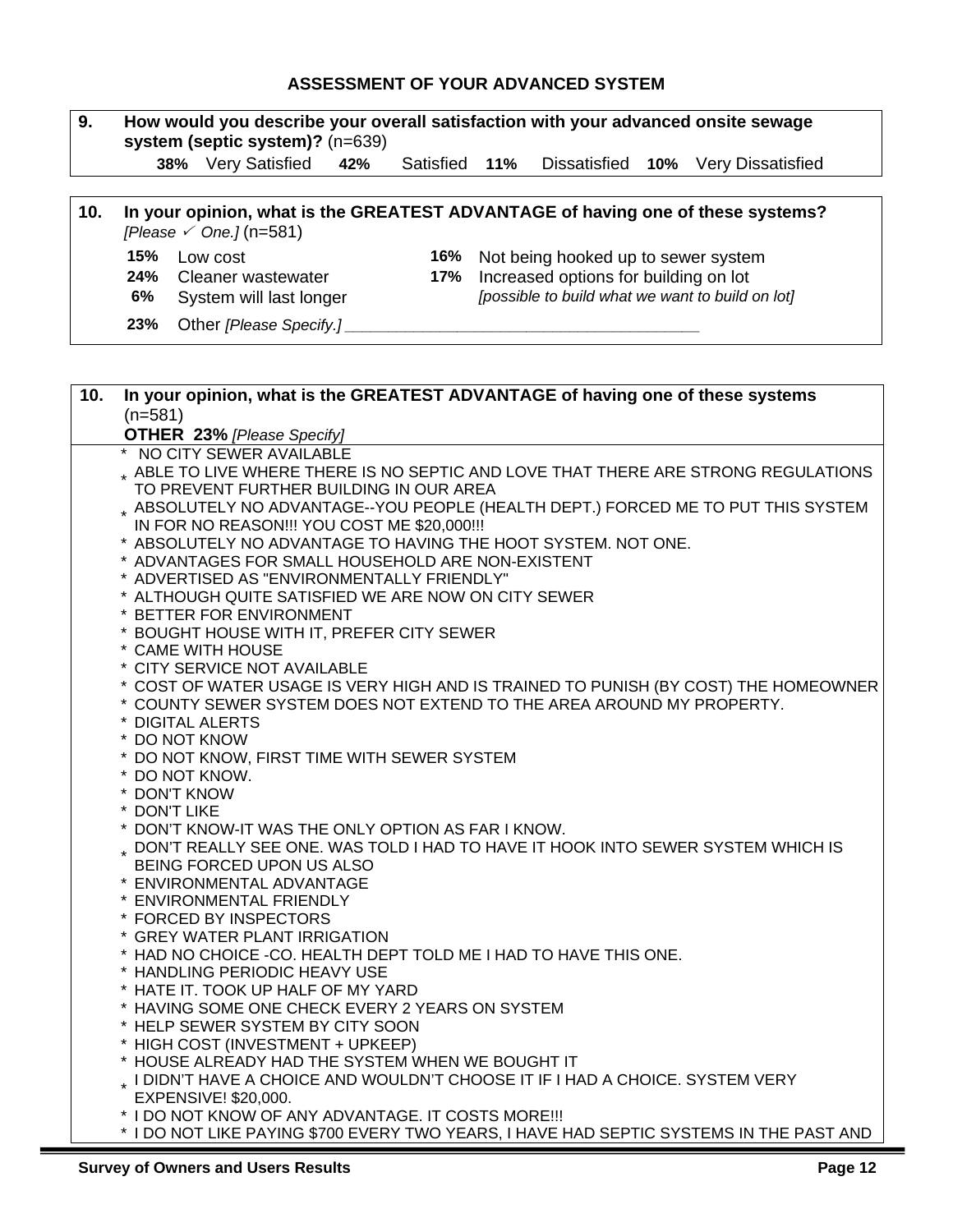| 10. | In your opinion, what is the GREATEST ADVANTAGE of having one of these systems      |
|-----|-------------------------------------------------------------------------------------|
|     | $(n=581)$                                                                           |
|     | <b>OTHER 23% [Please Specify]</b>                                                   |
|     | FEEL THIS IS A WASTE OF MONEY.                                                      |
|     | * I DO NOT LIKE THIS UNDERNEATH MY HOUSE IT SMELLS                                  |
|     | * I DO NOT SEE AN ADVANTAGE                                                         |
|     | * I DON'T THINK WE'VE BEEN ABLE TO EXPERIENCE THE ADVANTAGES YET                    |
|     | * I DON'T HAVE TO BOTHER WITH IT.                                                   |
|     | I HAD NO CHOICE. THERE IS NO SEWER CLOSE AND THE COUNTY COULD NOT ALLOW A           |
|     | * REGULAR SEPTIC SYSTEM THE COST OF THIS SYSTEM IS DOUBLE AND ONLY A FEW PEOPLE     |
|     | <b>CAN INSTALL THEM.</b>                                                            |
|     | * I HAD NO CHOICES WHEN HOUSE WAS BUILT IN 2005                                     |
|     | * I SEE NO ADVANTAGE OVER A PROPERTY MAINTAINED SEPTIC SYSTEM                       |
|     | . I THINK THIS SYSTEM IS VERY HIGH MAINTENANCE, THERE ARE ONLY A FEW CONTRACTORS OS |
|     | THEY CHARGE A LOT.                                                                  |
|     | * I WAS FORCED TO GET IT!                                                           |
|     | * I WOULD LIKE A SEWAGE SYSTEM THAT LEADS TO COUNTY                                 |
|     | * I WOULD RATHER HAVE CITY SEWAGE                                                   |
|     | * I WOULD RATHER HAVE CITY WATER AND SEWER                                          |
|     | * IT'S OVER PRICED AND THIS IS FLEECING POOR PEOPLE                                 |
|     | * IT WAS HERE WHEN I MOVED IN I WOULD RATHER NOT HAVE IT                            |
|     | * IT WAS THE ONLY OPTION                                                            |
|     | * LOOKING A LOT BETTER. NO HUGE MOUND.                                              |
|     | * LOW PROFILE DRAINFIELD                                                            |
|     | * LOWER COST IS NOT A REASON                                                        |
|     | * MINIMAL MOUND                                                                     |
|     | $*$ N/A                                                                             |
|     | * NEEDED TO BUILD                                                                   |
|     | * NEVER A PROBLEM NO BACK-UPS. YET VERY EXPENSIVE TO PUT IN V/S THE SYSTEM          |
|     | * NO 4 FT MOUND IN YARD. DECREASE PROPERTY VALUE I WOULD PREFER A SEWER HOOK UP.    |
|     | * NO ADVANTAGE-HIGHER COST HIGHER MAINTENANCE.                                      |
|     | * NO ADVANTAGE - EXTRA COST                                                         |
|     | * NO ADVANTAGE - IT WAS REQUIRED - NO CHOICE                                        |
|     | * NO ADVANTAGE - MORE EXPENSIVE                                                     |
|     | * NO ADVANTAGE - HOOK US TO SEWER SYSTEM.                                           |
|     | * NO ADVANTAGE                                                                      |
|     | * NO ADVANTAGE AT ALL                                                               |
|     | NO ADVANTAGE EXCEPT SUPPORTS AN INDUSTRY THAT BILKS CUSTOMERS OUT OF HIGH FEES      |
|     | * FOR A SYSTEM THAT IS USELESS. THE EFFIECENT STILL DRAINS INFO THE GROUND          |
|     | REGARDLESS OF THE TREATMENT. THE BIGGEST RIPOFF I'VE EVER EXPERIENCED.              |
|     | * NO ADVANTAGE VERY EXPENSIVE IN CHARLOTTE COUNTY                                   |
|     | * NO ADVANTAGE WHAT SO EVER!                                                        |
|     | * NO ADVANTAGE.                                                                     |
|     | * NO ADVANTAGES                                                                     |
|     | * NO CHOICE- COUNTY RULES                                                           |
|     | * NO CITY SERVICE AVAILABLE                                                         |
|     | * NO GREAT ADVANTAGE JUST HEAVY UNNECESSARY PERMIT COSTS.                           |
|     | * NO HOOK AVAILABLE ON PINE ISLAND.                                                 |
|     | * NO LARGE MOUND OF DIRT IN YARD                                                    |
|     | * NO MOUND IN MY YARD                                                               |
|     | * NO ODOR WHEN OPENED. IT WORKS.                                                    |
|     | * NO OPINION.                                                                       |
|     | * NO OTHER OPTION.                                                                  |
|     | * NO OTHER OPTIONS HERE                                                             |
|     |                                                                                     |
|     | * NO REAL ADVANTAGE                                                                 |
|     | * NO REASON                                                                         |
|     | * NO SEWER CHANGES                                                                  |
|     | * NO YARD MOUND!                                                                    |
|     | * NONE-ITS ABOVE GROUND AD LOOKS UGLY AS SIN, PUTS OUT AN ODOR IN HOT WEATHER, ETC. |
|     | * NONE - NO ADVANTAGE                                                               |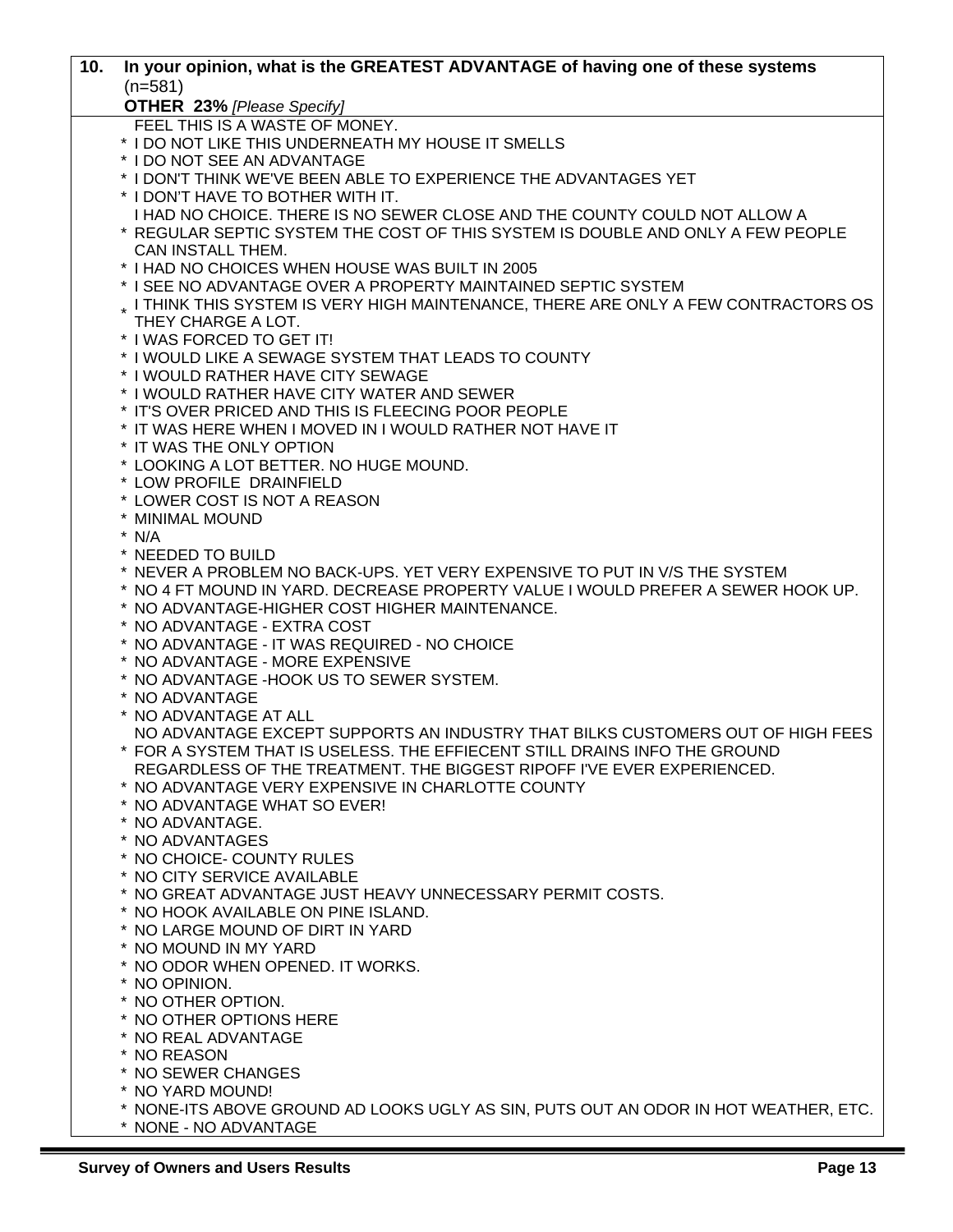| 10. | In your opinion, what is the GREATEST ADVANTAGE of having one of these systems                                                 |
|-----|--------------------------------------------------------------------------------------------------------------------------------|
|     | $(n=581)$                                                                                                                      |
|     | <b>OTHER 23% [Please Specify]</b>                                                                                              |
|     | none                                                                                                                           |
|     | * NONE                                                                                                                         |
|     | * NONE ADVANTAGE                                                                                                               |
|     | * NONE THAT I NOTICE<br>* NONE TOO EXPENSIVE INITIALLY AND TOO EXPERIENCE TO MAINTAIN.                                         |
|     | NONE, WE HAVE HAD TRADITIONAL SEPTIC SYSTEM THAT LAST FOUR HOMES THAT WE HAVE                                                  |
|     | * OWNED NOT A SYSTEM THAT CAN HANDLE MORE THAN A FAMILY OF 2. THE "DON'T" LIST IS VERY                                         |
|     | LONG OF WHAT CAN BE PUT DOWN THE DRAIN.                                                                                        |
|     | * NONE <its a="" an="" cost="" extra="" year=""></its>                                                                         |
|     | . NOT LOW COST MUCH PAY HIGH MAINTENANCE FEES AND HAVE PUMPED OFTEN NO                                                         |
|     | ADVANTAGES AT ALL                                                                                                              |
|     | * NOT SURE                                                                                                                     |
|     | * NOTHING                                                                                                                      |
|     | . NOTHING AT ALL GOOD ABOUT THE WHOLE SYSTEM FROM THE HEALTH DEPT. GETTING PAID TO                                             |
|     | OPERATE + HAVING TO PAY A COMPANY TO JUST LOOK AT IT                                                                           |
|     | * NOTHING REALLY<br>* OBTAIN CERTIFICATE OF OCCUPANCY                                                                          |
|     | * ONLY ADVANTAGE IS TO GOVERNMENT AND SUBSIDIZED INDUSTRY.                                                                     |
|     | * ONLY ADVANTAGES                                                                                                              |
|     | * ONLY OPTION AVAILABLE                                                                                                        |
|     | * ONLY OPTION FOR BUILDING ON THIS LOT                                                                                         |
|     | * ONLY WAY WE COULD OPEN UP                                                                                                    |
|     | * PAYING FOR PLUMBER CONTRACT, PERMITS, AIR RATER THAN ONLY LAST 2 YEARS COSTLY.                                               |
|     | * PREFER SEWER-WAS REQUIRED TO INSTALL SYSTEM WHEN BUILDING                                                                    |
|     | * RATHER BE HOOKED TO SERVICE LINE                                                                                             |
|     | * REALLY DON'T KNOW BUT DEFINITELY NOT LOW COST                                                                                |
|     | * REDUCING DEMAND ON CENTRAL SYSTEM AND THEIR NEED TO DEAL WITH WASTE WATER.<br>* REQUIRED BY STATE TO OBTAIN PERMIT TO BUILD. |
|     | * SEE NO ADVANTAGE                                                                                                             |
|     | * SEE NO SPECIFIC ADVANTAGE.                                                                                                   |
|     | * SIMPLIFIED LIFT FLOW                                                                                                         |
|     | . THE ABILITY TO BUILD HOME CLOSE TO THE RIVER FRONT. WITH A STANDARD SEPTIC SYSTEM I                                          |
|     | WOULD NOT HAVE BEEN ALLOWED.                                                                                                   |
|     | * THERE'S NO ADVANTAGE IT IS A PAIN. I AM GETTING RID OF IT.                                                                   |
|     | * THERE ARE NONE I WOULD LIKE TO GO ON SEWER                                                                                   |
|     | * THERE IS NO ADVANTAGE                                                                                                        |
|     | * THERE IS NO ADVANTAGE.                                                                                                       |
|     | * THERE IS NO ADVANTAGE. IT COSTS 4350-400 TO MAINTAIN<br>* THERE IS NONE                                                      |
|     | * THIS SYSTEM MANDATED BY LOCAL HEALTH DEPARTMENT.                                                                             |
|     | * TOO COSTLY                                                                                                                   |
|     | * TOO SOON TO TELL.                                                                                                            |
|     | * TROUBLE FREE                                                                                                                 |
|     | * UNKNOWN                                                                                                                      |
|     | * VERY EXPENSIVE ELECTRICALLY \$30/ MONTH ELECTRICITY                                                                          |
|     | * VERY HIGH COST, IF YOU CAN CALL THAT AN ADVANTAGE.                                                                           |
|     | * VERY LITTLE POLLUTION. DIR. TECH. SYSTEM                                                                                     |
|     | * WANT TO HOOK TO SEWER SYSTEM.                                                                                                |
|     | . WE WERE ORDERED TO HOOK UP TO A SEWER SYSTEM FOR CHEAPER TO USE THE ONSITE                                                   |
|     | <b>SYSTEM</b><br>* WE WOULD PREFER TO BE HOOKED UP TO A SEWER                                                                  |
|     | * WE WOULD RATHER HAVE CITY SEWAGE                                                                                             |
|     | * WITHOUT IT I COULD NOT REMODEL                                                                                               |
|     | * WOULD RATHER CITY SYSTEM                                                                                                     |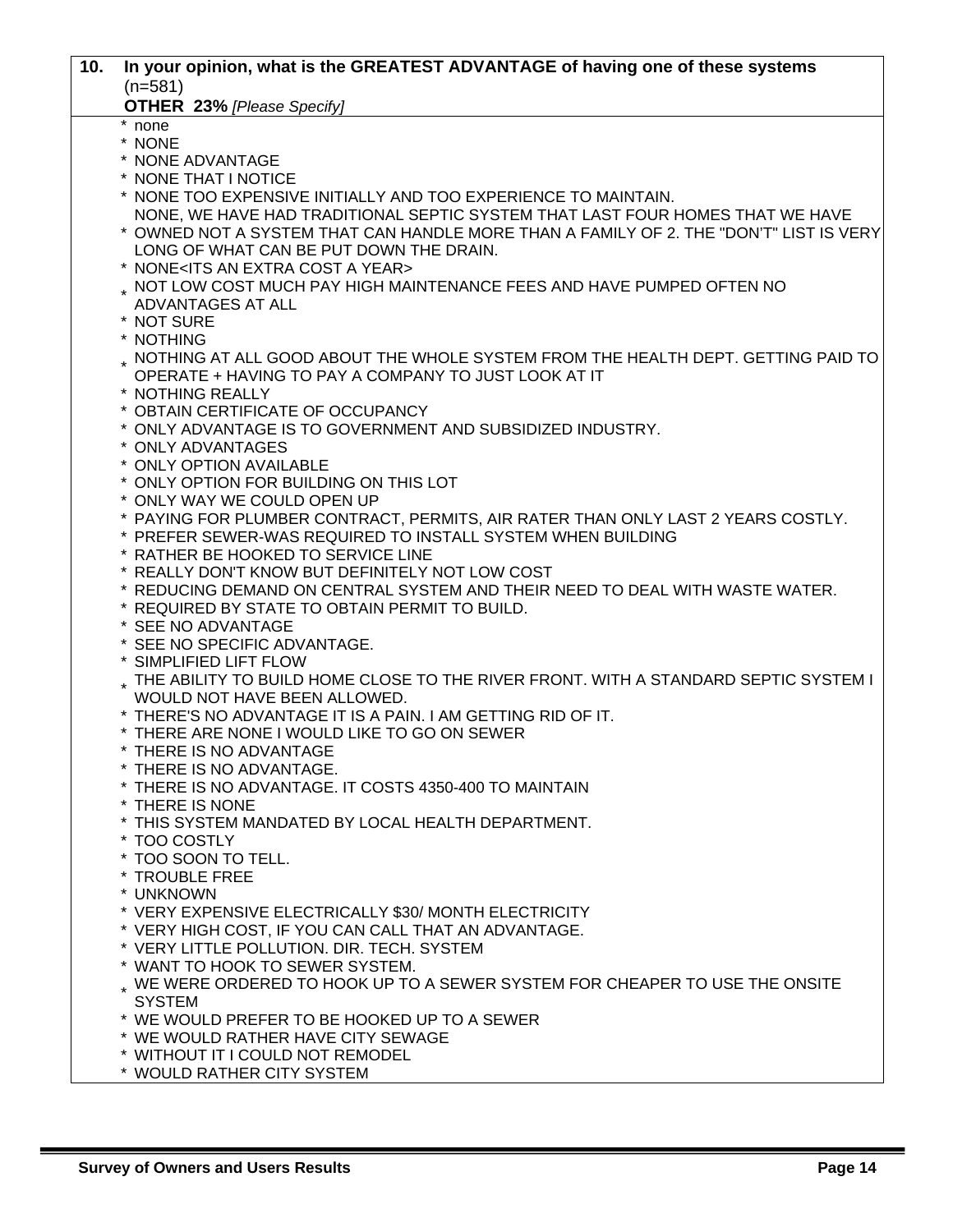#### **11. If cost was equal, would you prefer to:** (n=622)

- **33%** Continue to use an advanced onsite system
- **59%** Hookup to a municipal/ county sewer system
- **8%** Use simpler conventional septic system and pay savings into a water quality improvement trust fund

#### **SYSTEM INSPECTION AND MONITORING**

#### **12. Do you periodically inspect your own system?** (n=632)

- **42%** Yes, at least every few months
- **34%** Yes, about once or twice a year
- **25%** No, I don't inspect it at all

#### **13. How often is your onsite septic system inspected by your MAINTENANCE ENTITY?** (n=634)

- 
- **2%** Never **55%** Twice a year **4%** Only when there is a problem **17%** 3 or more times a year
	-
- **13%** Less than 2 times a year **4%** Don't Know
- **4%** I don't have a maintenance entity

**14. Are you informed of the RESULTS OF INSPECTIONS conducted by:** (n=544) *Yes*  County Health Department **43%**  Maintenance entity **86% 6%** I don't have a maintenance entity

#### **EDUCATION ABOUT YOUR ADVANCED SYSTEM**

#### **15. What way would you prefer to receive INFORMATION FROM YOUR COUNTY HEALTH DEPARTMENT about your advanced onsite system?** *[Please*  $\checkmark$  *all that apply.]* (n=609) **69%** Mailed brochures **3%** TV/ Radio

- 
- **12%** Utility bill inserts **6%** Information posted on department website
	-
- 
- **6%** Other *[Please Specify.]*
- **27%** E-mails **2%** Public meetings/ workshops
- **5%** Newspapers **1%** Presentations to civic groups (e.g., Rotary Club)

**Survey of Owners and Users Results Page 15**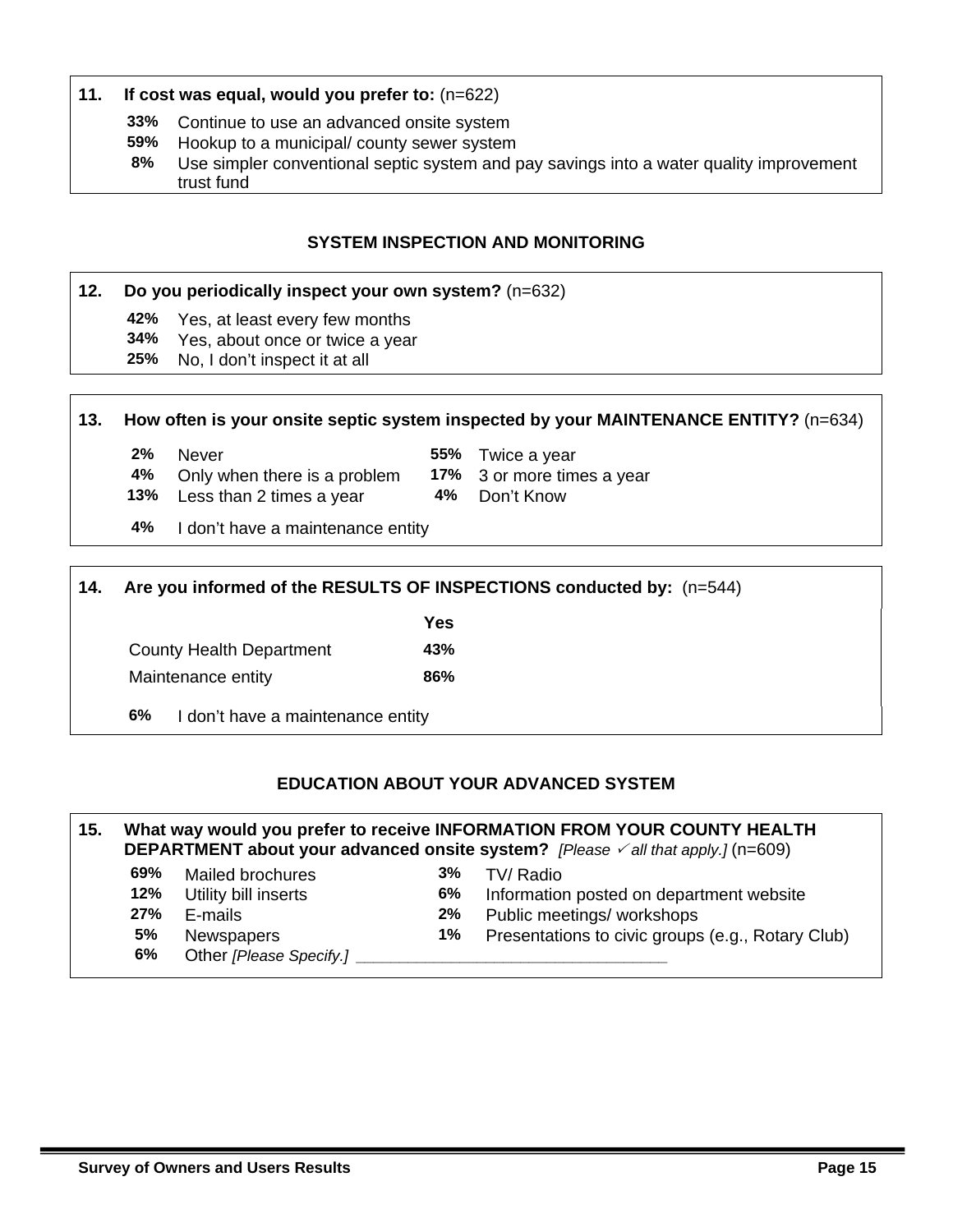| 15. | What way would you prefer to receive INFORMATION FROM YOUR COUNTY HEALTH<br>DEPARTMENT about your advanced onsite system? (n=609) |
|-----|-----------------------------------------------------------------------------------------------------------------------------------|
|     | <b>OTHER 6% [Please Specify]</b>                                                                                                  |
|     | $\star$<br><b>ALL</b>                                                                                                             |
|     | * AS IS NOW                                                                                                                       |
|     | * DON'T WANT MORE INFO                                                                                                            |
|     | * DON'T KNOW, NEVER HAVE RECEIVED INFO FROM COUNTY                                                                                |
|     | * FAX                                                                                                                             |
|     | * FREE ARTICLES ONLY. DO NOT WASTE MONEY.                                                                                         |
|     | * FROM SEPTIC SYSTEM INSPECTOR WHICH WE DO                                                                                        |
|     | * HAVE A MAINTENANCE AGREEMENT THEY INFORM ME                                                                                     |
|     | * I DO NOT NEED INFO. IT COST MONEY.                                                                                              |
|     | * I REALLY DON'T CARE. THE TOILETS FLUSH, THE WATER DRAINS, THIS IS A BACK WATER COUNTY                                           |
|     | BUT THEY KNOW HOW TO MAKE MONEY.                                                                                                  |
|     | . I WOULD HAVE PREFERRED A REGULAR DRAIN FIELD; I AM POOR AND ONLY SPENT 6 MONTH A                                                |
|     | YEAR HERE.                                                                                                                        |
|     | * I WOULD PREFER THAT THEY LEAVE ME ALONE                                                                                         |
|     | * I WOULD PREFER THAT YU WOULD LEAVE US ALONE BECAUSE EVERY TIME YOU GET INVOLVED                                                 |
|     | YOU COST ME MONEY<br>* IT DON'T MATTER I AM GETTING RID OF IT.                                                                    |
|     | * LETTER ONCE A YEAR WITH EVALUATION                                                                                              |
|     | * MAINTENANCE COMPANY                                                                                                             |
|     | * NEW HOME INSTRUCTIONS ON SYSTEM                                                                                                 |
|     | NEWSPAPERS, THAT WAY EVERYONE CAN SEE WHAT A RIP OFF THIS SYSTEM IS.                                                              |
|     | * NO                                                                                                                              |
|     | $\star$<br>NO ADDITIONAL INFORMATION                                                                                              |
|     | * NONE-YOU ARE ENVIRONMENTALIST WACKOOOS! FIRE ALL COUNTY HEALTH WORKERS - THEY                                                   |
|     | <b>ARE SLUGS!!</b>                                                                                                                |
|     | * NONE                                                                                                                            |
|     | * NONE                                                                                                                            |
|     | * NOTIFY BY MAIL                                                                                                                  |
|     | * ONLY WANT TO KNOW IF THERE IA A PROBLEM                                                                                         |
|     | * OPERATOR GUIDE INCLUDE RETURN TO LAWS, RULES AND REGULATIONS AS APPLICABLE                                                      |
|     | * PAYMENT IS INCLUDED IN MAINTENANCE THEREFORE I DO NOT NEED TO KNOW                                                              |
|     | * PERSONAL MAIL                                                                                                                   |
|     | * SET TO HOME                                                                                                                     |
|     | * THAT THE STATE HEALTH DEPARTMENT FINALLY KNOWS HOW BAD THESE ARE PERFORMING                                                     |
|     | * THEY DO NOTHING - WHAT WOULD THEY REPORT ON - 200 TAX COLLECTION SCAM                                                           |
|     | * THEY HAVE NOTHING TO SAY                                                                                                        |
|     | * THROUGH PROPERTY MANAGER                                                                                                        |
|     | * WHY?                                                                                                                            |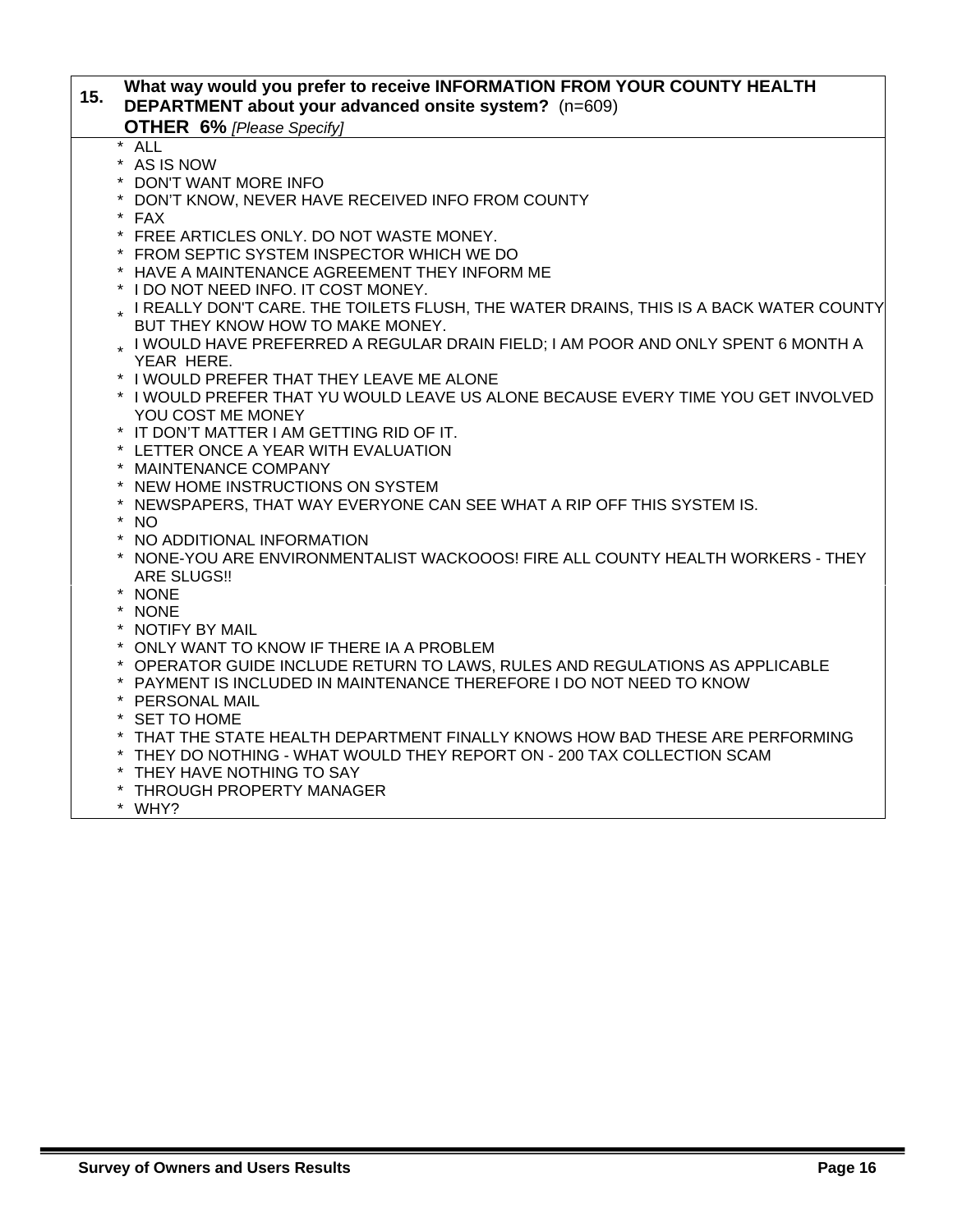**16. Please tell us about topics related to advanced onsite systems that you would like to learn more about.** 

| Appendix A contains the specific topics identified by 104 owners and users. |                                         |  |  |  |
|-----------------------------------------------------------------------------|-----------------------------------------|--|--|--|
| <b>Number of</b><br><b>Owners/ Users</b><br>$(n=141)$                       | <b>Topics Identified</b>                |  |  |  |
| 25                                                                          | <b>Owner Maintenance</b>                |  |  |  |
| 19                                                                          | <b>System Performance</b>               |  |  |  |
| 17                                                                          | Cost                                    |  |  |  |
| 16                                                                          | Other                                   |  |  |  |
| 13                                                                          | Sewer Hook-Up                           |  |  |  |
| 12                                                                          | <b>Environmental Issues</b>             |  |  |  |
| 11                                                                          | Permitting/Regulation                   |  |  |  |
| 11                                                                          | <b>Contractors/Maintenance Entities</b> |  |  |  |
| 10                                                                          | <b>Operating Instructions</b>           |  |  |  |
| 7                                                                           | Satisfied                               |  |  |  |
| 0                                                                           | Inspections                             |  |  |  |

#### **OPERATING PERMITS AND MAINTENANCE FOR ADVANCED ONSITE SEWAGE SYSTEMS**

**17. How difficult was it to find a maintenance entity for your system?** (n=631)

- **8%** Very difficult to find
- 13% Somewhat difficult to find<br>73% Not difficult at all
- **73%** Not difficult at all
- **6%** I don't have a maintenance entity

| 18. |    | What do you estimate is the COST of your:                                        |                                      |                                                                                    |                                        |  |
|-----|----|----------------------------------------------------------------------------------|--------------------------------------|------------------------------------------------------------------------------------|----------------------------------------|--|
|     | а. | Operating permits and maintenance contract (agreement) for one year<br>$(n=536)$ |                                      |                                                                                    |                                        |  |
|     |    | \$0<br>$$1 - $199$<br>\$200-\$499<br>\$500-\$999<br>$1000 + '$                   | 2%<br>10%<br>55%<br><b>27%</b><br>7% | Mean<br>Median<br>Range                                                            | \$440.51<br>\$350.00<br>\$0 to \$4,300 |  |
|     | b. |                                                                                  |                                      | Repairs and other items not covered by your maintenance contract last year (n=242) |                                        |  |
|     |    | \$0<br>\$1-\$100<br>\$101-\$300<br>\$301-\$999<br>$1000 + '$                     | 28%<br>13%<br>25%<br>21%<br>31%      | Mean<br>Median<br>Range                                                            | \$474.16<br>\$200<br>\$0 to \$10,000   |  |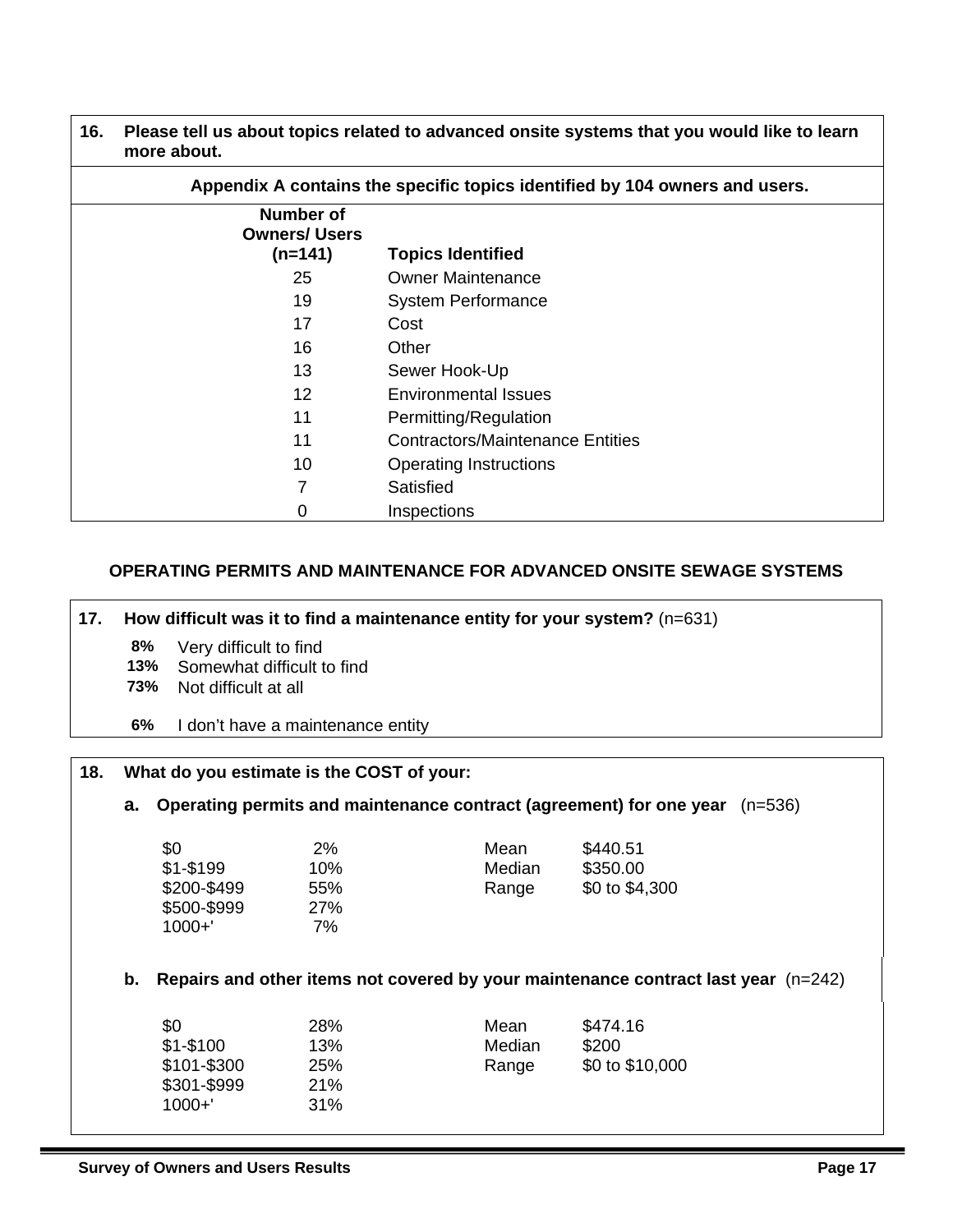| 19. | How would you rate your satisfaction with the services provided by your maintenance<br>entity? $(n=627)$ |                                                                                     |  |  |  |  |  |                                                                                     |
|-----|----------------------------------------------------------------------------------------------------------|-------------------------------------------------------------------------------------|--|--|--|--|--|-------------------------------------------------------------------------------------|
|     |                                                                                                          | 27% Very Satisfied 43% Satisfied 7% Dissatisfied 8% Very Dissatisfied               |  |  |  |  |  |                                                                                     |
|     | 12%<br>3%                                                                                                | No basis to judge<br>Other [Please Specify.]                                        |  |  |  |  |  |                                                                                     |
| 19. |                                                                                                          | How would you rate your satisfaction with the services provided by your maintenance |  |  |  |  |  |                                                                                     |
|     | entity? $(n=627)$                                                                                        |                                                                                     |  |  |  |  |  |                                                                                     |
|     |                                                                                                          | <b>OTHER 3% [Please Specify]</b>                                                    |  |  |  |  |  |                                                                                     |
|     |                                                                                                          | DO NOT HAVE MUCH CHOICE. THEY ALL RE VERY EXPENSIVE                                 |  |  |  |  |  |                                                                                     |
|     |                                                                                                          | DO NOT THINK THEY WERE IN THE YARD                                                  |  |  |  |  |  |                                                                                     |
|     |                                                                                                          | DO SOMETHING ABOUT THE ODOR (SMELL)<br>xxx WAS A DISASTER. xxx IS EXCELLENT.        |  |  |  |  |  |                                                                                     |
|     |                                                                                                          | EXCEPT NO REPAIRS-PRICE IS HIGH FOR INSPECTION.                                     |  |  |  |  |  |                                                                                     |
|     | $\star$                                                                                                  | <b>EXPENSIVE FOR SERVICE PROVIDERS</b>                                              |  |  |  |  |  |                                                                                     |
|     |                                                                                                          |                                                                                     |  |  |  |  |  | FIND IT HORRIBLE THAT ONLY ONE PERSON IN THE TRI-COUNTY AREA IS ALLOWED TO SERVICE  |
|     | $\star$                                                                                                  |                                                                                     |  |  |  |  |  | IT AND CHARGES 700.00 FOR 2 YEARS BECAUSE HE REALLY DOES NOT WANT TO DEAL WITH IT.  |
|     |                                                                                                          | THIS IS PAYMENT ONLY FOR INSPECTION. DOES NOT INCLUDE ANY REPAIRS.                  |  |  |  |  |  |                                                                                     |
|     |                                                                                                          | GOOD BUT EXPENSIVE DON'T INCLUDE NOTHING WITH THESE SOURCE                          |  |  |  |  |  |                                                                                     |
|     |                                                                                                          | * I AM THE MAINT, ENTITY                                                            |  |  |  |  |  |                                                                                     |
|     |                                                                                                          | * I FEEL I AM FORCED TO USE ONLY ONE SO THERE IS NO COMPETITION                     |  |  |  |  |  |                                                                                     |
|     | I WILL BE CHANGING PROVIDERS ON 6/1/10<br>$\star$<br>$\star$<br>IT HAS IMPROVED WITH NEW CONTRACTOR      |                                                                                     |  |  |  |  |  |                                                                                     |
|     |                                                                                                          | JUST SIGNED UP WITH NEW COMPANY                                                     |  |  |  |  |  |                                                                                     |
|     |                                                                                                          | MY CONTRACTOR TRIED TO CHARGE ME FOR WORK NOT NEEDED.                               |  |  |  |  |  |                                                                                     |
|     | $\star$<br>N/A                                                                                           |                                                                                     |  |  |  |  |  |                                                                                     |
|     |                                                                                                          | NEVER SURE THAT ANIMAL INSPECTION TOOK PLACE                                        |  |  |  |  |  |                                                                                     |
|     | $\star$                                                                                                  | NO INSPECTION REPORT PROVIDED                                                       |  |  |  |  |  |                                                                                     |
|     | $\star$                                                                                                  | OLD COMPANY-TERRIBLE NEW COMPANY-SATISFIED                                          |  |  |  |  |  |                                                                                     |
|     | <b>ONLY ONE</b>                                                                                          |                                                                                     |  |  |  |  |  |                                                                                     |
|     | $\star$                                                                                                  |                                                                                     |  |  |  |  |  | PLEASE HELP MAN QUALIFY TO DO THE JOB--SOMETIME HE DON'T KNOW WELL ABOUT THE JOB    |
|     | <b>SELF</b><br>$\star$                                                                                   |                                                                                     |  |  |  |  |  | SATISFIED WITH ENTITY, VERY DISSATISFIED WITH PUNITIVE LAWS THAT ARE NOT NECESSARY. |
|     |                                                                                                          | <b>STILL BROKEN PARTS</b>                                                           |  |  |  |  |  |                                                                                     |
|     |                                                                                                          | THE NEW ONE IS SATISFIED OLD WAS VER DISSATISFIED                                   |  |  |  |  |  |                                                                                     |
|     |                                                                                                          | THEY ARE LOCATED ABOUT 70 MILES AWAY VERY INCONVENIENT                              |  |  |  |  |  |                                                                                     |
|     |                                                                                                          | THEY CAME RIGHT AWAY EARLY ON WHEN PROBLEM ARISES BUT NO ONE TOLD US ABOUT          |  |  |  |  |  |                                                                                     |
|     |                                                                                                          | COST UNTIL WE GOT A BILL 2 YEARS LATER                                              |  |  |  |  |  |                                                                                     |
|     |                                                                                                          | TOLD US TO PUMP AND WAS NOT NECESSARY. WE WERE TOLD THIS BY THE PERSON WHO          |  |  |  |  |  |                                                                                     |
|     | PUMPED.                                                                                                  |                                                                                     |  |  |  |  |  |                                                                                     |
|     |                                                                                                          | TOO COSTLY MONOPOLY SHOULD HAVE OTHERS                                              |  |  |  |  |  |                                                                                     |
|     |                                                                                                          | <b>TOO EXPENSIVE</b><br>TOO EXPENSIVE FOR TWO INSPECTIONS A YEAR                    |  |  |  |  |  |                                                                                     |
|     |                                                                                                          | * USELESS IT IS MANDATED.                                                           |  |  |  |  |  |                                                                                     |
|     |                                                                                                          | * WE HAVE A MAINTENANCE SUPPORT COMPANY BUT NO CONTRACTOR                           |  |  |  |  |  |                                                                                     |
|     | $\star$                                                                                                  | WE HAVE PUMPED OUT BY ANOTHER CO.                                                   |  |  |  |  |  |                                                                                     |
|     | $\star$                                                                                                  | WITH SERVICES NOT COST                                                              |  |  |  |  |  |                                                                                     |
|     |                                                                                                          | * WITH THE NEW ONE                                                                  |  |  |  |  |  |                                                                                     |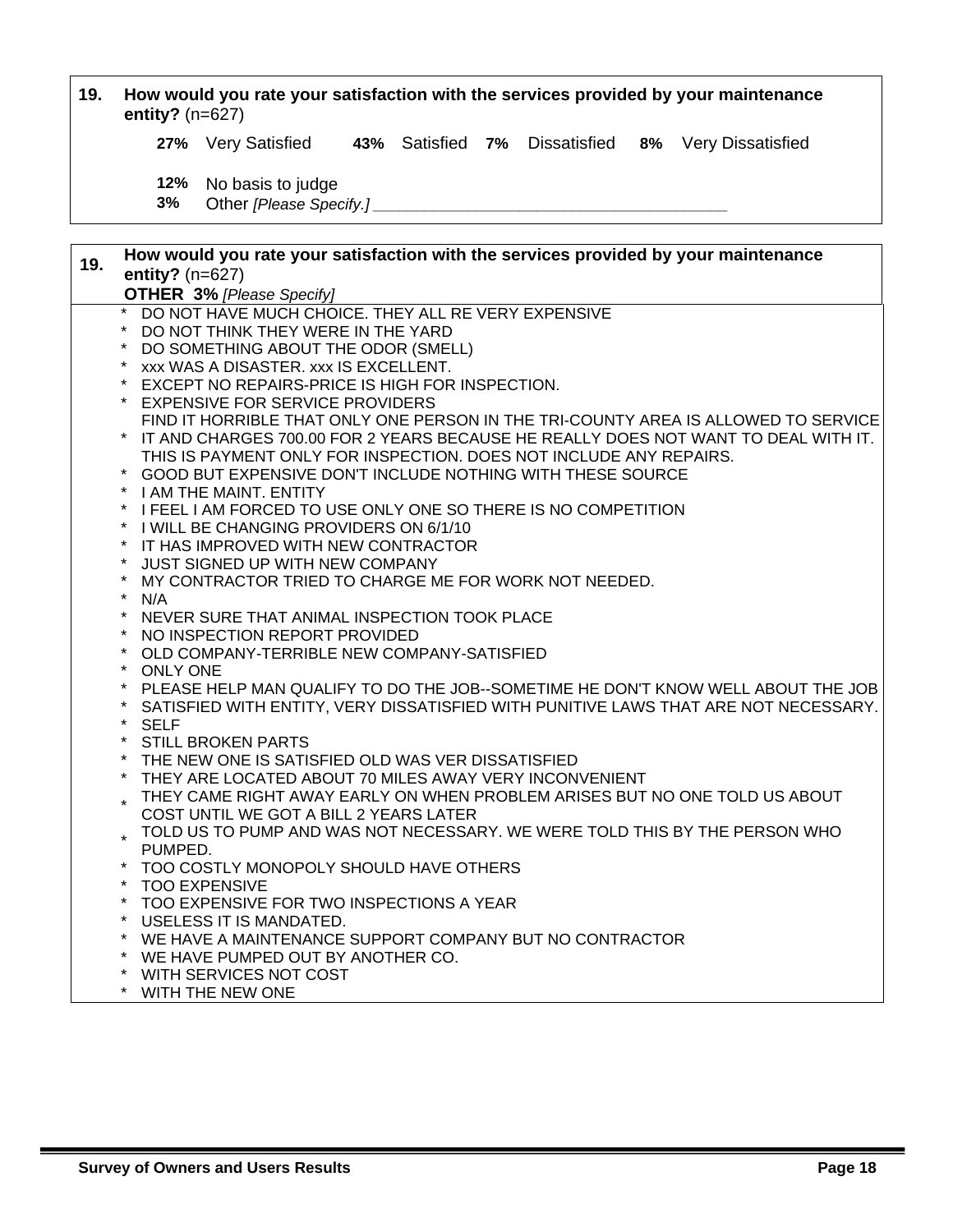#### **20. When your current agreement comes up for renewal will you:**

*[Please*  $\checkmark$  *all that apply.]* (n=607)

- **67%** Renew maintenance agreement with same entity
- **7%** Switch to a different maintenance entity because of price
- **4%** Switch to a different maintenance entity because of low level of service
- **15%** I would like to switch but there is no alternative
- **15%** Other *[Please Specify.] \_\_\_\_\_\_\_\_\_\_\_\_\_\_\_\_\_\_\_\_\_\_\_\_\_\_\_\_\_\_\_\_\_\_\_\_\_\_\_\_\_*

| 20. | When your current agreement comes up for renewal will you: (n=607)<br><b>OTHER 15% [Please Specify]</b>                                                                                                                                                                            |
|-----|------------------------------------------------------------------------------------------------------------------------------------------------------------------------------------------------------------------------------------------------------------------------------------|
|     | * A 500.00 PER YEAR IS COSTLY - BUT I DON'T KNOW ANYONE ELSE TO CALL<br>ALTERNATIVE MORE EXPENSIVE AND NOT READILY AVAILABLE.<br>* AM NOT SURE YET                                                                                                                                 |
|     | ATTEMPT TO BECOME MY OWN MAINTENANCE ENTITY SO I CAN LEGALLY INSPECT MY<br>* PERSONAL SYSTEM AND SAVE MONEY. IF I CANNOT, THEN SHOP AROUND FOR THE LOWEST<br>PRICED MAINTENANCE ENTITY, EVEN IF IT IS MY CURRENT ENTITY<br>* BECOME SELF CERTIFIED                                 |
|     | CHANGE THAT LAW SO I CAN DO IT MYSELF.<br>CITY ALLOWS ONLY ONE ENTITY TO HAVE MAINT. CONTRACT WITH. I WISH I HAD OTHER<br>COMPANIES TO CHOOSE FROM.                                                                                                                                |
|     | CITY SEWER SERVICE IS IMMINENT AND FEES HAVE BEEN PAID FOR HOOK UP. OTHERWISE I<br>WOULD RENEW MAINTENANCE AGREEMENT.<br>* COMPANY PRICE                                                                                                                                           |
|     | * CONNECT TO CENTRAL SEWER<br>* DO NOT KNOW                                                                                                                                                                                                                                        |
|     | * DO NOT THINK I HAVE AN AGREEMENT<br>DO WITH OUT<br>. GET A REGULAR SEPTIC TANK THAT DO NOT NEED A PUMP JUST GET IT PUMPED OUT EVERY 3                                                                                                                                            |
|     | MONTHS.<br>* GO WITH INSTALLER<br>* HAVE HEALTH DEPT. INSPECT! MAINTENANCE CO. DOES NOTHING ELSE BUT INSPECT.                                                                                                                                                                      |
|     | * HAVE NO CHOICE<br>* HAVE NO CHOICE AS FAR AS I KNOW<br>* HOOKED UP TO COUNTY SEWER                                                                                                                                                                                               |
|     | * HOUSE IS FOR SALE DON'T KNOW<br>* I AM A RENTER-LANDLORD HANDLES THAT.<br>. I AM FORCED TO HAVE A CONTRACT WITH THE CITY AND A MAINTENANCE COMPANY. THIS                                                                                                                         |
|     | SHOULD BE ILLEGAL<br>I DON'T WANT TO SWITCH-I WANT TO QUIT ALL THE NONSENSE. I LIVE ALONE-THIS SYSTEM                                                                                                                                                                              |
|     | WAS BUILT FOR 3 BEDROOM HOUSE.<br>* I HAVE BEEN TRYING TO GET OTHER COMPANIES CERTIFIED<br>* I HAVE JUST SWITCHED FROM XXX. TO XXX PLUMBING. SUN WAS CERTIFIED THIS PAST YEAR.<br>* I KNOW OF NO OTHER ENTITIES. I WILL HAVE TO USE THE ORIGINAL PEOPLE.<br>* I MAINTAIN IT MYSELF |
|     | * IRENT<br>* I WILL SHOP AROUND<br>. I WOULD HAVE SWITCHED THERE TO UNTRUSTWORTHY PEOPLE. NO NEED FOR A MAINTENANCE<br>ENTITY-GOING TO BE HOOKED UP TO SEWER SEPTUM<br>* I WOULD LIKE TO DO IT MYSELF                                                                              |
|     | * I WOULD LIKE TO GET RID OF IT BUT I CAN'T<br>* I WOULD LIKE TO MAINTAIN MY OWN SYSTEM. I AM VERY CAPABLE.<br>* JUST HIRED MAINTENANCE                                                                                                                                            |
|     | * KEEP EVERYTHING THE SAME/NO MAINTENANCE CONTRACT                                                                                                                                                                                                                                 |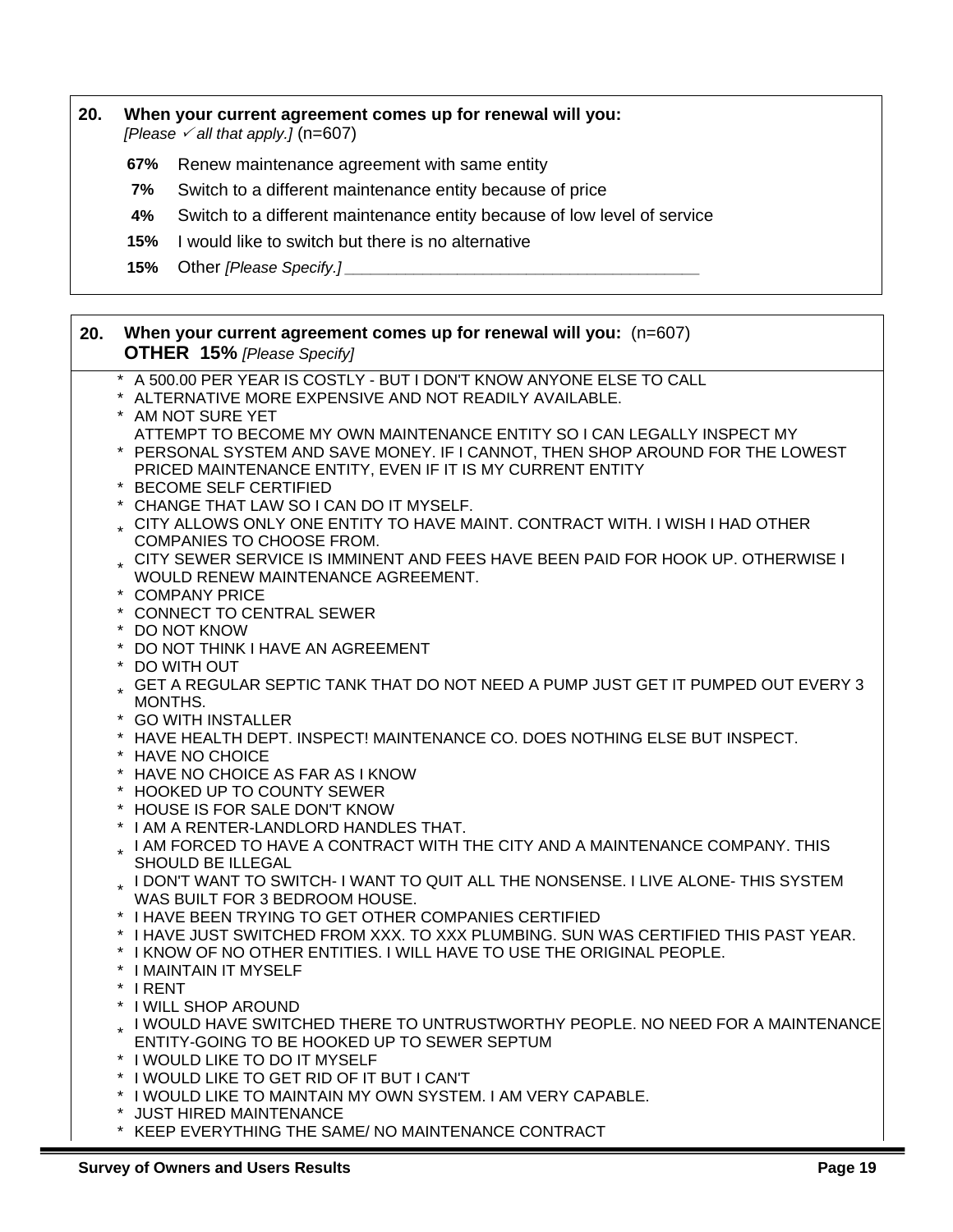| 20. | When your current agreement comes up for renewal will you: (n=607)<br><b>OTHER 15% [Please Specify]</b>                                    |
|-----|--------------------------------------------------------------------------------------------------------------------------------------------|
|     | * LEAVE THE COUNTY<br>*<br>MUST ONLY COMPANY CERTIFIED W/SYSTEM INSTALLED.<br>$^\star$<br>N/A                                              |
|     | $\star$<br>NEW SYSTEM BEING INSTALLED<br>$\star$<br>NO AGREEMENT                                                                           |
|     | * NO COMPETITION IN THE FLORIDA KEYS.                                                                                                      |
|     | * NO I WILL NOT RENEW<br>NO LONGER NEEDED CENTRAL SEWER FKAA                                                                               |
|     | NO NEED<br>* NONE                                                                                                                          |
|     | * NOT ALLOWED TO SWITCH<br>* NOT AN ISSUE                                                                                                  |
|     | * NOT DECIDED<br>* NOT HAVE ONE                                                                                                            |
|     | * NOT HAVE TO PAY SO MUCH A YEAR.                                                                                                          |
|     | * NOT UP TO ME<br>* NOTHING                                                                                                                |
|     | * NOW ON CITY SEWER<br>* ON CITY SEWER NOW                                                                                                 |
|     | * ONE ALTERNATIVE EXACT SAME PROBLEM<br>ONLY ONE COMPANY THAT MAINTAINS THIS.                                                              |
|     | * ONLY ONE ENTITY CERTIFIED-NO CHOICE<br>ORGANIZING AGAINST COUNTY COMMISSIONER WITH MANY OTHER HOMEOWNERS TO STOP                         |
|     | UNCONSTITUTIONAL PERMIT AND MAINTENANCE CONTRACTING ESPECIALLY IF THERE HAS NOT<br>BEEN ANY EVIDENCE THAT DAMAGE IF ANY IS FROM HOMEOWNERS |
|     | PROBABLY WILL RENEW BUT WOULD PREFER TO HAVE AN ALTERNATIVE SOURCE IN LOCAL                                                                |
|     | AREA FOR COMPETITIVE REASONS AND CHOICE. ONLY 1 PROVIDER IN NE FLORIDA.<br>* REVIEW COST/BENEFIT RATES                                     |
|     | SHOP AROUND FOR SERVICES<br>SHOP AROUND TO TRY AND FIND A BETTER PRICE                                                                     |
|     | * SHOULD HAVE CITY SEWER BY THEN<br>SINCE I ONLY USE THE SYSTEM 4 TO 5 WEEKS A YEAR, I WOULD LOVE TO SEE SOME LENIENCE                     |
|     | WITH SEASONAL RESIDENTS<br>* SWITCH TO THE MAN I TRUST                                                                                     |
|     | * SWITCHED LAST YEARS DUE TO PRICE AND LACK OF INSPECTIONS<br>* SYSTEM DISCONTINUED IN 2008. NOW IN CITY SEWER                             |
|     | * TAKE IT OVER<br>THERE IS NO ALTERNATIVE                                                                                                  |
|     | THIS SYSTEM IS A WASTE OF MONEY AND TIME                                                                                                   |
|     | * THOUGHT I HAD NO CHOICE<br>$\star$<br>UNSURE OF COMPETITION IN OUR AREA BUT MAY SHOP                                                     |
|     | * WANT TO DO IT MYSELF- STATE LAW SAYS NO, SO INDEPENDENT CONTRACTORS MAKE OUT.<br>* WE ARE GETTING SEWER                                  |
|     | * WE DON'T HAVE A MAINTENANCE CONTRACT<br>WE DON'T HAVE AN AGREEMENT MY HUSBAND DOES THE MAINT.                                            |
|     | * WE HAVE TO HAVE IT. WE WILL KEEP WHAT WE HAVE<br>WE WERE TOLD WE HAVE TO STAY WITH COMPANY THAT INSTALLED THE SYSTEM, OTHERWISE I        |
|     | WOULD LIKE TO SHOP AROUND FOR SOMEONE ELSE.<br>* WILL BE ABANDONING OUR SYSTEM.                                                            |
|     | * WOULD LIKE TO DO IT MYSELF<br>* WOULD LIKE TO STOP THIS OVERPRICED RIP OFF.                                                              |
|     | * YOU CAN TAKE THE SYSTEM MAINTENANCE AND COUNTY FEES AND SHOVE IT                                                                         |
|     |                                                                                                                                            |

Г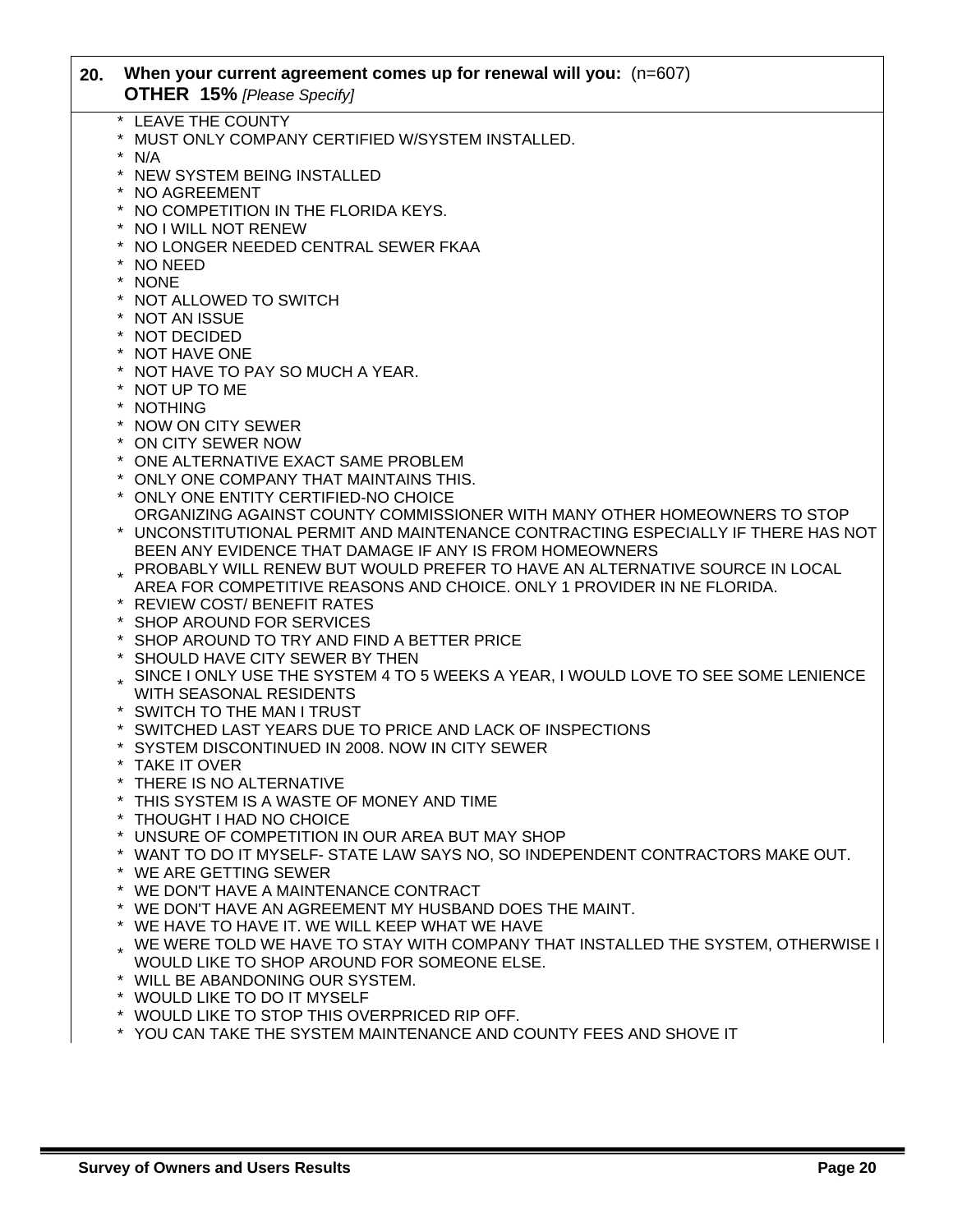#### **21. If you had your choice, who would you PREFER TO DEAL WITH the permitting and maintenance of your advanced onsite system?**

 *[Please* 3 *One.]* (n=611)

- **11%** Utility-type entity owns the system and charges monthly cost that includes all maintenance, repairs, replacement, operating permit, etc.
- **11%** Utility-type entity charges monthly cost that includes all maintenance, repairs, replacement, operating permit, etc. You remain the owner of the system.
- **10%** Maintenance entity that charges monthly cost for standard maintenance and operating permits. Repairs are extra.
- **29%** Maintenance entity that charges for maintenance and operating permits in one lump sum when they are due. Repairs are extra.
- **33%** Do-it-yourself, with help by contractors as needed.
- **6%** Other *[Please Specify.] \_\_\_\_\_\_\_\_\_\_\_\_\_\_\_\_\_\_\_\_\_\_\_\_\_\_\_\_\_\_\_\_\_\_\_\_\_\_\_\_\_*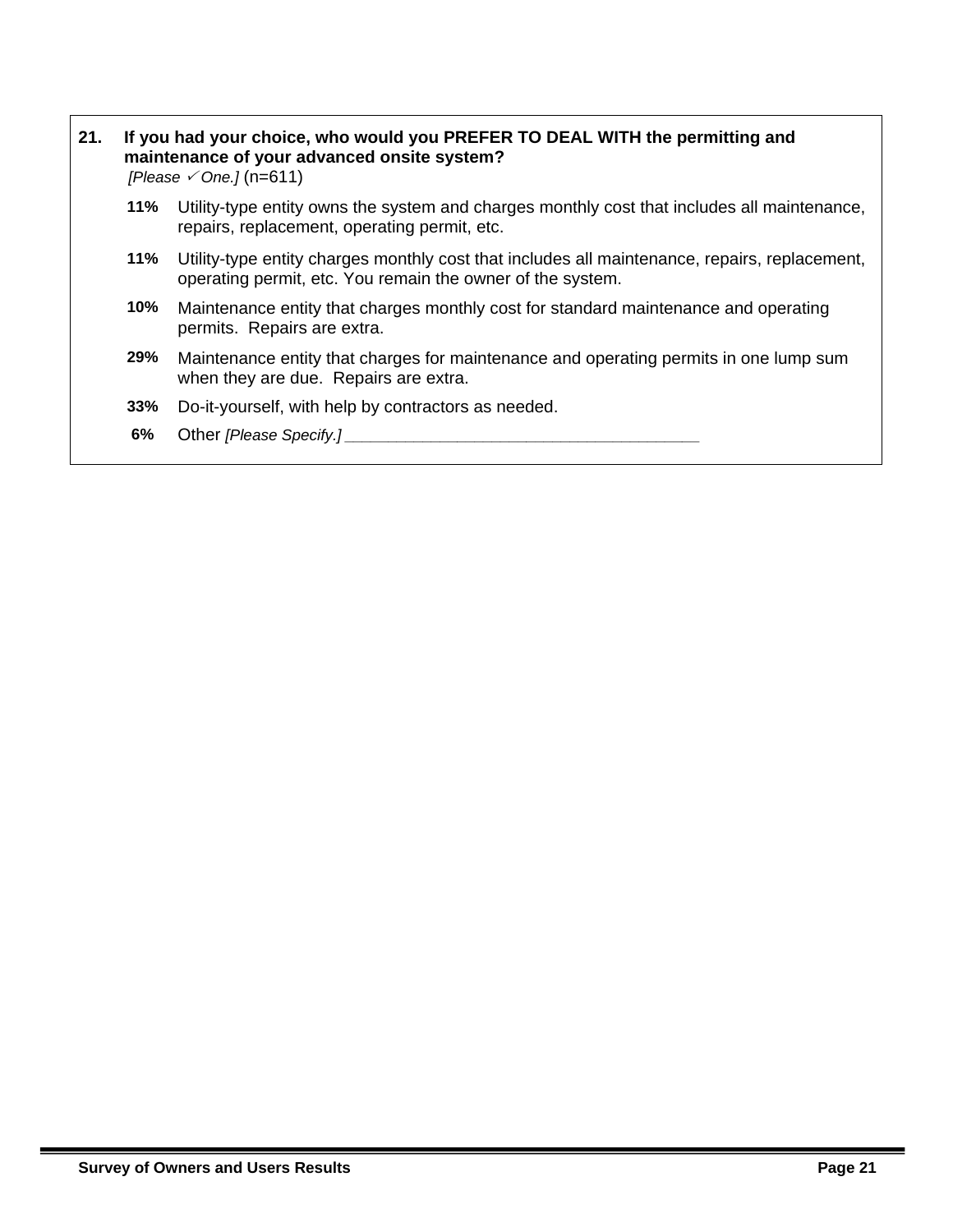| 21. | If you had your choice, who would you PREFER TO DEAL WITH the permitting and<br>maintenance of your advanced onsite system? (n=611)<br><b>OTHER 6% [Please Specify]</b> |
|-----|-------------------------------------------------------------------------------------------------------------------------------------------------------------------------|
|     | * AS NEEDED-WE ARE NOT                                                                                                                                                  |
|     | * CENTRAL SEWER                                                                                                                                                         |
|     | * CITY SEWER                                                                                                                                                            |
|     | * CONTINUE WITH SAME COMPANY                                                                                                                                            |
|     | * CURRENT SYSTEM - MINUS COUNTY PERMIT                                                                                                                                  |
|     | DEPENDS ON COST FACTOR<br><b>DON'T KNOW</b>                                                                                                                             |
|     | * GO BACK TO THE OLD SYSTEM OR USE CITY, UTILITIES                                                                                                                      |
|     | * HAPPY WITH WHAT I HAVE                                                                                                                                                |
|     | * I AM GOING TO CALL AROUND FOR CHEAPER COMPANY                                                                                                                         |
|     | * I DON'T HAVE A CLUE                                                                                                                                                   |
|     | I JUST DON'T LIKE THE AEROBIC SYSTEM AND WOULD CHOOSE ANY OTHER ALTERNATIVE                                                                                             |
|     | * I THINK THAT REPAIRS SHOULD BE INCLUDED IN THE MAINT. FEE. BASICALLY THE CITY + THE                                                                                   |
|     | COMPANY EACH GET MONEY AND DO NOTHING.                                                                                                                                  |
|     | * I WANT TO BE LIKE OTHERS                                                                                                                                              |
|     | IF IT WAS UP TO ME I WOULD NOT HAVE A SYSTEM LIKE THIS                                                                                                                  |
|     | UST TO GET RID OF THIS ADVANCE SEPTIC TANK AND GOT ONE THE HAS BEEN USED FOR                                                                                            |
|     | YEARS A CONVENTIONAL ONE.                                                                                                                                               |
|     | LEAVE WELL ENOUGH SHARE                                                                                                                                                 |
|     | MAINTENANCE ENTITY OF MY CHOICE, I OWN SYSTEM.                                                                                                                          |
|     | MAINTENANCE ENTITY SHOULD REVIEW MONOPOLISTIC PRICING.<br>* MUNICIPAL IF RATES ARE REASONABLE.                                                                          |
|     | $\ast$<br><b>MUNICIPAL SEWAGE</b>                                                                                                                                       |
|     | $\star$<br>N/A                                                                                                                                                          |
|     | * NEW DRAIN FIELD                                                                                                                                                       |
|     | * NO GOVERNMENT CONTROL                                                                                                                                                 |
|     | * NO ONE AT ALL                                                                                                                                                         |
|     | * NONE-WOULD RATHER GET RID OF IT                                                                                                                                       |
|     | NONE OF THE ABOVE JUST GO BACK TO THE OLD SYSTEM THAT WORK                                                                                                              |
|     | $\star$<br><b>NOT AT ALL</b>                                                                                                                                            |
|     | * NOW ON CITY SEWER                                                                                                                                                     |
|     | OTHER CHECKED: PREFER COUNTY SEWER; LIKE MY COUNTY WATER LINE, MY IRRIGATION                                                                                            |
|     | * WELL, MY APPLIANCES, MY ELECTRIC SERVICE, MY AIR CONDITIONER, MY FPL LIGHT ON ALLEY                                                                                   |
|     | POLE, MY SECURITY SYSTEM, ECT, ECT.                                                                                                                                     |
|     | * PUBLIC UTILITY FOR #12 HAVE                                                                                                                                           |
|     | REPAIRS SHOULD BE PART OF MAINTENANCE<br>SAME AS #4 BUT REPAIRS ARE INCLUDED                                                                                            |
|     | SEE COMMENTS BOX                                                                                                                                                        |
|     | $\star$<br><b>SEWER HOOK-UP</b>                                                                                                                                         |
|     | $\ast$<br>SHOULD BE AT CITY LEVEL (MOVED ISLAND)                                                                                                                        |
|     | THE FIRST WITH OUT THE MONTHLY COST<br>$\star$                                                                                                                          |
|     | THE WAY I HAVE IT NOW.<br>$\star$                                                                                                                                       |
|     | THEY ARE ALL THE SAME.                                                                                                                                                  |
|     | UTILITY-TYPE ENTITY-EVERY TWO YEAR SERVICE CONTRACT OPERATING PERMIT<br>$\star$                                                                                         |
|     | $\star$<br>WANT PUBLIC SEWERS                                                                                                                                           |
|     | <b>WHAT IS THIS</b><br>$\ast$                                                                                                                                           |
|     | $\ast$<br>WHAT MAINTAIN, IT IS A PLASTIC BOX                                                                                                                            |
|     | <b>WHATEVER IS LEAST EXPENSIVE</b><br>$\ast$                                                                                                                            |
|     | WHY DO I HAVE TO HAVE A PERMIT FOR A SYSTEM THAT IS A PROBLEM                                                                                                           |
|     | WHY IS THERE AN OPERATING PERMIT THIS IS ANOTHER EXAMPLE OF EXCESS GOVERNMENT                                                                                           |
|     | <b>INVOLVEMENT</b><br>WHY SHOULD I HAVE PAY FOR A SYSTEM AND A PERMIT TO THE CITY WHEN I AM NOT HOOKED                                                                  |
|     | UP TO THE CITY SEWER OR CITY WATER. IT IS TAXING ME WITHOUT PROVIDING ME WITH                                                                                           |
|     | SERVICE.                                                                                                                                                                |
|     | * WOULD PREFER TO DO OWN/WITH SOME EDUCATION.                                                                                                                           |
|     |                                                                                                                                                                         |

Г

٦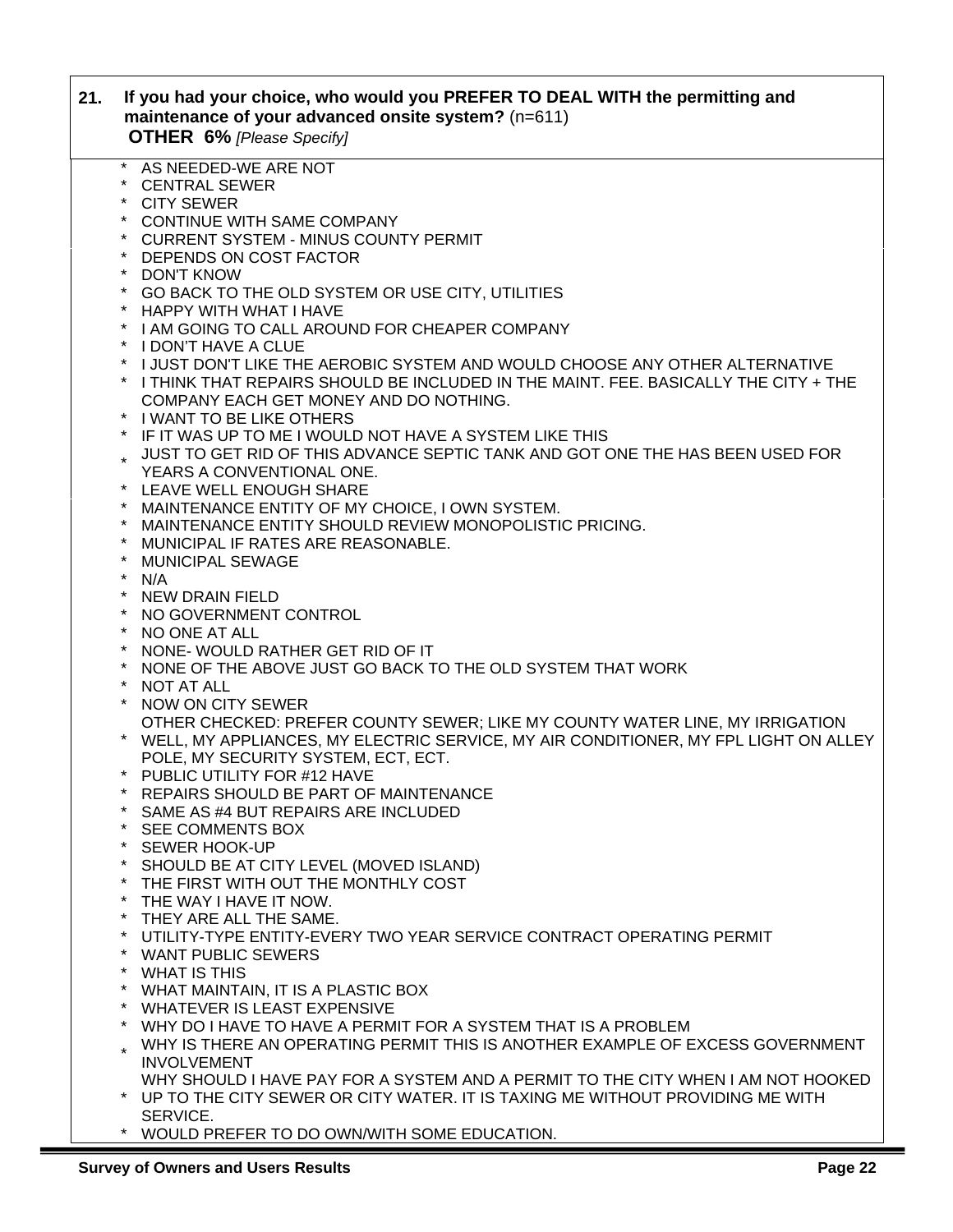#### **GENERAL COMMENTS**

| 22. | Please tell us about any changes or improvements you would like to see related to the<br>regulation, permitting and management of advanced onsite sewage treatment and disposal<br>systems in the State of Florida: |                                         |  |  |
|-----|---------------------------------------------------------------------------------------------------------------------------------------------------------------------------------------------------------------------|-----------------------------------------|--|--|
|     | Appendix B contains the specific comments identified by 206 owners and users.                                                                                                                                       |                                         |  |  |
|     | Number of<br><b>Owners/ Users</b><br>$(n=206)$                                                                                                                                                                      | <b>Comments</b>                         |  |  |
|     | 45                                                                                                                                                                                                                  | Regulation/Management                   |  |  |
|     | 45                                                                                                                                                                                                                  | Cost                                    |  |  |
|     | 31                                                                                                                                                                                                                  | <b>Contractors/Maintenance Entities</b> |  |  |
|     | 21                                                                                                                                                                                                                  | Sewer                                   |  |  |
|     | 17                                                                                                                                                                                                                  | <b>System Performance</b>               |  |  |
|     | 13                                                                                                                                                                                                                  | <b>Owner System Maintenance</b>         |  |  |
|     | 13                                                                                                                                                                                                                  | Other                                   |  |  |
|     | 9                                                                                                                                                                                                                   | Inspections                             |  |  |
|     | 7                                                                                                                                                                                                                   | <b>Consumer Information/Education</b>   |  |  |
|     | 5                                                                                                                                                                                                                   | Satisfied                               |  |  |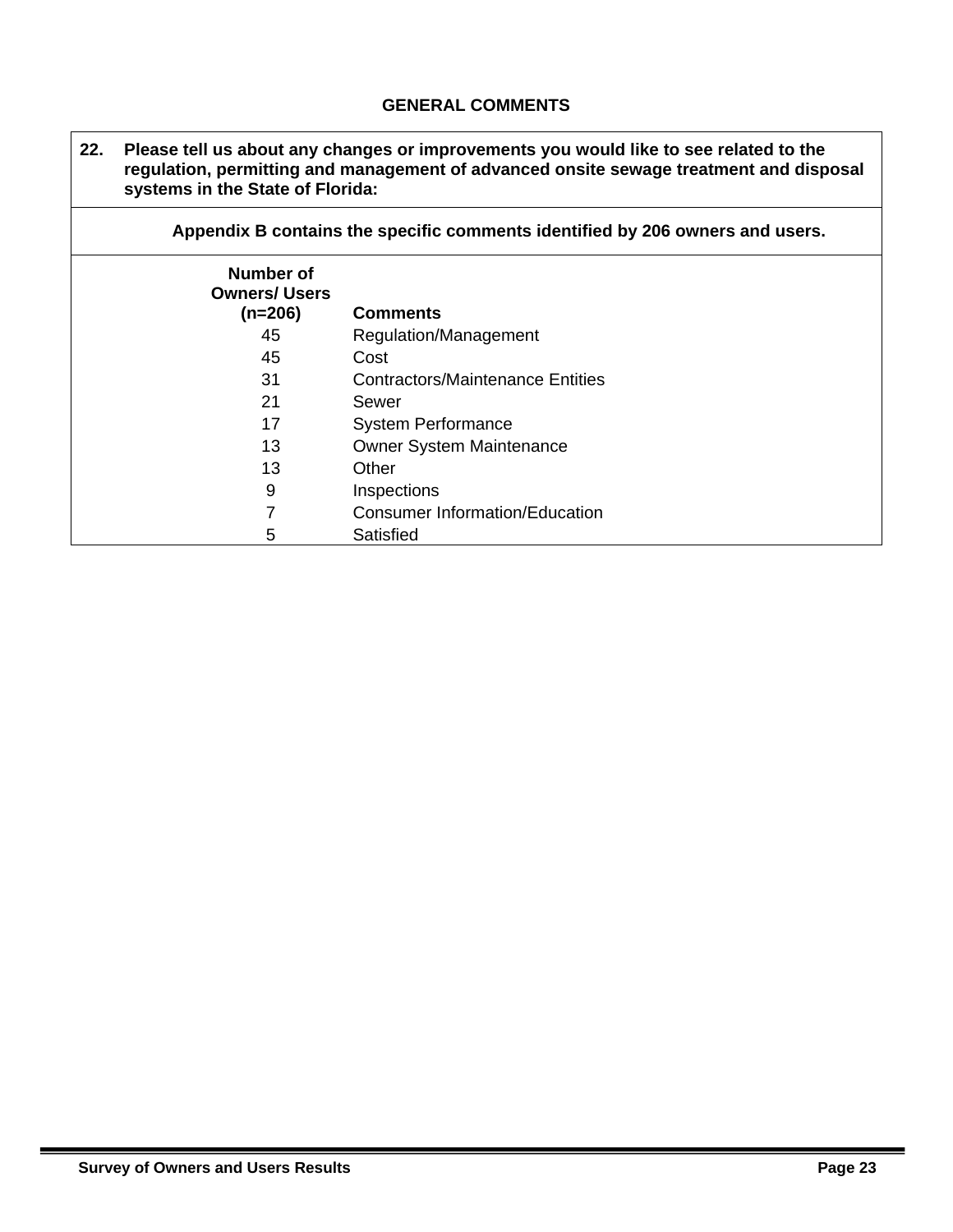#### **In what COUNTY is your system located?** (n=632)

| County              | <b>Percent</b> | <b>Number</b>  | County            | <b>Percent</b> | <b>Number</b>     |
|---------------------|----------------|----------------|-------------------|----------------|-------------------|
| <b>ALACHUA</b>      | 0.3%           | 2              | LEE               | 9.0%           | 57                |
| <b>BAKER</b>        | 0.2%           | 1              | <b>LEON</b>       | 1.1%           | $\overline{7}$    |
| <b>BAY</b>          | 0.2%           | 1              | <b>LEVY</b>       | 0.3%           | $\overline{2}$    |
| <b>BREVARD</b>      | 13.3%          | 84             | <b>MANATEE</b>    | 0.2%           | 1                 |
| <b>BROWARD</b>      | 0.3%           | $\overline{2}$ | <b>MARION</b>     | 0.2%           | 1                 |
| <b>CHARLOTTE</b>    | 11.6%          | 73             | <b>MARTIN</b>     | 0.2%           | 1                 |
| <b>CITRUS</b>       | 4.1%           | 26             | MIAMI-DADE        | 1.9%           | $12 \overline{ }$ |
| <b>CLAY</b>         | 0.3%           | 2              | <b>MONROE</b>     | 17.2%          | 109               |
| <b>COLLIER</b>      | 6.6%           | 42             | <b>OKALOOSA</b>   | 0.2%           | 1                 |
| <b>DIXIE</b>        | 0.2%           | 1              | <b>ORANGE</b>     | 1.7%           | 11                |
| <b>DUVAL</b>        | 3.0%           | 19             | <b>OSCEOLA</b>    | 0.3%           | 2                 |
| <b>ESCAMBIA</b>     | 0.9%           | 6              | <b>PALM BEACH</b> | 1.4%           | 9                 |
| <b>FLAGLER</b>      | 1.1%           | $\overline{7}$ | <b>PASCO</b>      | 0.3%           | $\overline{2}$    |
| <b>FRANKLIN</b>     | 3.3%           | 21             | <b>PINELLAS</b>   | 0.3%           | $\overline{2}$    |
| <b>GADSDEN</b>      | 0.2%           | 1              | <b>POLK</b>       | 2.7%           | 17                |
| <b>GLADES</b>       | 0.2%           |                | SANTA ROSA        | 1.6%           | 10                |
| <b>GULF</b>         | 0.2%           | 1              | <b>SARASOTA</b>   | 1.9%           | $12 \overline{ }$ |
| <b>HERNANDO</b>     | 0.2%           | 1              | <b>SEMINOLE</b>   | 1.9%           | 12                |
| <b>HIGHLANDS</b>    | 0.2%           | 1              | <b>ST JOHNS</b>   | 0.8%           | 5                 |
| <b>HILLSBOROUGH</b> | 1.9%           | 12             | <b>ST LUCIE</b>   | 0.2%           | 1                 |
| <b>INDIAN RIVER</b> | 0.3%           | $\overline{2}$ | <b>SUMTER</b>     | 0.2%           | 1                 |
| <b>JEFFERSON</b>    | 0.2%           | 1              | <b>VOLUSIA</b>    | 2.7%           | 17                |
| <b>LAKE</b>         | 0.8%           | 5              | WAKULLA           | 4.4%           | 28                |

#### **How many months of the year is this SYSTEM IN USE?** (n=617)

| $1\%$ | Less than 1 month |
|-------|-------------------|
| $1\%$ | 1 - 3 Months      |
| 6%    | 4 - 6 Months      |

#### **Do you OWN OR RENT the property?**

## **Are you a FULL TIME or SEASONAL resident?** (n=626)<br>85% Full Time

- 
- **15%** Seasonal

#### **HOW MANY people use your system?** (n=546)

- **7%** 1 Person **47%** 2 People
- **29%** 3 4 People
- **17%** 5 or more People

**<1%** Less than 1 month **4%** 7 -9 Months **1%** 1 - 3 Months **88%** 10 - 12 Months

# **DO you OWN ON NENT the property:**<br>  $(n=641)$ <br> **196%** Own **B3%** Single family house

- **93%** Single family house
- **4%** Rent **2%** Duplex/ apartment/ condominium
	- **2%** Modular/ Mobile home
	- **11%** Business
	- **2%** Other *[Please Specify.]:*

*\_\_\_\_\_\_\_\_\_\_\_\_\_\_\_\_\_*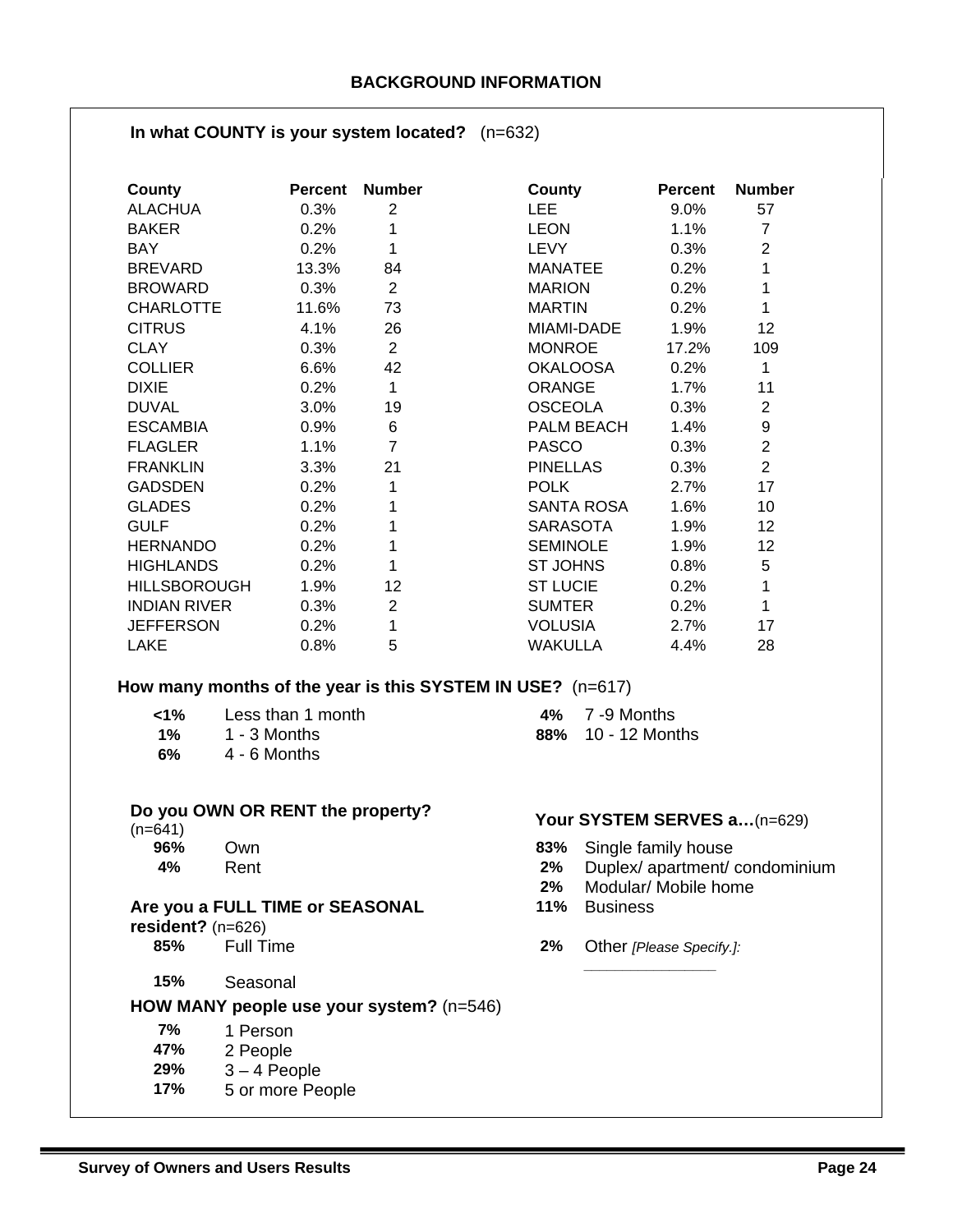| You are: $(n=604)$ |                                                                            |     | In what year were you BORN?                                                                |  |  |
|--------------------|----------------------------------------------------------------------------|-----|--------------------------------------------------------------------------------------------|--|--|
| 34%<br>Female      |                                                                            |     | <b>Years of Age</b> $(n=531)$                                                              |  |  |
| 66%                | Male                                                                       | 4%  | 17-30                                                                                      |  |  |
|                    |                                                                            | 18% | $31 - 45$                                                                                  |  |  |
|                    |                                                                            | 40% | 46-60                                                                                      |  |  |
|                    |                                                                            | 25% | 61-70                                                                                      |  |  |
|                    |                                                                            | 13% | 71+                                                                                        |  |  |
|                    | What is the highest grade or year of<br>school you have COMPLETED? (n=597) |     | Which of the following best describes<br>your TOTAL HOUSEHOLD INCOME in<br>$2009?$ (n=491) |  |  |
| $<1\%$             | 8 years or less                                                            | 4%  | Under \$15,000                                                                             |  |  |
| $2\%$              | 9 to 11 years                                                              | 5%  | \$15,000 to \$25,000                                                                       |  |  |
| 15%                | High school                                                                | 12% | \$25,001 to \$45,000                                                                       |  |  |
| 10%                | Business or technical school                                               | 19% | \$45,001 to \$65,000                                                                       |  |  |
| 13%                | Community college                                                          | 9%  | \$65,001 to \$85,000                                                                       |  |  |
| 33%                | Completed college                                                          | 11% | \$85,001 to \$100,000                                                                      |  |  |
| 27%                | Graduate or professional school                                            | 41% | Over \$100,000                                                                             |  |  |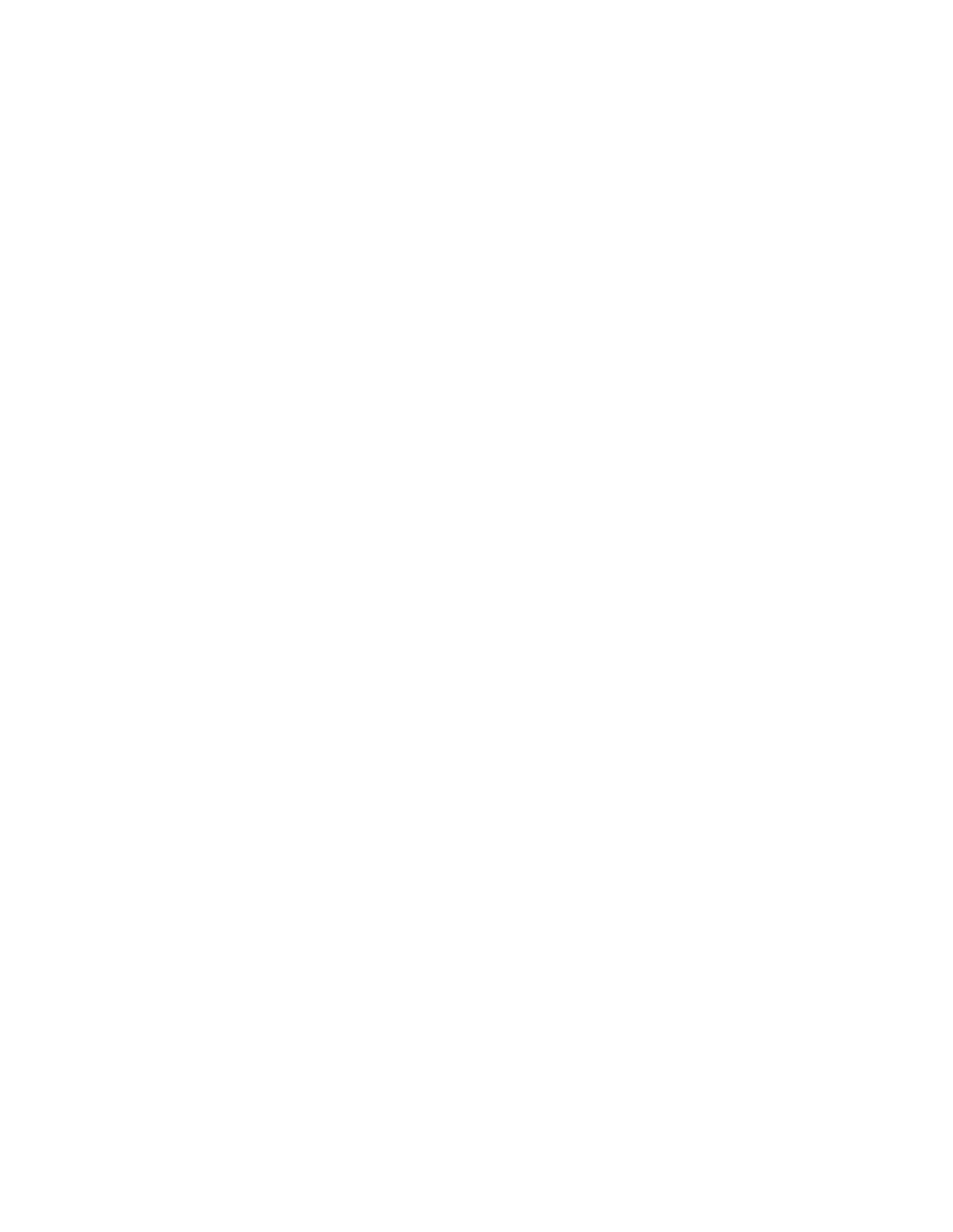## **Appendix A**

Appendix A contains the specific topics identified by 104 owners and users.

**16. Please tell us about topics related to advanced onsite systems that you would like to learn more about.**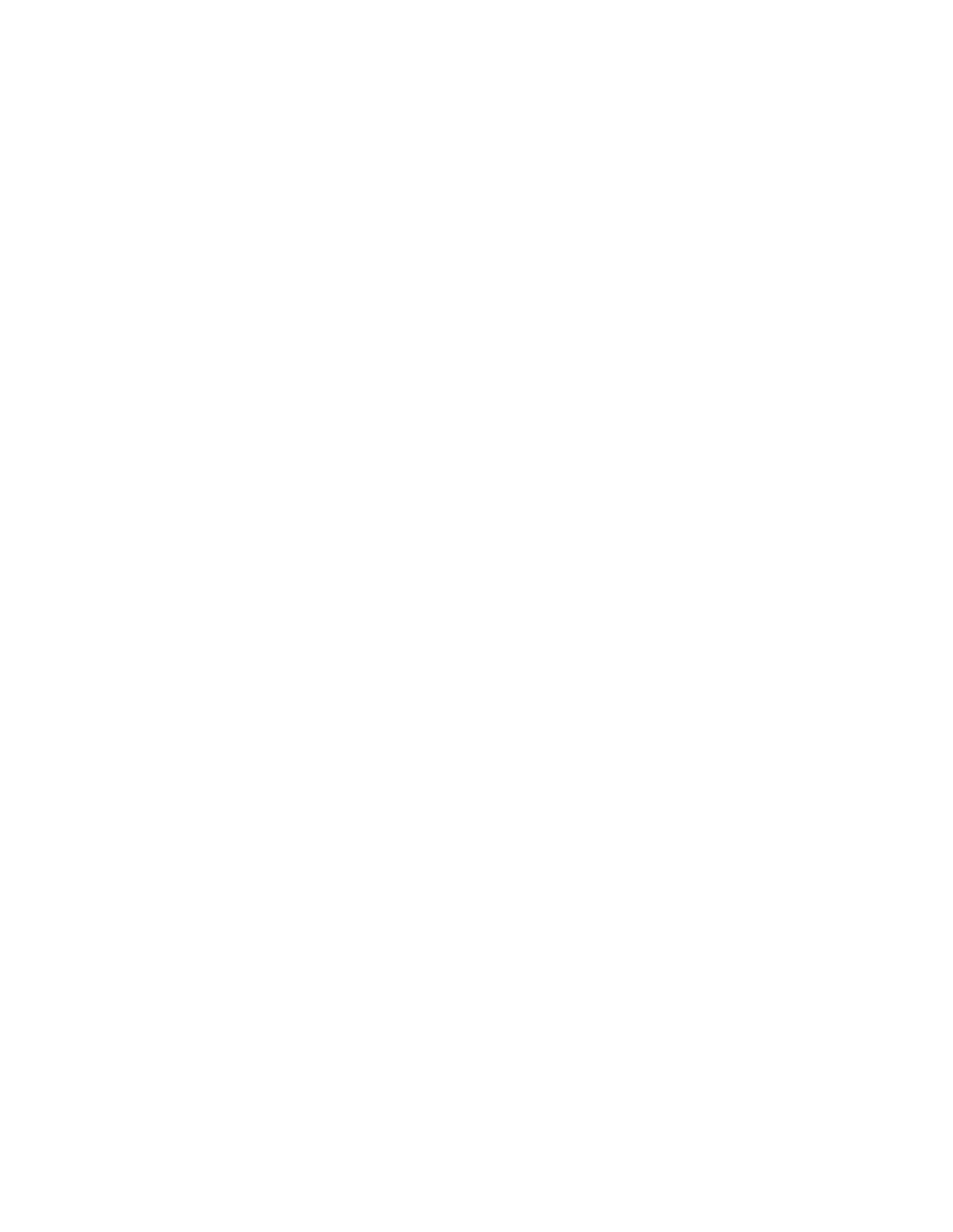# **Survey of Owners: Education about Advanced System**

|         | <b>Topics Would Like to Learn About</b>                                                                                                                                                     | <b>County</b>    | <b>Manufacturer</b> |
|---------|---------------------------------------------------------------------------------------------------------------------------------------------------------------------------------------------|------------------|---------------------|
|         | <b>Operating Instructions</b>                                                                                                                                                               |                  |                     |
| $\star$ | HAD TO TEACH MYSELF ON THE WHOLE OPERATION A DVD DISC WOULD HAVE BEEN VERY HELPFUL ON HOW<br>THE SYSTEM ACTUALLY WORKS.                                                                     |                  |                     |
| $\star$ | <b>HOW THE SYSTEM WORKS</b>                                                                                                                                                                 |                  |                     |
| $\star$ | HOW TO EXTEND ITS LIFE - OTHER THAN NOT INTRODUCING DAMAGING MATERIAL                                                                                                                       |                  | <b>HOOT SYSTEM</b>  |
| $\star$ | SERVICE ISSUES- DOS AND DON'TS                                                                                                                                                              | <b>CHARLOTTE</b> | <b>HOOT</b>         |
| $\star$ | <b>HOW SYSTEM OPERATES</b><br>HOW HOMEOWNER CAN BEST MAINTAIN THIS COMPLICATED SYSTEM                                                                                                       | <b>CHARLOTTE</b> |                     |
| $\star$ | <b>HOW THEY WORK</b>                                                                                                                                                                        | <b>COLLIER</b>   | <b>HOOT</b>         |
| $\star$ | WHAT DOES IT EXACTLY DO                                                                                                                                                                     | <b>COLLIER</b>   | <b>HOOT</b>         |
| $\star$ | BIOLOGICAL ADDITIVES TO ENHANCE OPERATION. HINTS EXTENDING USEFUL LIFE OF SYSTEM. REASONABLE<br>TIME INTERVAL FOR PUMP OUTS. HOW EFFICIENT MY SYSTEM IS COMPARED TO A CENTRAL SEWER SYSTEM. | <b>COLLIER</b>   | <b>HOOT</b>         |
| $\star$ | HOW IT WORKS, WHAT TO DO, WHAT NOT TO DO, ETC. EVERYTHING.                                                                                                                                  | <b>DUVAL</b>     | <b>HOOT</b>         |
| $\star$ | <b>HOW THEY WORK</b>                                                                                                                                                                        | LEE              | <b>ECO PURE</b>     |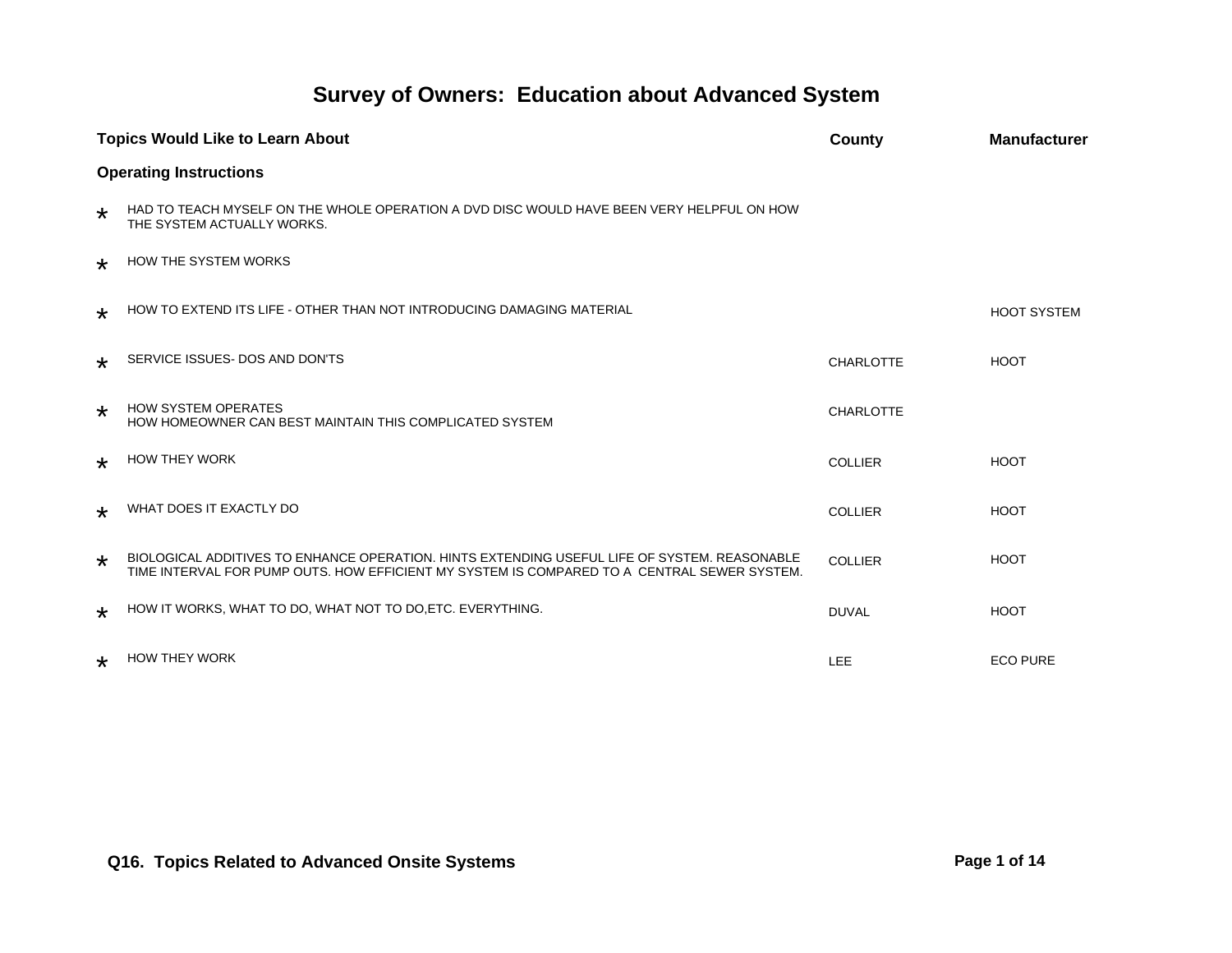|         | <b>Topics Would Like to Learn About</b>                                                | <b>County</b>  | <b>Manufacturer</b>        |  |  |
|---------|----------------------------------------------------------------------------------------|----------------|----------------------------|--|--|
|         | <b>Environmental Issues</b>                                                            |                |                            |  |  |
| ∗       | EFFECTIVE WAYS TO KEEP DRAIN FIELD CLEAR                                               |                |                            |  |  |
| $\star$ | <b>IMPACT TO ENVIRONMENT</b>                                                           |                | <b>WHITEWATER</b>          |  |  |
| $\star$ | PASSIVE PHOSPHATE & NITRATE REDUCTIONS                                                 | <b>BREVARD</b> | ADVANCED WASTEWA           |  |  |
| ∗       | IF THE H2O CAN USE FOR IRRIGATION.                                                     | LEE            |                            |  |  |
| $\star$ | PLANTING AROUND DRAIN FIELD/WHAT IS OR IS NOT ALLOWED.                                 | LEE            |                            |  |  |
| $\star$ | <b>ARTIFICIAL WETLANDS</b>                                                             | LEVY           | 5 HYDROACTION AND 1        |  |  |
| $\star$ | THE FEEDING OF THE GRASS AND IT WE CAN PLANT TREES.                                    | MIAMI-DADE     | <b>HOOT AEROBI SYSTEM.</b> |  |  |
| $\star$ | IF THE DRAINAGE IS REALLY CLEAN WHY IS THE GRASS SO MUCH GREENER OVER THE DRAIN FIELD? | MIAMI-DADE     |                            |  |  |
| $\star$ | ANY ENVIRONMENTAL IMPACTS OF THESE SYSTEMS                                             | <b>MONROE</b>  |                            |  |  |
| $\star$ | MORE IMPROVEMENT; ADVANTAGE OF WATER SAVINGS                                           | <b>MONROE</b>  |                            |  |  |
| $\star$ | HOW DOES THIS SYSTEM HELP OVERALL ENVIRONMENT?                                         | ORANGE         | HOOT MODEL H-600           |  |  |
| $\star$ | HOW THE WASTE WATER DISCHARGE COULD BE USED FOR IRRIGATION OF SHRUBS AND LAWN          | <b>POLK</b>    |                            |  |  |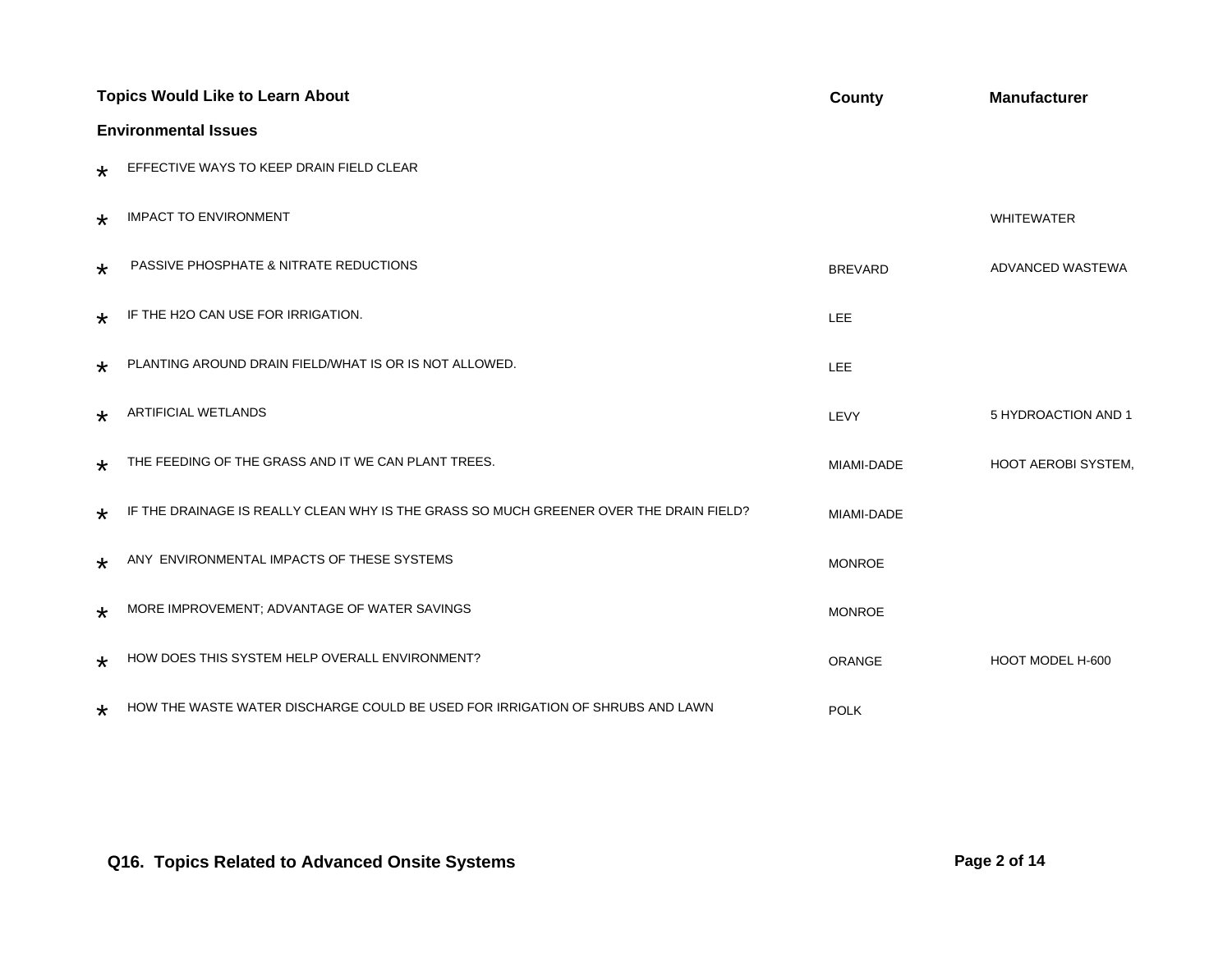|         | <b>Topics Would Like to Learn About</b>                                                                                                                        | County              | <b>Manufacturer</b> |  |  |  |
|---------|----------------------------------------------------------------------------------------------------------------------------------------------------------------|---------------------|---------------------|--|--|--|
|         | <b>Owner Maintenance</b>                                                                                                                                       |                     |                     |  |  |  |
| $\star$ | HOW TO CHECK IF MAINTENANCE RESERVING IS ADEQUATE OR IF I SHOULD BE DOING INSPECTION MYSELF                                                                    | <b>BREVARD</b>      | <b>CLEARSTREAM</b>  |  |  |  |
| $\star$ | PROTECTING YOUR SYSTEM. REDUCING PROBLEMS. PERFORMING SIMPLE (SELF) INSPECTIONS.                                                                               | <b>BREVARD</b>      | <b>CLEAR STREAM</b> |  |  |  |
| $\star$ | GENERAL MAINTENANCE/PREVENTIVE                                                                                                                                 | <b>CHARLOTTE</b>    | AK                  |  |  |  |
| $\star$ | HOW WE COULD MAINTAIN OUR SYSTEMS OURSELVES THE COUNTY COULD COME BY AN APPOINTMENT TO<br>WATCH. IT ONLY TAKES 10-15 MINUTES, AND HE COMES ONCE A YEAR ANYWAY. | CHARLOTTE           | WHITE WATER DF SERI |  |  |  |
| $\star$ | HOW TO AVOID PROBLEMS. HOW NOT TO HAVE TO HAVE THE DRAIN FIELD REPLACED (HASN'T HAPPENED<br>YET)                                                               | <b>CLAY</b>         |                     |  |  |  |
| $\star$ | MORE INFORMATION CONCERNING OWNER MAINTENANCE AND TIPS TO KEEP SYSTEM WORKING PROPERLY-<br>DOS AND DON'TS                                                      | <b>COLLIER</b>      | <b>HOOT</b>         |  |  |  |
| $\star$ | SELF MAINTENANCE.                                                                                                                                              | <b>DUVAL</b>        | <b>HOOT</b>         |  |  |  |
| $\star$ | WHAT WE CAN AND CANT USE (PRODUCTS)-WE'VE NEVER GOTTEN ANY INFO ABOUT PROPER USAGE AND WE<br><b>BOUGHT THE HOUSE NEW.</b>                                      | <b>DUVAL</b>        | <b>HOOT</b>         |  |  |  |
| $\star$ | IF I CAN SERVE UNIT AND OBTAIN OPERATING PERMIT MYSELF                                                                                                         | <b>FRANKLIN</b>     |                     |  |  |  |
| $\star$ | HOW TO WORK ON IT OURSELVES.                                                                                                                                   | <b>HILLSBOROUGH</b> | <b>HOOT</b>         |  |  |  |
| $\star$ | HOW TO TROUBLE SHOOT THE UNITS                                                                                                                                 | <b>HILLSBOROUGH</b> | <b>HOOT</b>         |  |  |  |
| $\star$ | HOW TO DETECT PROBLEMS AND LEARN TO SOLVE THEM.                                                                                                                | LEE                 | <b>HOOT</b>         |  |  |  |
| $\star$ | MAINTENANCE/ADDITIVES THAT WILL KEEP SYSTEM FUNCTIONING PROPERLY (I.E. BACTERIA, ETC)                                                                          | <b>LEON</b>         |                     |  |  |  |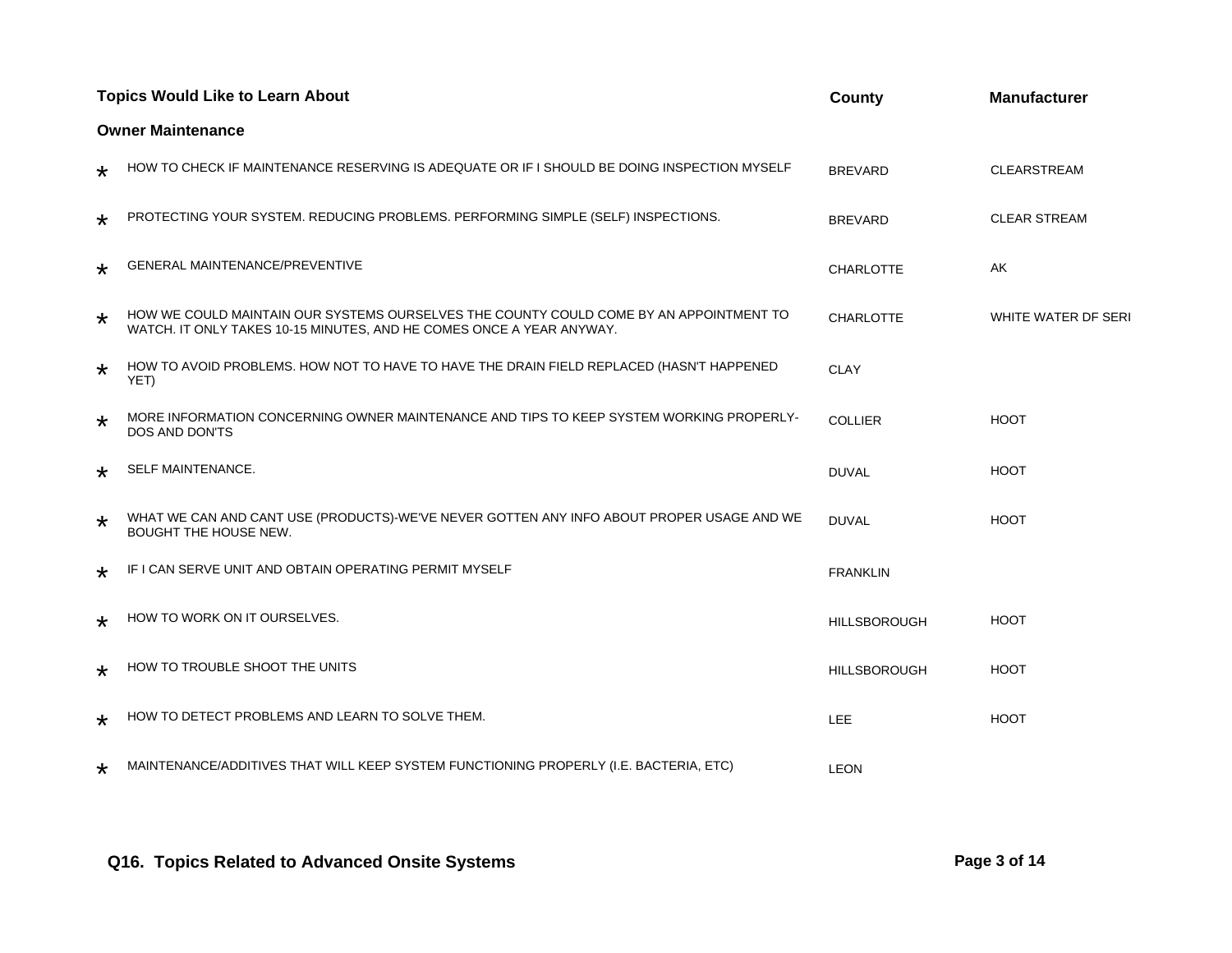|         | <b>Topics Would Like to Learn About</b>                                                                                                                                                                                                                                         | County          | <b>Manufacturer</b> |
|---------|---------------------------------------------------------------------------------------------------------------------------------------------------------------------------------------------------------------------------------------------------------------------------------|-----------------|---------------------|
| $\star$ | <b>SELF MAINTENANCE</b>                                                                                                                                                                                                                                                         | LEVY            | <b>CLEARSTREAM</b>  |
| $\star$ | BASIC OPERATION-TO REPAIR MYSELF.                                                                                                                                                                                                                                               | <b>MONROE</b>   | <b>MULTI-FLOW</b>   |
| $\star$ | HOW TO INSPECT YOUR OWN SYSTEM AND SAVE THE \$600.00 FEE.                                                                                                                                                                                                                       | <b>MONROE</b>   | <b>FAST</b>         |
| $\star$ | MAINTAINING, INSPECTING MY SYSTEM MYSELF.                                                                                                                                                                                                                                       | ORANGE          |                     |
| $\star$ | HOW TO TEST AND MONITOR BIOCHEMICAL OXYGEN DEMAND, TOTAL DISSOLVED SOLIDS AND PH.                                                                                                                                                                                               | <b>POLK</b>     | JET INC.            |
| $\star$ | HOW TO DO IT MYSELF                                                                                                                                                                                                                                                             | <b>POLK</b>     | <b>HOOT</b>         |
| $\star$ | <b>MAINTENANCE</b>                                                                                                                                                                                                                                                              | <b>SEMINOLE</b> | <b>HOOT</b>         |
| $\star$ | HOW I CAN SERVICE MY OWN SYSTEM AND NOT PAY THE \$400/YEAR MAINTENANCE FEE. I MIGHT HAVE NOT<br>INSTALLED A SEPTIC TANK IF I KNEW I WOULD BE REQUIRED TO PAY THIS RIDICULOUS FEE. SO MUCH FOR<br>COST SAVINGS.                                                                  | <b>SEMINOLE</b> | <b>HOOTS</b>        |
| $\star$ | I WANT TO FIND OUT IF I PERSONALLY CAN DO MY OWN INSPECTIONS THAT THE COUNTY NEEDS FOR<br>OPERATOR PERMIT. I PAY A COMPANY A RIDICULOUS AMOUNT OF MONEY EVERY YEAR FOR A<br>"MAINTENANCE" CONTRACT THAT I AM NOT SURE THEY EVEN COME, BUT THE COUNTY SAYS I HAVE TO HAVE<br>IT. | <b>VOLUSIA</b>  | HOOTE H-600         |
| $\star$ | <b>OWNER SELF MAINTENANCE</b>                                                                                                                                                                                                                                                   | <b>WAKULLA</b>  | <b>HOOT</b>         |
| $\star$ | PREVENTATIVE MAINTENANCE                                                                                                                                                                                                                                                        | <b>WAKULLA</b>  |                     |
| $\star$ | I JUST PURCHASED THIS HOUSE AND HAVE NEVER HAD A SEPTIC SYSTEM. ANY INFO WOULD BE HELPFUL.<br>REGARDING MAINTENANCE                                                                                                                                                             | <b>WAKULLA</b>  |                     |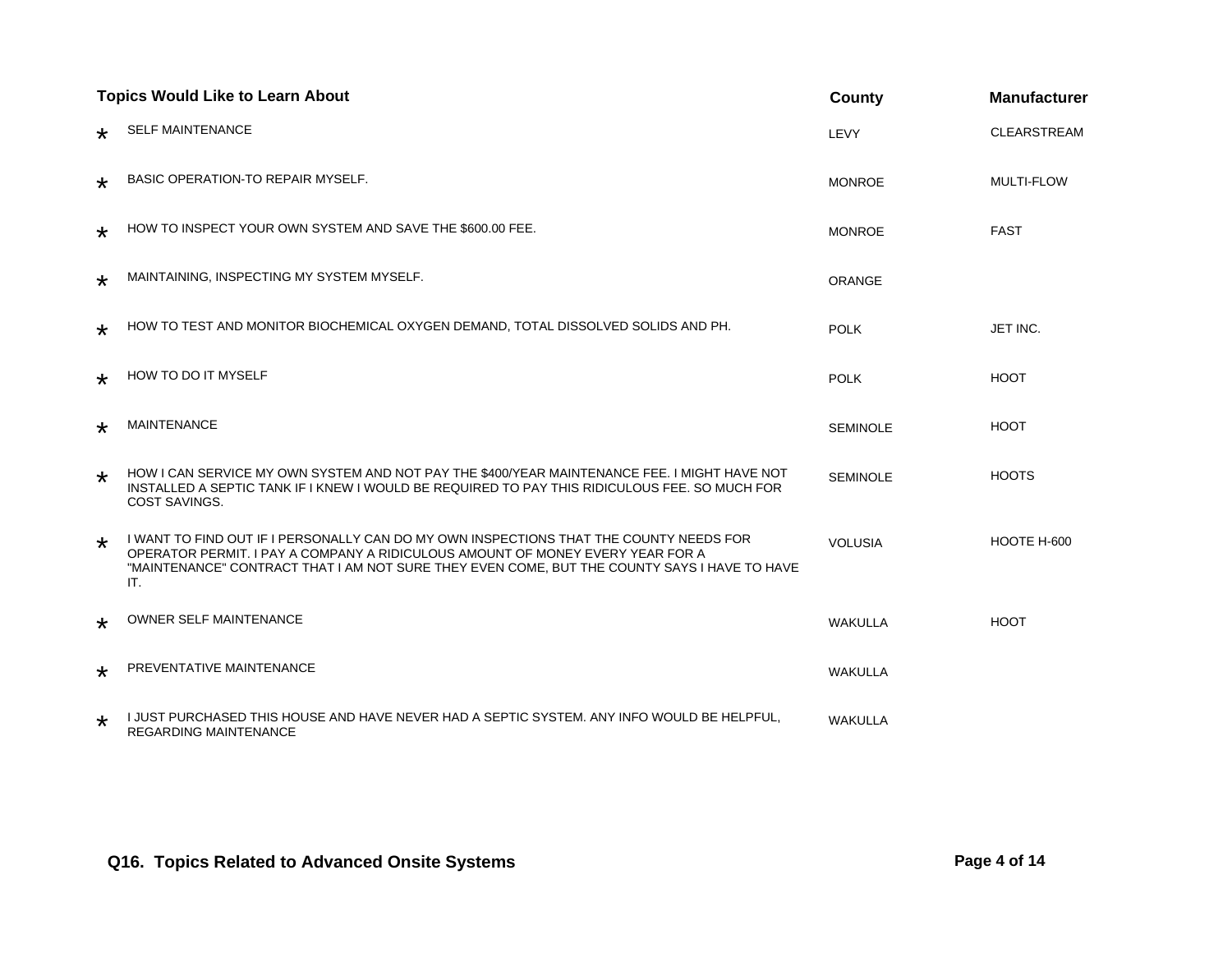|         | <b>Topics Would Like to Learn About</b>                                                                                                                                        | County           | <b>Manufacturer</b>       |  |  |
|---------|--------------------------------------------------------------------------------------------------------------------------------------------------------------------------------|------------------|---------------------------|--|--|
|         | <b>System Performance</b>                                                                                                                                                      |                  |                           |  |  |
| $\star$ | HOW TO NOT HAVE METHANE SMELL WHEN SYSTEM HAS HEAVY USE.                                                                                                                       |                  |                           |  |  |
| $\star$ | HOW TO MAKE IT MORE QUIET THE CONSTANT HUM/BUZZ VIBRATION IS DRIVING ME INSANE.                                                                                                | <b>BREVARD</b>   | <b>HOOT</b>               |  |  |
| $\star$ | WOULD LIKE TO HAVE CONSUMER REPORT COMPARING SYSTEMS.                                                                                                                          | <b>BREVARD</b>   | <b>MULTI-FLO</b>          |  |  |
| $\star$ | SUPPOSEDLY ADVANTAGES                                                                                                                                                          | <b>BREVARD</b>   |                           |  |  |
| $\star$ | WHAT MAKES THIS SYSTEM (AEROBIC) BETTER THEN A PROPERLY WORKING CONVENTIONAL SEPTIC SYSTEM.                                                                                    | <b>CHARLOTTE</b> |                           |  |  |
| $\star$ | I HAVE HAD SEPTIC TANKS OVER 30 YEAR IN CHARLOTTE COUNTY NEVER ONCE DID I HAVE ANY PROBLEMS<br>UNTIL THIS AEROBIC SYSTEM, THEN IT'S BEEN ONE PROBLEM AFTER ANOTHER!            | <b>CHARLOTTE</b> |                           |  |  |
| $\star$ | WE WERE NEVER INFORMED OF ANYTHING ABOUT THIS SYSTEM WASN'T HOOK UP PROPERLY TO START<br>WITH. NINE MONTHS LATER AFTER 2ND INSPECTION DID WE KNOW IT WASN'T TOTALLY INSTALLED. | <b>CHARLOTTE</b> | DELTA WHITE WATER         |  |  |
| $\star$ | HAD ISSUES BEFORE THE HOUSE WAS A YEAR OLD                                                                                                                                     | <b>CHARLOTTE</b> |                           |  |  |
| ∗       | WHY IS THERE ORDER AT TIMES?                                                                                                                                                   | <b>CHARLOTTE</b> | AQUA CLEAR                |  |  |
| $\star$ | WHY THESE SYSTEM HAVE SO MANY PROBLEMS? WITH ODOR-ETC?                                                                                                                         | <b>CHARLOTTE</b> |                           |  |  |
| $\star$ | EFFICIENCY/MAINTENANCE/COST BENEFITS                                                                                                                                           | <b>COLLIER</b>   | <b>HOOT AEROBIC TREAT</b> |  |  |
| $\star$ | WHY DOES THE BACKYARD HAVE TO BE UNEVEN - (BIG HUMP IN YARD)                                                                                                                   | <b>DUVAL</b>     | <b>NORWECO SINGULAIR</b>  |  |  |
| $\star$ | "ENVIRONMENTALLY FRIENDLY" SYSTEMS THAT WORK BETTER AND COST A WHOLE LOT LESS.                                                                                                 | <b>LEE</b>       | <b>ECO-FLO TREATMENT</b>  |  |  |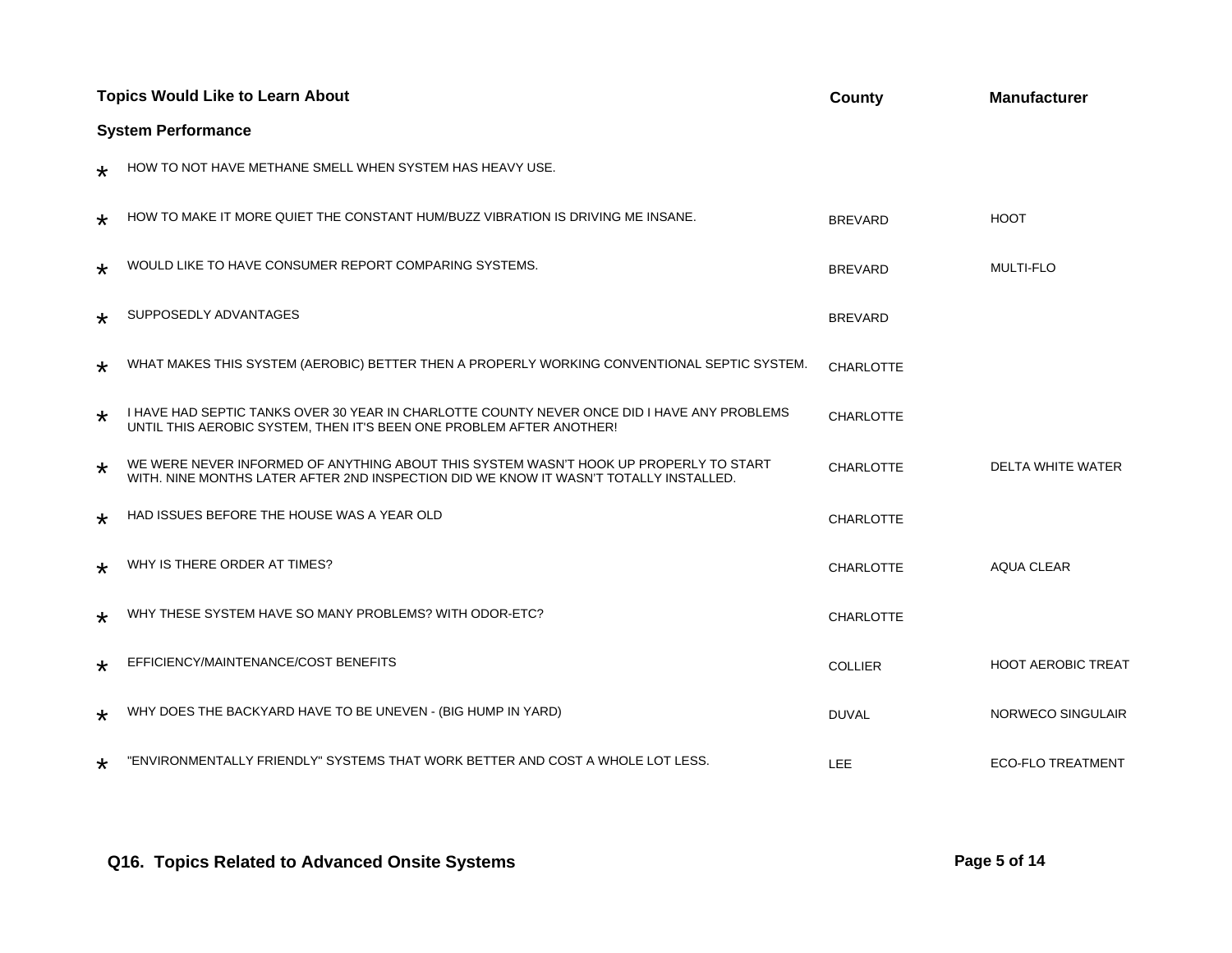|         | <b>Topics Would Like to Learn About</b>                                                                                                                                                                                     | County            | <b>Manufacturer</b>       |
|---------|-----------------------------------------------------------------------------------------------------------------------------------------------------------------------------------------------------------------------------|-------------------|---------------------------|
| $\star$ | IF THE SIZE COULD BE MADE SMALLER TO NOT TAKE UP SO MUCH OF MY YARD.                                                                                                                                                        | <b>MONROE</b>     | JET CO                    |
| $\star$ | SCIENTIFIC DATA FROM QUALIFIED SOURCES THAT EXPLAINS THE DIFFERENCES IN WATER QUALITY:<br>1. CENTRAL SEWAGE TREATMENT VS. 2. AEROBIC SYSTEM/ADVANCED TREATMENT VS. 3. TRADITIONAL<br>TANK/MOUND SYSTEM. NOT OPINIONS-FACTS. | <b>MONROE</b>     |                           |
| $\star$ | WHY HAVE NOT MORE SYSTEMS LIKE THIS BEEN USED VS. TRADITIONAL SEPTIC/ DRAIN FIELDS                                                                                                                                          | <b>PALM BEACH</b> | <b>PREMIER TECH</b>       |
| $\star$ | I WOULD LIKE TO KNOW WHAT MY OPTIONS ARE IF THIS SYSTEM TOTALLY FAILS AND NEEDS TO BE<br>REPLACED.                                                                                                                          | <b>SARASOTA</b>   | <b>CONSOLIDATED TREAT</b> |
| $\star$ | CAN THE AIR PUMP'S BE REBUILT AND BY WHO                                                                                                                                                                                    | <b>VOLUSIA</b>    | <b>HHYDRO-ACTION</b>      |
| $\star$ | HOW TO KEEP THE SMELL DOWN                                                                                                                                                                                                  | WAKULLA           |                           |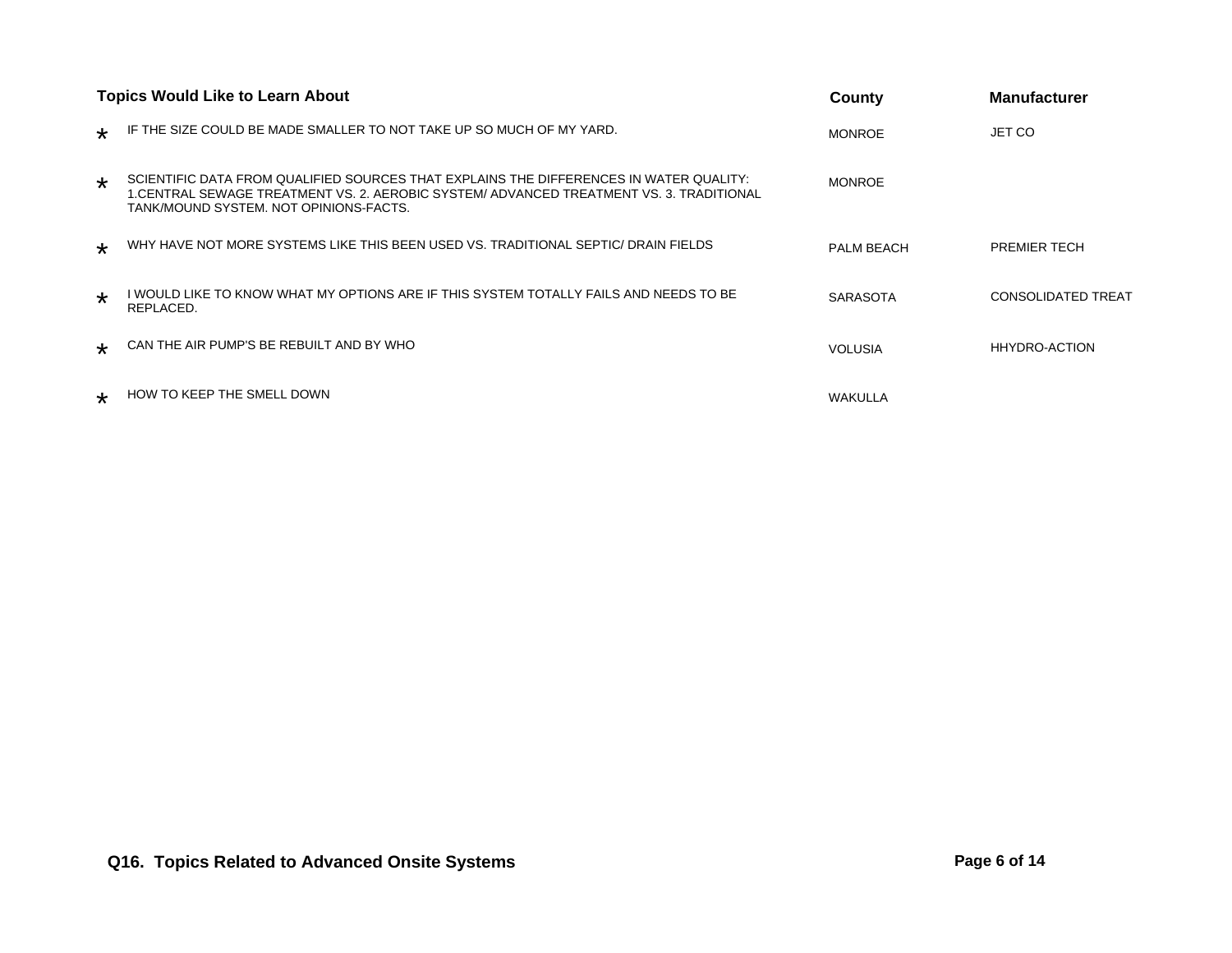|         | <b>Topics Would Like to Learn About</b>                                                                                                                                                                                                                                                                                                                                  | County            | <b>Manufacturer</b>       |
|---------|--------------------------------------------------------------------------------------------------------------------------------------------------------------------------------------------------------------------------------------------------------------------------------------------------------------------------------------------------------------------------|-------------------|---------------------------|
|         | <b>Permitting/Regulation</b>                                                                                                                                                                                                                                                                                                                                             |                   |                           |
| $\star$ | THEY ARE A NUISANCE. IT'S REALLY A BIG SCAM. I USED TO HAVE A CONVENTIONAL SEPTIC SYSTEM WITH NO<br>PROBLEM. LIVED AT THE HOUSE 15 YEARS AND HAD IT PUMPED ONCE. NO \$350-400 COST PER YEAR LIKE<br>NOW.                                                                                                                                                                 | <b>CHARLOTTE</b>  |                           |
| $\star$ | 3 WEEKS AGO I WAS NOTIFIED MY OPERATING PERMIT WAS OUT OF DATE. I NEVER HEARD OF AN O.P.<br>TODAY- ALONG WITH YOUR LETTER I GOT A NASTY LETTER FROM FL DEPT OF HEALTH SAYING MY O.P WAS<br>OUT OF DATE. I WAS BROUGHT UP TO DATE 3 WEEKS AGO BEING A CITY BOY I DIDN'T KNOW I NEEDED AN O.P<br>BUT I PAID THE MONEY. NOW I HATE MY SEPTIC TANK TO THE FL DEPT OF HEALTH. | <b>CHARLOTTE</b>  |                           |
| $\star$ | WHEN ARE THEY JOIN, TO REQUIRE OTHERS IN MY AREA TO CONVERT TO OSTDS?                                                                                                                                                                                                                                                                                                    | <b>CITRUS</b>     |                           |
| $\star$ | ALL NEW CHANGES                                                                                                                                                                                                                                                                                                                                                          | <b>CITRUS</b>     | <b>NOWECO</b>             |
| $\star$ | HOW TO AVOID UNNECESSARY COST AND GOVERNMENT INTRUSION. WHY THEY CAN BE MANDATED IN<br>AREAS IDEALLY SUITED TO CONVENTIONAL SEPTIC SYSTEMS.                                                                                                                                                                                                                              | <b>CITRUS</b>     | <b>CLEAR STREAM</b>       |
| ∗       | THE SYSTEM APPEARS TO TRY TO PUNISH THE HOMEOWNER WHO IS DOING THINGS THE RIGHT WAY                                                                                                                                                                                                                                                                                      | <b>COLLIER</b>    | <b>HOOT SYSTEM</b>        |
| $\star$ | I HAD NO CHOICE OF SYSTEM. COUNTY REQUIRED THIS TYPE OF SYSTEM WHICH IS OKAY WITH ME. MAIN<br>PROBLEM FOR FIRST YEAR OR TWO WAS FALSE ALARM TRIPS DUE TO FAULTY GFI. GFI REMOVED BY<br>MAINTENANCE CONTRACTOR AND NO PROBLEMS SINCE.                                                                                                                                     | <b>FLAGLER</b>    | NAYADIC 600 GPD           |
| $\star$ | WHY ARE THESE AEROBIC SYSTEMS MANDATED.                                                                                                                                                                                                                                                                                                                                  | <b>LEE</b>        |                           |
| $\star$ | <b>UPDATES</b>                                                                                                                                                                                                                                                                                                                                                           | <b>MONROE</b>     | <b>BIO-MICROBICS FAST</b> |
| $\star$ | I THINK IT WOULD HELP TO KEEP US INFORMED ON LAWS                                                                                                                                                                                                                                                                                                                        | <b>OSCEOLA</b>    | MULTI-FLOW                |
| ∗       | I WAS FORCED INTO THIS TYPE OF SEPTIC SYSTEM BY THE HEALTH OFFICIALS. 9 HOUSES ON OUR ROAD AND<br>IM THE ONLY ONE WITH THIS TYPE OF SYSTEM. EVERYONE ELSE HAS A CONVENTIONAL SYSTEM WITH NO<br>PROBLEMS AND I OWN THE LARGEST PARCEL OF PROPERTY ON THE STREET.                                                                                                          | <b>SANTA ROSA</b> | <b>NAYDECK INC</b>        |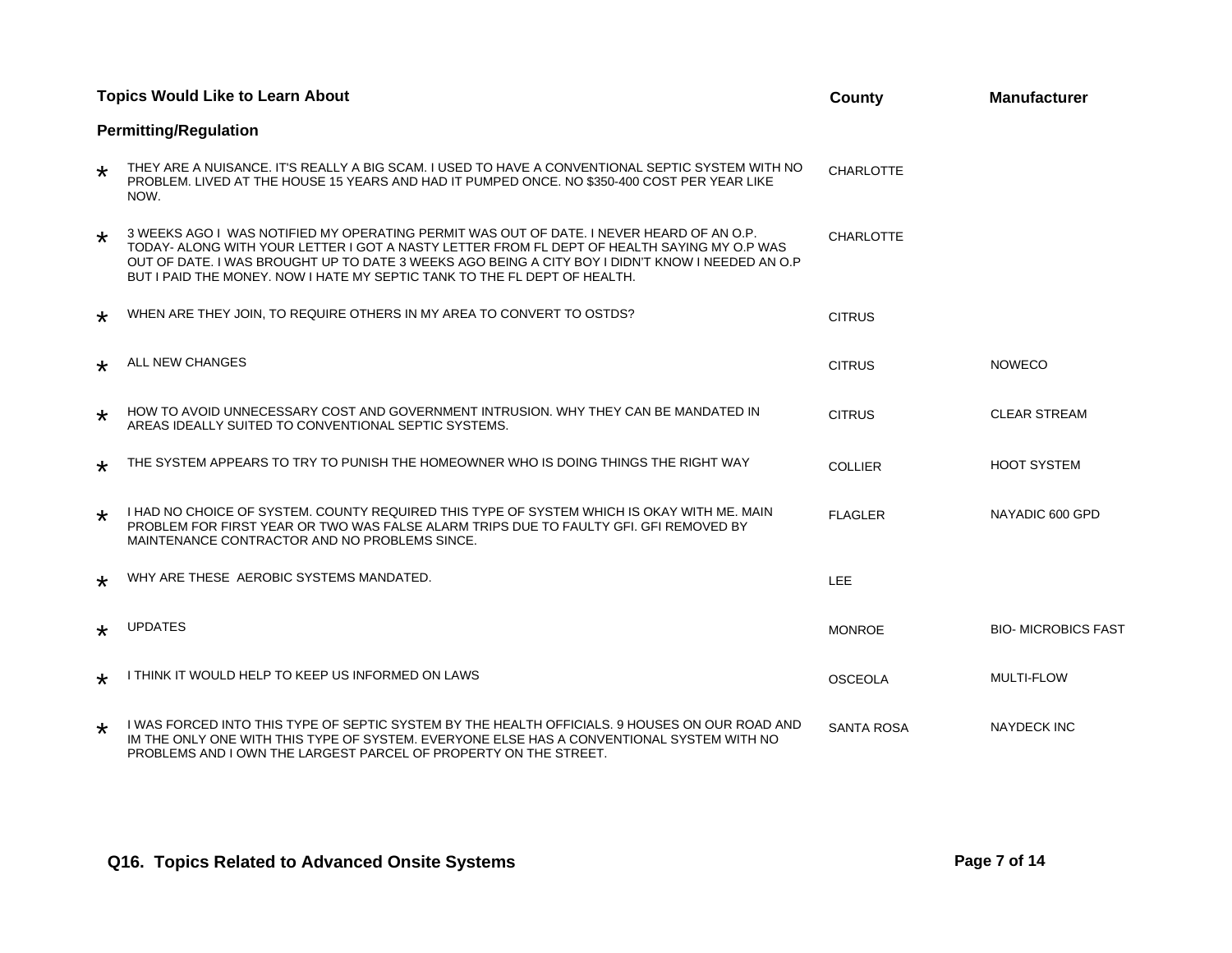|         | <b>Topics Would Like to Learn About</b>                                                                                                                                                    | County            | <b>Manufacturer</b>       |
|---------|--------------------------------------------------------------------------------------------------------------------------------------------------------------------------------------------|-------------------|---------------------------|
|         | <b>Contractors/Maintenance Entities</b>                                                                                                                                                    |                   |                           |
| ∗       | MORE ALTERNATIVE ENTITY TO QUOTE                                                                                                                                                           | <b>BREVARD</b>    | <b>CONSOLIDATED</b>       |
| $\star$ | HOW TO GET A RELIABLE COMPANY TO DO THE MAINTENANCE. THE COMPANY WE USE NOW WAS REFERRED<br>BY THE HEALTH DEPARTMENT.                                                                      | <b>COLLIER</b>    | <b>HOOT</b>               |
| $\star$ | NEED INFO ON AVAILABLE MAINTENANCE ENTITY IN AREA AND AVAILABILITY OF AIR PUMPS.                                                                                                           | <b>FLAGLER</b>    | <b>NYADIC</b>             |
| $\star$ | VERY FEW SEPTIC Cos HAVE KNOWLEDGE FOR INSPECTIONS/REPAIRS- ONLY 2 IN CENTRAL FL. THEY<br>CHARGE INCREDIBLE FEE TO SERVICE AND ARE NOT REPUTABLE                                           | LAKE              | <b>ECOPURE</b>            |
| $\star$ | WHY ARE THERE NO COMPETING MAINT. COMPANIES?                                                                                                                                               | LEE               | <b>PREMIER TECH ENVIR</b> |
| $\star$ | THE MAINT. ENTITY WE PAY 600.00 AS LEAD TO CALL 1ST - DOGS IN YARD - NEVER GOT A CALL - JUST NOT ON<br>FENCE THAT THEY WERE HERE. HARD TO BELIEVE WITH TWO DOGS, CONTRACT WAY OVER PRICED. | <b>MONROE</b>     |                           |
| $\star$ | AUDITS OF MAINTENANCE ENTITY WHEN DO THEY SHOW UP OR DO THEY SHOW UP, PRICE GOUGING.                                                                                                       | <b>MONROE</b>     | <b>MULTI-FLO</b>          |
| $\star$ | HOW TO ALLOW ALL SEPTIC TANK CONTRACTORS TO WORK ON THEM AND BE CERTIFIED THERE IS A<br>MONOPOLY ON THE BUSINESS                                                                           | <b>SANTA ROSA</b> | <b>MULTI FLO</b>          |
| $\star$ | NAME OF COMPANIES WHO ARE AUTHORIZED TO WORK/REPAIR/INSPECT THE SYSTEM                                                                                                                     | <b>VOLUSIA</b>    | <b>FLASH SYSTEM</b>       |
| $\star$ | 1. AN AEROBIC TREATMENT UNIT AND PERFORMANCE BASED TREATMENT SYSTEM<br>2. THE ROLE OF MAINTENANCE ENTITIES                                                                                 | <b>VOLUSIA</b>    |                           |
| ∗       | WHY THERE IS ONLY ONE APPROVED COMPANY THAT WE CAN USE? WE HAVE NO CONTROL ON SELECTION<br>OF COMPANY AND HAVE NO OPTIONS TO LOWER COSTS.                                                  | <b>VOLUSIA</b>    | <b>HYDRO-ACTION</b>       |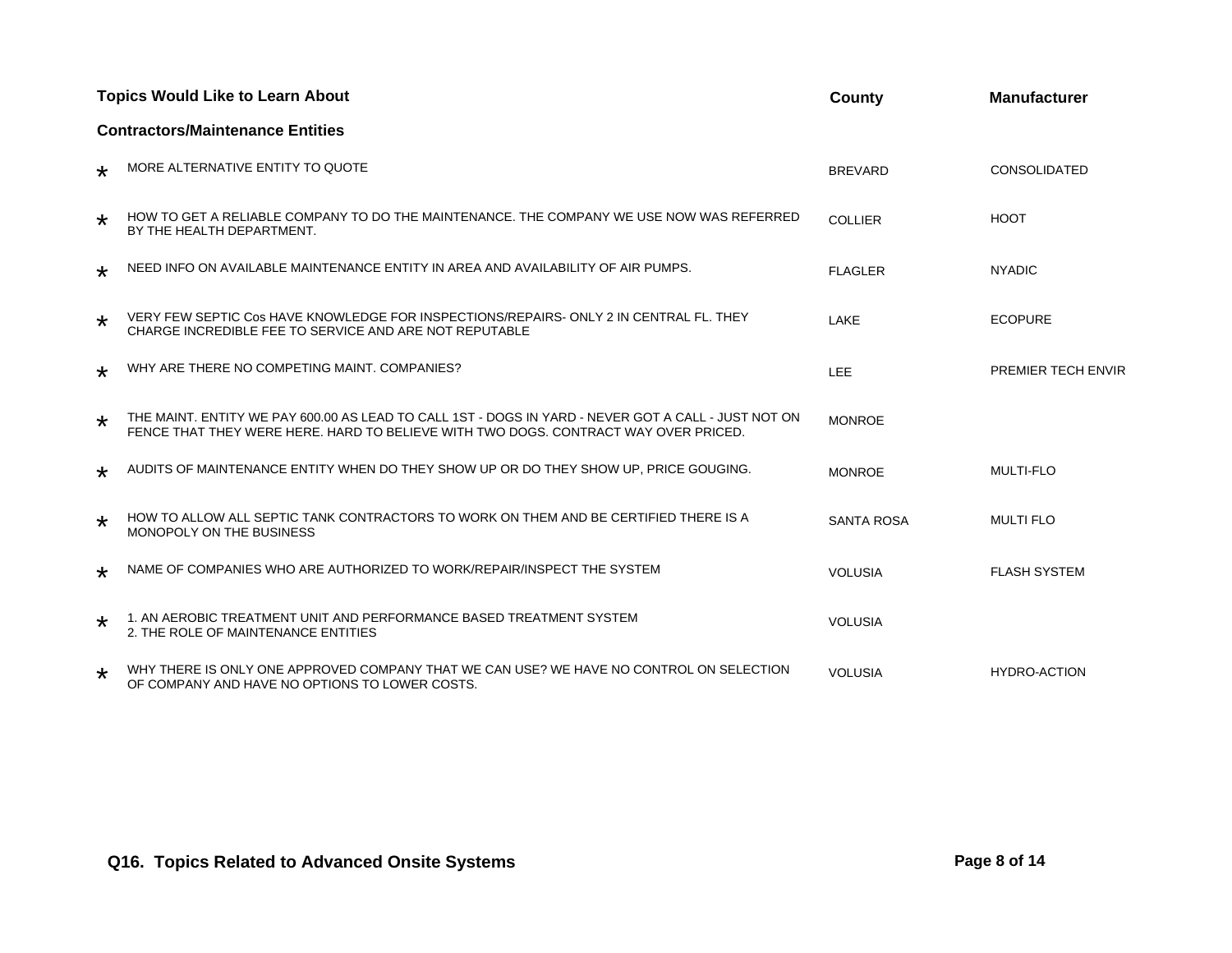|         | <b>Topics Would Like to Learn About</b>                                                                                                                                                                              | <b>County</b>       | <b>Manufacturer</b>       |  |  |  |
|---------|----------------------------------------------------------------------------------------------------------------------------------------------------------------------------------------------------------------------|---------------------|---------------------------|--|--|--|
|         | Cost                                                                                                                                                                                                                 |                     |                           |  |  |  |
| $\star$ | WHY DO WE HAVE TO PAY THE HEALTH DEPT \$150.00 WHEN WE ARE FOLLOWING THE RULES BY HAVING<br>MAINTENANCE ENTITY AND IS THIS A ONE TIME FEE? DO WE HAVE TO KEEP A MAINTENANCE ENTITY?                                  | <b>BREVARD</b>      | AQUA KLEAR, INC MOD       |  |  |  |
| $\star$ | WHEN WILL THIS \$2000 + BILL CEASE? I SPEND 6 MONTHS TO A YEAR HERE AND 6 ELSEWHERE DUE TO<br><b>HEALTH REASONS.</b>                                                                                                 | <b>BREVARD</b>      | <b>HEINKLE AND SONS</b>   |  |  |  |
| $\star$ | WHY DOES IT COST SO MUCH TO GET SERVICED- ALSO IT IS MANDATORY IN MY COUNTY. I PAY A LOT OF<br>MONEY, I DO NOT THINK IT SHOULD BE THIS WAY.                                                                          | <b>BREVARD</b>      |                           |  |  |  |
| $\star$ | NONE, SAVE 71K SAVE MONEY!!                                                                                                                                                                                          | <b>BROWARD</b>      |                           |  |  |  |
| $\star$ | WHY ARE PERMITS SO EXPENSIVE AND DUE FOR 2 YEARS TIME? WHY AREN'T MAINTENANCE CONTRACTOR<br>EQUAL IN FEES? \$200 PER YEAR FOR 2 INSPECTIONS IS ROBBERY.                                                              | <b>CHARLOTTE</b>    | <b>DELTA WHITEWATER</b>   |  |  |  |
| $\star$ | <b>TOO EXPENSIVE</b>                                                                                                                                                                                                 | <b>CHARLOTTE</b>    |                           |  |  |  |
| $\star$ | WHY THE MAINTENANCE CONTRACT ARE SO HIGH WHEN ALL THEY DO IS DO A 10 MINUTE CHECK 2 TIMES A<br>YEAR AND STILL HAVE TO PAY FOR REPAIRS AND PARTS.                                                                     | <b>CHARLOTTE</b>    |                           |  |  |  |
| $\star$ | VERY HIGH COST FOR CHARLOTTE COUNTY PERMIT AND REQUIRED MAINTENANCE CONTRACT. IF ONE CARES<br>ENOUGH ABOUT ENVIRONMENTAL QUALITY AND ABSORBS THE COST, ONE SHOULD NOT BE SQUEEZED BY<br>THE GOVERNMENT FOR DOING SO. | <b>CHARLOTTE</b>    | <b>DELTA WHITEWATER</b>   |  |  |  |
| $\star$ | WHY CHARLOTTE COUNTY IS THE MOST EXPENSIVE COUNTY IN FLORIDA TO HAVE MY TYPE OF SYSTEM                                                                                                                               | <b>CHARLOTTE</b>    | <b>WHITEWATER</b>         |  |  |  |
| $\star$ | WHY DO WE NEED A PERMIT EVERY TWO YEARS?<br>WHY IS MAINTENANCE AGREEMENT SO EXPENSIVE?                                                                                                                               | <b>CHARLOTTE</b>    |                           |  |  |  |
| $\star$ | WHY DO WE PAY \$350 A YEAR AND PEOPLE WITH NON-AEROBICS PAY \$115 EVERY 5 YEARS                                                                                                                                      | <b>CHARLOTTE</b>    | <b>DELTA ENVIRONMENTA</b> |  |  |  |
| $\star$ | ANY HELP WITH INITIAL COST OF INSTALLING SYSTEM.                                                                                                                                                                     | <b>CITRUS</b>       | <b>HOOT AEROBIC SYSTE</b> |  |  |  |
| $\star$ | HIGH COST, LOW QUALITY, REPAIRS.                                                                                                                                                                                     | <b>HILLSBOROUGH</b> |                           |  |  |  |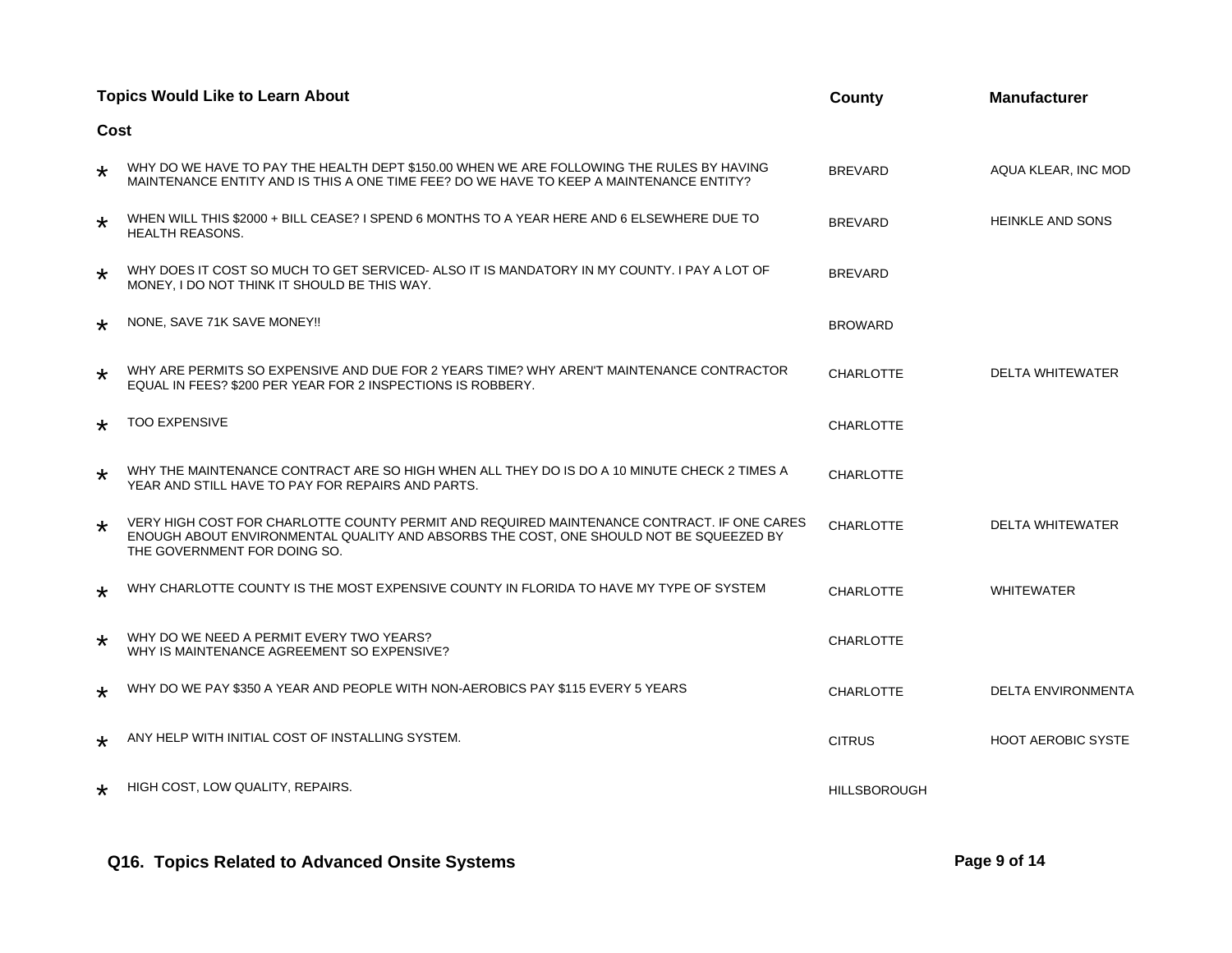| <b>Topics Would Like to Learn About</b> |                                                                                                       | County     | <b>Manufacturer</b> |
|-----------------------------------------|-------------------------------------------------------------------------------------------------------|------------|---------------------|
| $\star$                                 | TOO EXPENSIVE. HAVE TO HAVE COUNTY PERMIT AND MAINTENANCE AGREEMENT 500T A YEAR. WHY NOT<br>EVERYONE. | <b>LEE</b> |                     |
| $\star$                                 | THAVE REMOVED THE SEPTUM AND REPLACED WITH A REGULAR SEPTIC SYSTEM DUE TO GOING COST.                 | LEE        | FIESTA ENVIRONMENT  |
| $\star$                                 | NONE-TOO COSTLY TO REPLACE.                                                                           | LEE.       | <b>KLARGESTER</b>   |
| $\star$                                 | HOW DID THIS SYSTEM COME TO BE SUCH IF COST TO THE HOME OWNER                                         | LEE        |                     |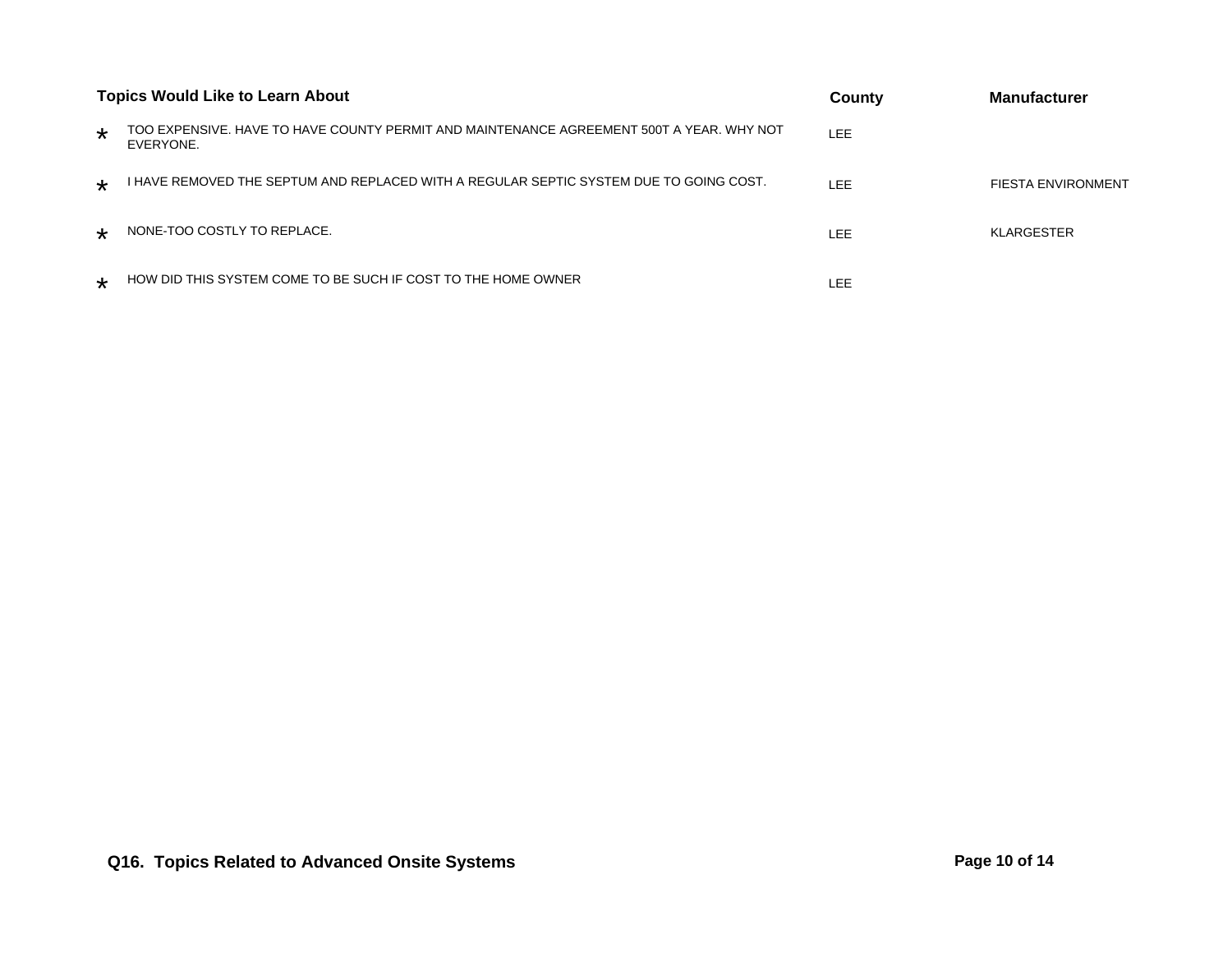| <b>Topics Would Like to Learn About</b> |                                                                                                                                                                                             | County         | <b>Manufacturer</b>        |
|-----------------------------------------|---------------------------------------------------------------------------------------------------------------------------------------------------------------------------------------------|----------------|----------------------------|
|                                         | <b>Sewer Hook-Up</b>                                                                                                                                                                        |                |                            |
| ∗                                       | NONE-PREFER TO HOOK UP TO CITY WATER AND SEWER.                                                                                                                                             | <b>BREVARD</b> | <b>NORCO</b>               |
| ∗                                       | NEED SHORE PIPE AND CITY WATER COME SOON                                                                                                                                                    | <b>BREVARD</b> |                            |
| $\star$                                 | WHEN ARE WE GOING TO GET OUR COUNTY SEWAGE SYSTEM AND CITY WATER                                                                                                                            | <b>BREVARD</b> |                            |
| $\star$                                 | WE ARE BEING FORCED TO GO TO CITY SEWER - RIP OFF!                                                                                                                                          | <b>COLLIER</b> | <b>NAYADIC</b>             |
| $\star$                                 | I WOULD LIKE TO KNOW WHAT GIVES A CITY LIKE MARCO ISLAND THE RIGHT TO STOP PEOPLE FROM USING<br>AN ON-SITE SYSTEM I THINK THEY HAVE SOME NERVE. I GUESS THERE IS NO MONEY IN IT FOR THEM.   | <b>COLLIER</b> | <b>HOOT AEROBIC SYSTE</b>  |
| *                                       | WHY WOULD I HAVE TO HOOK UP TO SEWERS WHEN I HAD TO SPEND \$12,000 TO HAVE AEROBIC PUT IN TO<br>BE 2012 COMPLIANT-I DON'T HAVE MONEY TO HAVE HOOKUPS PUG.                                   | <b>MONROE</b>  |                            |
| $\star$                                 | DON'T NEED ANY SINCE I'M GOING TO THE MUNICIPAL COUNTY SEWER SYSTEM                                                                                                                         | <b>MONROE</b>  |                            |
| $\star$                                 | NONE-CURRENTLY IN PROCESS TO CONVENT KEY LARGO TO SEWER SYSTEM.                                                                                                                             | <b>MONROE</b>  | <b>AQUAKLEAR</b>           |
| $\star$                                 | I REALLY WISH I COULD STAY WITH MY SYSTEM NOW, BUT WE ARE FORCED INTO SEWERS. MY MIGHTY MAC<br>HAS NEVER GIVEN ME ANY TROUBLE OVER THE PAST 12 YEARS. I HOPE MY SEWER WILL BE JUST AS GOOD. | <b>MONROE</b>  | <b>MIGHTY MAC FIBER GL</b> |
| $\star$                                 | WHY DO I HAVE TO HOOK UP TO CENTRAL SEWERS.                                                                                                                                                 | <b>MONROE</b>  |                            |
| ∗                                       | <b>I PREFER TO HAVE COUNTY SEWER SYSTEM</b>                                                                                                                                                 | <b>POLK</b>    | AVERETT                    |
| $\star$                                 | HOW TO GET COUNTY UTILITY SEWAGE SYSTEM INSTALLED IN OUR COMMUNITY                                                                                                                          | <b>WAKULLA</b> | <b>HOOT AEROBIC SYSTE</b>  |
| $\star$                                 | I WAS TOLD THAT EVEN THOUGH I LOVE THIS SYSTEM, ONE DAY THE COUNTY MIGHT TELL ME TO HOOK UP<br>TO A SEWER SYSTEM ANYWAY.                                                                    | <b>WAKULLA</b> | <b>BIO MICROBICS</b>       |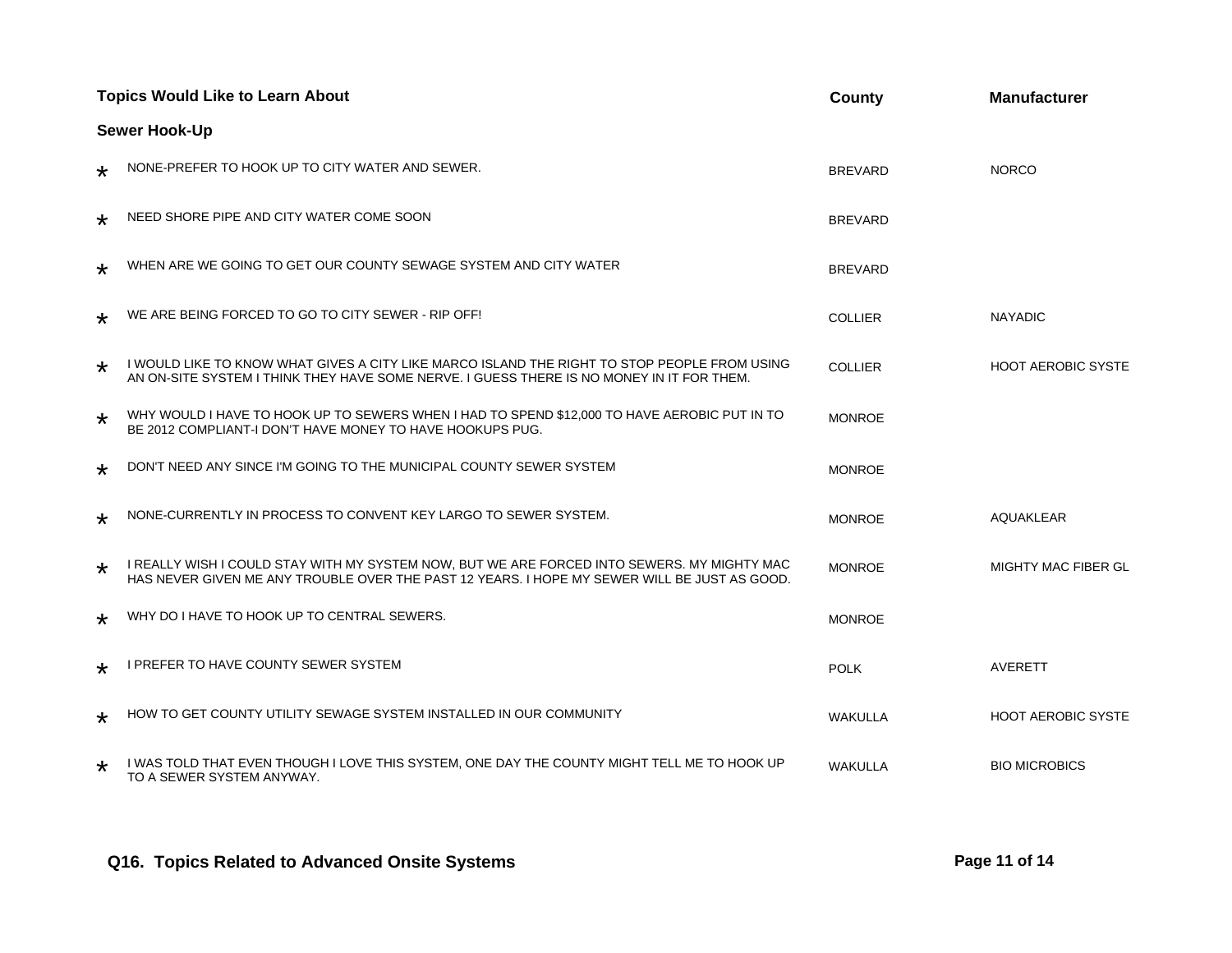|         | <b>Topics Would Like to Learn About</b>                                               | County              | <b>Manufacturer</b>       |  |
|---------|---------------------------------------------------------------------------------------|---------------------|---------------------------|--|
|         | <b>Satisfied</b>                                                                      |                     |                           |  |
| $\star$ | ALL IS OK.                                                                            | <b>CITRUS</b>       |                           |  |
| $\star$ | MY YARD IS BEAUTIFUL! THE HEATED WATER IS DISPERSED INTO YARD KEEPING IT GREEN.       | <b>HILLSBOROUGH</b> | <b>HOOTS</b>              |  |
| $\star$ | I AM WELL INFORMED ON THIS SYSTEM. I INSTALLED BECAUSE THE "CONTRACTOR" WAS TOO BUSY! | <b>MONROE</b>       | <b>WHITEWATER</b>         |  |
| $\star$ | I KNOW ALL ABOUT ITS WORKINGS AND FUNCTIONS.                                          | <b>MONROE</b>       |                           |  |
| $\star$ | I HAVE A MANUAL-THAT'S ALL I NEED                                                     | <b>SARASOTA</b>     | <b>DELTA ENVIROMENTAL</b> |  |
| $\star$ | NOT A THING                                                                           | <b>SARASOTA</b>     | <b>HOOT</b>               |  |
| $\star$ | SATISFIED AS THINGS ARE                                                               | <b>SUMTER</b>       | <b>WARREN SEPTIC LAKE</b> |  |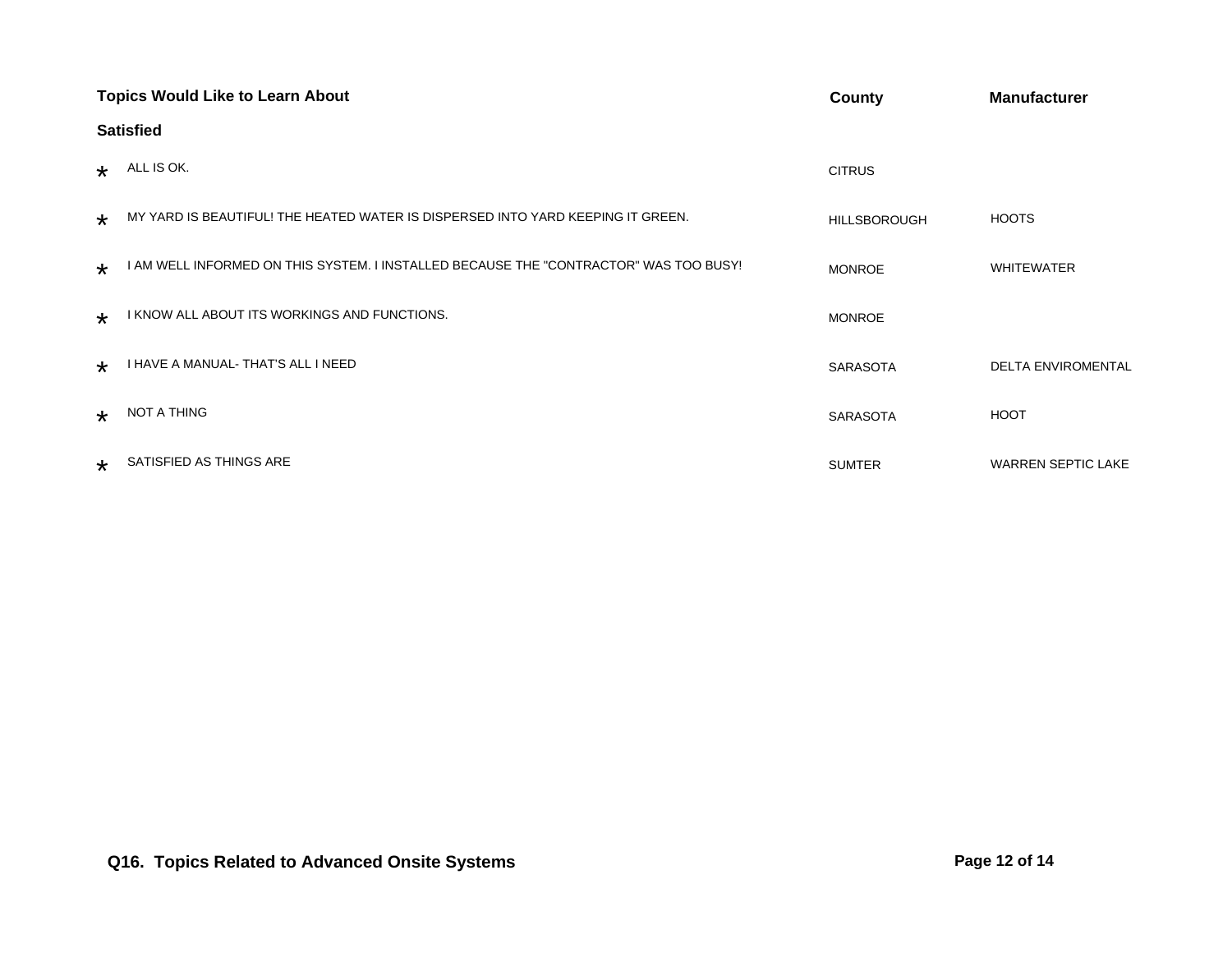|         | <b>Topics Would Like to Learn About</b>                                                                                                                                                                                                                                                                                               | <b>County</b>    | <b>Manufacturer</b>  |
|---------|---------------------------------------------------------------------------------------------------------------------------------------------------------------------------------------------------------------------------------------------------------------------------------------------------------------------------------------|------------------|----------------------|
| Other   |                                                                                                                                                                                                                                                                                                                                       |                  |                      |
| $\star$ | HOW CAN I DIRECT MY SEPTIC WASTE DIRECTLY TO OBAMA & PETA'S OFFICE?                                                                                                                                                                                                                                                                   |                  |                      |
| $\star$ | WHERE WE LIVE WE DON'T GET COUNTRY WATER OR SEWER. WE DON'T GET CABLE TV OR BROADBAND<br>INTERNET. WE DON'T GET DSL, CELL PHONE SERVICE. WHAT WE DO GET IS INCREDIBILITY HIGH PROPERTY<br>TAXES AND HIGH PROPERTY ASSESSMENTS. THEN, THE HEALTH DEPARTMENT, WHO CANT FIND OUT SYSTEM<br>WANTS TO PUT THEIR HAND INTO OUR POCKETS TOO. |                  | <b>HOOT</b>          |
| $\star$ | DO NOT WANT IT ANYMORE.                                                                                                                                                                                                                                                                                                               | <b>BREVARD</b>   | NORWECO SINGULAR 5   |
| $\star$ | NONE - BUT I HAVE NEVER BEEN NOTIFIED OF THE CITY INSPECTING MY SYSTEM BUT PAID THEM \$150.00 TO<br>PERFORM THOSE ACTIVITIES. THIS IS CALLED EXTORTION!                                                                                                                                                                               | <b>BREVARD</b>   |                      |
| $\star$ | NOTHING THE SYSTEM IS TERRIBLE AND THIS IS JUST ANOTHER WAY OF THE STATE MAKING MONEY                                                                                                                                                                                                                                                 | <b>CHARLOTTE</b> |                      |
| $\star$ | THAT YOU ARE DOING AWAY WITH THE MONITORING OF SUCH SYSTEMS AND LET THE HOMEOWNER TAKE<br>CARE OF IT ON THEIR OWN.                                                                                                                                                                                                                    | <b>CHARLOTTE</b> | <b>HOOTIE</b>        |
| $\star$ | HOW TO GET RID OF IT!                                                                                                                                                                                                                                                                                                                 | <b>CHARLOTTE</b> | <b>CLEAR WATER</b>   |
| $\star$ | I WOULD LIKE TO KNOW HOW MANY OTHER PEOPLE HAVE THE SAME PROBLEMS THAT I DO SO WE CAN GET<br>TOGETHER AND HOLD SOMEONE ACCOUNTABLE FOR LL MONEY WE HAVE TO SPEND AND THE GRIEF AND<br>AGGRAVATION WE HAVE TO GO THROUGH                                                                                                               | <b>DIXIE</b>     | <b>EARTHTECH</b>     |
| $\star$ | HOW TO GET RID OF IT.                                                                                                                                                                                                                                                                                                                 | <b>DUVAL</b>     | SINGULAIR BIO-KINETI |
| $\star$ | I WOULD LIKE TO KNOW IS THE MARINES HARBOR HOMEOWNERS SEPTIC FIELD IS INSPECTED REGULARLY.<br>WHEN, AND THE RESULTS OF THE INSPECTION?                                                                                                                                                                                                | <b>FRANKLIN</b>  | NAYADIC INC.         |
| $\star$ | <b>UPGRADES</b>                                                                                                                                                                                                                                                                                                                       | <b>LEON</b>      |                      |
| $\star$ | NONE. I DON'T THINK THAT SYSTEMS WORK ANY BETTER THAN TRADITIONAL SYSTEMS, OR HAVEN'T SEEN<br>ANY INFORMATION THAT PROVES THIS.                                                                                                                                                                                                       | <b>LEON</b>      |                      |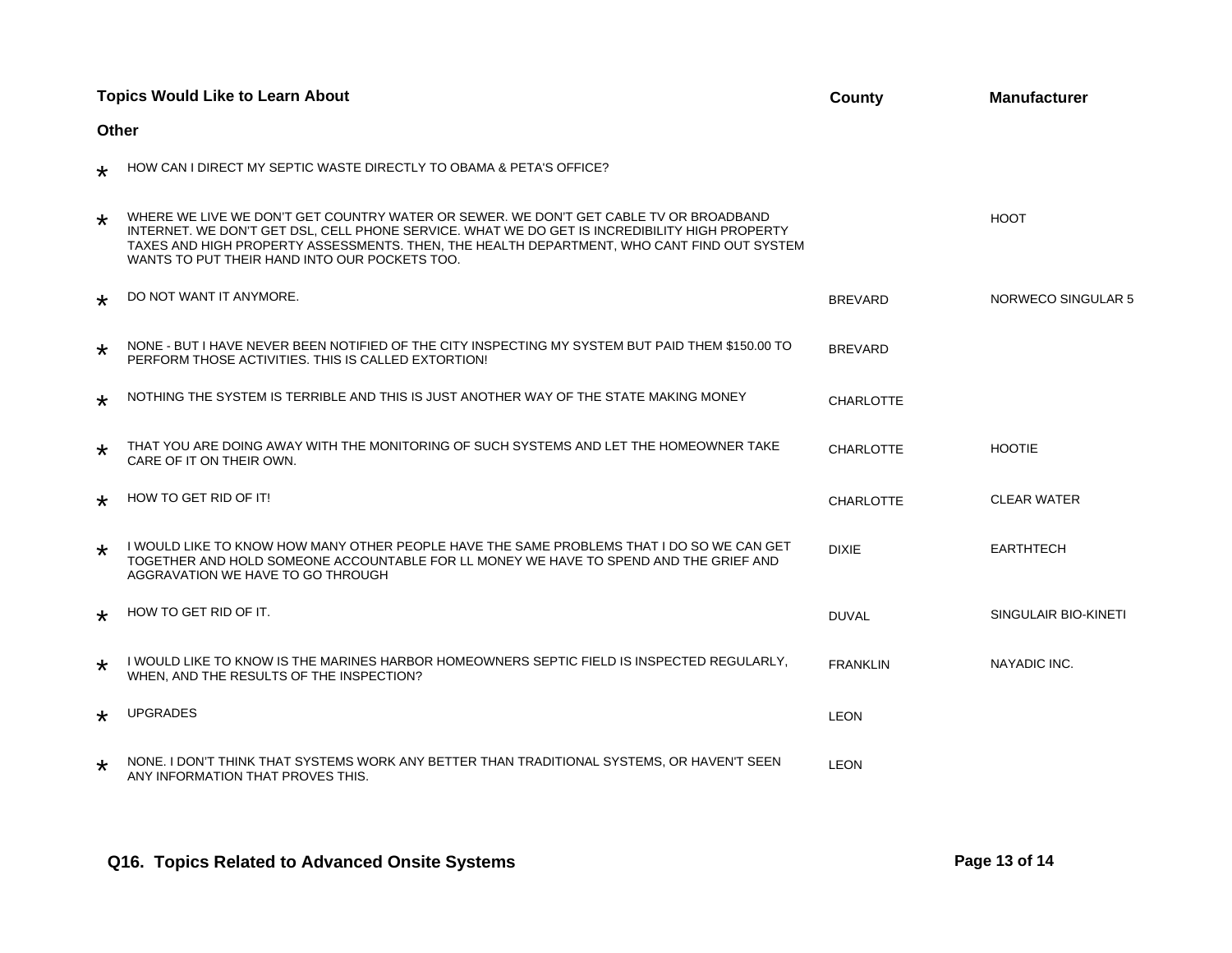| <b>Topics Would Like to Learn About</b> |                                                                                                                            | County        | <b>Manufacturer</b>        |
|-----------------------------------------|----------------------------------------------------------------------------------------------------------------------------|---------------|----------------------------|
| $\star$                                 | KNOWLEDGE, EDUCATION.                                                                                                      | <b>MONROE</b> | MIGHTY MAC                 |
| $\star$                                 | WHY WOULD ANYONE PUT THIS UNDER MY (IN ROOM) WHY NOT OUTSIDE. I'VE SEEN OTHER SYSTEMS NOT<br><b>ENCLOSED. THEY SMELL -</b> | <b>MONROE</b> | <b>MULTI - FLO</b>         |
| $\star$                                 | WHEN YOU BUY ONE YOU SHOULD EDUCATE YOURSELF FIRST-THEY ARE NOT CHEAP-INTERNET-OTHER<br>OWNERS.                            | SANTA ROSA    | <b>MULTI-FLO AEROBIC S</b> |
| $\star$                                 | YOU CAN TAKE THIS SYSTEM AND SHOVE IT                                                                                      | WAKULLA       | <b>HOOT</b>                |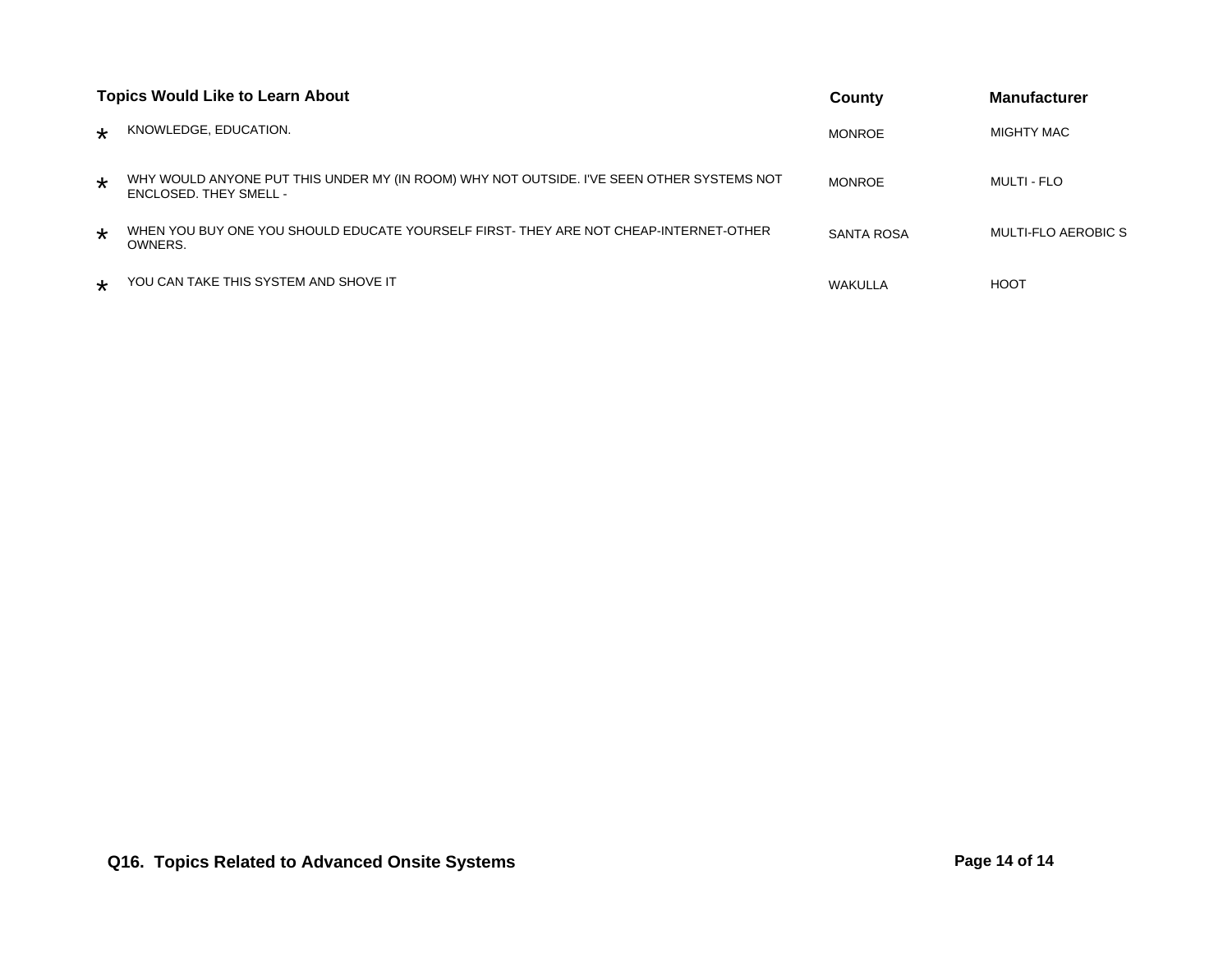## **Appendix B**

Appendix B contains the specific comments identified by 206 owners and users.

**22. Please tell us about any changes or improvements you would like to see related to the regulation, permitting and management of advanced onsite sewage treatment and disposal systems in the State of Florida:**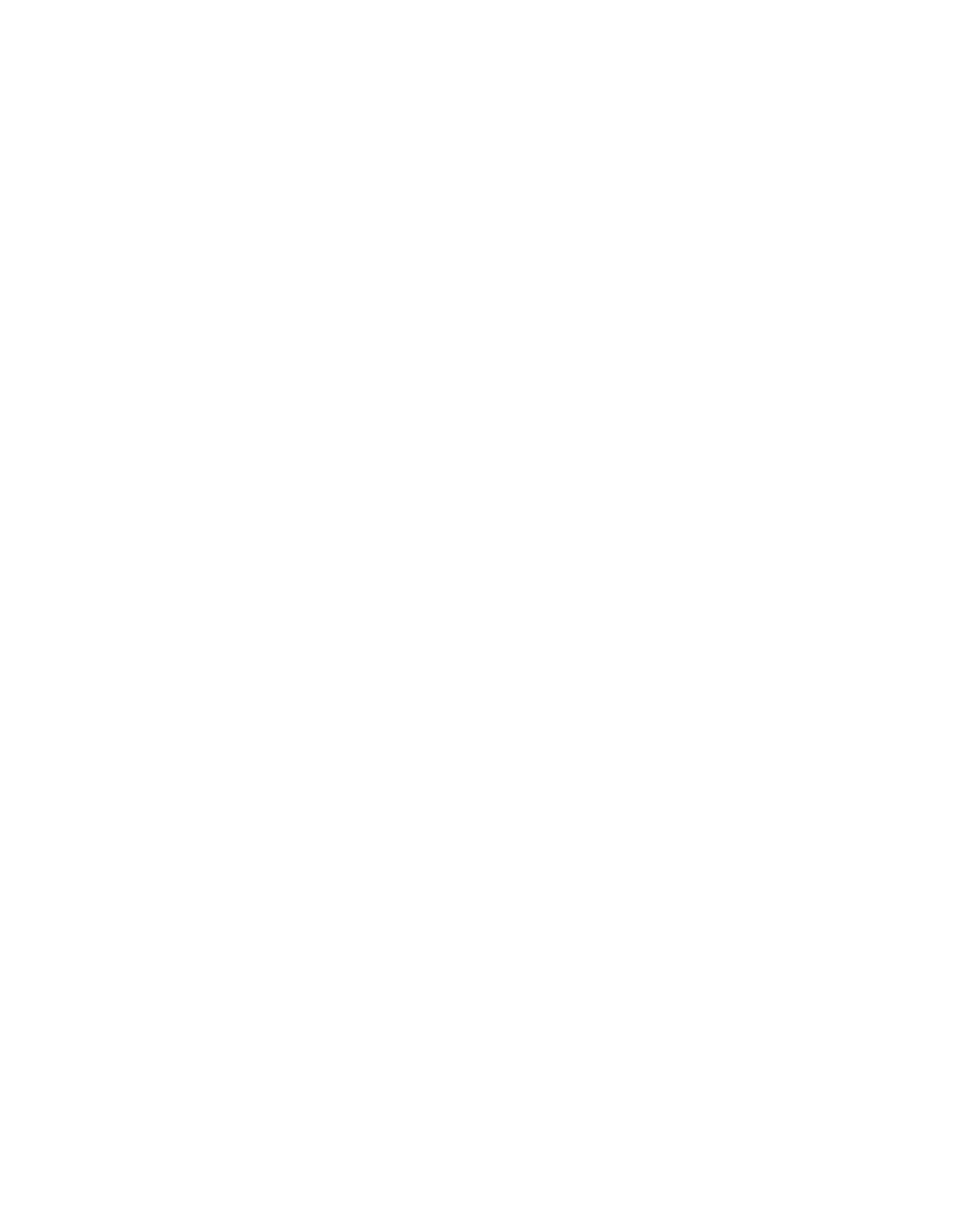# **Survey of Owners: General Comments**

| <b>Changes and Improvements: Regulation/Management</b> |                                                                                                                                                                                                                                                                                                                                                                                                                          | <b>County</b>    | <b>Manufacturer</b>        |
|--------------------------------------------------------|--------------------------------------------------------------------------------------------------------------------------------------------------------------------------------------------------------------------------------------------------------------------------------------------------------------------------------------------------------------------------------------------------------------------------|------------------|----------------------------|
| $\star$                                                | I WOULD LIKE TO HAVE THE ANNUAL PERMIT FEE STOPPED. YOU SHOULD SPEND YOUR TIME INSPECTING<br>STD SEPTIC TANKS. PEOPLE WHO INSTALL AN EXPENSIVE AEROBIC TREATMENT SYSTEM ARE NOT THE<br>PROBLEM. SEPTIC TANK ARE THE PROBLEM. MYSELF, AND OTHERS THAT HAVE AEROBIC SYSTEMS FEEL<br>THAT YOU TARGET US FOR ANNUAL INSPECTION FEES, BECAUSE WE ELECTED TO INSTALL A MORE<br>EXPENSIVE SYSTEM IN THUS MAY BE MORE AFFECTIVE. |                  | <b>HOOT</b>                |
| $\star$                                                | I DON'T THINK I SHOULD BE FORCED BY THE CITY AND THE MAINT. COMPANY TO PAY FOR ??? WHAT AM I<br>GETTING?                                                                                                                                                                                                                                                                                                                 | <b>BREVARD</b>   |                            |
| $\star$                                                | WE BOUGHT THIS HOUSE BRAND NEW. THE SELLER NEVER TOLD US ABOUT THE ATU OR COSTS AND<br>PERMITS. THERE NEEDS TO BE BETTER DOCUMENTATION TO PROVE THAT PERVIOUS OWNER KNEW ABOUT<br>THE FEES AND PERMITS- EVEN DURING THE FIRST 2 YRS WHEN THE MANUFACTURER PAYS THE FEES.                                                                                                                                                 | <b>BREVARD</b>   | <b>CLEARSTREAM</b>         |
| $\star$                                                | NO REGULATION PERMITTING FEAR MORE GOVERNMENT                                                                                                                                                                                                                                                                                                                                                                            | <b>BREVARD</b>   | <b>HOOT 500</b>            |
| $\star$                                                | CUT THE HEALTH DEPARTMENT OUT! THEY DON'T KNOW WHAT THEY'RE DOING AND SEND YOU A BILL AND<br>PEOPLE KNOCKING ON YOUR DOOR WHEN BILLS HAVE BEEN PAID.                                                                                                                                                                                                                                                                     | <b>CHARLOTTE</b> |                            |
| $\star$                                                | SHOULD DO AWAY WITH IT. CONVENTIONAL SYSTEMS ARE VERY EFFICIENT AND NOT COSTLY FOR THE<br>OWNER. I CAN SEE THE GOVERNMENT WASN'T GETTING ANY MONEY THAT WAY, SO A SCAM WAS CREATED.<br>"ADVANCED ONSITE SEWAGE" SCAM!                                                                                                                                                                                                    | <b>CHARLOTTE</b> |                            |
| $\star$                                                | HAVE APPROVED SYSTEMS MAINTENANCE AS LOW PRESSURE SYSTEMS BY COUNTY AND CHANGE OWNER<br>SMALL MONTHLY FEE.                                                                                                                                                                                                                                                                                                               | <b>CHARLOTTE</b> | <b>AQUA CLEAR</b>          |
| $\star$                                                | REGULATION SHOULD BE FAIR TO ALL HOMEOWNERS                                                                                                                                                                                                                                                                                                                                                                              | <b>CHARLOTTE</b> | <b>DELTA ENVIRONMENTA</b>  |
| $\star$                                                | WE SHOULD BE REQUIRED TO HAVE A MAINTENANCE CONTRACT WITH A STATE CERTIFIED CONTRACTOR,<br>BUT WE SHOULD NOT BE REQUIRED TO PAY THE COUNTY FOR ADDITIONAL OPERATING PERMIT. PEOPLE<br>THAT DON'T MAINTAIN MAINTENANCE CONTRACT COULD BE FINED BY THE STATE/ COUNTY.                                                                                                                                                      | <b>CHARLOTTE</b> | <b>DELTA WHITE WATER</b>   |
| $\star$                                                | SOME EXCEPTIONS FOR SEASONAL RESIDENCE NOT A SUITABLE SYSTEM. TURN OFF AND PLUG UP. LEAVE<br>ON AND BURN OUT FROM LOW WATER.                                                                                                                                                                                                                                                                                             | <b>CHARLOTTE</b> | <b>DELTA WHITEWATER</b>    |
| $\star$                                                | ONCE A PERMIT IS ISSUED AND OK'D AFTER INSTALLED-CUSTOMER OWNS AND PERMITS DO NOT NEED<br>REISSUE.                                                                                                                                                                                                                                                                                                                       | <b>CHARLOTTE</b> | <b>MARTIN SEPTIC</b>       |
| $\star$                                                | <b>KEEP SEPTIC SYSTEM</b>                                                                                                                                                                                                                                                                                                                                                                                                | <b>COLLIER</b>   |                            |
| $\star$                                                | WHAT DOES A COUNTY PERMIT ADD TO THE SYSTEM - THEY DO NOTHING                                                                                                                                                                                                                                                                                                                                                            | <b>COLLIER</b>   | <b>HOOT/INSTALLED BY A</b> |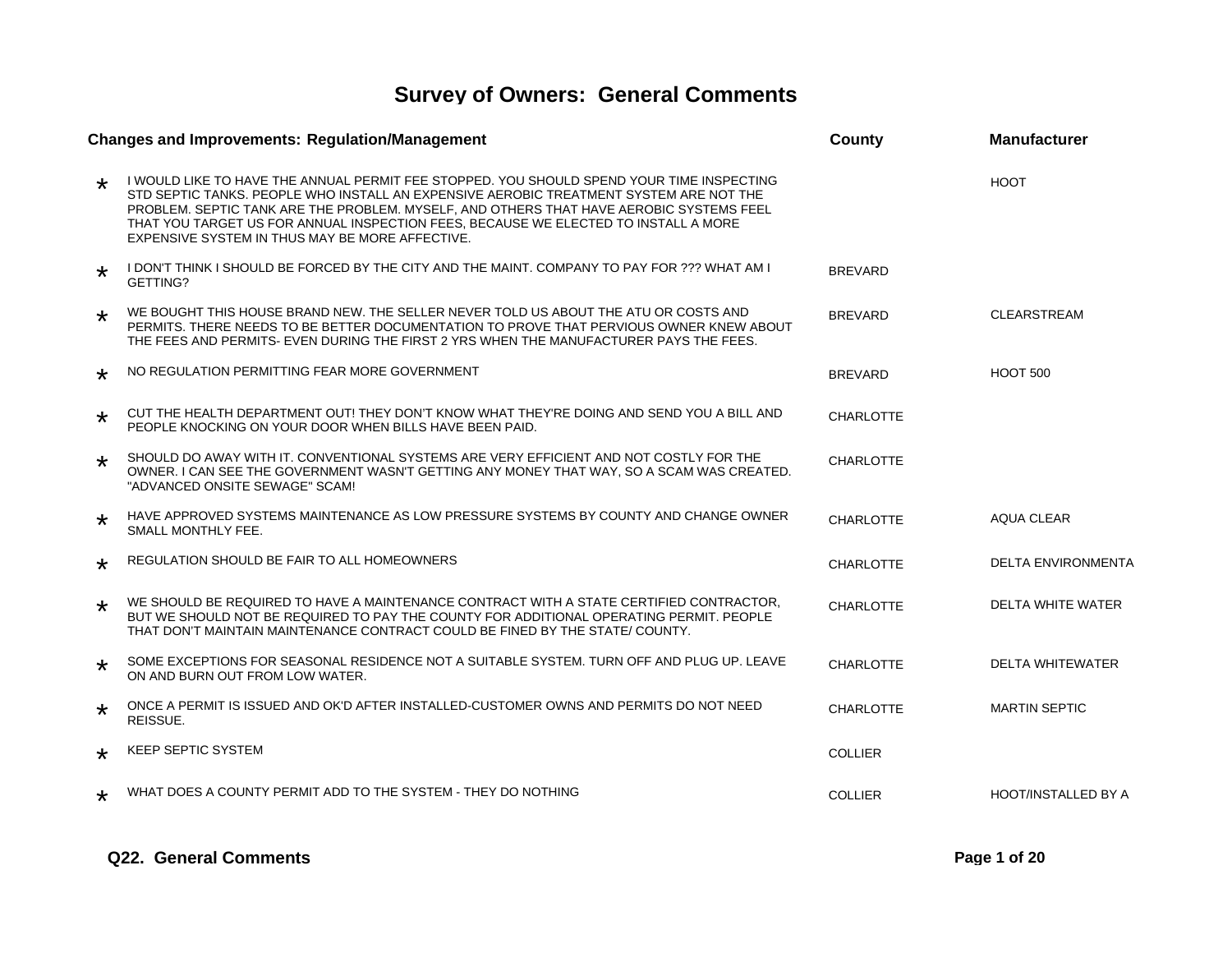| <b>Changes and Improvements: Regulation/Management</b> |                                                                                                                                                                                                                                                                      | <b>County</b>       | <b>Manufacturer</b> |
|--------------------------------------------------------|----------------------------------------------------------------------------------------------------------------------------------------------------------------------------------------------------------------------------------------------------------------------|---------------------|---------------------|
| $\star$                                                | RETURN MORE PEOPLE TO THE SUPPORTERS OF THIS 2 ALLEY SYSTEM DUE TO ENVIRONMENTAL CONCERN.<br>ALSO WILL LOWER THE 3X COST OF THIS SYSTEM.                                                                                                                             | <b>DUVAL</b>        | <b>HOOT</b>         |
| $\star$                                                | I THINK IT IS LUDICROUS THAT I AM FORCED TO PAY \$450.00 PER YEAR TO HAVE MAINT. ENTITY COME LOOK<br>AT MY SYSTEM 2x PER YEAR TO VERIFY THAT IT IS STILL WORKING, WHEN THOSE WITH STANDARD SEPTIC<br>TANKS REQUIRE NO SUCH FEES OR INSPECTIONS                       | <b>ESCAMBIA</b>     |                     |
| $\star$                                                | I HAD NO ISSUES WITH THE COUNTY ON THIS. I THINK THE COUNTY DOES A GOOD JOB OVERALL. THERE ARE<br>TOO MANY REGULATIONS/INTERPRETATIONS SO IT IS IMPOSSIBLE FOR THE AVERAGE PERSON TO WORK<br>THROUGH THE MAZE, SIMPLIFY!                                             | <b>FLAGLER</b>      | NAYADIC 600 GPD     |
| $\star$                                                | ALLOW SEPTIC SYSTEMS                                                                                                                                                                                                                                                 | <b>FRANKLIN</b>     |                     |
| $\star$                                                | SYSTEMS ARE INSTALLED ACCORDING TO A CERTAIN HOME CAPACITY. (NUMBER THAT THE HOUSE WILL<br>SLEEP?) SITE INSPECTIONS SHOULD BE DONE TO RESTRICTS THE NUMBER OF BEDS IN SOME ON GOING<br>MANNER. RENTAL HOMES DO NOT FOLLOW REGULATIONS.                               | <b>FRANKLIN</b>     |                     |
| $\star$                                                | I WOULD LIKE TO KNOW THAT SEWAGE TREATMENT FOR ALL OF SAINT GEORGE ISLAND IS BEING<br>PERFORMED ON A PRESCRIBED BASIS AND IF THERE ARE PROBLEMS BE NOTIFIED IN A PUBLIC MANOR                                                                                        | <b>FRANKLIN</b>     | NAYADIC INC.        |
| $\star$                                                | NONE, DO AWAY WITH SEPTIC SYSTEMS.                                                                                                                                                                                                                                   | <b>HILLSBOROUGH</b> | <b>HOOT</b>         |
| $\star$                                                | I DON'T THINK SYSTEM REQUIREMENTS SHOULD BE BASED ON SQUARE FOOTAGE. IT SHOULD BE BASED ON<br>THE NUMBER OF BATHROOMS.                                                                                                                                               | <b>LEE</b>          |                     |
| $\star$                                                | WHEN MAINTENANCE CO COMES THEY HAVE TO DIG UP A SPOT IN YARD WOULD LIKE TO SEE REQUIRED<br>EXTENSIONS OR THAT PIPE TO BRING IT UP TO GROUND LEVEL.                                                                                                                   | LEE.                |                     |
| $\star$                                                | GET RID OF ALL SYSTEMS IN FLORIDA                                                                                                                                                                                                                                    | LEE.                |                     |
| $\star$                                                | HEALTH DEPT. TO BE MORE KNOWLEDGEABLE ABOUT PERMITTING AND INSTALLATION REQUIREMENTS. HAD<br>TO DIG OUT DRAIN FIELD JUST LIKE A SEPTIC SYSTEM, \$150/YR HEALTH DEPT. FEE IS TOO HIGH                                                                                 | LEE.                | <b>BEST</b>         |
| $\star$                                                | I WOULD LIKE TO SEE ALL HOMEOWNERS REGULATED. (SEPTICS) NOT SOME REGULATED AND OTHERS<br>ALLOWED TO DUMP THEIR "GRAY" WORK INTO THE CANAL OR YARDS                                                                                                                   | LEE.                | <b>HOOT</b>         |
| $\star$                                                | QUIT MAKING RESIDENTS USE THESE SYSTEMS WHEN THERE IS NO PROOF THAT THEY WORK, BECAUSE IT IS<br>A WASTE OF MONEY. BUREAUCRATS SHOULDN'T BE ABLE TO MANDATE THE USE OF THESE SYSTEMS BASED<br>ON THEIR PERSONAL OPINION THAT THEY WORK BETTER THAN A STANDARD SYSTEM. | <b>LEON</b>         |                     |
| $\star$                                                | ALLOW ARTIFICIAL WETLAND TREATMENT OPTION. ALLOW STAFF TO CONDUCT MINOR REPAIRS IF TRAINED<br>BY MAINT. ENTITY OR MANUFACTURER. HYDRATION FILTERS AND DIFFUSERS NEEDS LOTS OF CLEANING.<br>UNITS OVERLOOKED.                                                         | LEVY                | 5 HYDROACTION AND 1 |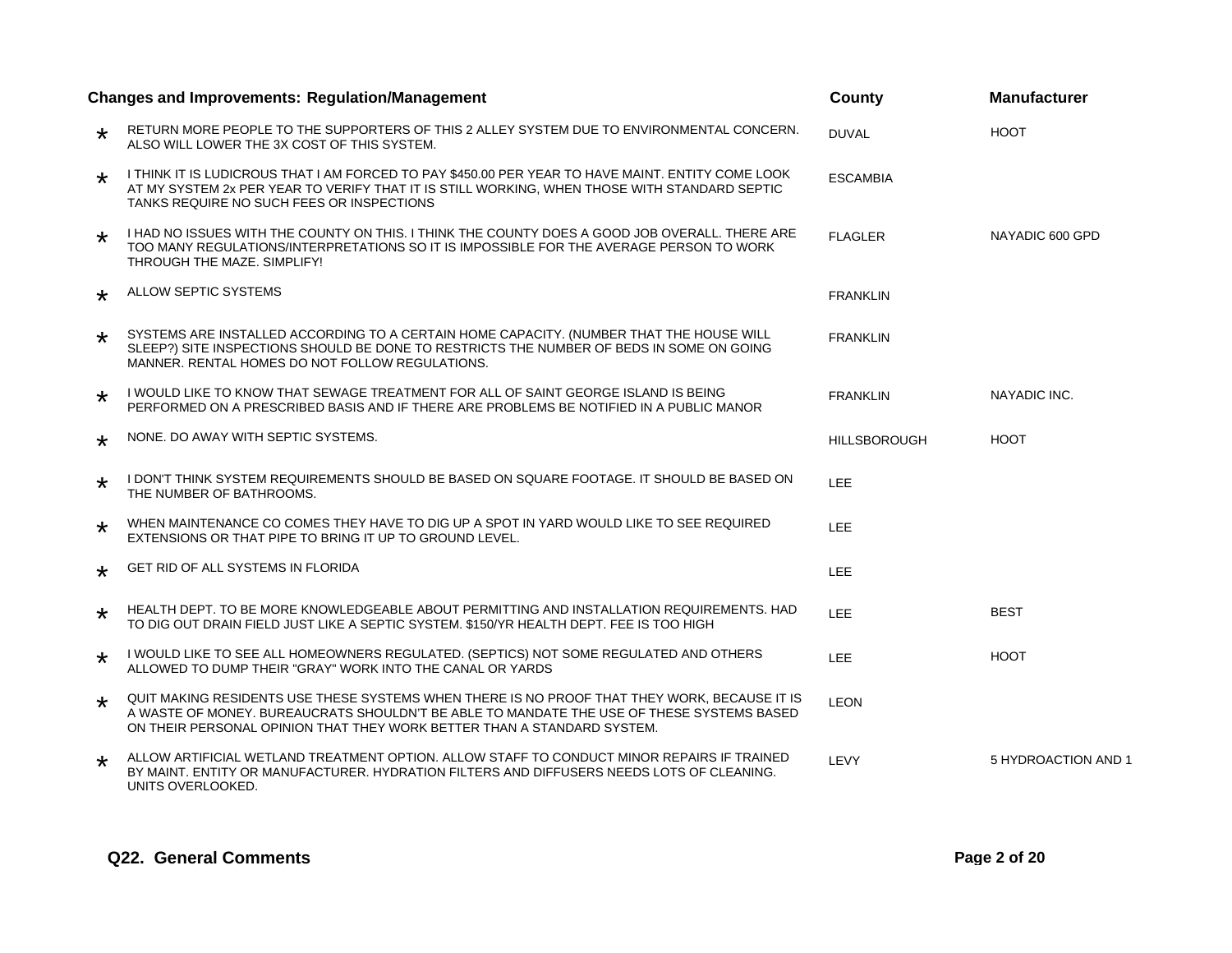|         | <b>Changes and Improvements: Regulation/Management</b>                                                                                                                                                                                                      | County            | <b>Manufacturer</b>       |
|---------|-------------------------------------------------------------------------------------------------------------------------------------------------------------------------------------------------------------------------------------------------------------|-------------------|---------------------------|
| ∗       | I FIND THE PERMIT SYSTEM INCOMPREHENSIBLE                                                                                                                                                                                                                   | MIAMI-DADE        |                           |
| $\star$ | NO REQUIREMENT TO HOOK UP TO CENTRAL SYSTEM IF I HAVE ADVANCED SYSTEM NOW.                                                                                                                                                                                  | <b>MONROE</b>     |                           |
| $\star$ | DON'T THINK RESIDENTS SHOULD HAVE TO KEEP BUYING OPERATING PERMITS OVER AND OVER AGAIN.                                                                                                                                                                     | <b>MONROE</b>     |                           |
| $\star$ | WOULD LIKE TO SEE ADEQUATE SOLUTIONS FOR LONG TERM SEWAGE TREATMENT THAT ARE NOT COST<br>PROHIBITIVE HATE TO SEE THINGS OVER ENGINEERED. THERE IS ALWAYS BETTER TECHNOLOGY AROUND<br>THE CORNER, DOESN'T NEED TO BE IMPLEMENTED EVERY TIME, EVERY YEAR ETC. | <b>MONROE</b>     |                           |
| ∗       | SET UP A UTILITY TO HANDLE SERVING AND DO NOT PUT UP SERVICES.                                                                                                                                                                                              | <b>MONROE</b>     |                           |
| $\star$ | NO NEED FOR HEALTH PERMIT AND MAINTENANCE AGREEMENT ON A NEW SEPTUM. OLDER SYSTEMS DON'T<br>NEED THEM AND MORE LIKELY TO BE OK.                                                                                                                             | <b>MONROE</b>     | <b>AQUAKLEAR</b>          |
| $\star$ | PAID PERMIT FEES TO INSTALL, THEN YEARS LATER COUNTY CHARGED OPERATION PERMIT YET<br>MAINTENANCE WAS APPROVED BY COUNTY HEALTH DEPARTMENT.                                                                                                                  | <b>MONROE</b>     | <b>JET CO</b>             |
| $\star$ | MORE GOVERNMENT EDUCATION.                                                                                                                                                                                                                                  | <b>MONROE</b>     | <b>MIGHTY MAC</b>         |
| $\star$ | KEEP THE STATE OF FLORIDA OUT OF IT. COST ARE HIGH ENOUGH ALREADY. STATE INSPECTOR, NEVER<br>SHOWS UP TO LOOK! PERMIT COSTS ARE RIDICULOUSLY EXPENSIVE                                                                                                      | <b>POLK</b>       |                           |
| $\star$ | WE NEED SEWAGE SYSTEM IT WILL KEEP FLORIDA MORE CLEANER                                                                                                                                                                                                     | <b>POLK</b>       | <b>AVERETT</b>            |
| $\star$ | LESS HASSLE TO GET PERMIT                                                                                                                                                                                                                                   | <b>SANTA ROSA</b> |                           |
| $\star$ | REQUIRE FOR RESIDENTS NEAR WATER                                                                                                                                                                                                                            | SANTA ROSA        | SOUTHERN AEROBIC          |
| ∗       | IT'S JUST A TAX BASED FUND-DOES NOTHING IN BENEFITS                                                                                                                                                                                                         | <b>SARASOTA</b>   |                           |
| $\star$ | USE COMMON SENSE. YOU FORCED ME TO PUT IN A SYSTEM I DON'T NEED!!! LEAVE PEOPLE ALONE-QUIT<br>COSTING PEOPLE MONEY THEY DON'T HAVE                                                                                                                          | <b>SARASOTA</b>   | <b>HOOT</b>               |
| $\star$ | SHOULD NOT BY TREATED ANY DIFFERENT THEN NORMAL SEPTIC SYSTEM                                                                                                                                                                                               | <b>ST JOHNS</b>   | <b>HOOT</b>               |
| $\star$ | TOO MUCH OVERKILL IN GENERAL                                                                                                                                                                                                                                | <b>SUMTER</b>     | <b>WARREN SEPTIC LAKE</b> |

#### **Q22. General Comments Page 3 of 20**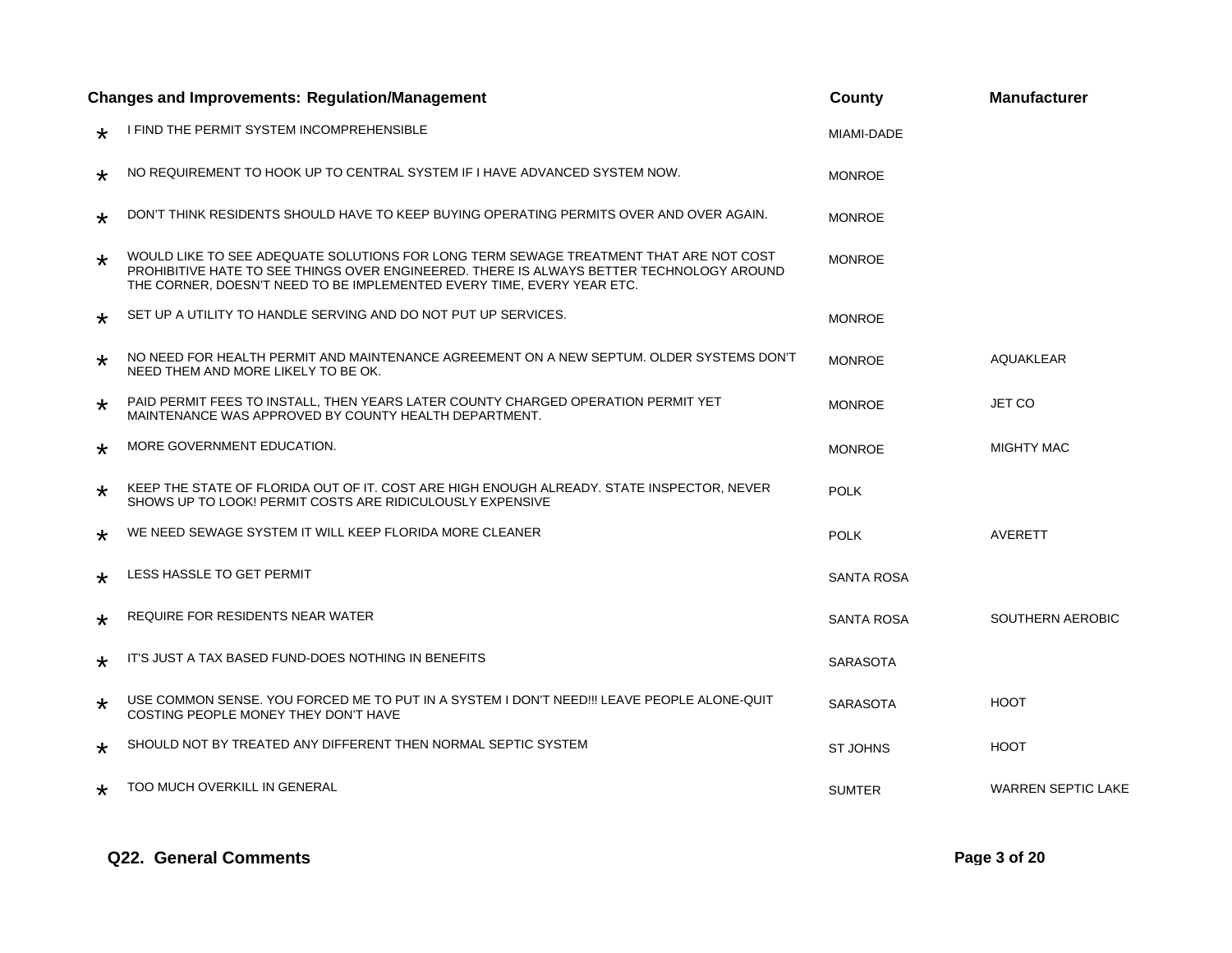| <b>Changes and Improvements: Regulation/Management</b> |                                                                                                    | County  | Manufacturer   |
|--------------------------------------------------------|----------------------------------------------------------------------------------------------------|---------|----------------|
| $\star$                                                | FIND A WAY TO MEASURE USAGE                                                                        | WAKULLA |                |
|                                                        | THESE SYSTEMS IF MANDATED LIKE WAKULLA COUNTY SHOULD HAVE AN AUTHORITY TO INSTALL AND<br>MAINTAIN. | WAKULLA | <b>NORWECO</b> |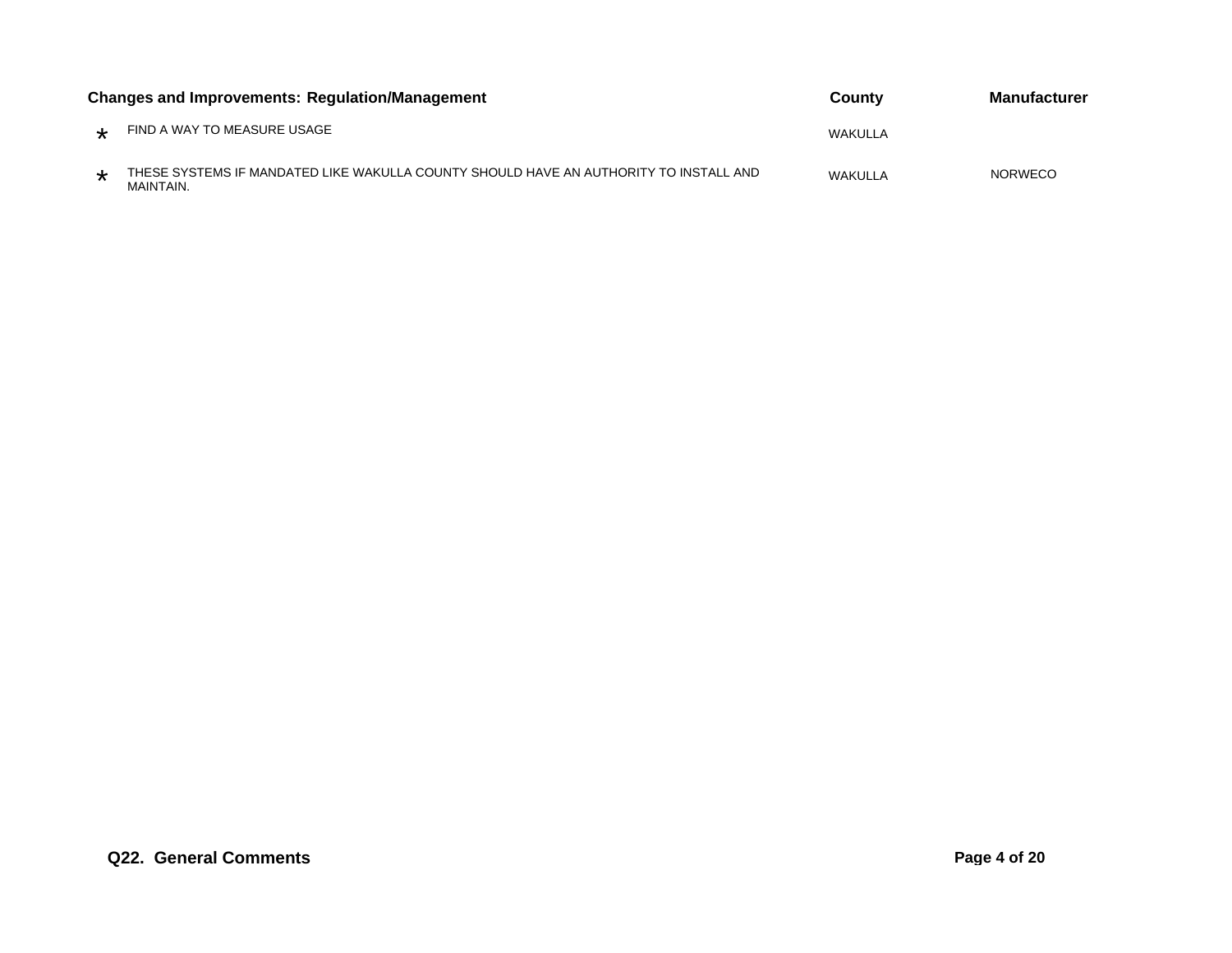|         | <b>Changes and Improvements: Inspections</b>                                                                                                                                                                                                                                                                                                                                                                                       | County          | <b>Manufacturer</b> |
|---------|------------------------------------------------------------------------------------------------------------------------------------------------------------------------------------------------------------------------------------------------------------------------------------------------------------------------------------------------------------------------------------------------------------------------------------|-----------------|---------------------|
| $\star$ | I WOULD LIKE TO SEE INSPECTION OF OUTLET LINE OR DISPOSAL SYSTEM                                                                                                                                                                                                                                                                                                                                                                   | <b>BREVARD</b>  |                     |
| $\star$ | BETTER ON SITE INSPECTION OF SYSTEM AFTER INSTALLATION                                                                                                                                                                                                                                                                                                                                                                             | CHARLOTTE       |                     |
| $\star$ | A STATE FORMATTED INSPECTION SHEET USED BY MAINTENANCE COMPANY, AND MANDATORY COPIES<br>PROVIDED TO HOMEOWNER AT THE TIME OF INSPECTION.                                                                                                                                                                                                                                                                                           | <b>LEE</b>      | <b>MULTI-FLO</b>    |
| $\star$ | THERE SHOULD NOT BE AN OPERATING PERMIT/FEE. THERE SHOULD NOT BE REINSPECTIONS BY COUNTY<br>HEALTH DEPT. MAINTENANCE CONTRACTORS ARE LICENSED PROFESSIONALS. INSPECTORS KNOW NOTHING,<br>DO NOTHING, AND CONSUME OWNER TAX DOLLARS. ADVANCED TREATMENT (REMOVAL OF NUTRIENTS)<br>SHOULD NOT BE MANDATED. TOO EXPENSIVE AND TOTALLY UNNECESSARY. DIFFERENCE IS MINISCULE.<br>PLUS YOU CANNOT CONTROL ANIMAL WASTE, FERTILIZER, ETC. | <b>MONROE</b>   |                     |
| $\star$ | HEALTH DEPARTMENT MAKES PERMITTING THESE SYSTEMS VERY DIFFICULT AND INSPECTORS ARE NOT<br>VERY HELPFUL ABOUT GIVING INFORMATION TO MAKE INSPECTIONS EASIER.                                                                                                                                                                                                                                                                        | <b>SEMINOLE</b> |                     |
| $\star$ | LESS REQUIRED INSPECTIONS FOR BUSINESS/COMMERCIAL USE                                                                                                                                                                                                                                                                                                                                                                              | <b>SEMINOLE</b> | <b>HOOT</b>         |
| ∗       | THE HEALTH DEPARTMENT DOES NOT INSPECT THE SYSTEM THAT YOU HAVE.                                                                                                                                                                                                                                                                                                                                                                   | <b>VOLUSIA</b>  |                     |
| $\star$ | I THINK THEY SHOULD BE INSPECTED BETTER I HAVE HAD MULTIPLE SINK HOLES CREATED BY AN<br>UNDERGROUND LEAK THAT I CAN NOT GET ANYONE TO DO ANYTHING ABOUT.                                                                                                                                                                                                                                                                           | <b>WAKULLA</b>  |                     |
| $\star$ | <b>BETTER INSPECTIONS.</b>                                                                                                                                                                                                                                                                                                                                                                                                         | <b>WAKULLA</b>  | SINGULAIR TNT       |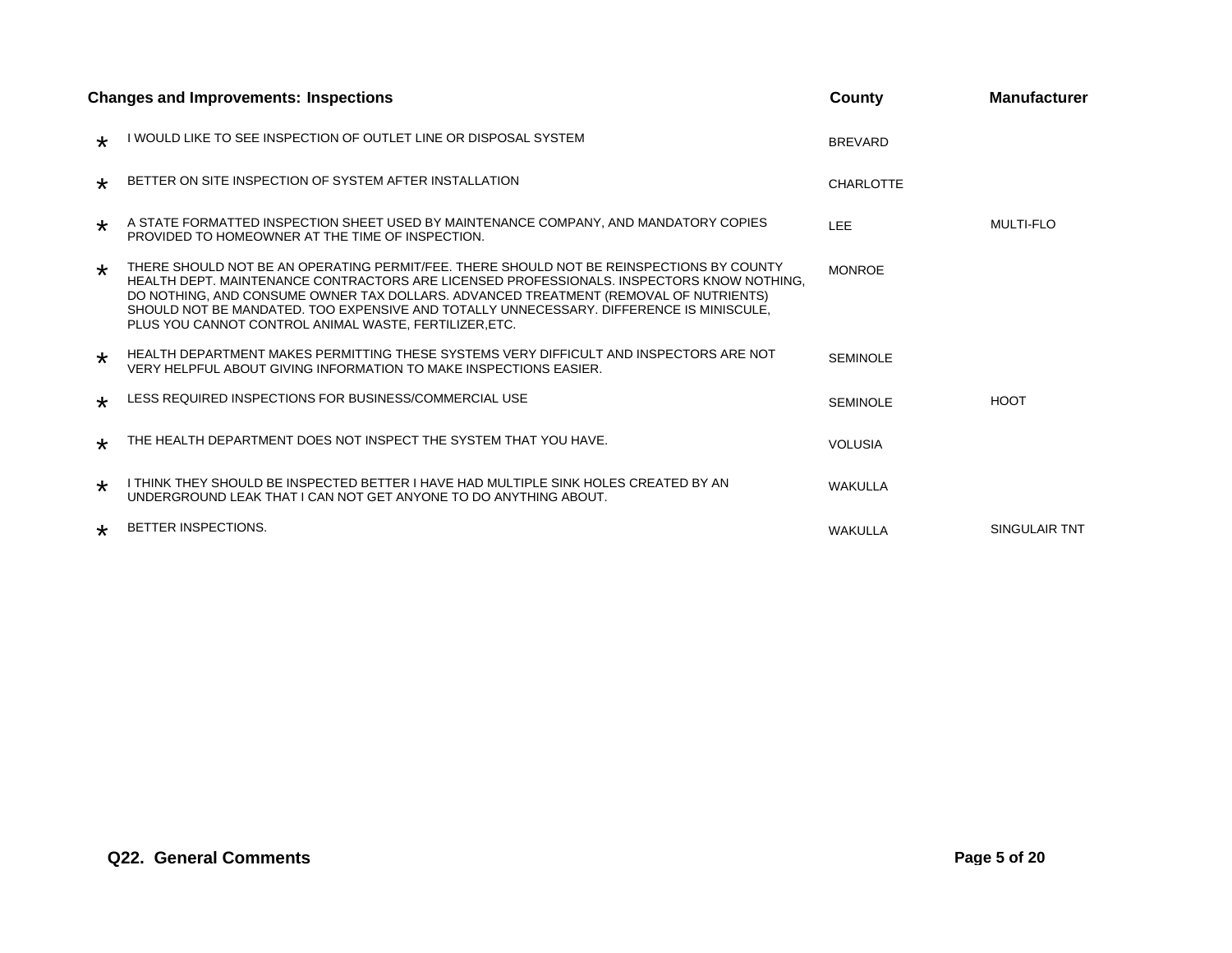|         | <b>Changes and Improvements: Contractors/Maintenance Entities</b>                                                                                                                                                                                                                                                                                                                                                                                                                                                                                        | County              | <b>Manufacturer</b>        |
|---------|----------------------------------------------------------------------------------------------------------------------------------------------------------------------------------------------------------------------------------------------------------------------------------------------------------------------------------------------------------------------------------------------------------------------------------------------------------------------------------------------------------------------------------------------------------|---------------------|----------------------------|
| $\star$ | HAVE MORE SERVICE PROVIDERS AVAILABLE TO CHOOSE FROM IN JACKSONVILLE.                                                                                                                                                                                                                                                                                                                                                                                                                                                                                    |                     | <b>HOOT</b>                |
| $\star$ | WHEN I CONTRACTED WITH THE NO MOUND PEOPLE TO HAVE MY SYSTEM INSTALLED, I SPECIFICALLY ASKED<br>THE SALES ENGINEER (PE REGISTERED IN FLORIDA) WHETHER ANY CONTINUING PERMITS BEYOND THE<br>INITIAL INSTALLATION PERMIT WOULD BE REQUIRED, I WAS TOLD NO. UNFORTUNATELY, I WAS SMART<br>ENOUGH TO ASK BUT NOT SMART ENOUGH TO GET IT IN WRITING. IN FACT, AS I FOUND OUT LATER I WAS<br>LIED TO, AND WHEN I LATER CONTACTED NO MOUND ABOUT THIS, THEY ESSENTIALLY SAID "OOPS". IN OTHER<br>WORDS, I WAS LIED TO AND THEY INTENDED TO DO NOTHING ABOUT IT. | <b>BAY</b>          | NO MOUND                   |
| $\star$ | I WOULD LIKE TO KNOW WHAT THEY ARE DOING WHEN THEY SERVICE I PAY ALL THIS MONEY BUT DON'T<br>KNOW WHAT THEY DO.                                                                                                                                                                                                                                                                                                                                                                                                                                          | <b>BREVARD</b>      |                            |
| $\star$ | I WOULD LIKE FOR THEM TO CHARGE MONTHLY INSTEAD OF THE HIGH PRICES AGREEMENT CONTRACT.                                                                                                                                                                                                                                                                                                                                                                                                                                                                   | <b>BREVARD</b>      |                            |
| $\star$ | BACKGROUND CHECK ON COMPANIES FOR LAWSUITS, LIENS, BBB, ETC. BEFORE LICENSING THEM OR A<br>DATABASE THAT KEEPS TRACK OF ISSUES WITH THE COMPANIES.                                                                                                                                                                                                                                                                                                                                                                                                       | <b>BREVARD</b>      | <b>CLEARSTREAM</b>         |
| $\star$ | CERTIFICATION OF MORE CONTRACTORS TO CHOOSE FROM. ALLOW HOMEOWNERS TO PULL PERMIT AND<br>MANAGE OWN SYSTEM CHECKS, CURRENTLY MANDATORY ON HEALTH DEPT CAN CHARGES PENALTY FOR<br>NONE COMPLIANCE                                                                                                                                                                                                                                                                                                                                                         | <b>CHARLOTTE</b>    | AK500 AEROBIC TREAT        |
| $\star$ | GET RID OF THE ENTITIES, THEY DON'T DO THEIR JOB AND CHARGE A FORTUNE. THERE IS ONLY ONE ENTITY<br>FOR MY SYSTEM SO THEY CHARGE WHATEVER THEY WANT (RIP OFF!). HAVE THE COUNTY DO THE<br>INSPECTIONS AND LET HOMEOWNER MAKE MINOR REPAIRS AND USE CONTRACTOR FOR MAJOR ONES.                                                                                                                                                                                                                                                                             | <b>CHARLOTTE</b>    | <b>BIOLOGICALLY EFFECT</b> |
| $\star$ | 1. MORE COMPANIES LICENSED TO PROVIDE SERVICE/MAINTENANCE TO DELTA SYSTEM, SO THERE IS NO<br>MONOPOLIES, COMPANY PRICE FOR COMPANIES, COMPETITION FOR YOUR BUSINESS. 2. LOWER COUNTY<br>PERMIT PRICE.                                                                                                                                                                                                                                                                                                                                                    | <b>CHARLOTTE</b>    | <b>DELTA WHITEWATER</b>    |
| $\star$ | MORE OPTIONS FOR MAINTENANCE PEOPLE.                                                                                                                                                                                                                                                                                                                                                                                                                                                                                                                     | <b>CITRUS</b>       |                            |
| $\star$ | MAINTENANCE COMMITTED FRAUD.                                                                                                                                                                                                                                                                                                                                                                                                                                                                                                                             | <b>COLLIER</b>      | <b>HOOT</b>                |
| $\star$ | THE HOMEOWNER WANTS TO DO THE RIGHT THING, THE GOVERNMENT SHOULD HELP IN THIS PROCESS AND<br>WEED OUT BAD COMPANIES WHO TAKE ADVANTAGE OF HOMEOWNERS.                                                                                                                                                                                                                                                                                                                                                                                                    | <b>COLLIER</b>      | <b>HOOT SYSTEM</b>         |
| $\star$ | COMPETITION AMONG CONTRACTORS                                                                                                                                                                                                                                                                                                                                                                                                                                                                                                                            | <b>COLLIER</b>      | <b>NAYADIC</b>             |
| $\star$ | BETTER OVERSIGHT BY HEALTH AUTHORITIES OVER CONTRACTORS                                                                                                                                                                                                                                                                                                                                                                                                                                                                                                  | <b>GULF</b>         |                            |
| $\star$ | KEEP COMPETITION-NO UTILITIES. PRIVATE CONTRACTORS ARE COMPETITION.                                                                                                                                                                                                                                                                                                                                                                                                                                                                                      | <b>HILLSBOROUGH</b> | <b>HOOTS</b>               |

#### **Q22. General Comments Page 6 of 20**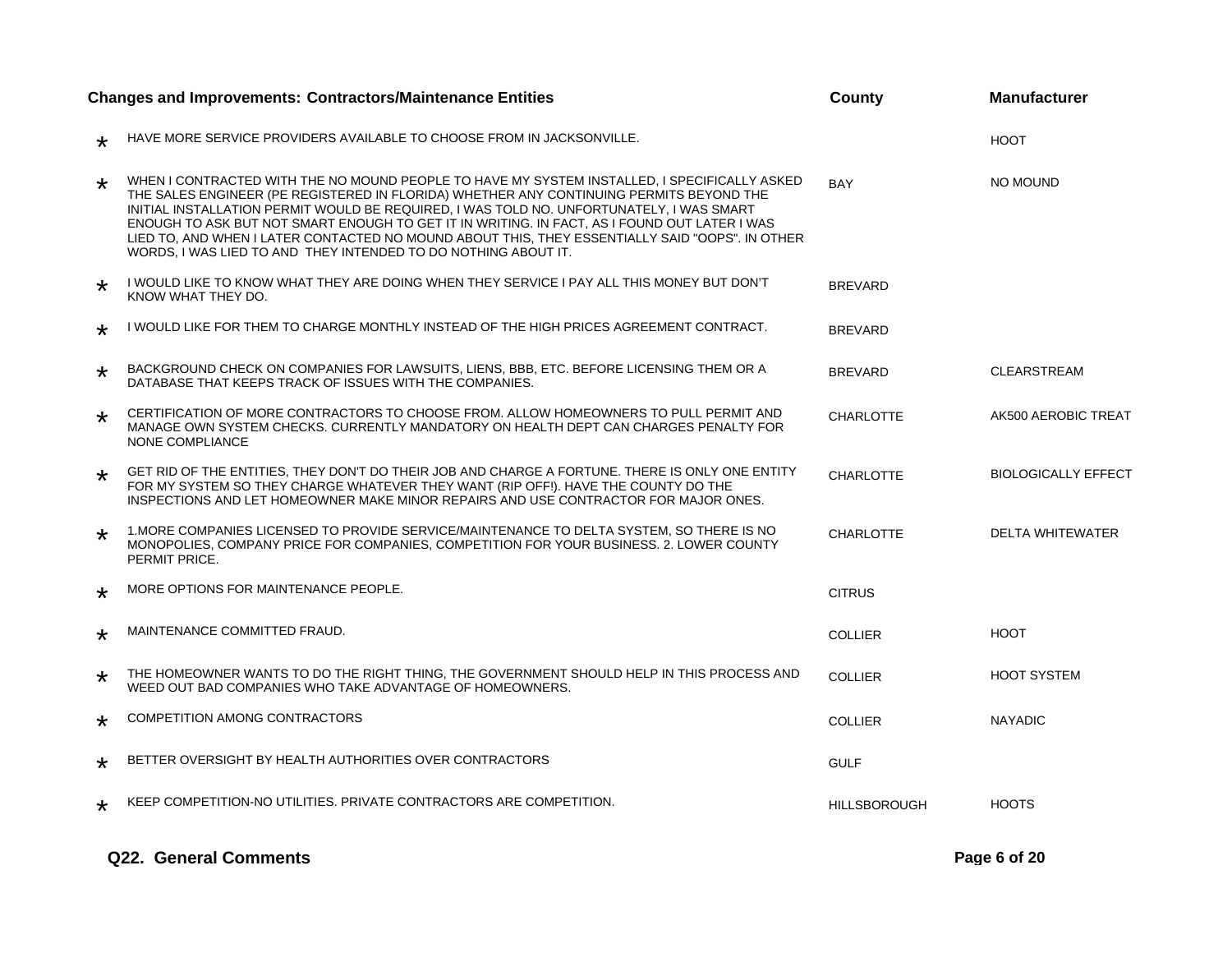|         | <b>Changes and Improvements: Contractors/Maintenance Entities</b>                                                                                                                                                                                                                                              | County            | <b>Manufacturer</b>       |
|---------|----------------------------------------------------------------------------------------------------------------------------------------------------------------------------------------------------------------------------------------------------------------------------------------------------------------|-------------------|---------------------------|
| $\star$ | I WOULD LIKE TO HAVE THE CHOICE OF MAINTENANCE ENTITIES. I FEEL I AM GETTING RIPPED OFF BY<br>CURRENT MAINTENANCE ENTITY BUT HAVE NO CHOICE BECAUSE THEY ARE THE ONLY MAINTENANCE ENTITY<br>LICENSED TO WORK ON OUR SYSTEM.                                                                                    | <b>LEE</b>        |                           |
| $\star$ | WE SHOULD BE ABLE TO CHANGE/ CHOOSE OUT MAINTENANCE COMPANY.                                                                                                                                                                                                                                                   | <b>LEE</b>        | EC0-PURE                  |
| $\star$ | HAVE MOE THAN ONE ENTITY TO CHOOSE FROM RE:MAINTENANCE TO DISCOURAGE PRICE-GOUGING ETC.                                                                                                                                                                                                                        | LEE.              | <b>ECO PURE</b>           |
| $\star$ | CHANGE TESTING TO ONCE A YEAR TO HELP OWNERS REDUCE THEIR MONOPOLISTIC COST. THERE IS NO<br>REASON TO ALLOW THE MAINTENANCE FIRM ACTION CONCERNS WITH THE PERMITTING REGULATION<br>ENTITIES.                                                                                                                   | LEE.              | <b>ECO-FLOW AEROBIC S</b> |
| $\star$ | THE COMPANY (DISTRIBUTOR) TAKES ADVANTAGE OF CLIENT MONETARY WISE.                                                                                                                                                                                                                                             | LEE.              | <b>FIESTA ENVIRONMENT</b> |
| $\star$ | VERY EXPENSIVE FOR SERVICE AND MAINTENANCE CONTRACT, ONLY ONE COMPANY DOES THIS, THEY HAVE<br>A MONOPOLY. I WOULD NOT USE THIS SYSTEM IF I DID NOT HAVE IT TOO EXPENSIVE TO MAINTAIN.                                                                                                                          | MIAMI-DADE        |                           |
| $\star$ | BETTER COMMUNICATION W/ MAINT, ENTITY PROOF THEY PHYSICALLY INSPECTED SYSTEM.                                                                                                                                                                                                                                  | <b>MONROE</b>     |                           |
| $\star$ | SHOULD BE MORE THAN ONE CONTRACTOR. NEED COMPETITION                                                                                                                                                                                                                                                           | <b>MONROE</b>     |                           |
| $\star$ | NO CONTRACTS / COUNTY INSPECTION ONLY.                                                                                                                                                                                                                                                                         | <b>MONROE</b>     | <b>MULTI-FLO</b>          |
| $\star$ | OVERSIGHT ON MAINTENANCE ENTITY COST.                                                                                                                                                                                                                                                                          | <b>MONROE</b>     | <b>MULTI-FLOW</b>         |
| $\star$ | I WOULD LIKE TO SEE SOMEONE INSPECT THE INSPECTORS (MAINTAINED) FOR OUR FOUR YEARS I HAD<br>CONTRACT WITH A LOCAL CO. THEN SWITCHED TO CHEAPER CO. AND THEIR INSPECTION SHOWED THAT MY<br>SYSTEM WAS NEVER TOUCHED. TO BRING THE SYSTEM UP TO OPERATING STATUS COSTS 1480, WHO<br>INSPECTS THE INSPECTORS????? | <b>MONROE</b>     | <b>WHITE WATER</b>        |
| $\star$ | ALL CONTRACTORS SHOULD BE ALLOWED TO WORK ON SYSTEM AND CREATE A FAIR MAINT. PRICE.                                                                                                                                                                                                                            | <b>SANTA ROSA</b> | <b>MULTI FLO</b>          |
| $\star$ | NOT TO BE MANDATED TO HAVE A MAINTENANCE/ SERVICE ENTITY                                                                                                                                                                                                                                                       | <b>SEMINOLE</b>   | <b>HOOT</b>               |
| $\star$ | CONTRACTORS NEED TO BE INFORMED ABOUT THE INSTALLATION OF THE VENT STACK.                                                                                                                                                                                                                                      | <b>WAKULLA</b>    |                           |
| $\star$ | WANT MAINTENANCE ENTITY TO PROVIDE ME WITH A DETAILED INSPECTION REPORT ABOUT THE OVERALL<br>FUNCTIONING OF MY SYSTEM INCLUDING ANY SPECIFIC PROBLEMS THAT I MAY NEED TO HAVE REPAIRED                                                                                                                         | WAKULLA           |                           |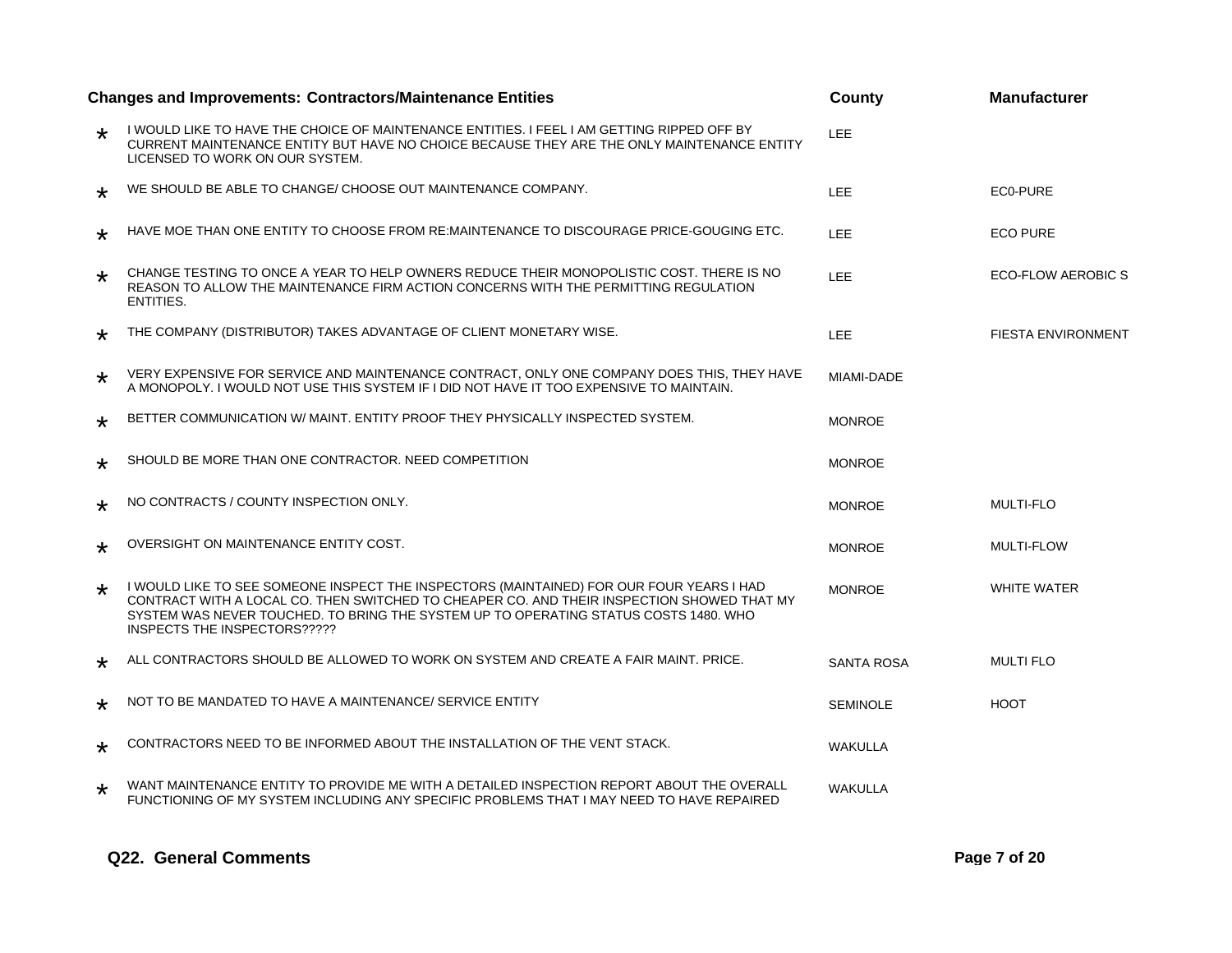|         | Changes and Improvements: Contractors/Maintenance Entities                                                                                                                                                      | County  | <b>Manufacturer</b>  |  |
|---------|-----------------------------------------------------------------------------------------------------------------------------------------------------------------------------------------------------------------|---------|----------------------|--|
| $\star$ | MAINTENANCE ENTITY NEEDS PROPER TRAINING, SYSTEM SHOULD HAVE BEEN TESTED FIRST, I FEEL LIKE A<br>GUINEA PIG, BI-ANNUAL FEE THAT IS MANDATORY IS TOO HIGH, PURPOSE OF SYSTEM FOR SMALL<br>HOUSEHOLDS IS USELESS. | WAKULLA | <b>BIO MICROBICS</b> |  |
| $\star$ | THE BIGGEST CHANGE THAT I WOULD LIKE TO HAVE HAPPEN IS FOR THE STATE TO GET RID OF THE<br>REQUIREMENT OF A MAINTENANCE ENTITY FOR PERFORMANCE BASED TREATMENT SYSTEMS.                                          | WAKULLA | <b>NORWECO</b>       |  |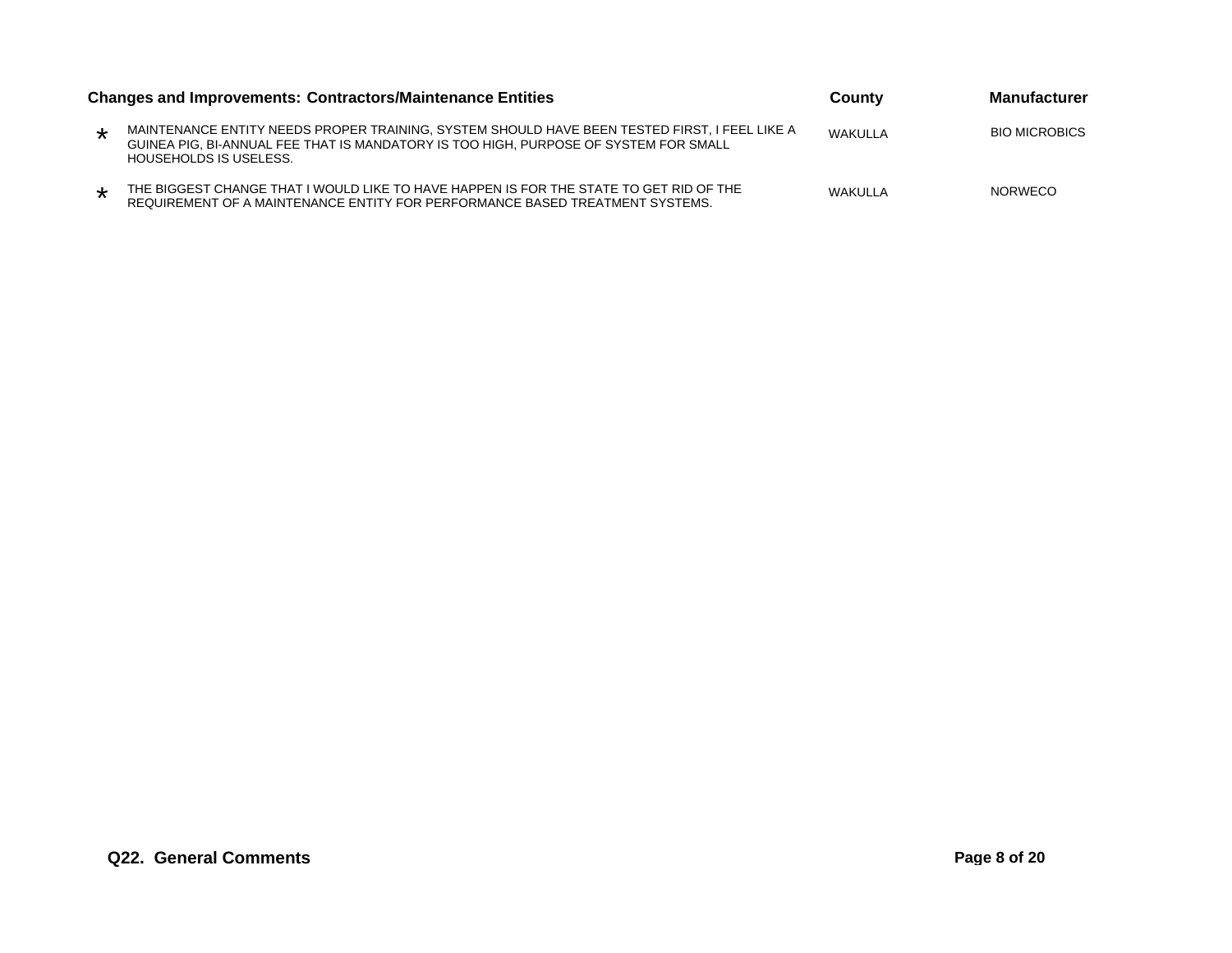|         | <b>Changes and Improvements: System Performance</b>                                                                                                                                                                  | County            | <b>Manufacturer</b>          |
|---------|----------------------------------------------------------------------------------------------------------------------------------------------------------------------------------------------------------------------|-------------------|------------------------------|
| $\star$ | <b>BETTER FILTRATION</b>                                                                                                                                                                                             | <b>BREVARD</b>    | <b>DRILLING + IRRIGATION</b> |
| $\star$ | ALL SYSTEMS SHOULD BE HOOKED TO WWTP                                                                                                                                                                                 | <b>BREVARD</b>    | <b>NAYDAC</b>                |
| $\star$ | WOULD LIKE TO SEE COMPARATIVE ANALYSIS REGARDING AEROBIC VS NONAEROBIC SYSTEMS. NOT SURE<br>THERE IS AN ENVIRONMENTAL ADVANTAGE TO AEROBIC SYSTEM WHICH INCLUDES MORE MAINTENANCE AND<br>FEES AND MORE MOVING PARTS  | <b>CHARLOTTE</b>  |                              |
| $\star$ | <b>GET RID OF AEROBIC SYSTEMS!</b>                                                                                                                                                                                   | <b>CHARLOTTE</b>  |                              |
| $\star$ | WE DO NOT NEED DUVAL COUNTY TO TELL US OUR SYSTEM IS NOT WORKING PROPERLY. IT IS QUITE<br>EVIDENT ON ITS OWN.                                                                                                        | <b>DUVAL</b>      | <b>EARTHTEC</b>              |
| $\star$ | TO BE ABLE TO HANDLE RESTAURANT WASTE GREASE + CERTAIN CHEMICALS SEEM TO MAKE SYSTEM<br><b>MALFUNCTION</b>                                                                                                           | LAKE              | <b>HOOT</b>                  |
| $\star$ | I WOULD LIKE TO SEE PROOF THAT THEY ARE ANY BETTER THAT A PROPERLY MAINTAINED SEPTIC SYSTEM<br>AND FIELD.                                                                                                            | LEE               |                              |
| $\star$ | KEEP THE PASSIVE SYSTEMS-LOW NITROGEN OUTPUT, MUCH LESS EXPENSIVE THEN PBTS, ETC, RARELY<br>NEEDS REPLACEMENT.                                                                                                       | <b>LEE</b>        | <b>KLARGESTER</b>            |
| $\star$ | STATE NEEDS TO LOOK AT AREAS IT IS REQUIRING SYSTEM AND NOT TELL PROPERTY OWNERS HOW THEY<br>HAVE TO USE THEIR PROPERTY: SYSTEM DOES NOT WORK WELL IN OUR AREAHIGH WATER TABLE. LOT<br>$SIZE$                        | MIAMI-DADE        |                              |
| $\star$ | THE SMELLS ARE BAD! PLEASE FIX!                                                                                                                                                                                      | <b>MONROE</b>     |                              |
| $\star$ | GET RID OF THESE AEROBIC SYSTEMS                                                                                                                                                                                     | <b>MONROE</b>     | <b>MULTI - FLO</b>           |
| $\star$ | THESE CHROMO GLASS SYSTEMS HAVE BEEN IN USE FOR 20 YEARS THEY CONTINUE TO FUNCTION WELL<br>AND OUT PERFORM SEPTIC TANKS                                                                                              | <b>PALM BEACH</b> | <b>CHROMOGLASS</b>           |
| $\star$ | SYSTEM IS CLEAR AND DISCHARGE CLEAN. IF ALL NEW HOMES WERE REQUIRED TO HAVE AEROBIC SYSTEMS<br>COST WOULD COME DOWN. ALSO FIND WAY OF ADDING PUMP ON OTHER DEVICES TO OLD STYLE SEPTIC<br>TANK TO IMPROVE DISCHARGE. | <b>SANTA ROSA</b> | <b>MULTI-FLO AEROBIC S</b>   |
| $\star$ | I WOULD LIKE TO SEE THE AIR PUMP OUTSIDE. MINE IS LOCATED INSIDE THE GARAGE AND IS NOISY-ALSO<br>THE SERVICE PEOPLE CAN NOT SERVICE IT WHEN I AM NOT THERE                                                           | <b>SARASOTA</b>   | <b>DELTA ENVIROMENTAL</b>    |
| $\star$ | THIS SYSTEM SHOULD NOT BE A PERFORMANCE BASED SYSTEM.                                                                                                                                                                | <b>SEMINOLE</b>   | <b>HOOT</b>                  |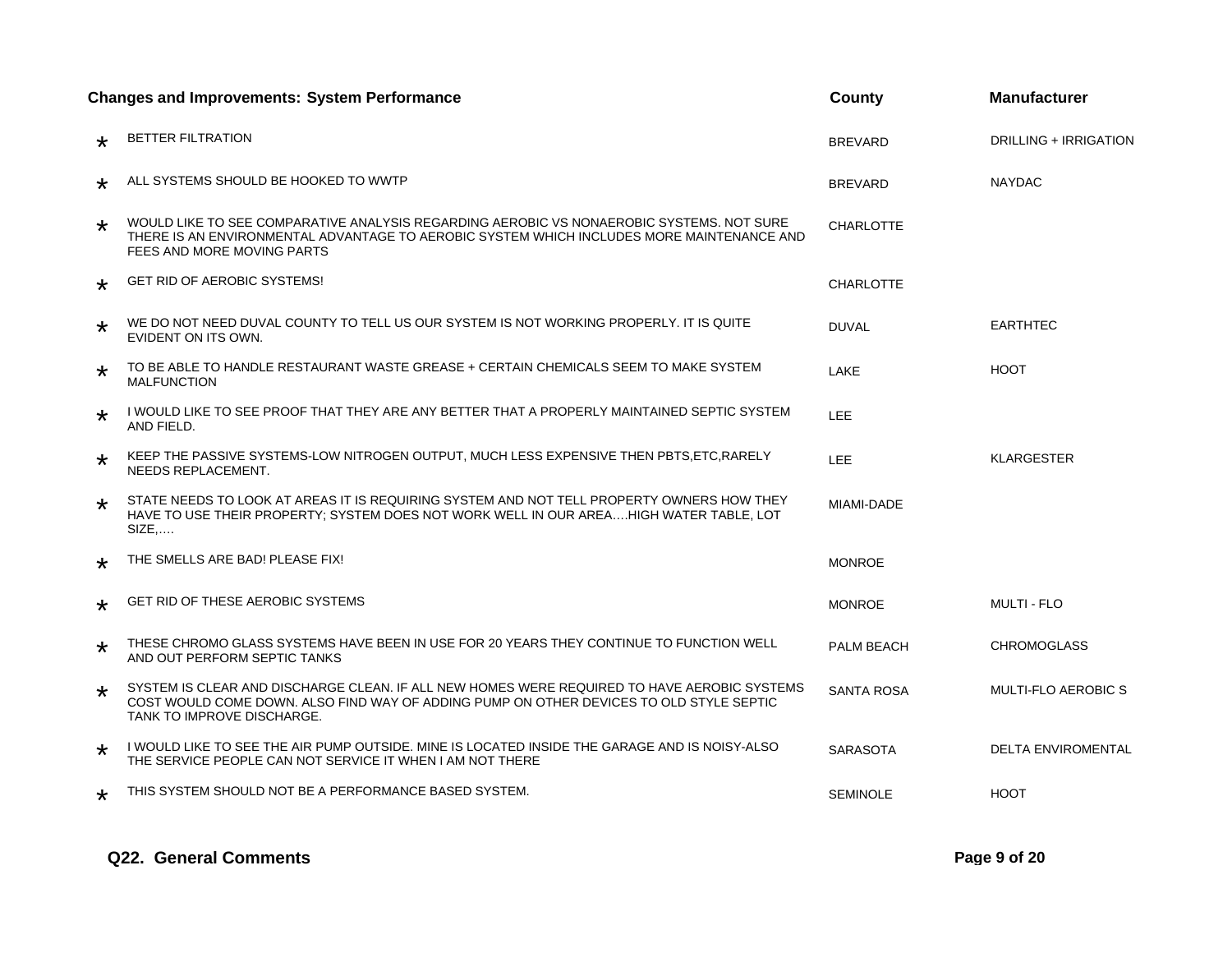| <b>Changes and Improvements: System Performance</b> |                                                                                                                                                                      | County         | <b>Manufacturer</b>  |
|-----------------------------------------------------|----------------------------------------------------------------------------------------------------------------------------------------------------------------------|----------------|----------------------|
| $\star$                                             | HAD NO PROBLEMS W/OLD SYSTEM AND NO COSTS                                                                                                                            | <b>VOLUSIA</b> |                      |
| $\star$                                             | DOES THIS SYSTEM WORK ANY BETTER THAN A REGULAR LEACH FIELD. IT BREAKS DOWN TOO OFTEN THE<br>PUMP ARE EXPENSIVE YOU STILL HAVE TO PUMP THE TANK OUT EVERY TWO YEARS. | <b>VOLUSIA</b> | <b>HHYDRO-ACTION</b> |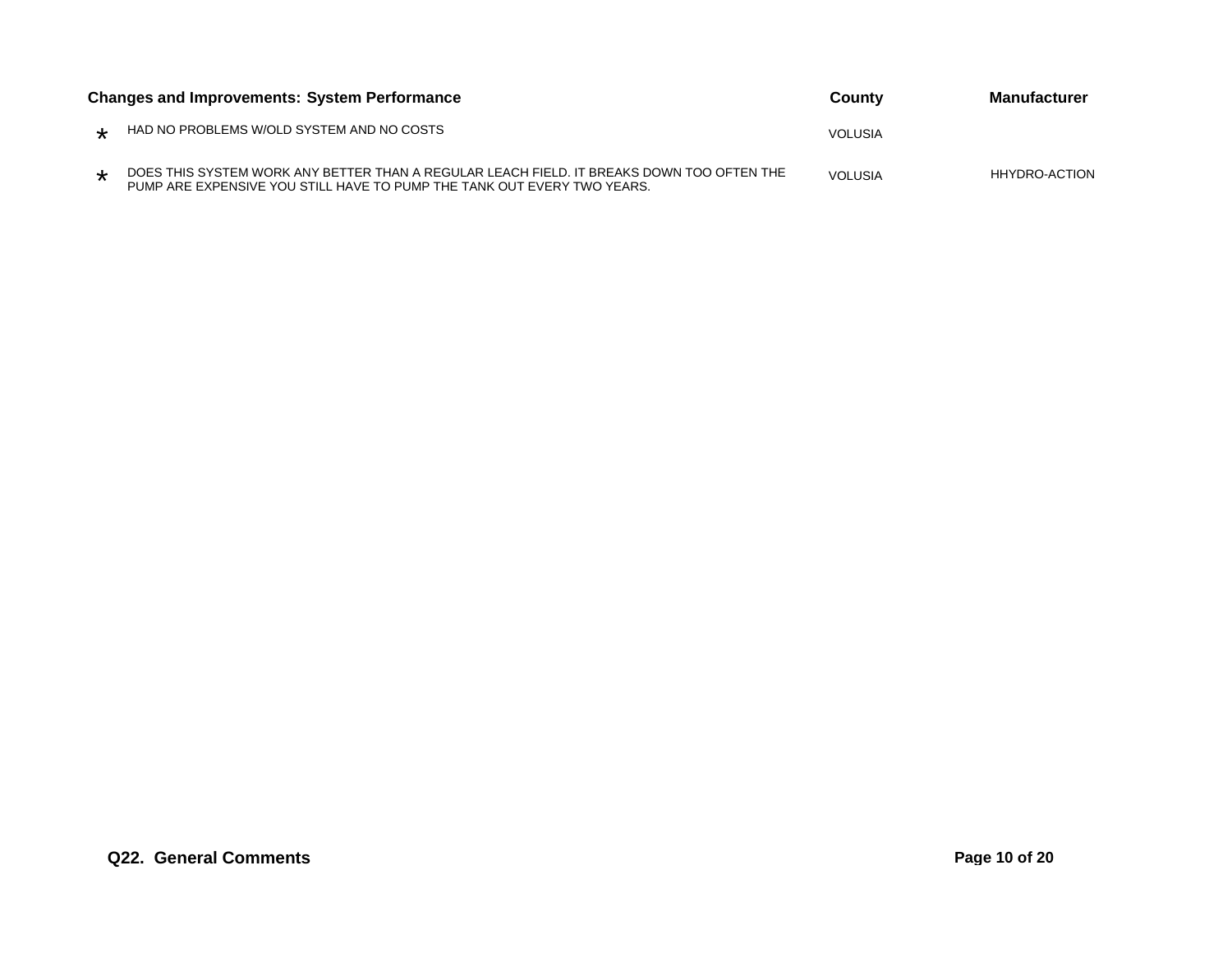|         | <b>Changes and Improvements: Cost</b>                                                                                                                                                                                                    | County           | <b>Manufacturer</b>      |
|---------|------------------------------------------------------------------------------------------------------------------------------------------------------------------------------------------------------------------------------------------|------------------|--------------------------|
| $\star$ | DON'T UNDERSTAND WHY I PAY THE STATE FOR NOTHING!                                                                                                                                                                                        | <b>BREVARD</b>   |                          |
| $\star$ | I DON'T UNDERSTAND WHY IT COST SO MUCH EVERY 2 YEARS WHEN NO-ONE COMES OUT & REPAIRS ARE<br>NOT COVERED.                                                                                                                                 | <b>BREVARD</b>   |                          |
| $\star$ | IF I DO NOT HAVE A MAINTENANCE AGREEMENT THEN FINE ME, BUT THE CITY SHOULD NOT MAKE ME PAY A<br>PERMIT FINE WHEN THE CITY DOES NOT MAINTAIN THE SYSTEM. \$150.00 FOR TWO YEARS FOR DOING<br>NOTHING IS B.S.                              | <b>BREVARD</b>   |                          |
| $\star$ | STOP THIS PERMIT FEE, PLEASE.                                                                                                                                                                                                            | <b>BREVARD</b>   |                          |
| $\star$ | <b>LESS COST</b>                                                                                                                                                                                                                         | <b>BREVARD</b>   |                          |
| $\star$ | WE PUT IN AN ENVIRONMENTALLY FRIENDLY SYSTEM AT A GREAT EXPENSE AND WE ARE FORCED TO PAY<br><b>OUTRAGEOUS AMOUNTS OF MONEY.</b>                                                                                                          | <b>BREVARD</b>   | <b>BIOMICROBICS INC.</b> |
| $\star$ | FEEL THE COSTS TO HAVE IT AR EVERY HIGH. I DON'T HAVE A CHOICE AS TO WHETHER I HAVE THE SYSTEM -<br>IT'S REQUIRED BY THE COUNTY. TAX MONEY SHOULD PAY FOR SOME OF IT SINCE IT IS REQUIRED AND IS TO<br>THE BETTERMENT OF THE ENVIRONMENT | <b>BREVARD</b>   | <b>CLEARSTREAM</b>       |
| $\star$ | ENCOURAGE USE SO THAT MORE HOMES INSTALL AND THE NUMBER OF MAIN ENTITIES INCREASES, THUS<br>REDUCING COSTS.                                                                                                                              | <b>BREVARD</b>   | <b>ECOFLOW</b>           |
| $\star$ | THE COST IS PROHIBITIVE OVER TIME. ALSO, I AM SURE IF I EVER TRY TO SELL MY HOME IT WILL BE A<br>PROBLEM DUE TO THE COST.                                                                                                                | <b>BREVARD</b>   | <b>HOOT</b>              |
| $\star$ | THE COST IS TOO HIGH                                                                                                                                                                                                                     | <b>BREVARD</b>   | NAYADIC, INC.            |
| *       | I PAY THE BREVARD CO. HEALTH DEPT. \$150.00 FOR DOING WHAT???                                                                                                                                                                            | <b>BREVARD</b>   | NORWECO SINGULAR 5       |
| $\star$ | MAKE IT MORE AFFORDABLE                                                                                                                                                                                                                  | <b>BREVARD</b>   | <b>PENCE</b>             |
| $\star$ | I WOULD LIKE TO SEE "NO FEE PERMIT."                                                                                                                                                                                                     | <b>CHARLOTTE</b> |                          |
| $\star$ | CHARLOTTE COUNTY PERMITS ARE TO LIGHTLY PRICED.                                                                                                                                                                                          | <b>CHARLOTTE</b> |                          |
| $\star$ | LOWER THE COST FOR OPERATING PERMITS FOR ATU SYSTEMS.                                                                                                                                                                                    | <b>CHARLOTTE</b> |                          |

#### **Q22. General Comments Page 11 of 20**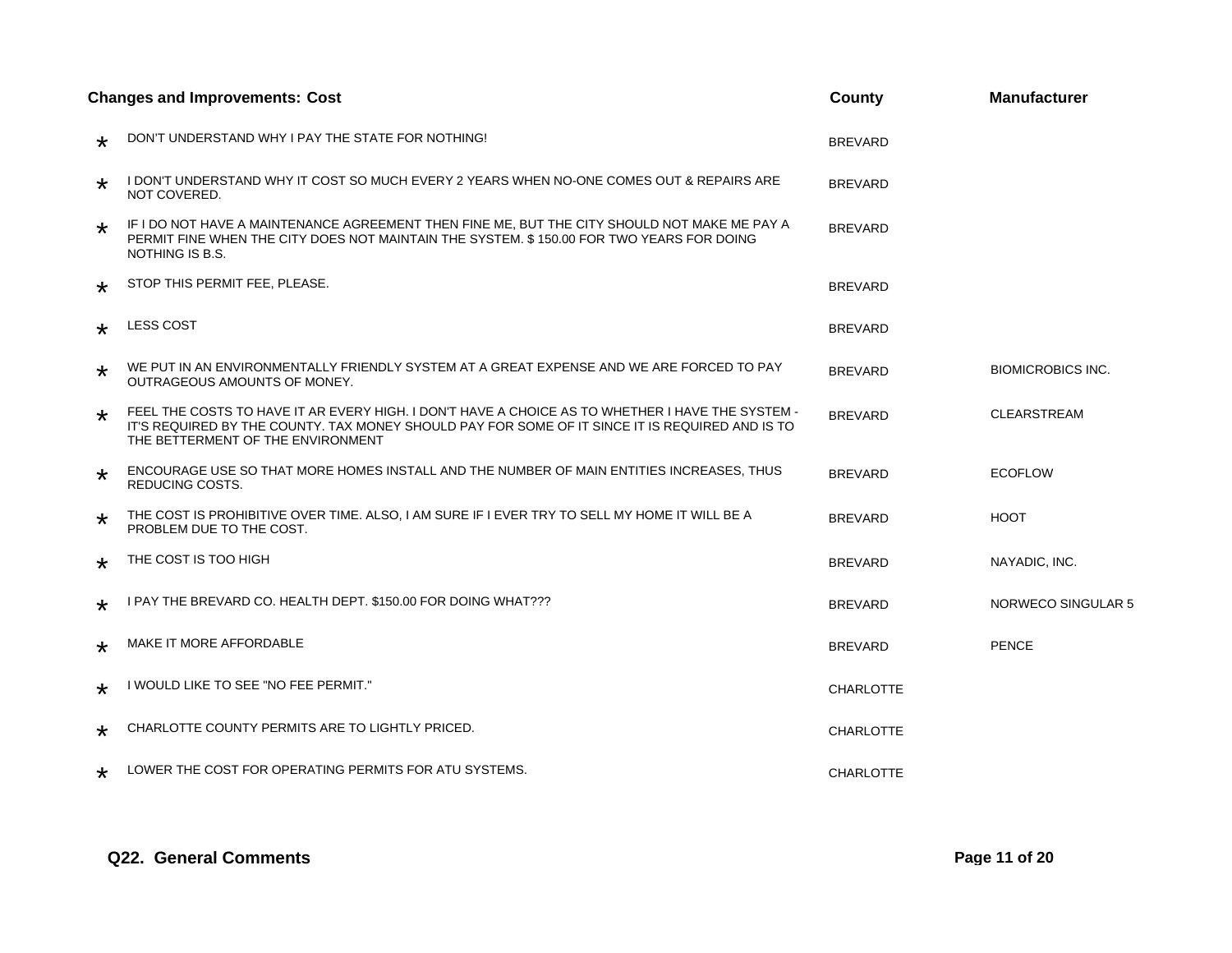|         | <b>Changes and Improvements: Cost</b><br>County                                                                                                                                                                                                                                                                                                                                                                                    |                  | <b>Manufacturer</b>       |
|---------|------------------------------------------------------------------------------------------------------------------------------------------------------------------------------------------------------------------------------------------------------------------------------------------------------------------------------------------------------------------------------------------------------------------------------------|------------------|---------------------------|
| $\star$ | I THINK HAVING TO APPLY FOR A NEW PERMIT EVERY 2 YEARS ON SOMETHING I HAVE ALREADY PAID FOR IS<br>OUTRAGEOUS. I PAID FOR THE LAND, HOME AND SEPTIC SYSTEM AND A PERMIT TO HAVE IT INSTALLED. I PAY<br>MY TAXES A LONG WITH THAT. I SHOULD NOT HAVE TO PAY \$150.00 FOR PERMITS.                                                                                                                                                    | <b>CHARLOTTE</b> |                           |
| $\star$ | NO PERMITTING AND MANAGEMENT COST                                                                                                                                                                                                                                                                                                                                                                                                  | <b>CHARLOTTE</b> |                           |
| $\star$ | INSPECTING THE SYSTEM IS TOO COSTLY                                                                                                                                                                                                                                                                                                                                                                                                | <b>CHARLOTTE</b> |                           |
| $\star$ | OPERATING PERMIT. ISSUED EVERY TWO YEARS. TO REDUCE COST ISSUE EVERY 5 YEARS AND COLLECT<br><b>FEES THRU PROPERTY TAXES</b>                                                                                                                                                                                                                                                                                                        | <b>CHARLOTTE</b> | AK 500 AEROBIC TREAT      |
| $\star$ | THE COST IS TOO HIGH FOR A MAINTENANCE AGREEMENT + PERMIT THAT DOESN'T COVER ANY REPAIRS AND<br>THEY ONLY COME OUT TWICE A YEAR. A PERMIT SHOULD ONLY BE REQUIRED WHEN THE UNIT IS INSTALLED.<br>NOT EVERY YEAR.                                                                                                                                                                                                                   | <b>CHARLOTTE</b> | <b>AQUAKLEAR</b>          |
| $\star$ | \$400 PER YEAR IS A JOKE! RIP OFF THE COUNTRY! THIS IS ANOTHER EXAMPLE OF GOV'T GETTING INVOLVED<br>IN SOMETHING AND SCREWING IT UP. THESE SYSTEMS ARE B.S.                                                                                                                                                                                                                                                                        | <b>CHARLOTTE</b> | <b>CLEAR WATER</b>        |
| $\star$ | LOWER PERMITS FEELS, COUNTY ONLY MAKES ONE INSPECTION.                                                                                                                                                                                                                                                                                                                                                                             | <b>CHARLOTTE</b> | <b>CLEARSTREAM</b>        |
| $\star$ | THE FEES CHARGED ARE EXCESSIVE. MY HOME WAS VACANT FOR ALMOST A YEAR. WHEN I PURCHASED IT.<br>ITEMS NEEDED REPAIR AND IT WAS ALMOST 7 MOS. BEFORE I RECEIVED ANY NOTIFICATIONS FROM HEALTH<br>DEPARTMENT IT NEEDED REPAIR. IT WAS UNDER CONTRACT, WHO VERIFIES MAINTENANCE OPERATORS ARE<br>DOING THEIR "INSPECTIONS" AT \$100 EACH? ALSO, THERE IS NO OTHER COMPANY AVAILABLE TO TRY AND<br><b>GET A BETTER PRICE OR SERVICE.</b> | <b>CHARLOTTE</b> | <b>DELTA WHITEWATER</b>   |
| $\star$ | NOT CHANGING SO MUCH MONEY                                                                                                                                                                                                                                                                                                                                                                                                         | <b>CHARLOTTE</b> | <b>HOOT AEROBIC SYSTE</b> |
| $\star$ | ASK CHARLOTTE COUNTY WHY THEY CHARGE SO MUCH                                                                                                                                                                                                                                                                                                                                                                                       | <b>CHARLOTTE</b> | <b>WHITEWATER</b>         |
| ∗       | COLLIER COUNTY PERMIT COST \$150/YEAR AND PROVIDES NO VALUE ADDED. THIS CHARGE SHOULD BE<br>DRAMATICALLY REDUCED. MAINTENANCE ENTITY CHARGES \$350.00 YEAR FOR 2 INSPECTIONS BUT THIS<br>TAKES 20 MINUTES/INSPECTION. THIS IS LOCAL GOVERNMENT SPONSORED THIEVERY.                                                                                                                                                                 | <b>COLLIER</b>   | <b>HOOT</b>               |
| $\star$ | INSPECTION FEES & PERMIT FEES ARE TOO EXPENSIVE                                                                                                                                                                                                                                                                                                                                                                                    | <b>COLLIER</b>   | <b>MULTI-FLO</b>          |
| $\star$ | ADVANCED WEATHER TREATMENT SYSTEM IS VERY EXPENSIVE MY SYSTEM COST ME ABOUT \$15,000 AND IS<br>A BIG REASON I HAVE NOT BEEN ABLE TO SAVE THE HOME SINCE I BUILT IN 2007.                                                                                                                                                                                                                                                           | <b>DUVAL</b>     | <b>EARTHTEC</b>           |
| $\star$ | IF THE AEROBIC SYSTEM IS SOS GOOD WHY DO I HAVE TO PAY THE STATE 175.00 EVERY TWO YEARS FOR A<br>PERMIT AND OVER 500.00 PER YEAR TO GET IT CHECKED 2-3 TIMES PER YEAR. IT IS VERY COSTLY                                                                                                                                                                                                                                           | <b>ESCAMBIA</b>  |                           |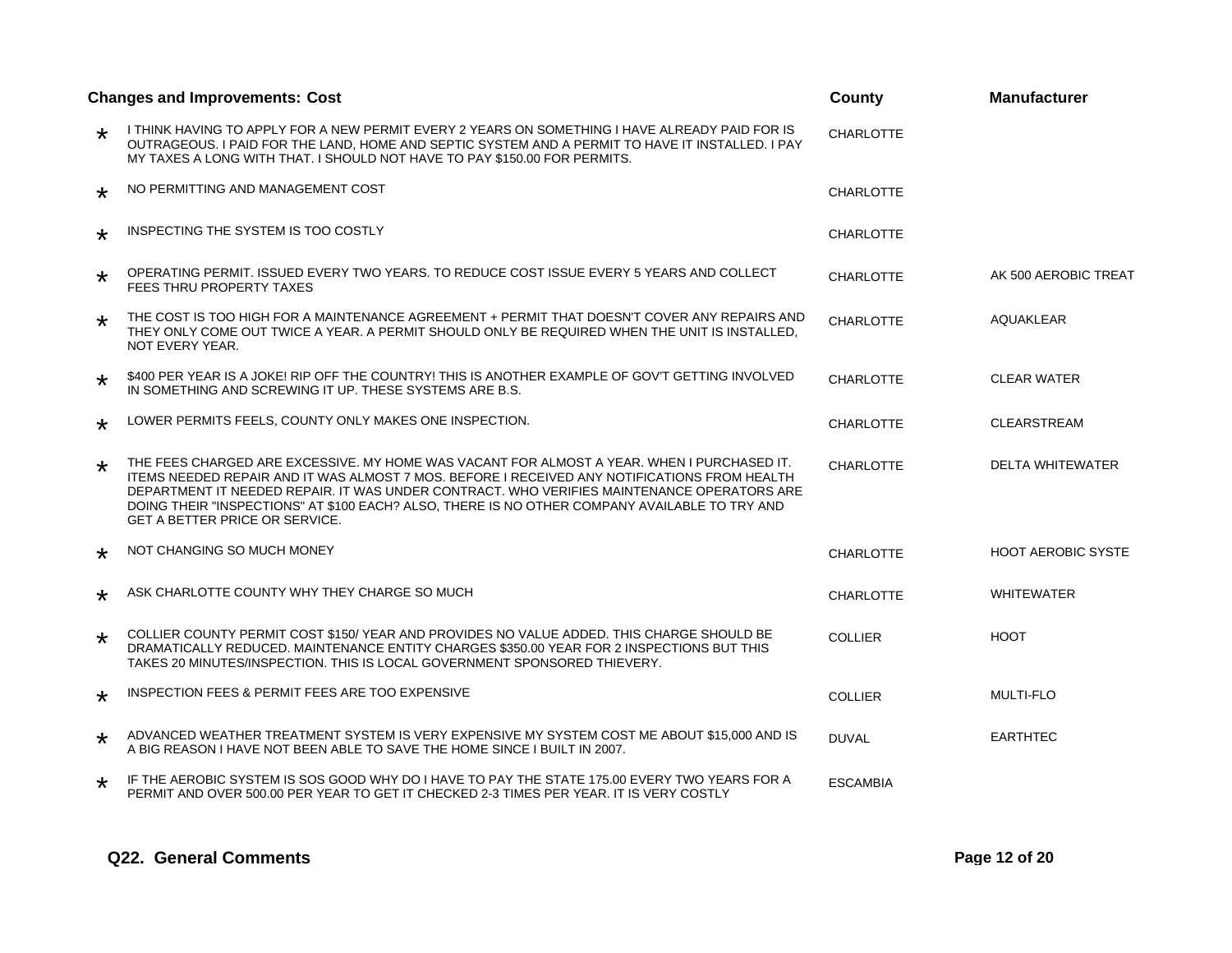| <b>Changes and Improvements: Cost</b> |                                                                                                                                                                                                                                                                                                                                    | County          | <b>Manufacturer</b>       |
|---------------------------------------|------------------------------------------------------------------------------------------------------------------------------------------------------------------------------------------------------------------------------------------------------------------------------------------------------------------------------------|-----------------|---------------------------|
| $\star$                               | PERMITS + SERVICE WAY TOO EXPENSIVE                                                                                                                                                                                                                                                                                                | <b>FRANKLIN</b> |                           |
| $\star$                               | LOWER INSPECTION AND MAINTENANCE FEES.                                                                                                                                                                                                                                                                                             | LEE.            |                           |
| $\star$                               | <b>TOO EXPENSIVE</b>                                                                                                                                                                                                                                                                                                               | LEE.            | <b>AQUA SAFE</b>          |
| $\star$                               | I THINK THE MAINTENANCE COST ARE WAY TOO HIGH. ALL THEY DO IS A VISUAL TWICE A YEAR FOR \$1,500.<br>THAT IS A TOTAL RIP-OFF! I WOULD DO THAT MYSELF.                                                                                                                                                                               | LEE.            | <b>AQUA SAFE</b>          |
| $\star$                               | I WOULD LIKE TO KNOW WHY I HAVE TO HAVE A \$500.00/YEAR PERMIT TO OPERATE A RESIDENTIAL SYSTEM.<br>WHICH IS BETTER THAN A CONVENTIONAL SYSTEM? (SEPTIC) (STATE DEPT. OF HEALTH) (OVER)                                                                                                                                             | LEE.            | <b>MULTI-FLOW</b>         |
| $\star$                               | LOWER COST ASSOCIATE WITH THE INSTALLATION OF MANDATORY PERFORMANCE BASED SYSTEM OR SOME<br>GOVERNMENTAL ASSISTANCE.                                                                                                                                                                                                               | <b>LEON</b>     |                           |
| $\star$                               | <b>REDUCED RATES</b>                                                                                                                                                                                                                                                                                                               | <b>MONROE</b>   |                           |
| $\star$                               | NONE, LOWER PRICE.                                                                                                                                                                                                                                                                                                                 | <b>MONROE</b>   | <b>BIO-MICROBICS FAST</b> |
| $\star$                               | RIDICULOUSLY HIGH "MAINTENANCE FEES" SHOULD BE CAPPED                                                                                                                                                                                                                                                                              | <b>MONROE</b>   | <b>F.A.S.T.</b>           |
| $\star$                               | I WOULD LIKE TO SEE THE FEES LOWERED.                                                                                                                                                                                                                                                                                              | <b>MONROE</b>   | <b>FAST</b>               |
| $\star$                               | REMOVE PERMIT FEES-SHOULD BE A ONE TIME COST.                                                                                                                                                                                                                                                                                      | <b>MONROE</b>   | JET                       |
| $\star$                               | GET THE CONTRACTORS OUT OF THE POCKETS OF HOMEOWNERS! THEY DO NOTHING! 5 YEARS AND THEY<br>NEVER ONCE CLEANED THE AIR FILTER. 3 VISITS AS THE CONTRACT RUNS OUT, NOTHING FOR 20 MONTHS<br>PRIOR. IF I DID NOT DO THE MAINTENANCE IT WOULD NOT GET DONE. STATE LAW ALLOWS THIS PRACTICE<br>MORE ABUSE AND NO CHOICE FOR HOMEOWNERS. | <b>MONROE</b>   | <b>WHITEWATER</b>         |
| $\star$                               | PRICE IS OUTRAGEOUS \$18,000 TO REPLACE A TROUBLE FREE SEPTIC SYSTEM WAS A MIND (AND BANK)<br>BLOWER.                                                                                                                                                                                                                              | ORANGE          | <b>KOONTZ</b>             |
| $\star$                               | LESS PERMITTING FEE + LESS ANNUAL FEE                                                                                                                                                                                                                                                                                              | <b>POLK</b>     | JET                       |
| $\star$                               | <b>LOWER PERMITTING COSTS</b>                                                                                                                                                                                                                                                                                                      | SANTA ROSA      | <b>NAYDECK INC</b>        |
| $\star$                               | COST NEED TO BE LESS                                                                                                                                                                                                                                                                                                               | <b>WAKULLA</b>  |                           |

#### **Q22. General Comments Page 13 of 20**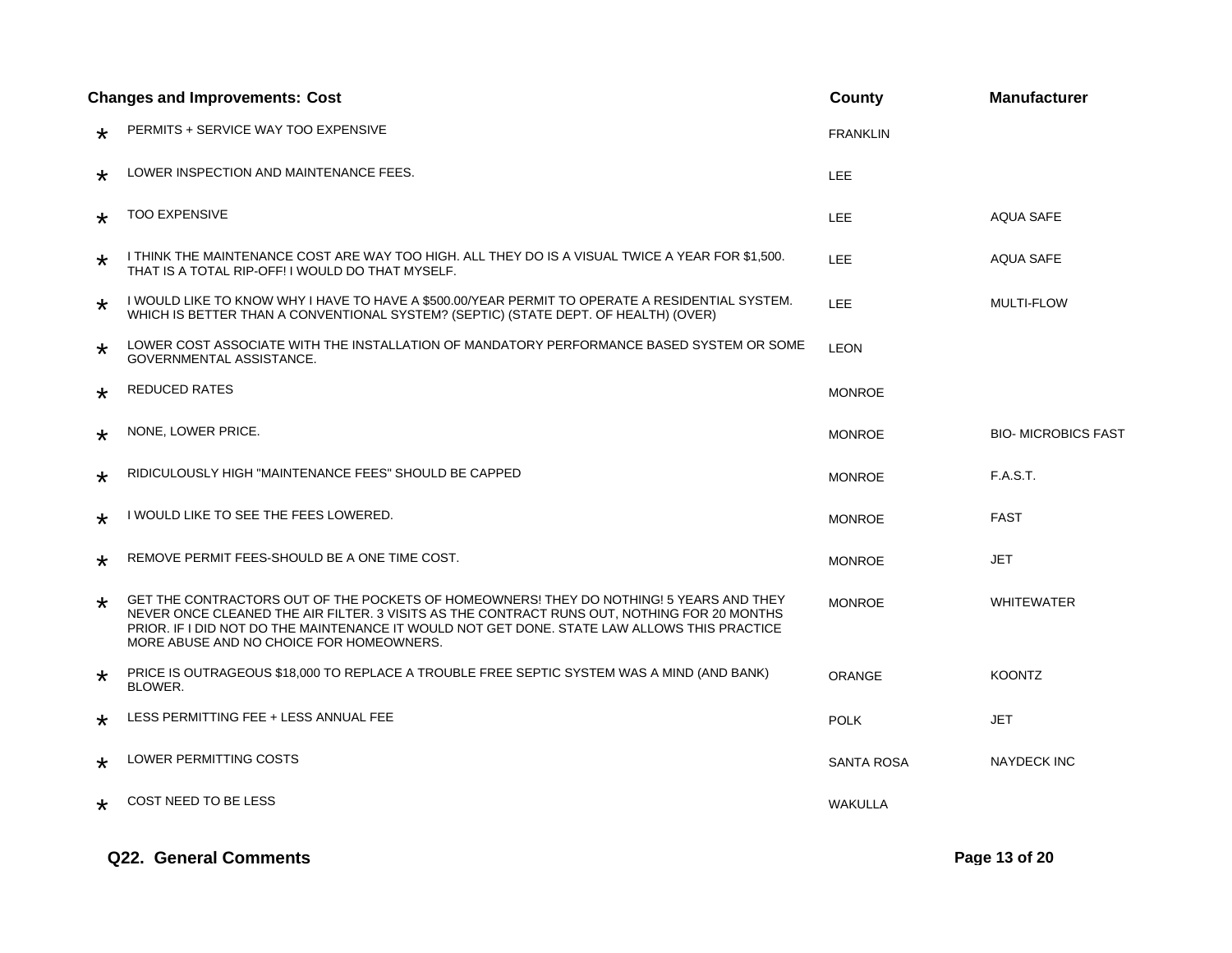|                      | <b>Changes and Improvements: Consumer Information/Education</b>                                                                                                                                                                                                                | County            | <b>Manufacturer</b> |
|----------------------|--------------------------------------------------------------------------------------------------------------------------------------------------------------------------------------------------------------------------------------------------------------------------------|-------------------|---------------------|
| $\star$              | WE PREFER SOMETHING BETTER AND EASY TO WORK WITH. BEFORE MAKING NEW REGULATIONS GIVE US A<br>NOTICE OF WHAT YOU WILL DO AND TELL US OF THE EXTRA MONEY                                                                                                                         | <b>BREVARD</b>    |                     |
| $\star$              | CHANGES IN COST OF MAINTENANCE/PERMITS INFORM HOMEOWNERS OF SYSTEM DURING HOME BUYING.                                                                                                                                                                                         | DUVAL             | <b>HOOT</b>         |
| $\ddot{\phantom{1}}$ | THE HEALTH DEPT. NEEDS MORE EDUCATION ON BEAUTY SALON DISPOSAL. I DO NOT FEEL IT IS MY PLACE<br>TO MAKE THEM UNDERSTAND OR SUPPLY THEM WITH DATA ON THE DILUTION OF THE PRODUCTS WE USE.                                                                                       | <b>ESCAMBIA</b>   |                     |
| $\star$              | I WISH SOMEONE WOULD HAVE GIVEN MOE UPFRONT INFO ON SYSTEM DID NOT KNOW I HAD TO PAY \$500<br>EVERY TWO YEARS FOR OPERATING PERMIT. THERE IS A PUMP/AERATOR THAT RUNS NON STOP, CAUSES<br>HIGHER ELECTRIC BILL. I DID NOT KNOW HOW MUCH MAINTENANCE WAS INVOLVED. VERY COSTLY. | <b>LEE</b>        | <b>HOOT</b>         |
| $\star$              | CENTRAL STATE CLEARING HOUSE FOR ALL AOSTDS FOR QUESTIONS, PERMITS AND FEES                                                                                                                                                                                                    | ORANGE            | HOOT MODEL H-600    |
| $\star$              | OFFER SMALL BUSINESS AND HOMEOWNER TRAINING                                                                                                                                                                                                                                    | <b>PALM BEACH</b> | <b>CHROMO GLASS</b> |
|                      | COUNTY WORKSHOPS, COUNTY HELP LINE                                                                                                                                                                                                                                             | <b>POLK</b>       | JET INC.            |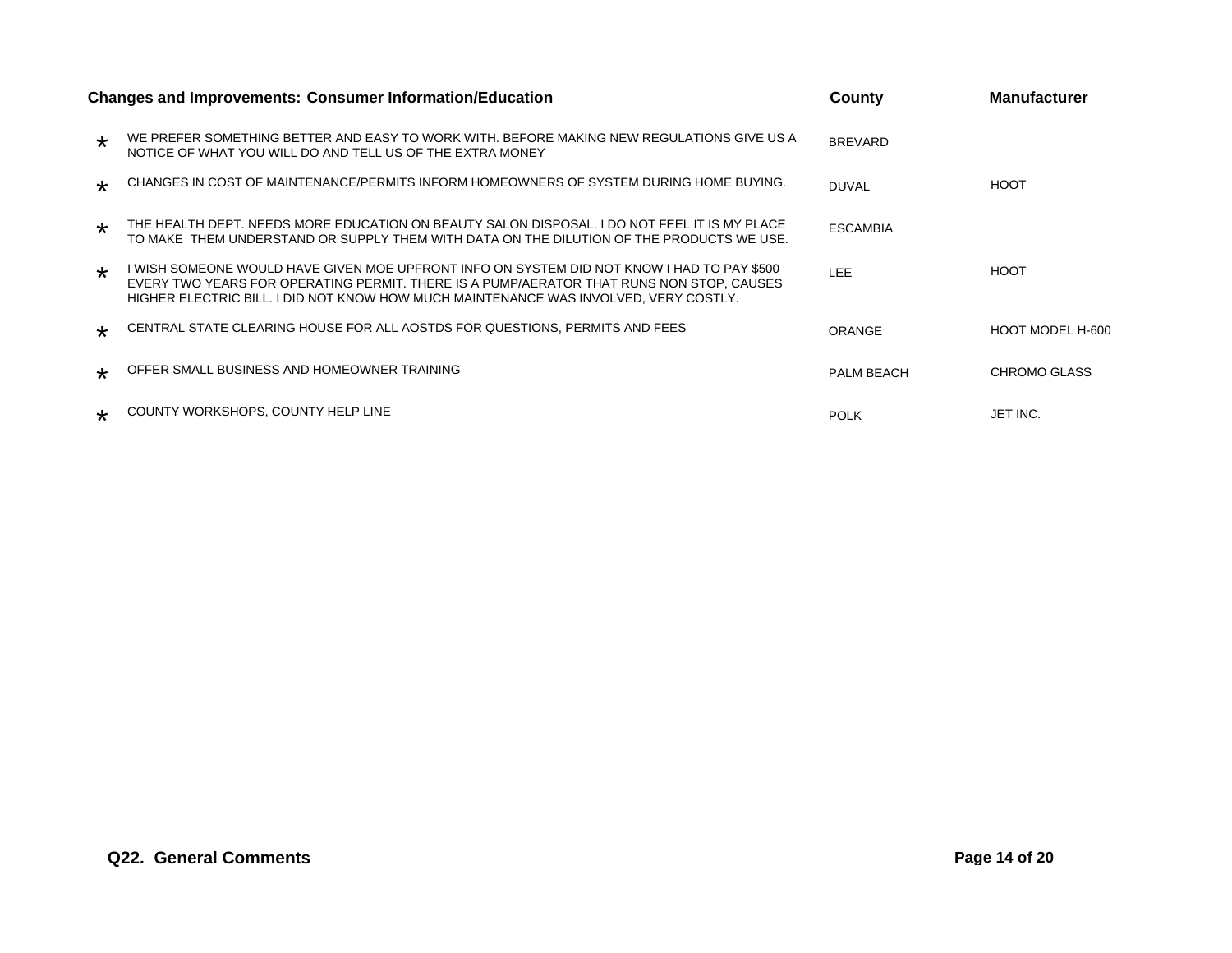|         | <b>Changes and Improvements: Owner System Maintenance</b>                                                                                                                                                                                                                                                                                                                                                                                                                                                                                                                                                                                                                                                                                                                                                                                                                                                                                                                                                                                                                                                                                                                                                                                                                                                                                                                                                                  | County           | <b>Manufacturer</b>       |
|---------|----------------------------------------------------------------------------------------------------------------------------------------------------------------------------------------------------------------------------------------------------------------------------------------------------------------------------------------------------------------------------------------------------------------------------------------------------------------------------------------------------------------------------------------------------------------------------------------------------------------------------------------------------------------------------------------------------------------------------------------------------------------------------------------------------------------------------------------------------------------------------------------------------------------------------------------------------------------------------------------------------------------------------------------------------------------------------------------------------------------------------------------------------------------------------------------------------------------------------------------------------------------------------------------------------------------------------------------------------------------------------------------------------------------------------|------------------|---------------------------|
| $\star$ | WOULD LIKE TO ELIMINATE MAINTENANCE CONTRACT AND MAINTAIN MY OWN SYSTEM.                                                                                                                                                                                                                                                                                                                                                                                                                                                                                                                                                                                                                                                                                                                                                                                                                                                                                                                                                                                                                                                                                                                                                                                                                                                                                                                                                   | <b>BREVARD</b>   | <b>HOOT AEROBIC SYSTE</b> |
| $\star$ | ALLOW ME TO BE CERTIFIED TO INSPECT WITH FOLLOW UP CHECK BY COUNTY OR STATE.                                                                                                                                                                                                                                                                                                                                                                                                                                                                                                                                                                                                                                                                                                                                                                                                                                                                                                                                                                                                                                                                                                                                                                                                                                                                                                                                               | <b>CHARLOTTE</b> |                           |
| $\star$ | I DON'T THINK I SHOULD HAVE TO PAY ANY LONGER FOR THE PERMIT. PERHAPS THE SYSTEM SHOULD BE<br>CHECKED BY A COMPANY OR I CHECKED IN QUESTION #21 UT SHOULD BE OK TO DO IT MYSELF!                                                                                                                                                                                                                                                                                                                                                                                                                                                                                                                                                                                                                                                                                                                                                                                                                                                                                                                                                                                                                                                                                                                                                                                                                                           | <b>CHARLOTTE</b> | <b>CLEARSTREAM</b>        |
| $\star$ | LET OWNERS MAINTAIN THEIR OWN SYSTEM.                                                                                                                                                                                                                                                                                                                                                                                                                                                                                                                                                                                                                                                                                                                                                                                                                                                                                                                                                                                                                                                                                                                                                                                                                                                                                                                                                                                      | <b>DUVAL</b>     | <b>HOOT</b>               |
| $\star$ | THE SYSTEM IS VERY NOISY. AEROBICS ARE NOT NECESSARY. QUIET PUMP IS AVAILABLE BUT NOT<br>SPECIFIED BY THE MANUFACTURER. PERMIT SHOULD NOT BE REQUIRED. AS AN OPERATOR SHOULD BE ABLE<br>TO PROVIDE FEEDBACK TO MANUFACTURER ABOUT OPERATION. SHOULD HAVE OPERATOR MANUAL/GUIDE<br>PROVIDED.                                                                                                                                                                                                                                                                                                                                                                                                                                                                                                                                                                                                                                                                                                                                                                                                                                                                                                                                                                                                                                                                                                                                | <b>FLAGLER</b>   |                           |
| $\star$ | <b>SELF MAINTENANCE</b>                                                                                                                                                                                                                                                                                                                                                                                                                                                                                                                                                                                                                                                                                                                                                                                                                                                                                                                                                                                                                                                                                                                                                                                                                                                                                                                                                                                                    | LEVY             | <b>CLEARSTREAM</b>        |
| $\star$ | I FEEL THAT YOU SHOULD LET THE HOMEOWNERS MAINTAIN THERE OWN SYSTEMS WITH A YEARLY<br>INSPECTION BY THE HEALTH DEPARTMENT. THAT WOULD JUSTIFY \$100.00 FEE WE PAY THE HEALTH DEPT. IT<br>SHOULD BE \$25.00. WE PAY AN ABSORBING FEE OF \$30.00+\$100.00 A YEAR FOR THE HEALTH DEPT. TO<br>MAINTENANCE COMPANIES FOR DOING NOTHING. YOU GET NOTHING FOR A LOT OF YOUR MONEY. IF<br>SOMETHING BREAKS, THEY GORGE YOU FOR THE REPAIR BECAUSE THEY KNOW THAT THEY GOT YOU. THIS<br>IS A LOT OF MONEY FOR US RETIRED FOLKS. I WAS ABLE TO CHANGE FROM 3RD GENERATION TO PINEWOOD<br>WASTEWATER TO SAVE MONEY BUT NOW I JUST GOT A LETTER SAYING THAT THEY SOLD OUT 3RD<br>GENERATION. THERE IS NO COMPETITION TO THE LOWER KEYS WHICH IS WHY WE GET GORGED. SOMEONE<br>NEEDS TO GET THESE PRICES LOWED FOR US HOMEOWNERS.<br>MY AEROBIC TREATMENT SYSTEM WAS INSTALLED 15 YEARS AGO AND I NEVER HAD A PROBLEM WITH IT<br>BECAUSE I DO ALL THE MAINTENANCE ON IT MYSELF. THE AERATOR PUMP IS STILL THE ORIGINAL ONE<br>INSTALLED WHEN PURCHASED, OVER THE 15YRS I WAS FORCED TO PAY FOR HIGH MAINTENANCE<br>CONTRACTS TO COMPANIES WHO DID NOTHING BUT COLLECT THE MONEY. I'VE EVEN HEARD THAT DURING<br>INSPECTIONS, THE COMPANIES WOULD DESTROY A MAJOR COMPONENT OF THE AEROBIC TREATMENT<br>SYSTEM JUST TO GENERATE MONEY ON THESE OVERPRICED SYSTEM PARTS. I DON'T PERMIT ANYONE TO<br>INSPECT MY SYSTEM UNLESS IM PRESENT. | <b>MONROE</b>    | <b>MULTI FLO</b>          |
| $\star$ | Q12: COMMENT: INSPECT/CLEAR IN LINE FILTER. I WOULD LIKE TO BE ALLOWED TO MAINTAIN MY SYSTEM<br>MYSELF, MAINTAIN PERMIT INSTEAD OF BEING TIED TO A CERTIFIED MAINTENANCE COMPANY.                                                                                                                                                                                                                                                                                                                                                                                                                                                                                                                                                                                                                                                                                                                                                                                                                                                                                                                                                                                                                                                                                                                                                                                                                                          | ORANGE           |                           |
| $\star$ | I KNOW MORE ABOUT SYSTEM THAN PEOPLE SERVICING OR COUNTY AND HAD TO TEACH THEM HOW IT<br>OPERATES. I THINK AFTER 12 YEARS I SHOULD NOT HAVE TO PAY A MAINTENANCE ENTITY.                                                                                                                                                                                                                                                                                                                                                                                                                                                                                                                                                                                                                                                                                                                                                                                                                                                                                                                                                                                                                                                                                                                                                                                                                                                   | <b>OSCEOLA</b>   | <b>MULTI-FLOW</b>         |
| $\star$ | I SHOULD BE ABLE TO MAINTAIN THIS SYSTEM AS I KNOW MORE ABOUT IT NOW THEN THE INSTALLERS DID.<br>THE ALARM IS LOCAL AND AS SOON AS IT GOES OFF I AM TROUBLE SHOOTING. NOW MOST BUGS CAUSED BY<br>THE INSTALLER HAVE BEEN FIXED BY ME AND THE SYSTEM HAS BEEN WORKING.                                                                                                                                                                                                                                                                                                                                                                                                                                                                                                                                                                                                                                                                                                                                                                                                                                                                                                                                                                                                                                                                                                                                                      | PALM BEACH       | <b>ENVIROTEK</b>          |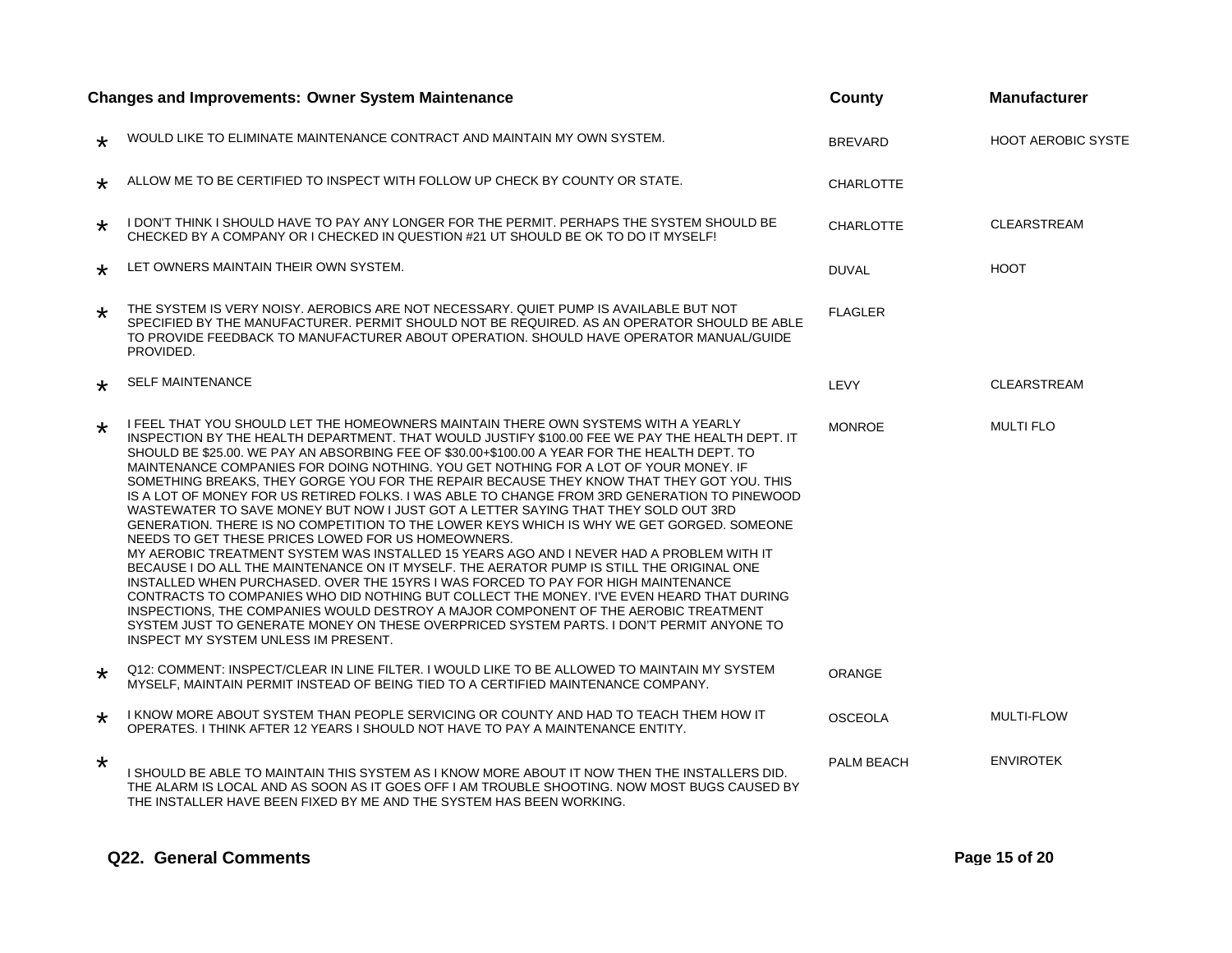|         | <b>Changes and Improvements: Owner System Maintenance</b>                                                                             | County          | <b>Manufacturer</b>      |
|---------|---------------------------------------------------------------------------------------------------------------------------------------|-----------------|--------------------------|
| $\star$ | PAYING A YEARLY \$100 PERMIT FEE TO THE HEALTH DEPT. IS RIDICULOUS. I SHOULD BE ALLOWED TO<br>SERVICE MY OWN SYSTEM.                  | <b>SEMINOLE</b> | HOOTS                    |
| $\star$ | LET RESIDENTS INSPECT THEIR OWN SYSTEMS LIKE THEY DO IN TEXAS. BI-ANNUAL INSPECTIONS COST TOO<br>MUCH ESPECIALLY FOR SINGLE FAMILIES. | ST JOHNS        | <b>HOOT SYSTEMS, LLC</b> |
|         | I SHOULD BE ABLE TO DO INSPECTIONS IF I WANT TO.                                                                                      | <b>VOLUSIA</b>  | HOOTE H-600              |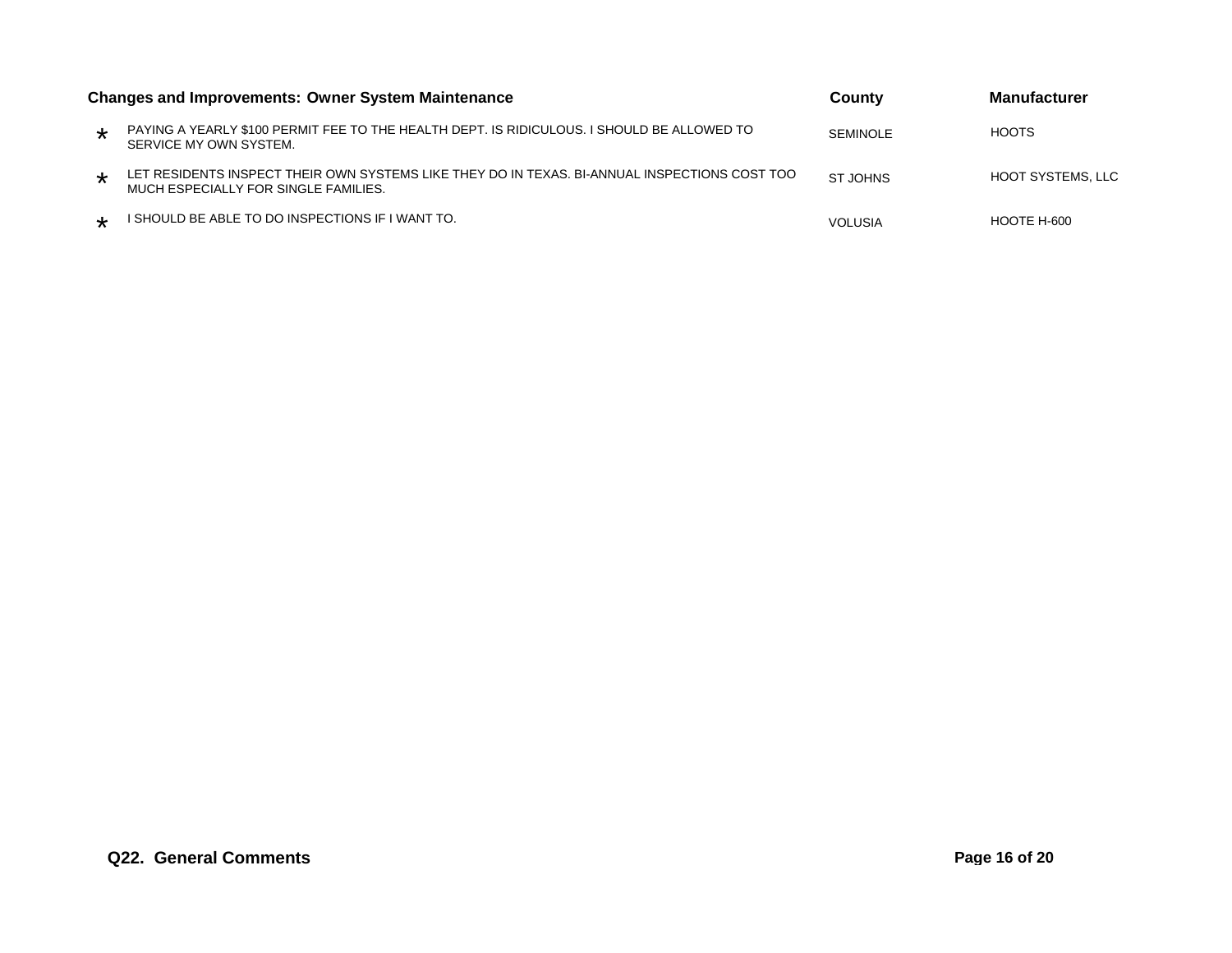|         | <b>Changes and Improvements: Satisfied</b>                                                                   | County         | <b>Manufacturer</b> |
|---------|--------------------------------------------------------------------------------------------------------------|----------------|---------------------|
| $\star$ | SYSTEM HAS E.P.A. PERMIT AND MAINTENANCE CONTRACT (WORKS FOR ME)                                             | <b>BREVARD</b> | <b>MULTI-FLO</b>    |
| $\star$ | EVERYTHING IS OK                                                                                             | <b>CITRUS</b>  |                     |
| $\star$ | MY SYSTEM HAS WORKED QUITE WELL AND THE SERVICE PROVIDER HAS BEEN ADEQUATE.                                  | <b>DUVAL</b>   |                     |
| $\star$ | SO FAR THE SYSTEM IS DOING LUST FINE. I AM AFRAID THAT AS SOON AS IT GETS OLDER , PROBLEMS MIGHT<br>DEVELOP. | LEE            | <b>HOOT</b>         |
| $\star$ | NO COMPLAINTS CURRENT METHOD IS GOOD                                                                         | <b>MONROE</b>  |                     |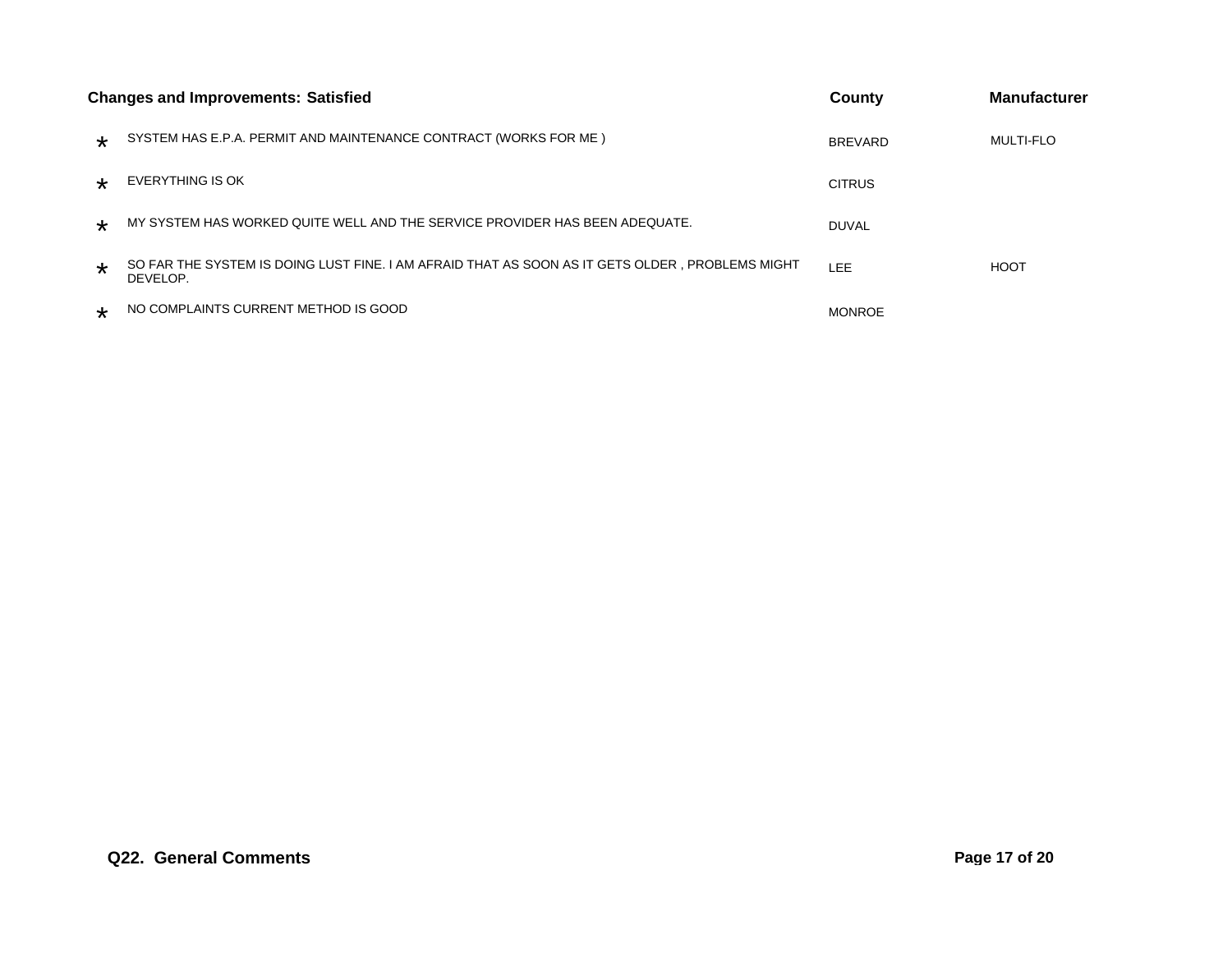|         | <b>Changes and Improvements: Sewer</b>                                                                                                                                                                                                       | County           | <b>Manufacturer</b>      |
|---------|----------------------------------------------------------------------------------------------------------------------------------------------------------------------------------------------------------------------------------------------|------------------|--------------------------|
| $\star$ | I WOULD LIKE TO SEE SEWAGE SYSTEMS OBSOLETE AND ALL RESIDENTS IN MY AREA CONNECTED TO THE<br><b>COUNTY SEWER SYSTEM</b>                                                                                                                      | <b>BREVARD</b>   |                          |
| $\star$ | PUT IN REASONABLE RATE CITY SEWER.                                                                                                                                                                                                           | <b>BREVARD</b>   | AQUA KLEAR ATU PUM       |
| $\star$ | THE SYSTEM WORKS BUT IS VERY COSTLY, SMELLS AT TIMES. WOULD BE CHEAPER TO CONNECT TO CITY<br>AND COSMETICALLY WOULD LOOK BETTER. ALSO, BEING ON THE WATER WOULD BE MORE ENVIRO-FRIENDLY.                                                     | <b>CHARLOTTE</b> |                          |
| $\star$ | WE WOULD LIKE TO BE HOOKED UP TO SEWER.                                                                                                                                                                                                      | <b>CHARLOTTE</b> |                          |
| $\star$ | I WANT A COUNTY SEWER HOOKUP- I'M ACROSS THE STREET FROM NEW SCHOOL- WHAT ARE THEY USING?                                                                                                                                                    | <b>CHARLOTTE</b> | <b>CAJUN AIR</b>         |
| $\star$ | WE WOULD RATHER HAVE CITY WATER AND SEWER                                                                                                                                                                                                    | <b>CHARLOTTE</b> | <b>CLEARSTREAM WASTE</b> |
| $\star$ | ALLOW US TO KEEP IT AND NOT FORCE US TO HOOK UP THE CITY SEWER                                                                                                                                                                               | <b>COLLIER</b>   |                          |
| $\star$ | WHEN POSSIBLE, EVERYONE SHOULD BE OFF SEPTIC AND ON SEWER.                                                                                                                                                                                   | <b>COLLIER</b>   |                          |
| $\star$ | MARCO ISLAND BY LAW GIVES US ONLY 8 MORE YEARS UNTIL MANDATORY HOOKUP IS REQUIRED TO CITY<br><b>SEWERS</b>                                                                                                                                   | <b>COLLIER</b>   | <b>MULTIFLO</b>          |
| $\star$ | WHY AREN'T WE ON CITY SEWER? (NO LINE AVAILABLE) I AM NOT SURE I WOULD BUY THIS SYSTEMS AGAIN.                                                                                                                                               | <b>LEE</b>       | <b>ECO-FLO TREATMENT</b> |
| $\star$ | WOULD PREFER SEWER SYSTEM HOOK-UP IF THIS IMPROVES WATER QUALITY GENERALLY IN THE KEYS.                                                                                                                                                      | <b>MONROE</b>    |                          |
| $\star$ | THAT WE CAN KEEP OUR SYSTEM WITHOUT CONNECTING TO THE COUNTY SEWER THAT WE WILL HAVE TO<br>PAY \$15,000 TO CONNECT TO. MAYBE I WILL LIVE LONG ENOUGH FOR MONROE COUNTY TO GET THIS GOING.                                                    | <b>MONROE</b>    |                          |
| $\star$ | ABOUT TO HOOK UP TO SEWER.                                                                                                                                                                                                                   | <b>MONROE</b>    |                          |
| $\star$ | LET WORKING SYSTEMS AT HOMEOWNERS STAY INTACT. DO NOT FORCE SWITCH TO SEWERS.                                                                                                                                                                | <b>MONROE</b>    |                          |
| $\star$ | OUR PUBLIC SEWER SYSTEM WILL BE IN 8 MONTHS AND WE CAN GET RID OF THE AEROBIC SYSTEM.                                                                                                                                                        | <b>MONROE</b>    | AQUA KLEAR               |
| $\star$ | SINCE MONROE WAS MANDATED FOR CENTRAL SEWER THE EXPENSIVE AEROBIC SYSTEM WAS DESTROYED<br>IT SHOULD HAVE BEEN ALLOWED TO CONTINUE USE IF YOU EXPAND ONSITE TO OTHER COUNTIES THOSE<br>RESIDENTS WILL EVENTUALLY FACE DOUBLE THE EXPENSE ALSO | <b>MONROE</b>    | <b>JET</b>               |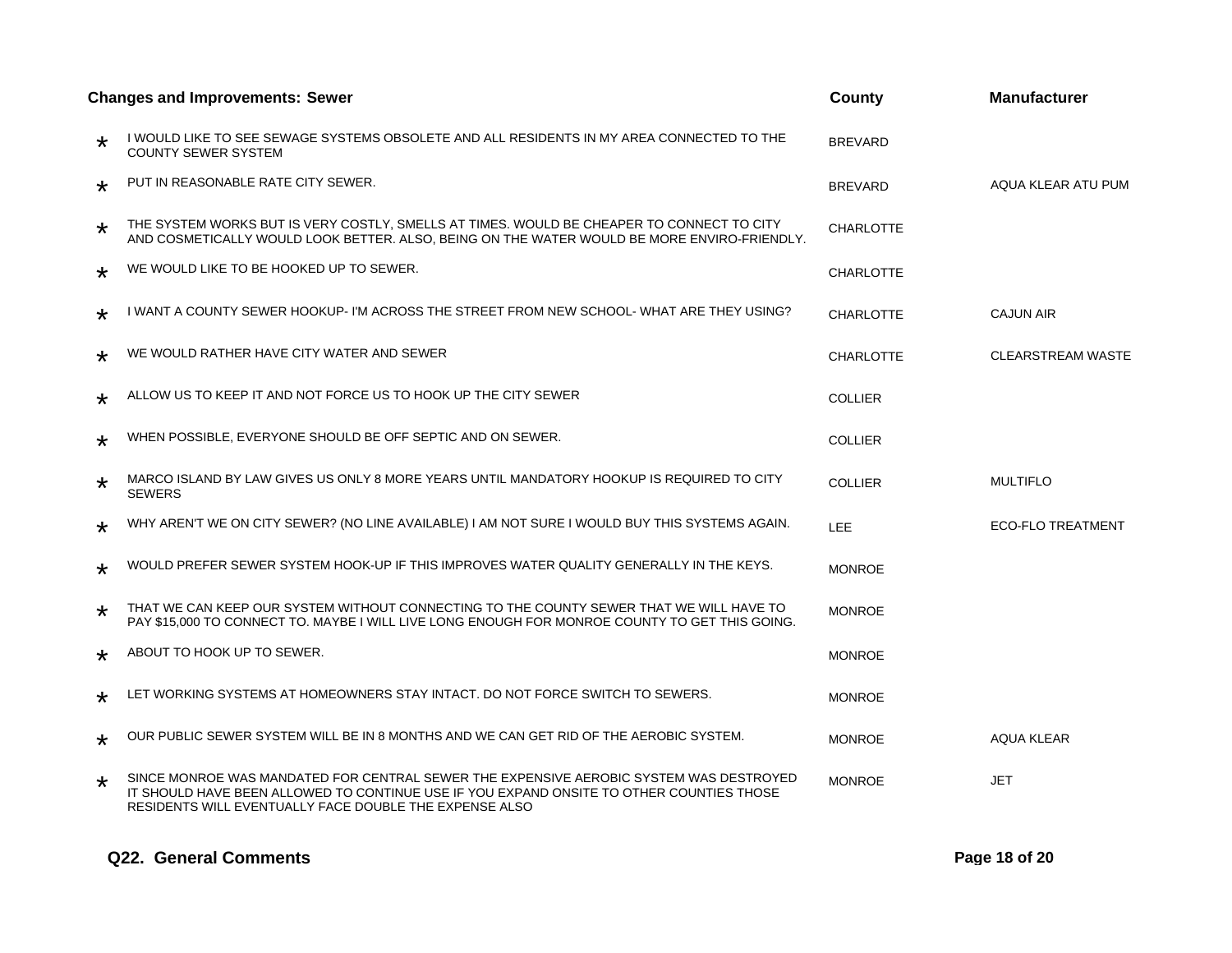|                      | Changes and Improvements: Sewer                                                                                                                                                                                                              | County         | <b>Manufacturer</b> |
|----------------------|----------------------------------------------------------------------------------------------------------------------------------------------------------------------------------------------------------------------------------------------|----------------|---------------------|
| $\star$              | THE KEYS WE ARE UNDER UNREALISTIC MANDATE TO CENTRALIZE SEWERS. I HOPE MU SYSTEM WILL<br>REMAIN LEGAL UNTIL COUNTY GETS ITS ACT TOGETHER. WOULDN'T WE GET MORE BANG FOR MILLIONS OF<br>AND UPGRADING. WHERE POPULATION IS DENSE - I.E. MIAMI | <b>MONROE</b>  | JET INC             |
| $\star$              | I WOULD RATHER BE HOOKED UP TO A COUNTY SEWER SYSTEM.                                                                                                                                                                                        | <b>MONROE</b>  | <b>MULTIFLOW</b>    |
| $\ddot{\phantom{1}}$ | PROVIDE MORE MUNICIPAL SEWAGE SYSTEMS                                                                                                                                                                                                        | SANTA ROSA     | CLEARSTREAM         |
| $\star$              | NEED OTHER COMPANIES TO CHOOSE FROM AND MORE OPTION TO LOWER COSTS. PRIOR HOME OWNED<br>HAD CITY SEWER WHICH WAS LESS COSTLY AND LESS MAINT. REQUIRED.                                                                                       | <b>VOLUSIA</b> | HYDRO-ACTION        |
| $\star$              | WE WANT CITY SEWAGE                                                                                                                                                                                                                          | WAKULLA        | HOOT                |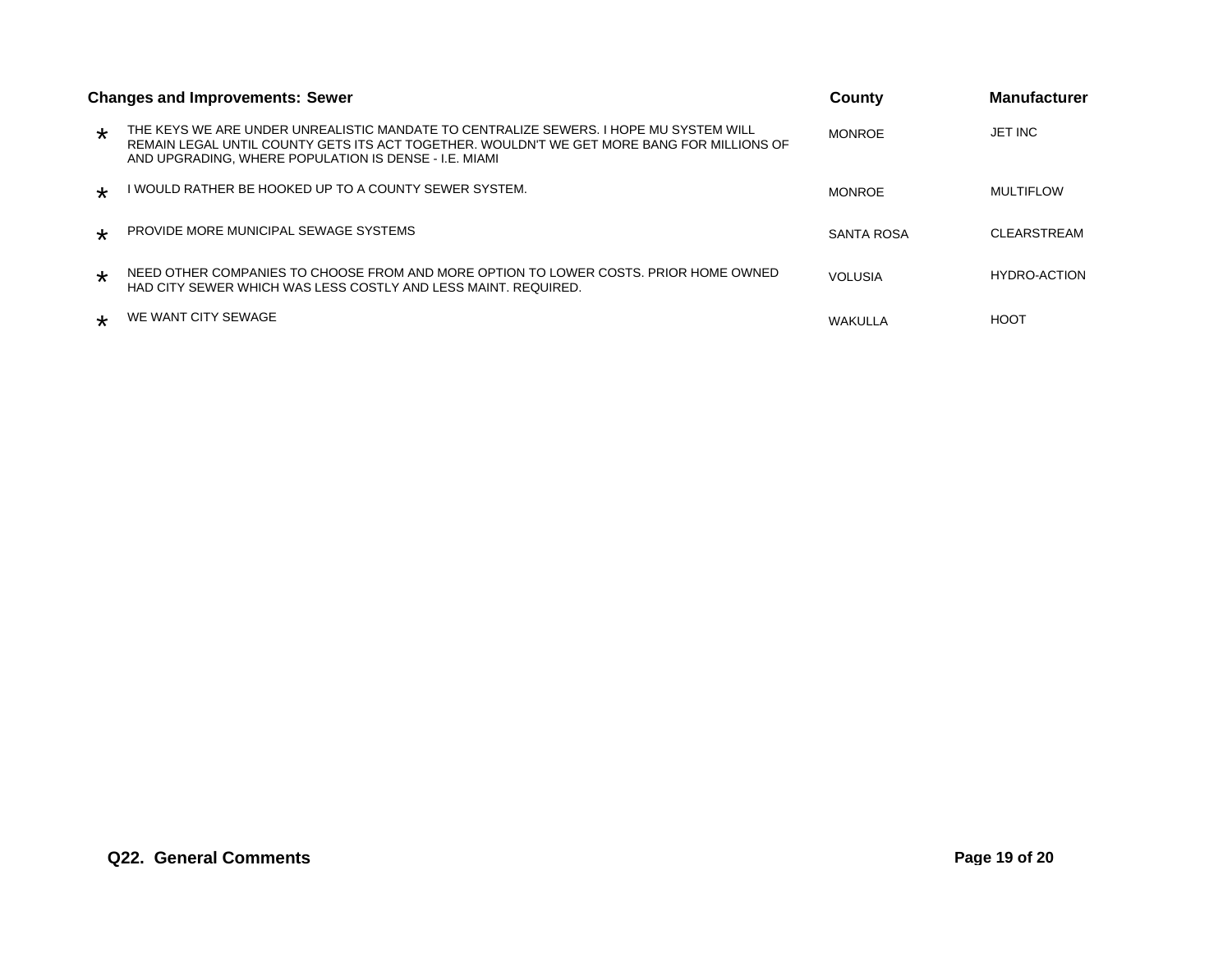|         | <b>Changes and Improvements: Other</b>                                                                                                                                                                                                                                                                                                                | County              | <b>Manufacturer</b>     |
|---------|-------------------------------------------------------------------------------------------------------------------------------------------------------------------------------------------------------------------------------------------------------------------------------------------------------------------------------------------------------|---------------------|-------------------------|
| ∗       | HAVE SYSTEM INSTALLED IN BACK YARD. MINE IS IN FRONT YARD AND LOOKS DEGRADING AND CHEAPS THE<br>FRONT YARD.                                                                                                                                                                                                                                           | <b>BREVARD</b>      |                         |
| $\star$ | REMOVE ALL PARKED BOATS FROM GOODLAND BAY. THE BOATS ARE NOT HOOKED UP TO ANYTHING BUT<br>GOODLAND BAY. I KNOW NOT YOUR JOB, BUT YOU ASKED.                                                                                                                                                                                                           | <b>COLLIER</b>      | <b>HOOT</b>             |
| $\star$ | USE ORIGINAL PLANS                                                                                                                                                                                                                                                                                                                                    | <b>DIXIE</b>        | <b>EARTHTECH</b>        |
| $\star$ | NONE. I THINK THE NO-MOUND SYSTEM IS A "CROCK OF S*," BUT IT KEPT ME FROM HAVING A 4FT MOUND IN<br>THE YARD.                                                                                                                                                                                                                                          | <b>HILLSBOROUGH</b> | NO-MOUND                |
| $\star$ | IT WAS FAIRLY EASY IF I REMEMBER CORRECTLY                                                                                                                                                                                                                                                                                                            | LEE                 |                         |
| $\star$ | ALL NEW DEVELOPMENT INCLUDE UNDERGROUND UTILITIES EXTEND OWNED SYSTEMS TO ALL DEVELOPED<br>AREAS                                                                                                                                                                                                                                                      | LEE                 |                         |
| $\star$ | NEIGHBORHOOD SCALE SYSTEMS INSTEAD OF INDIVIDUAL                                                                                                                                                                                                                                                                                                      | <b>MONROE</b>       |                         |
| $\star$ | NEW WASTE WATER SYSTEM BEING INSTALLED NOW.                                                                                                                                                                                                                                                                                                           | <b>MONROE</b>       |                         |
| $\star$ | I HAD TO BUY A SEPTIC CREDIT TO BUILD ON MY OWN LAND. IT COST ME \$14,000.00. I WANT THAT BACK SO I<br>CAN PUT IT TO GOOD USE ON MY SYSTEM.                                                                                                                                                                                                           | <b>MONROE</b>       |                         |
| $\star$ | STOP THE CORRUPTION THE ONLY SYSTEM ALLOWED IS THE FAST SYSTEM                                                                                                                                                                                                                                                                                        | <b>MONROE</b>       | FA\$T                   |
| $\star$ | THIS NEW VACUUM SYSTEM IS ALREADY PREPOSED 'NOT TO WORK' IT WILL BACK UP INSIDE PEOPLES<br>HOMES. HORRORS!!! THE PEOPLE OF THE KEYS ARE CAPABLE OF TAKING CARE OF THEMSELVES + NO<br>LONGER NEED TO BE ON AREA OF STATE CRITICAL CONCERN. THAT WAS SUPPOSE TO BE ONLY FOR 2YRS<br>NOT FOR 30YRS. THIS HAPPENED ABOUT 1976. LET US FEND FOR OURSELVES. | <b>MONROE</b>       | <b>MIGTHY MAC SEARS</b> |
| $\star$ | BETTER DRAINAGE IN RURAL AREAS FOR STORM WATERS                                                                                                                                                                                                                                                                                                       | <b>SEMINOLE</b>     | <b>HOOT</b>             |
| $\star$ | OPERATING COSTS IS ABOUT 25-30 DOLLARS A MONTH. I WOULD LIKE TO SEE IF SOLAR PANELS CAN BE USED<br>"TOTALLY SELF CONTAINED"                                                                                                                                                                                                                           | <b>WAKULLA</b>      |                         |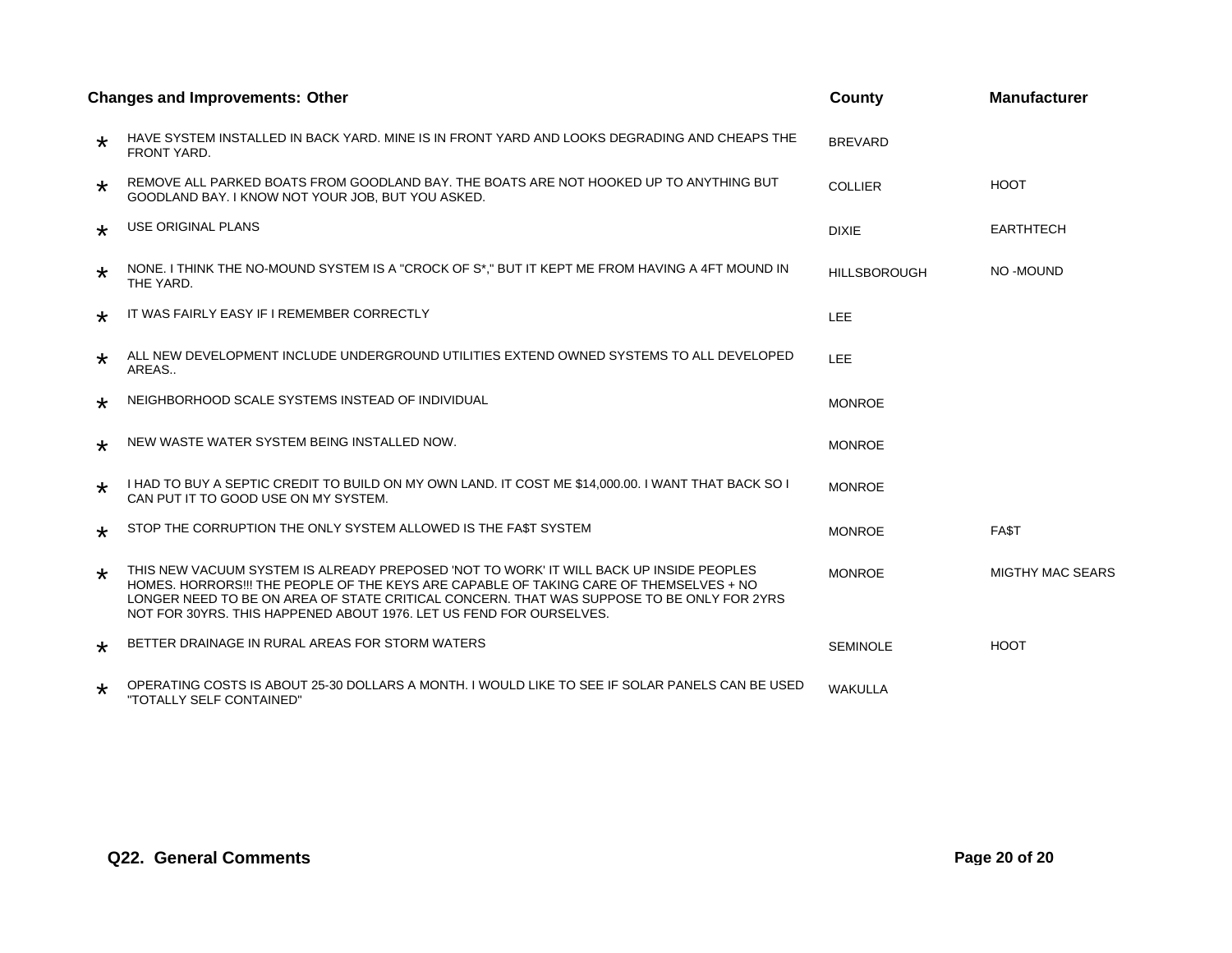**USER PERCEPTIONS OF ADVANCED ONSITE SEWAGE TREATMENT AND DISPOSAL SYSTEMS (OSTDS) IN FLORIDA FLORIDA DEPARTMENT OF HEALTH** 

**SURVEY RESULTS**

# **Owners and Users**

# **Crosstabulations**

**FSU Survey Research Laboratory College of Social Science Data Center Florida State University**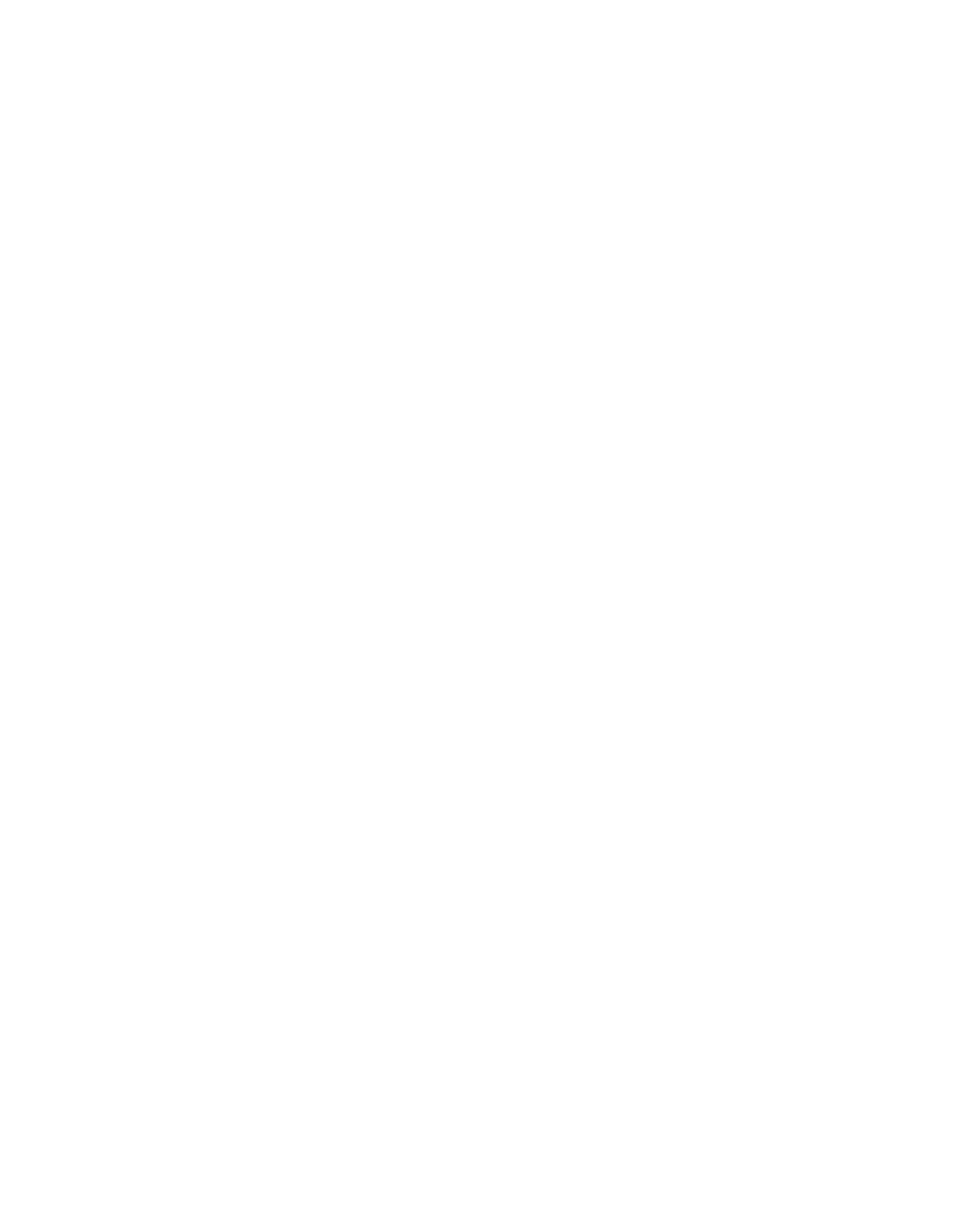### **Cross-Tab Analysis-Owners/Users Survey**

| Table #        | <b>Question 1</b>                    | by | <b>Question 2</b>                    |
|----------------|--------------------------------------|----|--------------------------------------|
| 1              | Q1 (type of system)                  |    | Actual dataset of type of system     |
| $\overline{2}$ | Q3 (age of system)                   |    | Q4 (problems over past year)         |
| $\overline{3}$ | Q3 (age of system)                   |    | Q9 (overall satisfaction)            |
| $\overline{4}$ | Q4 (problems over past year)         |    | Large vs. small county*              |
| 5              | Q4 (problems over past year)         |    | Q9 (overall satisfaction)            |
| 6              | Q4 (problems over past year)         |    | Commercial vs residential            |
| $\overline{7}$ | Q9 (overall satisfaction)            |    | Actual dataset of type of system     |
| 8              | Q9 (overall satisfaction)            |    | County                               |
| 9              | Q9 (overall satisfaction)            |    | Commercial vs. residential           |
| 10             | Q23c (Full-time / seasonal)          |    | Q4 (problems over past year)         |
| 11             | Q23c (Full-time / seasonal)          |    | Q9 (overall satisfaction)            |
| 12             | Q8 (how satisfied with the way       |    | Q7 (who fixes problem)               |
|                | problems are handled)                |    |                                      |
| 13             | Q9 (overall satisfaction)            |    | Q11 (stay on advance or go to sewer) |
| 14             | Q12 (inspect your own system)        |    | Q9 (overall satisfaction)            |
| 15a;15b        | Q14 (informed of results of          |    | Large vs. small county*              |
|                | inspections)                         |    |                                      |
| 16             | Q18a (cost of operating permits and  |    | Q9 (overall satisfaction)            |
|                | maintenance contract)                |    |                                      |
| 17             | Q18b (cost of repairs not covered by |    | Q9 (overall satisfaction)            |
|                | contract)                            |    |                                      |
| $18a -$        | Q19 (satisfaction with maintenance   |    | Q20 (what will be done when current  |
| 18d            | entity)                              |    | agreement expires)                   |
| 19             | Q23d (how many people use the        |    | Q4 (problems over past year)         |
|                | system)                              |    |                                      |
| 20             | Q23f (level of education)            |    | Q9 (overall satisfaction)            |

 $*$  Large county = Monroe, Brevard, and Charlotte; Small county = all the others

## **Cross-Tab Analysis Owners/Users and Regulators Survey Results**

| <b>Table</b><br># | <b>Question 1</b>                                                                                                                 |        | <b>Question 2</b>                                              |
|-------------------|-----------------------------------------------------------------------------------------------------------------------------------|--------|----------------------------------------------------------------|
| 21                | REGQ17a and 17b. (# systems required<br>compliance enforcement and % of these<br>systems needing multiple enforcement<br>efforts) | County | HOQ9 (owner/user overall satisfaction with<br>advanced system) |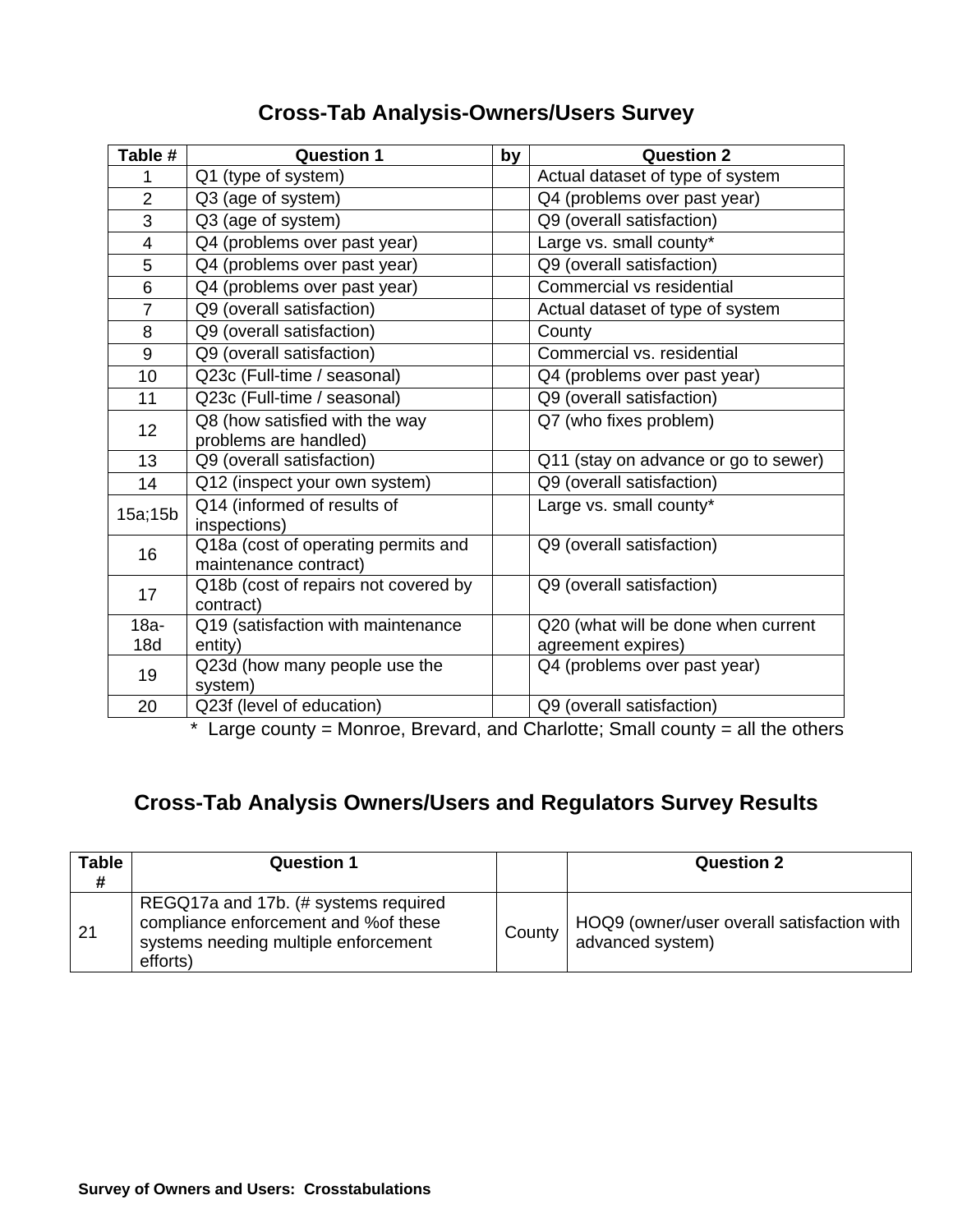#### **Respondent Identification of Aerobic Treatment Units and Performance Based Treatment Systems Matches the DOH Dataset in a Majority of Cases.**

| #1<br>What type of system do you have?<br>Q 1 |             |           |             |                   |            |          |               |                 |               |           |
|-----------------------------------------------|-------------|-----------|-------------|-------------------|------------|----------|---------------|-----------------|---------------|-----------|
|                                               |             | ATU       | <b>PBTS</b> | Sand or<br>Gravel | Innovative | Other    | No.<br>System | Not<br>Advanced | Don't<br>Know | Total     |
|                                               |             | $N = 516$ | $N = 49$    | $N=10$            | $N=8$      | $N = 21$ | $N=2$         | $N=1$           | $N = 48$      | $N = 655$ |
| Type of                                       | ATU         | 78%       | 20%         | 70%               | 0%         | 43%      | 50%           | 0%              | 44%           | 69%       |
| septic system<br>(Actual Data                 | Innovative  | $1\%$     | 0%          | 20%               | 0%         | 5%       | 0%            | $0\%$           | 15%           | 2%        |
| Set)                                          | <b>PBTS</b> | 22%       | 80%         | 10%               | 100%       | 52%      | 50%           | 100%            | 42%           | 29%       |
|                                               |             | 100%      | 100%        | 100%              | 100%       | 100%     | 100%          | 100%            | 100%          | 100%      |

The small number of responses for some system types limits comparison across these groups, however, in most cases, respondents' system identification matched the Department of Health dataset for both Aerobic Treatment Units (78%) and Performance Based Treatment Systems (80%).

#### **The Frequency of System Problems is Similar for Systems of Different Ages**

| #2<br>Q 3 When was your system installed? |                  |           |                     |                 |                  |                |               |           |
|-------------------------------------------|------------------|-----------|---------------------|-----------------|------------------|----------------|---------------|-----------|
|                                           |                  | past year | $2$ to $3$<br>years | 4 to 5<br>years | 6 to 10<br>years | $10+$<br>years | Don't<br>know | Total     |
|                                           |                  | $N=29$    | $N = 183$           | $N = 152$       | $N = 153$        | $N = 94$       | $N = 18$      | $N = 629$ |
| Q 4: Times experienced                    | Never            | 62%       | 51%                 | 57%             | 57%              | 52%            | 44%           | 54%       |
| system problems in<br><b>PAST YEAR</b>    | Once or<br>Twice | 28%       | 32%                 | 33%             | 31%              | 40%            | 33%           | 33%       |
|                                           | Several<br>Times | 7%        | 14%                 | 11%             | 10%              | 7%             | 22%           | 11%       |
|                                           | Weekly           | 3%        | 2%                  | $0\%$           | 2%               | 0%             | $0\%$         | 1%        |
|                                           |                  | 100.0%    | 100.0%              | 100.0%          | 100.0%           | 100.0%         | 100.0%        | 100.0%    |

The small number of responses for some of the installation times limits comparison across these groups, however the pattern is similar. With the exception of those respondents who indicated they do not know when their system was installed, at least a majority in each group reported they had "Never" experienced system problems in the past year. Among the twenty-nine respondents with a system installed in the past year, two-thirds (62%) said their system had "Never" had a problem. About a third in each group said "Once or Twice." The percentage of owners/users who reported they had experienced problems "Several Times" ranged across the different installation times from seven percent to fourteen percent. The percentage for "Weekly" problems ranged from zero to three percent.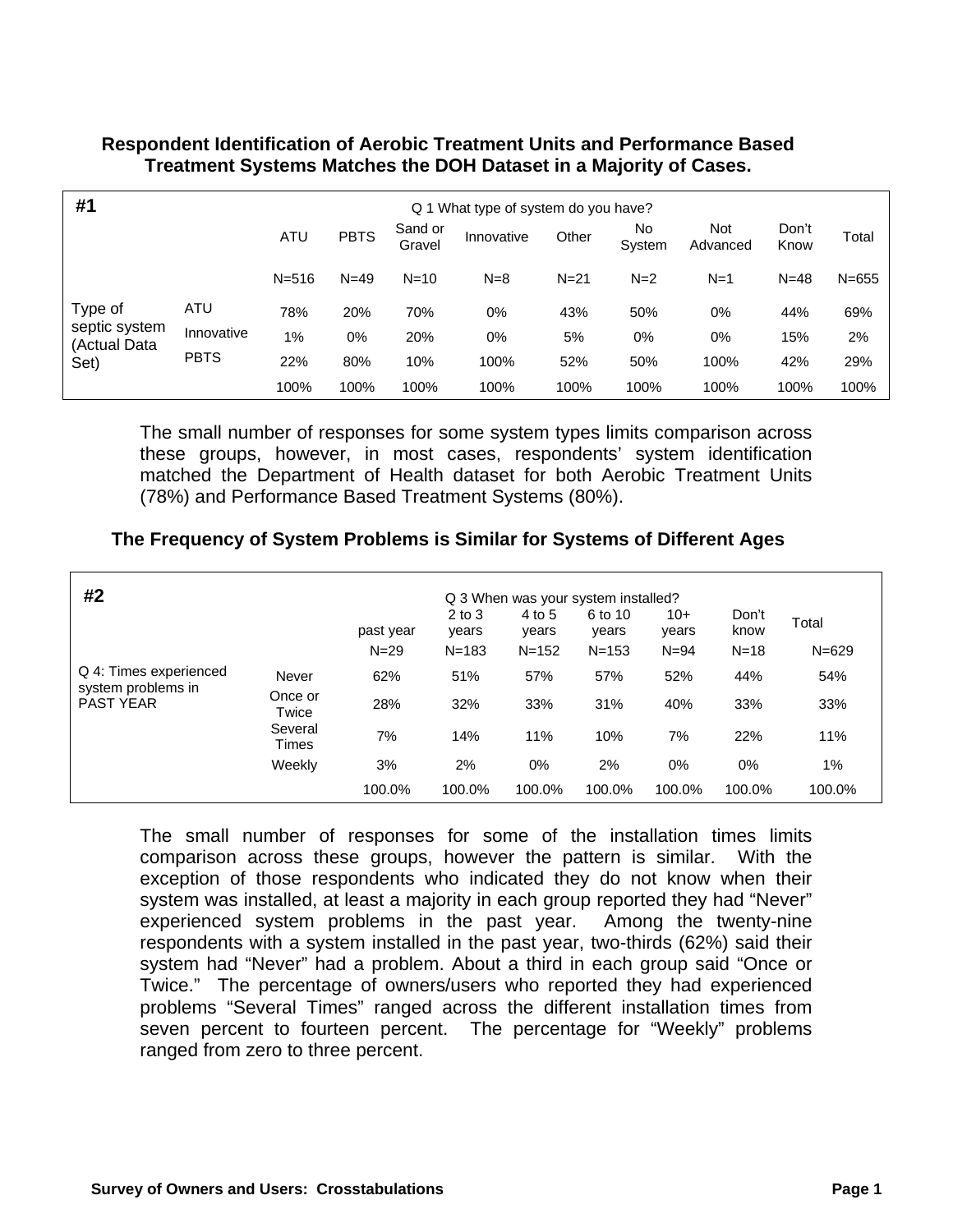| #3                               | Q 3: When was your system installed? |              |            |           |           |          |               |           |
|----------------------------------|--------------------------------------|--------------|------------|-----------|-----------|----------|---------------|-----------|
|                                  |                                      | Past<br>Year | $2$ to $3$ | 4 to 5    | 6 to 10   | $10+$    | Don't<br>know | Total     |
|                                  |                                      | $N = 28$     | $N = 187$  | $N = 154$ | $N = 151$ | $N = 96$ | $N = 16$      | $N = 632$ |
| Q 9 Overall<br>satisfaction with | Verv<br>Satisfied                    | 46%          | 36%        | 36%       | 38%       | 45%      | 6%            | 38%       |
| system                           | Satisfied<br>Dissatisfied            | 39%          | 40%        | 45%       | 42%       | 36%      | 69%           | 42%       |
|                                  |                                      | 7%           | 10%        | 9%        | 12%       | 13%      | 13%           | 11%       |
|                                  | Very<br><b>Dissatisfied</b>          | 7%           | 14%        | 10%       | 8%        | 6%       | 13%           | 10%       |
| Total                            |                                      | 100.0%       | 100.0%     | 100.0%    | 100.0%    | 100.0%   | 100.0%        | 100.0%    |

#### **The satisfaction rate for systems installed more than ten years ago is similar to the rate for newer systems**.

The twenty-eight systems installed within the past year had the highest satisfaction rate with eighty-five percent of owners/users reporting they were "Very Satisfied" or "Satisfied." However the small number of systems in this group limits comparison with other groups. The pattern for the other groups suggests that owners/users of older systems are at least as satisfied as those with systems installed more recently. Seventy-six percent of owners/users of systems installed "2 to 3 years ago" reported they are "Very Satisfied" or "Satisfied" with their system, while the rate for those with systems installed four to ten or more years ago was at least eighty percent.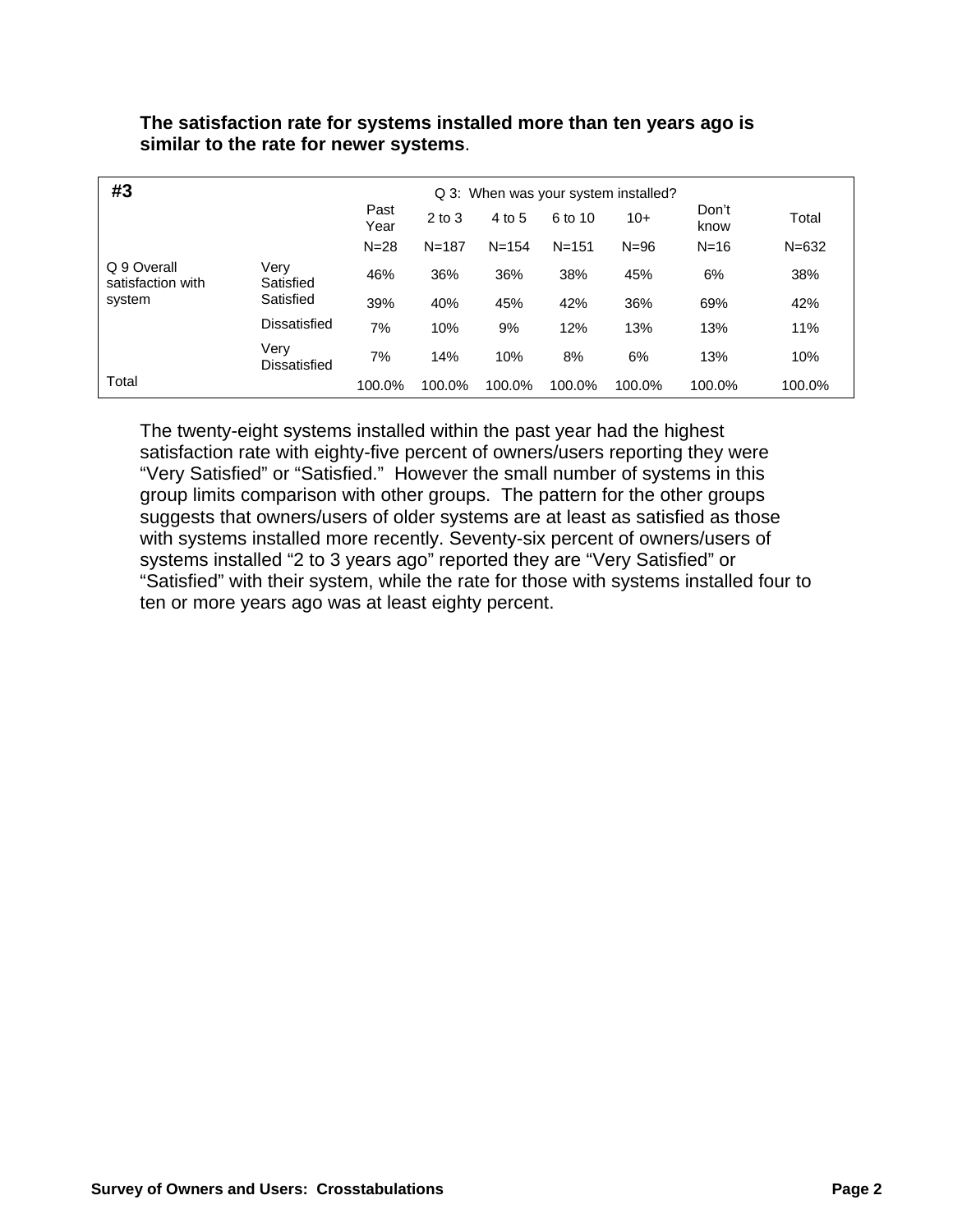#### **Owners/users of Advanced Systems in Large Counties Reported Less Frequent System Problems Over the Past year**.

| #4                               | Large vs. Small Counties<br>(Large county = Monroe, Brevard, and Charlotte; Small county = all the others) |           |           |                                |  |  |  |  |
|----------------------------------|------------------------------------------------------------------------------------------------------------|-----------|-----------|--------------------------------|--|--|--|--|
|                                  |                                                                                                            | Large     | Small     | Total Number of<br>Respondents |  |  |  |  |
|                                  |                                                                                                            | $N = 270$ | $N = 366$ | $N = 636$                      |  |  |  |  |
| Q 4: Times<br>experienced system | Never                                                                                                      | 61%       | 50%       | 55%                            |  |  |  |  |
| problems in PAST                 | Once or Twice                                                                                              | 29%       | 36%       | 33%                            |  |  |  |  |
| <b>YEAR</b>                      | <b>Several Times</b>                                                                                       | 9%        | 13%       | 11%                            |  |  |  |  |
|                                  | Weekly                                                                                                     | 1%        | 2%        | 1%                             |  |  |  |  |
|                                  |                                                                                                            | 100%      | 100%      | 100%                           |  |  |  |  |

"Large County" owners/users of advanced systems reported experiencing problems with their system in the past year at a lower rate than "Small County" respondents. Sixty-one percent of "Large County" respondents said they had "Never" experienced problems with their system, compared to fifty percent for owners/users of advanced systems in all small counties. Similarly, "Large County" respondents reported experiencing system problems "Once or Twice" at a lower rate (29%) than "Small County" respondents (36%.)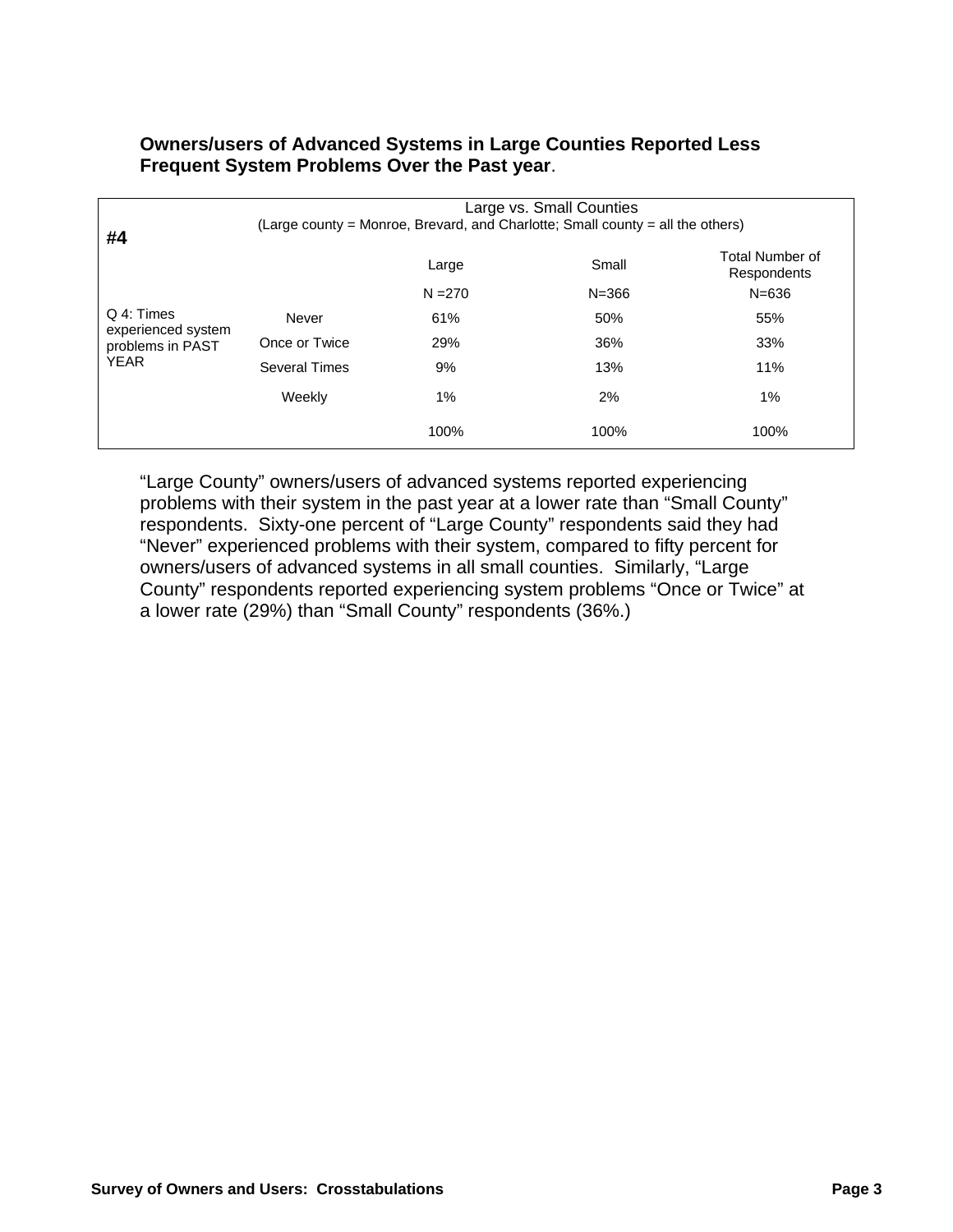**Owners/Users who "Never" experienced problems with their system over the past year report they are "Very Satisfied" with their system at twice the rate of those who experienced problems "Once or Twice."** 

| #5                               | Q 4: How many times have you experienced problems with your sewage system over the PAST YEAR? |                                                       |           |          |         |           |
|----------------------------------|-----------------------------------------------------------------------------------------------|-------------------------------------------------------|-----------|----------|---------|-----------|
|                                  |                                                                                               | <b>Never</b><br>Once or Twice<br><b>Several Times</b> |           |          | Weekly  | Total     |
|                                  |                                                                                               | $N = 340$                                             | $N = 209$ | $N = 70$ | $N = 8$ | $N = 627$ |
|                                  | Very<br>Satisfied                                                                             | 54%                                                   | 26%       | $0\%$    | $0\%$   | 38%       |
| Q 9 Overall<br>satisfaction with | Satisfied                                                                                     | 39%                                                   | 53%       | 30%      | $0\%$   | 42%       |
| system                           | Dissatisfied                                                                                  | 3%                                                    | 15%       | 34%      | 13%     | 11%       |
|                                  | Verv<br>Dissatisfied                                                                          | 4%                                                    | 6%        | 36%      | 88%     | 9%        |
|                                  |                                                                                               | 100%                                                  | 100%      | 100%     | 100%    | 100%      |

Comparison across all groups is limited by the number of responses for the response categories "Several Times" (n=70) and "Weekly" (n=8), however the overall pattern suggests that owners/users with less frequent system problems tend to report higher levels of satisfaction. A majority of owners/users who reported they had "Never" experienced problems with their system over the past year (54%) said they were "Very Satisfied" with their system. Only twenty-six percent of those who experienced problems "Once or Twice" said they were "Very Satisfied." As would be expected none of those who had experienced problems "Several Times" or "Weekly" were "Very Satisfied."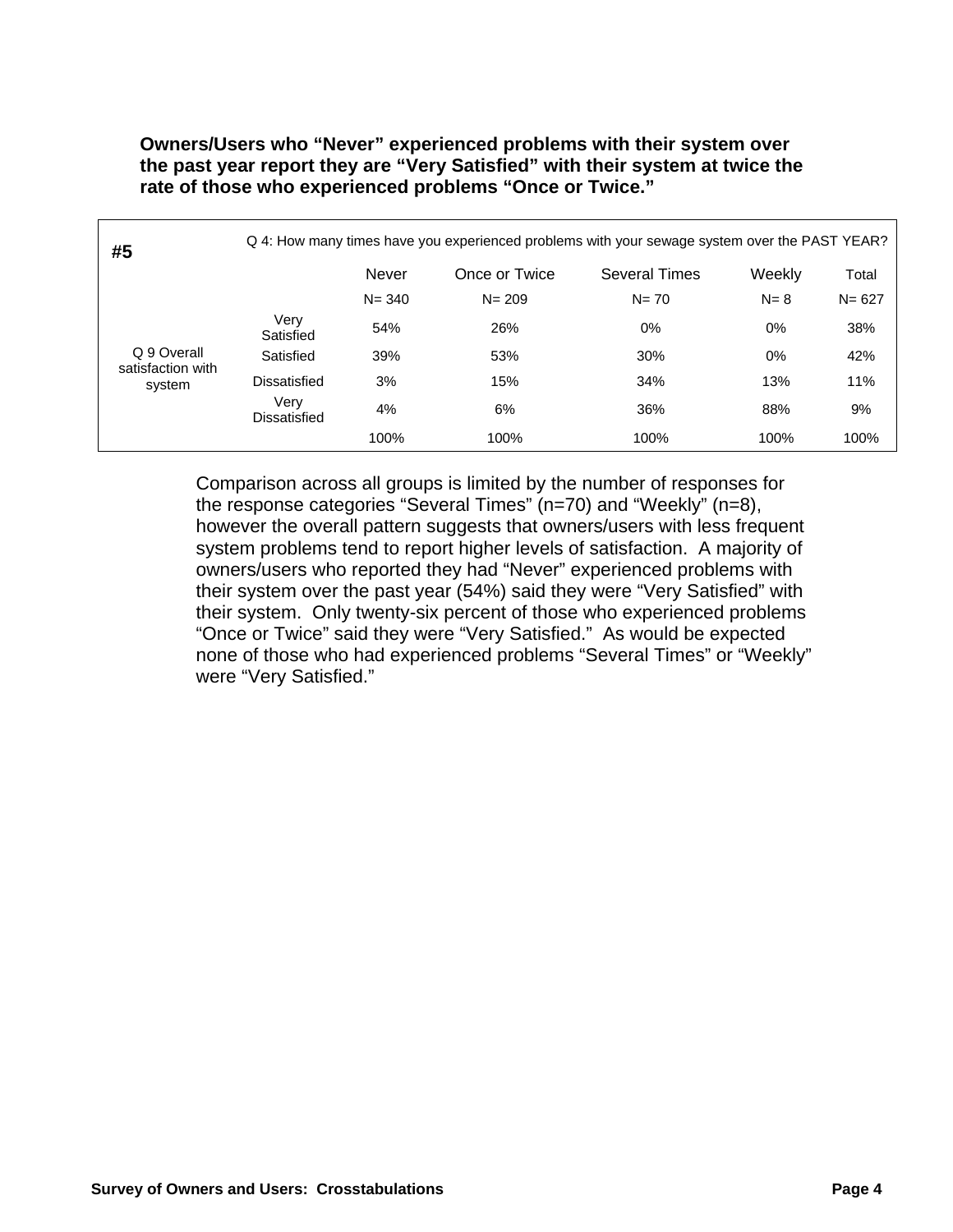| #6                                | Commercial vs. Residential Property (Actual Dataset) |            |             |                |           |  |
|-----------------------------------|------------------------------------------------------|------------|-------------|----------------|-----------|--|
|                                   |                                                      | Commercial | Residential | <b>Unknown</b> | Total     |  |
|                                   |                                                      | $N = 101$  | $N = 426$   | $N = 109$      | $N = 636$ |  |
| Q 4: Times                        | Never                                                | 44%        | 57%         | 56%            | 55%       |  |
| experienced<br>system problems in | Once or Twice                                        | 41%        | 30%         | 37%            | 33%       |  |
| <b>PAST YEAR</b>                  | <b>Several Times</b>                                 | 16%        | 11%         | 6%             | 11%       |  |
|                                   | Weekly                                               | $0\%$      | 2%          | 1%             | 1%        |  |
|                                   |                                                      | 100%       | 100%        | 100%           | 100%      |  |

**A Similar Percentage of Residential and Commercial Property Respondents Report They "Never" Experienced System Problems or Only "Once or Twice"** 

Eighty-seven percent of residential system respondents said that over the past year they had "Never" experienced problems with their system or only experienced problems "Once or Twice." A similar percentage of those with commercial property systems (85%) reported problems "Once or Twice" or "Never." (Note that the pattern for those respondents with an "Unknown" type of property is similar, with over ninety percent reporting they experienced system problems no more than two times in the past year.)

#### **Respondents Expressed Overall Satisfaction with Aerobic Treatment Units (ATU) and Performance Based Treatment Systems (PBTS) at a Similar Rate.**

| #7                               | Type of Septic System (Actual Data Set) |           |            |             |           |
|----------------------------------|-----------------------------------------|-----------|------------|-------------|-----------|
|                                  |                                         | ATU       | Innovative | <b>PBTS</b> | Total     |
|                                  |                                         | $N = 435$ | $N = 14$   | $N = 190$   | $N = 639$ |
| Q 9 Overall<br>satisfaction with | Very Satisfied                          | 39%       | 21%        | 35%         | 38%       |
| system                           | Satisfied                               | 42%       | 50%        | 42%         | 42%       |
|                                  | Dissatisfied                            | 11%       | 7%         | 10%         | 10%       |
|                                  | Verv<br>Dissatisfied                    | 8%        | 21%        | 13%         | 10%       |
|                                  |                                         | 100%      | 100%       | 100%        | 100%      |

Over a third of respondents with an Aerobic Treatment Unit (39%) and over a third of those with a Performance Based Treatment System (35%) said they were "Very Satisfied" with their system. The dissatisfaction rate for these systems was also similar. Respondents with an Aerobic Treatment Unit said they were "Dissatisfied" or "Very Dissatisfied" with their system at a slightly lower rate (19%) than those with a Performance Based Treatment System (23%.)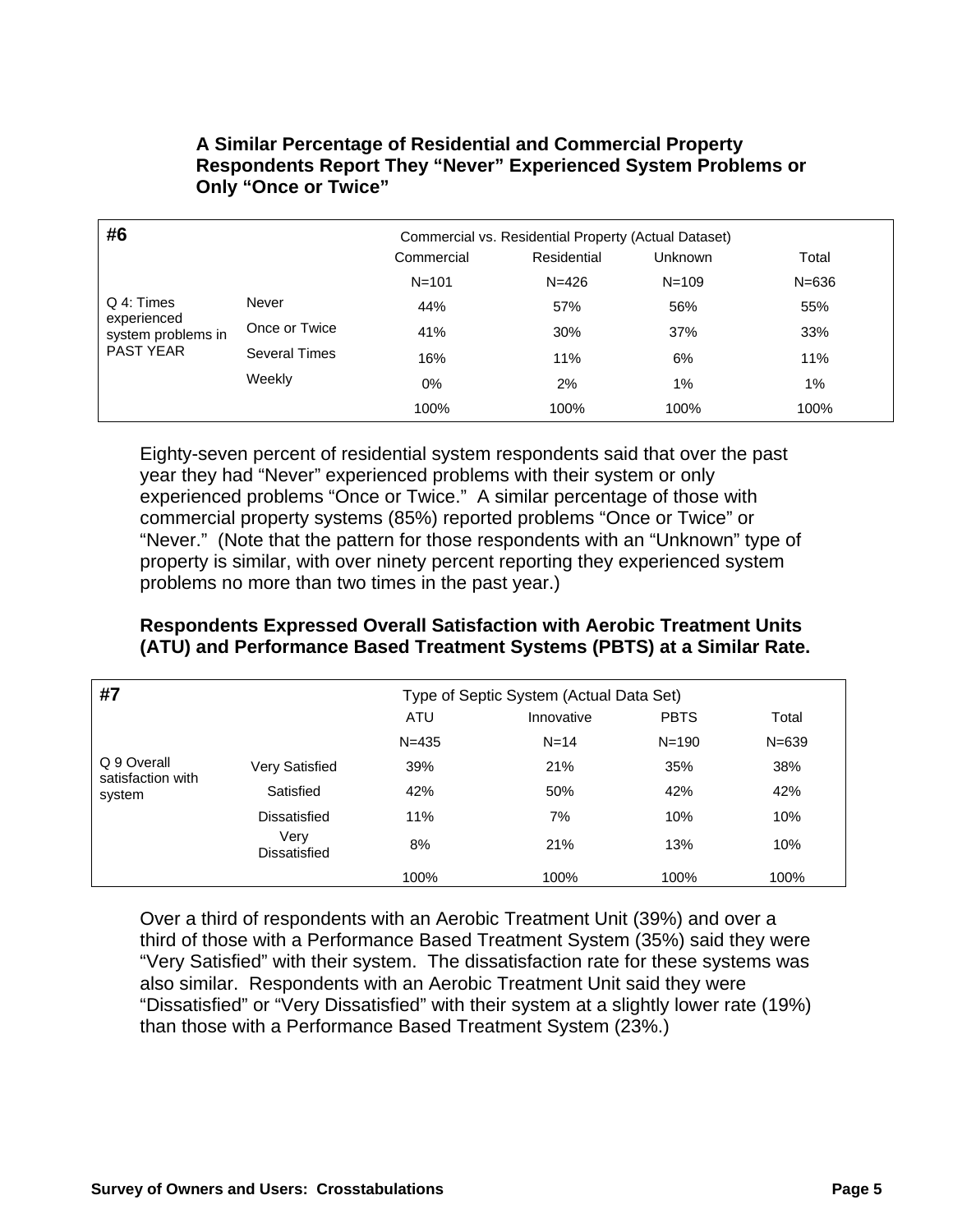| #8                  | Q9 How would you describe your overall satisfaction with your advanced onsite sewage system? |                |                |                   |                |  |  |
|---------------------|----------------------------------------------------------------------------------------------|----------------|----------------|-------------------|----------------|--|--|
| County              | Very satisfied                                                                               | Satisfied      | Dissatisfied   | Very Dissatisfied | Total          |  |  |
| Alachua             | 1                                                                                            | $\mathbf{1}$   | 0              | $\mathbf 0$       | $\overline{2}$ |  |  |
| Bay                 | $\pmb{0}$                                                                                    | $\mathbf 0$    | $\pmb{0}$      | $\mathbf{1}$      | $\mathbf{1}$   |  |  |
| <b>Brevard</b>      | 30                                                                                           | 39             | $\overline{7}$ | 8                 | 84             |  |  |
| Charlotte           | 17                                                                                           | 35             | 8              | 14                | 74             |  |  |
| Citrus              | 15                                                                                           | 11             | 1              | 0                 | 27             |  |  |
| Clay                | $\pmb{0}$                                                                                    | $\mathbf{1}$   | 1              | 0                 | $\overline{c}$ |  |  |
| Collier             | 23                                                                                           | 15             | $\overline{c}$ | 4                 | 44             |  |  |
| Dade                | 1                                                                                            | 9              | 3              | 1                 | 14             |  |  |
| Dixie               | $\pmb{0}$                                                                                    | 0              | 0              | 1                 | $\mathbf{1}$   |  |  |
| Duval               | 4                                                                                            | 8              | $\overline{c}$ | 5                 | 19             |  |  |
| Escambia            | $\ensuremath{\mathsf{3}}$                                                                    | $\overline{c}$ | 1              | 0                 | 6              |  |  |
| Flagler             | $\overline{4}$                                                                               | $\overline{c}$ | 1              | 0                 | $\overline{7}$ |  |  |
| Franklin            | $\boldsymbol{9}$                                                                             | 9              | 1              | $\overline{c}$    | 21             |  |  |
| Gadsden             | 1                                                                                            | 0              | 0              | 0                 | 1              |  |  |
| Glades              | 1                                                                                            | 0              | 0              | 0                 | 1              |  |  |
| Gulf                | $\mathbf 0$                                                                                  | 1              | 0              | 0                 | 1              |  |  |
| Highlands           | 1                                                                                            | 0              | 0              | 0                 | 1              |  |  |
| Hillsborough        | 3                                                                                            | 6              | $\overline{c}$ | 1                 | 12             |  |  |
| <b>Indian River</b> | $\overline{c}$                                                                               | 0              | 0              | 0                 | $\overline{c}$ |  |  |
| Jefferson           | 1                                                                                            | 0              | 0              | 0                 | 1              |  |  |
| Lake                | $\ensuremath{\mathsf{3}}$                                                                    | 0              | 1              | 1                 | 5              |  |  |
| Lee                 | 16                                                                                           | 30             | 6              | $\overline{7}$    | 59             |  |  |
| Leon                | $\overline{\mathbf{4}}$                                                                      | 1              | $\overline{c}$ | 0                 | $\overline{7}$ |  |  |
| Levy                | 0                                                                                            | $\overline{c}$ | 0              | 0                 | $\overline{c}$ |  |  |
| Manatee             | $\pmb{0}$                                                                                    | $\mathbf 0$    | 1              | 0                 | 1              |  |  |
| Marion              | 1                                                                                            | 0              | $\mathbf 0$    | 0                 |                |  |  |
| Martin              | $\mathbf{1}$                                                                                 | $\mathbf 0$    | $\mathbf 0$    | $\mathbf 0$       | $\mathbf{1}$   |  |  |
| Monroe              | 55                                                                                           | 39             | 16             | 6                 | 116            |  |  |
| Okaloosa            | $\pmb{0}$                                                                                    | 1              | $\pmb{0}$      | 0                 | $\mathbf{1}$   |  |  |
| Orange              | $\overline{4}$                                                                               | 5              | $\mathbf{1}$   | $\boldsymbol{0}$  | 10             |  |  |
| Osceola             | 0                                                                                            | 1              | 0              | 0                 | 1              |  |  |
| Palm Beach          | 5                                                                                            | 3              | 1              | 0                 | 9              |  |  |
| Pasco               | 1                                                                                            | 0              | 1              | $\boldsymbol{0}$  | $\overline{c}$ |  |  |
| Pinellas            | $\pmb{0}$                                                                                    | 3              | 0              | $\mathbf 0$       | 3              |  |  |

#### **Overall Satisfaction with Advanced System by County (Number of Respondents)**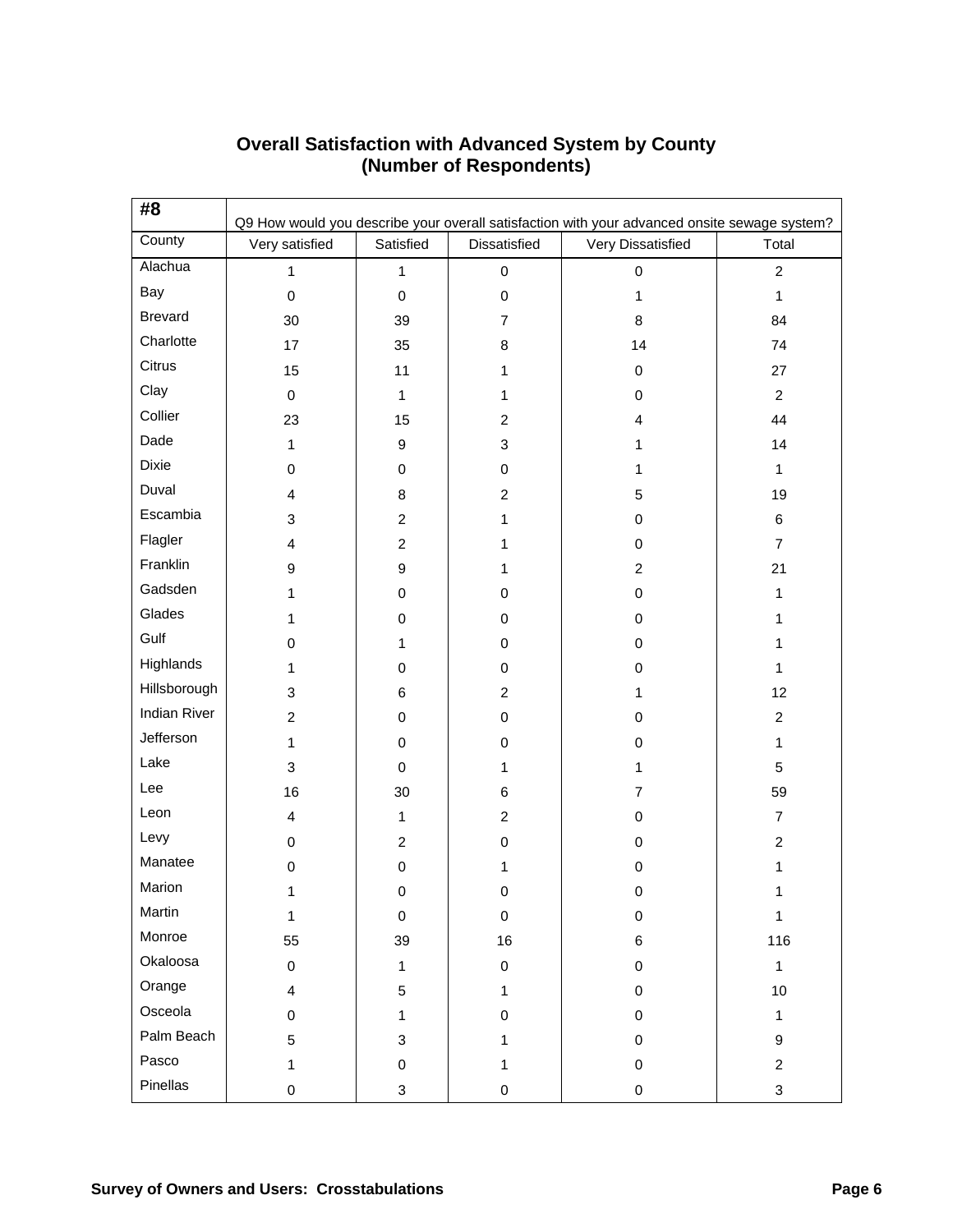| #8            | Q9 How would you describe your overall satisfaction with your advanced onsite sewage system? |           |                     |                   |           |  |  |
|---------------|----------------------------------------------------------------------------------------------|-----------|---------------------|-------------------|-----------|--|--|
| County        | Very satisfied                                                                               | Satisfied | <b>Dissatisfied</b> | Very Dissatisfied | Total     |  |  |
| Polk          |                                                                                              | 6         |                     | 2                 | 16        |  |  |
| <b>Putnam</b> |                                                                                              | 0         | 0                   | 0                 |           |  |  |
| Santa Rosa    | 6                                                                                            |           | 2                   |                   | 10        |  |  |
| Sarasota      | 4                                                                                            | 3         |                     |                   | 9         |  |  |
| Seminole      | 5                                                                                            | 6         |                     | ი                 | 12        |  |  |
| St. Johns     | 3                                                                                            | 2         | 0                   | 0                 | 5         |  |  |
| St. Lucie     |                                                                                              | 0         | 0                   | 0                 |           |  |  |
| Sumter        |                                                                                              | 0         | ი                   | 0                 |           |  |  |
| Volusia       | 3                                                                                            | 11        |                     |                   | 16        |  |  |
| Wakulla       | 4                                                                                            | 14        | 3                   | 8                 | 29        |  |  |
| Total         | $N = 241$                                                                                    | $N = 267$ | $N=67$              | $N = 64$          | $N = 639$ |  |  |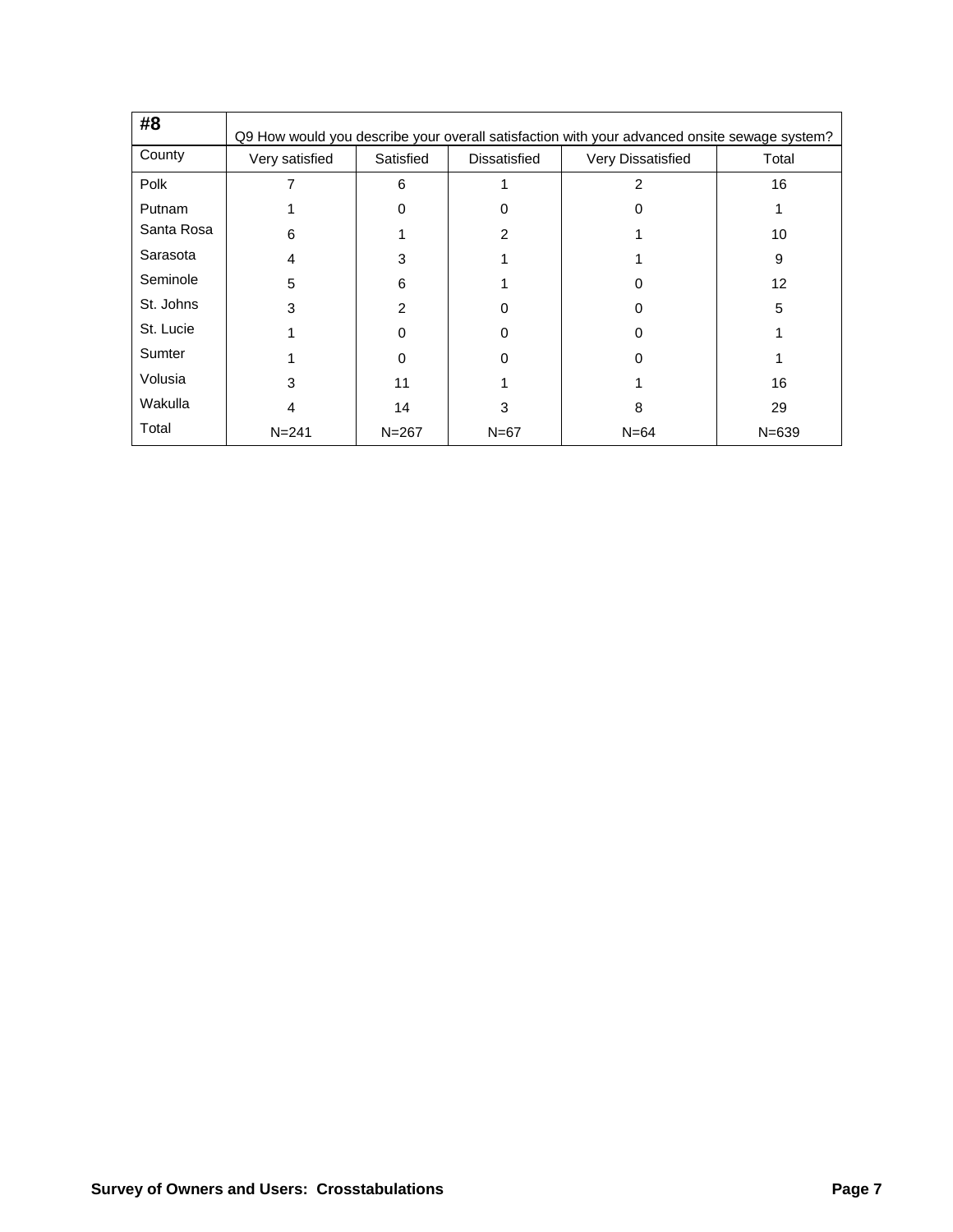#### **Commercial and Residential Property Respondents Expressed Satisfaction with Their Advanced Septic System at a Similar Rate**

| #9                               |                       | Commercial vs. Residential Property (Actual Dataset) |             |                |           |  |
|----------------------------------|-----------------------|------------------------------------------------------|-------------|----------------|-----------|--|
|                                  |                       |                                                      | Residential | <b>Unknown</b> | Total     |  |
|                                  |                       | $N = 101$                                            | $N = 427$   | $N = 111$      | $N = 639$ |  |
| Q 9 Overall<br>satisfaction with | <b>Very Satisfied</b> | 39%                                                  | 37%         | 41%            | 38%       |  |
| system                           | Satisfied             | 46%                                                  | 42%         | 36%            | 42%       |  |
|                                  | Dissatisfied          | 9%                                                   | 9%          | 16%            | 10%       |  |
|                                  | Very<br>Dissatisfied  | 7%                                                   | 12%         | 6%             | 10%       |  |
|                                  |                       | 100%                                                 | 100%        | 100%           | 100%      |  |

The level of satisfaction reported by respondents with a system on a commercial property and those with a system on a residential property was similar. Thirtynine percent of commercial property respondents and thirty-seven percent of residential property respondents said they were "Very Satisfied" with their system. The percentage who said they were "Dissatisfied" was the same for both groups (9%).

| #10                                    |               | Q 23c Full Time or Seasonal Resident |          |           |  |  |
|----------------------------------------|---------------|--------------------------------------|----------|-----------|--|--|
|                                        |               | <b>Full Time</b>                     | Seasonal | Total     |  |  |
|                                        |               | $N = 516$                            | $N = 90$ | $N = 606$ |  |  |
| Q 4: Times                             | Never         | 53%                                  | 61%      | 54%       |  |  |
| experienced system<br>problems in PAST | Once or Twice | 33%                                  | 33%      | 33%       |  |  |
| <b>YEAR</b>                            | Several Times | 12%                                  | 4%       | 11%       |  |  |
|                                        | Weekly        | 1%                                   | 1%       | 1%        |  |  |
|                                        |               | 100%                                 | 100%     | 100%      |  |  |

#### **Seasonal Residents Report They Never Experienced System Problems in the Past Year at a Higher Rate than Full-Time Residents**

Eighty-five percent of owners/users (n=606) who responded to this survey item were identified as "Full-Time" residents, compared to only ninety (15%) identified as "Seasonal." While this difference in number limits comparison, sixty-one percent of seasonal residents said they had "Never" experienced a system problem in the past year, compared to fifty-three percent of full-time residents. A third (33%) for both groups said they had experienced problems only "Once or Twice." Relatively few seasonal residents (4%) reported experiencing problems several times, compared to full-time (12%). The rate for problems "weekly" (1%) was the same for both groups.

Г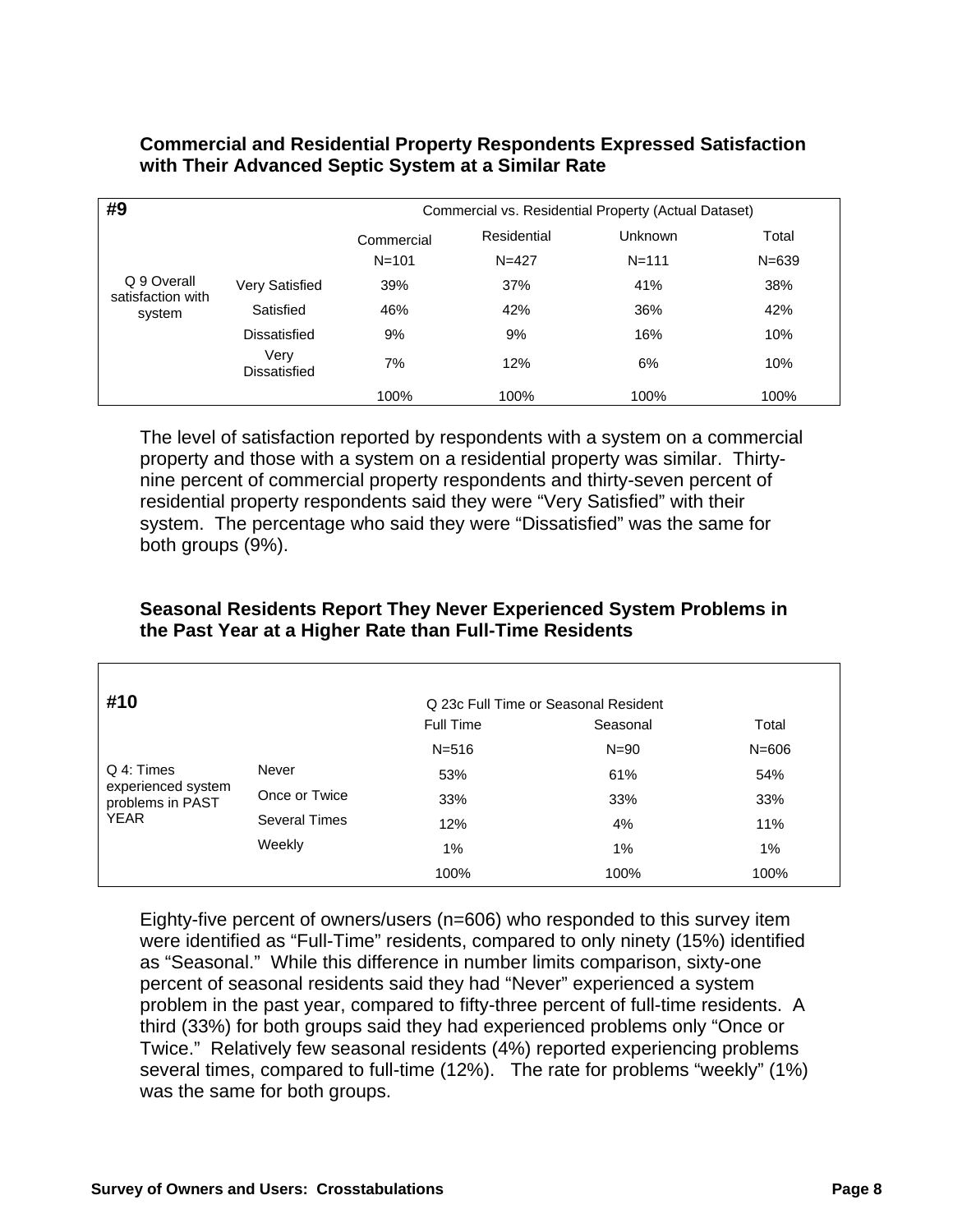| #11                              |                             | Q 23c Full Time or Seasonal Resident |          |           |  |  |
|----------------------------------|-----------------------------|--------------------------------------|----------|-----------|--|--|
|                                  |                             | <b>Full Time</b>                     | Seasonal | Total     |  |  |
|                                  |                             | $N = 520$                            | $N = 90$ | $N = 610$ |  |  |
| Q 9 Overall<br>satisfaction with | Very Satisfied              | 38%                                  | 41%      | 38%       |  |  |
| system                           | Satisfied                   | 40%                                  | 46%      | 41%       |  |  |
|                                  | Dissatisfied                | 11%                                  | 8%       | 11%       |  |  |
|                                  | Very<br><b>Dissatisfied</b> | 11%                                  | 6%       | 10%       |  |  |
|                                  |                             | 100%                                 | 100%     | 100%      |  |  |

#### **Seasonal Residents (87%) Reported Overall Satisfaction with Their System at a Higher Rate than Full-Time Residents (78%)**

While the difference in the number of respondents in the two groups limits comparison, "Seasonal" residents reported they were "Very Satisfied" at a slightly higher rate (41%) than those who said they were "Full-Time" residents (38%). The percentage gap among those who said they were "Satisfied" is larger with forty-six percent of "Seasonal" residents said they were "Satisfied" with their system, compared to forty percent of "Full-Time" residents.

Г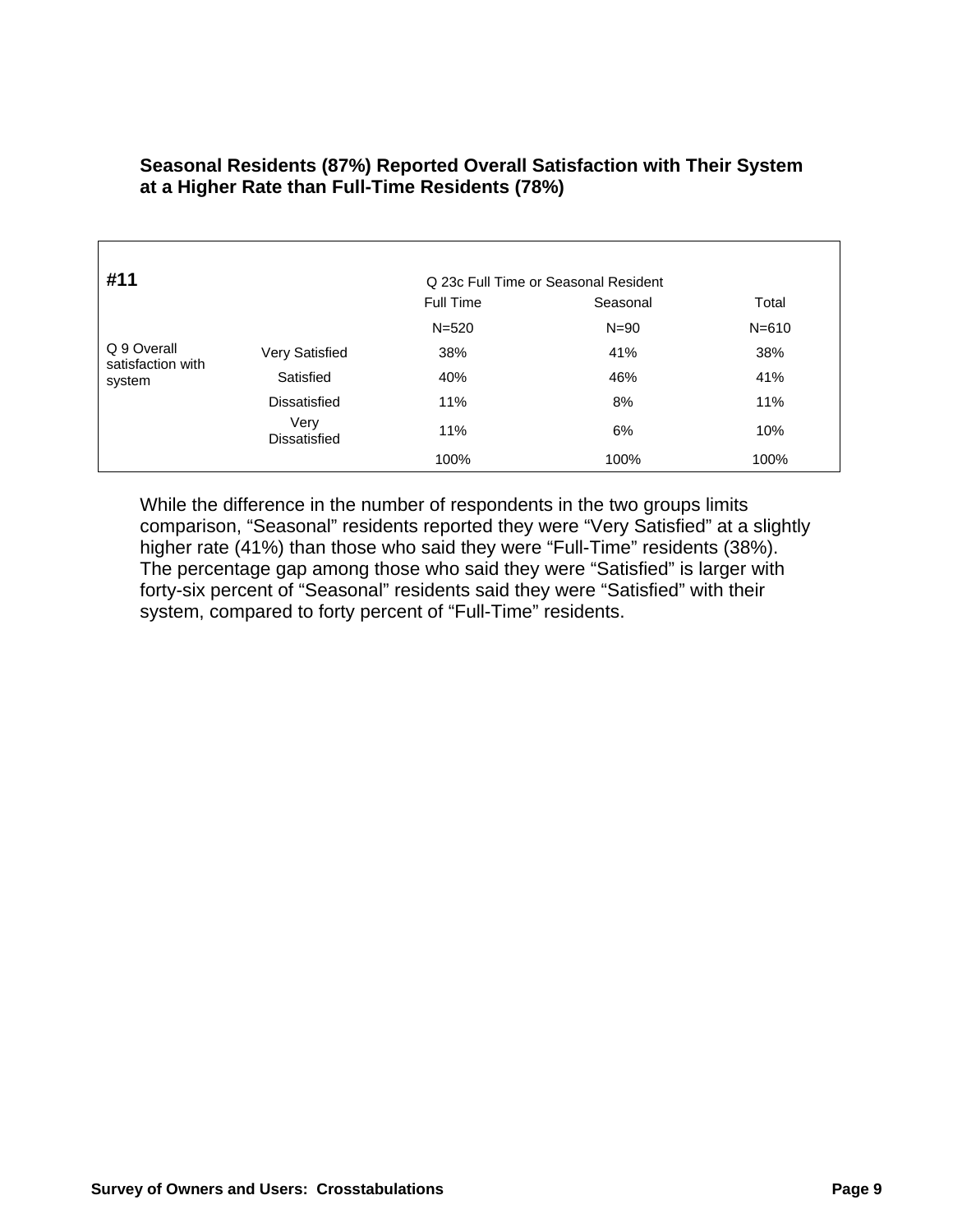#### **Among Respondents Who Rely on Themselves to Fix Problems Dissatisfaction with Results is Higher Than for Those Who Rely on Others**.

| #12                             |                      | Q 7 Who do you usually rely on to fix problems with your system? |                       |                          |                              |          |           |  |
|---------------------------------|----------------------|------------------------------------------------------------------|-----------------------|--------------------------|------------------------------|----------|-----------|--|
|                                 |                      | Self                                                             | Maintenance<br>Entity | Contractor<br>or Plumber | County<br><b>Health Dept</b> | Other    | Total     |  |
|                                 |                      | $N = 58$                                                         | $N = 196$             | $N = 277$                | $N=5$                        | $N = 31$ | $N = 567$ |  |
| Q8 Satisfaction<br>with the way | Very<br>Satisfied    | 21%                                                              | 38%                   | 35%                      | 40%                          | 23%      | 34%       |  |
| problems are<br>handled         | Satisfied            | 40%                                                              | 43%                   | 42%                      | 60%                          | 13%      | 41%       |  |
|                                 | Dissatisfied         | 5%                                                               | 7%                    | 7%                       | $0\%$                        | 3%       | 6%        |  |
|                                 | Very<br>Dissatisfied | 28%                                                              | 5%                    | 7%                       | $0\%$                        | 3%       | 8%        |  |
|                                 | Other                | 7%                                                               | 8%                    | 9%                       | 0%                           | 58%      | 11%       |  |
|                                 |                      | 100%                                                             | 100%                  | 100%                     | 100%                         | 100%     | 100%      |  |

While the difference in the number of respondents in each group limits comparison, respondents who fix problems with their system themselves report less satisfaction than those who rely on maintenance entities, contractors, plumbers, or the County Health Department. A third of those who rely on themselves were dissatisfied with the way problems are handled. Dissatisfaction was lower among respondents who rely on maintenance entities (12%) and a contractor/plumber (14%). Sixty-one percent of those respondents who rely on themselves said they were "Very Satisfied" or "Satisfied" with the way problems are handled, compared to eighty-one percent who rely on a maintenance entity and seventy-seven percent who rely on a contractor/plumber. Five respondents said they rely on the County Health Department and they were all "Very Satisfied" or "Satisfied."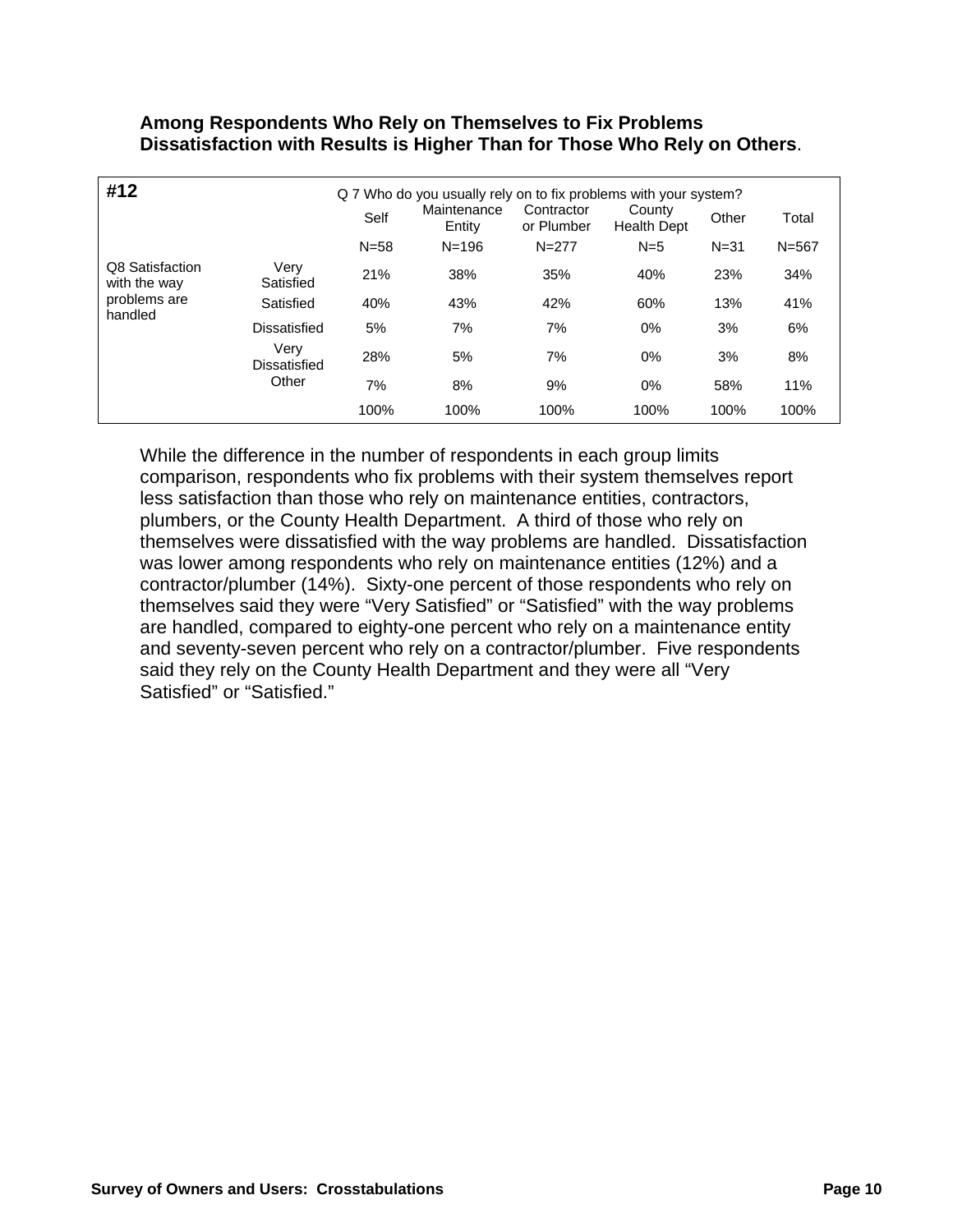#### **Almost All Respondents Who Prefer to Continue with their Advanced System Expressed Overall Satisfaction with Their System**

| #13                         | Q11 If cost was equal, would you prefer to? |                                        |                                         |                                                                       |           |  |
|-----------------------------|---------------------------------------------|----------------------------------------|-----------------------------------------|-----------------------------------------------------------------------|-----------|--|
|                             |                                             | Continue<br>with<br>Advanced<br>System | Hook up to<br>Municipal/County<br>Sewer | Use Conventional<br>Septic System & Pay<br>savings into Trust<br>fund | Total     |  |
|                             |                                             | $N = 206$                              | $N = 361$                               | $N = 46$                                                              | $N = 613$ |  |
| Q 9 Overall<br>satisfaction | <b>Very Satisfied</b>                       | 63%                                    | 27%                                     | 17%                                                                   | 38%       |  |
| with system                 | Satisfied                                   | 33%                                    | 50%                                     | 24%                                                                   | 42%       |  |
|                             | <b>Dissatisfied</b>                         | 2%                                     | 13%                                     | 24%                                                                   | 10%       |  |
|                             | Very<br>Dissatisfied                        | 2%                                     | 10%                                     | 35%                                                                   | 9%        |  |
|                             |                                             | 100%                                   | 100%                                    | 100%                                                                  | 100%      |  |

Almost all (96%) of respondents who said that if cost were equal they would prefer to continue with their advanced system said they were "Very Satisfied" or "Satisfied" with their system. About three-fourths (77%) of those who would prefer to hook up to a municipal or county sewer were "Very Satisfied" or "Satisfied" with their system. Among respondents who expressed a preference for using a conventional system and paying savings into a trust fund a higher percentage expressed dissatisfaction (59%), than satisfaction (41%).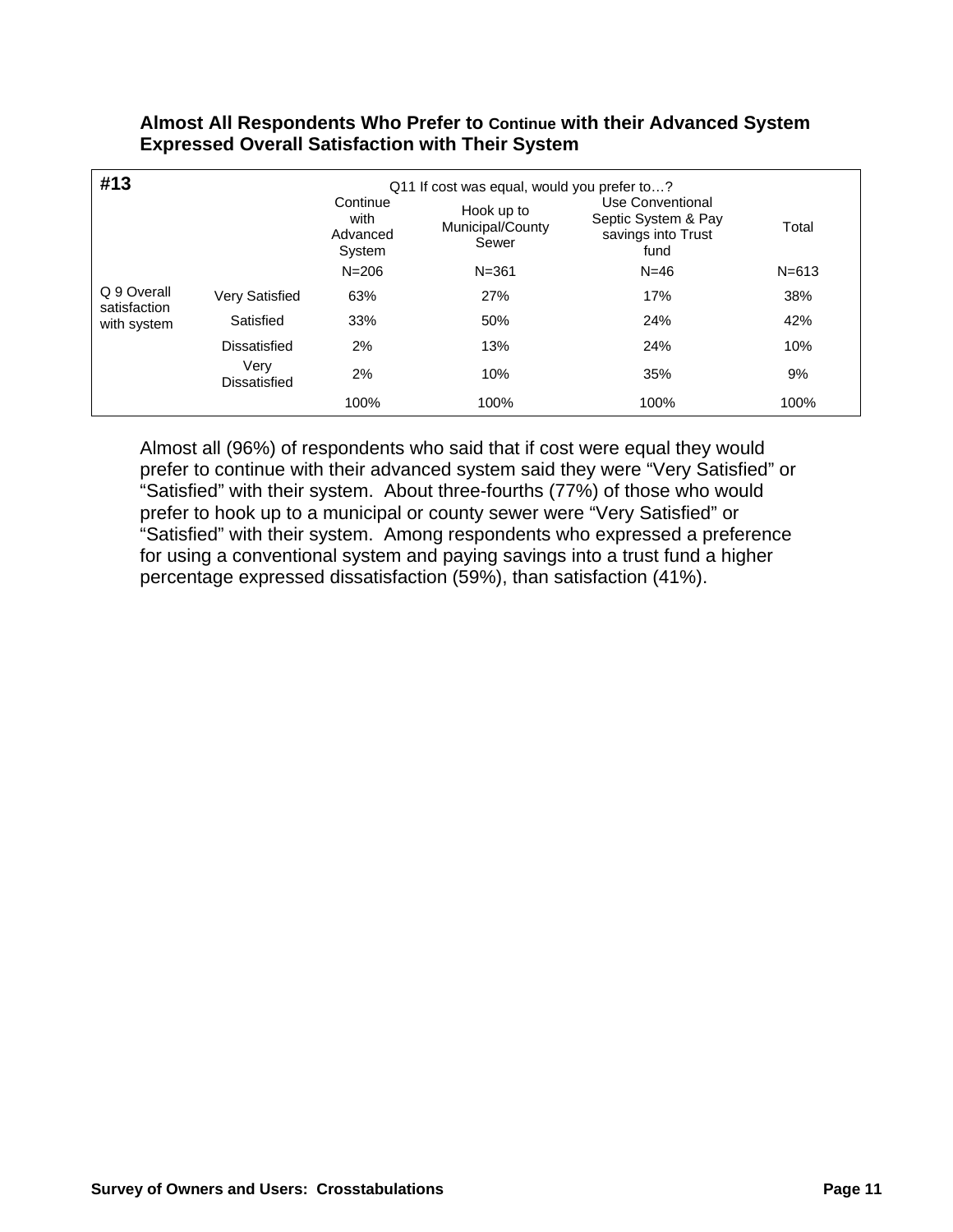| #14<br>Q12 Do you periodically inspect your own system?<br>At Least |                       |                |                            |                      |           |
|---------------------------------------------------------------------|-----------------------|----------------|----------------------------|----------------------|-----------|
|                                                                     |                       | No, Not at All | Every Few<br><b>Months</b> | Once or Twice a Year | Total     |
|                                                                     |                       | $N = 258$      | $N = 210$                  | $N = 154$            | $N = 622$ |
| Q 9 Overall<br>satisfaction with                                    | <b>Very Satisfied</b> | 36%            | 37%                        | 42%                  | 38%       |
| system                                                              | Satisfied             | 43%            | 40%                        | 42%                  | 42%       |
|                                                                     | Dissatisfied          | 12%            | 12%                        | 6%                   | 11%       |
|                                                                     | Very<br>Dissatisfied  | 9%             | 10%                        | 10%                  | 10%       |
|                                                                     | Total                 | 100%           | 100%                       | 100%                 | 100%      |

#### **The Satisfaction Rate is Slightly Higher for Respondents Inspecting System Less Frequently or Not At All**

There is not much difference in the level of satisfaction reported by respondents who inspect their system more or less often, or not at all. However, the percentage who said they were "Very Satisfied" of "Satisfied" was highest among respondents who inspect their system only "Once or Twice a Year" (82%), followed by those who do not inspect their system at all (79%). Respondents who said they inspect their system "At Least Every Few Months" expressed satisfaction at the lowest rate (77%).

#### **The Percentage of System Owners/users in Large or Small Counties Informed of Inspection Results by their County Health Department is Similar**

| #15a                                                         | Large vs. Small Counties<br>(Large county = Monroe, Brevard, and Charlotte; Small county = all the others) |           |           |           |  |
|--------------------------------------------------------------|------------------------------------------------------------------------------------------------------------|-----------|-----------|-----------|--|
|                                                              |                                                                                                            | Large     | Small     | Total     |  |
|                                                              |                                                                                                            | $N = 188$ | $N = 262$ | $N = 450$ |  |
| Q14a Informed of Inspection Results by<br>County Health Dept | No                                                                                                         | 46%       | 48%       | 47%       |  |
|                                                              | Yes                                                                                                        | 54%       | 52%       | 53%       |  |
|                                                              | Total                                                                                                      | 100%      | 100%      | 100%      |  |

Among respondents in the three "Large" counties the percentage who said their County Health Department informed them of inspection results (54%) was only slightly higher than the percentage for those in all the other counties (52%).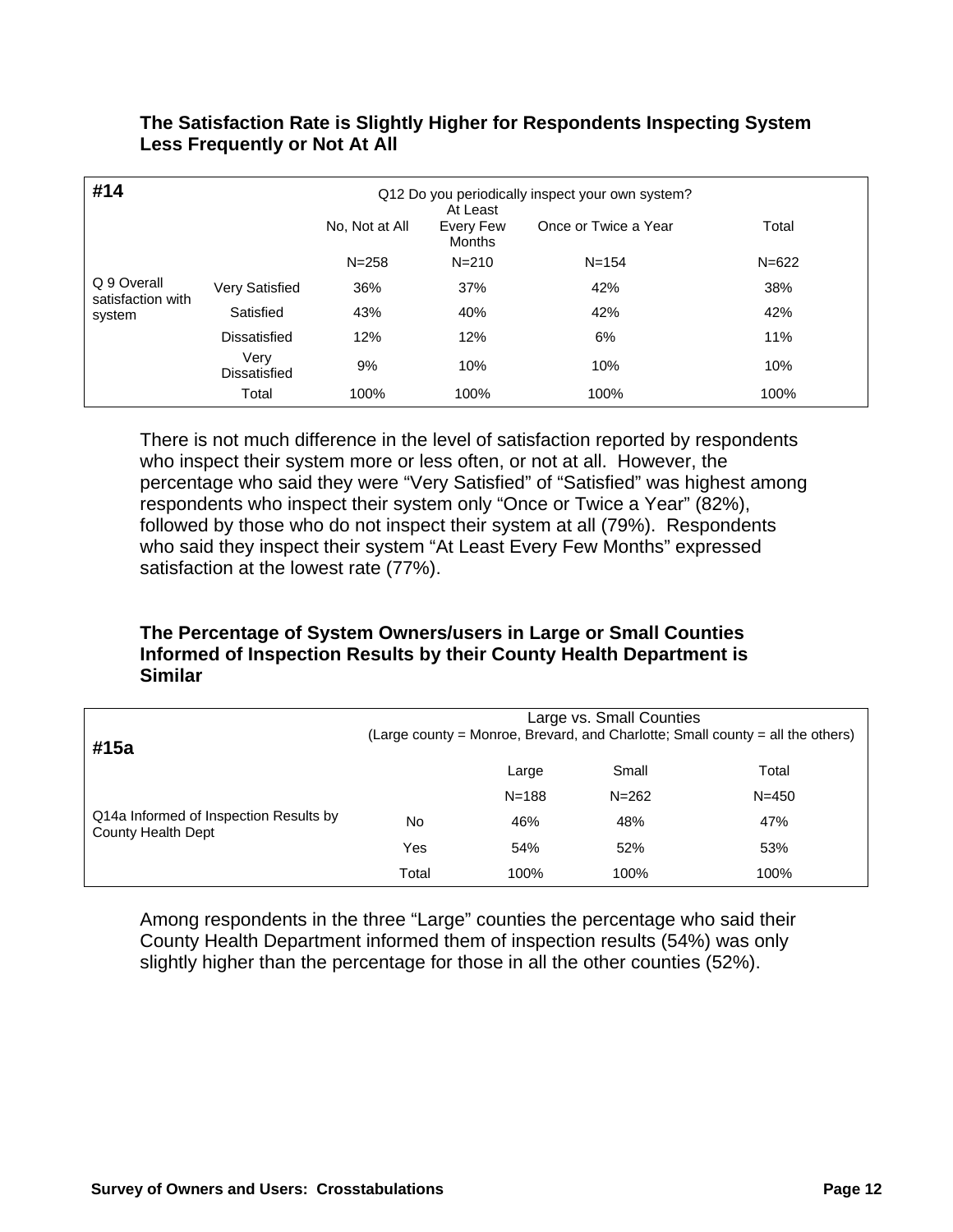#### **A Higher Percentage of System Owners/Users in Large Counties Informed by Maintenance Entity of Inspections Results**

| #15b                                                         | Large vs. Small Counties<br>(Large county = Monroe, Brevard, and Charlotte; Small county = all the others) |           |           |           |  |  |
|--------------------------------------------------------------|------------------------------------------------------------------------------------------------------------|-----------|-----------|-----------|--|--|
|                                                              |                                                                                                            | Large     | Small     | Total     |  |  |
|                                                              |                                                                                                            | $N = 250$ | $N = 331$ | $N = 581$ |  |  |
| Q14b Informed of Inspection Results by<br>Maintenance Entity | No                                                                                                         | 13%       | 24%       | 19%       |  |  |
|                                                              | Yes                                                                                                        | 87%       | 76%       | 81%       |  |  |
|                                                              | Total                                                                                                      | 100%      | 100%      | 100%      |  |  |

Among respondents in the three "Large" counties the percentage who said their maintenance entity informed them of inspection results (87%) was higher than among those in all the other counties (76%).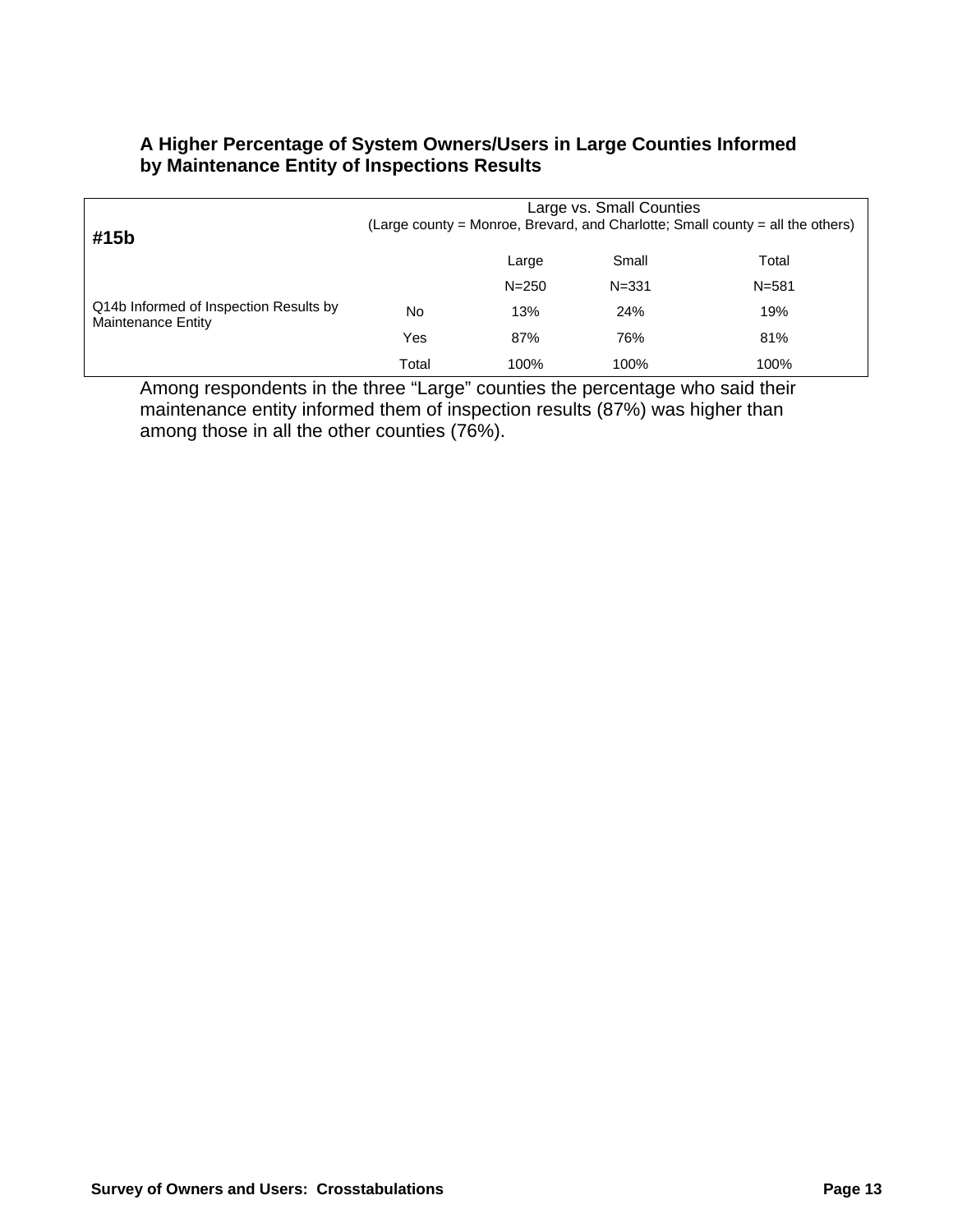| #16                                  | Q18a What do you estimate is the COST of your operating permits and<br>maintenance contract for one Year? |        |               |             |             |          |
|--------------------------------------|-----------------------------------------------------------------------------------------------------------|--------|---------------|-------------|-------------|----------|
|                                      |                                                                                                           | \$0    | $$1 - $199 -$ | \$200-\$499 | \$500-\$999 | $$1000+$ |
|                                      |                                                                                                           | $N=10$ | $N = 48$      | $N = 286$   | $N = 146$   | $N = 35$ |
| Q 9 Overall satisfaction with system | Very Satisfied                                                                                            | 40%    | 46%           | 36%         | 40%         | 34%      |
|                                      | Satisfied                                                                                                 | 50%    | 35%           | 43%         | 38%         | 37%      |
|                                      | Dissatisfied                                                                                              | 0%     | 8%            | 12%         | 11%         | 17%      |
|                                      | Very<br>Dissatisfied                                                                                      | 10%    | 11%           | 9%          | 11%         | 12%      |
|                                      | Total                                                                                                     | 100%   | 100%          | 100%        | 100%        | 100%     |

#### **Across all the Cost Ranges a Large Majority of System Owners/Users are "Very Satisfied" or "Satisfied" with Their System**

Across all the cost ranges a large majority of system owners/users (90% to 71%) are "Very Satisfied" or "Satisfied" with their system. The small number of respondents for some of the cost ranges limits comparison across these groups with only two of the cost ranges including more than 50 respondents. The percentage of satisfied system owners/users in these two groups is similar. The percentage of satisfied owners/users who estimate the cost of their operating permits and maintenance contracts between \$200 and \$499 was seventy-nine percent and for those who estimate their cost between \$500 and \$999 the percentage was seventy-eight.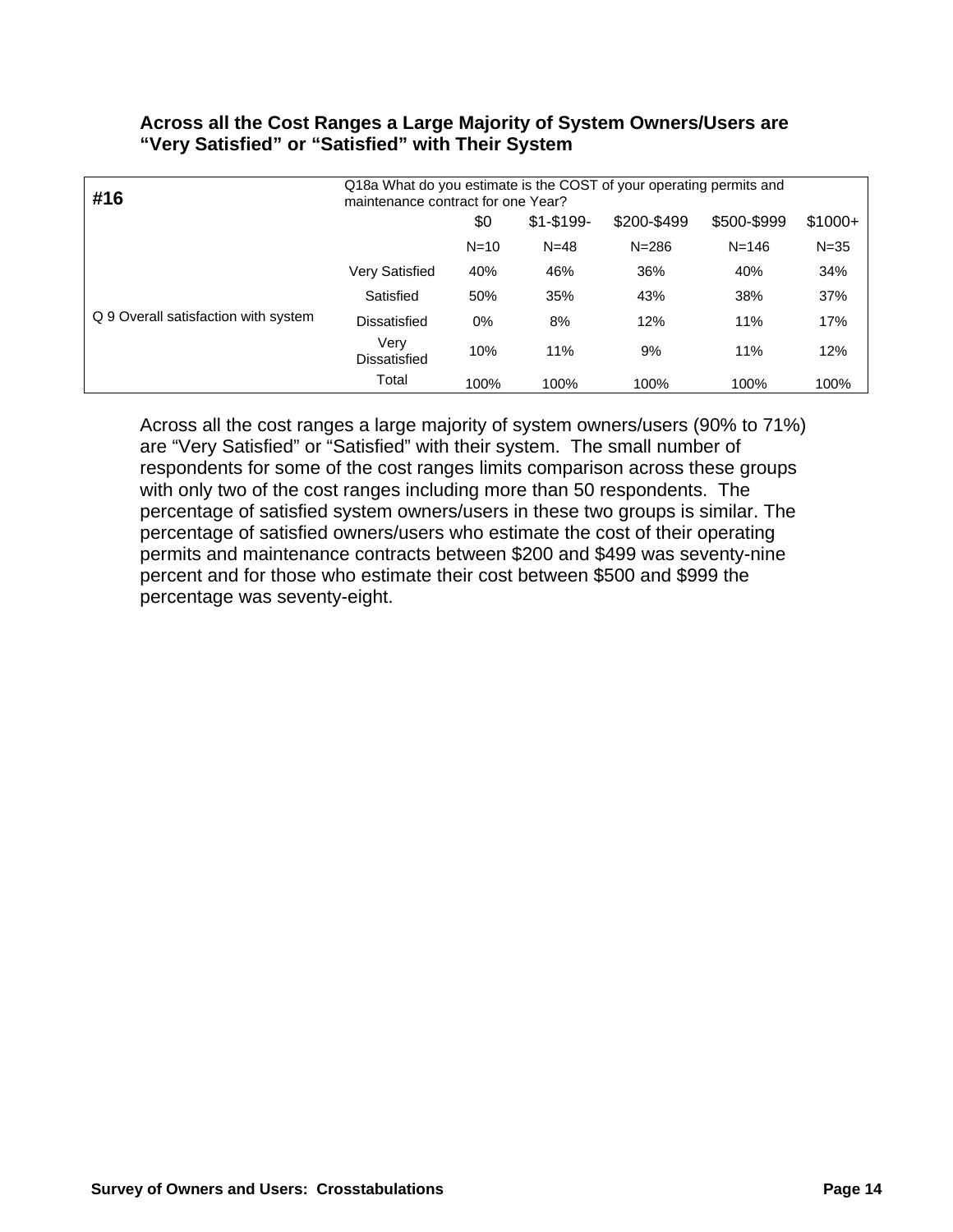| #17                                  | Q18b What do you estimate is the COST of your repairs and other items not<br>covered by your maintenance contract last year? |        |             |             |             |          |
|--------------------------------------|------------------------------------------------------------------------------------------------------------------------------|--------|-------------|-------------|-------------|----------|
|                                      |                                                                                                                              | \$0    | $$1 - $100$ | \$101-\$300 | \$301-\$999 | $$1000+$ |
|                                      |                                                                                                                              | $N=66$ | $N = 31$    | $N = 60$    | $N = 51$    | $N = 31$ |
| Q 9 Overall satisfaction with system | Very Satisfied                                                                                                               | 59%    | 39%         | 28%         | 14%         | 13%      |
|                                      | Satisfied                                                                                                                    | 33%    | 51%         | 42%         | 33%         | 55%      |
|                                      | Dissatisfied                                                                                                                 | 6%     | 7%          | 17%         | 28%         | 26%      |
|                                      | Verv<br>Dissatisfied                                                                                                         | 2%     | 3%          | 13%         | 26%         | 7%       |
|                                      | Total                                                                                                                        | 100%   | 100%        | 100%        | 100%        | 100%     |

#### **A Majority of Respondents with Repair Costs \$300 or Less are Satisfied with Their System**

Although the rate declines as estimated repair costs increase, satisfaction remains fairly high for costs up to \$300. Among respondents who estimated repair and other costs \$100 dollars or less at least ninety percent said they were "Very Satisfied" or "Satisfied" with their system. A majority (70%) of those who estimated costs between \$101 and \$300 expressed overall satisfaction with their system. For respondents who estimated the cost of repairs and other items not covered by their maintenance contract from \$301 to \$999, less than half (47%) expressed satisfaction, with only fourteen percent who said they were "Very Satisfied."

#### **Respondents Who are Satisfied with Their Maintenance Entity Say They Will Renew Their Agreement**

| #18a                                                               |                | Q19 How would You Rate Your Satisfaction with the Services Provided by<br>Your Maintenance Entity? |           |              |                             |                      |          |           |
|--------------------------------------------------------------------|----------------|----------------------------------------------------------------------------------------------------|-----------|--------------|-----------------------------|----------------------|----------|-----------|
|                                                                    |                | Verv<br>Satisfied                                                                                  | Satisfied | Dissatisfied | Verv<br><b>Dissatisfied</b> | No Basis<br>to Judge | Other    | Total     |
|                                                                    |                | $N = 168$                                                                                          | $N = 265$ | $N = 45$     | $N = 45$                    | $N = 56$             | $N = 18$ | $N = 597$ |
| Q20a. Renew<br>Maintenance<br>Agreement with<br><b>Same Entity</b> | not<br>checked | 5%                                                                                                 | 23%       | 84%          | 80%                         | 66%                  | 56%      | 32%       |
|                                                                    | checked        | 95%                                                                                                | 77%       | 16%          | 20%                         | 34%                  | 44%      | 68%       |
|                                                                    |                | 100%                                                                                               | 100%      | 100%         | 100%                        | 100%                 | 100%     | 100%      |

Over two-thirds (68%) of the 597 respondents said that they planned to renew their agreement with their current maintenance entity. Nearly all respondents (95%) who reported they were "Very Satisfied" with the services provided by their maintenance entity say they will renew their agreement with them. Similarly, over three-fourths (77%) of those who are "Satisfied" say they plan to renew.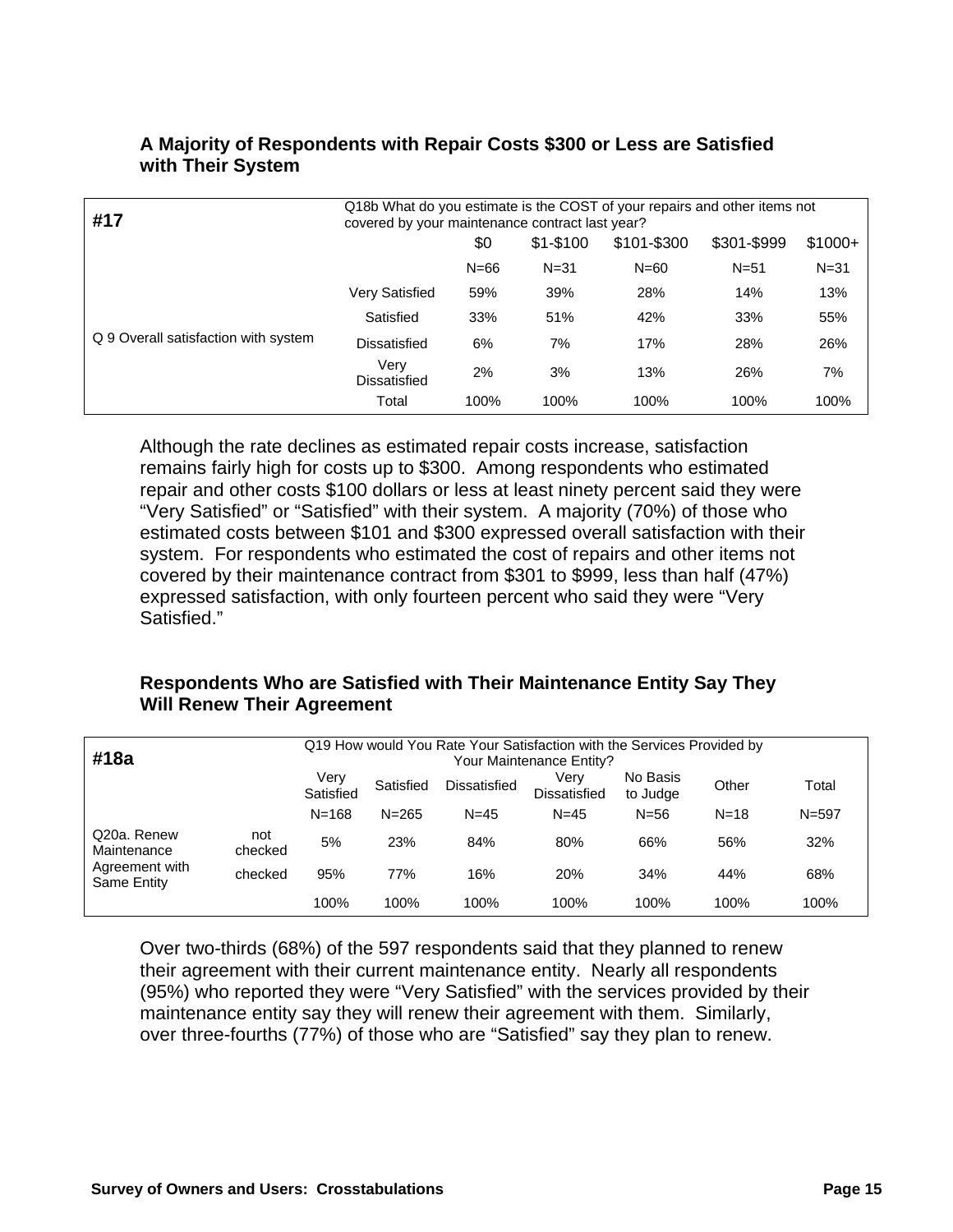### **Among Satisfied and Dissatisfied Customers Relatively Few Said They Would Switch to a Different Entity Because of Price**

| #18b                                    |                | Q19 How would You Rate Your Satisfaction with the Services Provided by<br>Your Maintenance Entity? |           |              |                             |                      |          |           |  |
|-----------------------------------------|----------------|----------------------------------------------------------------------------------------------------|-----------|--------------|-----------------------------|----------------------|----------|-----------|--|
|                                         |                | Verv<br>Satisfied                                                                                  | Satisfied | Dissatisfied | Verv<br><b>Dissatisfied</b> | No Basis<br>to Judge | Other    | Total     |  |
|                                         |                | $N = 168$                                                                                          | $N = 265$ | $N = 45$     | $N = 45$                    | $N = 56$             | $N = 18$ | $N = 597$ |  |
| Q20b. Switch<br><b>Because of Price</b> | not<br>checked | 97%                                                                                                | 94%       | 76%          | 93%                         | 93%                  | 89%      | 93%       |  |
|                                         | checked        | 3%                                                                                                 | 6%        | 24%          | 7%                          | 7%                   | 11%      | 7%        |  |
|                                         |                | 100%                                                                                               | 100%      | 100%         | 100%                        | 100%                 | 100%     | 100%      |  |

Overall, only seven percent of the 597 survey respondents indicated they would switch to a different maintenance entity because of price. Comparison across levels of satisfaction is limited due to differences in the number of respondents in each category. Twenty-four percent of those who said they were "Dissatisfied" (n=45) indicated they would switch because of price. For the other levels of satisfaction the percentage ranged from three percent to seven percent.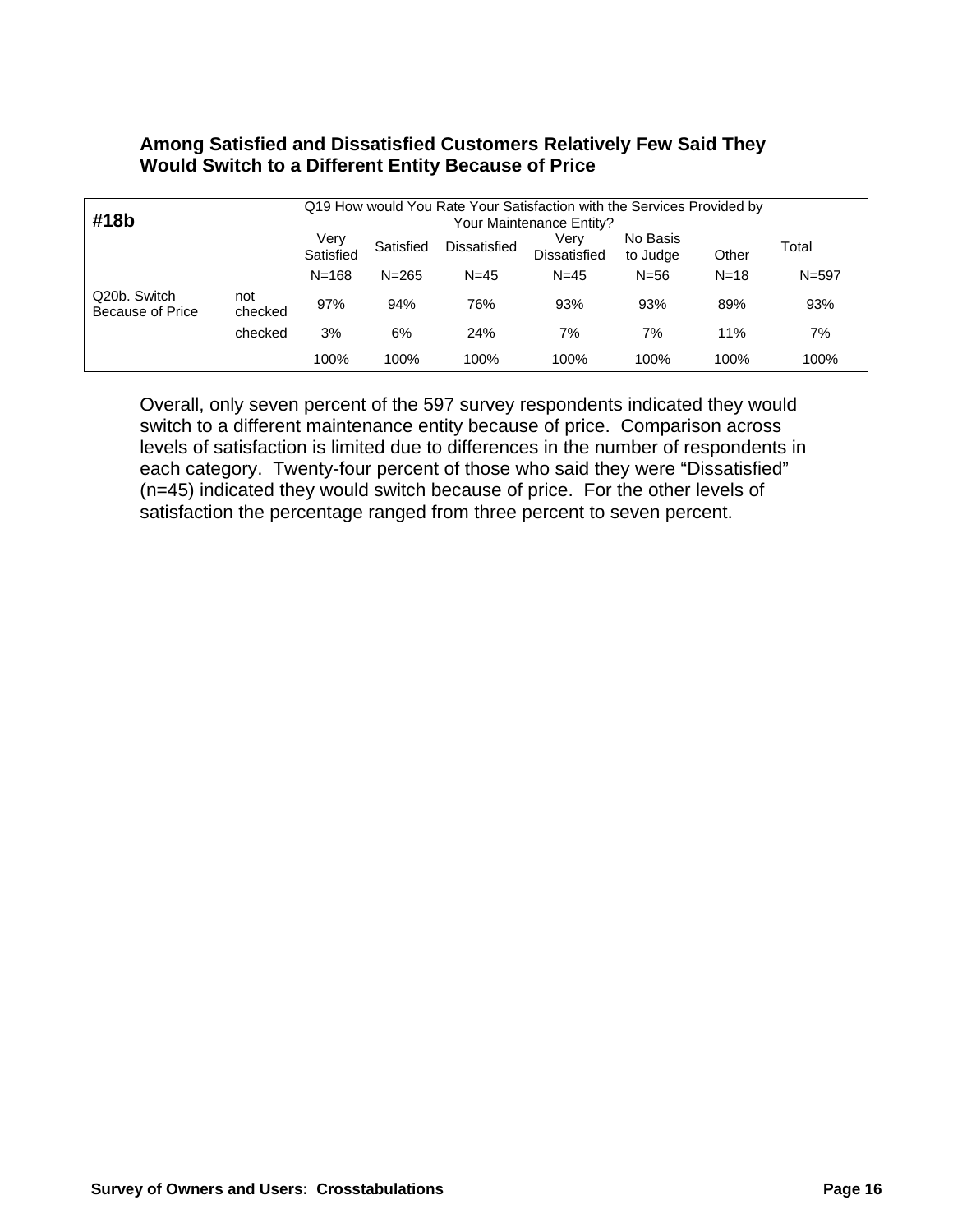#### **Respondents Who Are Satisfied with Their Maintenance Entity Do Not Want to Switch Entities**

| #18c                                                            |                | Q19 How would You Rate Your Satisfaction with the Services Provided by<br>Your Maintenance Entity? |           |              |                      |                      |          |           |  |  |
|-----------------------------------------------------------------|----------------|----------------------------------------------------------------------------------------------------|-----------|--------------|----------------------|----------------------|----------|-----------|--|--|
|                                                                 |                | Verv<br>Satisfied                                                                                  | Satisfied | Dissatisfied | Verv<br>Dissatisfied | No Basis<br>to Judge | Other    | Total     |  |  |
|                                                                 |                | $N = 168$                                                                                          | $N = 265$ | $N = 45$     | $N = 45$             | $N = 56$             | $N = 18$ | $N = 597$ |  |  |
| Q <sub>20</sub> c. Switch<br>Because of Low<br>Level of Service | not<br>checked | 100%                                                                                               | 100%      | 71%          | 73%                  | 98%                  | 100%     | 95%       |  |  |
|                                                                 | checked        | 0%                                                                                                 | 0%        | 29%          | 27%                  | 2%                   | 0%       | 5%        |  |  |
|                                                                 |                | 100%                                                                                               | 100%      | 100%         | 100%                 | 100%                 | 100%     | 100%      |  |  |

Overall, only five percent of 597 respondents said they would switch to another entity because of low level of service. As would be expected, respondents who expressed satisfaction with the performance of their maintenance entity are not interested in switching to another entity. Less than a third of the owners who were dissatisfied (29%) or very dissatisfied (27%) with their maintenance entity indicated they would switch because of the low level of service.

## **About a Third of Dissatisfied and Half of Very Dissatisfied Maintenance Entity Customers Would Like to Switch Entities But Cannot Find Alternative**

| #18d                                                |                   | Q19 How would You Rate Your Satisfaction with the Services Provided<br>by Your Maintenance Entity? |           |                             |                               |          |          |           |
|-----------------------------------------------------|-------------------|----------------------------------------------------------------------------------------------------|-----------|-----------------------------|-------------------------------|----------|----------|-----------|
|                                                     | Very<br>Satisfied | Satisfied<br>Dissatisfied                                                                          |           | Verv<br><b>Dissatisfied</b> | No Basis<br>to Judge<br>Other |          | Total    |           |
|                                                     |                   | $N = 168$                                                                                          | $N = 265$ | $N = 45$                    | $N = 45$                      | $N = 56$ | $N = 18$ | $N = 597$ |
| Q20d. Would Like to<br>Switch but no<br>Alternative | not<br>checked    | 99%                                                                                                | 89%       | 64%                         | 49%                           | 80%      | 67%      | 85%       |
|                                                     | checked           | 1%                                                                                                 | 11%       | 36%                         | 51%                           | 20%      | 33%      | 15%       |
|                                                     |                   | 100%                                                                                               | 100%      | 100%                        | 100%                          | 100%     | 100%     | 100%      |

Overall, only fifteen percent of the 597 respondents indicated they would like to switch to a different maintenance entity but there was no alternative. Few "Very Satisfied" (1%) or "Satisfied" (11%) maintenance entity customers reported they would like to switch but there is no alternative. Among the forty five respondents who said they were "Dissatisfied", about a third (36%) said they would like to switch but there was no alternative. Half of the forty-five respondents who said they were "Very Dissatisfied" with the services provided by their maintenance entity said this was the case for them.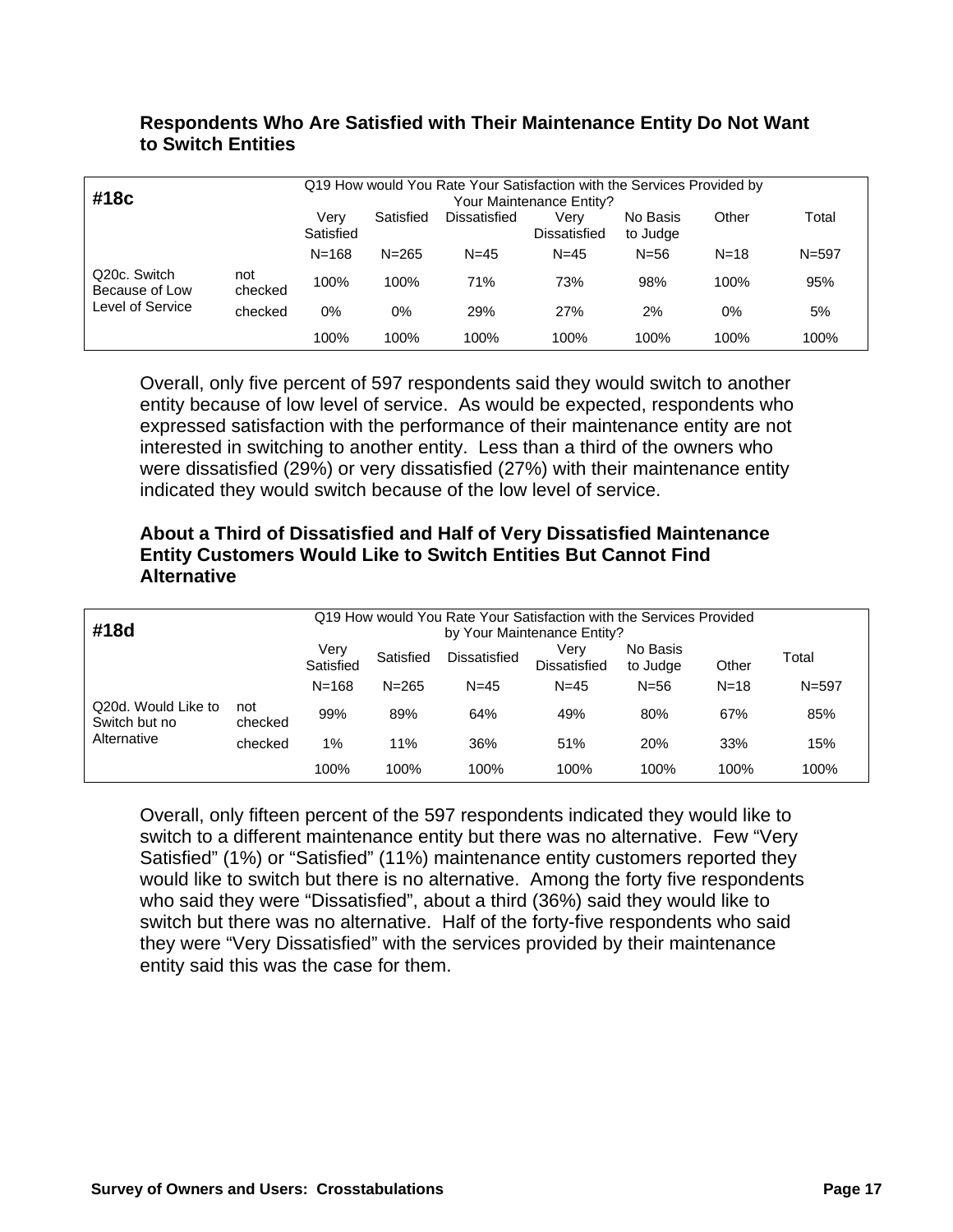| #19                        |                                                         |                                         |           |           |          |           |       |          |           |  |
|----------------------------|---------------------------------------------------------|-----------------------------------------|-----------|-----------|----------|-----------|-------|----------|-----------|--|
|                            |                                                         | Q23 d. How many people use your system? |           |           |          |           |       |          |           |  |
|                            |                                                         | 1                                       | 2         | $3 - 5$   | $6 - 10$ | $11 - 20$ | 20-50 | $51+$    | Total     |  |
|                            |                                                         | $N = 35$                                | $N = 250$ | $N = 190$ | $N = 29$ | $N = 11$  | $N=6$ | $N = 11$ | $N = 532$ |  |
| Q4. Times<br>problems with | Never<br>Once or<br>Twice<br>Several<br>Times<br>Weekly | 57%                                     | 61%       | 47%       | 52%      | 55%       | 50%   | 9%       | 54%       |  |
| system over Past<br>year   |                                                         | 29%                                     | 33%       | 34%       | 34%      | 36%       | 50%   | 45%      | 33%       |  |
|                            |                                                         | 9%                                      | 6%        | 17%       | 14%      | 9%        | 0%    | 45%      | 11%       |  |
|                            |                                                         | 6%                                      | $0\%$     | 2%        | 0%       | 0%        | 0%    | $0\%$    | $1\%$     |  |
| Total                      |                                                         | 100%                                    | 100%      | 100%      | 100%     | 100%      | 100%  | 100%     | 100%      |  |

# **Systems Used By Fewer People Tend to Have Less Frequent Problems**

While the difference in the number of respondents in each group limits comparison, the pattern suggests that systems used by fewer people tend to have fewer problems. Sixty-one percent of those Respondents with systems used by two people (N= 250) reported they "Never" had a problem over the past year, compared to forty-seven percent of those with systems used by three to five people (N=190.)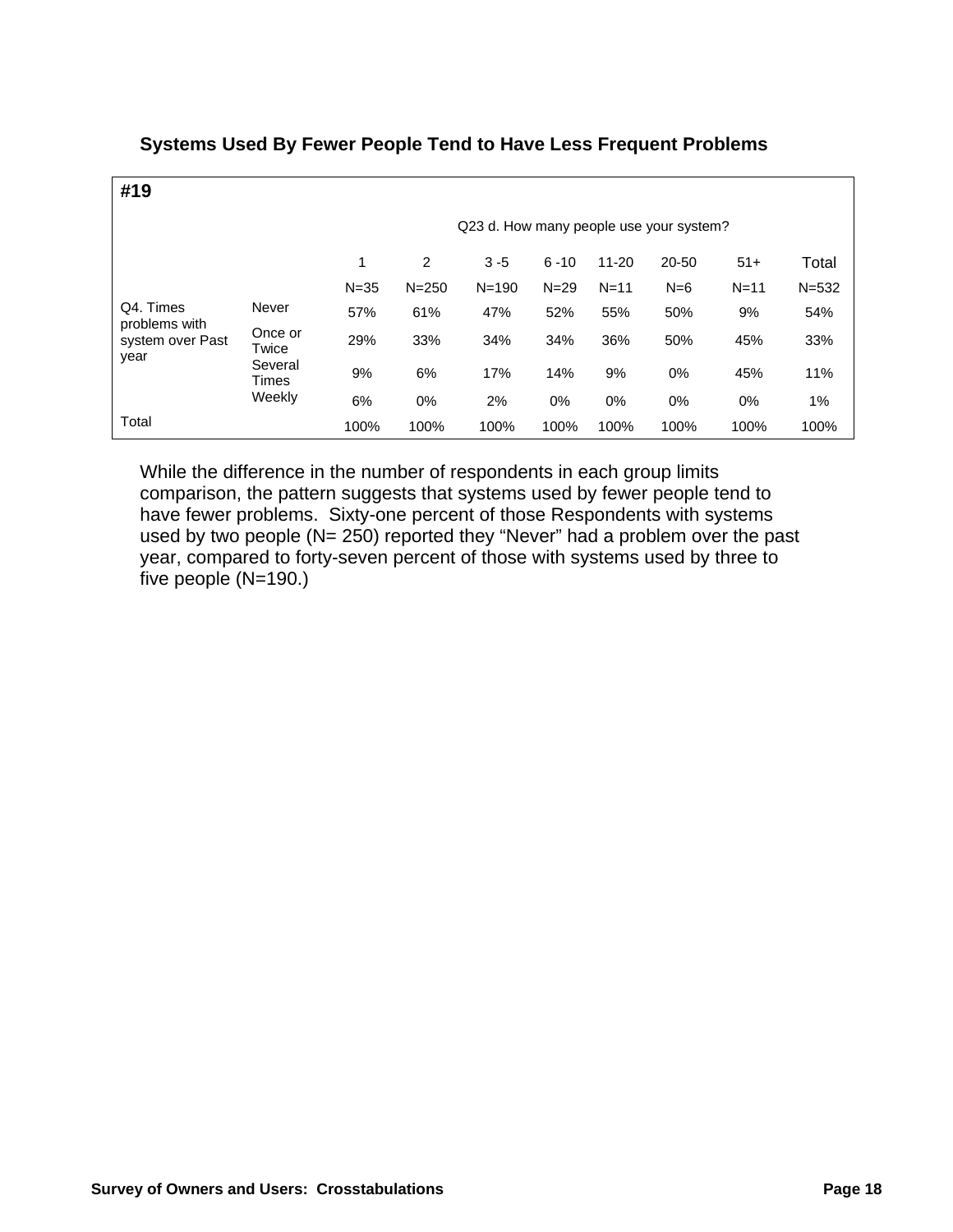#### **Rate for Overall Satisfaction with System Slightly Higher Among Respondents Who Completed College or Graduate School**

| #20                              | Q23 f. What is the highest grade or year of school you have completed? |                          |                   |                |                                    |                      |           |                             |       |
|----------------------------------|------------------------------------------------------------------------|--------------------------|-------------------|----------------|------------------------------------|----------------------|-----------|-----------------------------|-------|
|                                  |                                                                        | 8<br>years<br>or<br>less | $9 - 11$<br>years | High<br>School | <b>Business</b><br>or<br>Technical | Community<br>College | College   | Graduate or<br>Professional | Total |
|                                  |                                                                        | $N=2$                    | $N = 12$          | $N = 85$       | $N = 58$                           | $N = 77$             | $N = 193$ | $N = 153$                   | 580   |
| Q 9 Overall<br>satisfaction with | <b>Very Satisfied</b>                                                  | $0\%$                    | 33%               | 34%            | 45%                                | 35%                  | 39%       | 42%                         | 39%   |
| system                           | Satisfied                                                              | 50%                      | 58%               | 41%            | 33%                                | 40%                  | 42%       | 41%                         | 41%   |
|                                  | <b>Dissatisfied</b>                                                    | 50%                      | $0\%$             | 11%            | 9%                                 | 14%                  | 10%       | 10%                         | 11%   |
|                                  | Very<br>Dissatisfied                                                   | $0\%$                    | 8%                | 14%            | 14%                                | 10%                  | 8%        | 7%                          | 9%    |
| Total                            |                                                                        | 100%                     | 100%              | 100%           | 100%                               | 100%                 | 100%      | 100%                        | 100%  |

The majority of the survey respondents (60%) reported completing college or graduate/professional school. The percentage of college-level respondents who said they were "Very Satisfied" of "Satisfied" was eighty-one percent. Similarly, for those who attended graduate/professional school the percentage was eightythree. The satisfaction rate was similar among those who completed high school (75%), business or technical school (78%) or community college (75%).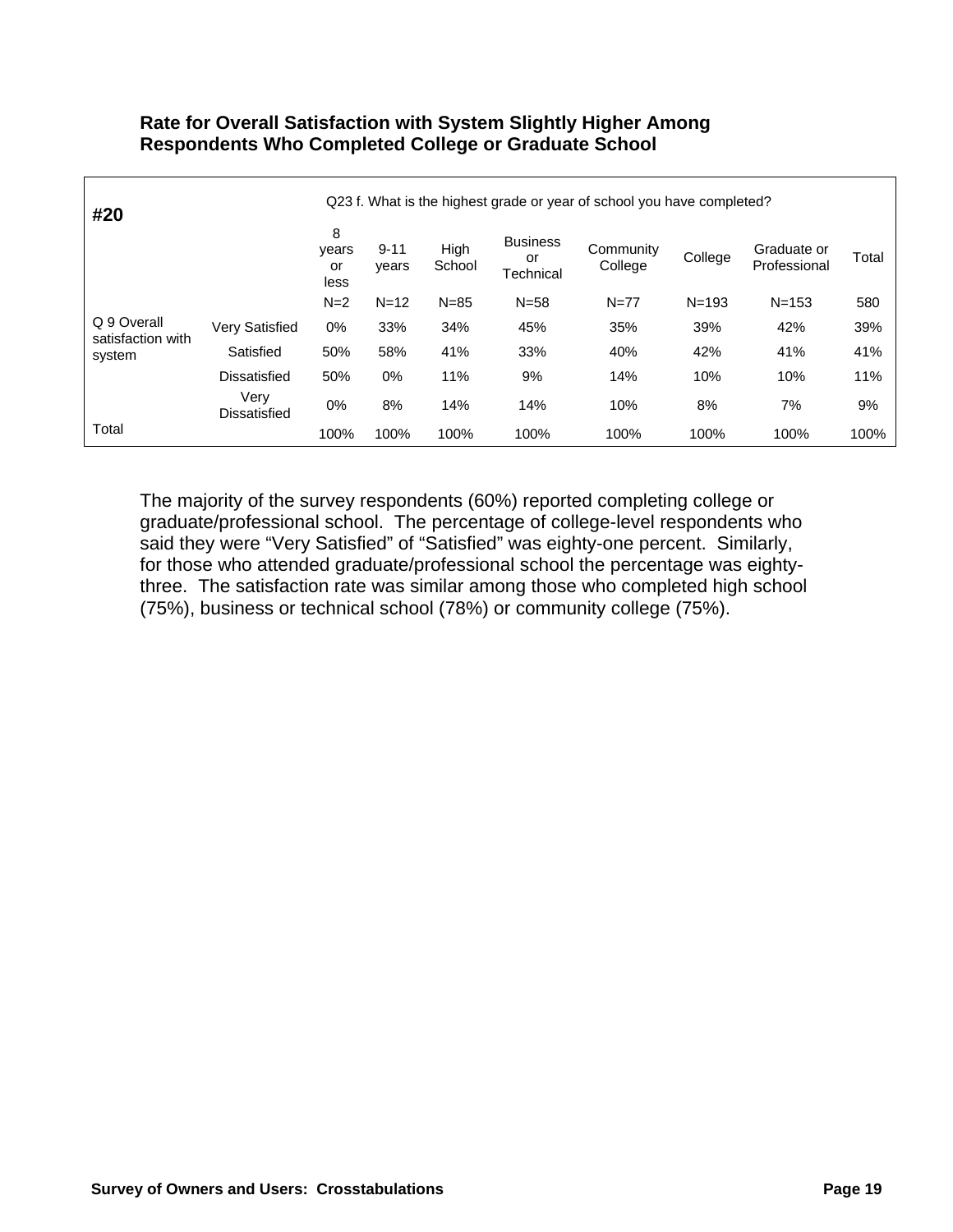|                     |                               |                   | <b>Survey of Owners/Users-</b>                                 | <b>Survey of Regulators</b> |                             |                                                                                                            |                                                                                                     |
|---------------------|-------------------------------|-------------------|----------------------------------------------------------------|-----------------------------|-----------------------------|------------------------------------------------------------------------------------------------------------|-----------------------------------------------------------------------------------------------------|
|                     |                               |                   | Q.9 Owner/User Overall Satisfaction with Their Advanced System | Q17a and Q17b               |                             |                                                                                                            |                                                                                                     |
| County              | Total<br>Number<br>Responding | Very<br>Satisfied | Satisfied                                                      | <b>Dissatisfied</b>         | Very<br><b>Dissatisfied</b> | Number of<br>Advanced<br>Systems in<br><b>County Required</b><br>Compliance<br>Enforcement in<br>Past Year | Percentage of Number That<br><b>Required Multiple</b><br><b>Enforcement or Corrective</b><br>Action |
| Alachua             | $\overline{2}$                | 50%               | 50%                                                            | 0%                          | 0%                          | $\mathbf{1}$                                                                                               | 100%                                                                                                |
| Bay                 | $\mathbf{1}$                  | 0%                | 0%                                                             | 0%                          | 100%                        | $\mathbf 0$                                                                                                | 0%                                                                                                  |
| <b>Brevard</b>      | 84                            | 36%               | 46%                                                            | 8%                          | 10%                         | 500                                                                                                        | 60%                                                                                                 |
| Charlotte           | 74                            | 23%               | 47%                                                            | 11%                         | 19%                         | 267                                                                                                        | 75%                                                                                                 |
| Citrus              | 27                            | 56%               | 41%                                                            | 4%                          | 0%                          | $\Omega$                                                                                                   | 0%                                                                                                  |
| Clay                | $\overline{a}$                | 0%                | 50%                                                            | 50%                         | 0%                          | $\mathbf{1}$                                                                                               | 100%                                                                                                |
| Collier             | 44                            | 52%               | 34%                                                            | 5%                          | 9%                          | 40                                                                                                         | 10%                                                                                                 |
| Dade                | 14                            | 7%                | 64%                                                            | 21%                         | 7%                          | 100                                                                                                        | 50%                                                                                                 |
| Dixie               | $\mathbf{1}$                  | $0\%$             | 0%                                                             | 0%                          | 100%                        | 6                                                                                                          | 50%                                                                                                 |
| Duval               | 19                            | 21%               | 42%                                                            | 11%                         | 26%                         | 175                                                                                                        | 60%                                                                                                 |
| Escambia            | 6                             | 50%               | 33%                                                            | 17%                         | 0%                          | 8                                                                                                          | 75%                                                                                                 |
| Flagler             | $\overline{7}$                | 57%               | 29%                                                            | 14%                         | 0%                          | 17                                                                                                         | 94%                                                                                                 |
| Franklin            | 21                            | 43%               | 43%                                                            | 5%                          | 10%                         | 466                                                                                                        | $\mathbf{r}$                                                                                        |
| Gadsden             | $\mathbf{1}$                  | 100%              | 0%                                                             | 0%                          | 0%                          | $\mathbf 0$                                                                                                | 0%                                                                                                  |
| Glades              | $\mathbf{1}$                  | 100%              | 0%                                                             | 0%                          | 0%                          | <b>NA</b>                                                                                                  | <b>NA</b>                                                                                           |
| Gulf                | 1                             | 0%                | 100%                                                           | 0%                          | 0%                          | 3                                                                                                          |                                                                                                     |
| Highlands           | $\mathbf{1}$                  | 100%              | 0%                                                             | 0%                          | 0%                          | $\mathbf 0$                                                                                                | 0%                                                                                                  |
| Hillsborough        | 12                            | 25%               | 50%                                                            | 17%                         | 8%                          | 15                                                                                                         | 75%                                                                                                 |
| <b>Indian River</b> | $\overline{2}$                | 100%              | 0%                                                             | 0%                          | 0%                          | $\mathbf{1}$                                                                                               | 8%                                                                                                  |
| Jefferson           | $\mathbf{1}$                  | 100%              | 0%                                                             | 0%                          | 0%                          | $\overline{a}$                                                                                             | $\overline{a}$                                                                                      |
| Lake                | $\sqrt{5}$                    | 60%               | 0%                                                             | 20%                         | 20%                         | $\mathbf 0$                                                                                                | $\overline{a}$                                                                                      |
| Lee                 | 59                            | 27%               | 51%                                                            | 10%                         | 12%                         | 480                                                                                                        | 80%                                                                                                 |
| Leon                | $\overline{7}$                | 57%               | 14%                                                            | 29%                         | 0%                          | $\overline{4}$                                                                                             | 25%                                                                                                 |
| Levy                | $\overline{c}$                | 0%                | 100%                                                           | 0%                          | 0%                          | 0                                                                                                          | 0%                                                                                                  |
| Manatee             | $\mathbf{1}$                  | 0%                | 0%                                                             | 100%                        | 0%                          | $\mathbf 0$                                                                                                | 0%                                                                                                  |